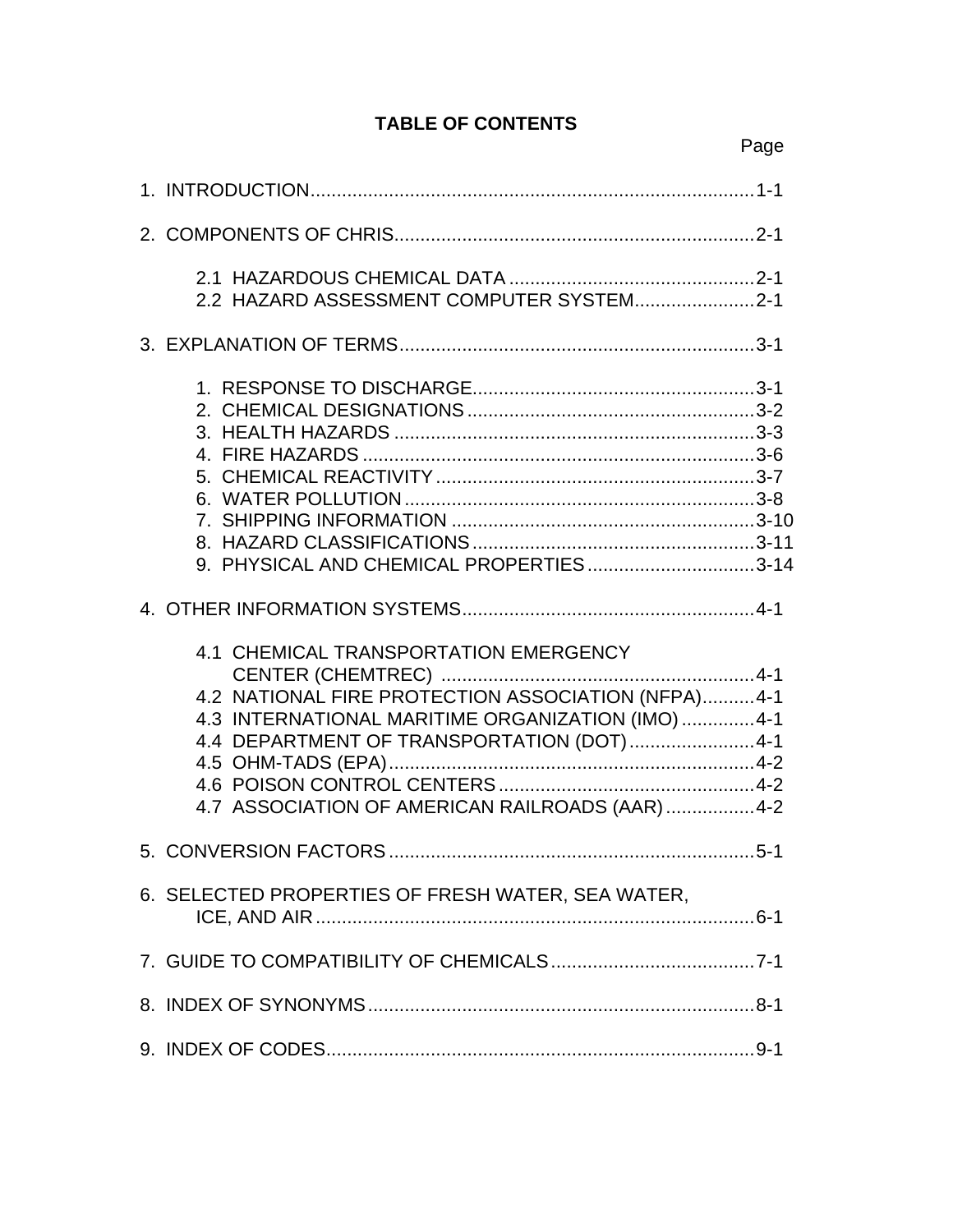| 10.6 PHYSICAL AND CHEMICAL PROPERTIES 10-4 |  |
|--------------------------------------------|--|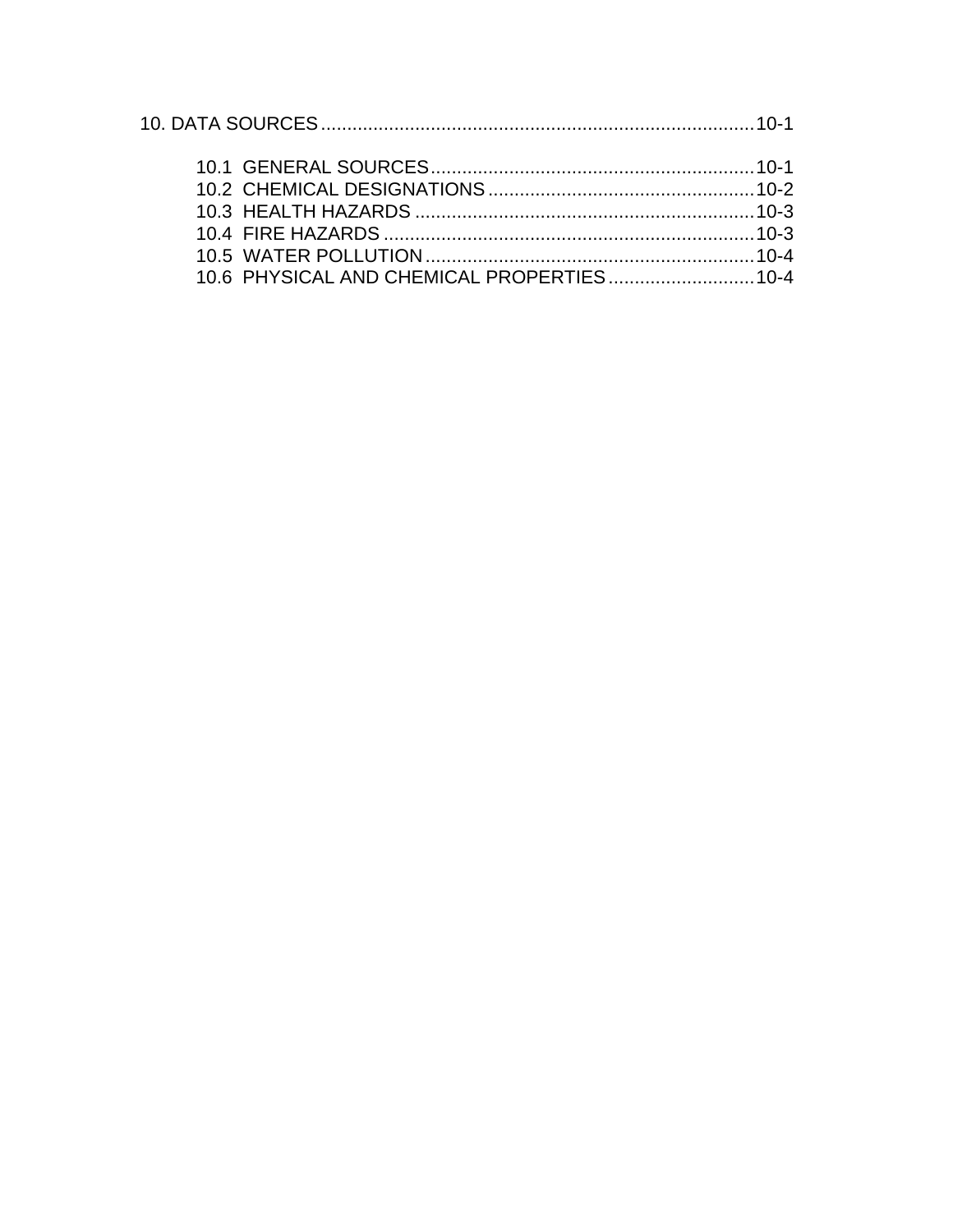## **1. INTRODUCTION**

The Chemical Hazards Response Information System (CHRIS) is designed to provide information needed for decision-making by responsible Coast Guard personnel during emergencies that occur during the water transport of hazardous chemicals. CHRIS also provides much information that can be used by the Coast Guard in its efforts to achieve better safety procedures and so prevent accidents.

CHRIS consists of a handbook or manual, a hazard assessment computer system (HACS), and technical support personnel located at Coast Guard headquarters. These components and their relations to one another are described in Section 2 of this manual.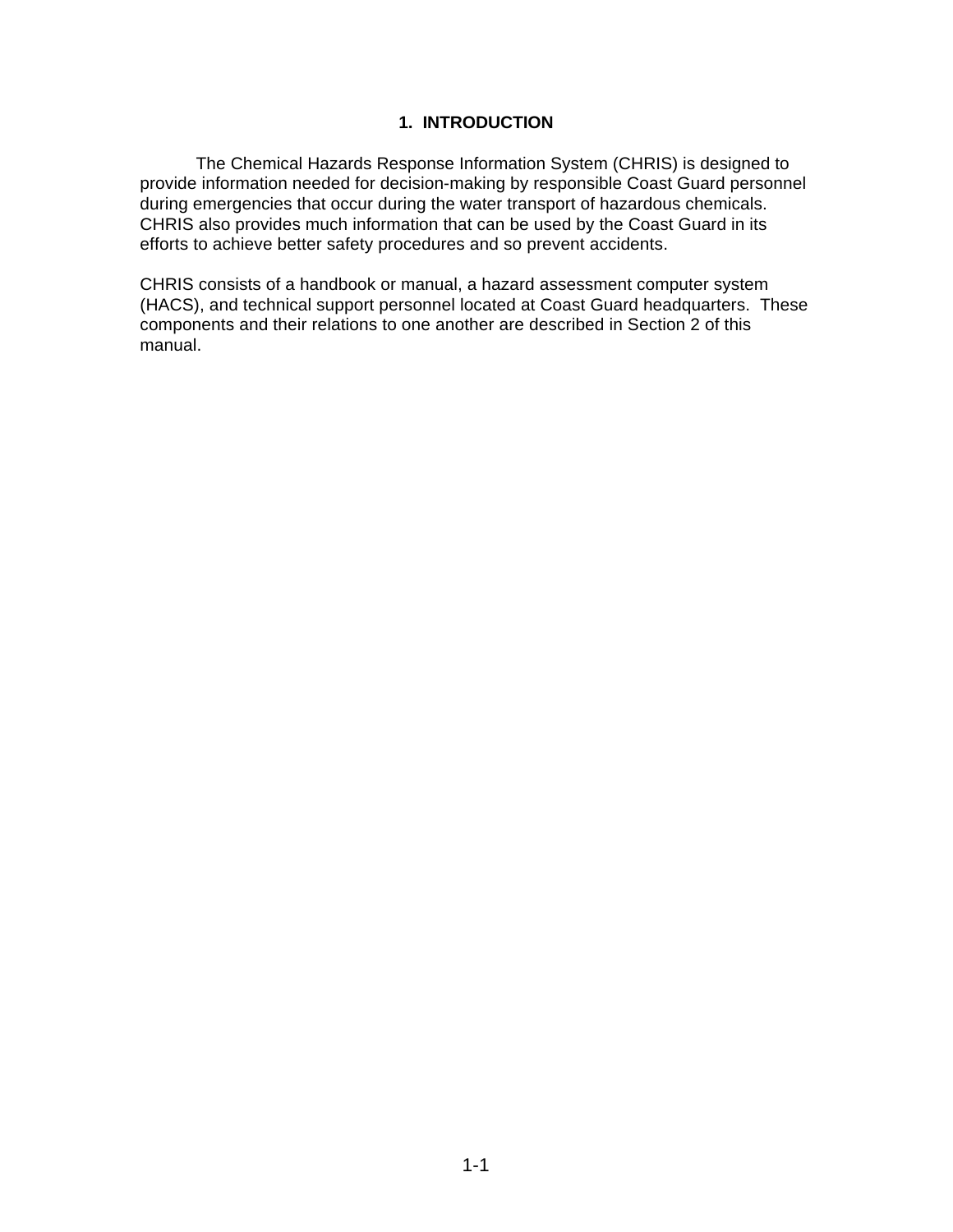#### **2. COMPONENTS OF CHRIS**

#### **2.1 HAZARDOUS CHEMICAL DATA**

This manual is the cornerstone of CHRIS. For each substance, it lists the specific chemical, physical, and biological data needed for the preparation and use of the other components of the system. The manual can also be used after the initial response action, when there is sufficient time to use more detailed information.

The Hazardous Chemical Data Manual is intended for use primarily by the On-Scene Coordinator (OSC) and by Regional Response Teams for devising, evaluating, and carrying out response plans.

# **2.2 HAZARD ASSESSMENT COMPUTER SYSTEM**

The Hazard Assessment Computer System (HACS) permits trained specialists to obtain very detailed hazard evaluations quickly, when requested by OSC personnel, and can be accessed through the National Response Center.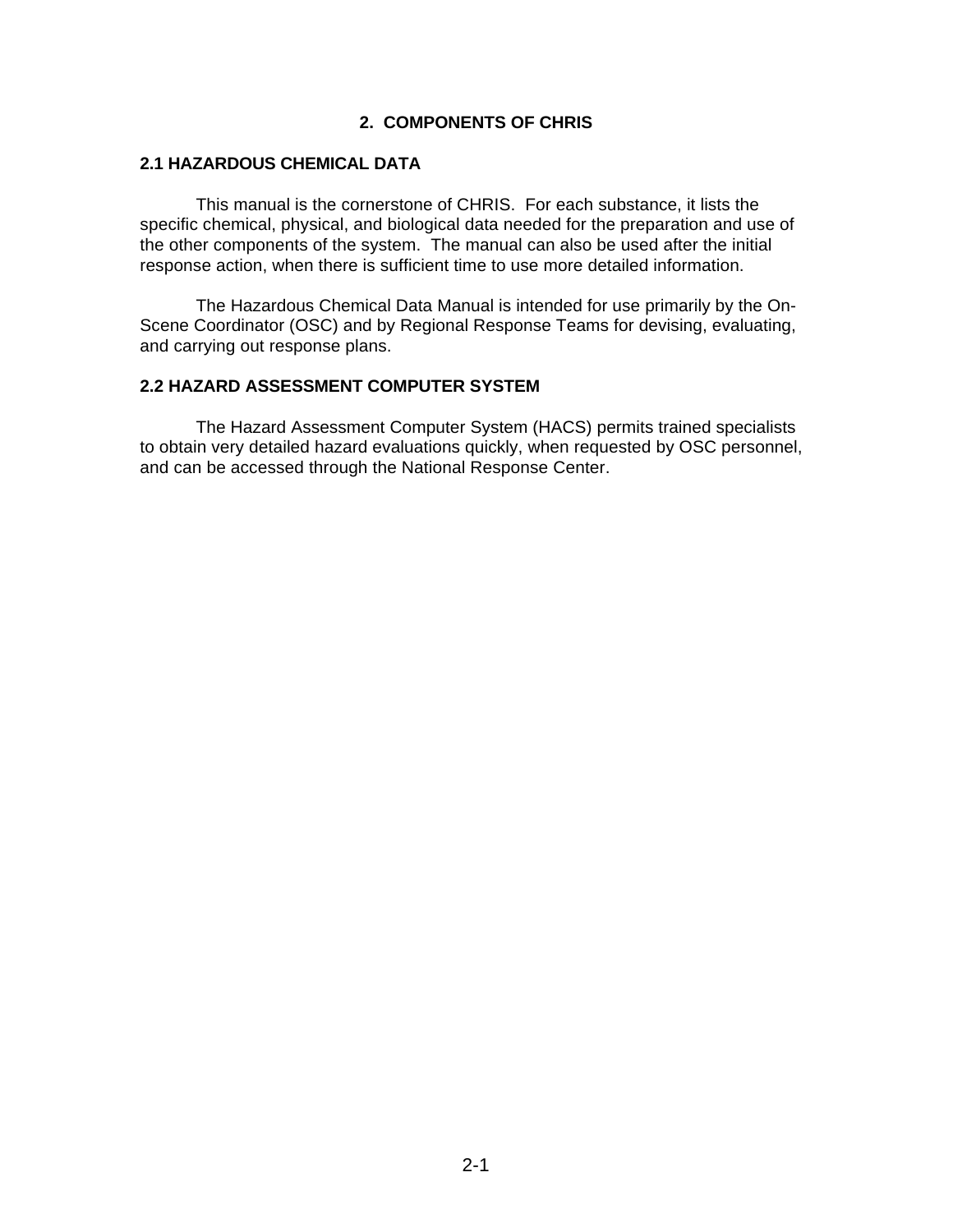#### **3. EXPLANATION OF TERMS**

This section explains the special terms used in the data sheets, gives the sources of specific items, and includes other information that will be useful to the reader in interpreting the data. The paragraphs below are keyed to the relevant portions by the subheading and number used in the data sheets.

The expression "*Not pertinent*" means that the data item either has no real meaning (such as the flash point of a nonflammable chemical) or is not required for assessing a hazardous situation. The expression "*Currently not available*" means that the information sought was not found in the general or specialized data sources listed in Section 10 of this manual. In a few cases where important data were not available, values were estimated by usually reliable procedures; all such values are labeled "*(est.)*". If more accurate values for those items are found, they will be included in later revisions.

The *name* used for each of the chemicals included in the CHRIS manuals is either (1) that specified in the Code of Federal Regulations, Title 46, Part 151 or (2) a common name for those chemicals not now regulated by Sub chapters O and D but known to be hazardous during shipment. The data sheets are arranged in alphabetic order by chemical name, not by the 3-letter code.

The *3-letter code* is designed to facilitate correct identification of chemicals in oral or written communication. The code should be used only *in addition* to the compound name; it should not be used alone. For transmitting the code, use the phonetic alphabet given in the "International Code of Signals."

#### **1. RESPONSE TO DISCHARGE**

In every case of a discharge or leak, it is obvious that an effort should be made to reduce, stop, or contain the flow of material at its source if this can be done safely. The purpose of the terms used in this section is to describe in a general way the cautionary and corrective responses that are described in greater detail in the Response Methods Handbook.

- "*Issue warning"* is used when the chemical is a *poison*, has a *high flammability*, is *a water contaminant*, is an *air* contaminant (so as to be hazardous to life), is an *oxidizing* material, or is *corrosive*.
- "*Restrict access"* is used only for those chemicals that are unusually and immediately hazardous to personnel unless they are protected properly by respirators, protective clothing, etc.
- "*Evacuate area"* is used primarily for unusually poisonous chemicals or those that ignite easily.
- "*Mechanical containment"* is used for water-insoluble chemicals that float and do not evaporate readily.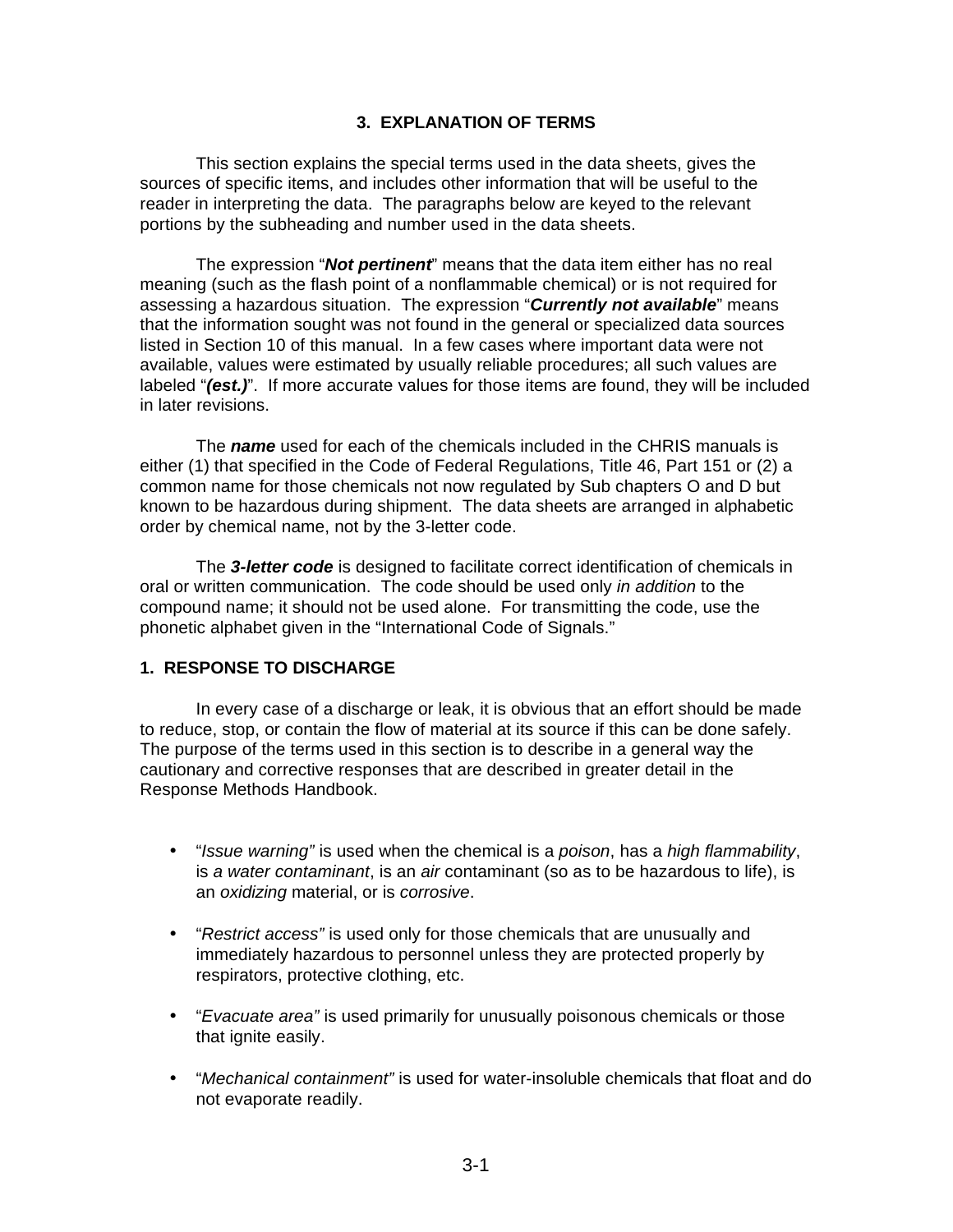- "*Should be removed"* is used for chemicals that cannot be allowed to disperse because of their harmful effect on humans or on the ecological system in general. The term is not used unless there is a reasonable chance of preventing dispersal, after a discharge or leak, by chemical and physical treatment.
- "*Chemical and physical treatment"* is recommended for chemicals that can be removed by skimming, pumping, dredging, burning, neutralization, absorption, coagulation, or precipitation. The corrective response may also include the use of dispersing agents, sinking agents, and biological treatment.
- "*Disperse and flush"* is used for chemicals that can be made non-hazardous to humans by simple dilution with water. In a few cases the response is indicated even when the compound reacts with water because, when proper care is taken, dilution is still the most effective way of removing the primary hazard.

## **2. CHEMICAL DESIGNATIONS**

**2.1 Coast Guard Compatibility Classification** - An entry is made when the chemical has been assigned to one of the 43 cargo groups listed in Code of Federal Regulations, Title 46, Part 150, "Compatibility of Cargoes." Appropriate parts of these regulations are included in this manual. Chemicals included in the regulation were assigned to a group by the Cargo and Hazardous Materials Standards Division, Coast Guard Headquarters. If the chemical is not a liquid carried in bulk in ships' tanks, this data item is "Not listed."

**2.2 Chemical Formula** - This has been limited to a commonly used one-line formula. In the case of some organic compounds it has not been possible to represent chemical structure within such a limitation.

**2.3 IMO/United Nations Numerical Designation** - The designation is that of the "International Maritime Dangerous Goods Code" published by the International Maritime Organization (IMO), London, 1977.

**2.4 Department of Transportation Identification Number** - This is an identification number assigned by the Department of Transportation to aid in categorizing hazards and recommended responses. The ID's can be located in the Hazardous Materials Table, part 172.101 of 49 CFR.

**2.5 Chemical Abstracts Services Registry Number** - The unique identification number assigned each compound registered with the Chemical Abstracts Service (CAS) is listed to aid in quick identification of the compound.

**2.6 NAERG Guide Number** – The number of the guide in the North American Emergency Response Guidebook listing specific emergency response actions for a particular CHRIS chemical. The 1996 edition of the guidebook was used in the preparation of this edition of the CHRIS manual.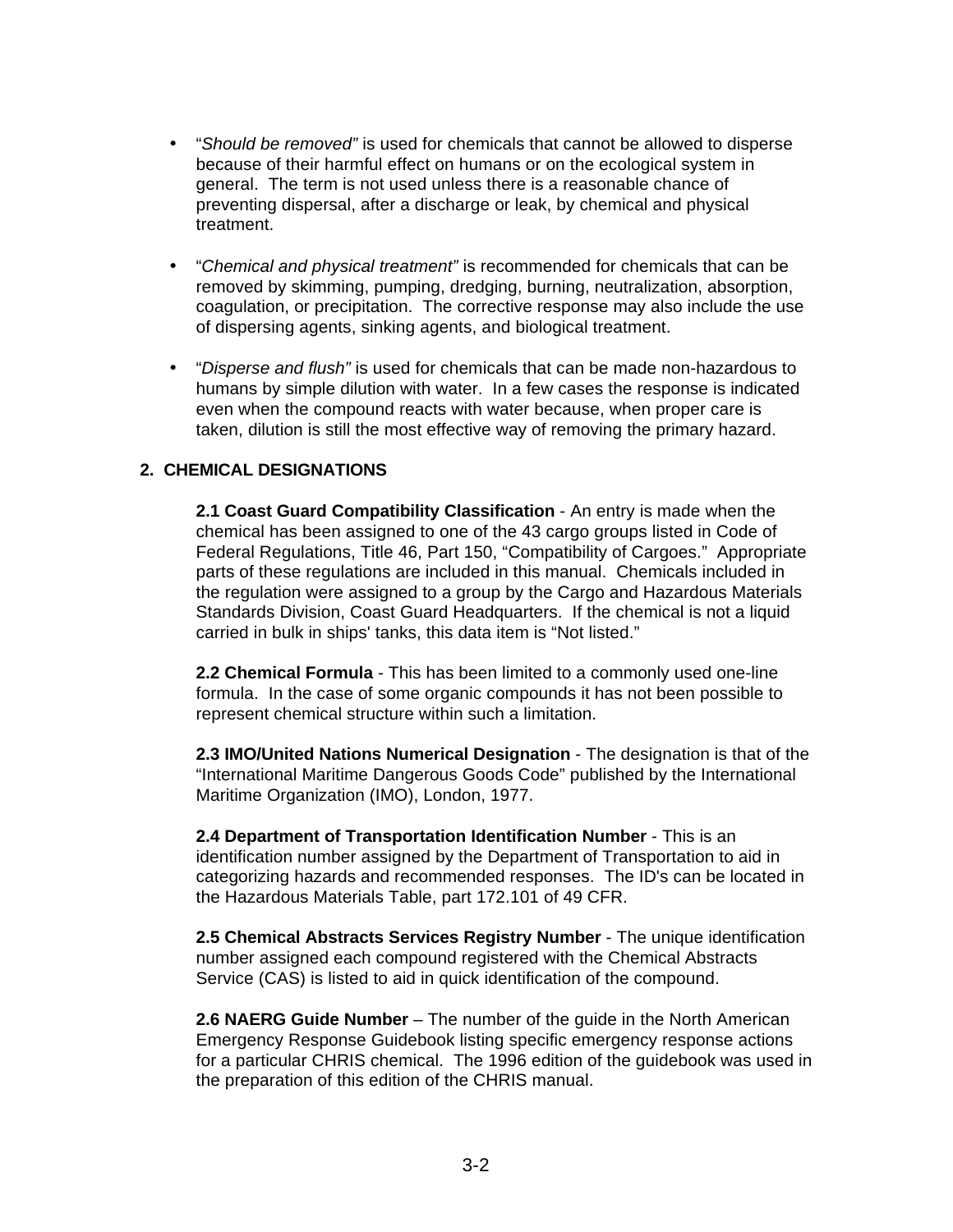**2.7 Standard Industrial Trade Classification** – The five digit code identifying the chemical's commodity category per revision 3 of the subject classification. These codes are compatible with the International Harmonized System codes used in foreign trade.

## **3. HEALTH HAZARDS**

**3.1 Personal Protective Equipment** - The items listed are those recommended by (a) manufacturers, either in technical bulletins or in Material Safety Data Sheets, (b) the Chemical Manufacturers Association, or (c) the National Safety Council, for use by personnel while responding to fire or accidental discharge of the chemical. They are intended to protect the lungs, eyes, and skin. Safety showers and eyewash fountains are considered to be important protective equipment for the handling of almost all chemicals; they are not usually listed.

**3.2 Symptoms Following Exposure** - These are brief descriptions of the effects observed in humans when the vapor (gas) is inhaled, when the liquid or solid is ingested (swallowed), and when the liquid or solid comes in contact with the eyes or skin.

**3.3 Treatment for Exposure** - "First-aid" procedures are recommended. They deal with exposure to the vapor (gas), liquid, or solid and include inhalation, ingestion (swallowing) and contact with eyes or skin. The instruction "Do NOT induce vomiting" is given if an unusual hazard is associated with the chemical being sucked into the lungs (aspiration) while the patient is vomiting. "Seek medical attention" or "Call a doctor" is recommended in those cases where only competent medical personnel can treat the injury properly. In all cases of human exposure, seek medical assistance as soon as possible.

**3.4 Threshold Limit Value – Time Weighted Average** -The Threshold Limit Value Time Weighted Average (TLV-TWA) is usually expressed in units of parts per million (ppm) - i.e., the parts of vapor (gas) per million parts of contaminated air by volume at 25 $\mathrm{^{\circ}C}$  (77 $\mathrm{^{\circ}F}$ ) and one atmosphere pressure. For a chemical that forms a fine mist or dust, the concentration is given in milligrams per cubic meter  $(mg/m<sup>3</sup>)$ . The TLV is defined as the concentration of the substance in air that can be breathed for five consecutive eight-hour workdays (40-hour work week) by most people without adverse effect (American Conference of Governmental Industrial Hygienists, "Threshold Limit Values for Substance in Workroom Air, Adopted by ACGIH"). As some people become ill after exposure to concentrations lower than the TLV, this value cannot be used to define exactly what is a "safe" or "dangerous" concentration.

No entry appears when the chemical is a mixture; it is possible to calculate the TLV for a mixture only when the TLV for each component of the mixture is known and the composition of the mixture by weight is also known.

**3.5 Threshold Limit Value - Short-Term Exposure Limits** - The parts of vapor (gas per million parts of contaminated air by volume at  $25^{\circ}$ C (77 $^{\circ}$ F) and one atmosphere pressure is given. The limits are given in milligrams per cubic meter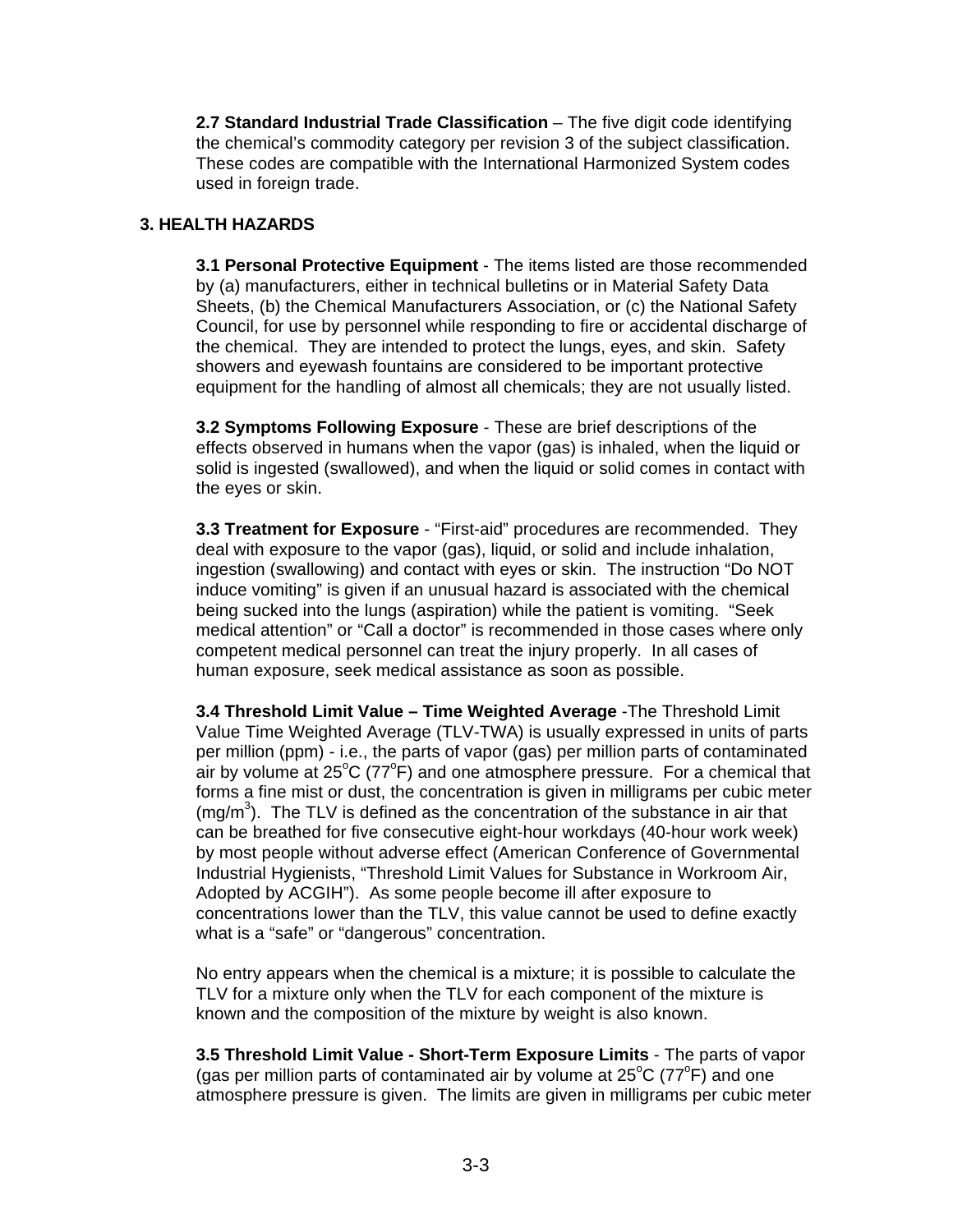for chemicals that can form a fine mist or dust. The values given are the maximum permissible average exposures for the time periods specified.

**3.6 Threshold Limit Value – Ceiling Value** – The parts of vapor (gas per million parts of contaminated air by volume at  $25^{\circ}$ C (77 $^{\circ}$ F) and one atmosphere pressure is given. The limits are given in milligrams per cubic meter for chemicals that can form a fine mist or dust. The values given are for a concentration that is not to be exceeded at any time.

**3.7 Toxicity by Ingestion** - The Grade and corresponding LD<sub>50</sub> value are those defined by the National Academy of Sciences, Committee on Hazardous Materials, "Evaluation of the Hazard of Bulk Water Transportation of Industrial Chemicals, A Tentative Guide," Washington, D.C., 1972. Data were also collected from other sources and converted to the appropriate Grade before entry in this manual. The term  $LD_{50}$  signifies that about 50% of the animals given the specified dose by mouth will die. Thus, for a Grade 4 chemical (below 50 mg/kg) the toxic dose for 50% of animals weighing 70 kg (150 lb) is 70 X 50  $= 3500$  mg  $= 3.5$  g, or less than 1 teaspoonful; it might be as little as a few drops. For a Grade 1 chemical (5 to 15g/k g), the  $LD_{50}$  would be between a pint and a quart for a 150-lb man. All  $LD_{50}$  values have been obtained using small laboratory animals such as rodents, cats, and dogs. The substantial risks taken in using these values for estimating human toxicity are the same as those taken when new drugs are administered to humans for the first time.

**3.8 Toxicity by Inhalation** – Similar to the Toxicity by Ingestion entry, except that the route of exposure is inhalation instead of ingestion. Units and definition of units are the same.

**3.9 Chronic Toxicity** - Where there is evidence that the chemical can cause cancer, mutagenic effects, teratogenic effects, or a delayed injury to vital organs such as the liver or kidney, a qualitative description of the effect is given.

**3.10 Vapor (Gas) Irritant Characteristics** - The most appropriate of five statements listed below is given. Source: National Academy of Sciences, Committee on Hazardous Materials, "Evaluation of the Hazard of Bulk Water Transportation of Industrial Chemicals, A Tentative Guide," Washington, D.C., 1972.)

(1) Vapors are nonirritating to eyes and throat.

(2) Vapors cause a slight smarting of the eyes or respiratory system if present in high concentrations. The effect is temporary.

(3) Vapors cause moderate irritation such that personnel will find high concentrations unpleasant. The effect is temporary.

(4) Vapors are moderately irritating such that personnel will not usually tolerate moderate or high concentrations.

(5) Vapors cause severe irritation of eyes and throat and can cause eye and lung injury. They cannot be tolerated even at low concentrations.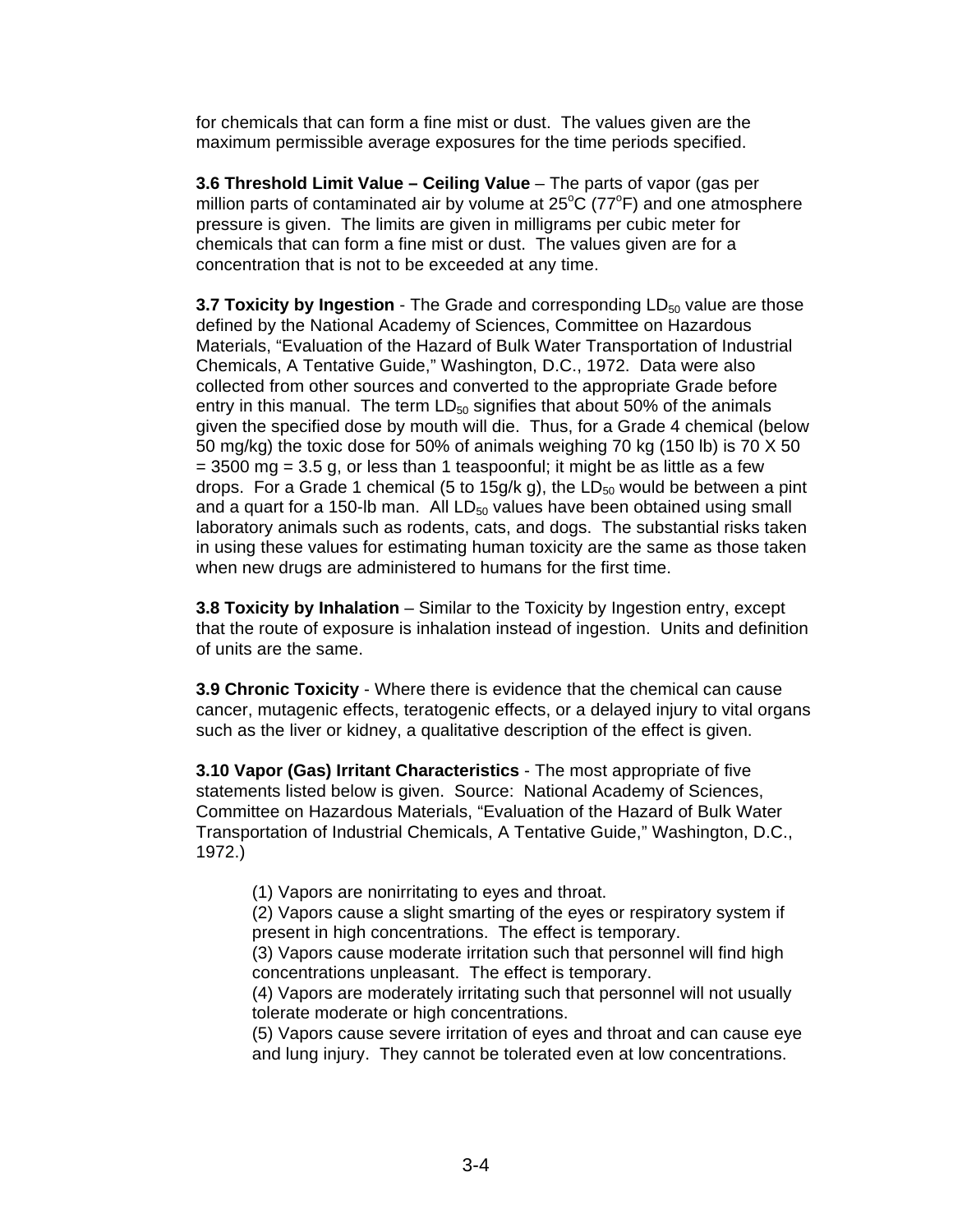**3.11 Liquid or Solid Irritant Characteristics** - The most appropriate of the following five statements is given (same source as 5.8 above):

(1) No appreciable hazard. Practically harmless to the skin.

(2) Minimum hazard. If spilled on clothing and allowed to remain, may cause smarting and reddening of skin.

(3) Causes smarting of the skin and first-degree burns on short exposure; may cause second-degree burns on long exposure. (4) Fairly severe skin irritant. May cause pain and second-degree burns

after a few minutes' contact.

(5) Severe skin irritant. Causes second- and third-degree burns on short contact and is very injurious to the eyes.

**3.12 Odor Threshold** - This is the lowest concentration in air that most humans can detect by smell. The value cannot be relied on to prevent over-exposure, because human sensitivity to odors varies over wide limits, some chemicals cannot be smelled at toxic concentrations, odors can be masked by other odors, and some compounds rapidly deaden the sense of smell.

**3.13 IDLH Value** - The Immediately Dangerous to Life and Health Value - This concentration represents a maximum level from which one could escape within 30 minutes without any escape-impairing symptoms or any irreversible health effects. The concentrations are reported in either parts per million (ppm) or milligrams per cubic meter (mg/m $3$ ).

**3.14 OSHA Permissible Exposure Limit – Time Weighted Average** – Similar to the definition of the TLV-TWA above, except that this limit has been promulgated by the Occupational Safety and Health Agency.

**3.15 OSHA Permissible Exposure Limit – Short Term Exposure Limit** – Similar to the definition of the TVL-STEL above, except that this limit has been promulgated by the Occupational Safety and Health Agency.

**3.16 OSHA Permissible Exposure Limit - Ceiling - Similar to the definition of** the TVL-Ceiling above, except that this limit has been promulgated by the Occupational Safety and Health Agency.

**3.17 EPA AEGL** – Acute Exposure Guideline information from the Environmental Protection Agency for the specific compound listed in the manual.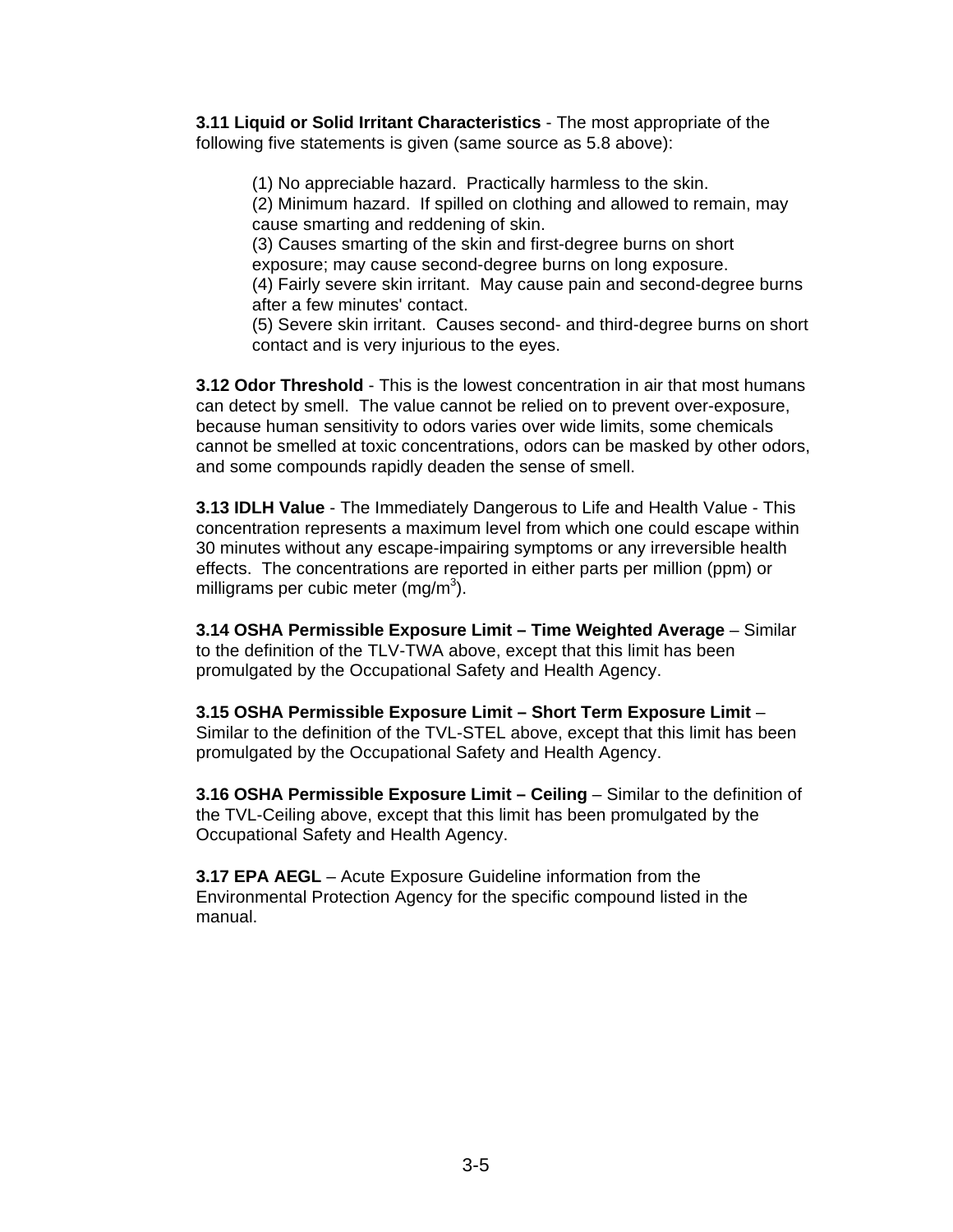#### **4. FIRE HAZARDS**

**4.1 Flash Point** - This is defined as the lowest temperature at which vapors above a volatile combustible substance will ignite in air when exposed to a flame. Depending on the test method used, the values given are either Tag closed cup (C.C.) (ASTM D56) or Cleveland open cup (O.C.) (ASTM D93). The values, along with those in 6.2 and 6.7 below, give an indication of the relative flammability of the chemical. In general, the open cup value is about  $10^{\circ}$  to 15°F higher than the closed cup value.

**4.2 Flammable Limits in Air** - The percent concentration in air (by volume) is given for the lower (LFL) and upper (UFL) limit. The values, along with those in 6.1 and 6.7, give an indication of the relative flammability of the chemical. The limits are sometimes referred to as "lower explosive limit" (LEL) and "upper explosive limit" (UEL).

**4.3 Fire Extinguishing Agents** - The agents are listed in decreasing order of importance. The general capabilities of all agents are described in section 6, "Fire Protection Handbook," 18th ed., National Fire Protection Association, Boston, Mass., 1997.

**4.4 Fire Extinguishing Agents Not to be Used** - The agents listed must not be used because they react with the chemical and create an additional hazard. In some cases they are listed because they are ineffective in putting out the fire.

**4.5 Special Hazards of Combustion Products** - Some chemicals decompose or burn to give off toxic and irritating gases. Such gases may also be given off by chemicals that vaporize in the heat of a fire without either decomposing or burning. If no entry appears, the combustion products are thought to be similar to those formed by the burning of oil, gasoline, or alcohol; they include carbon monoxide (poisonous), carbon dioxide, and water vapor. The specific combustion products are usually not well known over the wide variety of conditions existing in fires; some may be hazardous.

**4.6 Behavior in Fire** - Any characteristic behavior that might increase significantly the hazard involved in a fire is described. The formation of dense smoke or flammable vapor clouds, and the possibility of polymerization and explosions is stated. Unusual difficulty in extinguishing the fire is also noted.

**4.7 Ignition Temperature** - This is the minimum temperature at which the material will ignite without a spark or flame being present. Along with the values in 6.1 and 6.2 above, it gives an indication of the relative flammability of the chemical. It is sometimes called the "autoignition temperature." The method of measurement is given in ASTM D-2155.

**4.8 Electrical Hazard** - The ease with which the chemical is ignited by electrical equipment is indicated by the Group and Class assignment made in the National Fire Protection Association, "Hazardous Chemicals Data," Boston, Mass., 1994 and in "Classification of Gases, Liquids, and Volatile Solids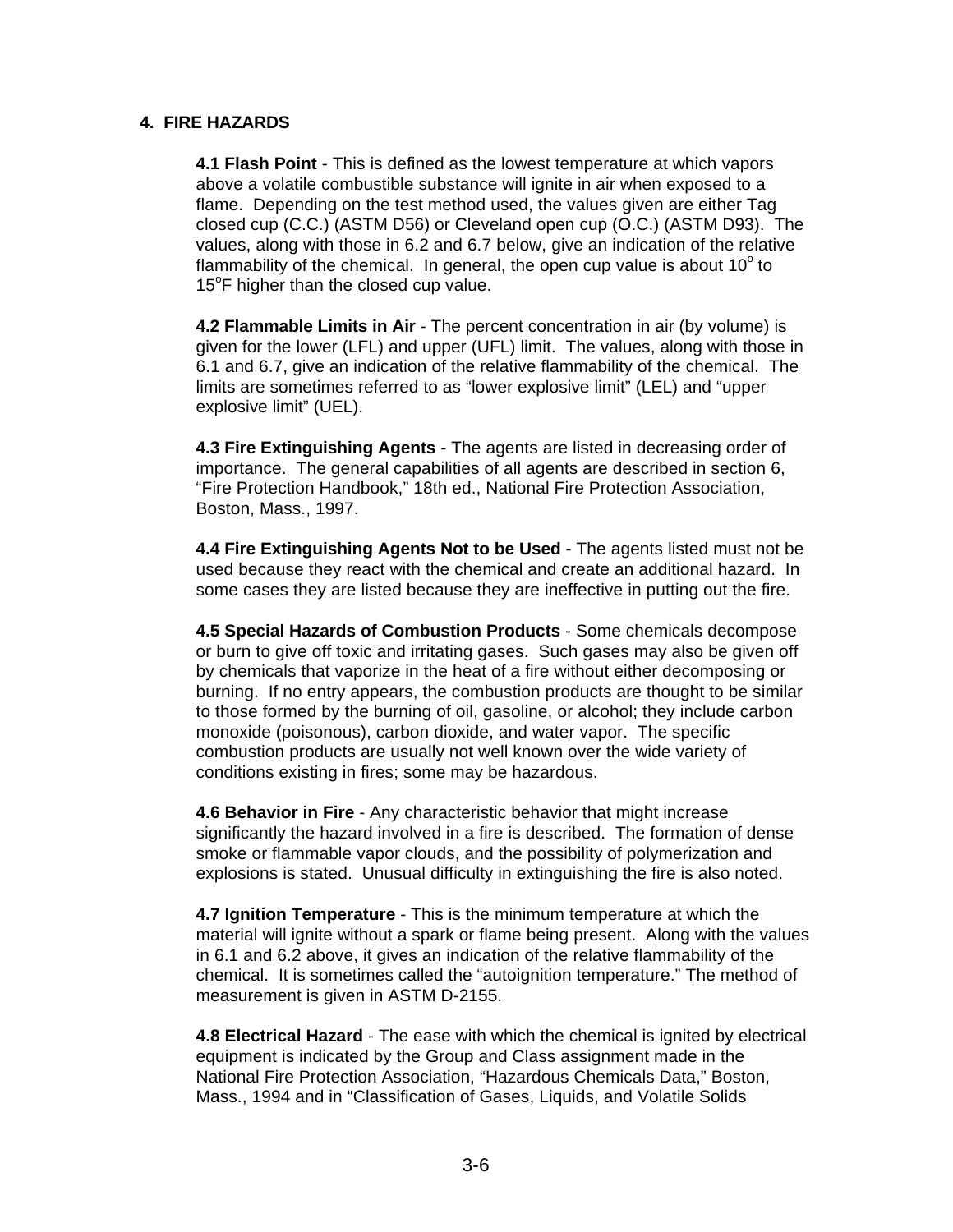Relative to Explosion-Proof Electrical Equipment," National Academy of Sciences, 1982. This information is available for relatively few chemicals, so an absence of data does not necessarily mean that the substance is not hazardous in the presence of electrical equipment.

**4.9 Burning Rate** - The value is the rate (in millimeters per minute) at which the depth of a pool of liquid decreases as the liquid burns. Details of measurement are given by D.S. Burgess, A. Strasser, and J. Grumer, "Diffusive Burning of Liquid Fuels in Open Trays," Fire Research Abstracts and Reviews, 3, 177 (1961).

**4.10 Adiabatic Flame Temperature** - The value is the temperature in degrees Fahrenheit of the flame when the material is burned under adiabatic conditions.

**4.11 Stoichiometric Air to Fuel Ratio** - The value is the ratio of air to the compound in question required for stoichiometric combustion. Since it is a ratio, the value is dimensionless.

**4.12 Flame Temperature** - The value is the temperature in degrees Fahrenheit of the flame produced by burning the compound under stoichiometric conditions without any rate controls.

**4.13 Molar Ratio (Reactant to Product)** – The number of moles of products formed, assuming complete combustion of a single mole of the chemical reactant. These ratios were calculated assuming there was sufficient oxygen available and that combustion did, in fact, go to completion.

**4.14 Minimum Oxygen Concentration for Combustion (MOCC)** – Information from NFPA-69 regarding the minimum percentage of oxygen required to support combustion of the subject compound. The results are reported for oxygen diluted with nitrogen  $(N_2)$  and/or carbon dioxide  $(CO_2)$ .

### **5. CHEMICAL REACTIVITY**

**5.1 Reactivity with Water** - The term "No reaction" means that no hazard results when the chemical reacts or mixes with water. Where a hazard does result, it is described.

**5.2 Reactivity with Common Materials** - This is limited to hazardous reactions with fuels and with common materials of construction such as metal, wood, plastics, cement, and glass. The nature of the hazard, such as severe corrosion or formation of a flammable gas, is described.

**5.3 Stability During Transport** - The term "Stable" means that the chemical will not decompose in a hazardous manner under the conditions of temperature, pressure, and mechanical shock that are normally encountered during shipment; the term does not apply to fire situations. Where there is a possibility of hazardous decomposition, an indication of the conditions and the nature of the hazard is given.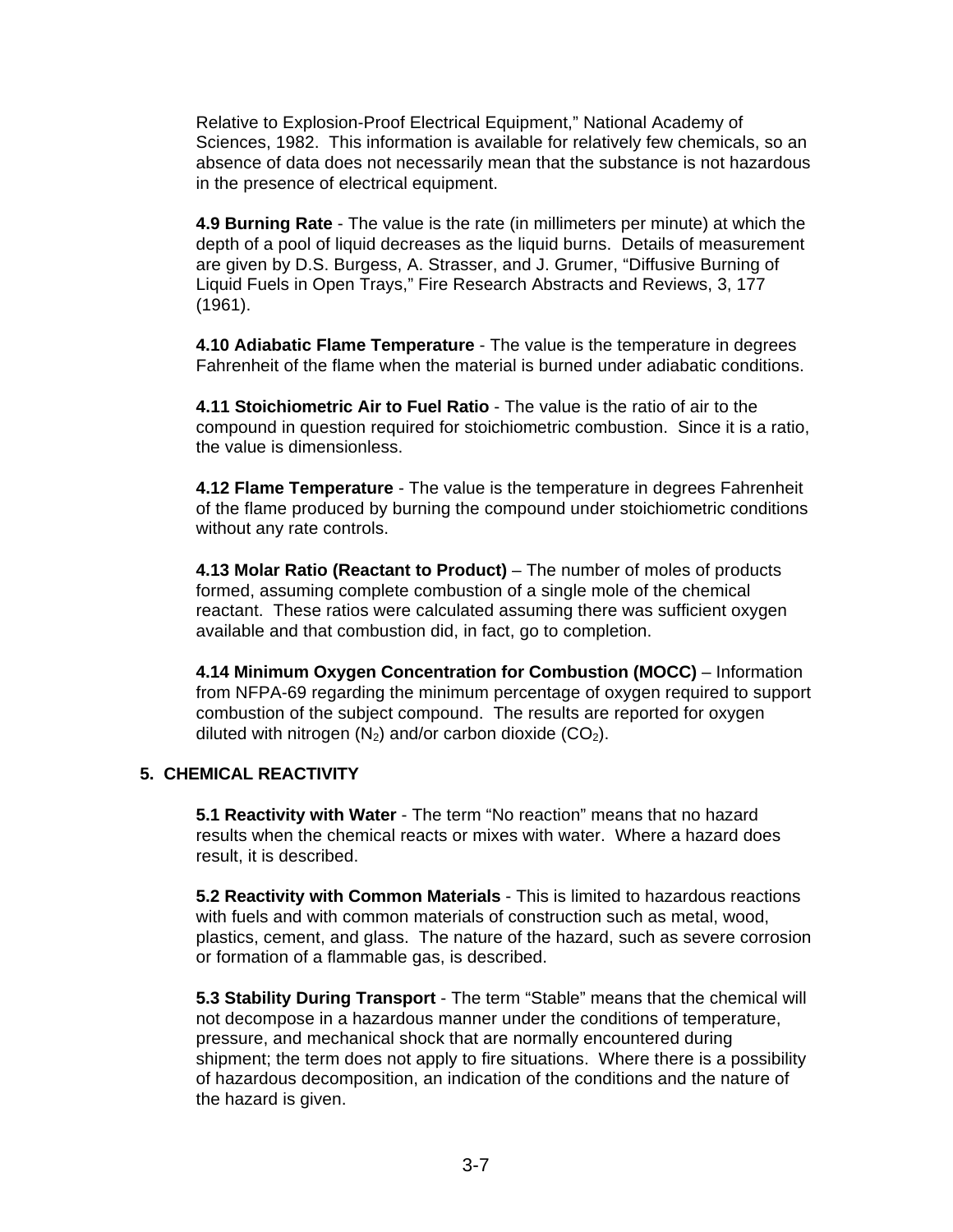**5.4 Neutralizing Agents for Acids and Caustics** - In all cases involving accidental discharge, dilution with water may be followed by use of the agent specified, particularly if the material cannot be flushed away; the agent specified need not necessarily be used.

**5.5 Polymerization** - A few chemicals can undergo rapid polymerization to form sticky, resinous materials, with the liberation of much heat. The containers may explode. For these chemicals the conditions under which the reaction can occur are given. See Section 12.16 for quantitative data.

**5.6 Inhibitor of Polymerization** - The chemical names and concentrations of inhibitors added by the manufacturer to prevent polymerization are given.

## **6. WATER POLLUTION**

**6.1 Aquatic Toxicity** - The form of data presentation used by the Environmental Protection Agency's "Oil and Hazardous Material-Technical Assistance Data System (OHM-TADS)" is used here. Reading from left to right and separated by slashes (/) are the following data:

Concentration in parts per million by weight (or milligrams per liter) at which the chemical was tested;

Time of exposure in hours;

Name of the aquatic species studied;

Effect observed;  $LC_{50}$  means that approximately 50% of the fish will die under the conditions of concentrations and time given.  $TL<sub>m</sub>$  (Median Tolerance Limit) means that approximately 50% of the fish will show abnormal behavior (including death) under the conditions of concentrations and time given; the term  $EC_{50}$ (Effective Concentration<sub>50</sub>) is used sometimes instead of  $TL_m$ ; The kind of water used in the test (fresh or salt)

Some chemicals have been tested with many species of fish. Where the data were available, the data sheet cites one illustrative test in fresh water and one in salt water.

**6.2 Waterfowl Toxicity** - Very little information is available. In a few cases there is entered the  $LD_{50}$  value, which indicates the dose (in milligrams per kilogram of body weight) that is lethal to about half the waterfowl tested.

**6.3 Biological Oxygen Demand (BOD)** - Also called "biochemical oxygen demand," this is a standard way of describing how much oxygen dissolved in water is consumed by biological oxidation of the chemical during the stated period of time. The unit lb/lb indicates the pounds of oxygen consumed by each pound of chemical during the time stated. When given in percent, the values indicate the pounds of oxygen consumed by each 100 pounds of chemical during the time stated. If the percentage is followed by "(theor.)", it indicates the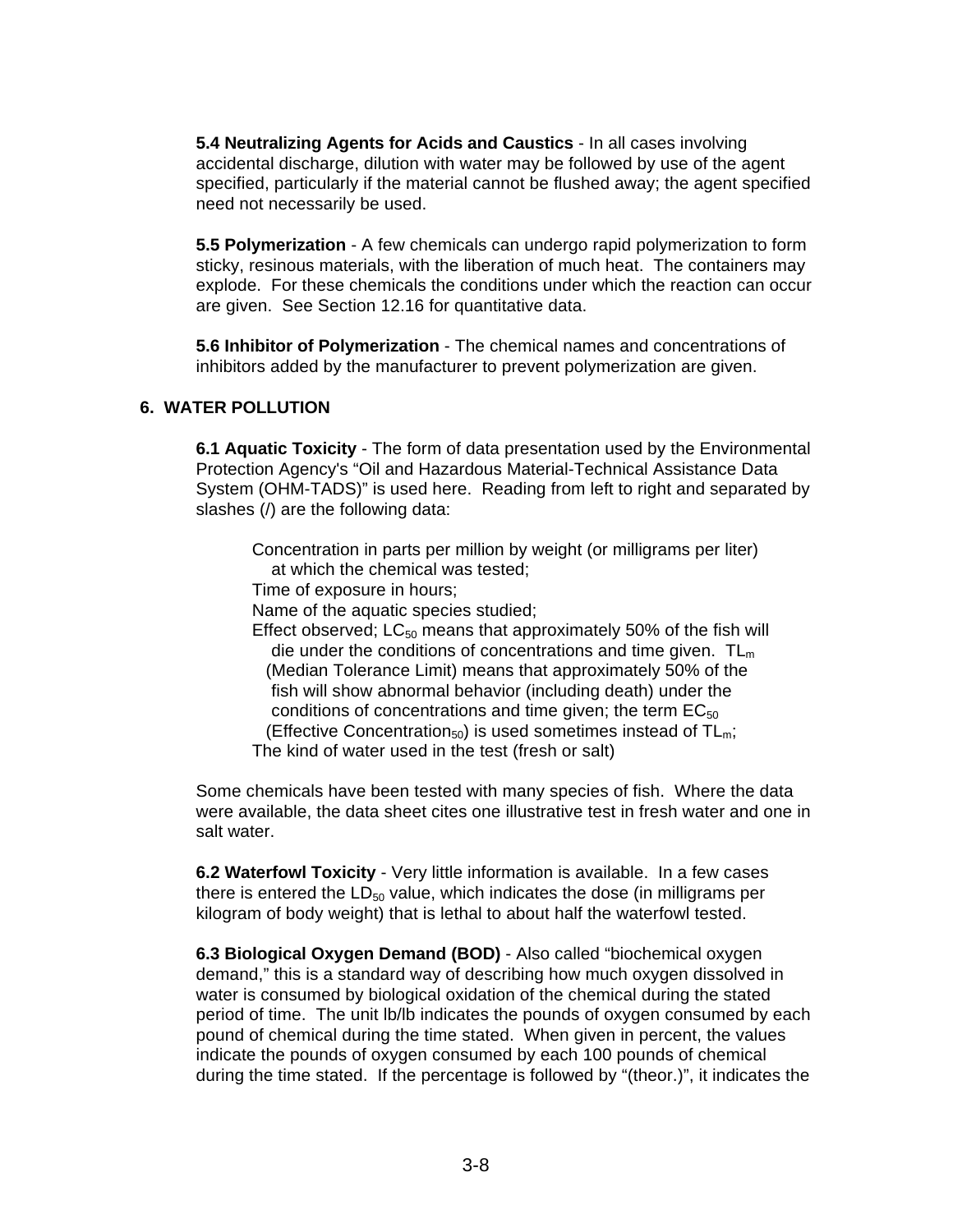pounds of oxygen theoretically required to completely oxidize 100 pounds of the chemical.

**6.4 Food Chain Concentration Potential** - If the chemical is consumed by fish, marine plants, waterfowl, etc., that are in turn eaten by other species, the substance may accumulate and ultimately be consumed by humans. Where this occurs, an indication of the potential hazard and its significance is given.

**6.5 GESAMP Hazard Profile** – A composite list of hazard profiles evaluated by the Joint Group of Experts on the Scientific Aspects of Marine Environmental Protection (GESAMP). A summary of the legends used in the profile follows.

#### **Bioaccumulation and Tainting**

| $\ddot{}$ | Bioaccumulated to significant extent and known to produce a hazard<br>to aquatic life or human health.                                         |                         |  |  |  |  |
|-----------|------------------------------------------------------------------------------------------------------------------------------------------------|-------------------------|--|--|--|--|
| Z         | Bioaccumulated with attendant risk to aquatic organisms or human<br>health, however, with short retention of the order of one week<br>or less. |                         |  |  |  |  |
| т         | Liable to produce tainting of seafood.                                                                                                         |                         |  |  |  |  |
| Ω         | No evidence to support one of the above ratings $(+, Z, T)$                                                                                    |                         |  |  |  |  |
|           | <b>Damage to Living Resources</b>                                                                                                              | 96 hr LC <sub>50</sub>  |  |  |  |  |
| 5         | <b>Extremely toxic</b>                                                                                                                         | less than 0.01 mg/l     |  |  |  |  |
| 4         | Highly toxic                                                                                                                                   | less than 1 mg/l        |  |  |  |  |
| 3         | Moderately toxic                                                                                                                               | $1 - 10$ mg/l           |  |  |  |  |
| 2         | Slightly toxic                                                                                                                                 | 10-100 mg/l             |  |  |  |  |
| 1         | Practically nontoxic                                                                                                                           | 100-1000 mg/l           |  |  |  |  |
| 0         | Non-hazardous                                                                                                                                  | greater than 1000 mg/l  |  |  |  |  |
| D         | Substance likely to blanket the sea-bed                                                                                                        |                         |  |  |  |  |
| BOD       | Substance with oxygen demand                                                                                                                   |                         |  |  |  |  |
|           | Hazard to Human Health by Oral Intake                                                                                                          | $LD_{50}$               |  |  |  |  |
| 4         | Highly hazardous                                                                                                                               | less than 5 mg/kg       |  |  |  |  |
| 3         | Moderately hazardous                                                                                                                           | 5-50 mg/kg              |  |  |  |  |
| 2         | Slightly hazardous                                                                                                                             | 50-500 mg/kg            |  |  |  |  |
| 1         | Practically non-hazardous                                                                                                                      | 500-5000 mg/kg          |  |  |  |  |
| 0         | Non-hazardous                                                                                                                                  | greater than 5000 mg/kg |  |  |  |  |

#### **Hazard to Human Health by Skin and Eye Contact or Inhalation**

II Hazardous (severe irritation, strong sensitizer, lung injury, percutaneous toxicity, carcinogenic, or other specific long-term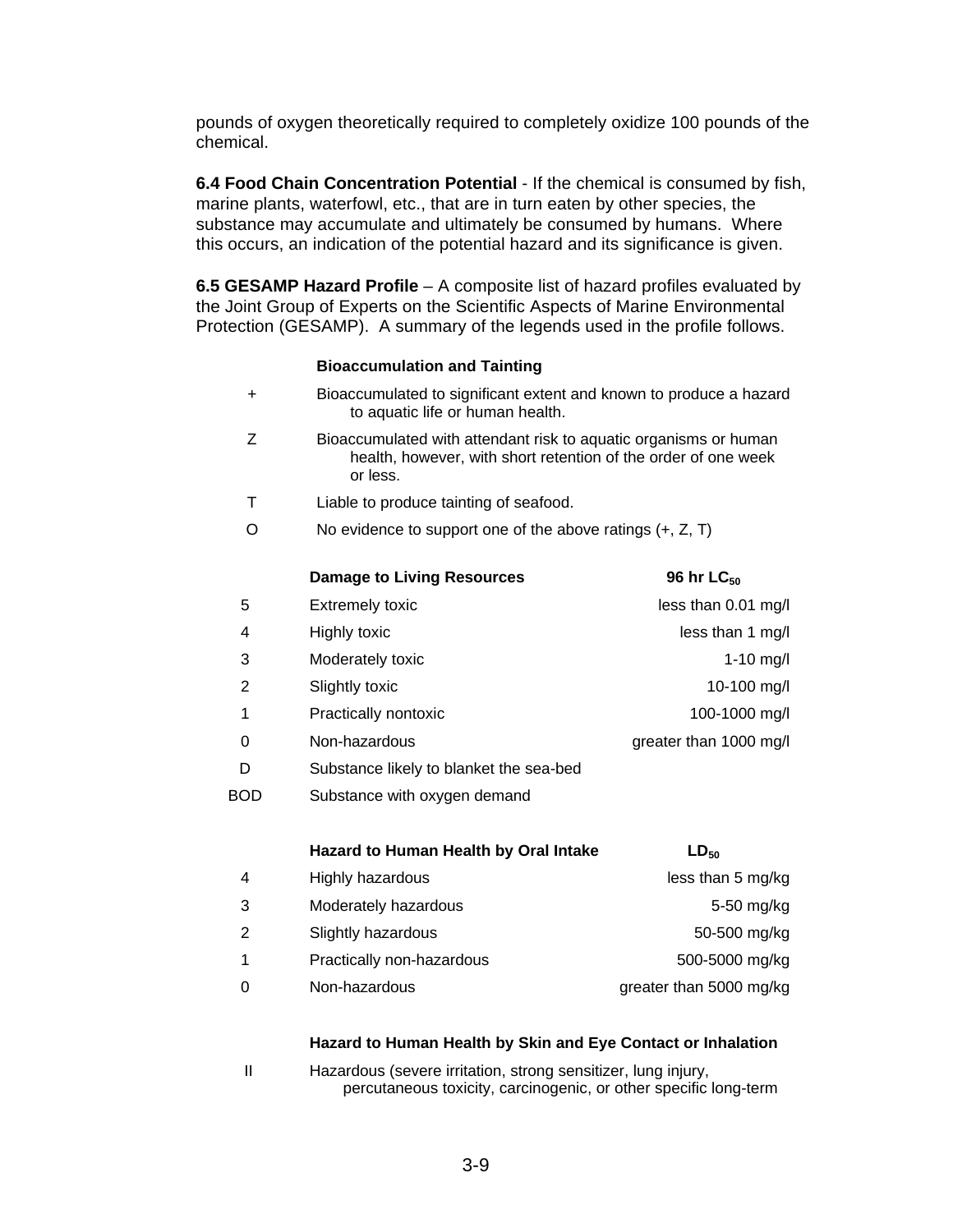adverse health effect.

- I Slightly hazardous (mild irritation, weak sensitizer)
- 0 Non-hazardous (non-irritant, not a sensitizer)

#### **Reduction of Amenities**

- XXX Highly objectionable because of persistency, smell or poisonous or irritant characteristics; as a result contaminated beaches liable to be closed; also used when there is clear evidence that the substance is a human carcinogen or that the substance has the potential to produce other serious specific long-term adverse health effects in humans.
- XX Moderately objectionable because of the above characteristics, but short-term effects leading only to temporary interference with use of beaches; also used when there is credible scientific evidence that the substance is an animal carcinogen but where there is no clear evidence to indicate that the material has caused cancer in humans, or when there is evidence from laboratory studies that the substance could have the potential to produce other serious specific long-term adverse health effects.
- X Slightly objectionable, non-interference with use of beaches.
- 0 No problem.

Ratings in brackets, ( ), indicate insufficient data available to the GESAMP experts on specific substances, hence extrapolation was required.

- N Not applicable (e.g. if gases)
- Indicates data were not available to the GESAMP Working Group.

#### **7. SHIPPING INFORMATION**

**7.1 Grades or Purity** - The grades USP (United States Pharmacopoeia) and CP (chemically pure) are quite pure. Where "Technical" or "Commercial" grades are given, the percent by weight of the pure chemical present is usually indicated. In a few cases the identity of the major impurities is given. If the properties of the less pure grades differ significantly from those of the pure substance, the differences in properties are described in general terms.

**7.2 Storage Temperature** - The range of temperatures at which the chemical is normally shipped in bulk by water transport is given. "Ambient" means the temperature of the surroundings.

**7.3 Inert Atmosphere** - The terms used are "inerted," "padded," "ventilated (forced)," "ventilated (natural)," and "no requirement." They are given when found in the Code of Federal Regulations, Title 46, beginning in Part 151.05.

**7.4 Venting** - The terms used are "open," "pressure-vacuum," and "safety relief" (same source as 9.3 above).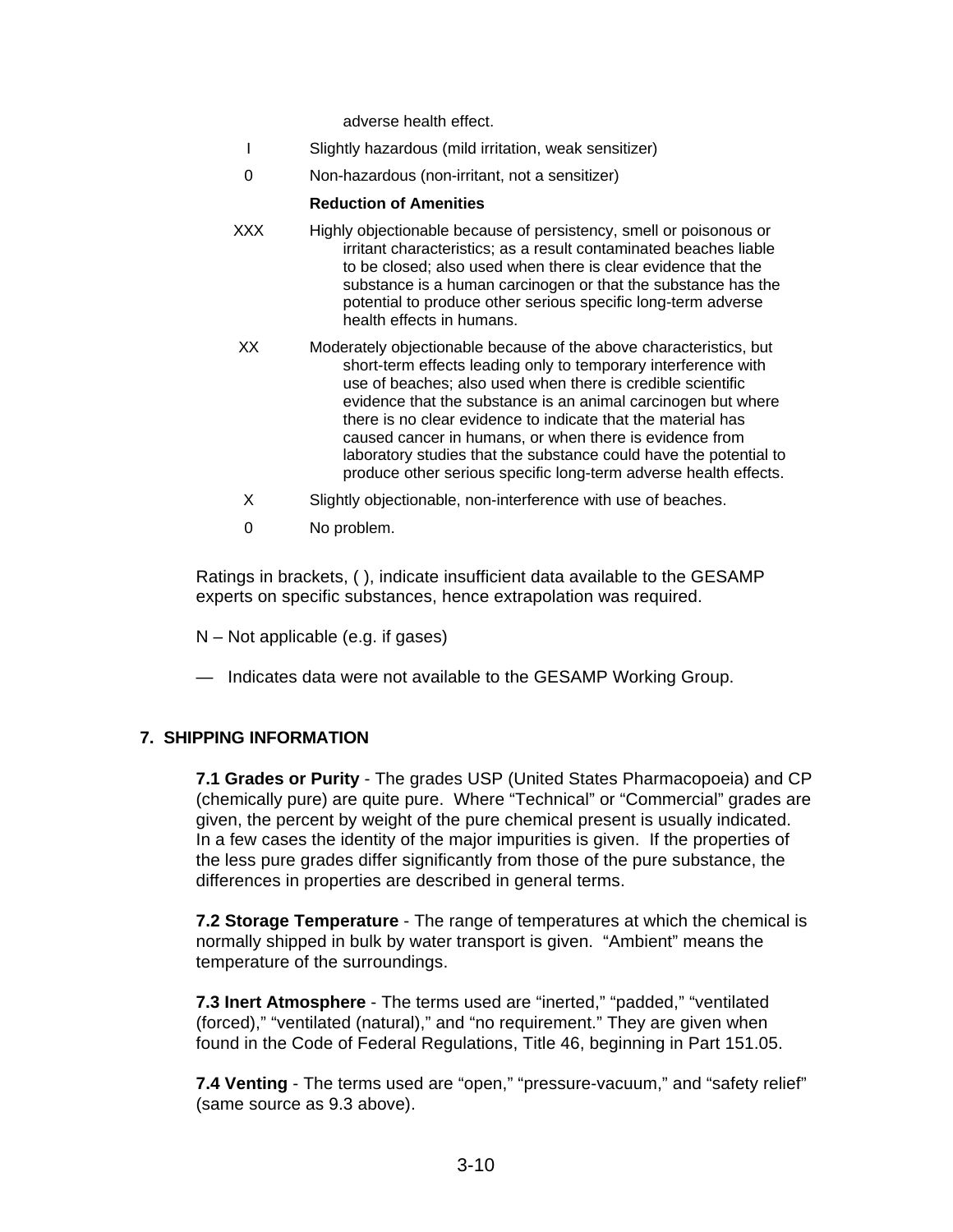**7.5 IMO Pollution Category** – pollution classification applied to this compound by the International Maritime Organization.

**7.6 Ship Type** – The data entry refers to construction and containment requirements for ships being used to transport the chemical in question. The information is taken from the Code of Federal Regulations, Title 46, Part 154.

**7.7 Barge Hull Type** – The data entry refers to structural requirements for barge hulls being used to transport the chemical in question. The information is taken from the Code of Federal Regulations, Title 46, part 151.

#### **8. HAZARD CLASSIFICATIONS**

**8.1 49 CFR Category** - This is the hazard category specified in the Hazardous Materials Table, Part 172.101, Title 49 of the Code of Federal Regulations. The October 1, 1996 edition was used to prepare this version of the CHRIS.

**8.2 49 CFR Class** – The hazard class as specified in the Hazardous Materials Table, Title 49, Part 172.101 of the Code of Federal Regulations. The October 1, 1996 edition was used to prepare this version of the CHRIS.

**8.3 49 CFR Package Group** – The packaging group assigned to this chemical in the Hazardous Materials Table, Title 49, Part 172.101 of the Code of Federal Regulations. The October 1, 1996 edition was used to prepare this version of the CHRIS. Note that the packaging group is often dependent upon toxicity or flash point of the chemical. In those cases the reported packaging group is based upon the data value reported in CHRIS for that specific compound. The packaging group could be different if the purity of the material varies from that reported in CHRIS.

**8.4 Marine Pollutant** – This is a "Yes" or "No" entry, depending upon whether the chemical is listed in "List of Marine Pollutants", Appendix B to Part 172.101, Title 49 of the Code of Federal Regulations.

**8.5 NFPA Hazard Classifications** - The indicated ratings are given in "Fire Protection Guide on Hazardous Materials," 7th ed., National Fire Protection Association, Boston, Mass., 1978. The classifications are defined in Table 1 below. The symbol used in conjunction with these ratings is illustrated in Section 4.2.

**8.6 EPA Reportable Quantity** – The minimum quantity, in pounds, that must be reported to EPA in the event of a spill. This value is taken from "A List of Hazardous Substances and Reportable Quantities", Appendix A to Part 172.101, Title 49 of the Code of Federal Regulations.

**8.7 EPA Pollution Category** – An alphabetic descriptor identifying the potential pollution impact of the chemical. This descriptor is based upon the reportable quantity from category 8.6 above.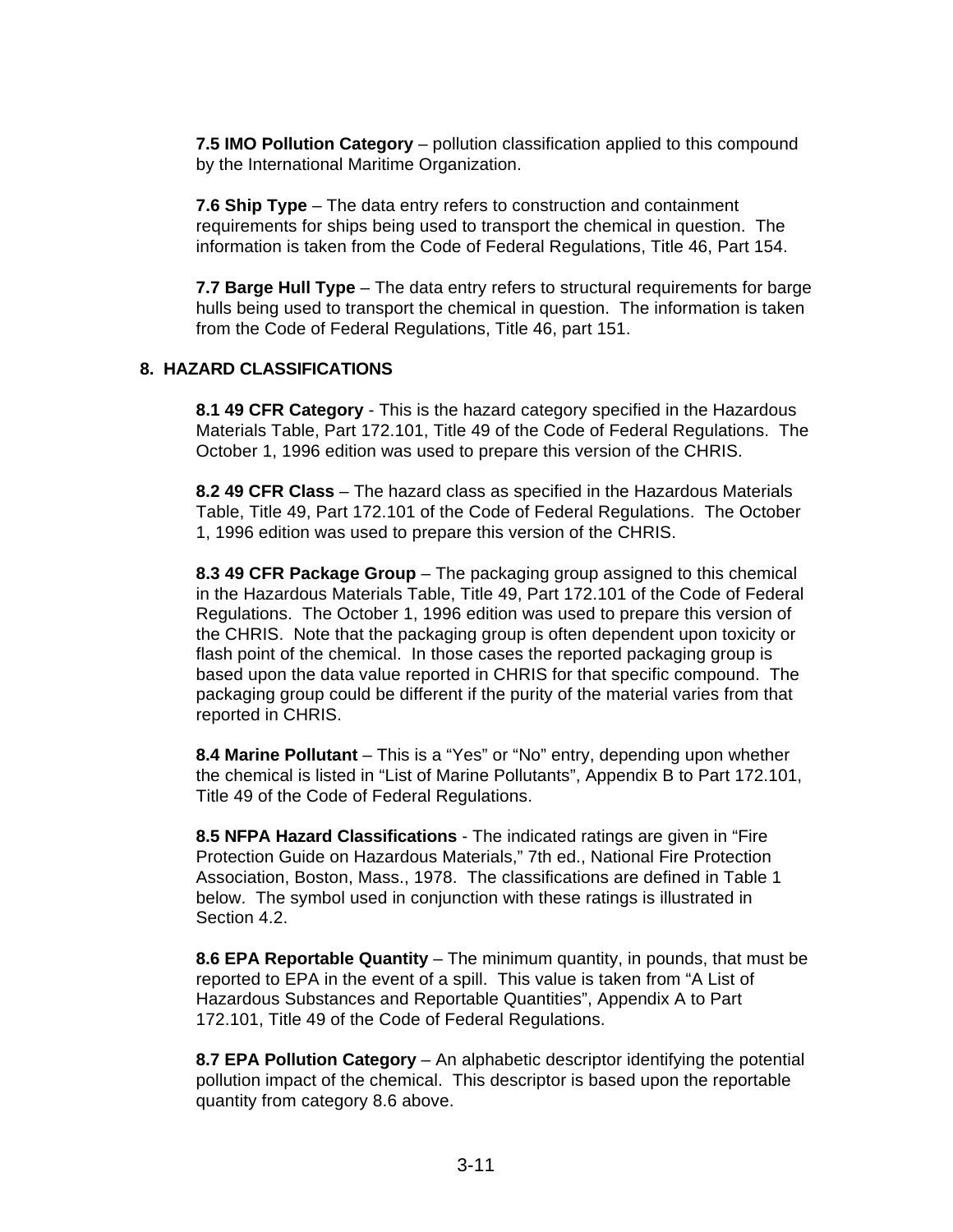**8.8 RCRA Waste Number** – The 4 character identification number assigned to this chemical, if it is a waste, under the Resources Conservation and Recovery Act. This waste number was reported if the chemical is specifically listed.

**8.9 EPA FWPCA List** – A "Yes" or "No" entry depending upon whether the chemical is listed in the Federal Water Pollution Control Act.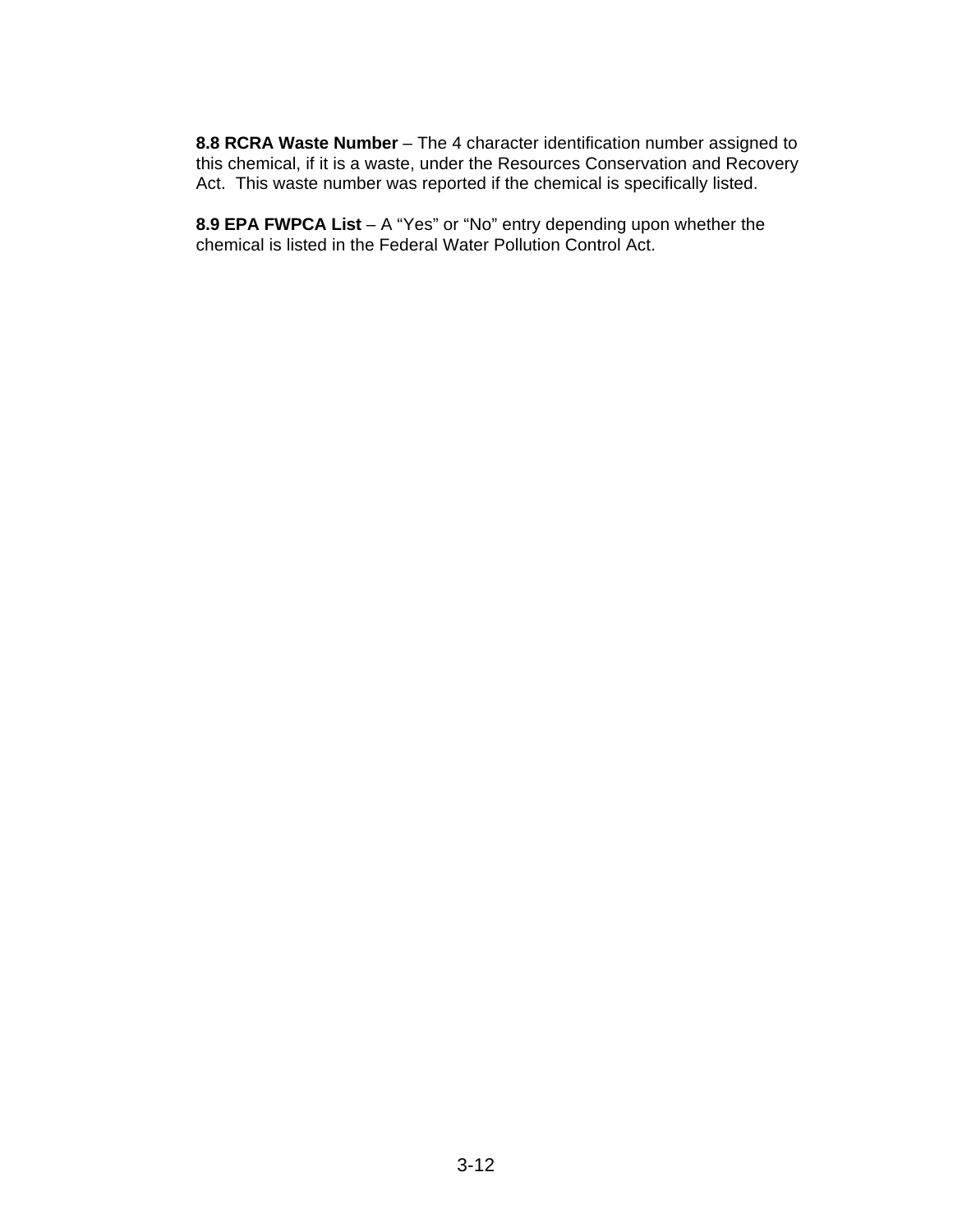# **TABLE 1 EXPLANATION OF NFPA HAZARD CLASSIFICATIONS**

| <b>Health Hazard (blue)</b> | <b>Definition</b>                                                                                                                                                                                                                              |
|-----------------------------|------------------------------------------------------------------------------------------------------------------------------------------------------------------------------------------------------------------------------------------------|
| 4                           | Materials which on very short exposure could cause death or major<br>residual injury even though prompt medical treatment were given                                                                                                           |
| 3                           | Materials which on short exposure could cause serious temporary or<br>residual injury even though prompt medical treatment were<br>given.                                                                                                      |
| $\overline{2}$              | Materials which on intense or continued exposure could cause<br>temporary incapacitation or possible residual injury unless prompt<br>medical treatment is given.                                                                              |
| 1                           | Materials which on exposure would cause irritation but only minor<br>residual injury even if no treatment is given.                                                                                                                            |
| 0                           | Materials which on exposure under fire conditions would offer no<br>hazard beyond that of ordinary combustible material.                                                                                                                       |
| <b>Flammability (red)</b>   |                                                                                                                                                                                                                                                |
| 4                           | Materials which will rapidly or completely vaporize at atmospheric<br>pressure and normal ambient temperature, or which are readily<br>dispersed in air and which will burn readily.                                                           |
| 3                           | Liquids and solids that can be ignited under almost all ambient<br>temperature conditions                                                                                                                                                      |
| $\overline{2}$              | Materials that must be moderately heated or exposed to relatively high<br>ambient temperatures before ignition can occur.                                                                                                                      |
| 1                           | Materials that must be preheated before ignition can occur.                                                                                                                                                                                    |
| 0                           | Materials that will not burn.                                                                                                                                                                                                                  |
| <b>Reactivity (yellow)</b>  |                                                                                                                                                                                                                                                |
| 4                           | Materials which in themselves are readily capable of detonation or<br>explosive decomposition or reaction at normal temperatures and<br>pressures.                                                                                             |
| 3                           | Materials which in themselves are capable of detonation or explosive<br>reaction but require a strong initiating source or which must be<br>heated under confinement before initiation or which react<br>explosively with water.               |
| $\overline{2}$              | Materials which in themselves are normally unstable and readily<br>undergo violent chemical change but do not detonate. Also<br>materials which may react violently with water or which may form<br>potentially explosive mixtures with water. |
| 1                           | Materials which in themselves are normally stable, but which can<br>become unstable at elevated temperatures and pressures or<br>which may react with water with some release of energy but not<br>violently.                                  |
| 0                           | Materials which in themselves are normally stable, even under fire<br>exposure conditions, and which are not reactive with water.                                                                                                              |
| Other (white)               |                                                                                                                                                                                                                                                |
| W                           | Materials which react so violently with water that a possible hazard<br>results when they come in contact with water, as in a fire<br>situation. Similar to Reactivity Classification 2.                                                       |
| Oxy                         | Oxidizing material; any solid or liquid that readily yields oxygen or<br>other oxidizing gas, or that readily reacts to oxidize combustible<br>materials.                                                                                      |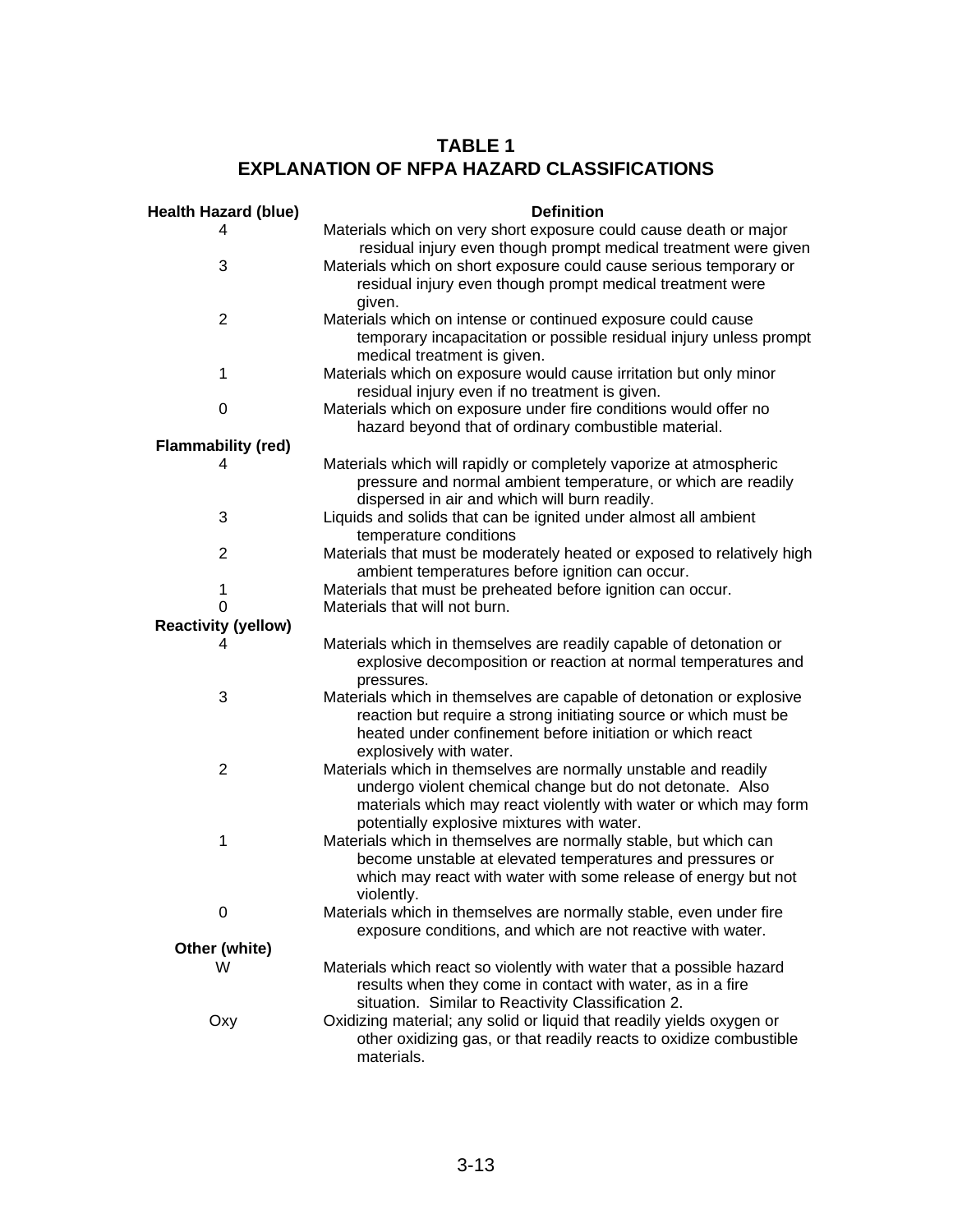#### **9. PHYSICAL AND CHEMICAL PROPERTIES**

**9.1 Physical State at 15<sup>o</sup>C and 1 atm** - The statement indicates whether the chemical is a solid, liquid, or gas after it has reached equilibrium with its surroundings at "ordinary" conditions of temperature and pressure.

**9.2 Molecular Weight** - The value given is the weight of a molecule of the chemical relative to a value of 12 for one atom of carbon.

The molecular weight is useful in converting from molecular units to weight units and in calculating the pressure, volume and temperature relationships for gaseous materials. The ratio of the densities of any two gases is approximately equal to the ratio of their molecular weights (see 9.10).

The molecular weights of mixtures can be calculated if both the identity and quantity of each component of the mixture are known. Because the composition of mixtures described in this manual is not known exactly, or because it varies from one shipment to another, no molecular weights are given for such mixtures.

**9.3 Boiling Point at 1 atm** - The value is the temperature of a liquid when its vapor pressure is 1 atm. For example, when water is heated to 100 $\mathrm{^{\circ}C}$  (212 $\mathrm{^{\circ}F}$ ) its vapor pressure rises to 1 atm and the liquid boils.

The boiling point at 1 atm indicates whether a liquid will boil and become a gas at any particular temperature and sea-level atmospheric pressure.

**9.4 Freezing Point** - The freezing point is the temperature at which a liquid changes to a solid. For example, liquid water changes to solid ice at  $0^{\circ}$ C (32 $^{\circ}$ F). Some liquids solidify very slowly even when cooled below their freezing point. When liquids are not pure (for example, salt water) their freezing points are lowered slightly.

**9.5 Critical Temperature** - The maximum temperature at which a liquid can exist, no matter what the pressure on it, is called the critical temperature. For example, the critical temperature of water is  $372^{\circ}$ C (705 $^{\circ}$ F). The value can be used to estimate many properties whose values are not immediately available.

**9.6 Critical Pressure** - The vapor pressure of a chemical at the critical temperature (see 9.5) is called the critical pressure. For example, the critical pressure of water is 218 atm. Values are given in pounds per square inch absolute, atmospheres, and meganewtons per square meter. The value can be used for estimating many property values that are not immediately available.

**9.7 Specific Gravity** - The specific gravity of a chemical is the ratio of the weight of the solid or liquid to the weight of an equal volume of water at  $4^{\circ}C$  (or at some other specified temperature).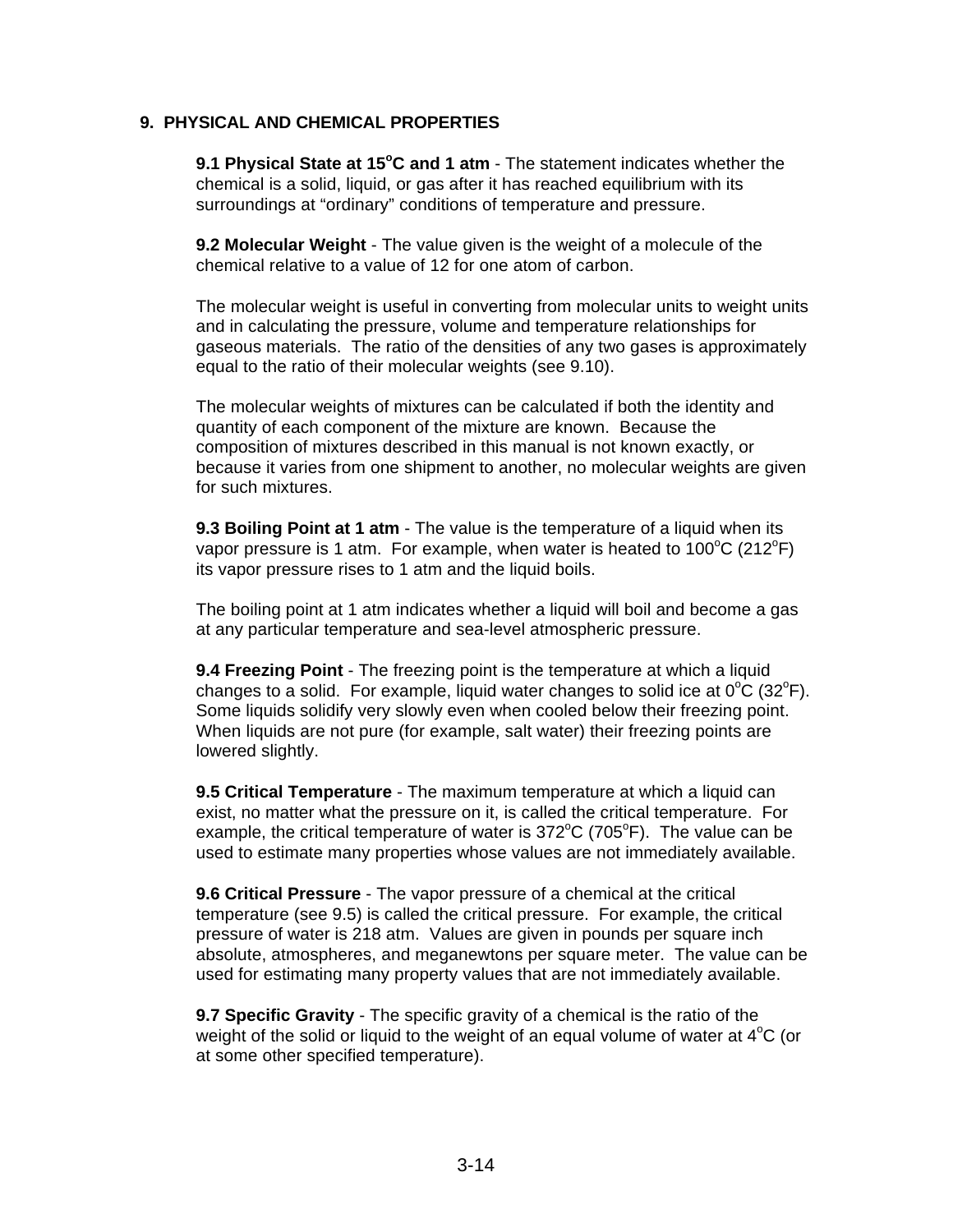If the specific gravity is less than 1.0 (or less than 1.03 in seawater) the chemical will float; if higher, it will sink. Where the change in the value with temperature is important, more data are found in 9.20.

**9.8 Liquid Surface Tension** - This property is a measure of the tensile force at the surface of a liquid that tends to shape liquid fragments into spherical drops. Values are expressed in dynes per centimeter and newtons per meter. Liquids with high surface tensions show less tendency to spread. Water has a surface tension of about 73 dynes/cm; seawater has a slightly higher value.

**9.9 Liquid-Water Interfacial Tension** - The value is a measure of the tensile forces existing at the interface between a liquid and water. Approximately, it is the difference between the individual surface tension of the liquid and that of water. Low values of the interfacial tension indicate that the chemical spreads readily on a water surface. The units are the same as in 9.8.

**9.10 Vapor (Gas) Specific Gravity** - The value is the ratio of the weight of vapor to the weight of an equal volume of dry air at the same conditions of temperature and pressure. Buoyant vapors have a vapor specific gravity less than one. The value may be approximated by the ratio M/29, where M is the molecular weight of the chemical (see 9.2).

In some cases the vapor may be at a temperature different from that of the surrounding air. For example, the vapor from a container of boiling methane at -172°F sinks in warm air, even though the vapor specific gravity of methane at  $60^{\circ}$ F is about 0.6.

For the effect of temperature on vapor density, see 9.26.

**9.11 Ratio of Specific Heats of Vapor (Gas)** - This property is the ratio of the specific heat at constant pressure  $(C_p)$  to the specific heat at constant volume  $(C_{\nu})$ ; its value is always greater than one. In most cases it was calculated by use of the expression:

$$
\frac{C_p}{C_v} = \frac{C_p}{(C_p - R)}
$$

where R is the Universal Gas Constant.

The ratio varies slightly with temperature; the value given is at  $20^{\circ}$ C (68 $^{\circ}$ F). The ratio is often of value in estimating temperature changes when gases are compressed or expanded. Higher values of the ratio lead to larger temperature changes for a given pressure change.

**9.12 Latent Heat of Vaporization** - The value is the heat that must be added to the specified weight of a liquid before it can change to vapor (gas). It varies with temperature; the value given is that at the boiling point at 1 atm (see 9.3). The units used are Btu per pound, calories per gram, and joules per kilogram.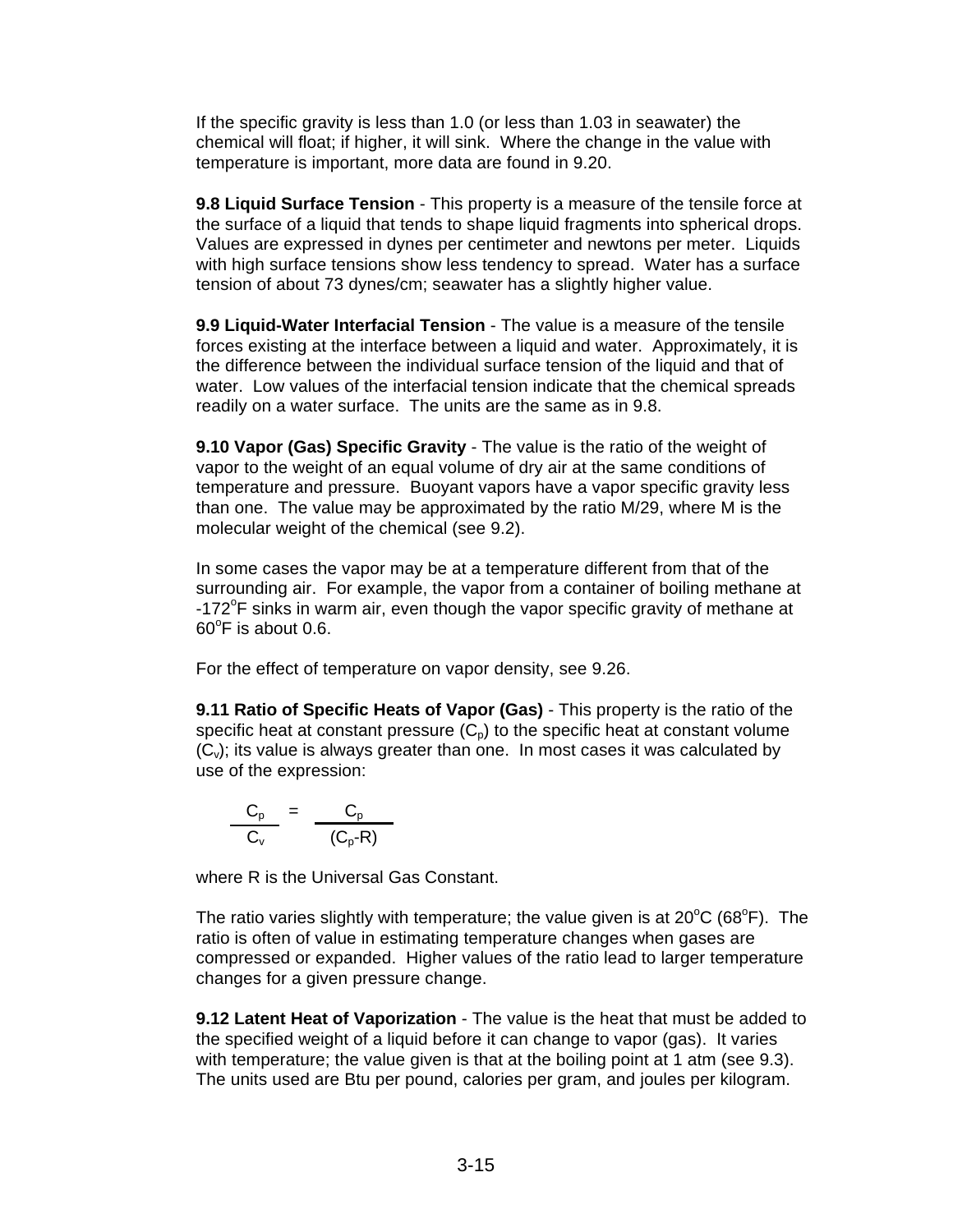No value is given for chemicals with very high boiling points at 1 atm, because such substances are considered essentially nonvolatile.

**9.13 Heat of Combustion** - The value is the amount of heat liberated when the specified weight is burned in oxygen at  $25^{\circ}$ C. The products of combustion, including water, are assumed to remain as gases; the value given is usually referred to as the "lower heat value." The negative sign before the value indicates that heat is given off when the chemical burns. Units are the same as in 9.12.

**9.14 Heat of Decomposition** - The value is the amount of heat liberated when the specified weight decomposes to more stable substances. The value is given for very few chemicals, because most are stable and do not decompose under the conditions of temperature and pressure encountered during shipment. The negative sign before the value simply indicates that heat is given off during the decomposition. The value does not include heat given off when the chemical burns. Units are the same as in 9.12.

**9.15 Heat of Solution** - The value represents the heat liberated when the specified weight of chemical is dissolved in a relatively large amount of water at 25 $\mathrm{^{\circ}C}$  ("infinite dilution"). A negative sign before the value indicates that heat is given off, causing a rise in temperature. (A few chemicals absorb heat when they dissolve, causing the temperature to fall.) Units are the same as in 9.12.

In those few cases where the chemical reacts with water and the reaction products dissolve, the heat given off during the reaction is included in the heat of solution.

**9.16 Heat of Polymerization** - The value is the heat liberated when the specified weight of the compound (usually called the monomer) polymerizes to form the polymer. In some cases the heat liberated is so great that the temperature rises significantly, and the material may burst its container or catch fire. The negative sign before the value indicates that heat is given off during the polymerization reaction. Units are the same as in 9.12.

**9.17 Heat of Fusion** - The value is the number of Btu needed to change one pound of solid to liquid with no change in temperature.

**9.18 Limiting Value** - A chemical specific concentration in water in mole fraction units below which the contribution to the evolution of toxic or flammable vapor at the water surface can be assumed to be negligible.

**9.19 Reid Vapor Pressure** - The value is the equilibrium pressure exerted by vapor over the liquid at 100 $\mathrm{^oF}$ ., expressed as pounds per square inch absolute, as defined in 46 CFR 30.10-59.

Items 9.20 through 12.27 consist of tables. The temperature is given in one column followed by the appropriate data value in the next column.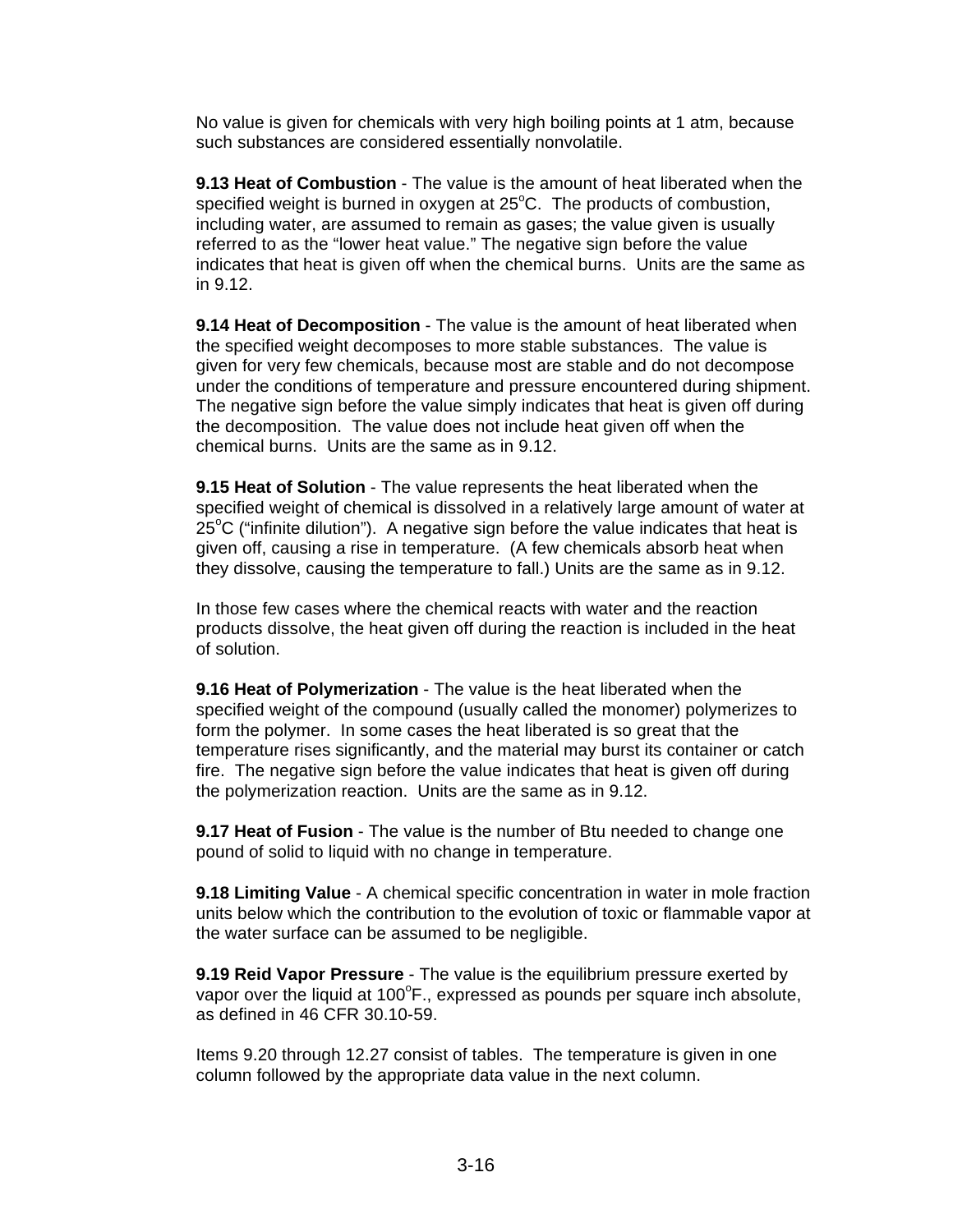**9.20 Saturated Liquid Density** - The value is the weight (in pounds) of one cubic foot of liquid that is in equilibrium with its vapor. Liquid densities decrease slightly with an increase in temperature; where literature data or reliable estimation methods were applicable, a table shows this effect.

**9.21 Liquid Heat Capacity** - The value is the heat (in Btu) required to raise the temperature of one pound of the liquid one degree Fahrenheit at constant pressure. For example, it requires almost 1 Btu to raise the temperature of 1 pound of water from 68°F to 69°F. The value is useful in calculating the increase in temperature of a liquid when it is heated, as in a fire. The value increases slightly with an increase in temperature; the table shows this effect.

**9.22 Liquid Thermal Conductivity** - The value is a measure of the ability of a liquid to conduct heat. It represents the number of Btu per hour that pass through an area of liquid one square foot in cross-section when the temperature gradient is 1°F per inch of depth. Higher values indicate that the liquid conducts heat more readily.

Liquid thermal conductivities decrease slightly with an increase in temperature. Where applicable, the table shows this effect.

A basic law of heat conduction states that the energy flow per unit area per unit time is proportional to the gradient in temperature. The constant of proportionality is the liquid thermal conductivity.

**9.23 Liquid Viscosity** - The value (in centipoise) is a measure of the ability of a liquid to flow through a pipe or hole; higher values indicate that the liquid flows less readily under a fixed pressure head. For example, heavy oils have higher viscosities (i.e., are more viscous) than gasoline.

Liquid viscosities decrease rapidly with an increase in temperature. In some cases a table is given to show the effect. In other cases only a single data point was found in the literature.

A basic law of fluid mechanics states that, for most fluids, the force per unit area needed to shear a fluid is proportional to the velocity gradient. The constant of proportionality is the viscosity.

**9.24 Solubility in Water** - The value represents the pounds of a chemical that will dissolve in 100 pounds of pure water. Solubility usually increases when the temperature increases; where the change has been measured, a table is given to show the effect. The following terms are used when numerical data are either unavailable or not applicable:

The term "Miscible" means that the chemical mixes with water in all proportions. The term "Reacts" means that the substance reacts chemically with water; thus, its solubility has no real meaning. "Insoluble" usually means that very little of the chemical dissolves in 100 pounds of water. (Weak solutions of "Insoluble" materials may still be hazardous to humans, fish, and waterfowl, however.)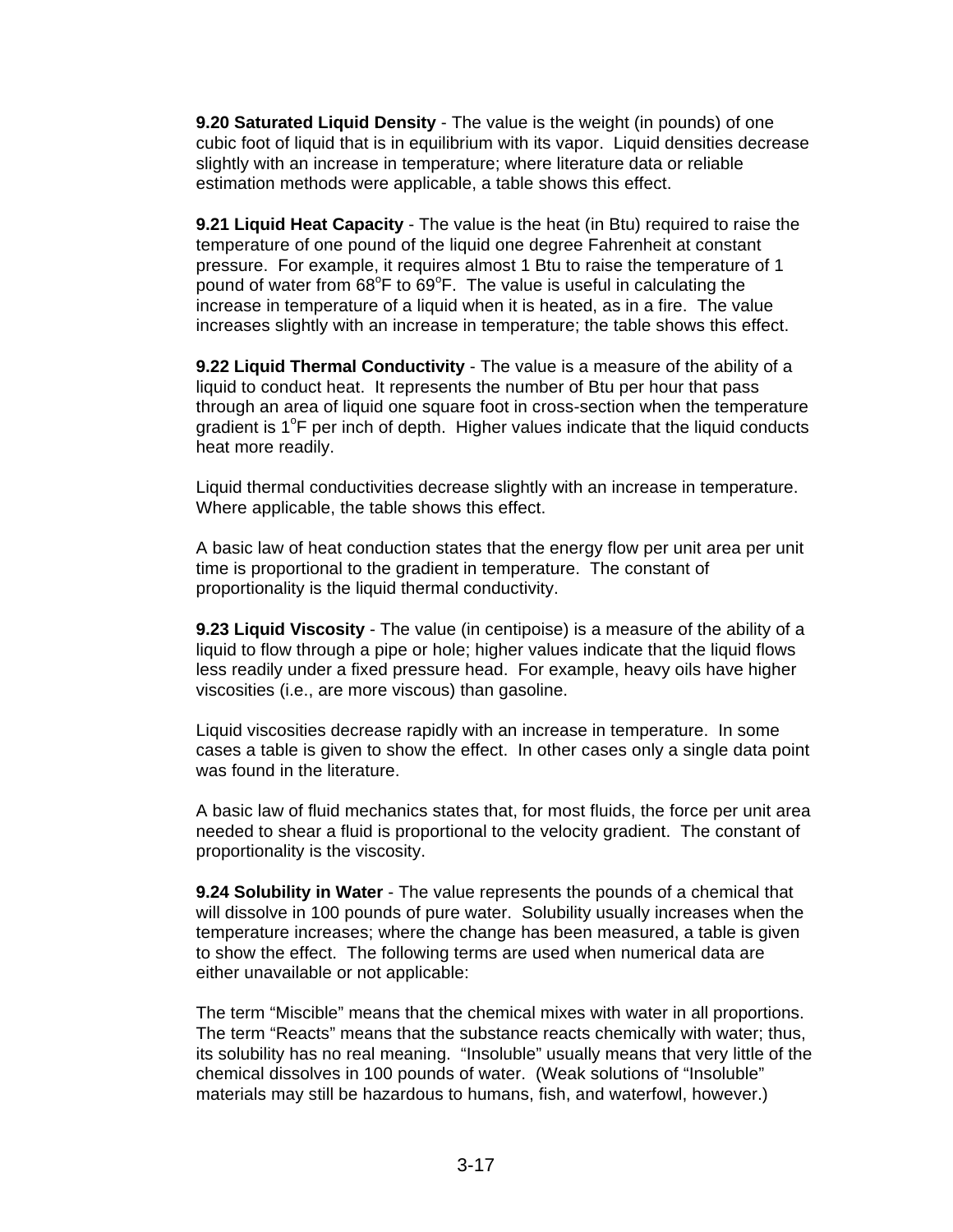**9.25 Saturated Vapor Pressure** - The value is the pressure (in pounds per square inch absolute) of the vapor in equilibrium with the liquid form at the specified temperature. Vapor pressure values can be used to estimate the relative volatility of chemicals at a given temperature, and to calculate the pressure over a liquid that is shipped in a closed container.

The vapor pressure increases as temperature increases; a table is given to show this effect. Note that the vapor pressure scale is logarithmic.

**9.26 Saturated Vapor Density** - The value is the weight (in pounds) of one cubic foot of vapor that is in equilibrium with the liquid form.

If it is assumed that the vapor behaves as an ideal gas, the relation pM/RT holds, where p is the vapor pressure, M is the molecular weight, R is the gas constant, and T is the temperature (in absolute units).

Since the vapor pressure varies with temperature (see 9.25), the saturated vapor density also varies with temperature, as shown on the table.

**9.27 Ideal Gas Heat Capacity** - The value is the number of Btu needed to raise the temperature of one pound of gas by  $1^\circ$  Fahrenheit. The property can be used only when the pressure of the gas is less than about 10 atm. The ideal gas heat capacity is not a function of pressure (below about 10 atm), but it does increase with temperature, and a table is given to show the effect.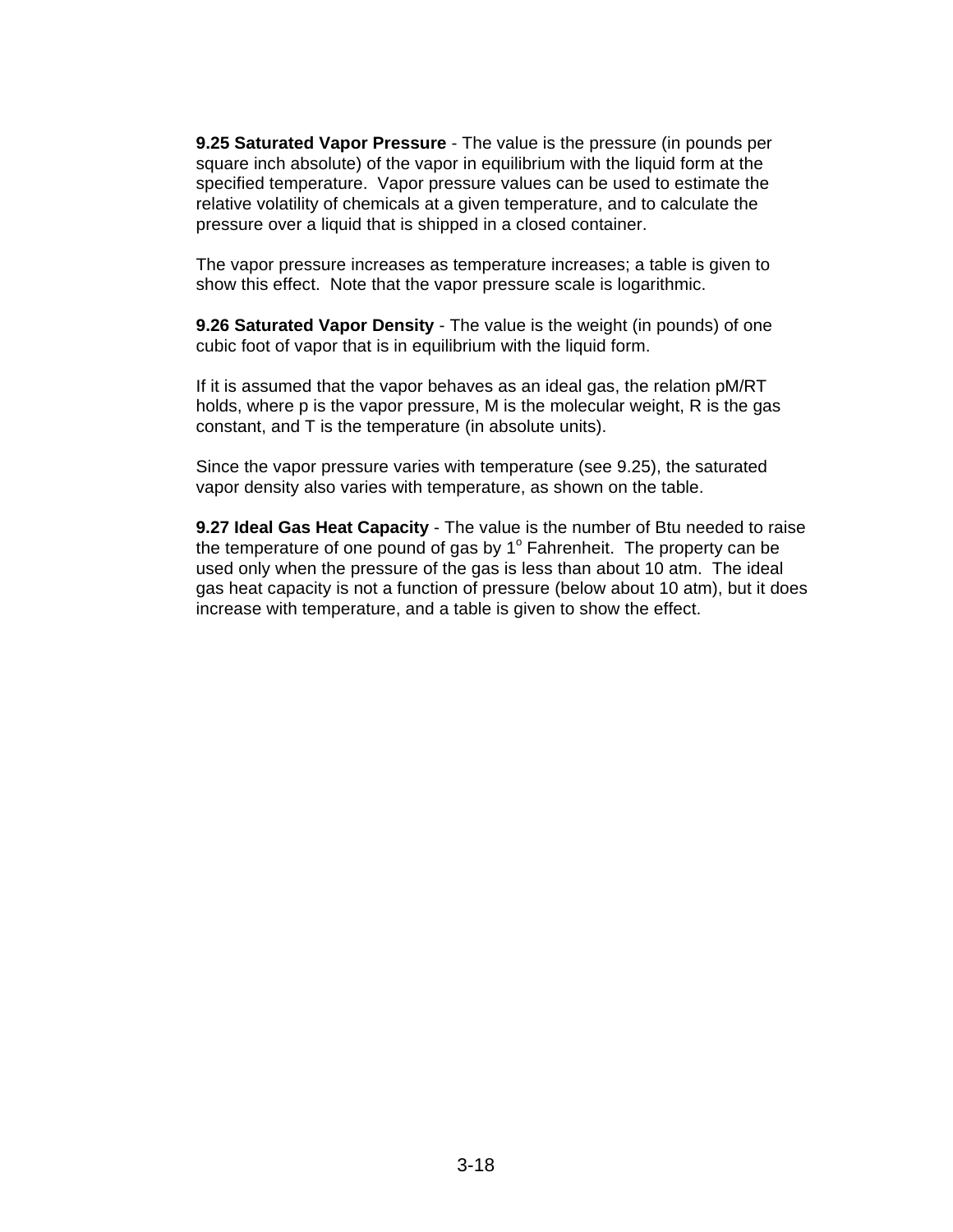#### **4. OTHER INFORMATION SYSTEMS**

#### **4.1 CHEMICAL TRANSPORTATION EMERGENCY CENTER (CHEMTREC)**

The Manufacturing Chemists Association operates CHEMTREC 24 hours a day. By calling the appropriate toll-free number listed below, one can consult experts on chemicals and spill response.

| Continental United States, Alaska, |  |
|------------------------------------|--|
|                                    |  |
|                                    |  |

#### **4.2 NATIONAL FIRE PROTECTION ASSOCIATION (NFPA)**

The NFPA's " Recommended System for the Identification of the Fire Hazards of Materials" (NFPA No. 704M) provides basic warning information to fire fighter in industrial plants and storage facilities. This system uses a diamond-shaped warning symbol. The top, left, and right boxes refer to flammability, health, and reactivity hazards respectively and contain a number from 0 to 4. The exact meaning of each number is explained in Section 3 (para 12.3) of this manual, and the applicable number for each chemical are listed in Section 11 under "NFPA Hazard Classifications." The bottom box is used for special hazards; the most common of these is a warning against the use of water, indicated by the symbol W.

#### **4.3 INTERNATIONAL MARITIME ORGANIZATION (IMO)**

Foreign vessels using U.S. waterways generally utilize, in addition to U.S. requirements, an international labeling system developed by IMO. This system consists of 15 diamond-shaped labels. Each identifies a particular hazard by a descriptive picture, a word, and a distinctive color.

The number at the bottom of each diamond identifies the class to which IMO has assigned the chemical and is the same as the first digit in the IMO/UN numerical designation, one of the items given under "Chemical Designations" in Section 11 of this manual.

#### **4.4 DEPARTMENT OF TRANSPORTATION (DOT)**

The "1996 North American Emergency Response Guidebook" was developed by DOT as a guide for initial actions to be taken when handling incidents involving hazardous materials. The guidebook identifies the most significant potential hazards and gives information and guidance for initial actions to be taken based upon the material involved. Information can be located in the guidebook based upon chemical name or DOT Identification Number.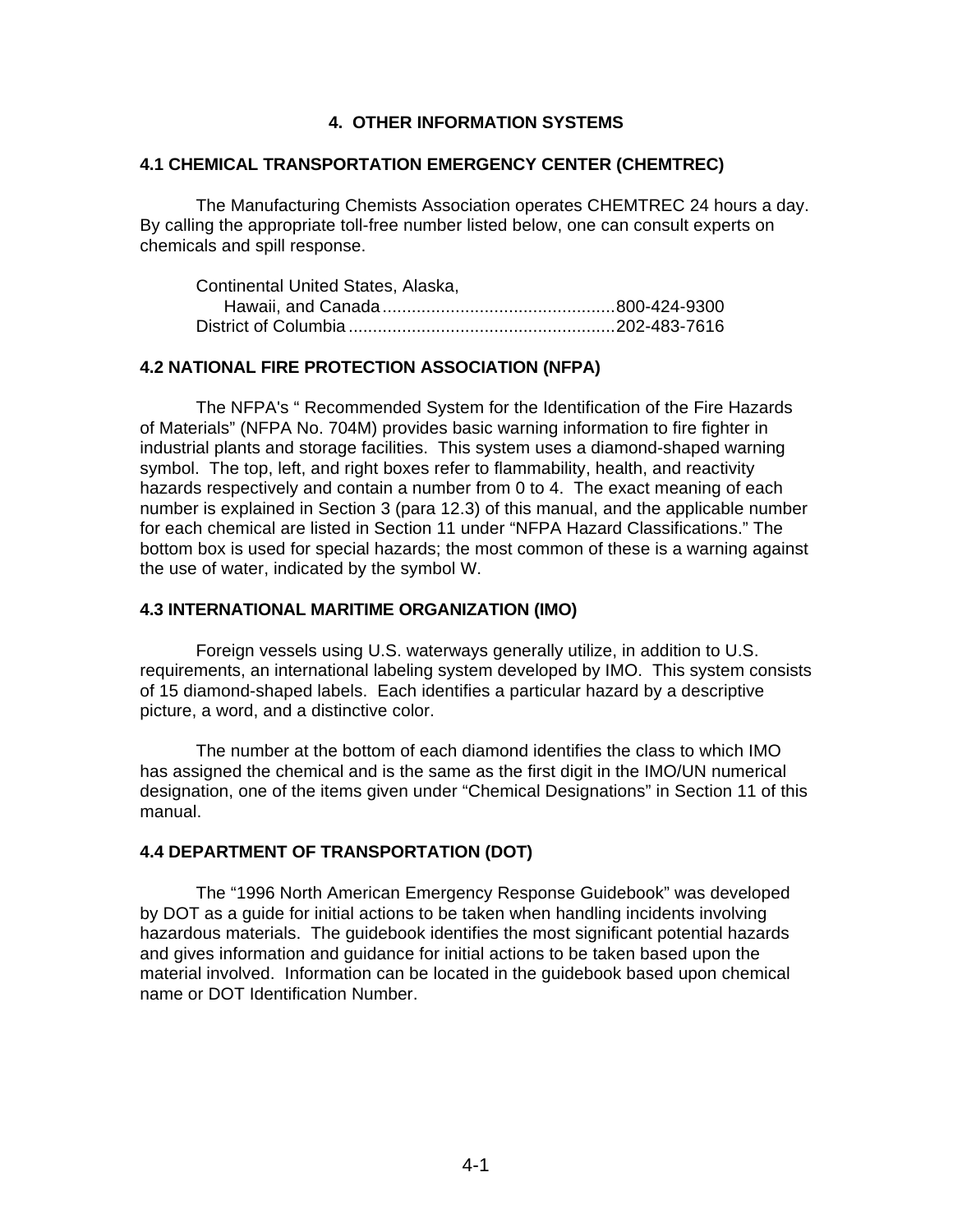#### **4.5 OHM-TADS (EPA)**

The Oil and Hazardous Materials Technical Assistance Data System (OHM-TADS) has been developed by the Environmental Protection Agency (EPA) to provide information on physical and chemical properties, hazards, pollution characteristics, and shipping information for over 1200 hazardous materials. OHM-TADS consists of a computerized data base which can be accessed from terminals at the 10 EPA Regional Offices, from EPA Headquarters in Washington, D.C., and from Coast Guard Marine Safety Offices. The System can provide either information on specifically requested properties for a material, or it can print all the information in its files for that material.

Some of the same information appears in both this manual and OHM-TADS, but each contains some information not found in the other.

#### **4.6 POISON CONTROL CENTERS**

Throughout the country, local Poison Control Centers are maintained at hospitals. These Centers can provide information on the chemical composition, appearance, and toxicity of common poisonous materials as well as information on the symptoms of exposure and on the emergency procedures recommended in the event of exposure. The information available at these centers deals mainly with common household materials.

Poison Control Centers are coordinated through the Department of Health and Human Services in Washington, D.C., but information should be requested through the local centers.

The telephone number of the local Poison Control Center can be found in a local telephone directory.

#### **4.7 ASSOCIATION OF AMERICAN RAILROADS (AAR)**

The AAR has developed emergency action guides for 134 various commodities. The guides are contained in a single binder and provide technical information as well as response guidance.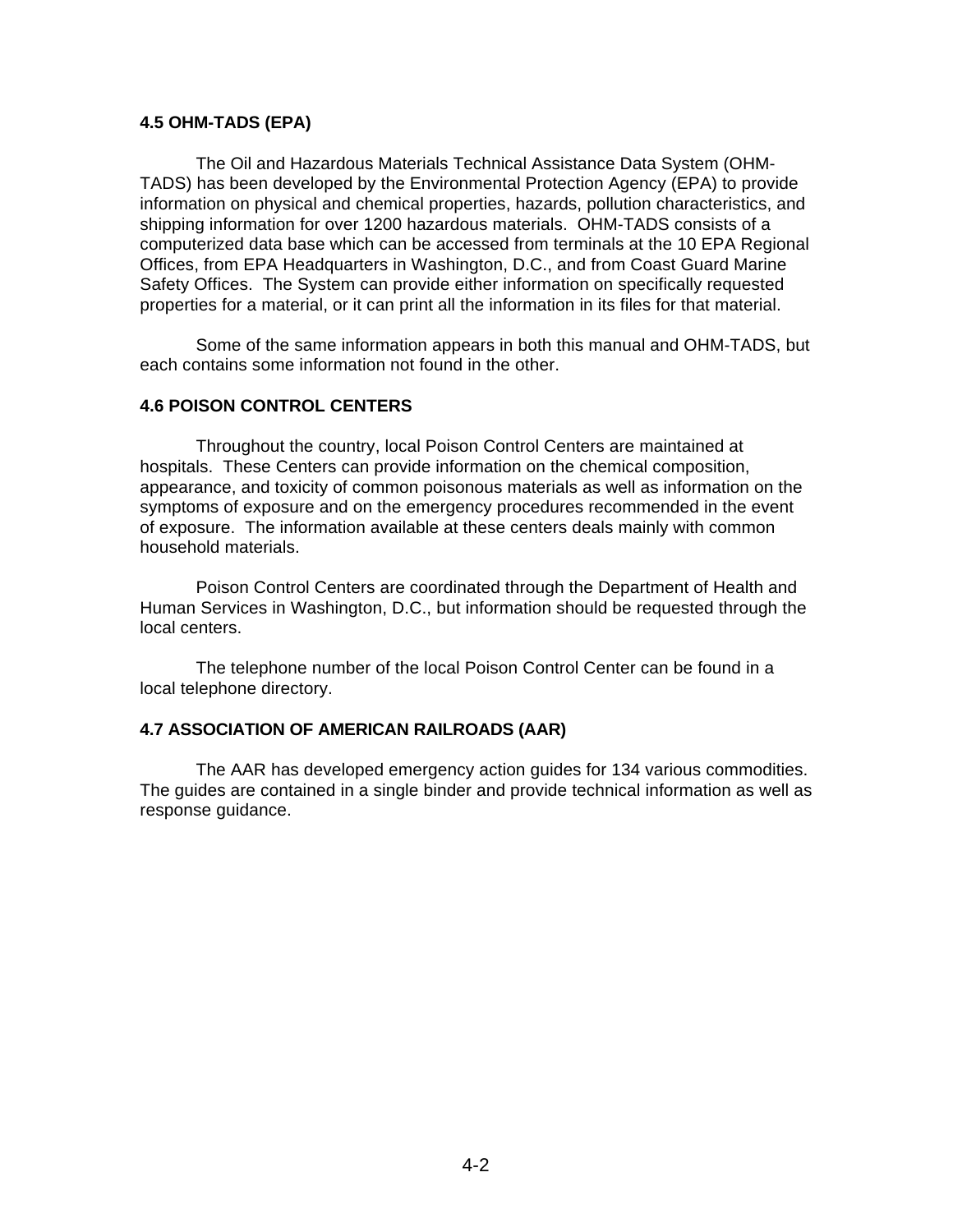# **5. CONVERSION FACTORS**

# **To Convert To To To Multiply by**

| Length               |                            |            |
|----------------------|----------------------------|------------|
| inches               | millimeters                | 25.4       |
| inches               | feet                       | 0.0833     |
| feet                 | inches                     | $12*$      |
| feet                 | meters                     | 0.3048     |
| feet                 | yards                      | 0.3333     |
| feet                 | miles (U.S. statute)       | 0.0001894  |
| yards                | yards                      | 3*         |
| yards                | miles (U.S. statute)       | 0.0005682  |
| miles (U.S. statute) | feet                       | 5280*      |
| miles (U.S. statute) | yards                      | 1760*      |
| miles (U.S. statute) | meters                     | 1609       |
| miles (U.S. statute) | nautical miles             | 0.868      |
| meters               | feet                       | 3.281      |
| meters               | yards                      | 1.094      |
| meters               | miles (U.S. statute)       | 0.0006214  |
| nautical miles       | miles (U.S. statute)       | 1.152      |
|                      |                            |            |
| Area                 |                            |            |
| square inches        | square centimeters         | 6.452      |
| square inches        | square feet                | 0.006944   |
| square feet          | square inches              | $144*$     |
| square feet          | square meters              | 0.09290    |
| square meters        | square feet                | 10.76      |
| square miles         | square yards               | 3,097,600* |
| square yards         | square feet                | $9*$       |
| <b>Volume</b>        |                            |            |
| cubic inches         | cubic centimeters          | 16.39      |
| cubic inches         | cubic feet                 | 0.0005787  |
| cubic feet           | cubic inches               | 1728*      |
| cubic feet           | cubic meters               | 0.02832    |
| cubic feet           |                            | 7.481      |
| cubic meters         | U.S. gallons<br>cubic feet | 35.31      |
| liters               |                            | 1.057      |
|                      | quarts (U.S. liquid)       |            |
| quarts (U.S. liquid) | liters                     | 0.9463     |
| U.S. gallons         | barrels (petroleum)        | 0.02381    |
| U.S. gallons         | cubic feet                 | 0.1337     |
| U.S. gallons         | Imperial gallons           | 0.8327     |
| barrels (petroleum)  | U.S. gallons               | 42*        |
| Imperial gallons     | U.S. gallons               | 1.201      |
| milliliters          | cubic centimeters          | $1^*$      |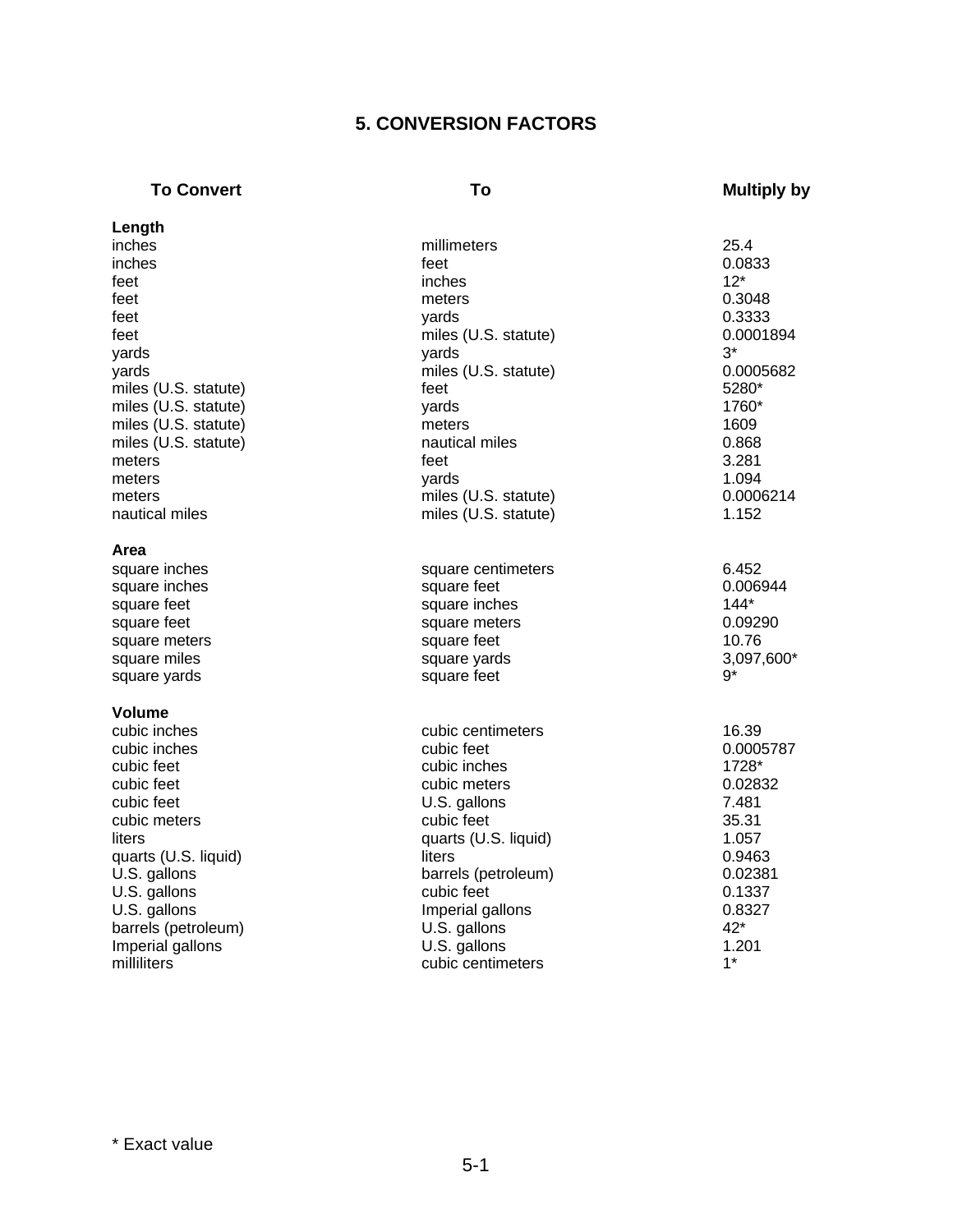| Time                               |                            |            |
|------------------------------------|----------------------------|------------|
| seconds                            | minutes                    | 0.01667    |
| seconds                            | hours                      | 0.0002778  |
| seconds                            | days                       | 0.00001157 |
| minutes                            | seconds                    | $60*$      |
| minutes                            | hours                      | 0.01667    |
| minutes                            | days                       | 0.0006944  |
| hours                              | seconds                    | 3600*      |
| hours                              | minutes                    | $60*$      |
| hours                              | days                       | 0.04167    |
| <b>Mass or Weight</b>              |                            |            |
| pounds                             | kilograms                  | 0.4536     |
| pounds                             | short tons                 | $0.0005*$  |
| pounds                             | long tons                  | 0.0004464  |
| pounds                             | metric tons                | 0.0004536  |
| tons (short)                       | pounds                     | 2000*      |
| tons (metric)                      | pounds                     | 2205       |
| tons (long)                        | pounds                     | 2240*      |
| kilograms                          | pounds                     | 2.205      |
| tonnes (metric tons)               | kilograms                  | 1000*      |
| <b>Energy</b>                      |                            |            |
| calories                           | <b>Btu</b>                 | 0.003968   |
| calories                           | joules                     | 4.187      |
| <b>Btu (British Thermal Units)</b> | calories                   | 252.0      |
| Btu                                | joules                     | 1055       |
| joules                             | calories                   | 0.2388     |
| joules                             | <b>Btu</b>                 | 0.0009479  |
| <b>Velocity</b>                    |                            |            |
| feet per second                    | meters per second          | 0.3048     |
| feet per second                    | miles per hour             | 0.6818     |
| feet per second                    | knots                      | 0.5921     |
| meters per second                  | feet per second            | 3.281      |
| meters per second                  | miles per hour             | 2.237      |
| miles per hour                     | meters per second          | 0.4470     |
| miles per hour                     | feet per second            | 1.467      |
| knots                              | meters per second          | 0.5148     |
| knots                              | miles per hour             | 1.151      |
| knots                              | feet per second            | 1.689      |
| <b>Density</b>                     |                            |            |
| pounds per cubic foot              | grams per cubic centimeter | 0.01602    |
| grams per cubic centimeter         | pounds per cubic foot      | 62.42      |
| grams per cubic centimeter         | kilograms per cubic meter  | 1000*      |
| kilograms per cubic meter          | grams per cubic centimeter | $0.001*$   |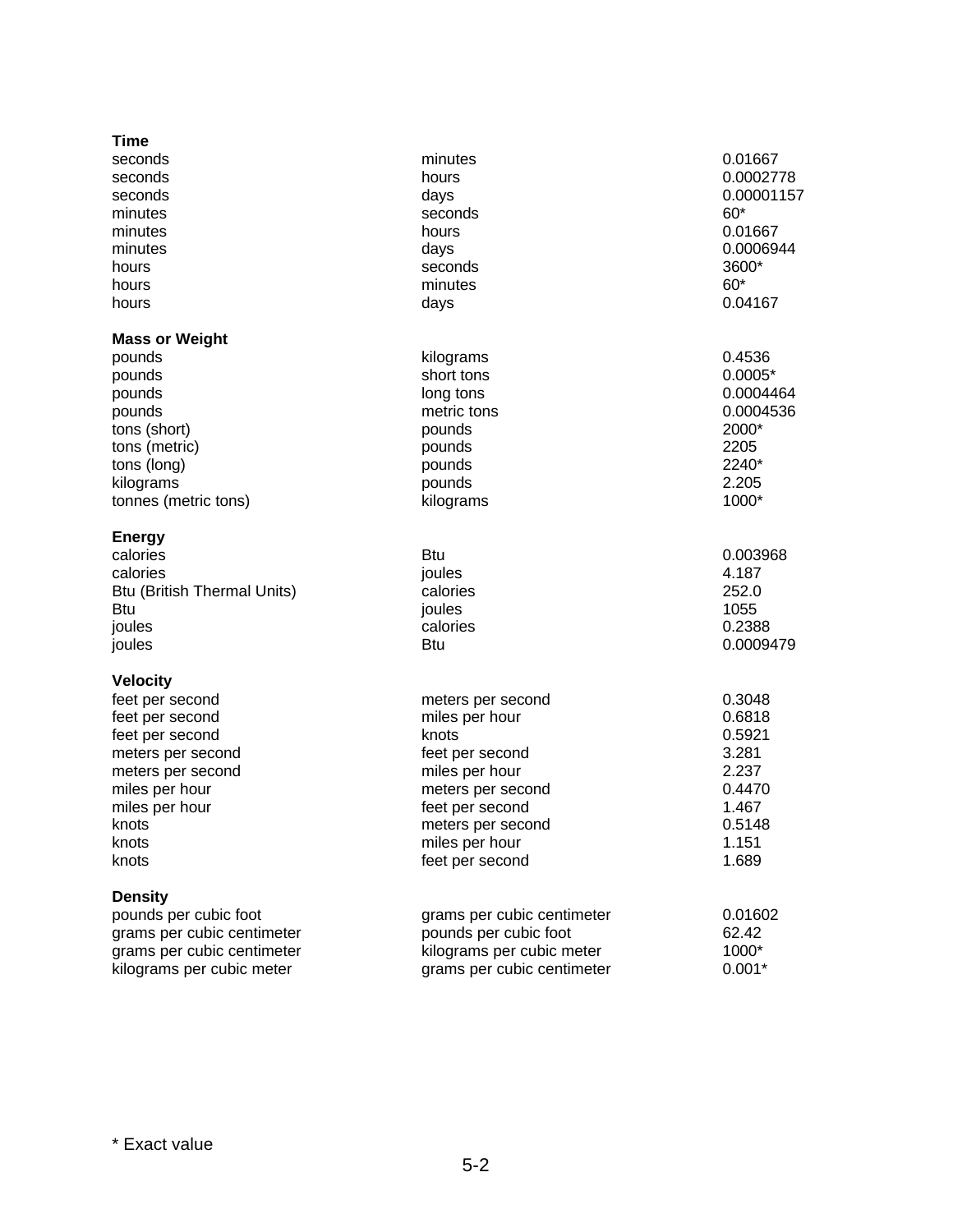| <b>Pressure</b>                          |                                          |                     |
|------------------------------------------|------------------------------------------|---------------------|
| pounds per square inch absolute (psia)   | kilonewtons per square meter $(kN/m^2)$  | 6.895               |
| psia                                     | atmospheres                              | 0.0680              |
| psia                                     | inches of water                          | 27.67               |
| psia                                     | millimeters of mercury (torr)            | 51.72               |
| pounds per square inch gauge (psig)      | psia                                     | add 14.70           |
| millimeters of mercury (torr)            | psia                                     | 0.01934             |
| millimeters of mercury (torr)            | kN/m <sup>2</sup>                        | 0.1333              |
| inches of water                          | psia                                     | 0.03614             |
| kilograms per square centimeter          | millimeters of mercury (torr)            | 735.6               |
| inches of water                          | kN/m <sup>2</sup>                        | 0.2491              |
| kilograms per square centimeter          | atmospheres                              | 0.9678              |
| atmospheres                              | kN/m <sup>2</sup>                        | 101.3               |
| kilograms per square centimeter          | psia                                     | 14.22               |
| atmospheres                              | psia                                     | 14.70               |
| bars                                     | kN/m <sup>2</sup>                        | 100*                |
| kilonewtons per square meter             | psia                                     | 0.1450<br>0.9869    |
| bars                                     | atmospheres<br>atmospheres               | 0.009869            |
| kilonewtons per square meter<br>bars     | kilograms per square centimeter          | 1.020               |
|                                          |                                          |                     |
| <b>Viscosity</b>                         |                                          |                     |
| centipoises                              | pounds per foot per second               | 0.0006720           |
| pounds per foot per second               | centipoises                              | 1488                |
| centipoises                              | poises                                   | $0.01*$             |
| centipoises                              | newton seconds per square meter          | $0.001*$            |
| poises                                   | grams per centimeter per second          | $1*$                |
| grams per centimeter per second          | poises                                   | $1^*$               |
| newton seconds per square meter          | centipoises                              | 1000*               |
| <b>Thermal Conductivity</b>              |                                          |                     |
| Btu per hour per foot per <sup>o</sup> F | watts per meter-kelvin                   | 1.731               |
| Btu per hour per foot per <sup>o</sup> F | kilocalories per hour per meter per °C   | 1.488               |
| watts per meter-kelvin                   | Btu per hour per foot per <sup>o</sup> F | 0.5778              |
| kilocalories per hour per meter per °C   | watts per meter-kelvin                   | 1.163               |
| kilocalories per hour per meter per °C   | Btu per hour per foot per <sup>o</sup> F | 0.6720              |
| <b>Heat Capacity</b>                     |                                          |                     |
| Btu per pound per °F                     | calories per gram per °C                 | $1*$                |
| Btu per pound per <sup>o</sup> F         | joules per kilogram-kelvin               | 4187                |
| joules per kilogram-kelvin               | Btu per pound per <sup>o</sup> F         | 0.0002388           |
| calories per gram per °C                 | Btu per pound per <sup>o</sup> F         | $1*$                |
| <b>Concentration (in water solution)</b> |                                          |                     |
| parts per million (ppm)                  | milligrams per liter                     | $1^*$               |
| milligrams per liter                     | ppm                                      | $1*$                |
| milligrams per cubic meter               | grams per cubic centimeter               | $1 X 10^{-9}$       |
| grams per cubic centimeter               | milligrams per cubic meter               | 1 X 10 <sup>9</sup> |
| grams per cubic centimeter               | pounds per cubic foot                    | 62.42               |
| pounds per cubic foot                    | grams per cubic centimeter               | 0.01602             |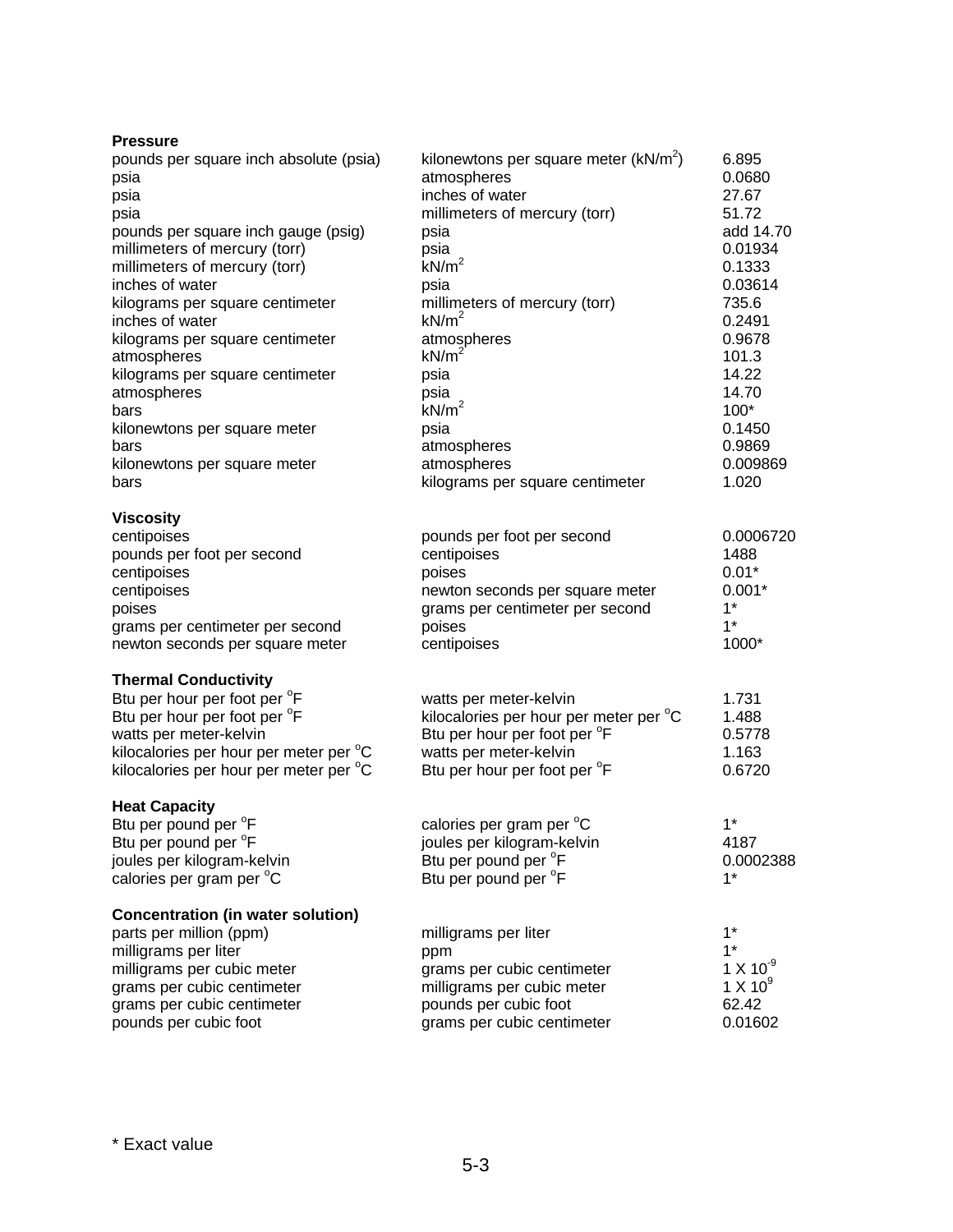| <b>Temperature</b>                  |                                  |                    |
|-------------------------------------|----------------------------------|--------------------|
| degrees Kelvin ( <sup>°</sup> K)    | degrees Rankine (°R)             | $1.8*$             |
| degrees Rankine $(^{\circ}R)$       | degrees Kelvin (°K)              | 0.5556             |
| degrees centigrade $(^{\circ}C)$    | degrees Fahrenheit (°F)          | first multiply by  |
|                                     |                                  | 1.8, then add 32   |
| degrees Fahrenheit (°F)             | degrees centigrade $(^{\circ}C)$ | first subtract 32, |
|                                     |                                  | then multiply by   |
|                                     |                                  | 0.5556             |
| degrees centigrade $(^{\circ}C)$    | degrees Kelvin ( <sup>°</sup> K) | add 273.2          |
| degrees Fahrenheit (°F)             | degrees Rankine $(^{\circ}R)$    | add 459.7          |
| <b>Flow</b>                         |                                  |                    |
| cubic feet per second               | U.S. gallons per minute          | 448.9              |
| U.S. gallons per minute             | cubic feet per second            | 0.002228           |
| Universal Gas Constant (R)          |                                  |                    |
| 8.314 joules per gram mole-Kelvin   |                                  |                    |
| 1.987 calories per gram mole-Kelvin |                                  |                    |

1.987 Btu per pound mole per <sup>o</sup>F

 $\mathrm{^{\circ}F}$ 

mole-Kelvin

mole-Kelvin

10.73 psia-cubic feet per pound mole per

82.057 atm-cubic centimeters per gram

62.361 millimeters mercury liter per gram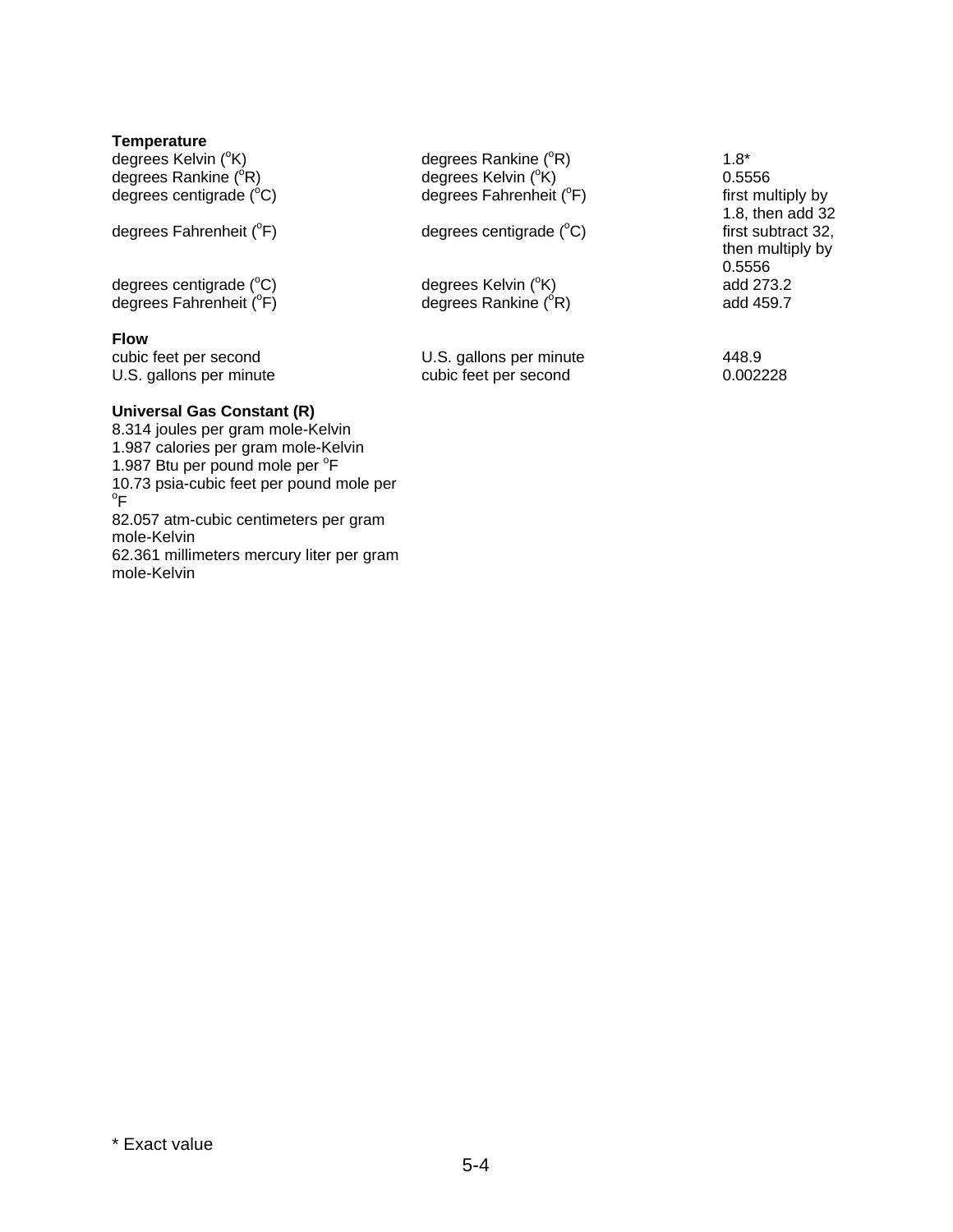### **6. SELECTED PROPERTIES OF FRESH WATER, SEA WATER, ICE AND AIR**

The following properties are useful for engineering calculations described in the Hazard Assessment Handbook. The values for fresh water are those recorded for pure water. The values for the water of lakes and streams differ somewhat from those of pure water, but since no "standard" fresh water has ever been defined, the values for pure water must be used.

A "standard" sea water has been defined as one containing 35 grams of salts per kilogram of solution. The values for the water of tidal estuaries differ somewhat from those of "standard" sea water because the water has a salinity somewhere between those of fresh and sea waters.

The value for the density of air was derived from the ideal gas law; the air is assumed to be dry and at 1 atmosphere pressure.

# **6.1 FREEZING POINT**

| <b>Fresh Water</b> | $0^{\circ}$ C     | $32^{\circ}$ F  |
|--------------------|-------------------|-----------------|
| Sea Water          | $-1.91^{\circ}$ C | $28.6^{\circ}F$ |

#### **6.2 LATENT HEAT OF FUSION OF ICE**

79.6 cal/g =  $143.3$  Btu/lb

#### **6.3 DENSITY** (See Table 6.1)

- **6.4 VISCOSITY** (See Table 6.1)
- **6.5 HEAT CAPACITY** (See Table 6.1)

#### **6.6 THERMAL CONDUCTIVITY** (See Table 6.1)

**6.7 VAPOR PRESSURE** (See Table 6.1)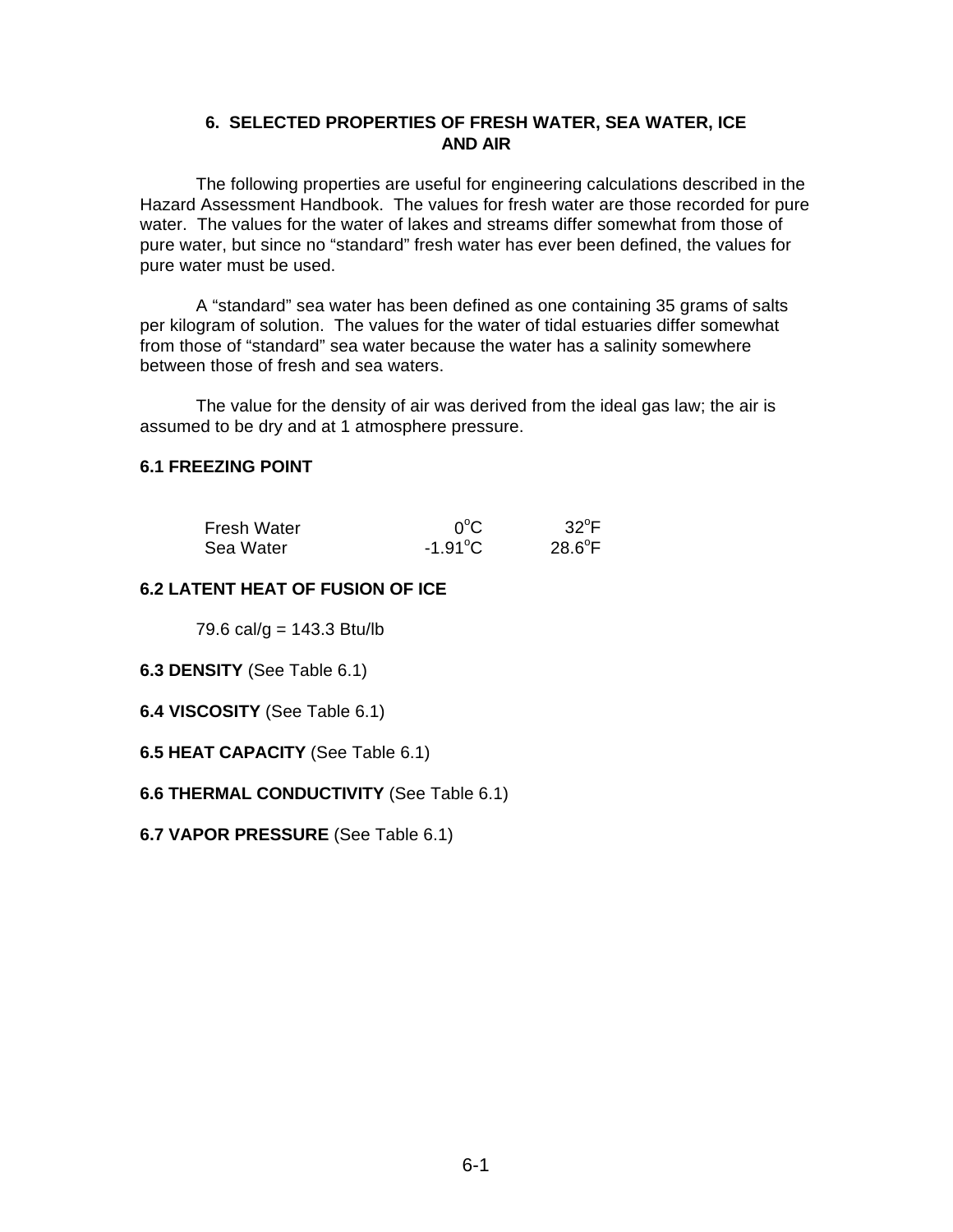# **TABLE 6.1**

| <b>DENSITY OF FRESH WATER</b> |            | <b>DENSITY OF SEA WATER</b> |            | <b>DENSITY OF ICE</b> |            | DENSITY OF DRY AIR (1 atm.) |            |
|-------------------------------|------------|-----------------------------|------------|-----------------------|------------|-----------------------------|------------|
| Temperature                   | Pounds per | Temperature                 | Pounds per | Temperature           | Pounds per | Temperature                 | Pounds per |
| (degrees F)                   | cubic foot | (degrees F)                 | cubic foot | (degrees F)           | cubic foot | (degrees F)                 | cubic foot |
|                               |            |                             |            |                       |            |                             |            |
| 32                            | 62.410     | 30                          | 64.250     | $-50$                 | 57.670     | $-10$                       | 0.088      |
| 40                            | 62.418     | 40                          | 64.200     | $-40$                 | 57.625     | $\mathbf 0$                 | 0.086      |
| 50                            | 62.401     | 50                          | 64.170     | $-30$                 | 57.600     | 10                          | 0.085      |
| 60                            | 62.358     | 60                          | 64.100     | $-20$                 | 57.582     | 20                          | 0.083      |
| 70                            | 62.293     | 70                          | 64.020     | $-10$                 | 57.541     | 30                          | 0.081      |
| 80                            | 62.208     | 80                          | 63.950     | 0                     | 57.105     | 40                          | 0.079      |
| 90                            | 62.105     | 90                          | 63.800     | 10                    | 57.490     | 50                          | 0.078      |
| 100                           | 61.986     | 100                         | 63.700     | 20                    | 57.455     | 60                          | 0.076      |
| 110                           | 61.852     |                             |            | 30                    | 57.410     | 70                          | 0.075      |
| 120                           | 61.704     |                             |            |                       |            | 80                          | 0.074      |
|                               |            |                             |            |                       |            | 90                          | 0.072      |
|                               |            |                             |            |                       |            | 100                         | 0.071      |
|                               |            |                             |            |                       |            | 110                         | 0.070      |
|                               |            |                             |            |                       |            | 120                         | 0.068      |
|                               |            |                             |            |                       |            |                             |            |
|                               |            |                             |            |                       |            |                             |            |
|                               |            |                             |            |                       |            |                             |            |
|                               |            |                             |            |                       |            |                             |            |
|                               |            |                             |            |                       |            |                             |            |
|                               |            |                             |            |                       |            |                             |            |
|                               |            |                             |            |                       |            |                             |            |
|                               |            |                             |            |                       |            |                             |            |
|                               |            |                             |            |                       |            |                             |            |

| <b>VISCOSITY OF FRESH WATER</b>                             |                                                                                        | <b>VISCOSITY OF SEA WATER</b>                 |                                                                      | <b>HEAT CAPACITY OF FRESH</b><br><b>WATER</b>               |                                                                                        | <b>HEAT CAPACITY OF SEA WATER</b>             |                                                                      |
|-------------------------------------------------------------|----------------------------------------------------------------------------------------|-----------------------------------------------|----------------------------------------------------------------------|-------------------------------------------------------------|----------------------------------------------------------------------------------------|-----------------------------------------------|----------------------------------------------------------------------|
| Temperature<br>(degrees F)                                  | Centipoise                                                                             | Temperature<br>(degrees F)                    | Centipoise                                                           | Temperature<br>(degrees F)                                  | <b>British thermal</b><br>unit per pound-F                                             | Temperature<br>(degrees F)                    | <b>British thermal</b><br>unit per pound-F                           |
| 32<br>40<br>50<br>60<br>70<br>80<br>90<br>100<br>110<br>120 | 1.770<br>1.540<br>1.304<br>1.122<br>0.974<br>0.858<br>0.763<br>0.682<br>0.616<br>0.558 | 30<br>40<br>50<br>60<br>70<br>80<br>90<br>100 | 1.880<br>1.610<br>1.400<br>1.210<br>1.060<br>0.920<br>0.815<br>0.730 | 32<br>40<br>50<br>60<br>70<br>80<br>90<br>100<br>110<br>120 | 1.007<br>1.004<br>1.001<br>1.000<br>0.999<br>0.998<br>0.998<br>0.998<br>0.998<br>0.998 | 30<br>40<br>50<br>60<br>70<br>80<br>90<br>100 | 0.936<br>0.935<br>0.934<br>0.932<br>0.931<br>0.930<br>0.928<br>0.927 |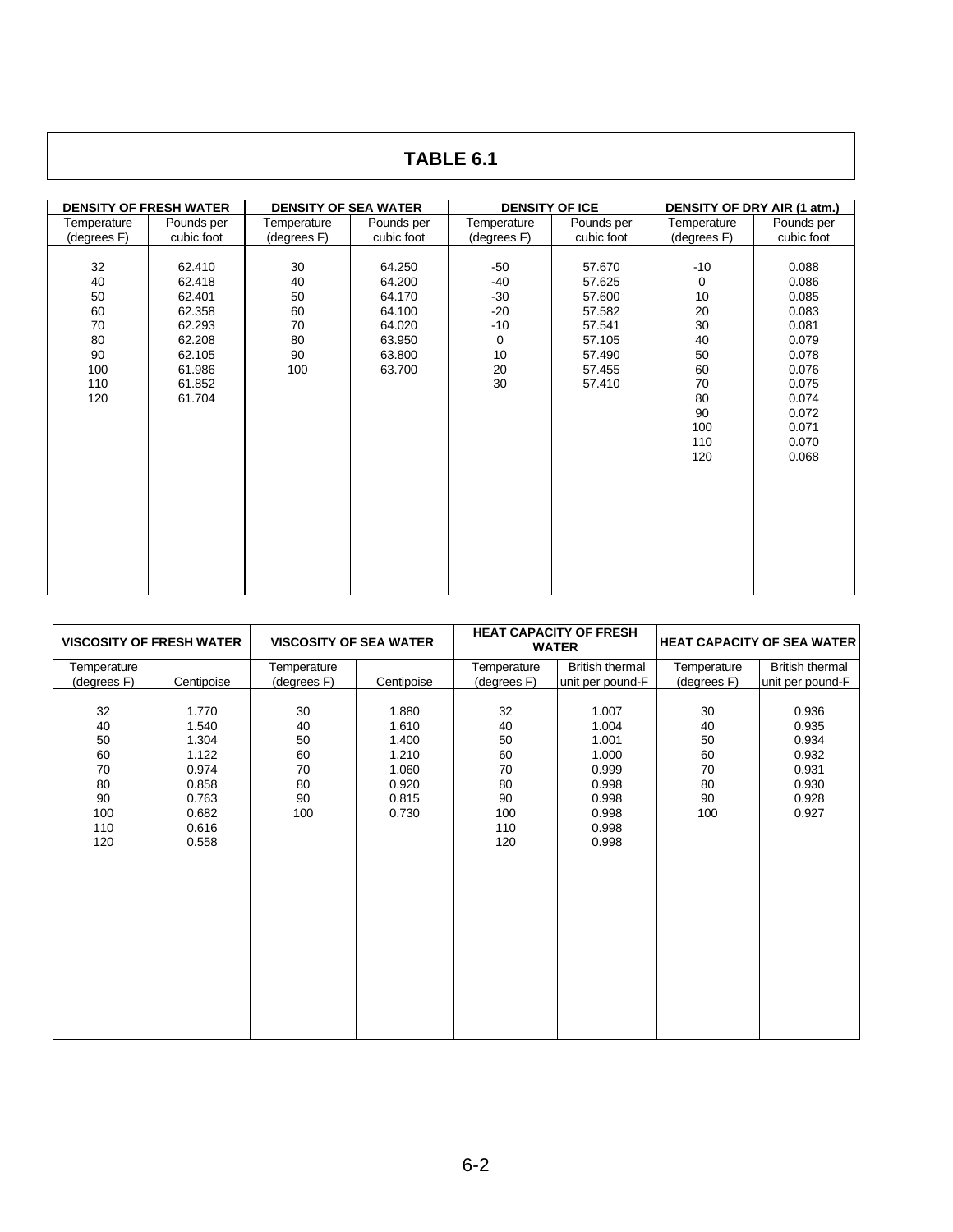# **TABLE 6.1 (Continued)**

|                                                                            |                                                                               |                                                             | THERMAL CONDUCTIVITY OF                                                                |                                               | THERMAL CONDUCTIVITY OF                                              | THERMAL CONDUCTIVITY OF                                                  |                                                                                        |  |  |  |
|----------------------------------------------------------------------------|-------------------------------------------------------------------------------|-------------------------------------------------------------|----------------------------------------------------------------------------------------|-----------------------------------------------|----------------------------------------------------------------------|--------------------------------------------------------------------------|----------------------------------------------------------------------------------------|--|--|--|
| <b>HEAT CAPACITY OF ICE</b>                                                |                                                                               |                                                             | <b>FRESH WATER</b>                                                                     |                                               | <b>SEA WATER</b>                                                     | <b>ICE</b>                                                               |                                                                                        |  |  |  |
|                                                                            |                                                                               |                                                             | British thermal unit-                                                                  |                                               | British thermal unit-                                                |                                                                          | <b>British thermal</b>                                                                 |  |  |  |
| Temperature                                                                | <b>British thermal</b>                                                        | Temperature                                                 | inch per hour                                                                          | Temperature                                   | inch per hour                                                        | Temperature                                                              | unit-inch per hour                                                                     |  |  |  |
| (degrees F)                                                                | units per pound-F                                                             | (degrees F)                                                 | square foot-F                                                                          | (degrees F)                                   | square foot-F                                                        | (degrees F)                                                              | square foot-F                                                                          |  |  |  |
| $-50$<br>$-40$<br>$-30$<br>$-20$<br>$-10$<br>$\mathbf 0$<br>10<br>20<br>30 | 0.400<br>0.413<br>0.426<br>0.438<br>0.451<br>0.464<br>0.476<br>0.489<br>0.502 | 32<br>40<br>50<br>60<br>70<br>80<br>90<br>100<br>110<br>120 | 3.932<br>3.979<br>4.037<br>4.096<br>4.154<br>4.212<br>4.271<br>4.329<br>4.387<br>4.446 | 30<br>40<br>50<br>60<br>70<br>80<br>90<br>100 | 3.890<br>3.950<br>4.010<br>4.070<br>4.130<br>4.190<br>4.250<br>4.310 | $-50$<br>-40<br>$-30$<br>$-20$<br>$-10$<br>$\mathbf 0$<br>10<br>20<br>30 | 18.754<br>18.347<br>17.939<br>17.531<br>17.123<br>16.715<br>16.308<br>15,900<br>15.492 |  |  |  |
|                                                                            |                                                                               |                                                             |                                                                                        |                                               |                                                                      |                                                                          |                                                                                        |  |  |  |

|                                               | SATURATED VAPOR PRESSURE OF FRESH<br><b>WATER</b>                    |                                                         | SATURATED VAPOR PRESSURE OF SEA<br><b>WATER</b>                      | SATURATED VAPOR PRESSURE OF ICE                                    |                                                                               |  |  |  |  |
|-----------------------------------------------|----------------------------------------------------------------------|---------------------------------------------------------|----------------------------------------------------------------------|--------------------------------------------------------------------|-------------------------------------------------------------------------------|--|--|--|--|
| Temperature<br>(degrees F)                    | Pounds per<br>square inch                                            | Pounds per<br>Temperature<br>(degrees F)<br>square inch |                                                                      | Temperature<br>(degrees F)                                         | Pounds per<br>square inch                                                     |  |  |  |  |
| 32<br>40<br>50<br>60<br>70<br>80<br>90<br>100 | 0.089<br>0.122<br>0.178<br>0.256<br>0.363<br>0.507<br>0.698<br>0.950 | 30<br>40<br>50<br>60<br>70<br>80<br>90<br>100           | 0.079<br>0.115<br>0.167<br>0.242<br>0.351<br>0.509<br>0.700<br>0.950 | $-50$<br>-40<br>$-30$<br>$-20$<br>$-10$<br>0<br>10<br>$20\,$<br>30 | 0.001<br>0.002<br>0.003<br>0.006<br>0.011<br>0.019<br>0.031<br>0.051<br>0.081 |  |  |  |  |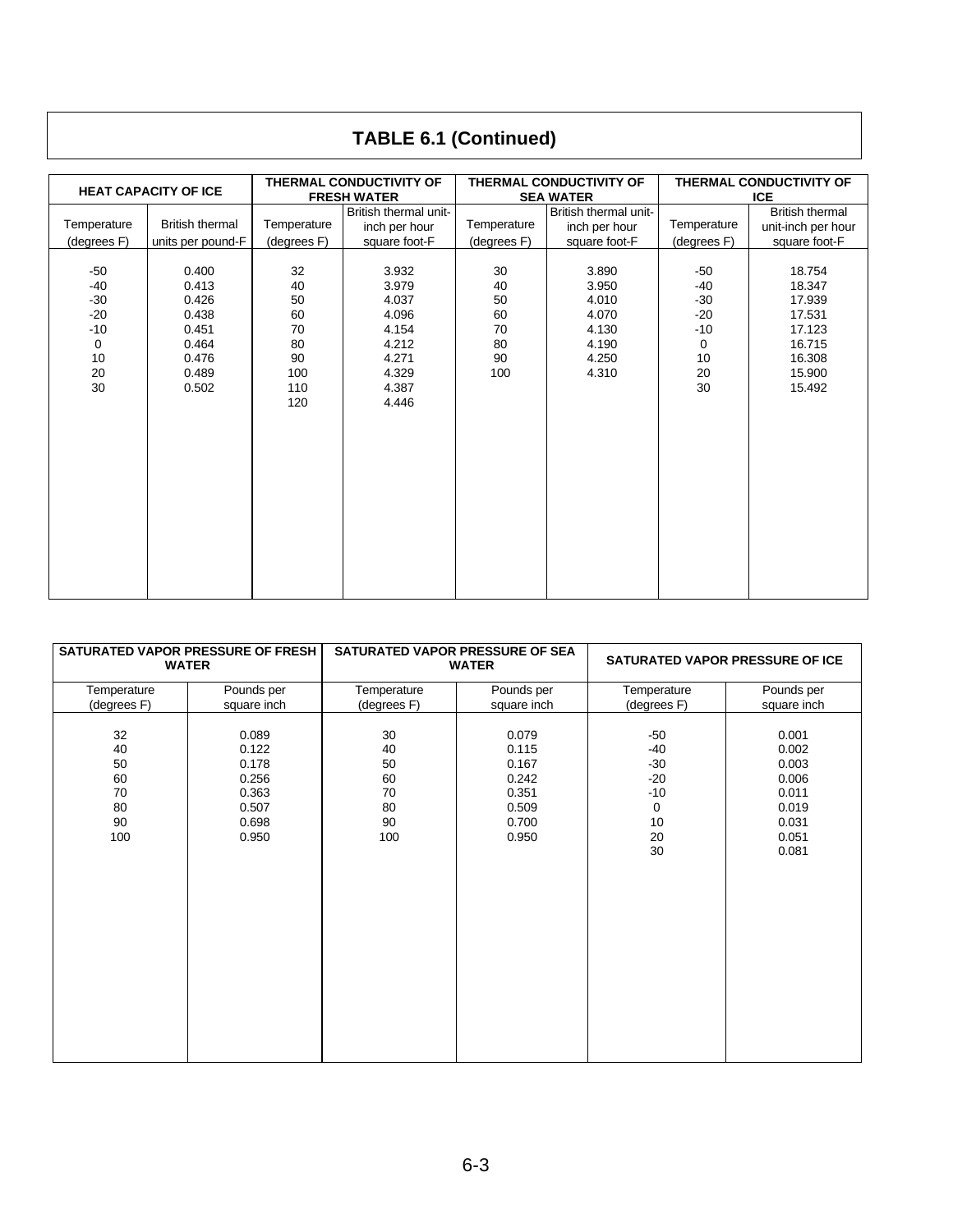#### **7. GUIDE TO COMPATIBILITY OF CHEMICALS**

The Guide is based in part upon information provided to the Coast Guard by the National Academy of Sciences - U.S. Coast Guard Advisory Committee on Hazardous Materials and represents the latest information available to the Coast Guard on chemical compatibility.

The accidental mixing of one chemical cargo with another can in some cases be expected to result in a vigorous and hazardous chemical reaction. The generation of toxic gases, the heating, overflow, and rupture of cargo tanks, and fire and explosion are possible consequences of such reactions.

The purpose of the Compatibility Chart is to show chemical combinations believed to be dangerously reactive in the case of accidental mixing. It should be recognized, however, that the Chart provides a broad grouping of chemicals with an extensive variety of possible binary combinations. Although one group, generally speaking, can be considered dangerously reactive with another group where an "X" appears on the Chart, there may exist between the groups some combinations which would not dangerously react. The Chart should therefore not be used as an infallible guide. It is offered as an aid in the safe loading of bulk chemical cargoes, with the recommendation that proper safeguards be taken to avoid accidental mixing of binary mixtures for which an "X" appears on the Chart. Proper safeguards would include consideration of such factors as avoidance of the use of common cargo and vent lines and carriage in adjacent tanks having a common bulkhead.

The following procedure explains how the Guide should be used in determining compatibility information:

- (1) Determine the reactivity group of a particular product by referring to the alphabetical list in Table 7.1.
- (1) Enter the Chart with the reactivity group. Proceed across the page. An "X" indicates a reactivity group that forms an unsafe combination with the product in question.

For example, crotonaldehyde is listed in Table 7.1 as belonging in Group 19 (Aldehydes) and also has a notation, (2), which is explained in the footnotes to Table 7.1. The Compatibility Chart shows that chemicals in group 19 should be segregated from sulfuric and nitric acids, caustics, ammonia, and all types of amines (aliphatic, alkanol, and aromatic). Footnote (2), refers the user to Table 7.3 where exceptions to the Compatibility Chart are listed. Here, crotonaldehyde is listed as also being incompatible with Group 1, non-oxidizing acids.

It is recognized that there are wide variations in the reaction rates of individual chemicals within the broad groupings shown reactive by the Compatibility Chart. Some individual materials in one group will react violently with some of the materials in another group and cause great hazard; others will react slowly, or not at all. Accordingly, a useful addition to the Guide would be the identification of specific materials which might not follow the characteristic reactivities of the rest of the materials in its Group. A few such combinations are listed in Table 7.3; as other exceptions to the Chart become known, they will be listed in subsequent revisions of this manual.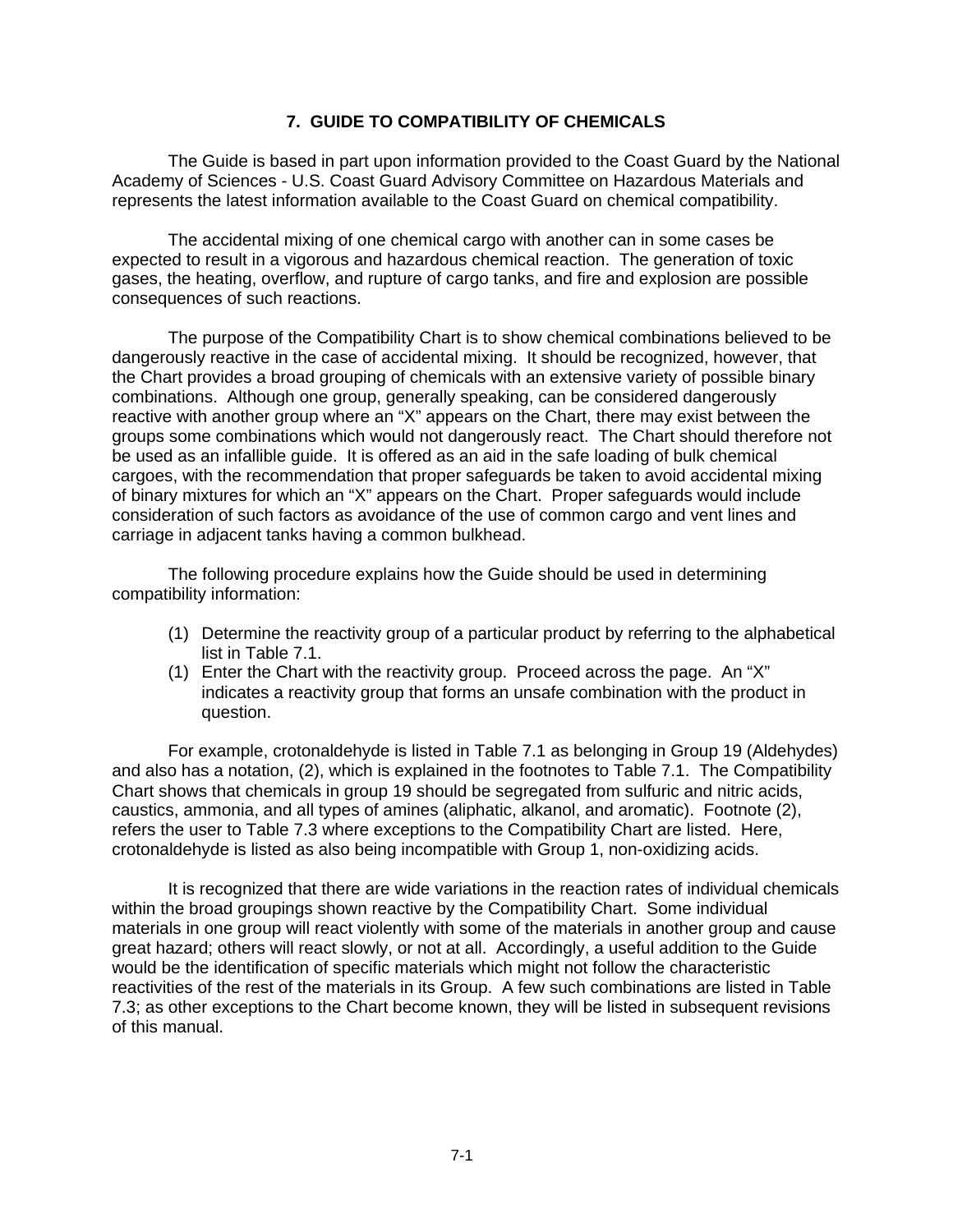# **FIGURE 1 – COMPATIBILITY CHART**

[X indicates incompatible groups]

| GROUPS<br><b>CARGO COMPATIBILITY</b><br>REACTIVE<br><b>CARGO GROUPS</b> | 1. NON-OXIDIZIN<br>MINERAL ACIDS                       | SULFURIC ACID<br>$\overline{\mathsf{N}}$ | NITRIC ACID<br>$\sim$ | ORGANIC ACIDS<br>$\overline{4}$ | CAUSTICS<br>ιó.           | AMMONIA<br>$\ddot{\circ}$ | AMINES<br>ALIPHATIC<br>$\overline{\mathcal{N}}$ | ഗ<br>ALKANOLAMINE<br>$\infty$ | AMINES<br>AROMATIC<br>တ | 10. AMIDES                            | 11. ORGANIC<br>ANHYDRIDES             | <b>ISOCYANATES</b><br>$\overline{2}$ | ш<br>VINYL ACETAT<br>$\frac{3}{2}$ | ACRYLATES<br>14. | w<br>ALLYL'<br>SUBSTITUTED<br>15. | OXIDES<br>ALKYLENE<br><u>ʻ</u> | <b>EPICHLOROHYDRINS</b><br>17. | KETONES<br>$\frac{8}{1}$ | <b>ALDEHYDES</b><br>19. | ALCOHOLS, GLYCOLS<br>20. | ഗ<br>ಕ<br>CRES<br>21. PHENOLS, | 22. CAPROLACTAM<br>SOLUTION |                                  |
|-------------------------------------------------------------------------|--------------------------------------------------------|------------------------------------------|-----------------------|---------------------------------|---------------------------|---------------------------|-------------------------------------------------|-------------------------------|-------------------------|---------------------------------------|---------------------------------------|--------------------------------------|------------------------------------|------------------|-----------------------------------|--------------------------------|--------------------------------|--------------------------|-------------------------|--------------------------|--------------------------------|-----------------------------|----------------------------------|
| 1. NON-OXIDIZING MINERAL ACIDS                                          |                                                        | $\mathsf{X}$                             |                       |                                 | X                         | X                         | X                                               | $\mathsf{X}$                  | X                       | $\pmb{\times}$                        | $\times$                              | X                                    | X                                  |                  |                                   | X                              | $\times$                       |                          |                         |                          |                                |                             | $\overline{1}$                   |
|                                                                         | X                                                      |                                          | X                     | X                               | $\times$                  | X                         | $\sf X$                                         | $\sf X$                       | X                       |                                       | $\times$                              | X                                    | $\mathsf{X}$                       | X                | X                                 | X                              | $\times$                       | X                        | X                       | X                        | $\times$                       | $\mathsf{x}$                |                                  |
| 2. SULFURIC ACID<br>3. NITRIC ACID                                      |                                                        | X                                        |                       |                                 | X                         | X                         | X                                               | $\mathsf{X}$                  | $\mathsf{X}$            | $\boldsymbol{\mathsf{X}}$<br>$\times$ | X                                     | X                                    | $\mathsf{X}$                       | $\overline{X}$   | $\times$                          | X                              | $\times$                       | $\mathsf{X}$             | X                       | $\mathsf{x}$             | $\mathsf{X}$                   |                             | $\overline{2}$                   |
| 4. ORGANIC ACIDS                                                        |                                                        |                                          |                       |                                 | X                         | X                         | X                                               | X                             |                         |                                       |                                       |                                      |                                    |                  |                                   | X                              | $\times$                       |                          |                         |                          |                                |                             | 3                                |
| 5. CAUSTICS                                                             | x                                                      | X                                        |                       |                                 |                           |                           |                                                 |                               |                         |                                       |                                       | X                                    |                                    |                  |                                   |                                |                                |                          |                         |                          |                                |                             | $\overline{4}$<br>$\overline{5}$ |
|                                                                         |                                                        | X                                        | X                     | X                               |                           |                           |                                                 |                               |                         |                                       | $\times$                              | X                                    |                                    |                  |                                   | X                              | $\times$                       |                          | X                       | X                        | $\sf X$                        | X                           |                                  |
| 6.<br><b>AMMONIA</b><br>7. ALIPHATIC AMINES                             | $\times$<br>$\boldsymbol{\mathsf{x}}$                  | X                                        | X                     | X                               |                           |                           |                                                 |                               |                         | X                                     | $\times$                              | X                                    | X                                  |                  |                                   | X                              | $\times$                       |                          | X                       |                          |                                |                             | $6\phantom{1}$                   |
|                                                                         | $\boldsymbol{\mathsf{x}}$                              | $\mathsf{X}$<br>$\times$                 | X                     | X<br>$\mathsf{x}$               |                           |                           |                                                 |                               |                         |                                       | $\times$                              | X                                    | X                                  | X                | X                                 | X<br>$\mathsf{x}$              | X<br>$\boldsymbol{\mathsf{x}}$ | X                        | X                       | X                        | $\sf X$                        | X                           | $\overline{7}$                   |
| 8. ALKANOLAMINES                                                        |                                                        |                                          | X                     |                                 |                           |                           |                                                 |                               |                         |                                       | $\times$<br>$\boldsymbol{\mathsf{x}}$ | X                                    | X                                  | $\times$         | X                                 |                                |                                |                          | X                       |                          |                                |                             | $\overline{8}$                   |
| 9. AROMATIC AMINES                                                      | $\boldsymbol{\mathsf{X}}$<br>$\boldsymbol{\mathsf{x}}$ | $\times$<br>$\mathsf{X}$                 | X<br>X                |                                 |                           |                           |                                                 |                               |                         |                                       |                                       | X<br>$\times$                        |                                    |                  |                                   |                                |                                |                          | X                       |                          |                                |                             | $\boldsymbol{9}$                 |
| 10. AMIDES                                                              | $\boldsymbol{\mathsf{X}}$                              |                                          |                       |                                 |                           | $\times$                  |                                                 |                               |                         |                                       |                                       |                                      |                                    |                  |                                   |                                |                                |                          |                         |                          | $\times$                       |                             | 10                               |
| 11. ORGANIC ANHYDRIDES                                                  |                                                        | $\mathsf{x}$<br>$\mathsf{X}$             | X                     |                                 | $\sf X$                   | X                         | $\times$                                        | $\times$<br>$\times$          | X<br>$\mathsf{x}$       | $\times$                              |                                       |                                      |                                    |                  |                                   |                                |                                |                          |                         |                          |                                |                             | 11                               |
| 12. ISOCYANATES                                                         | $\times$<br>$\boldsymbol{\mathsf{x}}$                  |                                          | X                     | $\times$                        | $\times$                  | X<br>X                    | $\times$                                        |                               |                         |                                       |                                       |                                      |                                    |                  |                                   |                                |                                |                          |                         | X                        |                                | $\times$                    | 12                               |
| 13. VINYL ACETATE                                                       |                                                        | X<br>X                                   | X<br>X                |                                 |                           |                           | X<br>X                                          | X<br>X                        |                         |                                       |                                       |                                      |                                    |                  |                                   |                                |                                |                          |                         |                          |                                |                             | 13<br>14                         |
| 14. ACRYLATES                                                           |                                                        |                                          |                       |                                 |                           |                           |                                                 |                               |                         |                                       |                                       |                                      |                                    |                  |                                   |                                |                                |                          |                         |                          |                                |                             |                                  |
| 15. SUBSTITUTED ALLYLS                                                  |                                                        | $\overline{X}$                           | X                     | X                               |                           |                           | X                                               | $\overline{X}$                |                         |                                       |                                       |                                      |                                    |                  |                                   |                                |                                |                          |                         |                          |                                |                             | 15                               |
| 16. ALKYLENE OXIDES<br>17. EPICHLOROHYDRIN                              | X<br>X                                                 | X<br>X                                   | X<br>X                | X                               | X<br>X                    | X<br>X                    | X<br>X                                          | X<br>X                        |                         |                                       |                                       |                                      |                                    |                  |                                   |                                |                                |                          |                         |                          |                                |                             | 16<br>17                         |
|                                                                         |                                                        |                                          |                       |                                 |                           |                           |                                                 |                               |                         |                                       |                                       |                                      |                                    |                  |                                   |                                |                                |                          |                         |                          |                                |                             |                                  |
| 18. KETONES<br>19. ALDEHYDES                                            |                                                        | X<br>X                                   | X<br>X                |                                 | X                         | X                         | X<br>X                                          | X                             | X                       |                                       |                                       |                                      |                                    |                  |                                   |                                |                                |                          |                         |                          |                                |                             | 18<br>19                         |
| 20. ALCOHOLS, GLYCOLS                                                   |                                                        | X                                        | X                     |                                 | X                         |                           | X                                               |                               |                         |                                       |                                       | X                                    |                                    |                  |                                   |                                |                                |                          |                         |                          |                                |                             | 20                               |
|                                                                         |                                                        | $\mathsf{X}$                             | X                     |                                 | $\boldsymbol{\mathsf{X}}$ |                           | X                                               |                               |                         | $\mathsf{x}$                          |                                       |                                      |                                    |                  |                                   |                                |                                |                          |                         |                          |                                |                             | 21                               |
| 21. PHENOLS, CRESOLS<br>22. CAPROLACTAM SOLUTION                        |                                                        | $\mathsf{X}$                             |                       |                                 | $\mathsf{x}$              |                           | X                                               |                               |                         |                                       |                                       | X                                    |                                    |                  |                                   |                                |                                |                          |                         |                          |                                |                             | 22                               |
|                                                                         |                                                        |                                          |                       |                                 |                           |                           |                                                 |                               |                         |                                       |                                       |                                      |                                    |                  |                                   |                                |                                |                          |                         |                          |                                |                             |                                  |
| 30. OLEFINS                                                             |                                                        | X                                        | X                     |                                 |                           |                           |                                                 |                               |                         |                                       |                                       |                                      |                                    |                  |                                   |                                |                                |                          |                         |                          |                                |                             | 30                               |
| 31. PARAFFINS                                                           |                                                        |                                          |                       |                                 |                           |                           |                                                 |                               |                         |                                       |                                       |                                      |                                    |                  |                                   |                                |                                |                          |                         |                          |                                |                             | 31                               |
| 32. AROMATIC HYDROCARBONS                                               |                                                        |                                          | X                     |                                 |                           |                           |                                                 |                               |                         |                                       |                                       |                                      |                                    |                  |                                   |                                |                                |                          |                         |                          |                                |                             | 32                               |
| 33. MISCELLANEOUS HYDROCARBON MIXTURES                                  |                                                        |                                          | X                     |                                 |                           |                           |                                                 |                               |                         |                                       |                                       |                                      |                                    |                  |                                   |                                |                                |                          |                         |                          |                                |                             | 33                               |
| 34. ESTERS                                                              |                                                        | X                                        | X                     |                                 |                           |                           |                                                 |                               |                         |                                       |                                       |                                      |                                    |                  |                                   |                                |                                |                          |                         |                          |                                |                             | 34                               |
| 35. VINYL HALIDES                                                       |                                                        |                                          | X                     |                                 |                           |                           |                                                 |                               |                         |                                       |                                       |                                      |                                    |                  |                                   |                                |                                |                          |                         |                          |                                | X                           | 35                               |
| 36. HALOGENATED HYDROCARBONS                                            |                                                        |                                          |                       |                                 |                           |                           |                                                 |                               |                         |                                       |                                       |                                      |                                    |                  |                                   |                                |                                |                          |                         |                          |                                |                             |                                  |
| 37. NITRILES                                                            |                                                        | $\mathsf{X}$                             |                       |                                 |                           |                           |                                                 |                               |                         |                                       |                                       |                                      |                                    |                  |                                   |                                |                                |                          |                         |                          |                                |                             | $\frac{36}{37}$                  |
| 38. CARBON DISULFIDE                                                    |                                                        |                                          |                       |                                 |                           |                           | $\times$                                        | X                             |                         |                                       |                                       |                                      |                                    |                  |                                   |                                |                                |                          |                         |                          |                                |                             | 38                               |
| 39. SULFOLANE                                                           |                                                        |                                          |                       |                                 |                           |                           |                                                 |                               |                         |                                       |                                       |                                      |                                    |                  |                                   |                                |                                |                          |                         |                          |                                |                             | 39                               |
| 40. GLYCOL ETHERS                                                       |                                                        | X                                        |                       |                                 |                           |                           |                                                 |                               |                         |                                       |                                       | $\times$                             |                                    |                  |                                   |                                |                                |                          |                         |                          |                                |                             | 40                               |
| 41. ETHERS                                                              |                                                        | X                                        | X                     |                                 |                           |                           |                                                 |                               |                         |                                       |                                       |                                      |                                    |                  |                                   |                                |                                |                          |                         |                          |                                |                             | 41                               |
| 42. NITROCOMPOUNDS                                                      |                                                        |                                          |                       |                                 | $\boldsymbol{\mathsf{x}}$ | X                         | $\mathsf{x}$                                    | $\times$                      | $\mathsf{x}$            |                                       |                                       |                                      |                                    |                  |                                   |                                |                                |                          |                         |                          |                                |                             | 42                               |
| 43. MISCELLANEOUS WATER SOLUTIONS                                       |                                                        | X                                        |                       |                                 |                           |                           |                                                 |                               |                         |                                       |                                       | X                                    |                                    |                  |                                   |                                |                                |                          |                         |                          |                                |                             | 43                               |
|                                                                         |                                                        |                                          |                       |                                 |                           |                           |                                                 |                               |                         |                                       |                                       |                                      |                                    |                  |                                   |                                |                                |                          |                         |                          |                                |                             |                                  |
|                                                                         | 1                                                      | $\overline{2}$                           | 3                     | 4                               | 5                         | 6                         | $\overline{7}$                                  | 8                             | 9                       | 10 <sup>°</sup>                       | 11                                    | 12                                   | 13                                 | 14               | 15                                | 16                             | 17                             | 18                       | 19                      | 20                       | 21                             | 22                          |                                  |
|                                                                         |                                                        |                                          |                       |                                 |                           |                           |                                                 |                               |                         |                                       |                                       |                                      |                                    |                  |                                   |                                |                                |                          |                         |                          |                                |                             |                                  |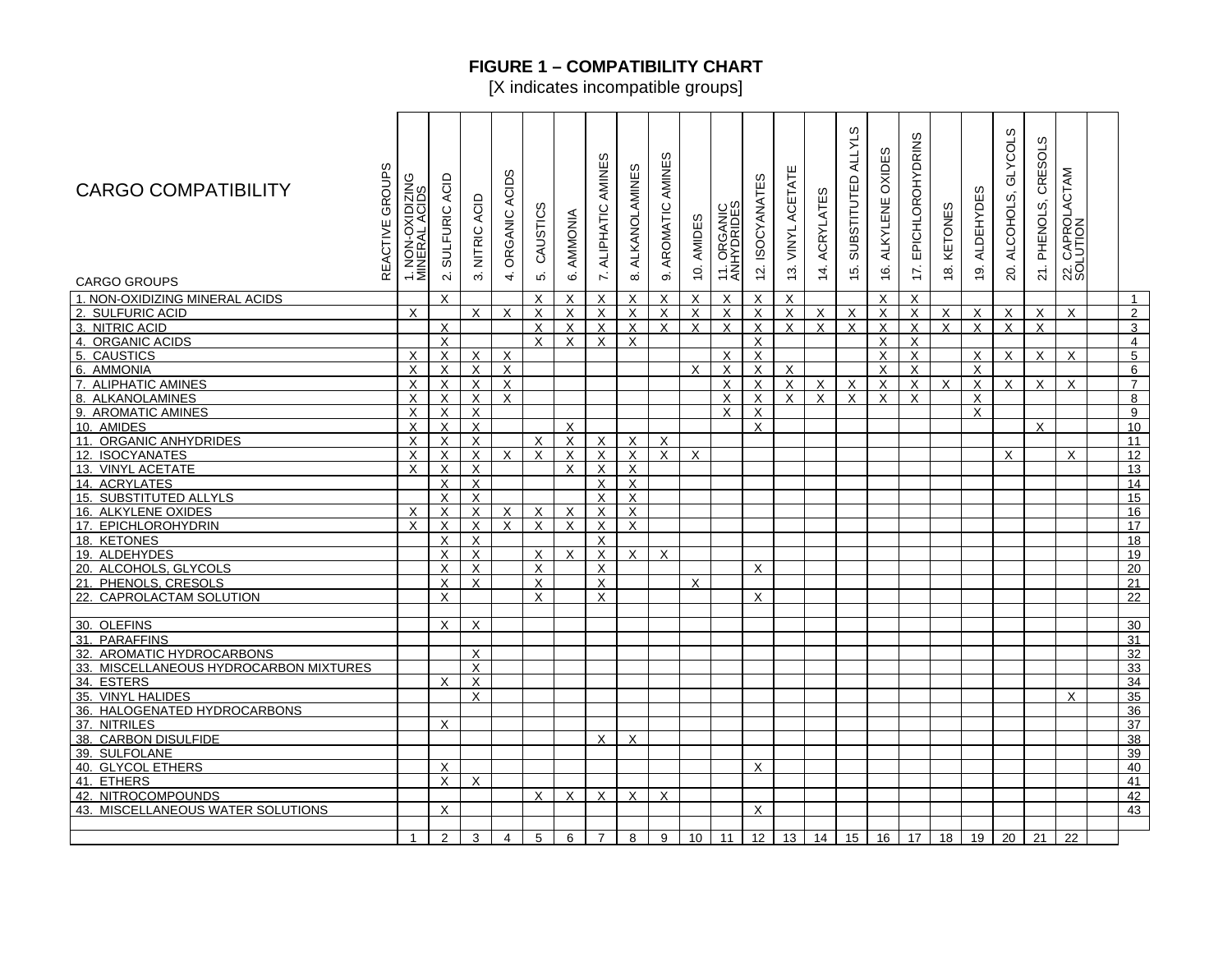# **TABLE 7.1 ALPHABETICAL LISTING OF COMPOUNDS**

| <b>Chemical Name</b>                                               | Group<br>No.     | <b>CHRIS</b><br>Code | <b>Related CHRIS codes</b> |
|--------------------------------------------------------------------|------------------|----------------------|----------------------------|
| Acetaldehyde                                                       | 19               | AAD                  |                            |
| Acetic acid                                                        | $^{2}4$          | AAC                  |                            |
| Acetic anhydride                                                   | 11               | <b>ACA</b>           |                            |
| Acetone                                                            | $2$ 18           | <b>ACT</b>           |                            |
| Acetone cyanohydrin                                                | 1,2 <sub>0</sub> | <b>ACY</b>           |                            |
| Acetonitrile                                                       | 37               | <b>ATN</b>           |                            |
| Acetophenone                                                       | 18               | <b>ACP</b>           |                            |
| Acrolein                                                           | $2$ 19           | <b>ARL</b>           |                            |
| Acrylamide solution                                                | 10<br>$^{2}4$    | AAM                  |                            |
| Acrylic acid                                                       | $2$ 15           | <b>ACR</b>           |                            |
| Acrylonitrile                                                      |                  | CAN<br><b>ALE</b>    |                            |
| Acrylonitrile-Styrene copolymer dispersion in Polyether            | 20               |                      |                            |
| polyol<br>Adiponitrile                                             | 37               | <b>AND</b>           |                            |
| Alachlor technical                                                 | 33               | <b>ALH</b>           |                            |
| *Alcohols (C13+)                                                   | 20               | <b>ALY</b>           | TDN/TTN/PDC/TFA            |
| Alcoholic beverages                                                | 20               |                      |                            |
| *Alcohol polyethoxylates                                           | 20               |                      | APU/APV/APW                |
|                                                                    |                  |                      | (APK/APL)                  |
| Alcohol polyethoxylates, secondary                                 | 20               |                      | AEA/AEB                    |
| Alkanes (C6-C9)                                                    | 31               | ALK                  | HXS/HMX/OAX/NAX            |
| n-Alkanes (C10+)                                                   | 31               |                      | DCC/DOC/TRD/ALJ            |
| iso- & cyclo-Alkanes (C10-C11)                                     | 31               | AKI                  |                            |
| iso & cyclo-Alkanes (C12+)                                         | 31               |                      |                            |
| Alkane (C14-C17) sulfonic acid, sodium salt solution               | 34               | <b>AKA</b>           |                            |
| Alkanyl polyether (C9-C20)                                         | 41               | <b>AKP</b>           |                            |
| Alkenyl (C11+) amide                                               | 11               | <b>AKM</b>           |                            |
| Alkenylsuccinic anhydride                                          | 11               | AAH                  |                            |
| Alkyl acrylate-Vinyl pyridine copolymer in Toluene                 | 32               | AAP                  |                            |
| Alkyl (C8+) amine, Alkenyl (C12+) acid ester mixture               | 34               | AAA                  |                            |
| Alkyl (C3-C4) benzenes                                             | 32               | AKC                  | PBY/BBE                    |
| Alkyl (C5-C8) benzenes                                             | 32               | AKD                  |                            |
| *Alkyl (C9+) benzenes                                              | 32               | <b>AKB</b>           | DBZ/UDB/DDB/TRB<br>/TDB    |
| *Alkylbenzene, Alkylindane, Alkylindene mixture (each<br>$C12-C17$ | 32               | <b>AIH</b>           |                            |
| Alkylbenzenesulfonic acid                                          | 1,20             | <b>ABS</b>           |                            |
| Alkylbenzenesulfonic acid, sodium salt solutions                   | 33               | ABT                  |                            |
| Alkyldithiadiazole (C6-C24)                                        | 33               | <b>ADT</b>           |                            |
| Alkyl ester copolymer (C6-C18)                                     | 34               | <b>AES</b>           |                            |
| Alkyl (C7-C9) nitrates                                             | $^{2}34$         | <b>AKN</b>           | <b>ONE</b>                 |
| Alkyl phenol sulfide (C8-C40)                                      | 34               | <b>AKS</b>           |                            |
| Alkyl phthalates                                                   | 34               |                      |                            |
| Allyl alcohol                                                      | $2$ 15           | <b>ALA</b>           |                            |
| Allyl chloride                                                     | 15               | <b>ALC</b>           |                            |
| Aluminum chloride, Hydrochloric acid solution                      | 0                | AHS                  |                            |
| Aluminum sulfate solution                                          | $^{2}43$         | <b>ASX</b>           | <b>ALM</b>                 |
| 2-(2-Aminoethoxy) ethanol                                          | 8                | <b>AEX</b>           |                            |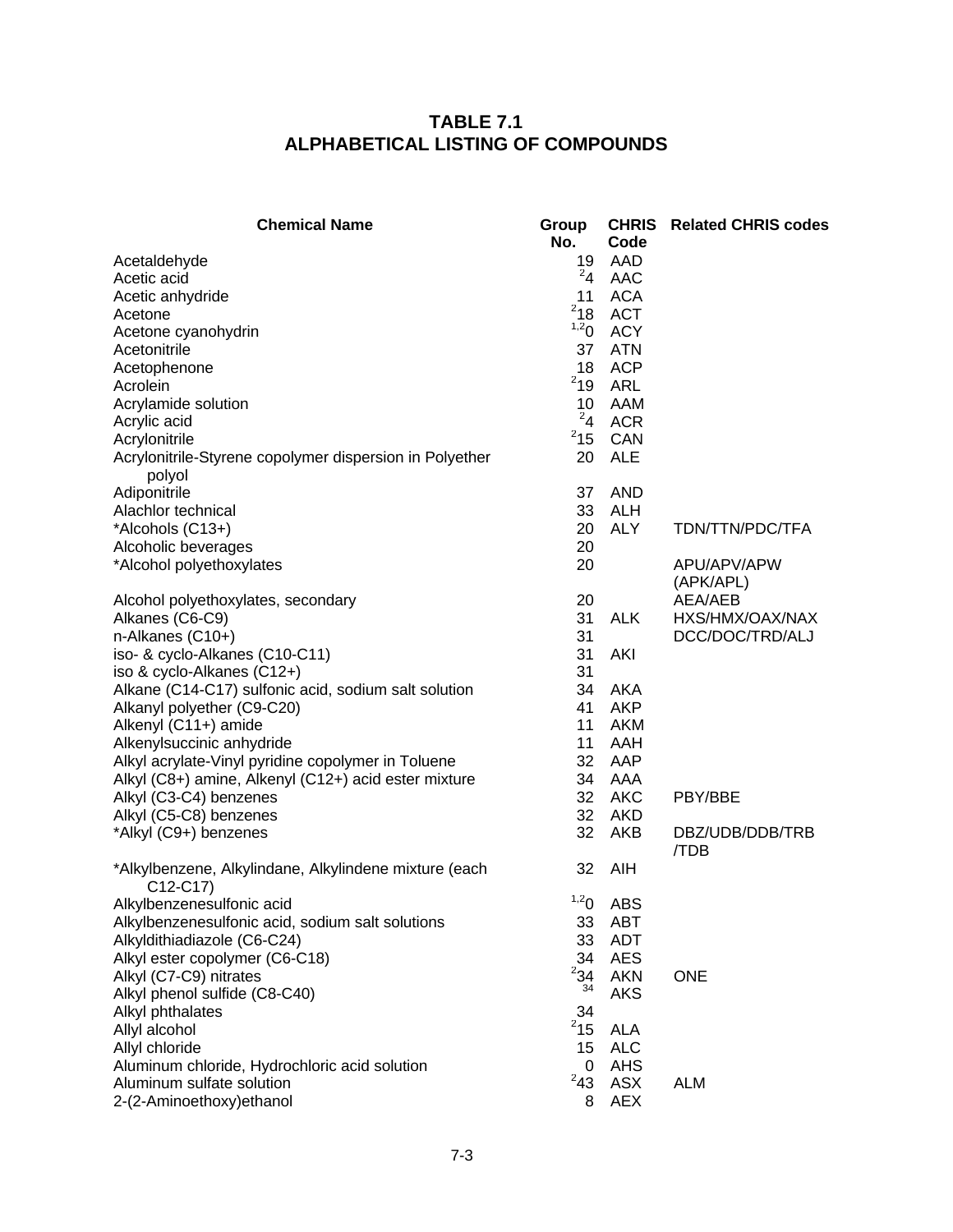# **TABLE 7.1 ALPHABETICAL LISTING OF COMPOUNDS**

| <b>Chemical Name</b>                                         | Group<br>No.   | Code       | <b>CHRIS</b> Related CHRIS codes |
|--------------------------------------------------------------|----------------|------------|----------------------------------|
| Aminoethyldiethanolamine, Aminoethylethanolamine<br>solution | 8              |            |                                  |
| Aminoethylethanolamine                                       | 8              | <b>AEE</b> |                                  |
|                                                              | $\overline{7}$ | <b>AEP</b> |                                  |
| N-Aminoethylpiperazine                                       | 43             | AHL        |                                  |
| 2-Amino-2-hydroxymethyl-1,3-propanediol solution             |                | <b>APR</b> |                                  |
| 2-Amino-2-methyl-1-propanol                                  | 8              |            |                                  |
| Ammonia, anhydrous                                           | 6              | AMA        |                                  |
| Ammonia, aqueous, see Ammonium hydroxide                     | 6<br>$^{2}43$  |            | AMH                              |
| Ammonium bisulfite solution                                  |                | <b>ABX</b> | ASU                              |
| *Ammonium hydrogen phosphate solution                        | 0              | AMI        |                                  |
| Ammonium hydroxide (28% or less ammonia)                     | 6              | AMH        |                                  |
| Ammonium nitrate solution                                    | $1^1$ 0        | <b>ANR</b> | AMN                              |
| Ammonium nitrate, Urea solution (containing Ammonia)         | 6              | <b>UAS</b> |                                  |
| *Ammonium nitrate, Urea solution (not containing<br>Ammonia) | 43             | <b>ANU</b> | <b>UAT</b>                       |
| *Ammonium polyphosphate solution                             | 43             | AMO        | <b>APP</b>                       |
| Ammonium sulfate solution                                    | 43             | AME        | AMS                              |
| Ammonium sulfide solution                                    | 5              | <b>ASS</b> | <b>ASF</b>                       |
| Ammonium thiocyanate, Ammonium thiosulfate solution          | 0              | <b>ACS</b> |                                  |
| Ammonium thiosulfate solution                                | 43             | ATV        | ATF                              |
| Amyl acetate                                                 | 34             | <b>AEC</b> | IAT/AML/AAS/AYA                  |
| Amyl alcohol                                                 | 20             | AAI        | IAA/AAN/ASE/APM                  |
| *Amylene, see Pentene                                        | 30             | AMZ        | <b>PTX</b>                       |
| *Amyl methyl keton, see Methyl amyl ketone                   | 18             | <b>AMK</b> | <b>MAK</b>                       |
| Aniline                                                      | 9              | <b>ANL</b> |                                  |
| Animal and Fish oils, n.o.s.                                 | 34             | <b>AFN</b> |                                  |
| Animal and Fish acid oils and distillates, n.o.s.            | 34             | AFA        |                                  |
| Anthracene oil (Coal tar fraction), see Coal tar             | 33             | AHO        | <b>COR</b>                       |
| Apple juice                                                  | 43             |            |                                  |
| Aryl polyolefin (C11-C50)                                    | 30             | <b>AYF</b> |                                  |
| Asphalt                                                      | 33             | <b>ASP</b> | <b>ACU</b>                       |
| Asphalt blending stocks, roofers flux                        | 33             | <b>ARF</b> |                                  |
| Asphalt blending stocks, straight run residue                | 33             | <b>ASR</b> |                                  |
| Aviation alkylates                                           | 33             | <b>AVA</b> | GAV                              |
| Barium long chain alkaryl sulfonate (C11-C50)                | 34             | <b>BCA</b> |                                  |
| Barium long chain alkyl (C8-C14) phenate sulfide             | 34             | <b>BCH</b> |                                  |
| Behenyl alcohol                                              | 20             |            |                                  |
| <b>Benzene</b>                                               | 32             | <b>BNZ</b> |                                  |
| Benzene hydrocarbon mixtures (having 10% Benzene or<br>more) | 32             | <b>BHB</b> |                                  |
| Benzenesulfonyl chloride                                     | 1,20           | <b>BSC</b> |                                  |
| Benzene, Toluene, Xylene mixtures                            | 32             | <b>BTX</b> |                                  |
| Benzene tricarboxylic acid, trioctyl ester                   | 34             |            |                                  |
| Benzylacetate                                                | 34             | <b>BZE</b> |                                  |
| Benzyl alcohol                                               | 21             | <b>BAL</b> |                                  |
| Benzyl chloride                                              | 36             | <b>BCL</b> |                                  |
| Brake fluid base mixtures                                    | 20             | <b>BFX</b> |                                  |
| <b>Butadiene</b>                                             | 30             | <b>BDI</b> |                                  |
| Butadiene, Butylene mixtures (cont. Acetylenes)              | 30             | <b>BBM</b> |                                  |
| <b>Butane</b>                                                | 31             | <b>BMX</b> | <b>IBT/BUT</b>                   |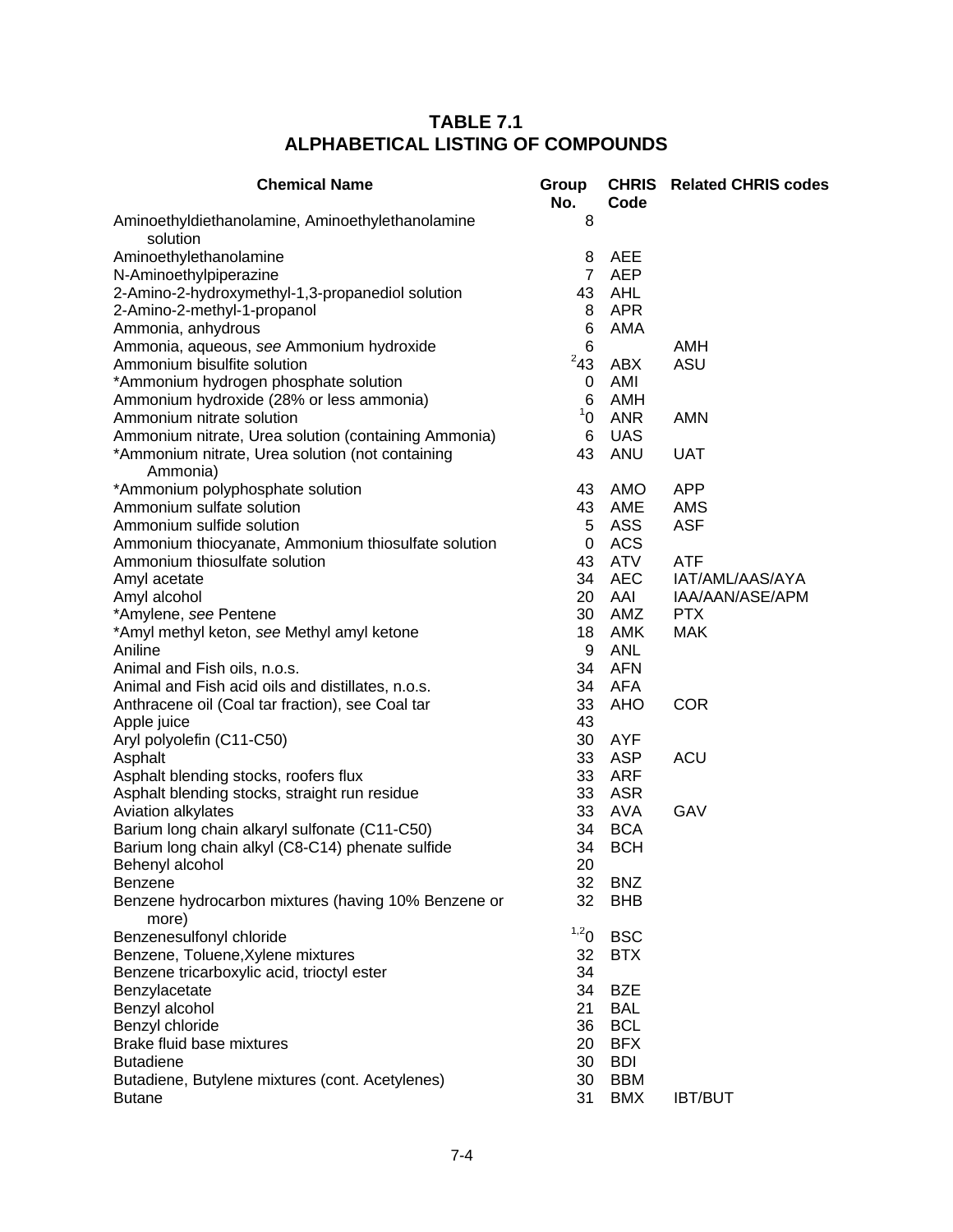# **TABLE 7.1 ALPHABETICAL LISTING OF COMPOUNDS**

| <b>Chemical Name</b>                                       | Group<br>No.   | Code       | <b>CHRIS</b> Related CHRIS codes |
|------------------------------------------------------------|----------------|------------|----------------------------------|
| Butene, see Butylene                                       | 30             |            | <b>IBL/BTN</b>                   |
| Butene oligomer                                            | 30             | <b>BOL</b> |                                  |
| <b>Butyl acetate</b>                                       | 34             | <b>BAX</b> | IBA/BCN/BTA/BYA                  |
| Butyl acrylate                                             | 14             | <b>BAR</b> | <b>BAI/BTC</b>                   |
| <b>Butyl alcohol</b>                                       | $^2$ 20 $\,$   |            | IAL/BAN/BAS/BAT                  |
| <b>Butylamine</b>                                          | $\overline{7}$ | <b>BTY</b> | IAM/BAM/BTL/BUA                  |
| Butylbenzene                                               | 32             | <b>BBE</b> |                                  |
| Butyl benzyl phthalate                                     | 34             | <b>BPH</b> |                                  |
| <b>Butyl butyrate</b>                                      | 34             | <b>BBA</b> | <b>BUB/BIB</b>                   |
| <b>Butylene</b>                                            | 30             | <b>BTN</b> | <b>IBL</b>                       |
| Butylene glycol                                            | 220            | <b>BUG</b> |                                  |
| Butylene oxide                                             | 16             | <b>BTO</b> |                                  |
| <b>Butyl ether</b>                                         | 41             | <b>BTE</b> |                                  |
| <b>Butyl formate</b>                                       | 34             |            | <b>BFI/BFN</b>                   |
| Butyl heptyl ketone                                        | 18             | <b>BHK</b> |                                  |
| Butyl methacrylate                                         | 14             | <b>BMH</b> | <b>BMI/BMN</b>                   |
| Butyl methacrylate, Decyl methacrylate, Cetyl-Eicosyl      | 14             | <b>DER</b> |                                  |
| methacrylate mixture                                       |                |            |                                  |
| Butyl phenol, Formaldehyde resin in Xylene                 | 32             |            |                                  |
| n-Butyl propionate                                         | 34             | <b>BPN</b> |                                  |
| <b>Butyl stearate</b>                                      | 34             |            |                                  |
| <b>Butyl toluene</b>                                       | 32             | <b>BUE</b> |                                  |
| Butyraldehyde                                              | 19             | <b>BAE</b> | <b>BAD/BTR/BFA</b>               |
| Butyric acid                                               | 4              | <b>BRA</b> | <b>IBR</b>                       |
| gamma-Butyrolactone                                        | 1,20           | <b>BLA</b> |                                  |
| Calcium alkyl (C9) phenol sulfide, polyolefin              | 34             | <b>CPX</b> |                                  |
| phosphorosulfide mixture                                   |                |            |                                  |
| Calcium bromide solution, see Drilling brines              | 43             |            | <b>DRB</b>                       |
| Calcium bromide, Zinc bromide solution, see Drilling brine | 43             |            | <b>DZB</b>                       |
| (containing zinc salts)                                    |                |            |                                  |
| Calcium carbonate slurry                                   | 34             |            |                                  |
| Calcium chloride solution                                  | 43             | <b>CCS</b> | <b>CLC</b>                       |
| Calcium hydroxide slurry                                   | 5              | <b>COH</b> |                                  |
| Calcium hypochlorite solutions                             | 5              |            | CHZ/CHU/CHY                      |
| Calcium long chain alkaryl sulfonate (C11-C50)             | 34             | CAY        |                                  |
| Calcium long chain alkyl phenate (C8-C40)                  | 34             | CAN        |                                  |
| Calcium long chain alkyl phenate sulfide (C8-C40)          | 34             | <b>CPI</b> |                                  |
| Calcium long chain alkyl salicylate (C13+)                 | 34             | CAK        |                                  |
| Calcium long chain alkyl phenolic amine (C8-C40)           | 7              |            |                                  |
| Calcium nitrate, Magnesium nitrate, Potassium chloride     | 34             |            |                                  |
| solution                                                   |                |            |                                  |
| Calcium sulfonate, Calcium carbonate, Hydrocarbon          | 33             |            |                                  |
| solvent mixture                                            |                |            |                                  |
| Camphor oil                                                | 18             | <b>CPO</b> |                                  |
| Caprolactam solution                                       | 22             | <b>CLS</b> |                                  |
| Carbolic oil                                               | 21             | CBO        |                                  |
| Carbon disulfide                                           | 38             | <b>CBB</b> |                                  |
| Carbon tetrachloride                                       | 36             | <b>CBT</b> |                                  |
| Cashew nut shell oil (untreated)                           | 4              | <b>OCN</b> |                                  |
| Caustic potash solution                                    | $^{2}5$        | <b>CPS</b> |                                  |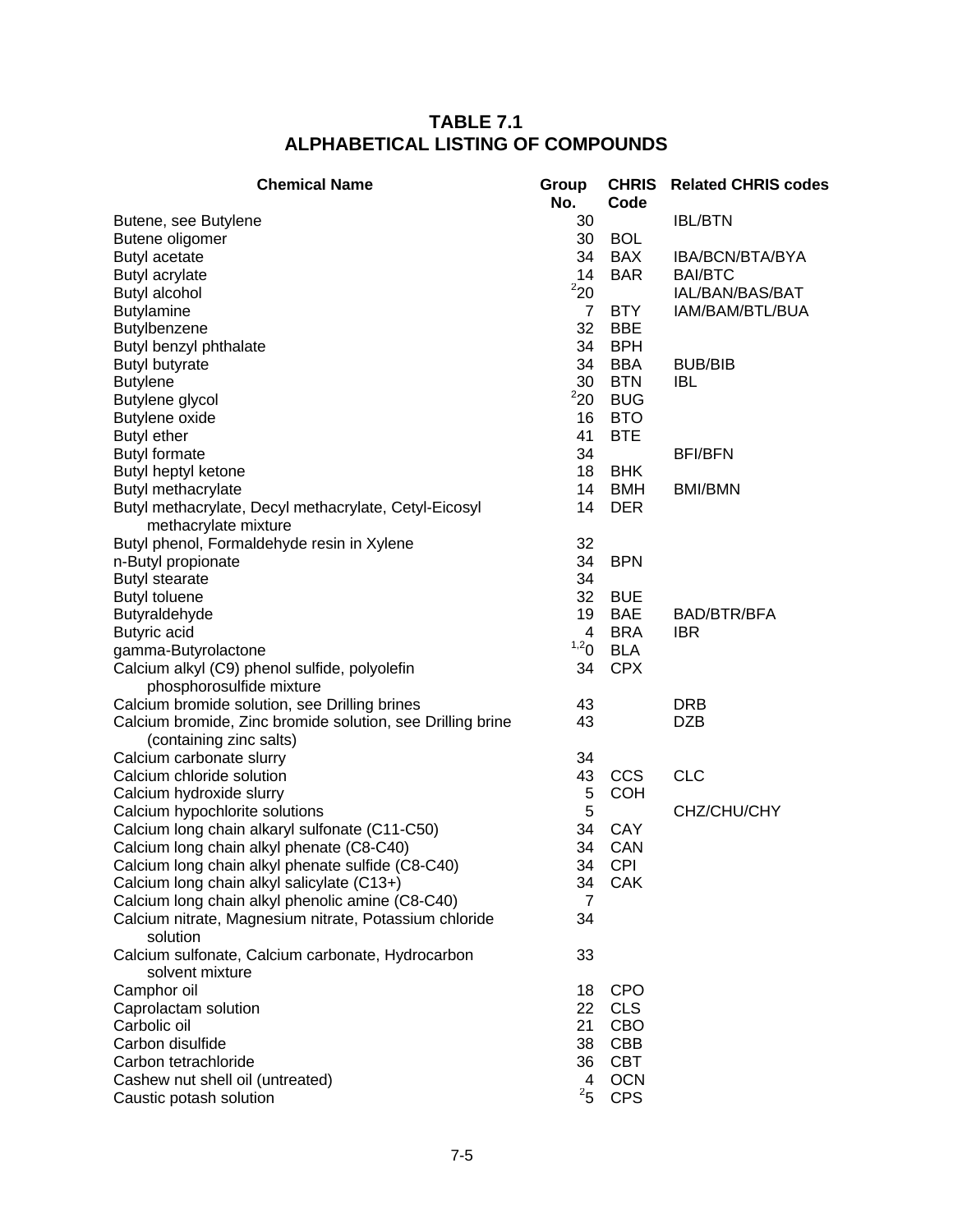| <b>Chemical Name</b>                                                | Group<br>No.   | Code       | <b>CHRIS</b> Related CHRIS codes |
|---------------------------------------------------------------------|----------------|------------|----------------------------------|
| Caustic soda solution                                               | 25             | <b>CSS</b> |                                  |
| Cetyl-Eicosyl methacrylate mixture                                  | 14             | <b>CEM</b> |                                  |
| Cetyl-Stearyl alcohol                                               | 20             |            |                                  |
| Chlorinated paraffins (C10-C13)                                     | 36             | <b>CLH</b> |                                  |
| Chlorinated paraffins (C14 - C17)                                   | 36             |            |                                  |
| Chlorine                                                            | 1 <sup>1</sup> | <b>CLX</b> |                                  |
| Chloroacetic acid solution                                          | 4              | <b>CHM</b> | CHL/MCA                          |
| Chlorobenzene                                                       | 36             | <b>CRB</b> |                                  |
| Chlorodifluoromethane                                               | 36             | <b>MCF</b> |                                  |
| Chloroform                                                          | 36             | <b>CRF</b> |                                  |
| Chlorohydrins                                                       | 17             | <b>CHD</b> |                                  |
| 4-Chloro-2-methylphenoxyacetic acid, Dimethylamine salt<br>solution | 9              | <b>CDM</b> |                                  |
| *Chloronitrobenzene                                                 | 42             | <b>CNO</b> |                                  |
| Chloropropionic acid                                                | $\overline{4}$ | <b>CPM</b> | <b>CLA/CLP</b>                   |
| Chlorosulfonic acid                                                 | 1 <sup>1</sup> | <b>CSA</b> |                                  |
| Chlorotoluene                                                       | 36             | <b>CHI</b> | CTM/CTO/CRN                      |
| Choline chloride solutions                                          | 20             | CCO        |                                  |
| Citric acid                                                         | 4              | <b>CIS</b> | <b>CIT</b>                       |
| Clay slurry, see also Kaolin clay slurry                            | 43             |            |                                  |
| Coal tar                                                            | 33             | <b>COR</b> | <b>OCT</b>                       |
| Coal tar pitch                                                      | 33             | <b>CTP</b> |                                  |
| Cobalt naphthenate in solvent naphtha                               | 34             | <b>CNS</b> |                                  |
| Coconut oil, fatty acid                                             | 34             | <b>CFA</b> |                                  |
| Corn syrup                                                          | 43             | <b>CSY</b> |                                  |
| Cottonseed oil, fatty acid                                          | 34             | <b>CFY</b> |                                  |
| Creosote                                                            | 221            | <b>CCT</b> | <b>CCW/CWD</b>                   |
| Cresols                                                             | 21             | <b>CRS</b> | CRL/CSL/CSO                      |
| Cresylate spent caustic solution                                    | 05             | <b>CSC</b> |                                  |
| Cresylic acid                                                       | 21             | <b>CRY</b> |                                  |
| Cresylic acid, dephenolized                                         | 21             | CAD        |                                  |
| Cresylic acid, sodium salt solution, see Cresylate spent<br>caustic | 05             |            | <b>CSC</b>                       |
| Cresylic acid tar                                                   | 21             | <b>CRX</b> |                                  |
| Crotonaldehyde                                                      | $^{2}19$       | <b>CTA</b> |                                  |
| Cumene (isopropyl benzene), see Propylbenzene                       | 32             | <b>CUM</b> | <b>PBY</b>                       |
| 1,5,9-Cyclododecatriene                                             | 30             | <b>CYT</b> |                                  |
| Cycloheptane                                                        | 31             | <b>CYE</b> |                                  |
| Cyclohexane                                                         | 31             | <b>CHX</b> |                                  |
| Cyclohexanol                                                        | 20             | <b>CHN</b> |                                  |
| Cyclohexanone                                                       | 18             | <b>CCH</b> |                                  |
| Cyclohexanone, cyclohexanol mixture                                 | $^{2}18$       | <b>CYX</b> |                                  |
| Cyclohexyl acetate                                                  | 34             | <b>CYC</b> |                                  |
| Cyclohexylamine                                                     | 07             | <b>CHA</b> |                                  |
| *1,3-Cyclopentadiene dimer                                          | 30             | <b>CPD</b> | <b>DPT</b>                       |
| Cyclopentane                                                        | 31             | <b>CYP</b> |                                  |
| Cyclopentene                                                        | 30             | <b>CPE</b> |                                  |
| Cymene                                                              | 32             | <b>CMP</b> |                                  |
| Decahydronaphthalene                                                | 33             | <b>DHN</b> |                                  |
| Decaldehyde                                                         | 19             |            | <b>IDA/DAL</b>                   |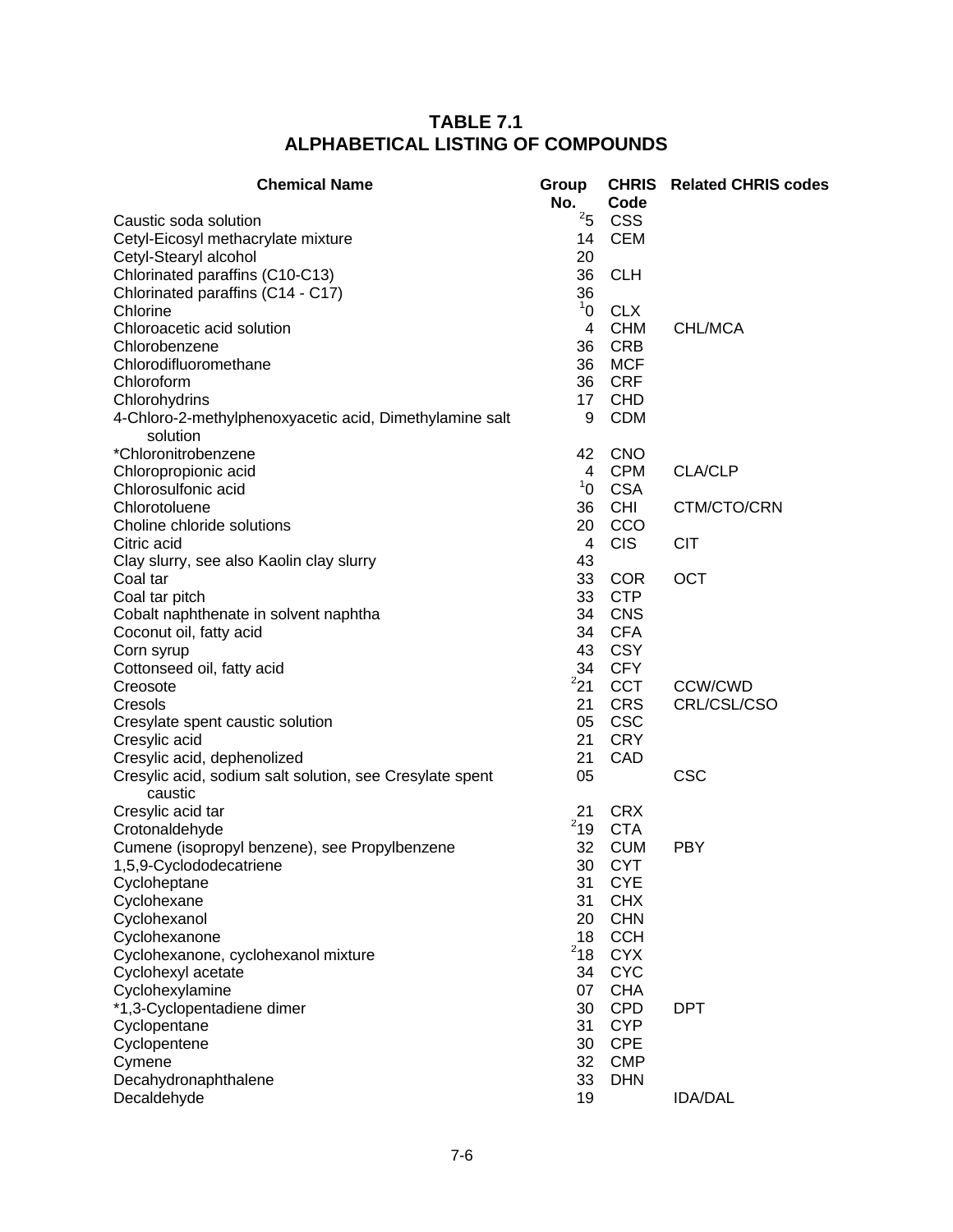| <b>Chemical Name</b>                                                                     | Group<br>No. | <b>CHRIS</b><br>Code | <b>Related CHRIS codes</b>                      |
|------------------------------------------------------------------------------------------|--------------|----------------------|-------------------------------------------------|
| *Decane, see n-Alkanes (C10+)                                                            | 31           | <b>DCC</b>           | ALJ                                             |
| Decanoic acid                                                                            | 04           | <b>DCO</b>           |                                                 |
| Decene                                                                                   | 30           | <b>DCE</b>           |                                                 |
| Decyl acetate                                                                            | 34           | <b>DYA</b>           |                                                 |
| Decyl acrylate                                                                           | 14           | <b>DAT</b>           | <b>IAI/DAR</b>                                  |
| Decyl alcohol                                                                            | 220          | <b>DAX</b>           | <b>ISA/DAN</b>                                  |
| Decylbenzene                                                                             | 32           | <b>DBZ</b>           | AKB                                             |
| Decyloxytetrahydro-thiophene dioxide                                                     | $^{2}$ 0     | <b>DHT</b>           |                                                 |
| Dextrose solution                                                                        | 43           | <b>DTS</b>           |                                                 |
| Diacetone alcohol                                                                        | 220          | <b>DAA</b>           |                                                 |
| Dialkyl(C10 - C14) benzenes                                                              | 32           | <b>DAB</b>           |                                                 |
| Dialkyl(C7 - C13) phthalates                                                             | 34           | <b>DAH</b>           | DHP/DIE/DOP/DIF<br>/DTP/DUP/DID/DIN<br>/DIO/EHE |
| Dibutyl amine                                                                            | 7            | DBA                  |                                                 |
| Dibutyl hydrogen phosphonate                                                             | 34           | <b>DHD</b>           |                                                 |
| Dibutyl phthalate                                                                        | 34           | <b>DPA</b>           |                                                 |
| Dichlorobenzene                                                                          | 36           | <b>DBX</b>           | DBM/DBO/DBP                                     |
| Dichlorodifluoromethane                                                                  | 36           | <b>DCF</b>           |                                                 |
| 1,1-Dichloroethane                                                                       | 36           | <b>DCH</b>           |                                                 |
| 2,2'-Dichloroethyl ether                                                                 | 41           | <b>DEE</b>           |                                                 |
| 1,6-Dichlorohexane                                                                       | 36           | <b>DHX</b>           |                                                 |
| 2,2'-Dichloroisopropyl ether                                                             | 36           | <b>DCI</b>           |                                                 |
| Dichloromethane                                                                          | 36           | <b>DCM</b>           |                                                 |
| 2,4-Dichlorophenol                                                                       | 21           | <b>DCP</b>           |                                                 |
| 2,4-Dichlorophenoxyacetic acid, Diethanolamine salt<br>solution                          | 43           | <b>DDE</b>           |                                                 |
| 2,4-Dichlorophenoxyacetic acid, Dimethylamine salt<br>solution                           | 1,20         | <b>DAD</b>           | DDA/DSX                                         |
| 2,4-Dichlorophenoxyacetic acid, Triisopropanolamine salt<br>solution                     | $^{2}43$     | <b>DTI</b>           |                                                 |
| Dichloropropane                                                                          | 36           | <b>DPX</b>           | DPB/DPP/DPC/DPL                                 |
| 1,3-Dichloropropene                                                                      | 15           | <b>DPS</b>           | DPU/DPF                                         |
| Dichloropropene, dichloropropane mixture                                                 | 15           | <b>DMX</b>           |                                                 |
| 2,2-Dichloroproprionic acid                                                              | 4            | <b>DCN</b>           |                                                 |
| *Dicyclopentadiene, see 1,3-Cyclopentadiene dimer                                        | 30           | <b>DPT</b>           | <b>CPD</b>                                      |
| Diethanolamine                                                                           | 08           | <b>DEA</b>           |                                                 |
| Diethanolamine salt of 2,4-Dichlorophenoxyacetic acid<br>solution                        | 43           | <b>DDE</b>           |                                                 |
| Diethylamine                                                                             | 07           | <b>DEN</b>           |                                                 |
| Diethylaminoethanol, see Diethylethanolamine                                             | 08           |                      | <b>DAE</b>                                      |
| 2,6-Diethylaniline                                                                       | 09           | <b>DMN</b>           |                                                 |
| Diethylbenzene                                                                           | 32           | <b>DEB</b>           |                                                 |
| Diethylene glycol                                                                        | $^{2}40$     | <b>DEG</b>           |                                                 |
| Diethylene glycol butyl ether, see Poly(2-8) alkalene glycol<br>monoalkyl (C1-C6) ether  | 40           | <b>DME</b>           | <b>PAG</b>                                      |
| Diethylene glycol butyl ether acetate, see Poly(2-8)<br>alkylene glycol monoalkyl(C1-C6) | 34           | <b>DEM</b>           | <b>PAF</b>                                      |
| Diethylene glycol dibutyl ether                                                          | 40           | <b>DIG</b>           |                                                 |
| Diethylene glycol diethyl ether                                                          | 40           |                      |                                                 |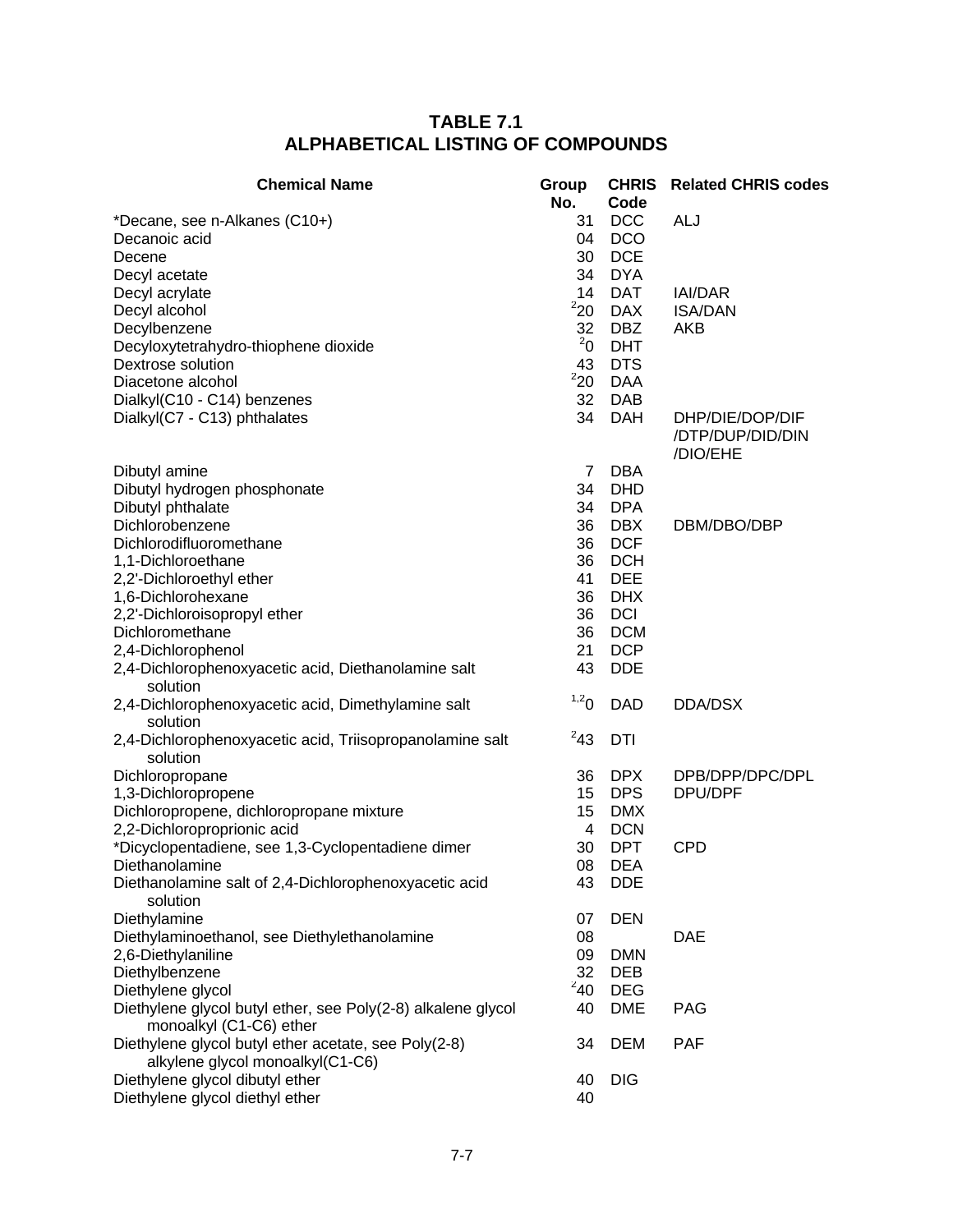| <b>Chemical Name</b>                                                                                      | Group<br>No.   | <b>CHRIS</b><br>Code | <b>Related CHRIS codes</b> |
|-----------------------------------------------------------------------------------------------------------|----------------|----------------------|----------------------------|
| Diethylene glycol ethyl ether, see Poly(2-8) alkylene glycol<br>monoalkyl (C1-C6) ether                   | 40             | <b>DGE</b>           | <b>PAG</b>                 |
| *Diethylene glycol ethyl ether acetate, see Poly (2-8)<br>alkylene glycol monoalky (C1-C6) ether acetates | 34             | <b>DGA</b>           | <b>PAF</b>                 |
| Diethylene glycol n-hexyl ether, see Poly (2-8) alkylene<br>glycol monoalkyl (C1-C6) ether                | 40             | <b>DHE</b>           | <b>PAG</b>                 |
| *Diethylene glycol methyl ether, see Poly (2-8) alkylene<br>glycol monoalkyl (C1-C6) ether                | 40             | <b>DGM</b>           | <b>PAG</b>                 |
| Diethylene glycol methyl ether acetate, see Poly (2-8)<br>alkylene glycol monoalkyl (C1-C6) ether acetate | 34             | <b>DGR</b>           | <b>PAF</b>                 |
| Diethylene glycol phenyl ether                                                                            | 40             | <b>DGP</b>           |                            |
| Diethylene glycol phthalate                                                                               | 34             | <b>DGL</b>           |                            |
| Diethylene glycol propyl ether, see Poly (2-8) alkylene<br>glycol monoalkyl (c1-C6) ether                 | 40             | <b>DGO</b>           | <b>PAG</b>                 |
| Diethylenetriamine                                                                                        | $^{2}7$        | <b>DET</b>           |                            |
| Diethylenetriamine pentaacetic acid, pentasodium salt<br>solution                                         | 43             |                      |                            |
| Diethylethanolamine                                                                                       | 8              | <b>DAE</b>           |                            |
| Diethyl ether, see Ethyl ether                                                                            | 41             |                      | <b>EET</b>                 |
| Di-(2-ethylhexyl)adipate                                                                                  | 34             | <b>DEH</b>           |                            |
| Di-(2-ethylhexyl)phosphoric acid                                                                          | $\mathbf{1}$   | <b>DEP</b>           |                            |
| *Di-(2-ethylhexyl)phthalate, see Dialkyl (c7-C13)                                                         | 34             | <b>DIE</b>           | DIO/DOP/DAH                |
| phthalates                                                                                                |                |                      |                            |
| Diethyl phthalate                                                                                         | 34             | <b>DPH</b>           |                            |
| Diethyl sulfate                                                                                           | 34             | <b>DSU</b>           |                            |
| Diglycidyl ether of Bisphenol A                                                                           | 41             | <b>BDE</b>           | <b>BPA</b>                 |
| Diglycidyl ether of Bisphenol F                                                                           | 41             | <b>DGF</b>           |                            |
| Diheptyl phthalate                                                                                        | 34             | <b>DHP</b>           |                            |
| Di-n-hexyl adipate                                                                                        | 34             | <b>DHA</b>           |                            |
| Dihexyl phthalate                                                                                         | 34             |                      |                            |
| 1,4Dihydro-9,10-dihydroxy anthracene, disodium salt                                                       | 5              | <b>DDH</b>           |                            |
| solution                                                                                                  |                |                      |                            |
| Diisobutylamine                                                                                           | 7              | <b>DBU</b>           |                            |
| *Diisobutylcarbinol, see Nonyl alcohol                                                                    | 20             | <b>DBC</b>           | <b>NNS</b>                 |
| Diisobutylene                                                                                             | 30             | <b>DBL</b>           |                            |
| Diisobutyl ketone                                                                                         | 18             | <b>DIK</b>           |                            |
| Diisobutyl phthalate                                                                                      | 34             | DIT                  |                            |
| *Diisodecyl phthalate, see Dialkyl (C7-C13) phthalates                                                    | 34             | <b>DID</b>           | <b>DAH</b>                 |
| Diisononyl adipate                                                                                        | 34             | <b>DNY</b>           |                            |
| *Diisononyl phthalate, see Dialkyl (C7-C13) phthalates                                                    | 34             | <b>DIN</b>           | <b>DAH</b>                 |
| Diisooctyl phthalate                                                                                      | 34             | <b>DIO</b>           |                            |
| Diisopropanolamine                                                                                        | 8              | <b>DIP</b>           |                            |
| Diisopropylamine                                                                                          | $\overline{7}$ | <b>DIA</b>           |                            |
| Diisopropylbenzene                                                                                        | 32             | <b>DIX</b>           |                            |
| Diisopropyl naphthalene                                                                                   | 32             | DII                  |                            |
| N, N-Dimethyl acetamide                                                                                   | 10             | <b>DAC</b>           |                            |
| N,N-Dimethylacetamide solution                                                                            | 10             | <b>DLS</b>           |                            |
| Dimethyl adipate                                                                                          | 34             | <b>DLA</b>           |                            |
| Dimethylamine                                                                                             | 7              | <b>DMA</b>           |                            |
| Dimethylamine solution                                                                                    | $\overline{7}$ |                      | DMG/DMY/DMC                |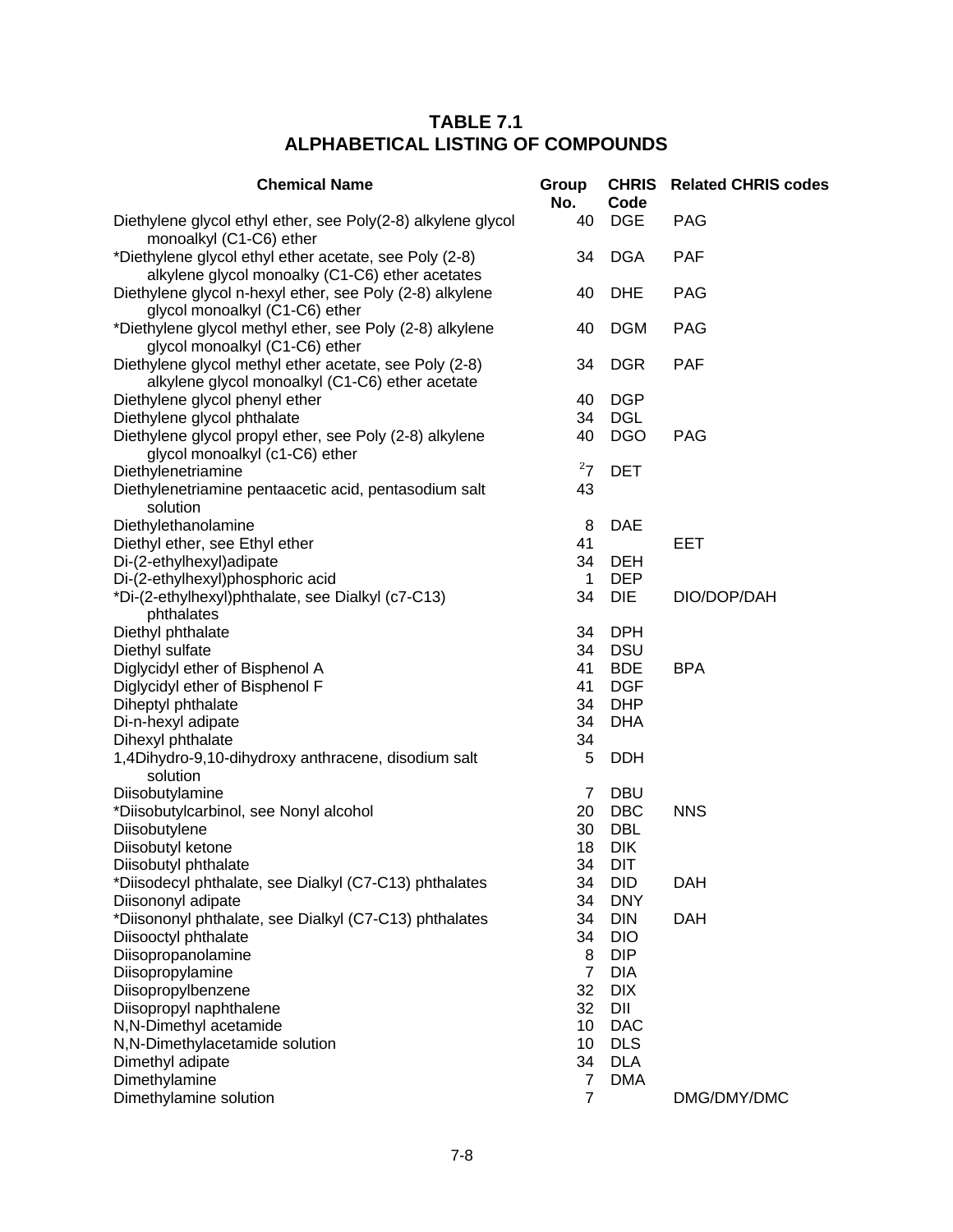| <b>Chemical Name</b>                                                                      | Group<br>No.    | Code       | <b>CHRIS</b> Related CHRIS codes |
|-------------------------------------------------------------------------------------------|-----------------|------------|----------------------------------|
| Dimethylamine salt of 4-Chloro-2-methylphenoxyacetic<br>acid solution                     | 9               | <b>CDM</b> |                                  |
| Dimethylamine salt of 2,4-dichlorophenoxyacetic acid<br>solution                          | 1,20            | <b>DAD</b> | DDA/DSX                          |
|                                                                                           |                 | <b>DMM</b> |                                  |
| 2,6-Dimethylaniline                                                                       | 9<br>34         |            |                                  |
| Dimethylcyclicsiloxane hydrolyzate                                                        |                 |            |                                  |
| N,N-Dimethylcyclohexylamine                                                               | $\overline{7}$  | <b>DXM</b> |                                  |
| Dimethylethanolamine                                                                      | 8               | <b>DMB</b> |                                  |
| Dimethylformamide                                                                         | 10              | <b>DMF</b> |                                  |
| Dimethyl furan                                                                            | 41              |            |                                  |
| Dimethyl glutarate                                                                        | 34<br>$^{2}34$  | <b>DGT</b> |                                  |
| Dimethyl hydrogen phosphite                                                               | $^{2}34$        | <b>DPI</b> |                                  |
| Dimethyl naphthalene sulfonic acid, sodium salt solution                                  |                 | <b>DNS</b> |                                  |
| Dimethyloctanoic acid                                                                     | 4               | <b>DMO</b> |                                  |
| Dimethyl phthalate                                                                        | 34              | <b>DTL</b> |                                  |
| Dimethylpolysiloxane                                                                      | 34              | <b>DMP</b> |                                  |
| 2,2-Dimethylpropane-1,3-diol                                                              | 20              | <b>DDI</b> |                                  |
| Dimethyl succinate                                                                        | 34              | <b>DSE</b> |                                  |
| Dinitrotoluene                                                                            | 42              | <b>DNM</b> | DTT/DNL/DNU                      |
| *Dinonyl phthalate, see Dialkyl (C7-C13) phthalates                                       | 34              | <b>DIF</b> | <b>DAH</b>                       |
| *Dioctyl phthalate, see Dialkyl (C7-C13) phthalates                                       | 34              | <b>DOP</b> | <b>DAH</b>                       |
| 1,4-Dioxane                                                                               | 41              | <b>DOX</b> |                                  |
| Dipentene                                                                                 | 30              | <b>DPN</b> |                                  |
| Diphenyl                                                                                  | 32              | DIL        |                                  |
| Diphenylamines, alkylated                                                                 | $\overline{7}$  | <b>DAJ</b> |                                  |
| Diphenylaine, reaction product with 2,2,4-trimethylpentene                                | $\overline{7}$  | <b>DAK</b> |                                  |
| Diphenyl, Diphenyl ether mixture                                                          | 33              | <b>DDO</b> | <b>DTH</b>                       |
| Diphenyl ether                                                                            | 41              | <b>DPE</b> |                                  |
| Diphenyl ether, Diphenyl phenyl ether mixture                                             | 41              | <b>DOB</b> |                                  |
| Diphenylmethane diisocyanate                                                              | 12 <sub>2</sub> | <b>DPM</b> |                                  |
| Diphenylol propane-Epichlorohydrin resins                                                 | 1 <sup>1</sup>  | <b>DPR</b> |                                  |
| Di-n-propylamine                                                                          | $\overline{7}$  | <b>DNA</b> |                                  |
| Dipropylene glycol                                                                        | 40              | <b>DPG</b> |                                  |
| Dipropylene glycol butyl ether, see Poly (2-8) alkylene<br>glycol monoalkyl (C1-C6) ether | 40              | <b>DBG</b> | <b>PAG</b>                       |
| Dipropylene glycol dibenzoate                                                             | 34              | <b>DGY</b> |                                  |
| Dipropylene glycol methyl ether, see Poly (2-8) alkylene                                  | 40              | <b>DPY</b> | <b>PAG</b>                       |
| glycol monoalkyl (C1-C6) ether                                                            |                 |            |                                  |
| Distillates: flashed feed stocks                                                          | 33              | <b>DFF</b> |                                  |
| Distillates: straight run                                                                 | 33              | <b>DSR</b> |                                  |
| *Ditridecyl phthalate, see Dialkyl (C7-C13) phthalates                                    | 34              | <b>DTP</b> | <b>DAH</b>                       |
| *Diundecyl phthalate, see Dialkyl (C7-C13) phthalates                                     | 34              | <b>DUP</b> | <b>DAH</b>                       |
| Dodecane                                                                                  | 31              | <b>DOC</b> | <b>PFN</b>                       |
| Dodecanol                                                                                 | 20              | <b>DDN</b> | <b>LAL</b>                       |
| Dodecene                                                                                  | 30              | <b>DOZ</b> | DDC/DOD                          |
| 2-Dodecenylsuccinic acid, dipotassium salt solution                                       | 34              |            | <b>DSP</b>                       |
| *Dodecyl alcohol, see Dodecanol                                                           |                 |            | <b>DDN</b>                       |
| Dodecylamine, tetradecylamine mixture                                                     | 207             | <b>DTA</b> |                                  |
| Dodecylbenzene                                                                            | 32              | <b>DDB</b> | <b>AKB</b>                       |
| Dodecylbenzenesulfonic acid                                                               | $^{2}$ 0        | <b>DSA</b> |                                  |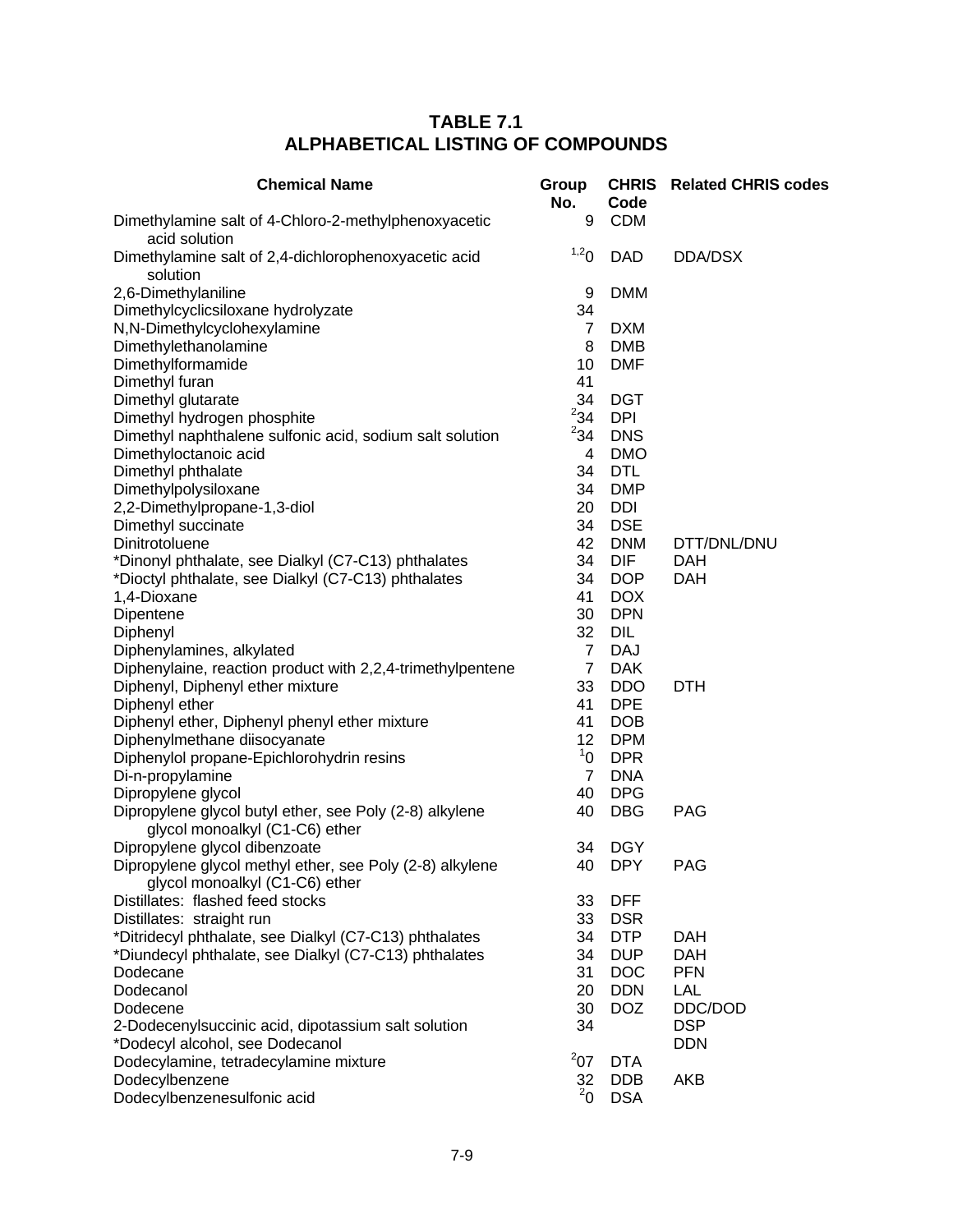| <b>Chemical Name</b>                                                      | Group<br>No.   | Code       | <b>CHRIS</b> Related CHRIS codes |
|---------------------------------------------------------------------------|----------------|------------|----------------------------------|
| Dodecyl diphenyl oxide disulfonate solution                               | 43             | <b>DOS</b> |                                  |
| Dodecyl hydroxypropyl sulfide                                             | $^{2}$ 0       | <b>DOH</b> |                                  |
| Dodecylmethacrylate                                                       | 14             | <b>DDM</b> |                                  |
| Dodecyl, pentadecyl methacrylate mixtures                                 | 14             | <b>DDP</b> |                                  |
| Dodecyl phenol                                                            | 21             | <b>DOL</b> |                                  |
| Dodecyl xylene                                                            | 32             | <b>DXY</b> |                                  |
| Drilling brine (containing Calcium, Potassium or Sodium                   | 43             |            | <b>DRB</b>                       |
| salts)                                                                    |                |            |                                  |
| Drilling brine (containing Zinc salts)                                    | 43             | <b>DZB</b> |                                  |
| Drilling mud (low toxicity) (if flammable or combustible)                 | 33             |            | <b>DRM</b>                       |
| Drilling mud (low toxicity) (if non-flammable or non-                     | 43             |            | <b>DRM</b>                       |
| combustible)                                                              |                |            |                                  |
| Epichlorohydrin                                                           | 17             | <b>EPC</b> |                                  |
| Epoxy resin                                                               | 18             |            |                                  |
| Ethane                                                                    | 31             | <b>ETH</b> |                                  |
| Ethanolamine                                                              | 8              | <b>MEA</b> |                                  |
| *2-Ethoxyethanol, see Ethylene glycol monoalkyl ethers                    | 40             | EEO        | <b>EGC/EGE</b>                   |
| 2-Ethoxyethyl acetate                                                     | 34             | EEA        |                                  |
| *Ethoxylated alcohols, C11-C15, see the alcohol                           | 20             |            | APU/APV/APW                      |
| polyethoxylates                                                           |                |            | (EOD/ENP/EOP/EOT<br>/ETD)        |
| Ethoxy triglycol                                                          | 40             | <b>ETG</b> |                                  |
| Ethyl acetate                                                             | 34             | <b>ETA</b> |                                  |
| Ethyl acetoacetate                                                        | 34             | EAA        |                                  |
| Ethyl acrylate                                                            | 14             | EAC        |                                  |
| Ethyl alcohol                                                             | 220            | EAL        |                                  |
| Ethylamine                                                                | 27             | EAM        |                                  |
| Ethylamine solution                                                       | $\overline{7}$ | EAN        |                                  |
| Ethyl amyl ketone                                                         | 18             | EAK        | <b>ELK</b>                       |
| Ethyl benzene                                                             | 32             | <b>ETB</b> |                                  |
| Ethyl butanol                                                             | 20             | EBT        |                                  |
| N-Ethyl-n-butylamine                                                      | 7              | EBA        |                                  |
| Ethyl butyrate                                                            | 34             | EBR        |                                  |
| Ethyl chloride                                                            | 36             | ECL        |                                  |
| Ethyl cyclohexane                                                         | 31             | <b>ECY</b> |                                  |
| N-Ethylcyclohexylamine                                                    | $\overline{7}$ | ECC        |                                  |
| Ethylene                                                                  | 30             | <b>ETL</b> |                                  |
| Ethylene carbonate                                                        | 34             |            |                                  |
| Ethylene chlorohydrin                                                     | 20             | <b>ECH</b> |                                  |
| Ethylene cyanohydrin                                                      | 20             | <b>ETC</b> |                                  |
| Ethylenediamine                                                           | $^{2}$ 0       | <b>EDA</b> | <b>EMX</b>                       |
| Ethylenediaminetetracetic acid, tetrasodium salt solution                 | 43             | <b>EDS</b> |                                  |
| Ethylene dibromide                                                        | 36             | <b>EDB</b> |                                  |
| Ethylene dichloride                                                       | $2$ 36         | <b>EDC</b> |                                  |
| Ethylene glycol                                                           | 220            | EGL        |                                  |
| Ethylene glycol acetate                                                   | 34             | EGO        |                                  |
| Ethylene glycol butyl ether, see Ethylene glycol monoalkyl<br>ethers      | 40             | EGM        | EGC                              |
| Ethylene glycol tert-butyl ether, see Ethylene glycol<br>monoalkyl ethers | 40             |            | EGC                              |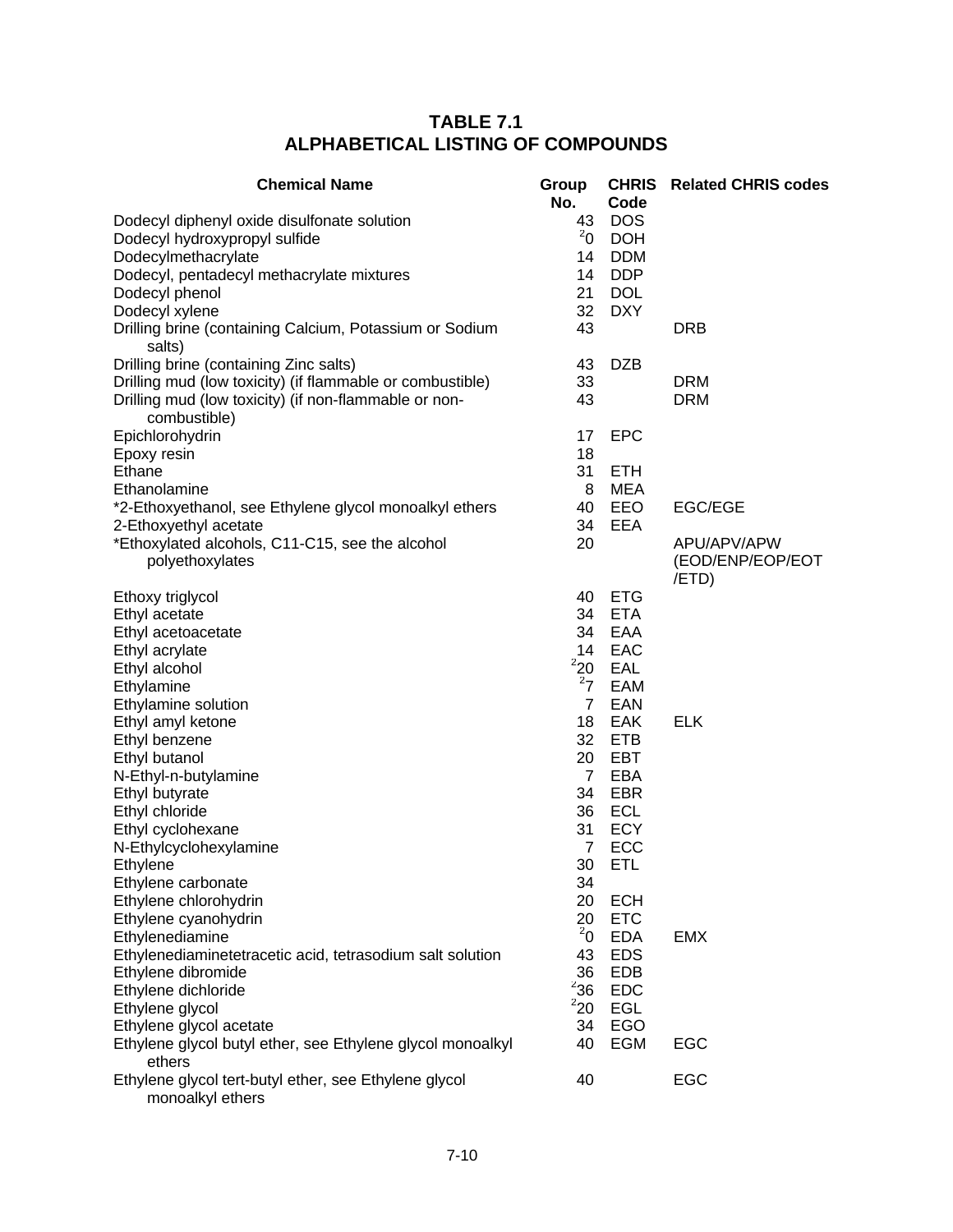| <b>Chemical Name</b>                                                     | Group<br>No.   | Code              | <b>CHRIS</b> Related CHRIS codes |
|--------------------------------------------------------------------------|----------------|-------------------|----------------------------------|
| Ethylene glycol butyl ether acetate<br>Ethylene glycol diacetate         | 34<br>34       | <b>EMA</b><br>EGY |                                  |
| Ethylene glycol dibutyl ether                                            | 40             | EGB               |                                  |
| Ethylene glycol ethyl ether, see Ethylene glycol monoalkyl<br>ethers     | 40             | EGE               | EGC/EEO                          |
| Ethylene glycol ethyl ether acetate, see 2-Ethoxyethyl<br>acetate        | 34             | <b>EGA</b>        | <b>EEA</b>                       |
| Ethylene glycol hexyl ether                                              | 40             | <b>EGH</b>        |                                  |
| Ethylene glycol isopropyl ether, see Ethylene glycol<br>monoalkyl ethers | 40             | EGI               | EGC                              |
| Ethylene glycol methyl butyl ether                                       | 40             | EMB               |                                  |
| Ethylene glycol methyl ether, see Ethylene glycol<br>monoalkyl ethers    | 40             | <b>EME</b>        | EGC                              |
| Ethylene glycol methyl ether acetate                                     | 34             | <b>EGT</b>        |                                  |
| Ethylene glycol monoalkyl ethers                                         | 40             | EGC               |                                  |
| Ethylene glycol phenyl ether                                             | 40             | EPE               |                                  |
| Ethylene glycol phenyl ether, Diethylene glycol phenyl<br>ether mixture  | 40             | <b>EDX</b>        |                                  |
| Ethylene glycol propyl ether, see Ethylene glycol                        | 40             | <b>EGP</b>        | EGC                              |
| monoalkyl ethers                                                         |                |                   |                                  |
| Ethylene oxide                                                           | $\rm ^1O$      | <b>EOX</b>        |                                  |
| Ethylene oxide, Propylene oxide mixture                                  | 16             | <b>EPM</b>        |                                  |
| Ethylene-Propylene copolymer                                             | 30             |                   |                                  |
| Ethylene, Vinyl acetate copolymer emulsion                               | 43             |                   |                                  |
| Ethyl ether                                                              | 41             | EET               |                                  |
| Ethyl-3-ethoxypropionate                                                 | 34             | EEP               |                                  |
| *Ethylhexaldehyde, see Octyl aldehydes                                   | 19             | <b>EHA</b>        | OAL                              |
| 2-Ethylhexanoic acid, see Octanoic acids                                 | 4              | <b>EHO</b>        | <b>OAY</b>                       |
| *2-Ethylhexanol, see Octanol                                             | 20             | <b>EHX</b>        | <b>OCX</b>                       |
| 2-Ethylhexyl acrylate                                                    | 14             | EAI               |                                  |
| 2-Ethylhexylamine                                                        | $\overline{7}$ | <b>EHM</b>        |                                  |
| Ethyl hexyl phthalate                                                    | 34             | EHE               |                                  |
| *Ethyl hexyl tallate                                                     | 34<br>34       | <b>EHT</b>        |                                  |
| 2-Ethyl-1-(hydroxymethyl)propane-1,3-diol, C8-C10 ester                  | $^{2}30$       | EHD<br><b>ENB</b> |                                  |
| Ethylidene norbornene<br>Ethyl methacrylate                              | 14             | <b>ETM</b>        |                                  |
| 2-Ethyl-6-methyl-N(1'-methyl-2-methoxyethyl)aniline                      | 9              | EEM               |                                  |
| o-Ethyl phenol                                                           | 21             | EPL               |                                  |
| Ethyl propionate                                                         | 34             | <b>EPR</b>        |                                  |
| 2-Ethyl-3-propylacrolein                                                 | $2$ 19         | <b>EPA</b>        |                                  |
| Ethyl toluene                                                            | 32             | <b>ETE</b>        |                                  |
| *Fatty acids (saturated, C13+)                                           | 34             | <b>FAD</b>        | <b>SRA</b>                       |
| Ferric chloride solution                                                 | 1              | <b>FCS</b>        | <b>FCL</b>                       |
| Ferric hydroxyethylethylenediaminetriacetic acid, trisodium              | $^{2}43$       | <b>FHX</b>        | <b>STA</b>                       |
| salt solution                                                            |                |                   |                                  |
| Ferric nitrate, Nitric acid solution                                     | 3              | <b>FNN</b>        |                                  |
| Fish solubles (water based fish meal extracts)                           | 43             | <b>FSO</b>        |                                  |
| Fluorosilicic acid                                                       | 1              | <b>FSJ</b>        |                                  |
| Formaldehyde, Methanol mixtures                                          | $2$ 19         | <b>MTM</b>        |                                  |
| Formaldehyde solution                                                    | $^{2}19$       | <b>FMS</b>        |                                  |
|                                                                          |                |                   |                                  |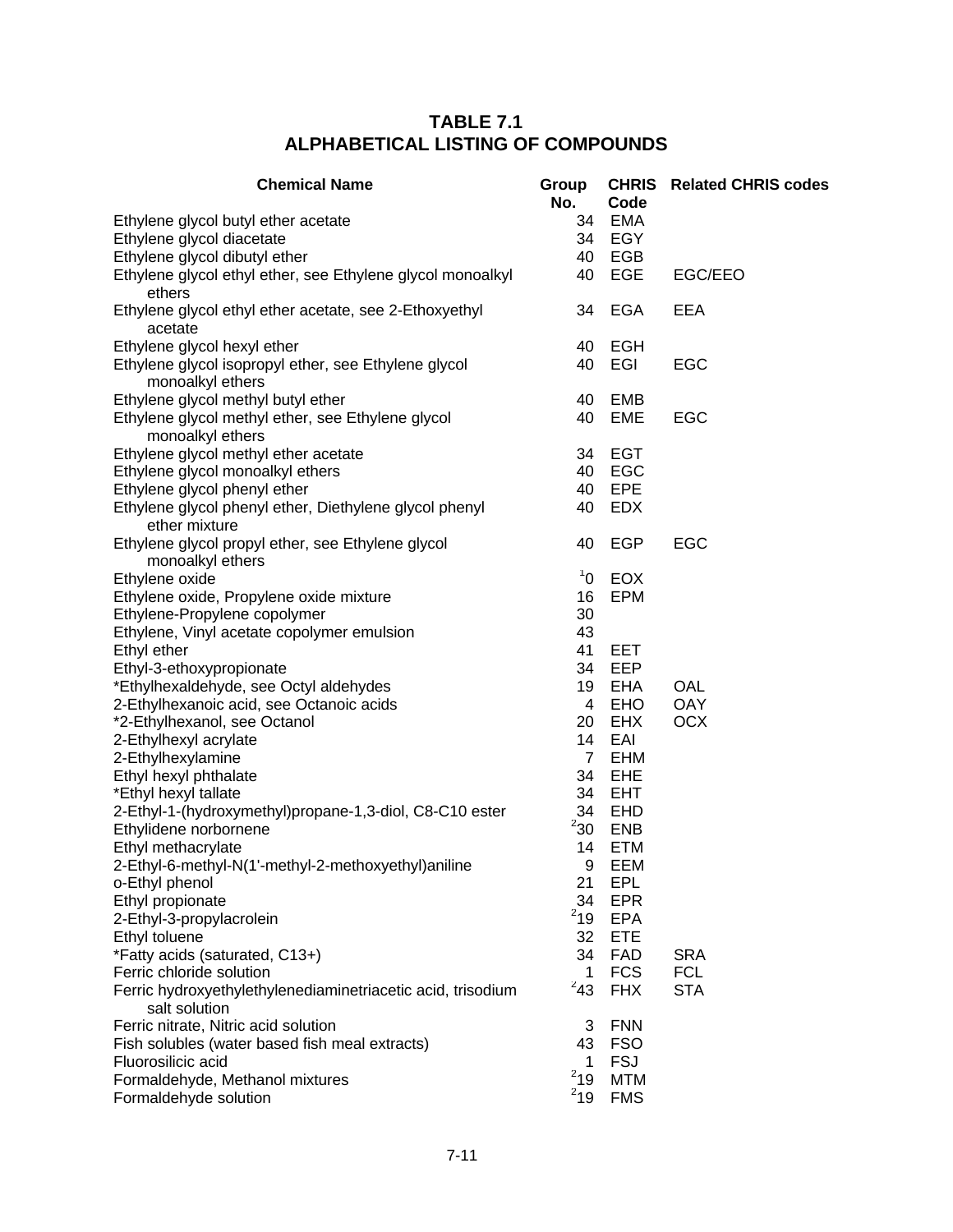| <b>Chemical Name</b>                                                                     | Group<br>No.    | Code       | <b>CHRIS</b> Related CHRIS codes |
|------------------------------------------------------------------------------------------|-----------------|------------|----------------------------------|
| Formamide                                                                                | 10 <sub>1</sub> | <b>FAM</b> |                                  |
| Formic acid                                                                              | 24              | <b>FMA</b> |                                  |
| Fructose solution                                                                        | 43              |            |                                  |
| Fumaric adduct of Rosin, water dispersion                                                | 43              | <b>FAR</b> |                                  |
| Furfural                                                                                 | 19              | <b>FFA</b> |                                  |
| Furfuryl alcohol                                                                         | 220             | <b>FAL</b> |                                  |
| Gas oil: cracked                                                                         | 33              | GOC        |                                  |
| Gasoline blending stocks: alkylates                                                      | 33              | <b>GAK</b> |                                  |
| Gasoline blending stocks: reformates                                                     | 33              | <b>GRF</b> |                                  |
| Gasolines:                                                                               |                 |            |                                  |
| Automotive (not over 4.23 grams lead per gal.)                                           | 33              | <b>GAT</b> |                                  |
| Aviation (not over 4.86 grams lead per gal.)                                             | 33              | GAV        | <b>AVA</b>                       |
|                                                                                          | 33              | GCS        |                                  |
| Casinghead (natural)                                                                     | 33              | <b>GPL</b> |                                  |
| Polymer                                                                                  |                 |            |                                  |
| Straight run                                                                             | 33              | <b>GSR</b> |                                  |
| Glucose solution                                                                         | 43              |            |                                  |
| Glutaraldehyde solution                                                                  | 19              | <b>GTA</b> |                                  |
| Glycerine                                                                                | 220             | <b>GCR</b> |                                  |
| Glycerine, Dioxanedimethanol mixture                                                     | 20              | <b>GDM</b> |                                  |
| Glycerol monooleate                                                                      | 20              | <b>GMO</b> |                                  |
| Glycerol polyalkoxylate                                                                  | 34              |            |                                  |
| Glyceryl triacetate                                                                      | 34              |            |                                  |
| Glycidyl ester of C10 tridecylacetic acid, see Glycidyl ester<br>of tridecyl acetic acid | 34              |            | <b>GLT</b>                       |
| Glycidyl ester of tridecylacetic acid                                                    | 34              | <b>GLT</b> |                                  |
| Glycidyl ester of Versatic acid, see Glycidyl ester of                                   | 34              |            |                                  |
| tridecylacetic acid                                                                      |                 |            |                                  |
| Glycine, sodium salt solution                                                            | $\overline{7}$  |            |                                  |
| Glycol diacetate                                                                         | 34              |            |                                  |
| Glyoxal solutions                                                                        | 19              | GOS        |                                  |
| Glyoxylic acid                                                                           | 4               | <b>GAC</b> |                                  |
| Heptane                                                                                  | 31              | <b>HMX</b> | HPI/HPT                          |
| n-Heptanoic acid                                                                         | 4               | <b>HEP</b> |                                  |
| Heptanol                                                                                 | 20              | <b>HTX</b> | <b>HTN</b>                       |
| Heptene                                                                                  | 30              | <b>HPX</b> | <b>HTE</b>                       |
| Heptyl acetate                                                                           | 34              | <b>HPE</b> |                                  |
| *Herbicide (C15-H22-NO2-CI), see Metolachlor                                             |                 |            | <b>MCO</b>                       |
| Hexaethylene glycol, see Polyethylene glycol                                             | 40              |            |                                  |
| Hexamethylene glycol                                                                     | 20              |            |                                  |
| Hexamethylenediamine adipate solution                                                    | 43              | <b>HAM</b> |                                  |
| Hexamethylenediamine solution                                                            | $\overline{7}$  | <b>HMC</b> | <b>HMD</b>                       |
| Hexamethylenetetramine                                                                   | $\overline{7}$  | <b>HMT</b> |                                  |
| Hexamethylenetetramine solutions                                                         | 7               | <b>HTS</b> |                                  |
| Hexamethylenimine                                                                        | $\overline{7}$  | HMI        |                                  |
| Hexane                                                                                   | 231             | <b>HXS</b> | <b>IHA/HXA</b>                   |
| Hexanoic acid                                                                            | 4               | <b>HXO</b> |                                  |
| Hexanol                                                                                  | 20              | <b>HXN</b> |                                  |
| *Hexene                                                                                  | 30              | <b>HEX</b> | HXE/HXT/MPN/MTN                  |
| Hexyl acetate                                                                            | 34              | <b>HAE</b> | <b>HSA</b>                       |
| Hexylene glycol                                                                          | 20              | <b>HXG</b> |                                  |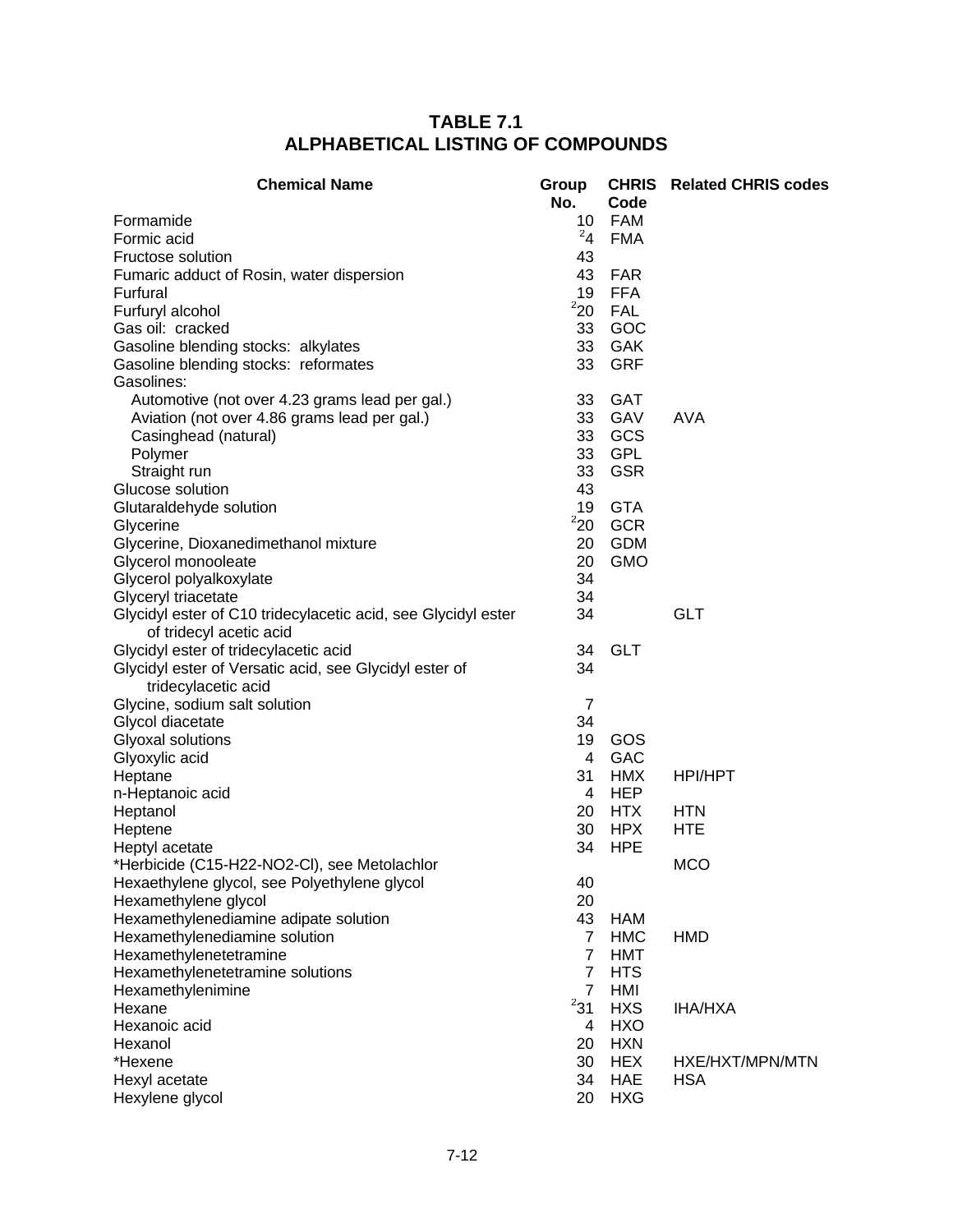| <b>Chemical Name</b>                                      | Group<br>No.      | Code       | <b>CHRIS</b> Related CHRIS codes |
|-----------------------------------------------------------|-------------------|------------|----------------------------------|
| Hydrochloric acid                                         | 1                 | <b>HCL</b> |                                  |
| *Hydrofluorosilicic acid, see Fluorosilicic acid          | $\mathbf{1}$      | <b>HFS</b> | <b>FSJ</b>                       |
| Hydrogen peroxide solutions                               | 1 <sup>1</sup>    |            | HPN/HPS/HPO                      |
| 2-Hydroxyethyl acrylate                                   | 1,20              | <b>HAI</b> |                                  |
| N-(Hydroxyethyl) ethylenediaminetriacetic acid, trisodium | 43                | <b>HET</b> |                                  |
| salt solution                                             |                   |            |                                  |
| 2-Hydroxy-4-(methylthio)butanoic acid                     | 4                 | <b>HBA</b> |                                  |
| Hydroxy terminated polybutadiene, see polybutadiene,      | 20                |            |                                  |
| hydroxyl terminated                                       |                   |            |                                  |
| Isophorone                                                | $^{2}18$          | <b>IPH</b> |                                  |
| Isophorone diamine                                        | $\overline{7}$    | IPI        |                                  |
| Isophorone diisocyanate                                   | $12 \overline{ }$ | <b>IPD</b> |                                  |
| Isoprene                                                  | 30                | <b>IPR</b> |                                  |
| Isopropylbenzene(cumene), see Propylbenzene               | 32                | <b>CUM</b> | PBY/CUM                          |
| Jet Fuels:                                                |                   |            |                                  |
| $JP-4$                                                    | 33                | <b>JPF</b> |                                  |
| $JP-5$                                                    | 33                | <b>JPV</b> |                                  |
| $JP-8$                                                    | 33                | <b>JPE</b> |                                  |
| Kaolin clay slurry                                        | 43                |            |                                  |
| Kerosene                                                  | 33                | <b>KRS</b> |                                  |
| Ketone residue                                            | 18                |            |                                  |
| Kraft black liquor                                        | 05                |            | <b>KPL</b>                       |
| Kraft pulping liquors (Black, Green, or White)            | 05                | <b>KPL</b> |                                  |
| Lactic acid                                               | $^{2}$ 0          | <b>LTA</b> |                                  |
| Lactonitrile solution                                     | 37                | LNI        |                                  |
| Lard                                                      | 34                |            |                                  |
| Latex (ammonia inhibited)                                 | 30                | <b>LTX</b> |                                  |
| Latex, liquid synthetic                                   | 43                | <b>LLS</b> | <b>LTX</b>                       |
| Lauric acid                                               | 34                | <b>LRA</b> |                                  |
| Lauryl polyglucose (50% or less)                          | 20                | LAP        |                                  |
| Lecithin (soyabean)                                       | 34                | <b>LEC</b> |                                  |
| Lignin liquor                                             | 43                |            |                                  |
| Liquid Streptomyces solubles                              | 43                |            |                                  |
| Long chain alkaryl polyether (C11-C20)                    | 41                | <b>LCP</b> |                                  |
| Long chain alkaryl sulfonic acid (C16-C60)                | $^{2}$ 0          | <b>LCS</b> |                                  |
| Long chain alkylphenate/Phenol sulfide mixture            | 21                |            |                                  |
| Long chain polyetheramine in alkyl (C2-C4) benzenes       | $\overline{7}$    | <b>LCE</b> |                                  |
| Magnesium chloride solution                               | 1,20              |            |                                  |
| Magnesium hydroxide slurry                                | 5                 |            |                                  |
| Magnesium long chain alkaryl sulfonate (C11-C50)          | 34                | <b>MAS</b> |                                  |
| Magnesium long chain alkyl phenate sulfide (C8-C20)       | 34                | <b>MPS</b> |                                  |
| Magnesium long chain alkyl salicylate (C11+)              | 34                | <b>MLS</b> |                                  |
| *Magnesium nonyl phenol sulfide, see Magnesium long       |                   |            | <b>MPS</b>                       |
| chain alkyl phenate sulfide (C8-C20)                      |                   |            |                                  |
| Magnesium sulfonate, see Magnesium long chain             | 34                | <b>MSE</b> | <b>MAS</b>                       |
| sulfonate (C11-C50)                                       |                   |            |                                  |
| Maleic anhydride                                          | 11                | <b>MLA</b> |                                  |
| Mercaptobenzothiazol, sodium salt solution                | 05                |            | <b>SMB</b>                       |
| Mesityl oxide                                             | $2$ 18            | <b>MSO</b> |                                  |
| Metam sodium solution                                     | 07                | <b>MSS</b> | <b>SMD</b>                       |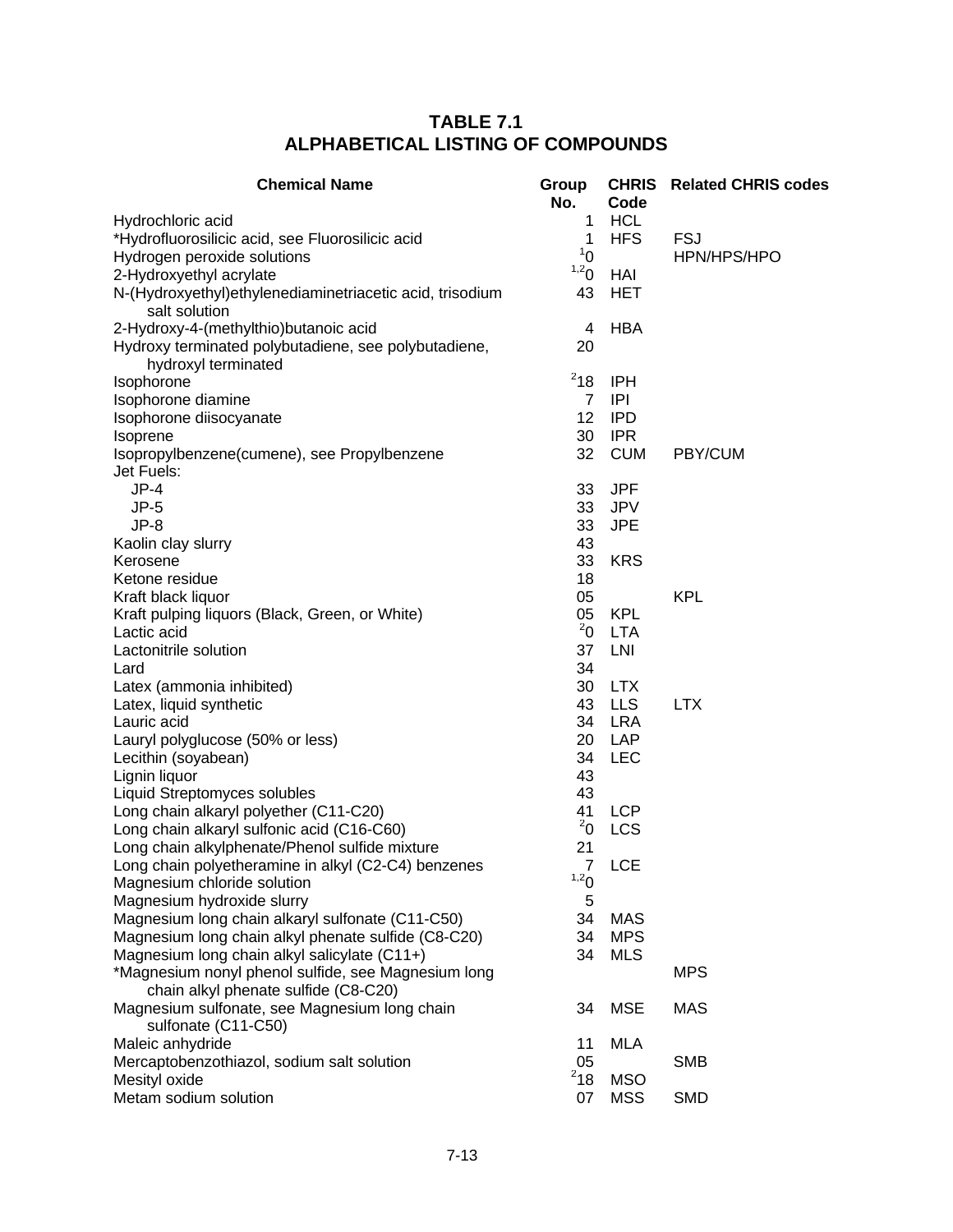| <b>Chemical Name</b>                              | Group<br>No.       | Code       | <b>CHRIS</b> Related CHRIS codes |
|---------------------------------------------------|--------------------|------------|----------------------------------|
| Methacrylic acid                                  | 04                 | <b>MAD</b> |                                  |
| Methacrylic resin in Ethylene dichloride          | 14                 | <b>MRD</b> |                                  |
| Methacrylonitrile                                 | 15                 | MET        |                                  |
| Methane                                           | 31                 | <b>MTH</b> |                                  |
| 3-Methoxy-1-butanol                               | 20                 |            |                                  |
| 3-Methoxybutyl acetate                            | 34                 | <b>MOA</b> |                                  |
| N-(2-Methoxy-1-methyl ethyl)-2-ethyl-6-methyl     |                    |            |                                  |
| chloroacetanilide, see Metolachlor                |                    |            |                                  |
| 1-Methoxy-2-propyl acetate                        | 34                 | <b>MPO</b> |                                  |
| Methoxy triglycol                                 | 40                 | <b>MTG</b> |                                  |
| Methyl acetate                                    | 34                 | <b>MTT</b> |                                  |
| Methyl acetoacetate                               | 34                 | MAE        |                                  |
| Methyl acetylene, propadiene mixture              | 30                 | <b>MAP</b> |                                  |
| Methyl acrylate                                   | 14                 | <b>MAM</b> |                                  |
| Methyl alcohol                                    | 220                | <b>MAL</b> |                                  |
| Methylamine solution                              | $\overline{7}$     | <b>MSZ</b> |                                  |
| Methyl amyl acetate                               | 34                 | <b>MAC</b> |                                  |
| *Methyl amyl alcohol                              | 20                 | MAA        | <b>MIC</b>                       |
| Methyl amyl ketone                                | 18                 | <b>MAK</b> |                                  |
| Methyl bromide                                    | 36                 | MTB        |                                  |
| Methyl butenol                                    | 20                 | MBL        |                                  |
| Methyl butyl ketone                               | 18                 | <b>MBK</b> |                                  |
| Methyl tert-butyl ether                           | $^{2}41$           | <b>MBE</b> |                                  |
| Methylbutynol                                     | 20                 | <b>MBY</b> |                                  |
|                                                   | 19                 |            |                                  |
| 3-Methyl butyraldehyde                            |                    |            |                                  |
| Methyl butyrate                                   | 34                 | <b>MBU</b> |                                  |
| Methyl chloride                                   | 36                 | <b>MTC</b> |                                  |
| Methylcyclohexane                                 | 31                 | <b>MCY</b> |                                  |
| Methylcyclopentadiene dimer                       | 30                 | <b>MCK</b> |                                  |
| Methyl diethanolamine                             | 8                  | <b>MDE</b> | MAB                              |
| 2-Methyl-6-ethyl aniline                          | 9                  | <b>MEN</b> |                                  |
| Methyl ethyl ketone                               | $^{\mathrm{2}}$ 18 | <b>MEK</b> |                                  |
| 2-Methyl-5-ethylpyridine                          | 9                  | <b>MEP</b> |                                  |
| Methyl formate                                    | 34                 | <b>MFM</b> |                                  |
| N-Methylglucamine solution                        | 43                 | <b>MGC</b> |                                  |
| N-Methylglucamine solution (70% or less)          | 43                 | <b>MGC</b> |                                  |
| Methyl heptyl ketone                              | 18                 | <b>MHK</b> |                                  |
| 2-Methyl-2-hydroxy-3-butyne                       | 20                 | <b>MHB</b> |                                  |
| Methyl isoamyl ketone                             | 18                 |            | <b>MAK</b>                       |
| Methyl isobutyl carbinol, see Methyl amyl alcohol | 20                 | <b>MIC</b> | <b>MAA</b>                       |
| Methyl isobutyl ketone                            | $^{2}18$           | <b>MIK</b> |                                  |
| Methyl methacrylate                               | 14                 | <b>MMM</b> |                                  |
| 3-Methyl-3-methoxybutanol                         | 20                 |            |                                  |
| 3-Methyl-3-methoxybutyl acetate                   | 34                 |            |                                  |
| Methyl naphthalene                                | 32                 | <b>MNA</b> |                                  |
| Methylolureas                                     | 19                 | <b>MUS</b> |                                  |
| 2-Methyl pentane                                  | 31                 |            | <b>IHA</b>                       |
| 2-Methyl-1-pentene, see Hexene                    | 30                 | <b>MPN</b> | <b>HEX</b>                       |
| *4-Methyl-1-pentene, see Hexene                   | 30                 | <b>MTN</b> | <b>HEX</b>                       |
| Methyl propyl ketone                              | 18                 | <b>MKE</b> |                                  |
|                                                   |                    |            |                                  |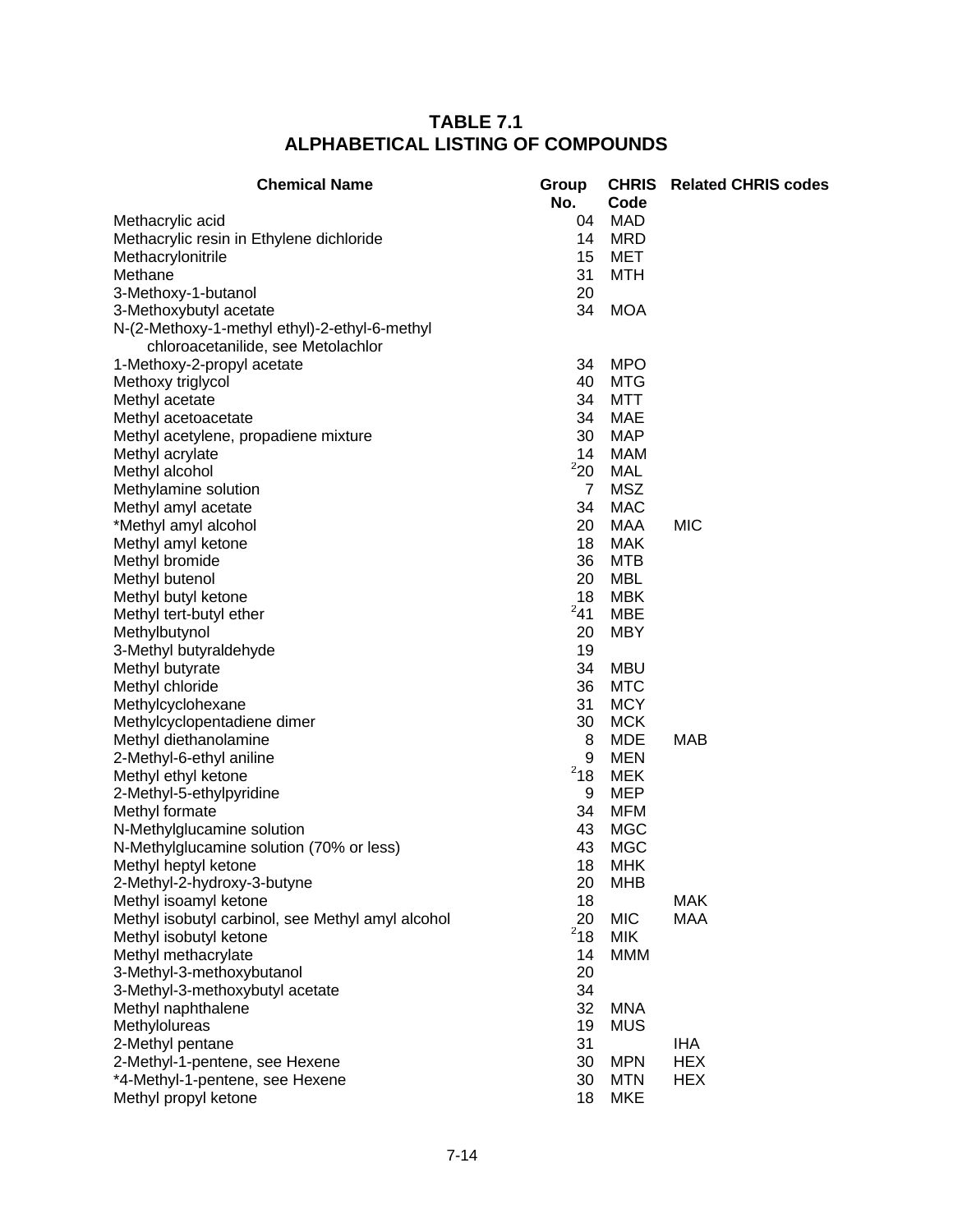| <b>Chemical Name</b>                                                      | Group<br>No.     | Code       | <b>CHRIS</b> Related CHRIS codes |
|---------------------------------------------------------------------------|------------------|------------|----------------------------------|
| Methylpyridine                                                            | 9                |            | MPR/MPE/MPF                      |
| N-Methyl-2-pyrrolidone                                                    | 2g               | <b>MPY</b> |                                  |
| Methyl Salicylate                                                         | 34               | <b>MES</b> |                                  |
| alpha-Methylstyrene                                                       | 30               | <b>MSR</b> |                                  |
| Metolachlor                                                               | 34               | <b>MCO</b> |                                  |
| <b>Milk</b>                                                               | 43               |            |                                  |
| Mineral spirits                                                           | 33               | <b>MNS</b> |                                  |
| Molasses                                                                  | 20               |            |                                  |
| Molasses residue                                                          | 0                |            |                                  |
| Monochlorodifluoromethane                                                 | 36               | <b>MCF</b> |                                  |
| Morpholine                                                                | $^{2}7$          | <b>MPL</b> |                                  |
| Motor fuel anti-knock compounds containing lead alkyls                    | 1 <sup>1</sup>   | <b>MFA</b> |                                  |
| Myrcene                                                                   | 30               | <b>MRE</b> |                                  |
| Naphtha:                                                                  |                  |            |                                  |
| Aromatic                                                                  | 33               |            |                                  |
| Coal tar solvent                                                          | 33               | <b>NCT</b> |                                  |
| Cracking fraction                                                         | 233              |            |                                  |
| Heavy                                                                     | 33               |            |                                  |
| Paraffinic                                                                | 33               |            |                                  |
| Petroleum                                                                 | 33               | <b>PTN</b> |                                  |
| Solvent                                                                   | 33               | <b>NSV</b> |                                  |
| <b>Stoddard Solvent</b>                                                   | 33               | <b>NSS</b> |                                  |
| Varnish Makers' and Painters'                                             | 33               | <b>NVM</b> |                                  |
| Naphthalene                                                               | 32               | <b>NTM</b> |                                  |
| Naphthalene sulfonic acid-formaldehyde copolymer,<br>sodium salt solution | 0                | <b>NFS</b> |                                  |
| Naphthalene sulfonic acid, sodium salt solution                           | 34               | <b>NSA</b> |                                  |
| Naphthenic acids                                                          | 4                | NTI        |                                  |
| Naphthenic acid, sodium salt solution                                     | 43               | <b>NTS</b> |                                  |
| Neodecanoic acid                                                          | 4                | <b>NEA</b> |                                  |
| Nitrating acid                                                            | 1 <sup>1</sup>   | <b>NIA</b> |                                  |
| Nitric acid (70% or less)                                                 | 3                | <b>NCD</b> |                                  |
| Nitric acid (Greater than 70%)                                            | 1 <sup>1</sup>   |            | <b>NAC</b>                       |
| Nitrobenzene                                                              | 42               | <b>NTB</b> |                                  |
| o-Nitrochlorobenzene, see Chloronitrobenzene                              | 42               |            | CNO/CNP                          |
| Nitroethane                                                               | 42               | <b>NTE</b> |                                  |
| o-Nitrophenol                                                             | 1,2 <sub>0</sub> | <b>NTP</b> | NIP/NPH                          |
| Nitropropane                                                              | 42               | <b>NPM</b> | NPN/NPP                          |
| Nitropropane, Nitroethane mixture                                         | 42               |            | NNM/NNL                          |
| Nitrotoluene                                                              | 42               | <b>NIT</b> | NIE/NTT/NTR                      |
| Nonane                                                                    | 31               | <b>NAX</b> | <b>NAN</b>                       |
| Nonanoic acid                                                             | 4                | <b>NNA</b> | <b>NAI/NIN</b>                   |
| Nonanoic, Tridecanoic acid mixture                                        | 4                | <b>NAT</b> |                                  |
| *Nonene                                                                   | 30               | <b>NOO</b> | NON/NNE                          |
| Nonyl acetate                                                             | 34               | <b>NAE</b> |                                  |
| *Nonyl alcohol                                                            | 220              | <b>NNS</b> | NNI/NNN/DBC                      |
| Nonyl methacrylate                                                        | 14               | <b>NMA</b> |                                  |
| Nonylphenol                                                               | 21               | <b>NNP</b> |                                  |
| Nonyl phenol (ethoxylated)                                                | 40               |            | <b>NPE</b>                       |
| Nonyl phenol poly(4-12)ethoxylates                                        | 40               | <b>NPE</b> |                                  |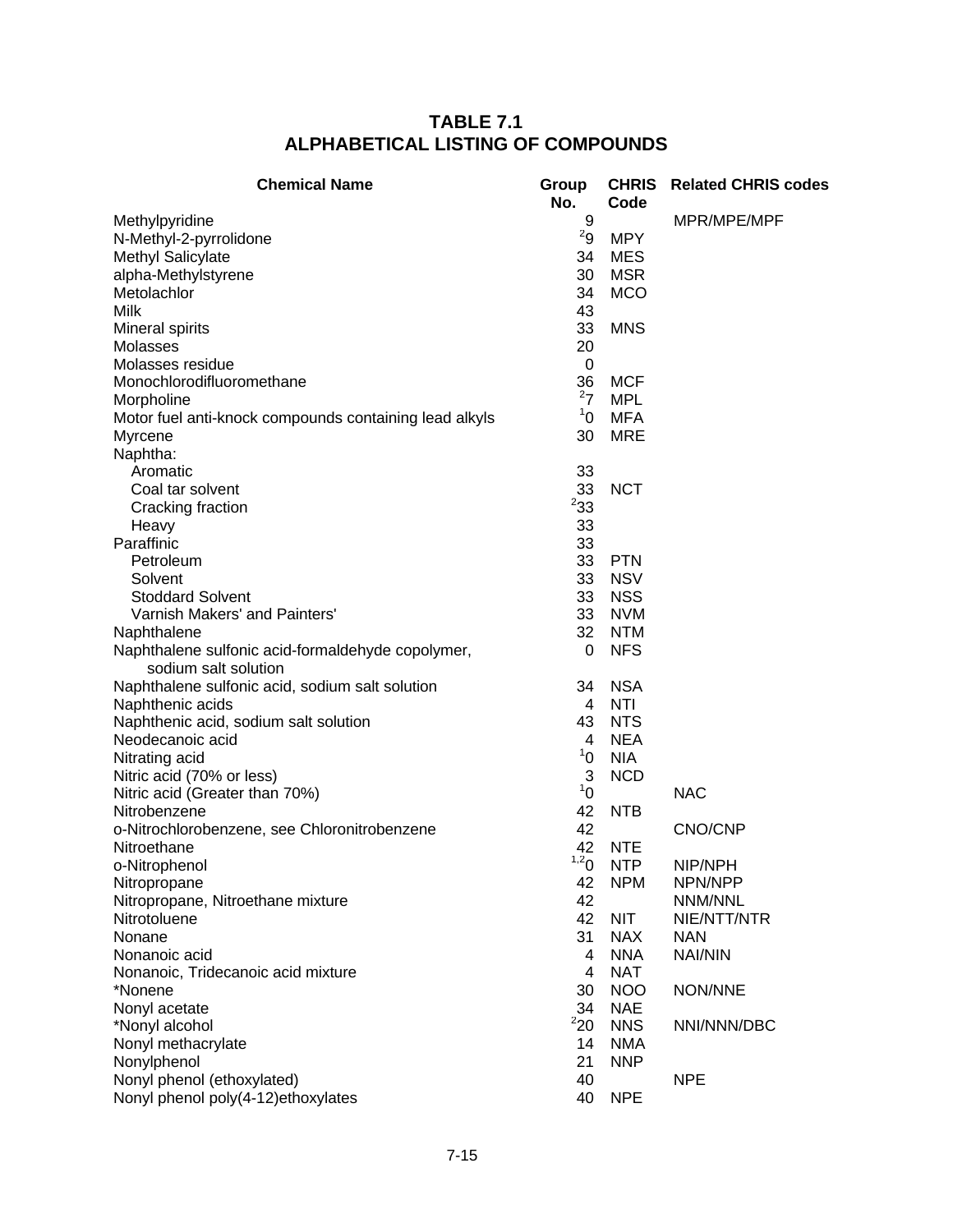| <b>Chemical Name</b>                                                   | Group<br>No. | <b>CHRIS</b><br>Code | <b>Related CHRIS codes</b> |
|------------------------------------------------------------------------|--------------|----------------------|----------------------------|
| *Nonyl phenol sulfide solution, see Alkyl phenol sulfide<br>$(C8-C40)$ |              |                      | <b>AKS/NPS</b>             |
| Noxious Liquid Substance, n.o.s. (NLS's)                               | $\mathbf 0$  |                      |                            |
| 1-Octadecene                                                           | 30           |                      |                            |
| Octadecenoamide                                                        | 10           | <b>ODD</b>           |                            |
| Octane                                                                 | 31           | <b>OAX</b>           | IOO/OAN                    |
| *Octanoic acid                                                         | 4            | <b>OAY</b>           | <b>OAA/EHO</b>             |
| Octanol                                                                | $^2$ 20 $\,$ | <b>OCX</b>           | IOA/OTA/EHX                |
| Octene                                                                 | 30           | <b>OTX</b>           | <b>OTE</b>                 |
| n-Octyl acetate                                                        | 34           | <b>OAF</b>           | OAE                        |
| *Octyl alcohol, see (Octanol)                                          | 220          | <b>OCX</b>           | <b>IOA/OTA</b>             |
| *Octyl aldehyde                                                        | 19           | OAL                  | IOC/OLX/EHA                |
| Octyl decyl adipate                                                    | 34           | <b>ODA</b>           |                            |
| Octyl nitrate, see Alkyl (C7-C9) nitrates                              | $^{2}34$     | <b>ONE</b>           | <b>AKN</b>                 |
| Octyl phenol                                                           | 21           |                      |                            |
| Octyl phthalate, see Dialkyl (C7-C13) phthalates                       | 34           |                      | <b>DAH</b>                 |
| Oil, edible:                                                           |              |                      |                            |
| Beechnut                                                               | 34           | <b>OBN</b>           | <b>VEO</b>                 |
| *Castor                                                                | 34           | <b>OCA</b>           | <b>VEO</b>                 |
| Cocoa butter                                                           | 34           | <b>OCB</b>           | <b>VEO</b>                 |
| Coconut                                                                | $^{2}34$     | OCC                  | <b>VEO</b>                 |
| Cod liver                                                              | 34           | <b>OCL</b>           | <b>AFN</b>                 |
| *Corn                                                                  | 34           | <b>OCO</b>           | <b>VEO</b>                 |
| *Cottonseed                                                            | 34           | <b>OCS</b>           | <b>VEO</b>                 |
| *Fish                                                                  | $^{2}34$     | <b>OFS</b>           | <b>AFN</b>                 |
| Groundnut                                                              | 34           | <b>OGN</b>           | <b>VEO</b>                 |
| Hazelnut                                                               | 34           | <b>OHN</b>           | <b>VEO</b>                 |
| *Lard                                                                  | 34           | <b>OLD</b>           | <b>AFN</b>                 |
| Maize                                                                  | 34           |                      | VEO/OCO                    |
| Nutmeg butter                                                          | 34           | <b>ONB</b>           | <b>VEO</b>                 |
| *Olive                                                                 | 34           | <b>OOL</b>           | <b>VEO</b>                 |
| *Palm                                                                  | $^{2}34$     | <b>OPM</b>           | <b>VEO</b>                 |
| *Palm kernel                                                           | 34           | <b>OPO</b>           | <b>VEO</b>                 |
| *Peanut                                                                | 34           | <b>OPN</b>           | <b>VEO</b>                 |
| Poppy                                                                  | 34           | <b>OPY</b>           | <b>VEO</b>                 |
| Poppy seed<br>Raisin seed                                              | 34<br>34     | <b>ORA</b>           | <b>VEO</b><br><b>VEO</b>   |
| *Rapeseed                                                              | 34           | <b>ORP</b>           | <b>VEO</b>                 |
| *Rice bran                                                             | 34           | <b>ORB</b>           | <b>VEO</b>                 |
| *Safflower                                                             | 34           | <b>OSF</b>           | <b>VEO</b>                 |
| Salad                                                                  | 34           | OSL                  | <b>VEO</b>                 |
| Sesame                                                                 | 34           | <b>OSS</b>           | <b>VEO</b>                 |
| *Soya bean                                                             | 34           | <b>OSB</b>           | <b>VEO</b>                 |
| *Sunflower seed                                                        | 34           | <b>OSN</b>           | <b>VEO</b>                 |
| *Tucum                                                                 | 34           | <b>OTC</b>           | <b>VEO</b>                 |
| *Vegetable                                                             | 34           | <b>OVG</b>           | <b>VEO</b>                 |
| Walnut                                                                 | 34           | <b>OWN</b>           | <b>VEO</b>                 |
| Oil, fuel:                                                             |              |                      |                            |
| No. 1                                                                  | 33           | <b>OON</b>           |                            |
| No. 1-D                                                                | 33           | <b>OOD</b>           |                            |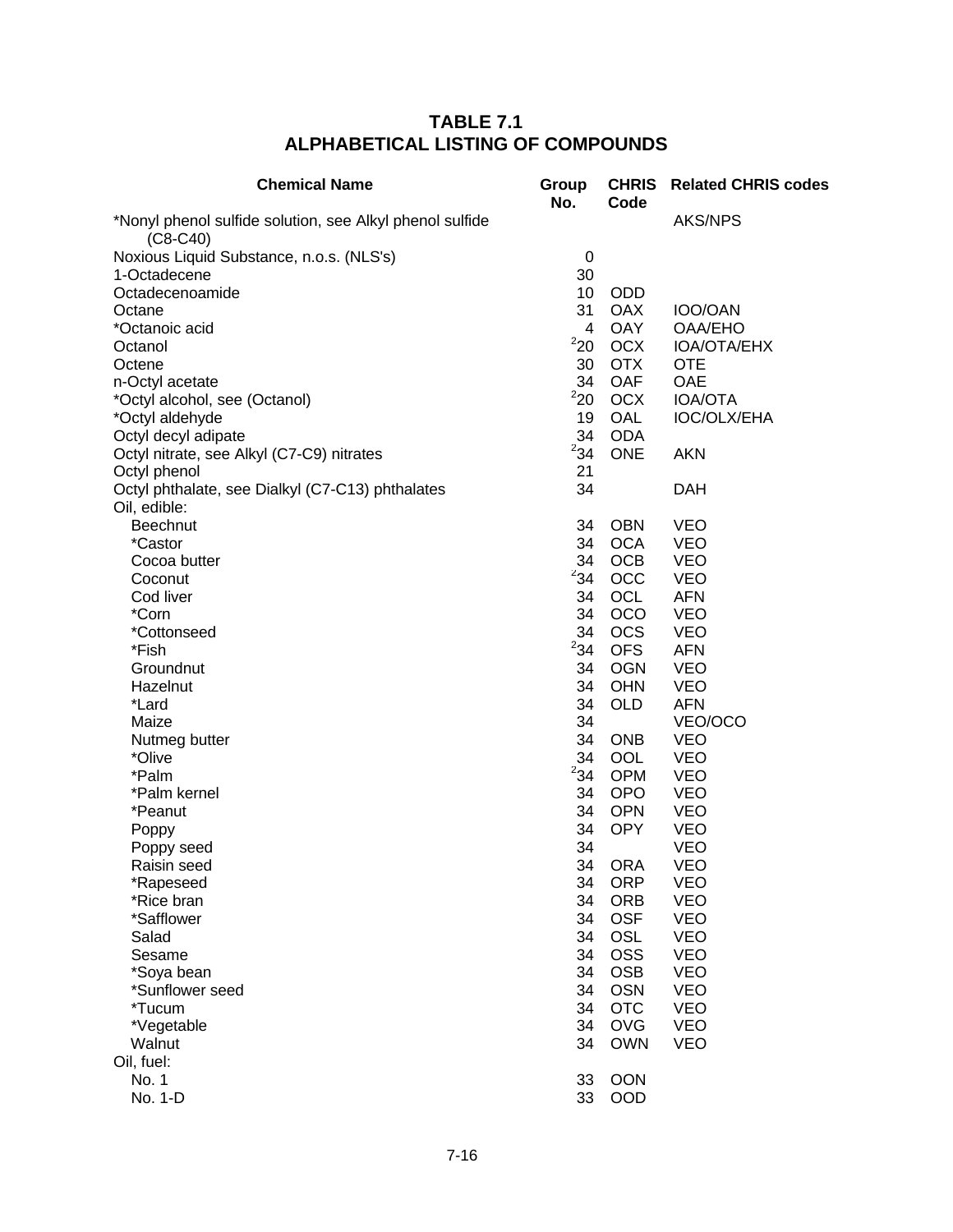| <b>Chemical Name</b>                                  | Group<br>No. | <b>CHRIS</b><br>Code | <b>Related CHRIS codes</b> |
|-------------------------------------------------------|--------------|----------------------|----------------------------|
| No. 2                                                 | 33           | <b>OTW</b>           |                            |
| No. 2-D                                               | 33           | <b>OTD</b>           |                            |
| No. 4                                                 | 33           | <b>OFR</b>           |                            |
| No. 5                                                 | 33           | <b>OFV</b>           |                            |
| No. 6                                                 | 33           | <b>OSX</b>           |                            |
| Oil, misc:                                            |              |                      |                            |
| Aliphatic                                             | 33           |                      |                            |
| Animal                                                | 34           | <b>OMA</b>           | <b>AFN</b>                 |
| Aromatic                                              | 33           |                      |                            |
| Clarified                                             | 33           | <b>OCF</b>           |                            |
| Coal                                                  | 33           |                      |                            |
| Coconut oil, fatty acid methyl ester                  | 34           | <b>OCM</b>           |                            |
| Cotton seed oil, fatty acid                           | 34           | <b>CFY</b>           |                            |
| Crude                                                 | 33           | OIL                  |                            |
| <b>Diesel</b>                                         | 33           | <b>ODS</b>           |                            |
| Gas, high pour                                        | 33           |                      |                            |
| Gas, low pour                                         | 33           |                      |                            |
| Gas, low sulfur                                       | 33           |                      |                            |
| Heartcut distillate                                   | 33           |                      |                            |
| Lanolin                                               | 34           | OLL                  | <b>AFN</b>                 |
| Linseed                                               | 33           | <b>OLS</b>           |                            |
| Lubricating                                           | 33           | <b>OLB</b>           |                            |
| Mineral                                               | 33           | <b>OMN</b>           |                            |
| Mineral seal                                          | 33           | <b>OMS</b>           |                            |
| Motor                                                 | 33           | <b>OMT</b>           |                            |
| *Neatsfoot                                            | 33           | <b>ONF</b>           | <b>AFN</b>                 |
| Oiticica                                              | 34           | OOI                  |                            |
| Palm oil, fatty acid methyl ester                     | 34           | <b>OPE</b>           |                            |
| Penetrating                                           | 33           | <b>OPT</b>           |                            |
| Perilla                                               | 34           | <b>OPR</b>           |                            |
| Pilchard                                              | 34           | <b>OPL</b>           | <b>AFN</b>                 |
| Pine                                                  | 33           | OPI                  |                            |
| Residual                                              | 33           |                      |                            |
| Road                                                  | 33           | <b>ORD</b>           |                            |
| Rosin                                                 | 33           | <b>ORN</b>           |                            |
| Seal                                                  | 34           |                      |                            |
| Soapstock                                             | 34           | <b>OIS</b>           |                            |
| *Soybean (epoxidized)                                 | 34           |                      | <b>EVO</b>                 |
| *Sperm                                                | 33           | <b>OSP</b>           | <b>AFN</b>                 |
| Spindle                                               | 33           | <b>OSD</b>           |                            |
| Tall                                                  | 34           | OTL                  |                            |
| Tall, fatty acid                                      | $^{2}34$     | <b>TOF</b>           |                            |
| Transformer                                           | 33           | <b>OTF</b>           |                            |
| Tung                                                  | 34           | <b>OTG</b>           |                            |
| Turbine                                               | 33           | <b>OTB</b>           |                            |
| Wood                                                  | 34           |                      |                            |
| Olefin/Alkyl ester copolymer (molecular weight 2000+) | 34           | <b>OCP</b>           |                            |
| Olefin mixtures                                       | 30           |                      | OFX/OFY                    |
| alpha-Olefins (C6 - C18) mixtures                     | 30           | <b>OAM</b>           |                            |
| Olefins (C13+)                                        | 30           |                      |                            |
|                                                       |              |                      |                            |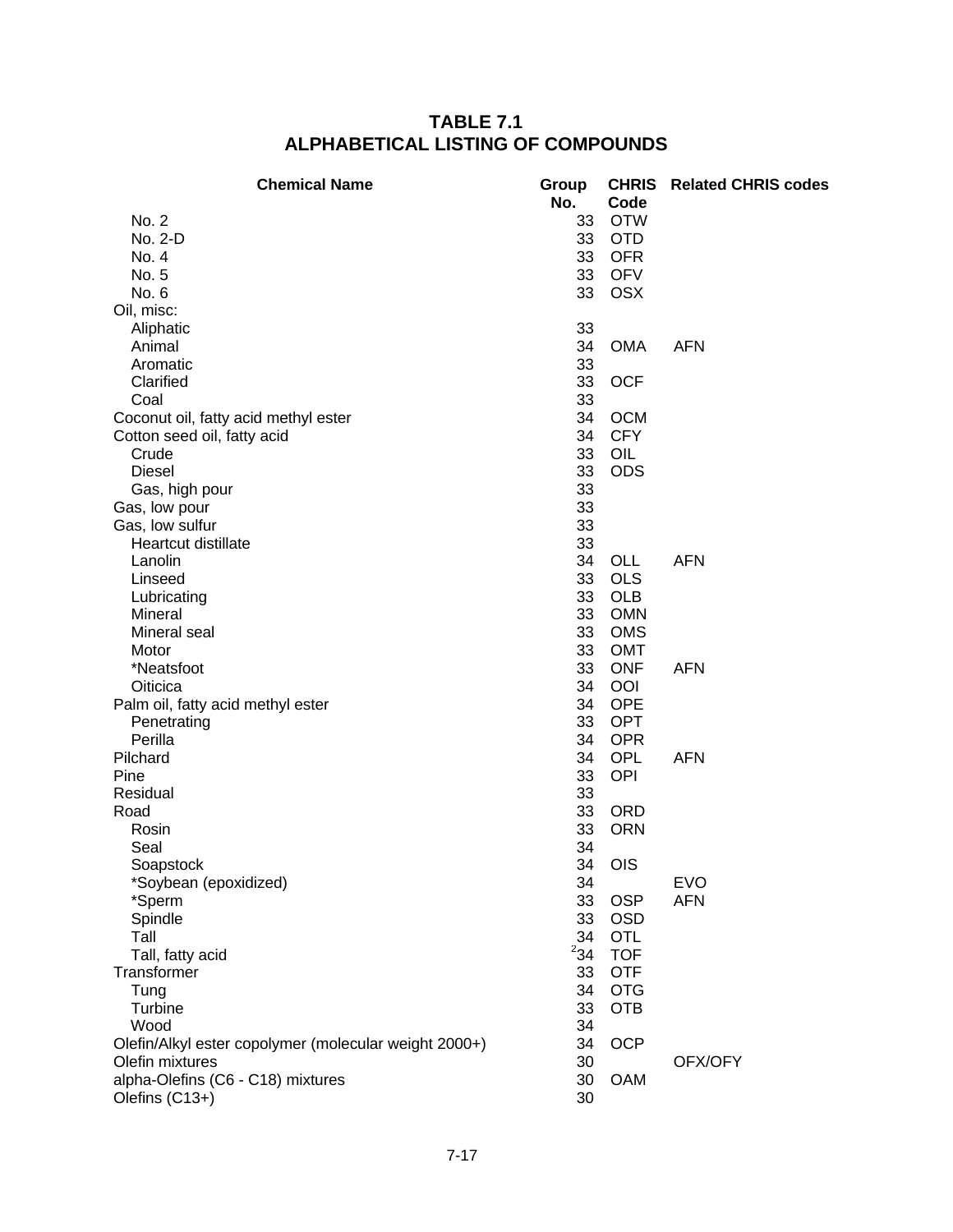| <b>Chemical Name</b>                                                                 | Group<br>No.   | Code                     | <b>CHRIS</b> Related CHRIS codes |
|--------------------------------------------------------------------------------------|----------------|--------------------------|----------------------------------|
| Oleic acid                                                                           | 04             | <b>OLA</b>               |                                  |
| Oleum                                                                                | 1,20           | <b>OLM</b>               |                                  |
| Oleylamine                                                                           | 10             | <b>OLY</b>               |                                  |
| Oxyalkylated alkyl phenol formaldehyde                                               | 33             |                          |                                  |
| Palm kernel acid oil                                                                 | 34             | <b>PNO</b>               |                                  |
| Palm kernel dacid oil, methyl ester                                                  | 34             | <b>PNF</b>               |                                  |
| *Palm kernel oil, fatty acid, see Palm kernel acid oil                               |                |                          |                                  |
| *Palm kernel oil, fatty acid methyl ester, see Palm kernel<br>acid oil, methyl ester |                |                          |                                  |
| Palm stearin                                                                         | 34             | <b>PMS</b>               |                                  |
| n-Paraffins (C10 - C20), see n-Alkanes (C10+)                                        | 31             | <b>PFN</b>               |                                  |
| Paraldehyde                                                                          | 19             | <b>PDH</b>               |                                  |
| Pentachloroethane                                                                    | 36             | <b>PCE</b>               |                                  |
| Pentadecanol, see alcohols (C13+)                                                    | 20             | <b>PDC</b>               | <b>ALY</b>                       |
| 1,3-Pentadiene                                                                       | 30             | <b>PDE</b>               | <b>PDN</b>                       |
| Pentaethylenehexamine                                                                | $\overline{7}$ | <b>PEN</b>               |                                  |
| Pentaethylenehexamine, Tetraethylenepentamine mixture                                | $\overline{7}$ | <b>PEP</b>               |                                  |
| Pentane                                                                              | 31             | <b>PTY</b>               | <b>IPT/PTA</b>                   |
| Pentanoic acid                                                                       | 4              | <b>POC</b>               |                                  |
| Pentene                                                                              | 30             | <b>PTX</b>               | <b>PTE</b>                       |
| Pentene, Miscellaneous hydrocarbon mixture                                           | 230            |                          |                                  |
| Pentyl aldehyde                                                                      | 19             |                          |                                  |
| n-Pentyl propionate                                                                  | 34             | <b>PPE</b>               |                                  |
| Perchloroethylene                                                                    | 36             | <b>PER</b>               |                                  |
| Petrolatum                                                                           | 33             | PTL                      |                                  |
| Phenol                                                                               | 21             | <b>PHN</b>               |                                  |
| 1-Phenyl-1-xylyl ethane                                                              | 32             | <b>PXE</b>               |                                  |
| Phosphoric acid                                                                      | $\mathbf{1}$   | <b>PAC</b>               |                                  |
| Phosphorus                                                                           | 1 <sup>1</sup> |                          | PPW/PPR/PPB                      |
| Phthalic anhydride (molten)                                                          | 11             | <b>PAN</b>               |                                  |
| Phthalate based polyester polyol                                                     | $^{2}$ 0       | <b>PBE</b>               |                                  |
| alpha-Pinene                                                                         | 30             | <b>PIO</b>               |                                  |
| beta-Pinene                                                                          | 30             | <b>PIP</b>               |                                  |
| *Pinene                                                                              | 30             | <b>PIN</b>               | PIO/PIP                          |
| *Pine oil                                                                            | 33             | <b>PNL</b>               | <b>OPI</b>                       |
| Polyalkyl (C18 - C22) acrylate in Xylene                                             | 14             | <b>PIX</b>               |                                  |
| Polyalkylene glycol butyl ether, see Poly(2-8) alkylene                              | 40             | <b>PGB</b>               | <b>PAG</b>                       |
| glycol monoalkyl (C1-C6) ether                                                       |                |                          |                                  |
| Poly(2-8) alkylene glycol monoalkyl (C1-C6) ether                                    | 40             | <b>PAG</b>               |                                  |
| Poly(2-8) alkylene glycol monoalkyl (C1-C6) ether acetate                            | 34             | <b>PAF</b>               |                                  |
| Polyalkylene glycols, polyalkylene glycol monoalkyl ethers                           | 40             | <b>PPX</b>               |                                  |
| mixtures                                                                             |                |                          |                                  |
| Polyalkylene oxide polyol                                                            | 20<br>14       | <b>PAO</b><br><b>PMT</b> |                                  |
| Polyalkyl methacrylate (C1-C20)<br>Polyaluminum chloride solution                    | 1              |                          |                                  |
| Polybutadiene, hydroxyl terminated                                                   | 20             |                          |                                  |
| Polybutene                                                                           | 30             | <b>PLB</b>               |                                  |
| Polybutenyl succinimide                                                              | 10             | <b>PBS</b>               |                                  |
| Poly(2+)cyclic aromatics                                                             | 32             | <b>PCA</b>               |                                  |
| Polydimethylsiloxane                                                                 | 34             |                          |                                  |
|                                                                                      |                |                          |                                  |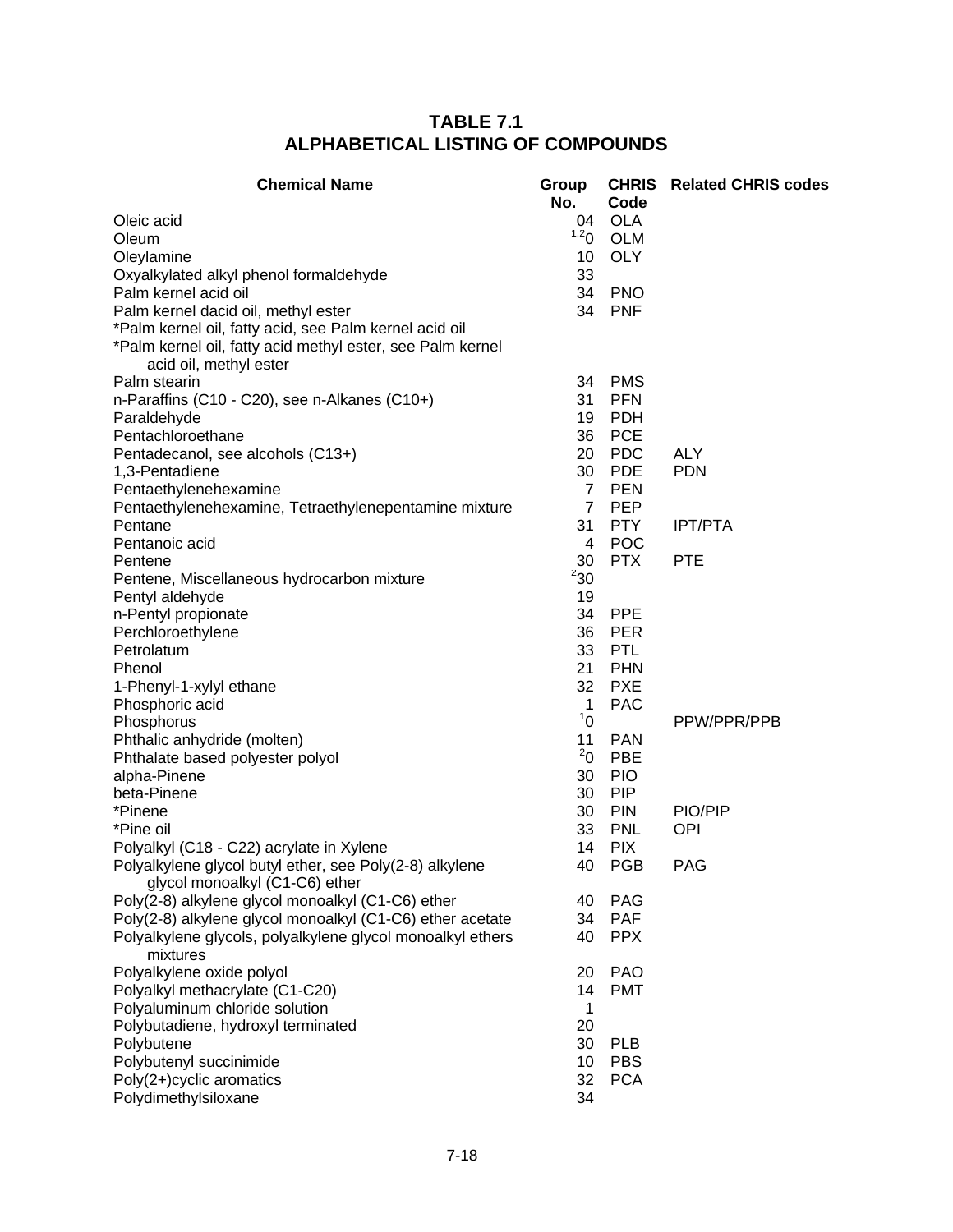| <b>Chemical Name</b>                                                                          | Group<br>No.   | Code       | <b>CHRIS</b> Related CHRIS codes |
|-----------------------------------------------------------------------------------------------|----------------|------------|----------------------------------|
| Polyether (molecular weight 2000+)                                                            | 41             | <b>PYR</b> |                                  |
| Polyethylene glycol                                                                           | 40             |            |                                  |
| Polyethylene glycol dimethyl ether                                                            | 40             |            |                                  |
| Polyethylene glycol monoalkyl ether, see Poly(2-8)<br>alkylene glycol monoalkyl (C1-C6) ether | 40             | <b>PEE</b> | <b>PAG</b>                       |
| Polyethylene polyamines                                                                       | $^{2}7$        | <b>PEB</b> |                                  |
| Polyferric sulfate solution                                                                   | 34             | <b>PSS</b> |                                  |
| Polyglycerine, Sodium salts solution (containing less than<br>3% Sodium hydroxide)            | 220            | <b>PGT</b> |                                  |
| Polyglycerol                                                                                  | 20             |            | <b>GCR</b>                       |
| Poly(4+)isobutylene                                                                           | 30             |            |                                  |
| Polymethylene polyphenyl isocyanate                                                           | 12             | <b>PPI</b> |                                  |
| Polymethylsiloxane                                                                            | 34             |            |                                  |
| Polyolefin (molecular weight 300+)                                                            | 30             |            |                                  |
| Polyolefin amide alkeneamine (C28+)                                                           | $\overline{7}$ | <b>POD</b> |                                  |
| Polyolefin amide alkeneamine borate (C28-C250)                                                | 34             | <b>PAB</b> |                                  |
| Polyolefin amide alkeneamine/Molybdenum oxysulfide<br>mixture                                 | 7              |            |                                  |
| Polyolefin amide alkeneamine polyol                                                           | 7              | <b>PAP</b> |                                  |
| Polyolefinamine in alkyl(C2-C4)benzenes                                                       | $\overline{7}$ | <b>POF</b> |                                  |
| Polyolefin anhydride                                                                          | 11             | <b>PAR</b> |                                  |
| Polyolefin ester (C28-C250)                                                                   | 34             | <b>POS</b> |                                  |
| Polyolefin phenolic amine (C28-C250)                                                          | $\overline{7}$ | <b>PPH</b> |                                  |
| Polyolefin phosphorosulfide, barium derivative (C28-C250)                                     | 34             | <b>PPS</b> |                                  |
| Poly(20) oxyethylene sorbitan monooleate                                                      | 34             | <b>PSM</b> |                                  |
| Polypropylene                                                                                 | 30             | <b>PLP</b> |                                  |
| Poly(5+)propylene                                                                             | 30             | <b>PLQ</b> |                                  |
| Polypropylene glycol                                                                          | 40             | <b>PGC</b> |                                  |
| Polypropylene glycol methyl ether                                                             | 40             | <b>PGM</b> |                                  |
| *Polysiloxane                                                                                 | 34             |            | <b>DMP</b>                       |
| Potassium chloride solution                                                                   | 43             | <b>PCS</b> | (DRB)                            |
| Potassium hydroxide solution                                                                  | $^{2}$ 5       |            | <b>CPS</b>                       |
| Potassium oleate                                                                              | 34             | <b>POE</b> |                                  |
| Potassium polysulfide, Potassium thiosulfide solution<br>(41% or less)                        | 0              | <b>PTG</b> |                                  |
| Potassium thiosulfate solution                                                                | 43             | <b>PTF</b> |                                  |
| Propane                                                                                       | 31             | <b>PRP</b> |                                  |
| Propanil, Mesityl oxide, Isophorone mixture                                                   | 7              | <b>PMI</b> |                                  |
| Propanolamine                                                                                 | 8              | <b>PAX</b> | <b>MPA/PLA</b>                   |
| Propionaldehyde                                                                               | 19             | <b>PAD</b> |                                  |
| Propionic acid                                                                                | 4              | <b>PNA</b> |                                  |
| Propionic anhydride                                                                           | 11             | <b>PAH</b> |                                  |
| Propionitrile                                                                                 | 37             | <b>PCN</b> |                                  |
| n-Propoxypropanol, see Propylene glycol monoalkyl ether                                       | 40             | <b>PXP</b> | <b>PGE</b>                       |
| Propyl acetate                                                                                | 34             |            | <b>IAC/PAT</b>                   |
| Propyl alcohol                                                                                | 220            |            | <b>IPA/PAL</b>                   |
| Propyl amine                                                                                  | 7              |            | <b>IPO/IPP/PRA</b>               |
| Propylbenzene                                                                                 | 32             | <b>PBY</b> | PBZ/CUM                          |
| n-Propyl chloride                                                                             | 36             | <b>PRC</b> |                                  |
| iso-Propylcyclohexane                                                                         | 31             | <b>IPX</b> |                                  |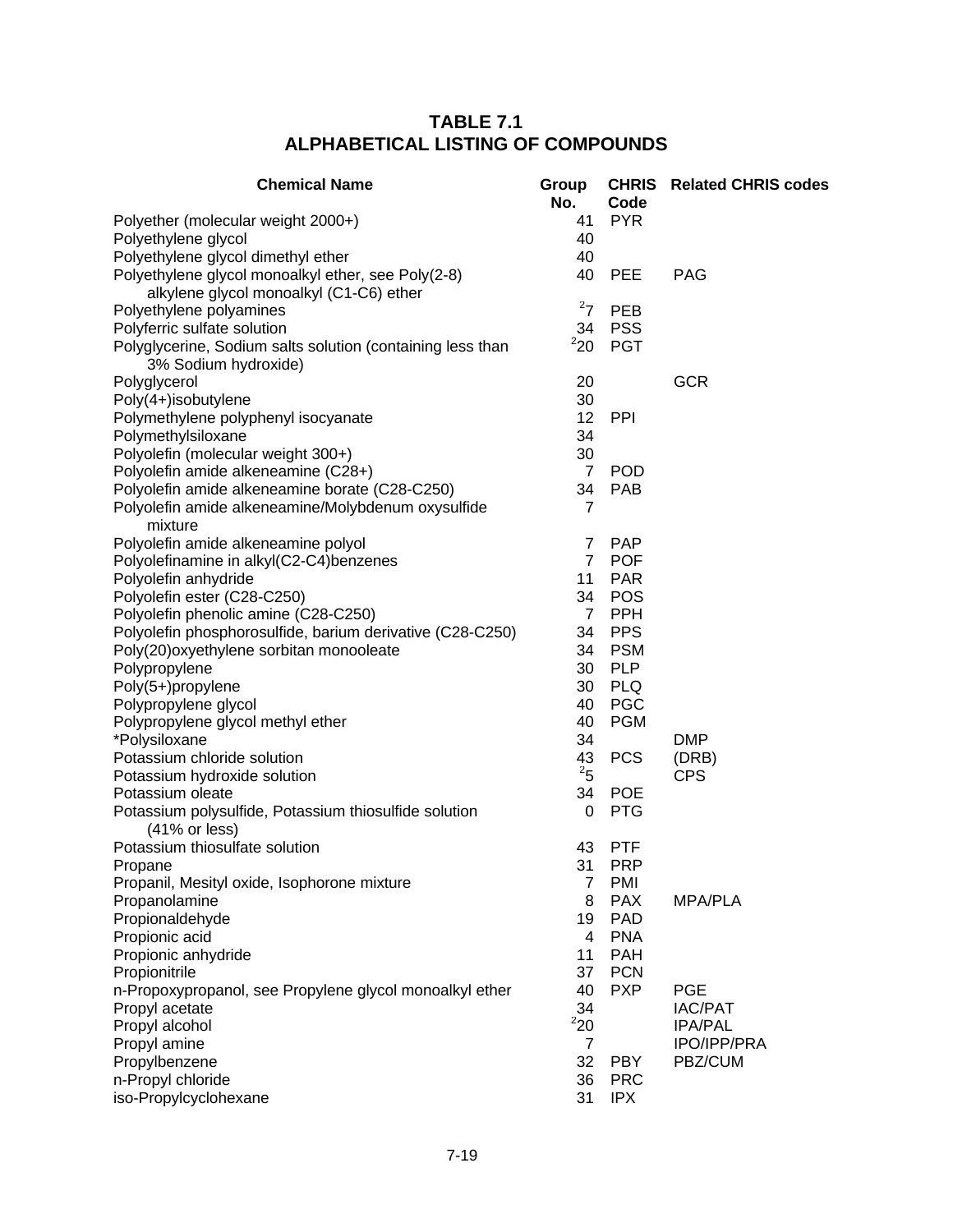| <b>Chemical Name</b>                                     | Group<br>No.   | Code       | <b>CHRIS</b> Related CHRIS codes |
|----------------------------------------------------------|----------------|------------|----------------------------------|
| Propylene                                                | 30             | PPL        |                                  |
| Propylene butylene polymer                               | 30             | <b>PBP</b> |                                  |
| Propylene carbonate                                      | 34             |            |                                  |
| Propylene dimer                                          | 30             | <b>PDR</b> |                                  |
| Propylene glycol                                         | 220            | <b>PPG</b> |                                  |
| Propylene glycol n-butyl ether, see Propylene glycol     | 40             | <b>PGD</b> | <b>PGE</b>                       |
| monoalkyl ether                                          |                |            |                                  |
| Propylene glycol ethyl ether, see Propylene glycol       | 40             | <b>PGY</b> | <b>PGE</b>                       |
| monoalkyl ether                                          |                |            |                                  |
| Propylene glycol methyl ether, see Propylene glycol      | 40             | <b>PME</b> | <b>PGE</b>                       |
| monoalkyl ether                                          |                |            |                                  |
| Propylene glycol methyl ether acetate                    | 34             | <b>PGN</b> |                                  |
| Propylene glycol monoalkyl ether                         | 40             | <b>PGE</b> | <b>PME/PGY</b>                   |
| Propylene glycol propyl phenyl ether                     | 40             | <b>PGP</b> |                                  |
| Propylene glycol propyl ether, see Propylene glycol      | 40             |            | <b>PGE</b>                       |
| monoalkyl ether                                          |                |            |                                  |
| Propylene oxide                                          | 16             | <b>POX</b> |                                  |
| Propylene tetramer                                       | 30             | <b>PTT</b> |                                  |
| Propylene trimer                                         | 30             | <b>PTR</b> |                                  |
| Propyl ether                                             | 41             |            | <b>IPE/PRE</b>                   |
| *Pseudocumene, see Trimethylbenzene                      | 32             |            | <b>TME/TRE</b>                   |
| Pyridine                                                 | 9              | <b>PRD</b> |                                  |
| Pyridine bases                                           | 9              | <b>PRB</b> |                                  |
| Rosin oil                                                | 33             | <b>ORN</b> |                                  |
| Rosin soap (disproportionated) solution                  | 43             | <b>RSP</b> |                                  |
| *Rum, see Alcoholic beverages                            | 20             |            |                                  |
| Sewage sludge                                            | 43             |            |                                  |
| Silica slurry                                            | 43             |            |                                  |
| Sludge, treated                                          | 43             |            |                                  |
| Sodium acetate, Glycol, Water mixture (not containing    | $^{2}34$       | SAO        | <b>SAP</b>                       |
| Sodium hydroxide)                                        |                |            |                                  |
| Sodium acetate, Glycol, Water mixture (containing Sodium | 5              | <b>SAP</b> | <b>SAO</b>                       |
| hydroxide)                                               |                |            |                                  |
| Sodium acetate solution                                  | 34             | SAN        |                                  |
| Sodium alkyl sulfonate solution                          | 43             | SSU        |                                  |
| Sodium aluminate solution                                | 5              | SAU        |                                  |
| Sodium aluminosillicate slurry                           | 34             |            |                                  |
| Sodium benzoate solution                                 | 34             | <b>SBN</b> |                                  |
| Sodium borohydride, sodium hydroxide solution            | 5              | <b>SBX</b> | SBH/SBI                          |
| Sodium carbonate solutions                               | 5              | <b>SCE</b> |                                  |
| Sodium chlorate solution                                 | 1,20           | <b>SDD</b> | <b>SDC</b>                       |
| Sodium cyanide solution                                  | 5              | SCS        | <b>SCN</b>                       |
| Sodium dichromate solution                               | 1,20           | <b>SDL</b> | <b>SCR</b>                       |
| Sodium dimethyl naphthalene sulfonate solution           | $^{2}34$       |            | <b>DNS</b>                       |
| Sodium hydrogen sulfide, Sodium carbonate solution       | $^{2}$ 0       | SSS        |                                  |
| Sodium hydrogen sulfite solution                         | 43             | <b>SHX</b> |                                  |
| Sodium hydrosulfide solution                             | $\overline{5}$ | <b>SHR</b> |                                  |
| Sodium hydrosulfide, Ammonium sulfide solution           | $\overline{5}$ | <b>SSA</b> |                                  |
| Sodium hydroxide solution                                | $\overline{5}$ |            | <b>CSS</b>                       |
| Sodium hypochlorite solution                             | 5              | <b>SHP</b> | <b>SHC</b>                       |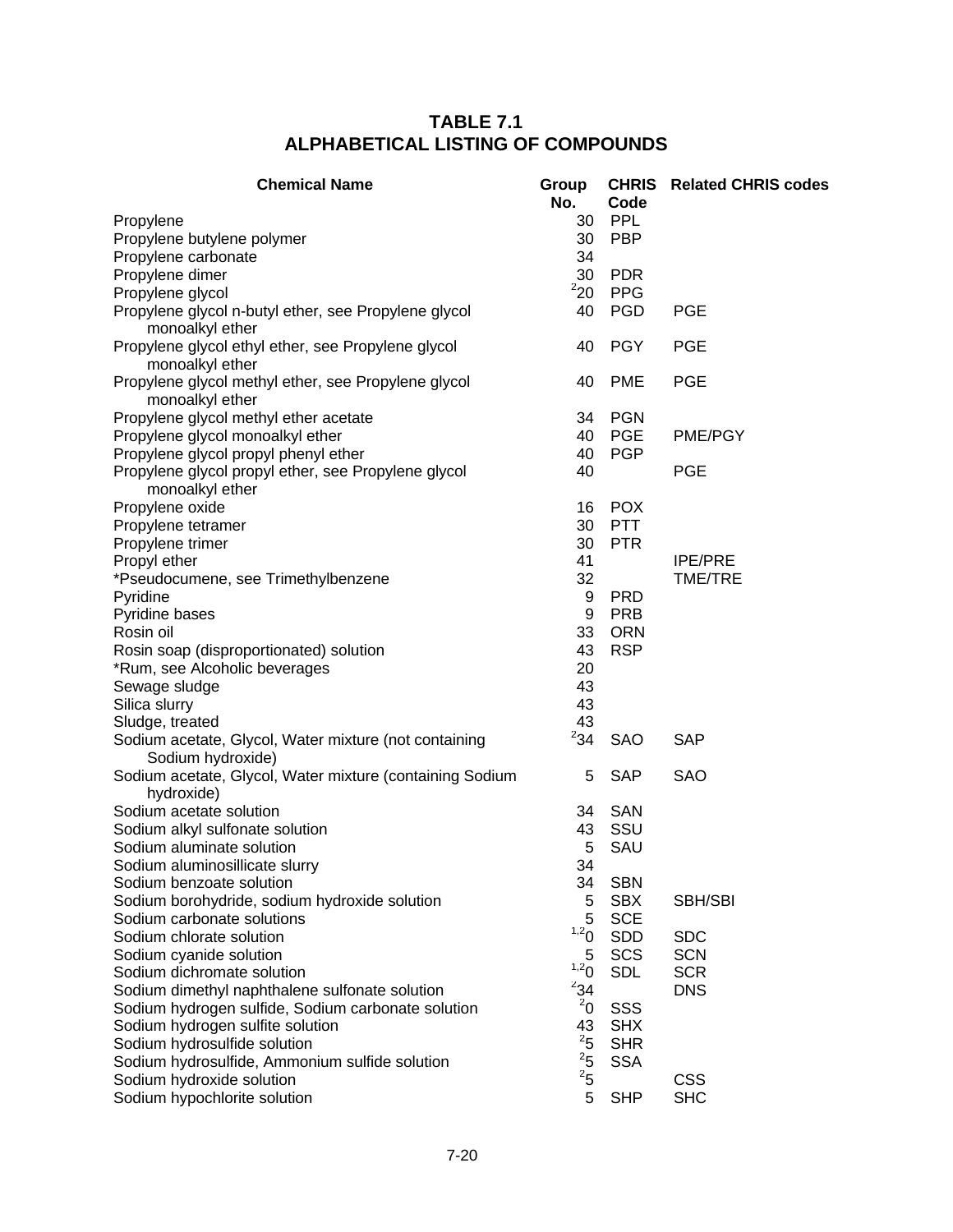| <b>Chemical Name</b>                                                         | Group<br>No.     | Code       | <b>CHRIS</b> Related CHRIS codes |
|------------------------------------------------------------------------------|------------------|------------|----------------------------------|
| Sodium long chain alkyl salicylate (C13+)                                    | 34               | <b>SLS</b> |                                  |
| Sodium 2-mercaptobenzothiazol solution                                       | 5                | <b>SMB</b> |                                  |
| Sodium naphthalene sulfonate solution                                        | 34               | SNS        |                                  |
| Sodium naphthenate solution, see Naphthenic acid,<br>sodium salt solution    | 5                |            |                                  |
| Sodium nitrite solution                                                      | 5                | SNI        | <b>SNT</b>                       |
| Sodium petroleum sulfonate                                                   | 33               | <b>SPS</b> |                                  |
| Sodium polyacrylate solution                                                 | $^{2}43$         |            |                                  |
| Sodium salt of Ferric hydroxyethylethylenediamine<br>triacetic acid solution | 43               | <b>STA</b> | <b>FHX</b>                       |
| Sodium silicate solution                                                     | $^{2}43$         | <b>SSN</b> | <b>SSC</b>                       |
| Sodium sulfide, hydrosulfide solution                                        | 1,20             |            | SSH/SSI/SSJ                      |
| Sodium sulfide solution                                                      | 43               | <b>SDR</b> |                                  |
| Sodium sulfite solution                                                      | 43               | <b>SUP</b> | <b>SUS</b>                       |
| Sodium tartrates, Sodium succinates solution                                 | 43               | <b>STM</b> |                                  |
| Sodium thiocyanate solution                                                  | 1,2 <sub>0</sub> | <b>STS</b> | <b>SCY</b>                       |
| Sorbitol solutions                                                           | 20               |            | <b>SBT</b>                       |
| Soyabean oil (epoxidized)                                                    | 34               |            | OSC/EVO                          |
| Stearic acid, see Fatty acids (saturated, C13+)                              | 34               | <b>SRA</b> | <b>FAD</b>                       |
| Stearyl alcohol                                                              | 20               |            |                                  |
| Styrene                                                                      | 30               | <b>STY</b> | <b>STX</b>                       |
| Sulfolane                                                                    | 39               | <b>SFL</b> |                                  |
| Sulfohydrocarbon (C3-C88)                                                    | 33               | <b>SFO</b> |                                  |
| Sulfohydrocarbon, long chain (C18+) alkylamine mixture                       | $\overline{7}$   | <b>SFX</b> |                                  |
| Sulfonated polyacrylate solutions                                            | $^{2}43$         |            |                                  |
| Sulfur                                                                       | 1 <sup>1</sup>   | <b>SXX</b> |                                  |
| Sulfuric acid                                                                | $2^2$            | <b>SFA</b> |                                  |
| Sulfuric acid, spent                                                         | $\overline{2}$   | <b>SAC</b> |                                  |
| Tall oil                                                                     | 34               | <b>OTL</b> |                                  |
| Tall oil fatty acid, barium salt                                             | $^{2}$ 0         | <b>TOB</b> |                                  |
| Tall oil soap (disproportionated) solution                                   | 43               | <b>TOS</b> |                                  |
| <b>Tallow</b>                                                                | $^{2}34$         | <b>TLO</b> |                                  |
| Tallow fatty acid                                                            | $^{2}34$         | <b>TFD</b> |                                  |
| Tallow fatty alcohol, see Alcohols (C13+)                                    | 20               | <b>TFA</b> | <b>ALY</b>                       |
| <b>Tallow nitrile</b>                                                        | 37               | <b>TAN</b> |                                  |
| 1,1,2,2-Tetrachloroethane                                                    | 36               | <b>TEC</b> |                                  |
| *Tetradecanol, see Alcohols (C13+)                                           | 20               | <b>TTN</b> | <b>ALY</b>                       |
| *Tetradecene, see the olefins entries                                        | 30               | <b>TTD</b> |                                  |
| Tetradecylbenzene                                                            | 32               | <b>TDB</b> | <b>AKB</b>                       |
| Tetraethylene glycol                                                         | 40               | <b>TTG</b> |                                  |
| Tetraethylenepentamine                                                       | $\overline{7}$   | <b>TTP</b> |                                  |
| Tetrahydrofuran                                                              | 41               | <b>THF</b> |                                  |
| Tetrahydronaphthalene                                                        | 32               | <b>THN</b> |                                  |
| *1,2,3,5-Tetramethylbenzene, see Tetramethylbenzene                          | 32               | <b>TTB</b> | <b>TTC</b>                       |
| Tetramethylbenzene                                                           | 32               | <b>TTC</b> | <b>TTB</b>                       |
| Tetrapropylbenzene, see Alkyl(C9+)benzenes                                   | 32               |            | AKB                              |
| Tetrasodium salt of EDTA solution                                            | 43               |            | <b>EDS</b>                       |
| Titanium tetrachloride                                                       | $\overline{2}$   | <b>TTT</b> |                                  |
| Toluene                                                                      | 32               | <b>TOL</b> |                                  |
| Toluenediamine                                                               | 9                | <b>TDA</b> |                                  |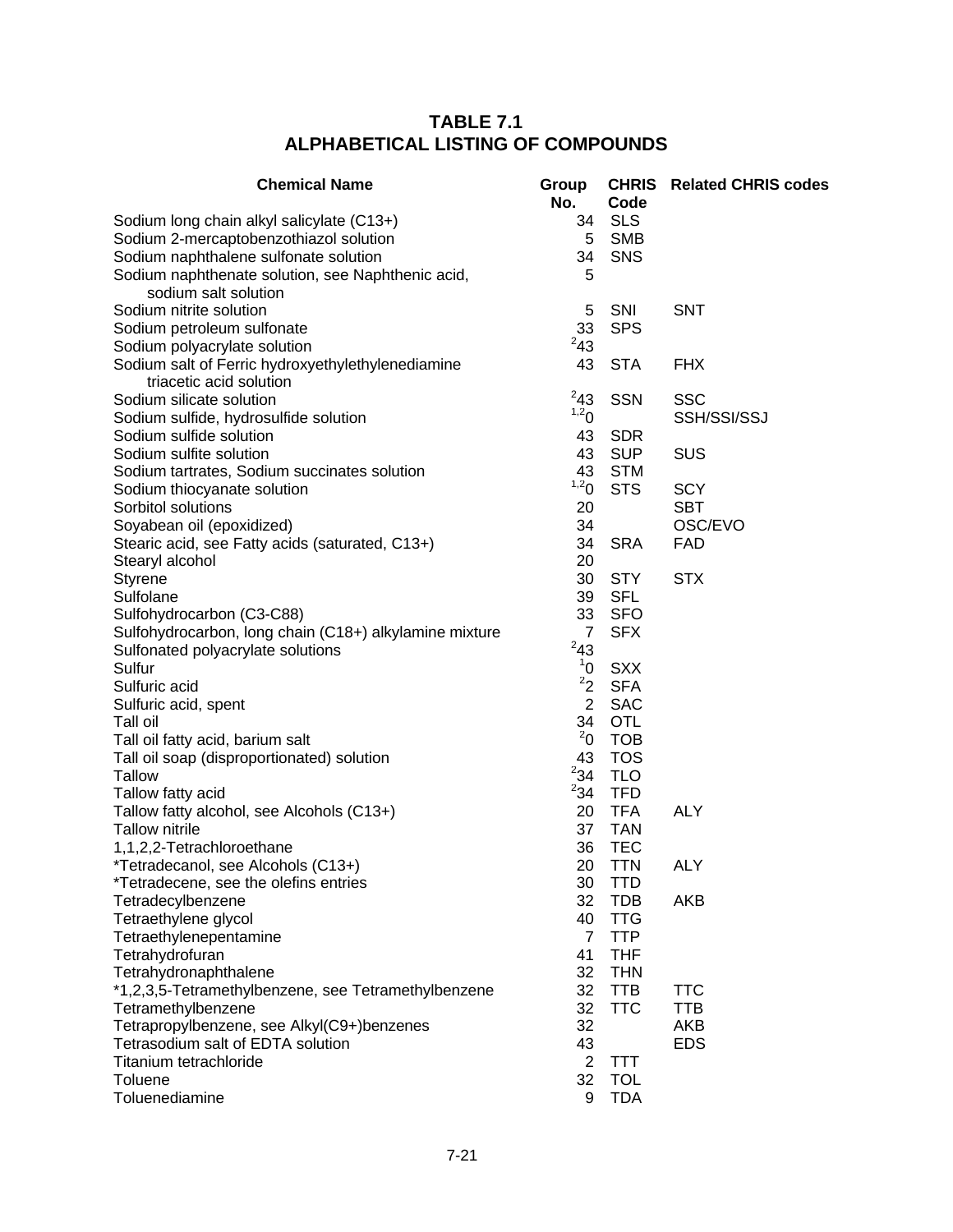| <b>Chemical Name</b>                                                                                 | Group<br>No.   | <b>CHRIS</b><br>Code | <b>Related CHRIS codes</b> |
|------------------------------------------------------------------------------------------------------|----------------|----------------------|----------------------------|
| Toluene diisocyanate                                                                                 | 12             | TDI                  |                            |
| o-Toluidine                                                                                          | 9              | TLI                  |                            |
| *Triarylphosphate, see Triisopropylated phenyl<br>phosphates                                         | 34             |                      | <b>TPL</b>                 |
| Tributyl phosphate                                                                                   | 34             | <b>TBP</b>           |                            |
| 1,2,4-Trichlorobenzene                                                                               | 36             | <b>TCB</b>           |                            |
| 1,1,1-Trichloroethane                                                                                | $2$ 36         | <b>TCE</b>           |                            |
| 1,1,2-Trichloroethane                                                                                | 36             | <b>TCM</b>           |                            |
| Trichloroethylene                                                                                    | $2$ 36         | <b>TCL</b>           |                            |
| 1,2,3-Trichloropropane                                                                               | 36             | <b>TCN</b>           |                            |
| 1,1,2-trichloro-1,2,2-trifluoroethane                                                                | 36             | <b>TTF</b>           |                            |
| Tricresyl phosphate                                                                                  | 34             |                      | <b>TCO/TCP</b>             |
| *Tridecane, see n-Alkanes (C10+)                                                                     | 31             | <b>TRD</b>           |                            |
| Tridecanoic acid                                                                                     | 34             |                      |                            |
| *Tridecanol, see Alcohols (C13+)                                                                     | 20             | <b>TDN</b>           | <b>ALY</b>                 |
| *Tridecene, see Olefins (C13+)                                                                       | 30             | <b>TDC</b>           |                            |
| Tridecyl acetate                                                                                     | 34             | <b>TAE</b>           |                            |
| Tridecylbenzene                                                                                      | 32             | <b>TRB</b>           | AKB                        |
| Triethanolamine                                                                                      | $^{2}8$        | <b>TEA</b>           |                            |
| Triethylamine                                                                                        | $\overline{7}$ | <b>TEN</b>           |                            |
| Triethylbenzene                                                                                      | 32             | <b>TEB</b>           |                            |
| Triethylene glycol                                                                                   | 40             | <b>TEG</b>           |                            |
| Triethylene glycol butyl ether, see Poly(2-8) alkylene<br>glycol monoalkyl (C1-C6) ether             | 40             |                      | <b>PAG</b>                 |
| Triethylene glycol butyl ether mixture                                                               | 40             |                      |                            |
| Triethylene glycol di-(2-ethylbutyrate)                                                              | 34             | <b>TGD</b>           |                            |
| Triethylene glycol ether mixture                                                                     | 40             |                      |                            |
| Triethylene glycol ethyl ether, see Poly(2-8) alkylene                                               | 40             | <b>TGE</b>           | <b>PAG</b>                 |
| glycol monoalkyl (C1-C6) ether                                                                       |                |                      |                            |
| Triethylene glycol methyl ether, see Poly(2-8) alkylene                                              | 40             | <b>TGY</b>           | <b>PAG</b>                 |
| glycol monoalkyl (C1-C6) ether                                                                       |                |                      |                            |
| Triethylenetetramine                                                                                 | $^{2}7$        | <b>TET</b>           |                            |
| Triethyl phosphate                                                                                   | 34             | <b>TPS</b>           |                            |
| Triethyl phosphite                                                                                   | $^{2}34$       | <b>TPI</b>           |                            |
| Trifluralin in Xylene                                                                                | 18             | <b>TFX</b>           |                            |
| Triisobutylene                                                                                       | 30             | <b>TIB</b>           |                            |
| Triisooctyl trimellitate                                                                             | 34             |                      |                            |
| Triisopropanolamine                                                                                  | 8              | <b>TIP</b>           |                            |
| Triisopropanolamine salt of 2,4-Dichlorophenoxyacetic<br>acid solution                               | 43             |                      |                            |
| Triisopropylated phenyl phosphates                                                                   | 34             | <b>TPL</b>           |                            |
| Trimethylacetic acid                                                                                 | 4              | <b>TAA</b>           |                            |
| Trimethylamine solution                                                                              | $\overline{7}$ | <b>TMT</b>           |                            |
| Trimethylbenzene                                                                                     | 32             | <b>TRE</b>           | TME/TMB/TMD                |
| Trimethylhexamethylenediamine (2,2,4- and 2,4,4-)                                                    | $\overline{7}$ | <b>THA</b>           |                            |
| Trimethylhexamethylene diisocyanate (2,2,4- and 2,4,4-)                                              | 12             | THI                  |                            |
| Trimethylol propane polyethoxylate                                                                   | 20             | <b>TPR</b>           |                            |
| 2,2,4-Trimethyl pentanediol-1,3-diisobutyrate, see 2,2,4-<br>Trimethyl-1,3-pentanediol diisobutyrate |                |                      |                            |
| 2,2,4-Trimethyl-1,3-pentanediol diisobutyrate                                                        | 34             | <b>TMQ</b>           |                            |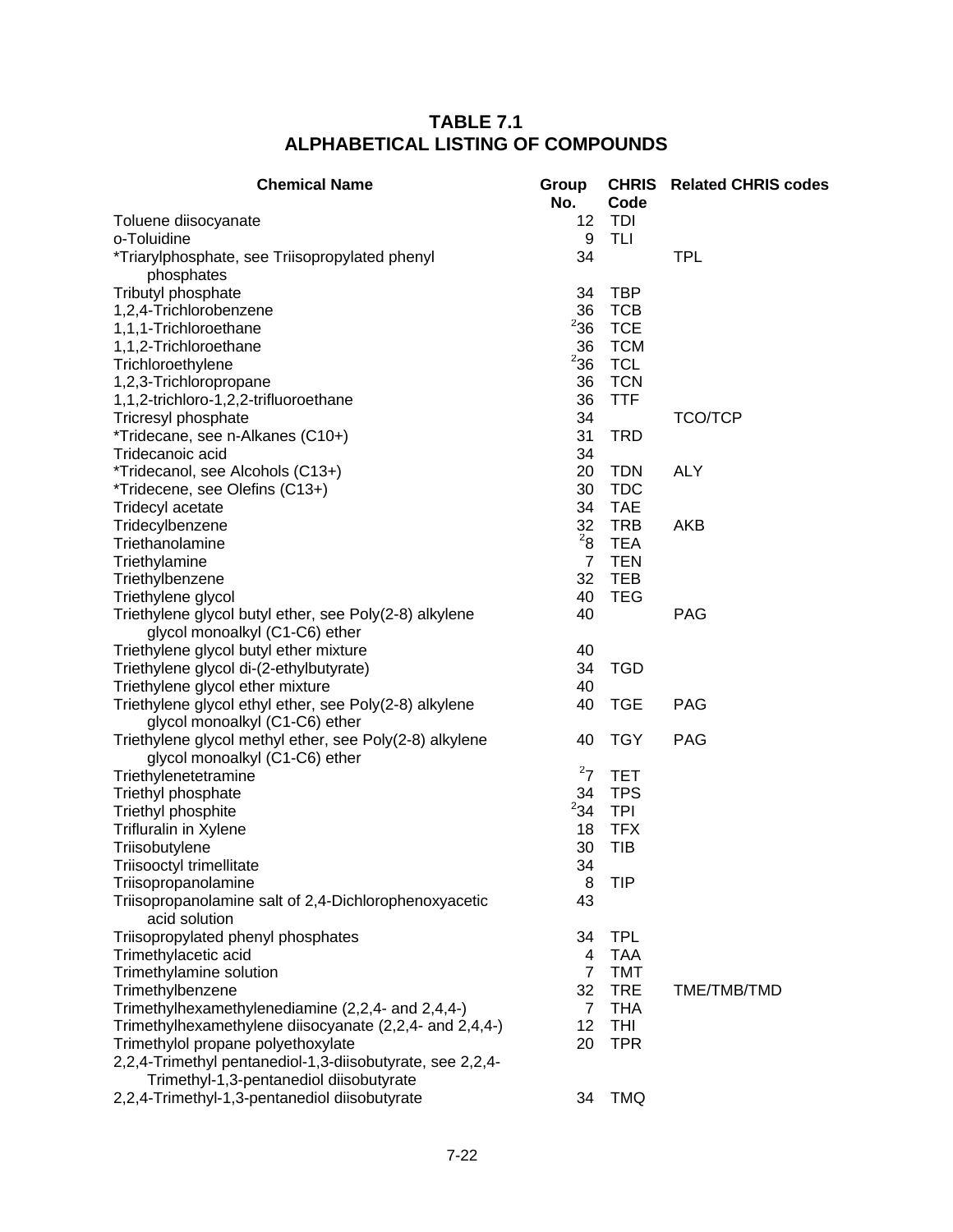| <b>Chemical Name</b>                                                                         | Group<br>No. | Code       | <b>CHRIS</b> Related CHRIS codes |
|----------------------------------------------------------------------------------------------|--------------|------------|----------------------------------|
| 2,2,4-Trimethyl-1,3-pentanediol-1-isobutyrate                                                | 34           | <b>TMP</b> |                                  |
| 2,2,4-Trimethyl-3-pentanol-1-isobutyrate                                                     | 34           |            |                                  |
| Trimethyl phosphite                                                                          | $^{2}34$     | <b>TPP</b> |                                  |
| 1,3,5-Trioxane                                                                               | $^{2}41$     | <b>TRO</b> |                                  |
| Triphenylborane, Caustic soda solution                                                       | 5            | <b>TPB</b> |                                  |
| *Tripropylene, see Propylene trimer                                                          | 30           |            | <b>PTR</b>                       |
| Tripropylene glycol                                                                          | 40           | <b>TGC</b> |                                  |
| *Tripropylene glycol methyl ether, see Poly (2-8) alkylene<br>glycol monoalkyl (C1-C6) ether | 40           | <b>TGM</b> | <b>PAG</b>                       |
| Trisodium nitrilotriacetate                                                                  | 34           |            |                                  |
| Trisodium phosphate solution                                                                 | 5            | <b>TSP</b> |                                  |
| Trisylyl Phosphate, see Trixylenyl phosphate                                                 | 34           |            | <b>TRP</b>                       |
| Trixylenyl phosphate                                                                         | 34           | <b>TRP</b> |                                  |
| Turpentine                                                                                   | 30           | <b>TPT</b> |                                  |
| Undecanoic acid                                                                              | 4            | <b>UDA</b> |                                  |
| Undecanol, see Undecyl alcohol                                                               | 20           |            | <b>UND</b>                       |
| Undecene                                                                                     | 30           | <b>UDC</b> |                                  |
| Undecyl alcohol                                                                              | 20           | <b>UND</b> |                                  |
| Undecylbenzene                                                                               | 32           | <b>UDB</b> | AKB                              |
| Urea, Ammonium mono- and di-hydrogen phosphate,<br>Potassium chloride solution               | 0            | <b>UPX</b> |                                  |
| Urea, Ammonium nitrate solution (containing Ammonia)                                         | 6            | <b>UAS</b> |                                  |
| Urea, Ammonium nitrate solution (not containing<br>Ammonia)                                  | 43           | <b>UAT</b> | <b>ANU</b>                       |
| Urea, Ammonium phosphate solution                                                            | 43           | <b>UAP</b> |                                  |
| Urea solution                                                                                | 43           |            | <b>URE</b>                       |
| Valeraldehyde                                                                                | 19           | <b>VAK</b> | <b>IVA/VAL</b>                   |
| Vanillin black liquor                                                                        | 5            | VBL        |                                  |
| Vegetable acid oils and distillates, n.o.s.                                                  | 34           | <b>VAO</b> |                                  |
| Vegetable oils, n.o.s.                                                                       | 34           | <b>VEO</b> |                                  |
| Vegetable protein solution                                                                   | 43           |            |                                  |
| Vinyl acetate                                                                                | 13           | <b>VAM</b> |                                  |
| Vinyl chloride                                                                               | 35           | <b>VCM</b> |                                  |
| Vinyl ethyl ether                                                                            | 13           | <b>VEE</b> |                                  |
| Vinylidene chloride                                                                          | 35           | <b>VCI</b> |                                  |
| Vinyl neodecanoate                                                                           | 13           | <b>VND</b> |                                  |
| Vinyltoluene                                                                                 | 13           | <b>VNT</b> |                                  |
| Water                                                                                        | 43           |            |                                  |
| Waxes:                                                                                       |              | <b>WAX</b> |                                  |
| Candelilla                                                                                   | 34           | <b>WDC</b> |                                  |
| Carnauba                                                                                     | 34           | <b>WCA</b> |                                  |
| Paraffin                                                                                     | 31           | <b>WPF</b> |                                  |
| Petroleum                                                                                    | 33           |            |                                  |
| White Spirit (low(15-20%) aromatic)                                                          | 33           | <b>WSL</b> | <b>WSP</b>                       |
| Xylene                                                                                       | 32           | <b>XLX</b> | XLM/XLO/XLP                      |
| Xylenols                                                                                     | 21           | <b>XYL</b> |                                  |
| Zinc alkaryl dithiophosphate (C7-C16)                                                        | 34           | ZAD        |                                  |
| Zinc alkenyl carboxamide                                                                     | 10           | <b>ZAA</b> |                                  |
| Zinc alkyl dithiophosphate (C3-C14)                                                          | 34           | ZAP        |                                  |
| Zinc bromide, Calcium bromide solution see Drilling brine                                    | 43           |            | <b>DZB</b>                       |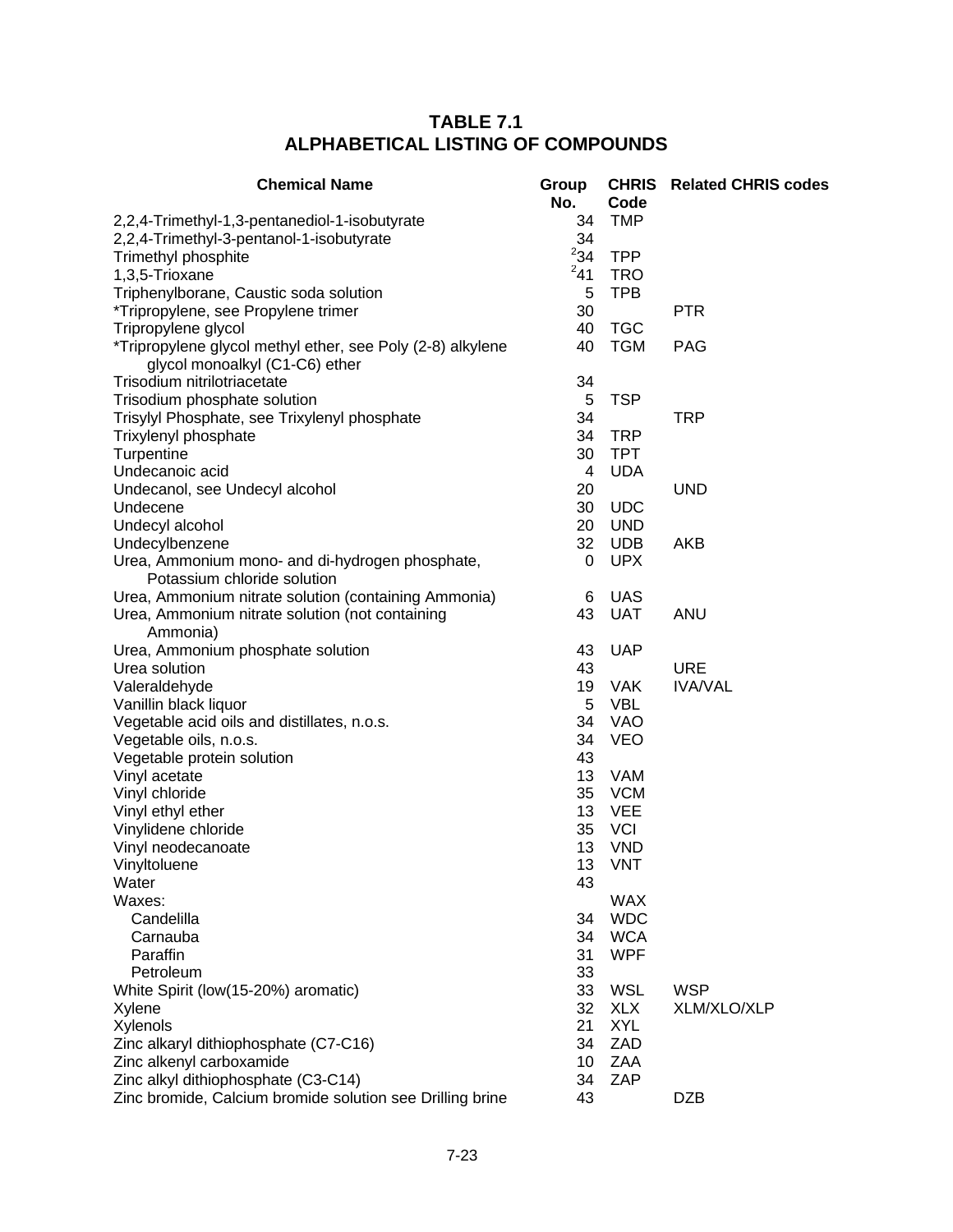**Chemical Name Group** 

**No. CHRIS Related CHRIS codes Code**

(containing Zinc salts

FOOTNOTES TO TABLE

Items with an asterisk (\*) are changes per CGD 92-100.

<sup>1</sup> Because of very high reactivity or unusual conditions of carriage or potential compatibility problems, this product is not assigned to a specific group in the Compatibility Chart. For additional compatibility information, contact Commandant (G-MSO), U.S. Coast Guard, 2100 Second Street, SW., Washington, DC 20593-0001. Telephone (202) 267-1577.

 $2$  See Table 7.3 - Exceptions to the Chart.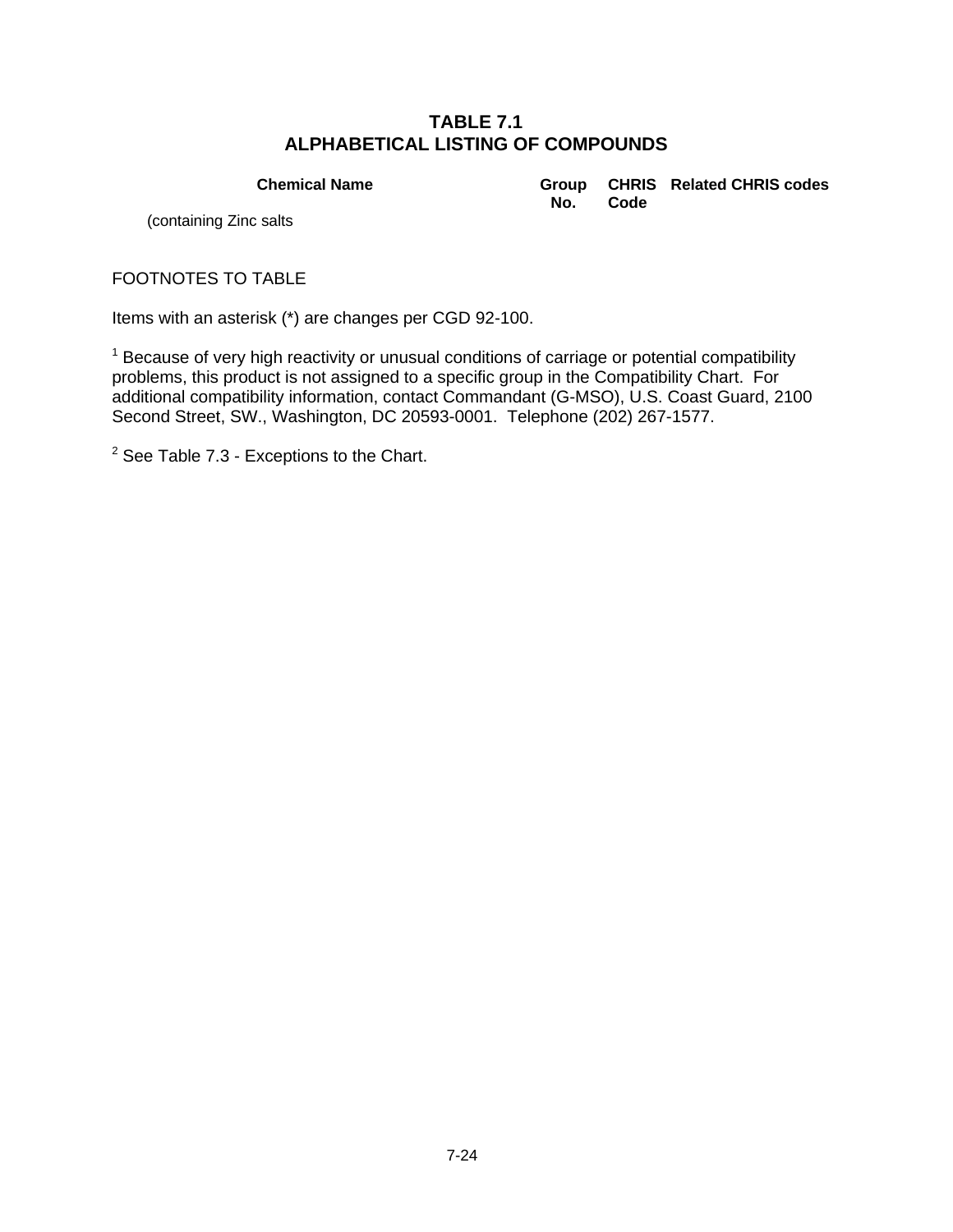## **TABLE 7.2**

### **REACTIVITY GROUPS**

### **0. UNASSIGNED CARGOES**

Acetone cyanohydrin $1,2$ Alkylbenzenesulfonic acid<sup>1,2</sup> Aluminum chloride, Hydrochloric acid solution Ammonium hydrogen phosphate solution<sup>1</sup> Ammonium nitrate solution<sup>1</sup> Ammonium thiocyanate, Ammonium thiosulfate solution<sup>1</sup> Benzenesulfonyl chloride<sup>1,2</sup> gamma-Butyrolactone<sup>1,2</sup> Chlorine<sup>1</sup> Chlorosulfonic acid<sup>1</sup> Decyloxytetrahydro-thiophene dioxide $2$ 2,4-Dichlorophenoxyacetic acid, Dimethylamine salt solution $1,2$ Dimethylamine salt of 2,4-dichlorophenoxyacetic acid solution<sup>1,2</sup> Diphenylol propane-Epichlorohydrin resins<sup>1</sup> Dodecylbenzenesulfonic acid<sup>1,2</sup> Dodecylhydroxypropyl sulfide<sup>2</sup> Ethylene oxide<sup>1</sup> Fluorosilicic acid 2-Hydroxyethyl acrylate<sup>1,2</sup> Lactic  $\text{acid}^2$ Long chain alkaryl sulfonic acid  $(C16-C60)^2$ Magnesium chloride solution $1,2$ Molasses residue<sup>1</sup> Motor fuel anti-knock compounds containing  $lead$  alkyls $1$ Naphthalene sulfonic acid-formaldehyde copolymer, sodium salt solution<sup>1</sup> Nitrating  $acid<sup>1</sup>$ Nitric acid (Greater than  $70\%)$ <sup>1</sup> o-Nitrophenol<sup>1,2</sup> Noxious Liquid Substance, n.o.s. (NLS's)<sup>1</sup> Oleum $1,2$ Phosphorus<sup>1</sup> Phthalate based polyester polyol<sup>2</sup> Potassium polysulfide, potassium thiosulfide solution (41% or less) Sodium chlorate solution<sup>1</sup> Sodium dichromate solution $1,2$ Sodium hydrogen sulfide, Sodium carbonate solution<sup>1</sup> Sodium sulfide, hydrosulfide solution $1,2$ Sodium thiocyanate solution $1,2$  $S$ ulfur<sup>1</sup> Tall oil fatty acid, barium salt $^2$ 

Urea, Ammonium mono- and di-hydrogen phosphate, Potassium chloride solution

#### **1. NON-OXIDIZING MINERAL ACIDS**

Di-(2-ethylhexyl)phosphoric acid Ferric chloride solution Fluorosilicic acid Hydrochloric acid Phosphoric acid Polyaluminum chloride solution

#### **2. SULFURIC ACIDS**

Sulfuric  $\text{acid}^2$ Sulfuric acid, spent Titanium tetrachloride

#### **3. NITRIC ACID**

Ferric nitrate, Nitric acid solution Nitric acid (70% or less)

### **4. ORGANIC ACIDS**

Acetic  $acid<sup>2</sup>$ Acrylic  $\text{acid}^2$ Butyric acid Cashew nut shell oil (untreated) Chloroacetic acid solution Chloropropionic acid Citric acid Decanoic acid 2,2-Dichloroproprionic acid 2,2-Dimethyloctanoic acid 2-Ethylhexanoic acid Formic  $acid<sup>2</sup>$ Glyoxylic acid n-Heptanoic acid Hexanoic acid 2-Hydroxy-4-(methylthio)butanoic acid Methacrylic acid Naphthenic acids Neodecanoic acid Nonanoic acid Nonanoic, tridecanoic acid mixture Octanoic acid Pentanoic acid Propionic acid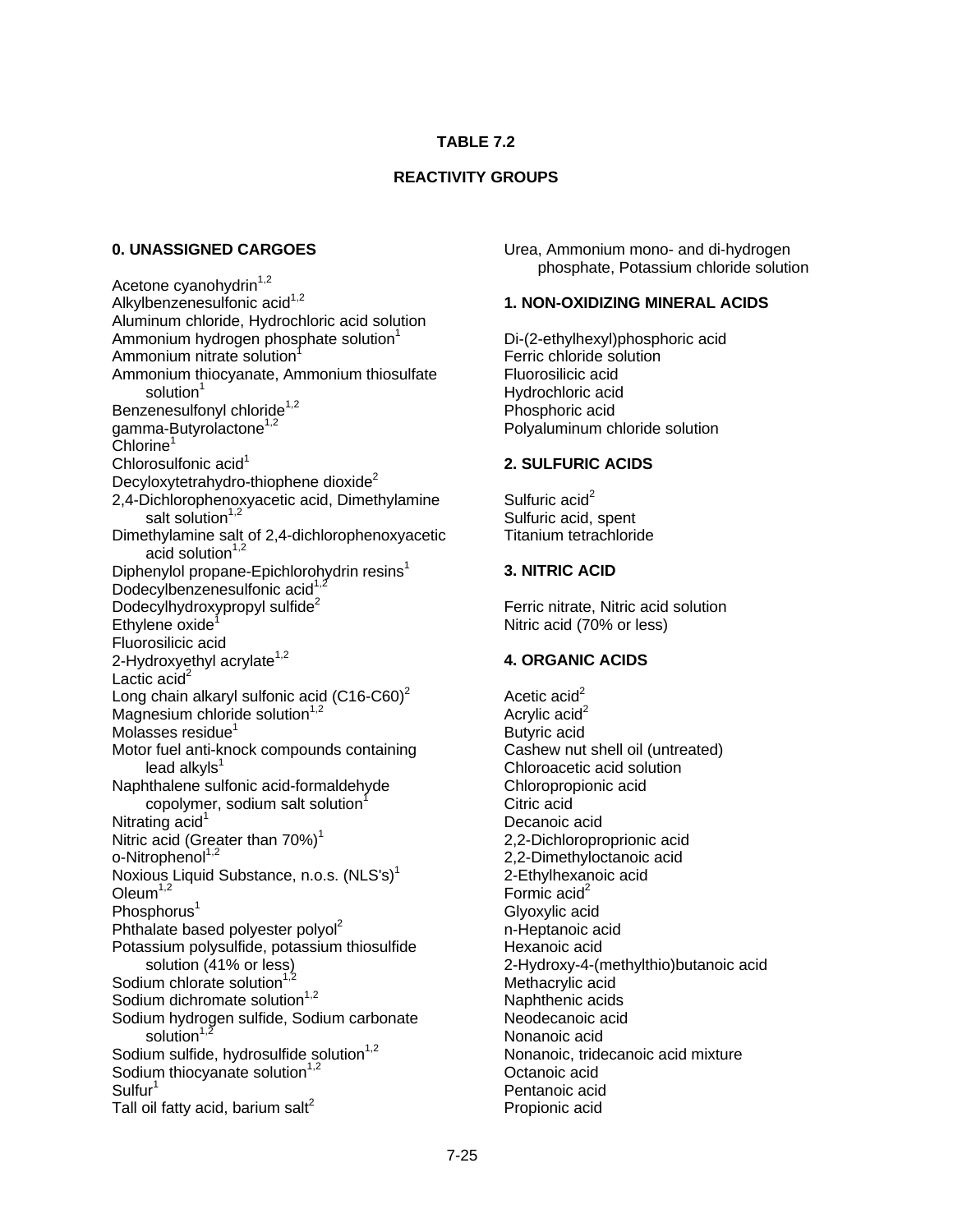Trimethylacetic acid Undecanoic acid

#### **5. CAUSTICS**

Ammonium sulfide solution Calcium hypochlorite solutions Caustic potash solution $2$ Caustic soda solution<sup>2</sup> Cresylate spent caustic Cresylic acid, sodium salt solution Kraft black liquor Kraft pulping liquors Mercaptobenzothiazol, sodium salt solution Potassium hydroxide solution<sup>2</sup> Sodium acetate, glycol, water mixture (containing sodium hydroxide) Sodium aluminate solution Sodium borohydride, sodium hydroxide solution Sodium carbonate solutions Sodium cyanide solution Sodium hydrosulfide solution<sup>2</sup> Sodium hydrosulfide, Ammonium sulfide solution<sup>2</sup> Sodium hydroxide solution<sup>2</sup> Sodium hypochlorite solution Sodium 2-mercaptobenzothiazol solution Sodium naphthenate solution Sodium nitrite solution Triphenylborane, caustic soda solution Trisodium phosphate solution Vanillin black liquor

### **6. AMMONIA**

Ammonia, anhydrous Ammonia, aqueous Ammonium hydroxide (28% or less ammonia) Ammonium nitrate-urea solution (containing ammonia) Urea, Ammonium nitrate solution (containing Ammonia)

### **7. ALIPHATIC AMINES**

N-Aminoethyl piperazine Butylamine Calcium long chain alkyl phenolic amine (C8- C40) Cyclohexylamine Dibutyl amine Diethylamine $2$ **Diethylenetriamine** Diisobutylamine Diisopropylamine Dimethylamine

Dimethylamine solution N,N-Dimethylcyclohexylamine Di-n-propylamine Diphenylamine, reaction product with 2,2,4 trimethylpentene Diphenylamines, alkylated Dodecylamine, tetradecylamine mixture<sup>2</sup> Dodecylmethylamine, tetradecyldimethylamine mixture Ethylamine $2$ Ethylamine solution N-Ethyl-n-butylamine N-Ethylcyclohexylamine  $Ethvlenediamine<sup>2</sup>$ 2-Ethylhexylamine Hexamethylenediamine solution Hexamethylenetetramine Hexamethylenetetramine solutions Hexamethylenimine Isophorone diamine Long chain polyetheramine in alkyl (C2-C4) benzenes Metam sodium solution Methylamine solution Morpholine<sup>2</sup> Pentaethylenehexamine Pentaethylenehexamine, Tetraethylenepentamine mixture Polyalkyl methacrylate (C1-C20) Polyolefin amide alkeneamine (C28+) Polyolefin amide alkeneamine/Molybdenum oxysulfide mixture Polyethylene polyamines<sup>2</sup> Polyolefin amide alkeneamine polyol Polyolefinamine in alkyl (C2-C4) benzenes Polyolefin phenolic amine (C28-C250) Propanil, mesityl oxide, isophorone mixture Propyl amine Sulfohydrocarbon, long chain (C18+) alkylamine mixture Tetraethylenepentamine **Triethylamine** Triethylenetetramine<sup>2</sup> Trimethylamine solution Trimethylhexamethylenediamine (2,2,4- and 2,4,4-)

### **8. ALKANOLAMINES**

2-(2-Aminoethoxy)ethanol Aminoethyldiethanolamine, Aminoethylethanolamine solution Aminoethylethanolamine 2-Amino-2-methyl-1-propanol Diethanolamine Diethylaminoethanol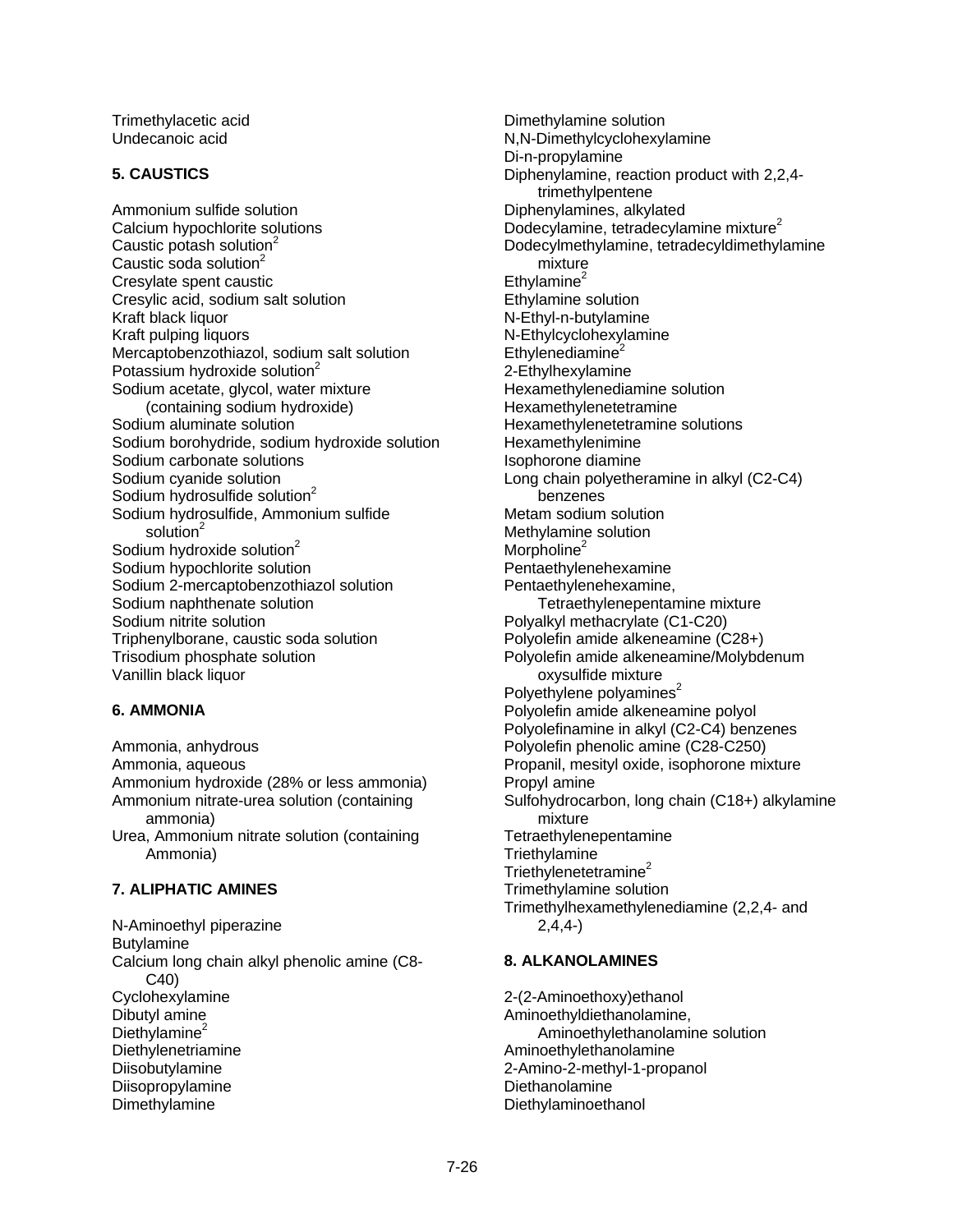Diethylethanolamine Diisopropanolamine Dimethylethanolamine **Ethanolamine** Propanolamine Triethanolamine<sup>2</sup> Triisopropanolamine

### **9. AROMATIC AMINES**

Aniline 4-Chloro-2-methylphenoxyacetic acid, Dimethylamine salt solution 2,6-Diethylaniline Dimethylamine salt of 4-Chloro-2 methylphenoxyacetic acid solution 2,6-Dimethylaniline 2-Ethyl-6-methyl-N-(1'-methyl-2 methoxyethyl)aniline 2-Methyl-6-ethyl aniline 2-Methyl-5-ethyl pyridine Methylpyridine 3-Methylpyridine N-Methyl pyrrolidone Pyridine Pyridine bases Toluenediamine p-Toluidine

#### **10. AMIDES**

Acrylamide solution Alkenyl (C11+) amide N,N-Dimethylacetamide N,N-Dimethylacetamide solution Dimethylformamide Formamide Octadecenoamide

### **11. ORGANIC ANHYDRIDES**

Acetic anhydride Alkenylsuccinic anhydride Maleic anhydride Phthalic anhydride Polyolefin anhydride Propionic anhydride

## **12. ISOCYANATES**

Diphenylmethane diisocyanate Isophorone diisocyanate Polymethylene polyphenyl isocyanate Toluene diisocyanate Trimethylhexamethylene diisocyanate (2,2,4 and 2,4,4-)

#### **13. VINYL ACETATE**

Vinyl acetate Vinyl ethyl ether Vinyl neodecanoate Vinyl toluene

#### **14. ACRYLATES**

Butyl acrylate Butyl methacrylate Butyl methacrylate, decyl methacrylate, cetyl eicosyl methacrylate mixture Cetyl eicosyl methacrylate mixture Decyl acrylate **Dodecylmethacrylate** Dodecyl, pentadecyl methacrylate mixture Ethyl acrylate 2-Ethylhexyl acrylate Ethyl methacrylate Methacrylic resin in ethylene dichloride Methyl acrylate Methyl methacrylate Nonyl methacrylate Polyalkyl (C18 - C22) acrylate in Xylene Polyalkyl methacrylate (C1-C20)

### **15. SUBSTITUTED ALLYLS**

Acrylonitrile<sup>2</sup> Allyl alcohol $<sup>2</sup>$ </sup> Allyl chloride 1,3-Dichloropropene Dichloropropene, dichloropropane mixture **Methacrylonitrile** 

#### **16. ALKYLENE OXIDES**

Butylene oxide Ethylene oxide, Propylene oxide mixture Propylene oxide

### **17. EPICHLOROHYDRIN**

**Chlorohydrins** Epichlorohydrin

### **18. KETONES**

Acetone<sup>2</sup> Acetophenone Amyl methyl ketone Butyl heptyl ketone Camphor oil **Cyclohexanone**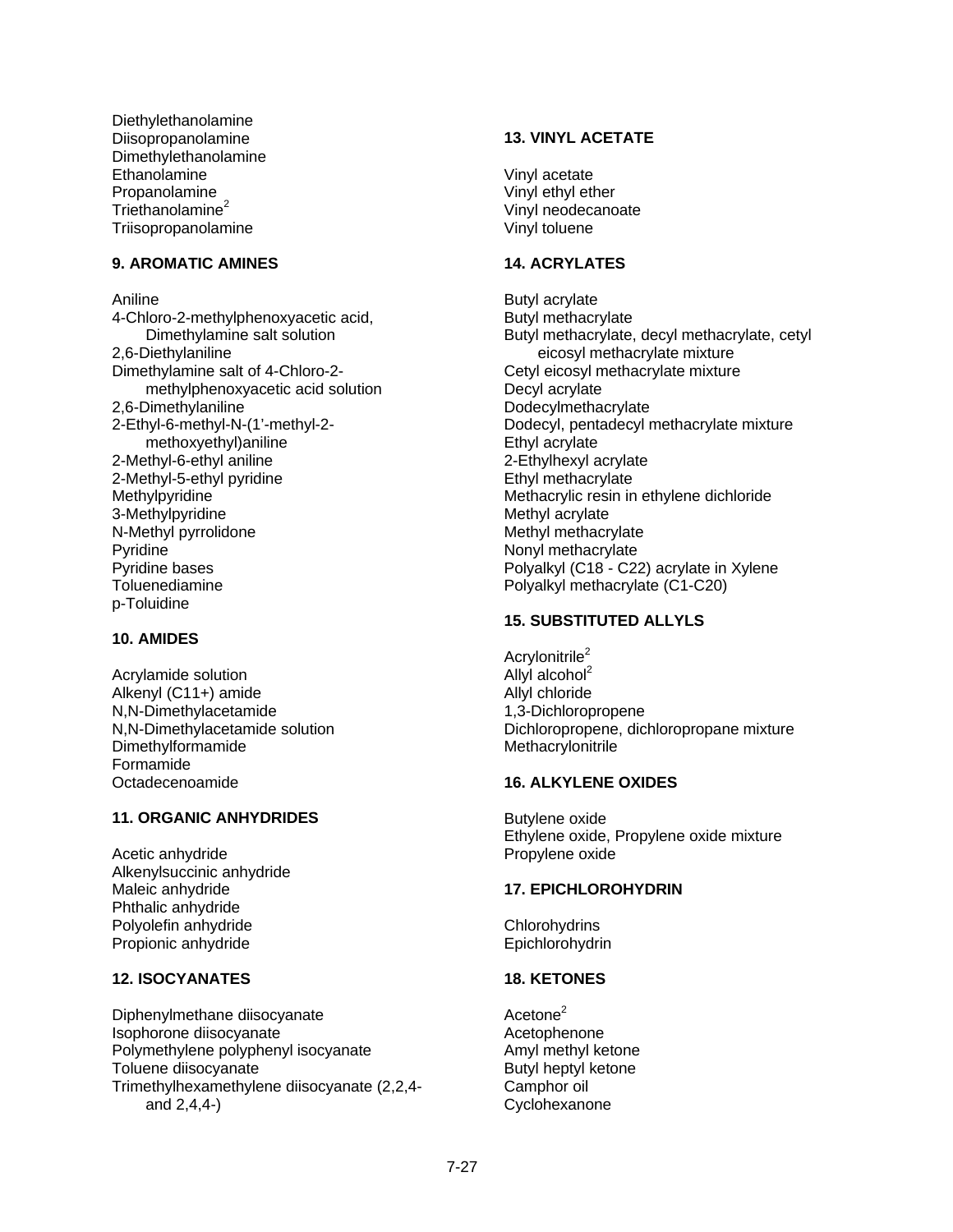Cyclohexanone, cyclohexanol mixture<sup>2</sup> Diisobutyl ketone Epoxy resin Ethyl amyl ketone  $Isophorone<sup>2</sup>$ Ketone residue Mesityl oxide $2$ Methyl amyl ketone Methyl butyl ketone Methyl diethenaolamine Methyl ethyl ketone $2$ Methyl heptyl ketone Methyl isoamyl ketone Methyl isobutyl ketone<sup>2</sup> Methyl propyl ketone Trifluralin in xylene

## **19. ALDEHYDES**

Acetaldehyde Acrolein<sup>2</sup> Butyraldehyde Crotonaldehyde<sup>2</sup> Decaldehyde Ethylhexaldehyde 2-Ethyl-3-propylacrolein<sup>2</sup> Formaldehyde solution<sup>2</sup> Formaldehyde, Methanol mixtures $2$ Furfural Glutaraldehyde solution Glyoxal solutions 3-Methyl butyraldehyde Methylolureas Octyl aldehyde Paraldehyde Pentyl aldehyde Propionaldehyde Valeraldehyde

## **20. ALCOHOLS, GLYCOLS**

Acrylonitrile-Styrene copolymer dispersion in Polyether polyol Alcoholic beverages Alcohol polyethoxylates Alcohol polyethoxylates, secondary Alcohols (C13 and above) Amyl alcohol Behenyl alcohol Brake fluid base mixtures Butyl alcohol $2$ Butylene glycol<sup>2</sup> Cetyl-stearyl alcohol Choline chloride solutions Cyclohexanol Decyl alcohol $2$ 

Diacetone alcohol<sup>2</sup> Diisobutylcarbinol 2,2-Dimethylpropane-1,3-diol Dodecanol Dodecyl alcohol Ethoxylated alcohols, C11-C15 2-Ethoxyethanol Ethyl alcohol $2$ Ethyl butanol Ethylene chlorohydrin Ethylene cyanohydrin Ethylene glycol $2$ 2-Ethylhexanol Furfuryl alcohol $2$ Glycerine $2$ Glycerine, dioxanedimethanol mixture Glycerol monooleate Heptanol Hexamethylene glycol Hexanol Hexylene glycol Hydroxy terminated polybutadiene Lauryl polyglucose (50% or less) 3-Methoxy-1-butanol Methyl alcohol $2$ Methyl amyl alcohol Methyl butenol **Methylbutynol** 2-Methyl-2-hydroxy-3-butyne Methyl isobutyl carbinol 3-Methyl-3-methoxybutanol Molasses Nonyl alcohol<sup>2</sup> Octanol<sup>2</sup> Octyl alcohol $2$ Pentadecanol Polyalkylene oxide polyol Polybutadiene, hydroxyl terminated **Polvalvcerol** Polyglycerine, sodium salts solution (containing less than 3% sodium hydroxide)<sup>2</sup> Propyl alcohol<sup>2</sup> Propylene glycol<sup>2</sup> Rum Sorbitol solutions Stearyl alcohol Tallow fatty alcohol **Tetradecanol Tridecanol** Trimethylol propane polyethoxylate Undecanol Undecyl alcohol

## **21. PHENOLS, CRESOLS**

Benzyl alcohol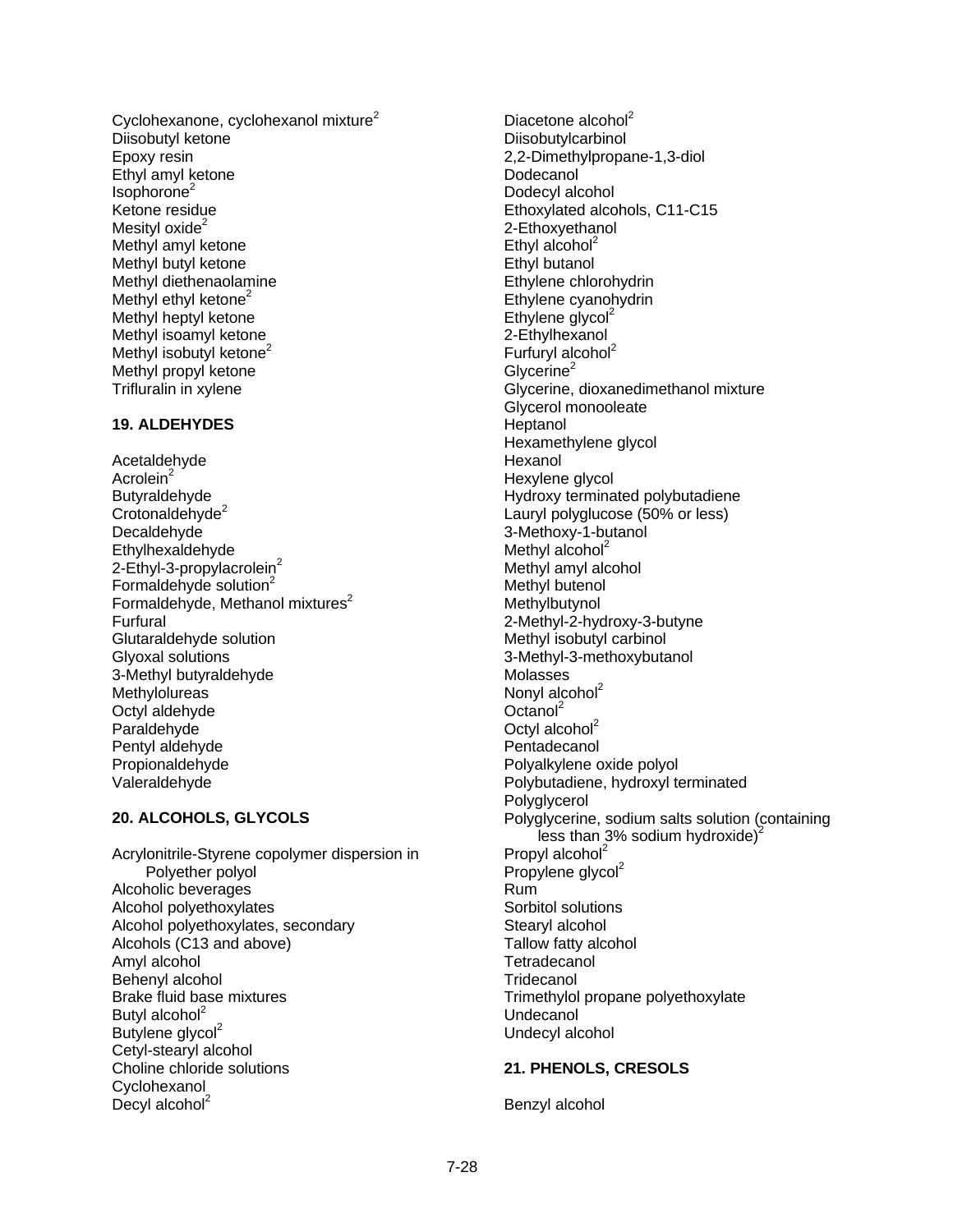Carbolic oil  $Creosote<sup>2</sup>$ Cresols Cresylic acid Cresylic acid dephenolized Cresylic acid, tar 2,4-Dichlorophenol Dodecyl phenol o-Ethyl phenol Long chain alkylphenate/phenol sulfide mixture Nonylphenol Octyl phenol **Phenol** Xylenols

#### **22. CAPROLACTAM SOLUTIONS**

Caprolactam solution

#### **23-29. UNASSIGNED**

#### **30. OLEFINS**

Amylene Aryl polyolefin (C11-C50) Butadiene Butadiene, Butylene mixtures (cont. Acetylenes) **Butene** Butene oligomer Butylene 1,5,9-Cyclododecatriene 1,3-Cyclopentadiene dimer **Cyclopentene** Decene Dicyclopentadiene **Diisobutylene Dipentene** Dodecene Ethylene Ethylene-propylene copolymer Ethylidene norbornene<sup>2</sup> 1-Heptene **Hexene** Isoprene Latex (ammonia (1% or less) inhibited) Methyl acetylene, propadiene mixture Methylcyclopentadiene dimer 2-Methyl-1-pentene 4-Methyl-1-pentene alpha-Methyl styrene Myrcene Nonene 1-Octadecene **Octene** Olefin mixtures alpha-Olefins (C6 - C18) mixtures

alpha-Olefins (C13 and above) 1,3-Pentadiene Pentene Pentene, Miscellaneous hydrocarbon mixture<sup>2</sup> alpha-Pinene beta-Pinene Polybutene Poly(4+)isobutylene Polyolefin (molecular weight 300+) Polypropylene Poly(5+)propylene Propylene Propylene butylene polymer Propylene dimer Propylene tetramer Propylene trimer **Styrene Tetradecene Tridecene Triisobutylene Tripropylene Turpentine** Undecene

#### **31. PARAFFINS**

Alkanes (C6-C9) n-Alkanes (C10+) iso- & cyclo- Alkanes (C10-C11) iso- & cyclo- Alkanes (C12+) Butane **Cycloheptane Cyclohexane Cyclopentane** Decane Dodecane **Ethane** Ethyl cyclohexane Heptane Hexane $2$ Methane Methylcyclohexane 2-Methyl pentane Nonane **Octane** Pentane Propane iso-Propylcyclohexane **Tridecane** Waxes: Paraffin

#### **32. AROMATIC HYDROCARBONS**

Alkyl (C3-C4) benzenes Alkyl (C5-C8) benzenes Alkyl (C9+) benzenes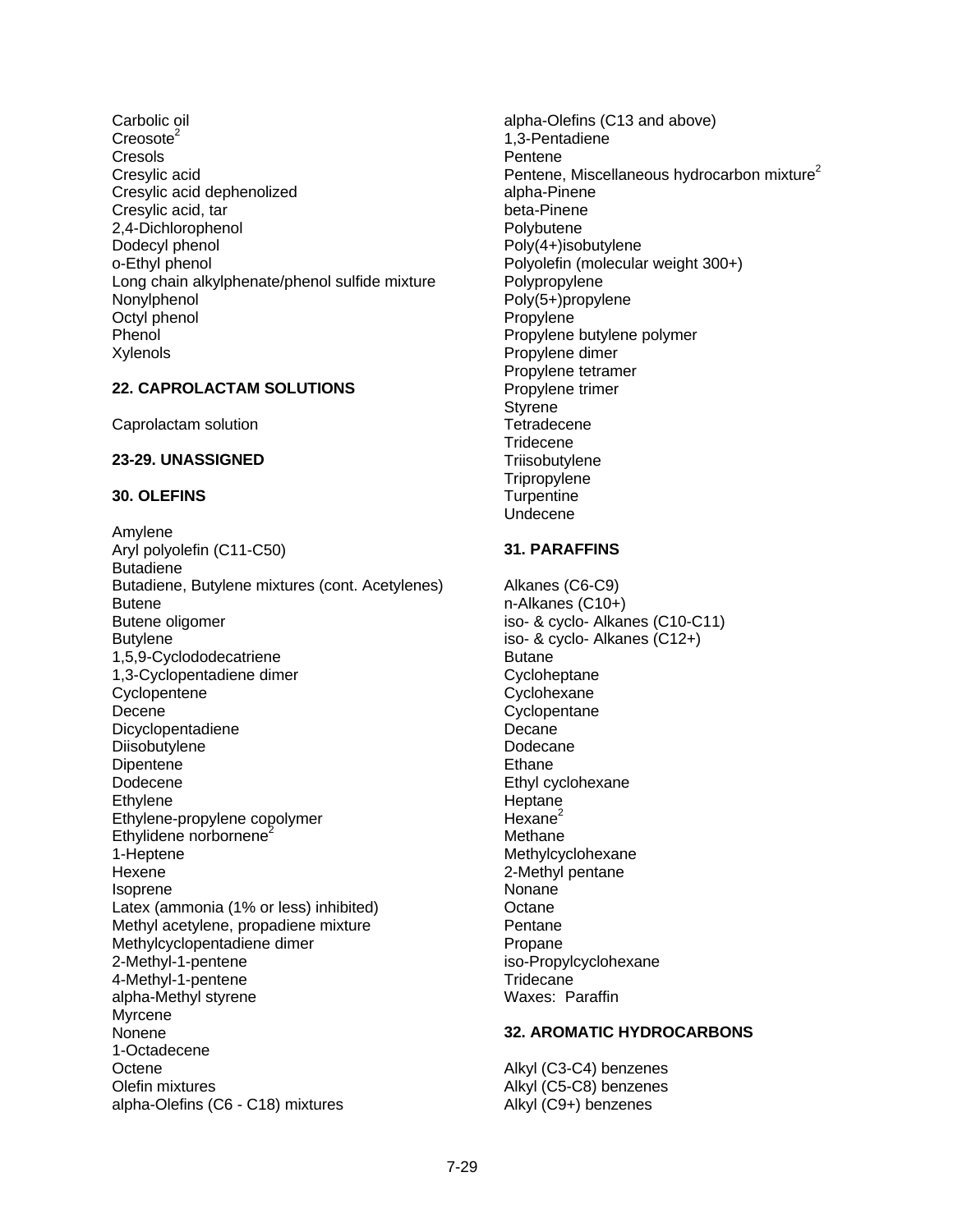Alkyl acrylate-Vinyl pyridine copolymer in **Toluene** Alkylbenzene, alkylindane, alkylindene mixture (each C12-C17) Benzene Benzene, Hydrocarbon mixture (10% benzene or more) Benzene, Toluene, Xylene mixture Butylbenzene Butyl phenol, Formaldehyde resin in Xylene Butyl toluene Cumene Cymene Decylbenzene Dialkyl(C10 - C14) benzenes Diethylbenzene Diisopropylbenzene Diisopropyl naphthalene Diphenyl Dodecylbenzene Dodecylxylene Ethyl benzene Ethyl toluene Isopropylbenzene Methyl naphthalene Naphthalene 1-Phenyl-1-xylyl ethane Poly(2+)cyclic aromatics Propylbenzene Pseudocumene **Tetradecylbenzene** Tetrahydronaphthalene 1,2,3,5-Tetramethylbenzene **Toluene Tridecylbenzene Triethvlbenzene Trimethylbenzene** Undecylbenzene Xylene

#### **33. MISCELLANEOUS HYDROCARBON MIXTURES**

Alachlor technical Alkylbenzenesulfonic acid, sodium salt solutions Alkyl dithiothiadiazole (C6-C24) Asphalt blending stocks: roofers flux Asphalt blending stocks: straight run residue Aviation alkylates Calcium sulfonate, Calcium carbonate, Hydrocarbon solvent mixture Coal tar Coal tar pitch Decahydronaphthalene Diphenyl, Diphenyl ether Distillates: flashed feed stocks

Distillates: straight run Drilling mud (low toxicity) (if flammable or combustible) Gas oil: cracked Gasoline blending stocks: alkylates Gasoline blending stocks: reformates Gasolines: Automotive (not over 4.23 grams lead per gal.) Aviation (not over 4.86 grams lead per gal.) Casinghead (natural) Polymer Straight run Jet Fuels: JP-4 JP-5 JP-8 Kerosene Mineral spirits Naphtha: Coal tar solvent Petroleum Solvent Stoddard solvent Varnish Makers' and Painters' Oil, fuel: No. 1 No. 1-D No. 2 No. 2-D No. 4 No. 5 No. 6 Oil, misc: Aliphatic Aromatic **Clarified**  Coal **Crude**  Diesel Gas, high pour Heartcut distillate Linseed Lubricating Mineral Mineral seal Motor Neatsfoot **Penetrating**  Pine Rosin Sperm Spindle **Turbine**  Residual Road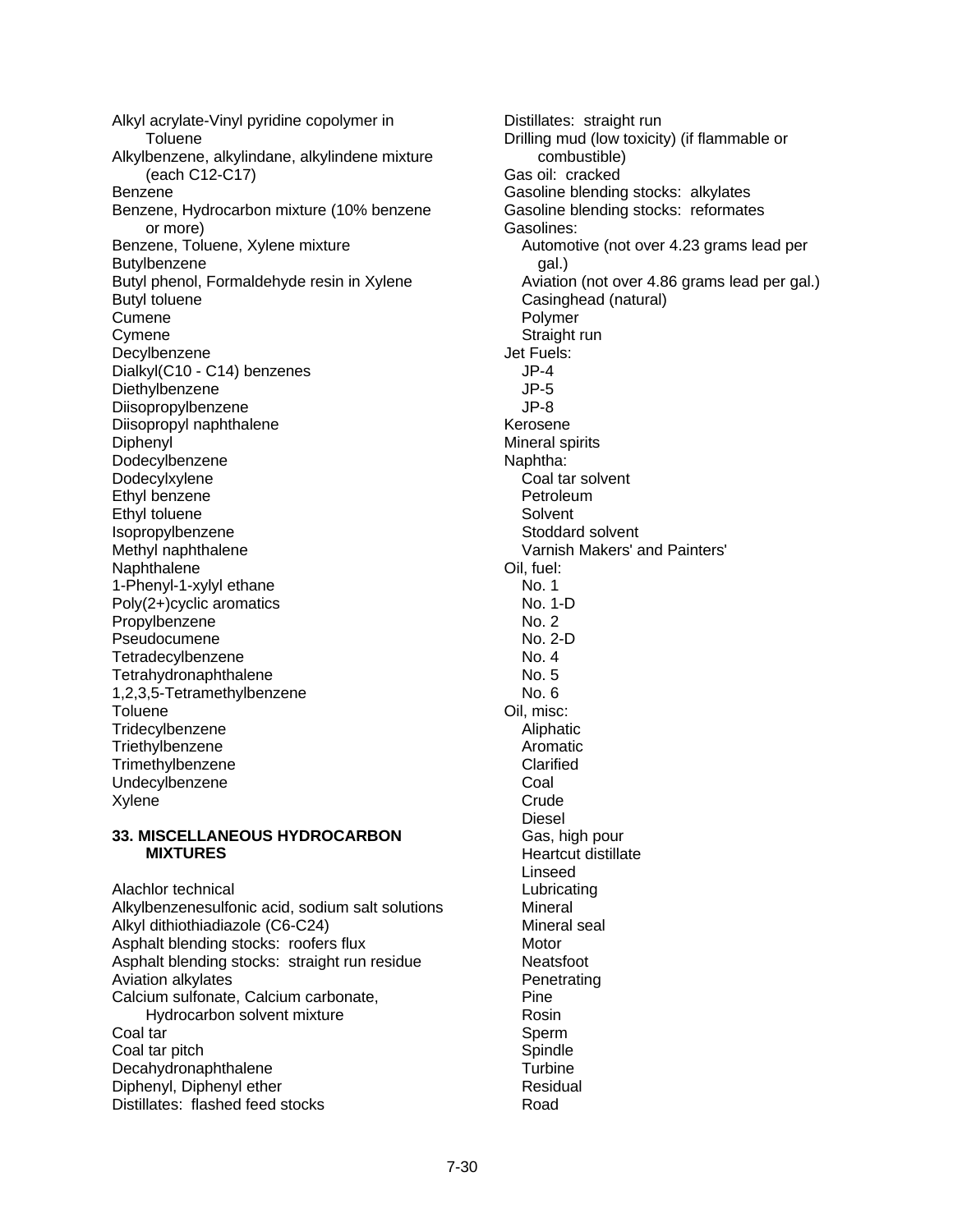**Transformer** Oxyalkylated alkyl phenol formaldehyde Petrolatum Pine oil Sodium petroleum sulfonate Sulfohydrocarbon (C3-C88) Waxes: Petroleum White Spirit (low(15-20%) aromatic)

## **34. ESTERS**

Alkane (C14-C17) sulfonic acid, sodium salt solution Alkyl(C8+)amine, Alkenyl (C12+) acid ester mixture Alkyl ester copolymer (C6-C18) Alkyl (C7-C9) nitrates $2$ Alkyl phenol sulfide (C8-C40) Amyl acetate Animal and fish oils, n.o.s. Animal and fish acid oils and distillates, n.o.s. Barium long chain alkaryl sulfonate (C11-C50) Barium long chain alkyl (C8-C14) phenate sulfide Benzene tricarboxylic acid, trioctyl ester Benzylacetate Butyl acetate Butyl benzyl phthalate n-Butyl butyrate Butyl formate iso-Butyl isobutyrate n-Butyl propionate Calcium alkyl(C9)phenol sulfide, polyolefin phosphorosulfide mixture Calcium long chain alkaryl sulfonate (C11-C50) Calcium long chain alkyl phenate (C8-C40) Calcium long chain alkyl phenate sulfide (C8- C40) Calcium long chain alkyl salicylate (C13+) Calcium nitrate, Magnesium nitrate, Potassium chloride solution Cobalt naphthenate in solvent naphtha Coconut oil, fatty acid Cottonseed oil, fatty acid Cyclohexyl acetate Decyl acetate Dialkyl(C7 - C13) phthalates Dibutyl hydrogen phosphonate Dibutyl phthalate Diethylene glycol butyl ether acetate Diethylene glycol ethyl ether acetate Diethylene glycol methyl ether acetate Diethylene glycol phthalate Di-(2-ethylhexyl)adipate Di-(2-ethylhexyl)phthalate Diethyl phthalate

Diethyl sulfate Diheptyl phthalate Dihexyl phthalate Di-n-hexyl adipate Diisobutyl phthalate Diisodecyl phthalate Diisononyl adipate Diisononyl phthalate Diisooctyl phthalate Dimethyl adipate Dimethylcyclicsiloxane hydrolyzate Dimethyl glutarate Dimethyl hydrogen phosphite<sup>2</sup> Dimethyl naphthalene sulfonic acid, sodium salt solution<sup>2</sup> Dimethyl phthalate Dimethylpolysiloxane Dimethyl succinate Dinonyl phthalate Dioctyl phthalate Dipropylene glycol dibenzoate Ditridecyl phthalate 2-Dodecenylsuccinic acid, dipotassium salt solution Diundecyl phthalate 2-Ethoxyethyl acetate Ethyl acetate Ethyl acetoacetate Ethyl butyrate Ethylene carbonate Ethylene glycol acetate Ethylene glycol butyl ether acetate Ethylene glycol diacetate Ethylene glycol ethyl ether acetate Ethylene glycol methyl ether acetate Ethyl-3-ethoxypropionate Ethyl hexyl phthalate Ethyl propionate Fatty acids (saturated, C13+) Glycerol polyalkoxylate Glyceryl triacetate Glycidyl ester of C10 trialkyl acetic acid Glycidyl ester of tridecylacetic acid Heptyl acetate Hexyl acetate Lauric acid Lecithin (soyabean) Magnesium long chain alkaryl sulfonate (C11- C50) Magnesium long chain alkyl phenate sulfide (C8- C20) Magnesium long chain alkyl salicylate (C11+) 3-Methoxybutyl acetate 1-Methoxy-2-propyl acetate Methyl acetate Methyl acetoacetate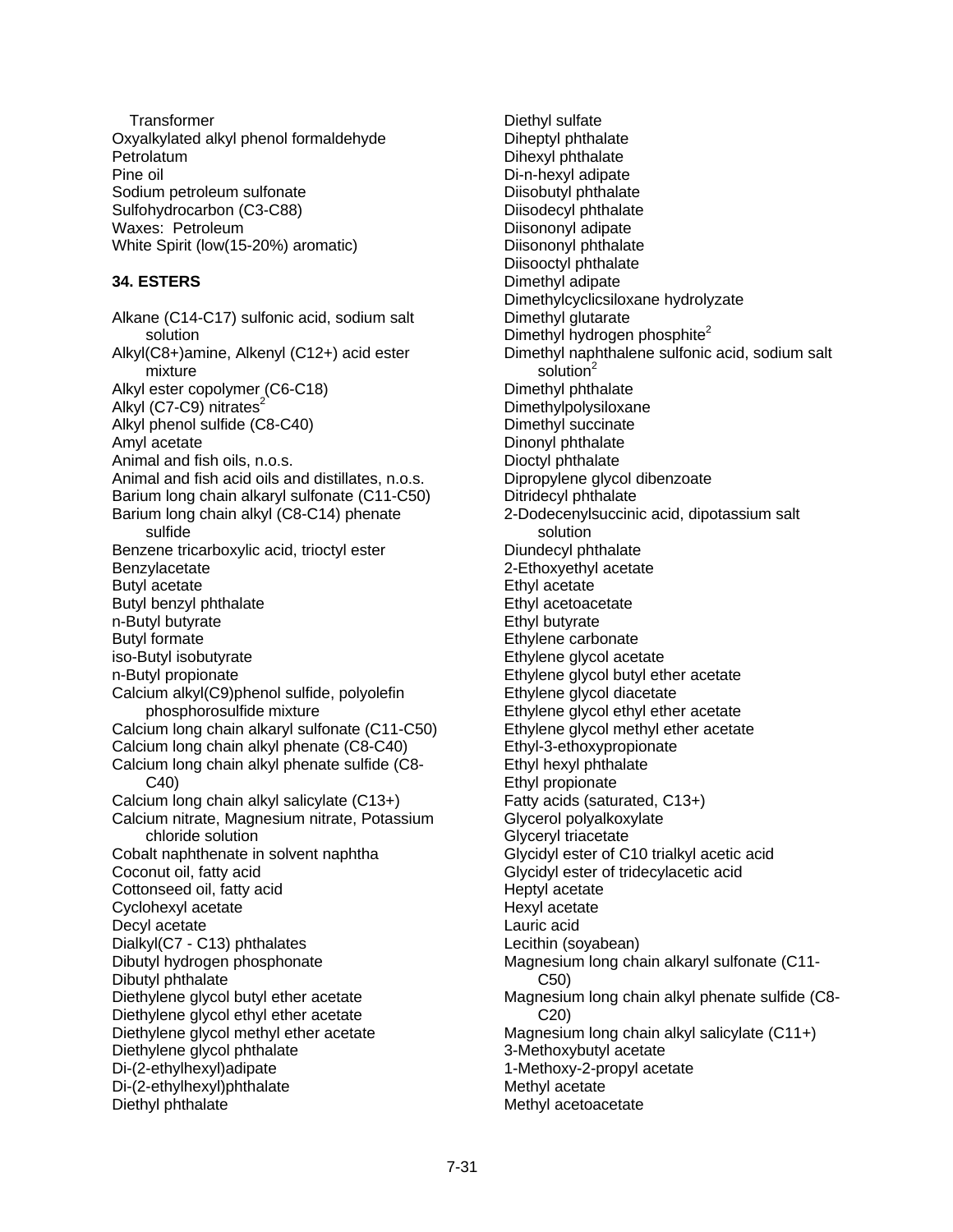Methyl amyl acetate Methyl butyrate Methyl formate 3-Methyl-3-methoxybutyl acetate Methyl salicylate **Metolachlor** Naphthalene sulfonic acid, sodium salt solution (40% or less) Nonyl acetate n-Octyl acetate Octyl decyl adipate Oil, edible: **Beechnut**  Castor Cocoa butter  $Coconut<sup>2</sup>$  Cod liver Corn **Cottonseed**  $Fish<sup>2</sup>$ **Groundnut Hazelnut**  Lard Lanolin Nutmeg butter Olive Palm $<sup>2</sup>$ </sup> Palm kernel **Peanut**  Poppy Poppy seed Raisin seed Rapeseed Rice bran **Safflower**  Salad Sesame Soya bean **Sunflower**  Sunflower seed Tucum Vegetable Walnut Oil, misc.: Animal Coconut oil, fatty acid methyl ester Cotton seed oil, fatty acid Lanolin Palm kernel oil, fatty acid methyl ester Palm oil, methyl ester Pilchard Perilla **Soapstock**  Soyabean (epoxidized) Tall Tall, fatty acid $2$ 

**Tung** Olefin/alkyl ester copolymer (molecular weight 2000+) Oleic acid Palm kernel acid oil Palm kernel acid oil, methyl ester Palm stearin n-Pentyl propionate Poly(2-8)alkylene blycol monoalkyl(C1-C6) ether acetate Polydimethylsiloxane Polyferric sulfate solution Polymethylsiloxane Poly(20)oxyethylene sorbitan monooleate Polysiloxane Polyolefin amide alkeneamine borate (C28- C250) Polyolefin ester (C28-C250) Polyolefin phosphorosulfide, barium derivative (C28-C250) Potassium oleate Propyl acetate Propylene carbonate Propylene glycol methyl ether acetate Sodium acetate, glycol, water mixture (not containing sodium hydroxide) $2$ Sodium acetate solution Sodium benzoate solution Sodium dimethyl naphthalene sulfonate solution $2$ Sodium long chain alkyl salicylate (C13+) Sodium naphthalene sulfonate solution Soyabean oil (epoxidized) Stearic acid Tall oil  $T$ allow<sup>2</sup> Tallow fatty acid<sup>2</sup> Tributyl phosphate Tricresyl phosphate Tridecanoic acid Tridecyl acetate Triethylene glycol di-(2-ethylbutyrate) Triethyl phosphate Triethyl phosphite<sup>2</sup> Triisooctyl trimellitate<sup>2</sup> Triisopropylated phenyl phosphates 2,2,4-Trimethyl-1,3-pentanediol diisobutyrate 2,2,4-Trimethyl-1,3-pentanediol-1-isobutyrate 2,2,4-Trimethyl-3-pentanol-1-isobutyrate Trimethyl phosphite<sup>2</sup> Trisodium nitrilotriacetate Trixylyl phosphate Trixylenyl phosphate Vegetable acid oils and distillates, n.o.s. Vegetable oils, n.o.s. Waxes: Carnauba Zinc alkaryl dithiophosphate (C7-C16)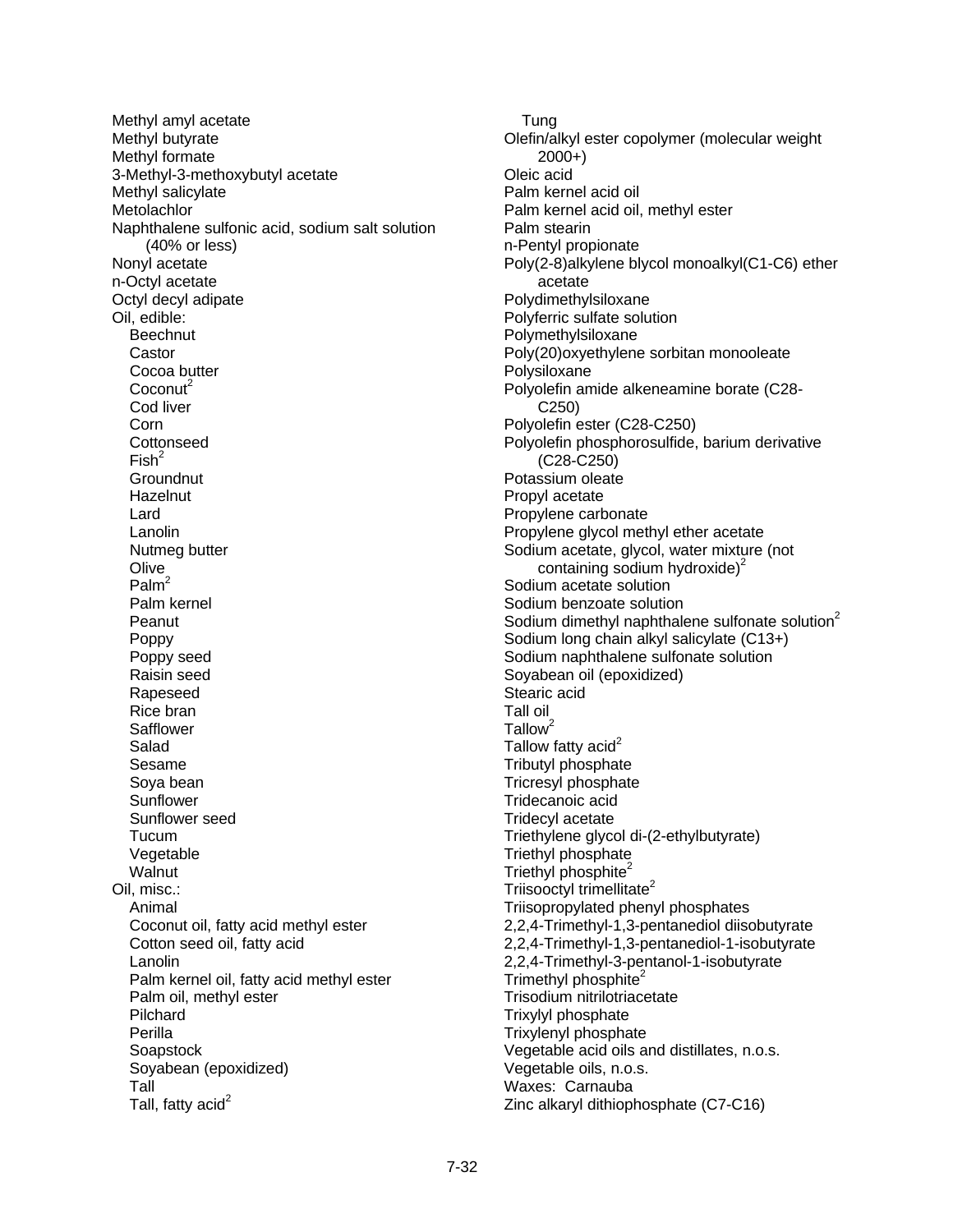#### **35. VINYL HALIDES**

Vinyl chloride Vinylidene chloride

#### **36. HALOGENATED HYDROCARBONS**

Benzyl chloride Carbon tetrachloride Chlorinated paraffins (C10 - C13) Chlorinated paraffins (C14 - C17) Chlorobenzene Chlorodifluoromethane Chloroform Chlorotoluene Dichlorobenzene Dichlorodifluoromethane 1,1-Dichloroethane 1,6-Dichlorohexane 2,2'-Dichloroisopropyl ether Dichloromethane Dichloropropane Ethyl chloride Ethylene dibromide Ethylene dichloride $2$ Methyl bromide Methyl chloride Monochlorodifluoromethane n-Propyl chloride Pentachloroethane Perchloroethylene 1,1,2,2-Tetrachloroethane 1,2,4-Trichlorobenzene 1.1.1-Trichloroethane<sup>2</sup> 1,1,2-Trichloroethane Trichloroethylene<sup>2</sup> 1,2,3-Trichloropropane 1,1,2-trichloro-1,2,2-trifluoroethane

#### **37. NITRILES**

Acetonitrile Adiponitrile Lactonitrile solution Propionitrile Tallow nitrile

### **38. CARBON DISULFIDE**

Carbon disulfide

### **39. SULFOLANE**

**Sulfolane** 

#### **40. GLYCOL ETHERS**

Diethylene glycol<sup>2</sup> Diethylene glycol butyl ether Diethylene glycol dibutyl ether Diethylene glycol diethyl ether Diethylene glycol ethyl ether Diethylene glycol methyl ether Diethylene glycol n-hexyl ether Diethylene glycol phenyl ether Diethylene glycol propyl ether Dipropylene glycol Dipropylene glycol butyl ether Dipropylene glycol methyl ether Ethoxy triglycol Ethylene glycol hexyl ether Ethylene glycol methyl butyl ether Ethylene glycol monoalkyl ethers Ethylene glycol tert-butyl ether Ethylene glycol butyl ether Ethylene glycol dibutyl ether Ethylene glycol ethyl ether Ethylene glycol isopropyl ether Ethylene glycol methyl ether Ethylene glycol phenyl ether Ethylene glycol phenyl ether, Diethylene glycol phenyl ether mixture Ethylene glycol propyl ether Hexaethylene glycol Methoxy trialvcol Nonyl phenol (ethoxylated) Nonyl phenol poly(4-12)ethoxylates Polyalkylene glycol butyl ether Polyalkylene glycols, Polyalkylene glycol monoalkyl ethers mixtures Polyethylene glycols Polyethylene glycol dimethyl ether Poly(2-8)alkylene glycol monoalkyl(C1-C6) ether Polyethylene glycol monoalkyl ether Polypropylene glycols Polypropylene glycol methyl ether n-Propoxypropanol Propylene glycol monoalkyl ether Propylene glycol ethyl ether Propylene glycol methyl ether Propylene glycol n-butyl ether Propylene glycol phenyl ether Propylene glycol propyl ether Tetraethylene glycol Triethylene glycol Triethylene glycol butyl ether Triethylene glycol butyl ether mixture Triethylene glycol ether mixture Triethylene glycol ethyl ether Triethylene glycol methyl ether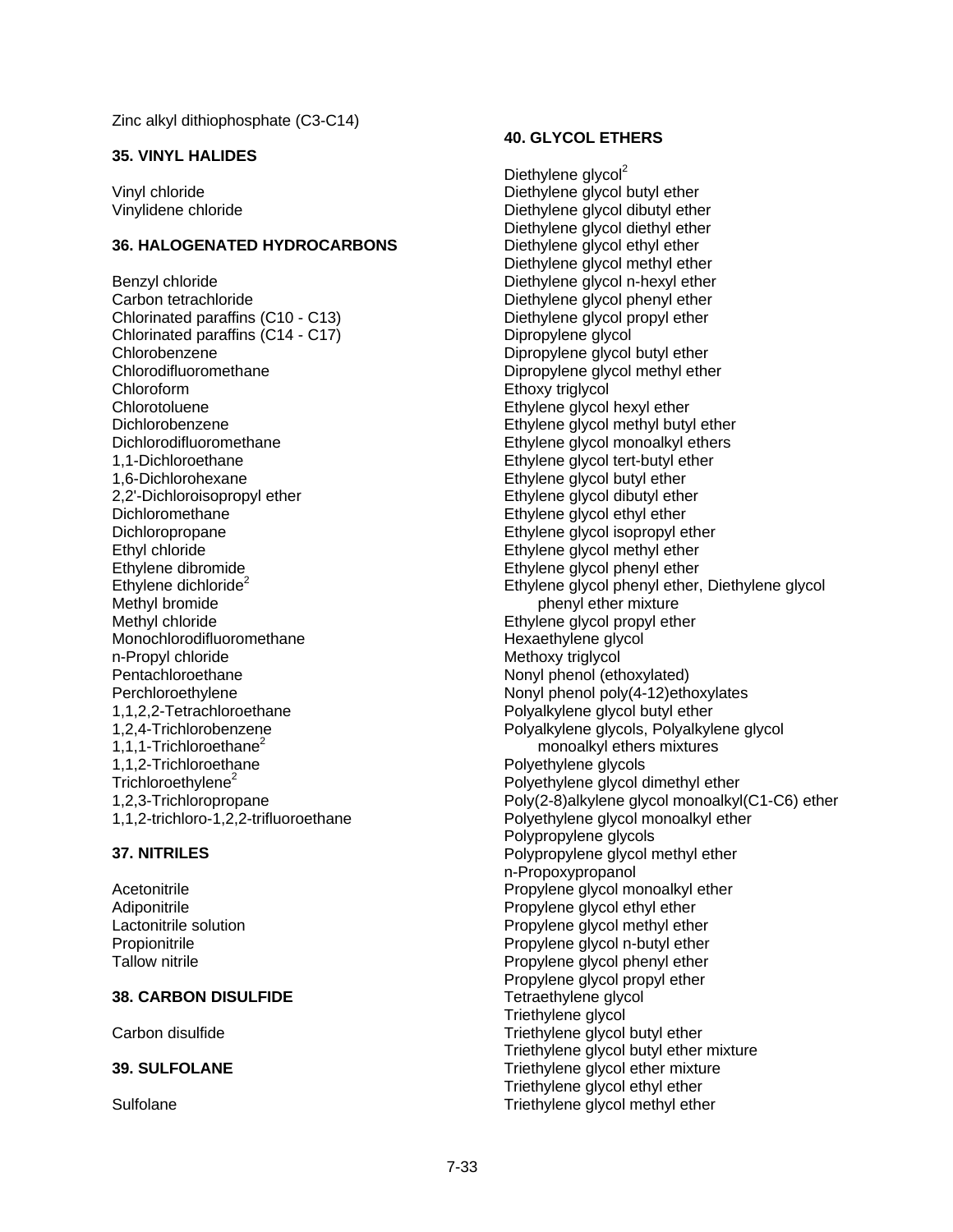Tripropylene glycol Tripropylene glycol methyl ether

### **41. ETHERS**

Alkaryl polyether (C9-C20) Butyl ether 2,2-Dichloroethyl ether Diethyl ether Diglycidyl ether of Bisphenol F Diglycidyl ether of bisphenol A Dimethyl furan 1,4-Dioxane Diphenyl ether Diphenyl ether, Diphenyl phenyl ether mixture Ethyl ether Long chain alkaryl polyether (C11-C20) Methyl tert-butyl ether $2$ Propyl ether **Tetrahydrofuran** 1,3,5-Trioxane Polyether (molecular weight 2000+)

## **42. NITROCOMPOUNDS**

o-Chloronitrobenzene **Dinitrotoluene** Nitrobenzene **Nitroethane** Nitropropane Nitropropane, Nitroethane mixture **Nitrotoluene** 

## **43. MISCELLANEOUS WATER SOLUTIONS**

Aluminum sulfate solution<sup>2</sup> 2-Amino-2-hydroxymethyl-1,3-propanediol solution Ammonium bisulfite solution $2$ Ammonium nitrate-urea solution (not containing ammonia) Ammonium polyphosphate solution Ammonium sulfate solution Ammonium thiosulfate solution Sulfonated polyacrylate solutions<sup>2</sup> Calcium bromide solution Calcium chloride solution Clay slurry Corn syrup Dextrose solution 2,4-Dichlorophenoxyacetic acid, Diethanolamine salt solution 2,4-Dichlorophenoxyacetic acid, Triisopropanolamine salt solution<sup>2</sup> Diethanolamine salt of 2,4- Dichlorophenoxyacetic acid solution

Diethylenetriamine pentaacetic acid, pentasodium salt solution Dodecyl diphenyl ether disulfonate solution Drilling brine (containing Calcium, Potassium or Sodium salts) Drilling brine (containing Zinc salts) Drilling mud (low toxicity) (if non-flammable or non-combustible) Ethylenediaminetetracetic acid, tetrasodium salt solution Ethylene, Vinyl acetate copolymer emulsion Ferric hydroxyethylethylenediaminetriacetic acid, trisodium salt solution<sup>2</sup> Fish solubles (water based fish meal extracts) Fructose solution Fumaric adduct of Rosin, water dispersion Hexamethylenediamine adipate solution N-(Hydroxyethyl)ethylenediaminetriacetic acid, trisodium salt solution Kaolin clay slurry Latex, liquid synthetic Lignin liquor Liquid streptomyces solubles N-Methylglucamine solution N-Methylglucamine solution (70% or less) Naphthenic acid, sodium salt solution Potassium chloride solution Potassium thiosulfate solution Rosin soap (disproportionated) solution Sewage sludge, treated Sodium alkyl sulfonate solution Sodium hydrogen sulfite solution Sodium polyacrylate solution<sup>2</sup> Sodium salt of Ferric hydroxyethylethylenediamine triacetic acid solution Sodium silicate solution $2$ Sodium sulfide solution Sodium sulfite solution Sodium tartrates, Sodium succinates solution Sulfonated polyacrylate solutions $2$ Tall oil soap (disproportionated) solution Tetrasodium salt of EDTA solution Triisopropanolamine salt of 2,4- Dichlorophenoxyacetic acid solution Urea, Ammonium nitrate solution (not containing Ammonia) Urea, Ammonium phosphate solution Urea solution Vegetable protein solution (hydrolysed) **Water**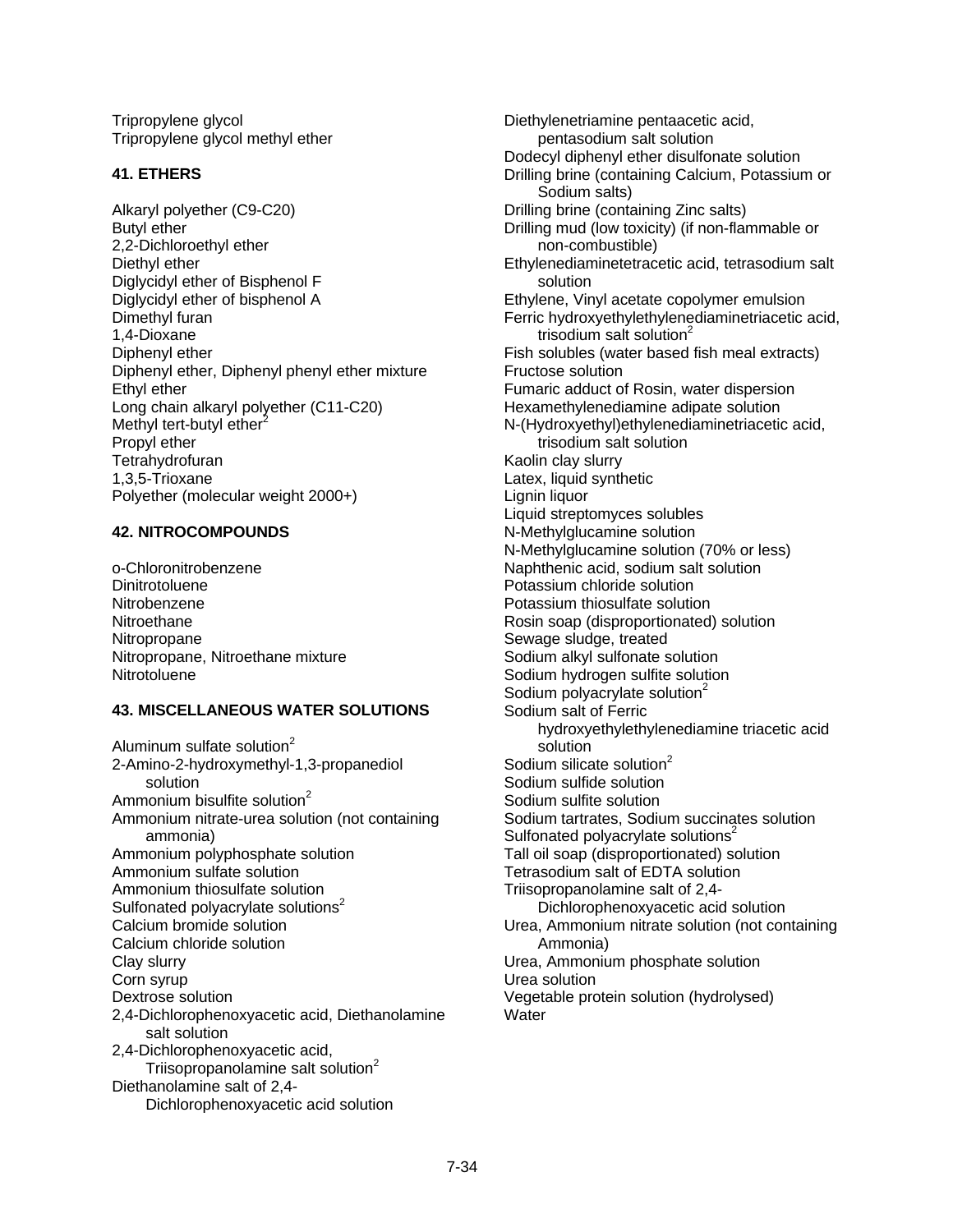## FOOTNOTES TO TABLE

<sup>1</sup> Because of very high reactivity or unusual conditions of carriage or potential compatibility problems, this product is not assigned to a specific group in the Compatibility Chart. For additional compatibility information, contact Commandant (G-MTH), U.S. Coast Guard, 2100 Second Street, SW., Washington, DC 20593-0001. Telephone (202) 267-1577.

 $2$  See Table 7.3 - Exceptions to the Chart.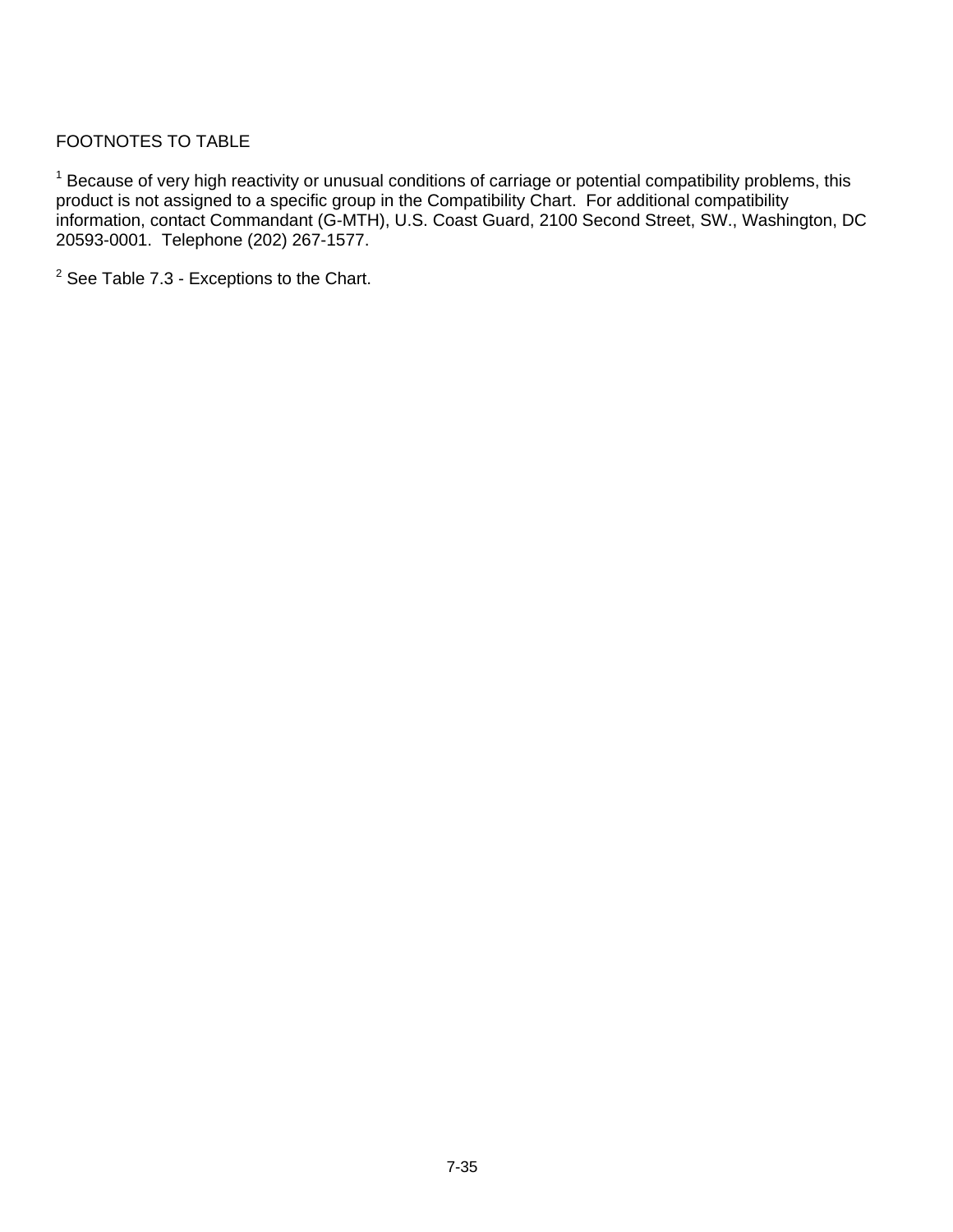## **TABLE 7.3 EXCEPTIONS TO THE CHART**

1. The binary combinations listed below have been tested as prescribed in Appendix III and found not to be dangerously reactive. These combinations are exceptions to the Compatibility Chart (Figure 1) and may be stowed in adjacent tanks.

| <b>Member of Reactive</b> | <b>Compatible with</b>       | Tetradecylamine            |                             |
|---------------------------|------------------------------|----------------------------|-----------------------------|
| Group                     |                              | mixture (7)                |                             |
| Acetone (18)              | Diethylenetriamine (7)       | Ethylenediamine (7)        | Butyl alcohol (20)          |
| Acetone cyanohydrin (0)   | Acetic acid (4)              |                            | tert-Butyl alcohol (20)     |
| Acrylonitrile (15)        | Triethanolamine (8)          |                            | Butylene glycol (20)        |
| 1,3-Butylene glycol (20)  | Morpholine (7)               |                            | Creosote (21)               |
| 1,4-Butylene glycol (20)  | Ethylamine (7)               |                            | Diethylene glycol (40)      |
|                           | Triethanolamine (8)          |                            | Ethyl alcohol (20)          |
| Gamma-Butyrolactone(0)    | N-Methyl-2-pyrrolidone (9)   |                            | Ethylene glycol (20)        |
| Caustic potash, 50% or    | Isobutyl alcohol (20)        |                            | Ethyl hexanol (20)          |
| less (5)                  | Ethyl alcohol (20)           |                            | Glycerine (20)              |
|                           | Ethylene glycol (20)         |                            | Isononyl alcohol (20)       |
|                           | Isopropyl alcohol (20)       |                            | Isophorone (18)             |
|                           | Methyl alcohol (20)          |                            | Methyl butyl ketone (18)    |
|                           | iso-Octyl alcohol (20)       |                            | Methyl isobutyl ketone (18) |
| Caustic soda, 50% or less | Butyl alcohol (20)           |                            | Methyl ethyl ketone (18)    |
| (5)                       | tert-Butyl alcohol, Methanol |                            | Propyl alcohol (20)         |
|                           | mixtures                     |                            | Propylene glycol (20)       |
|                           | Decyl alcohol (20)           |                            |                             |
|                           | Iso-Decyl alcohol            | Oleum (0)                  | Hexane (31)                 |
|                           | Diacetone alcohol (20)       |                            | Dichloromethane (36)        |
|                           | Diethylene glycol (40)       |                            | Perchloroethylene (36)      |
|                           | Ethyl alcohol (40%,          |                            |                             |
|                           | whiskey) (20)                | 1,2-Propylene glycol (20)  | Diethylenetriamine (7)      |
|                           | Ethylene glycol (20)         |                            | Polyethylene polyamines     |
|                           | Ethylene glycol, Diethylene  |                            | (7)                         |
|                           | glycol mixture (20)          |                            | Triethylenetetramine (7)    |
|                           | Ethyl hexanol (Octyl         | Sodium dichromate, 70%     | Methyl alcohol (20)         |
|                           | alcohol) (20)                | (0)                        |                             |
|                           | Methyl alcohol (20)          | Sodium hydrosulfide        | Iso-Propyl alcohol (20)     |
|                           | Nonyl alcohol (20)           | solution (5)               |                             |
|                           | iso-Nonyl alcohol (20)       | Sulfuric acid (2)          | Coconut oil (34)            |
|                           | Propyl alcohol (20)          |                            | Coconut oil acid (34)       |
|                           | Propylene glycol (20)        |                            | Palm oil (34)               |
|                           | Sodium chlorate (0)          |                            | Tallow (34)                 |
|                           | iso-Tridecanol (20)          | Sulfuric acid, 98% or less | Choice white grease tallow  |
|                           |                              | (2)                        | (34)                        |
| Dodecyl and               | Tall oil, fatty acid (34)    |                            |                             |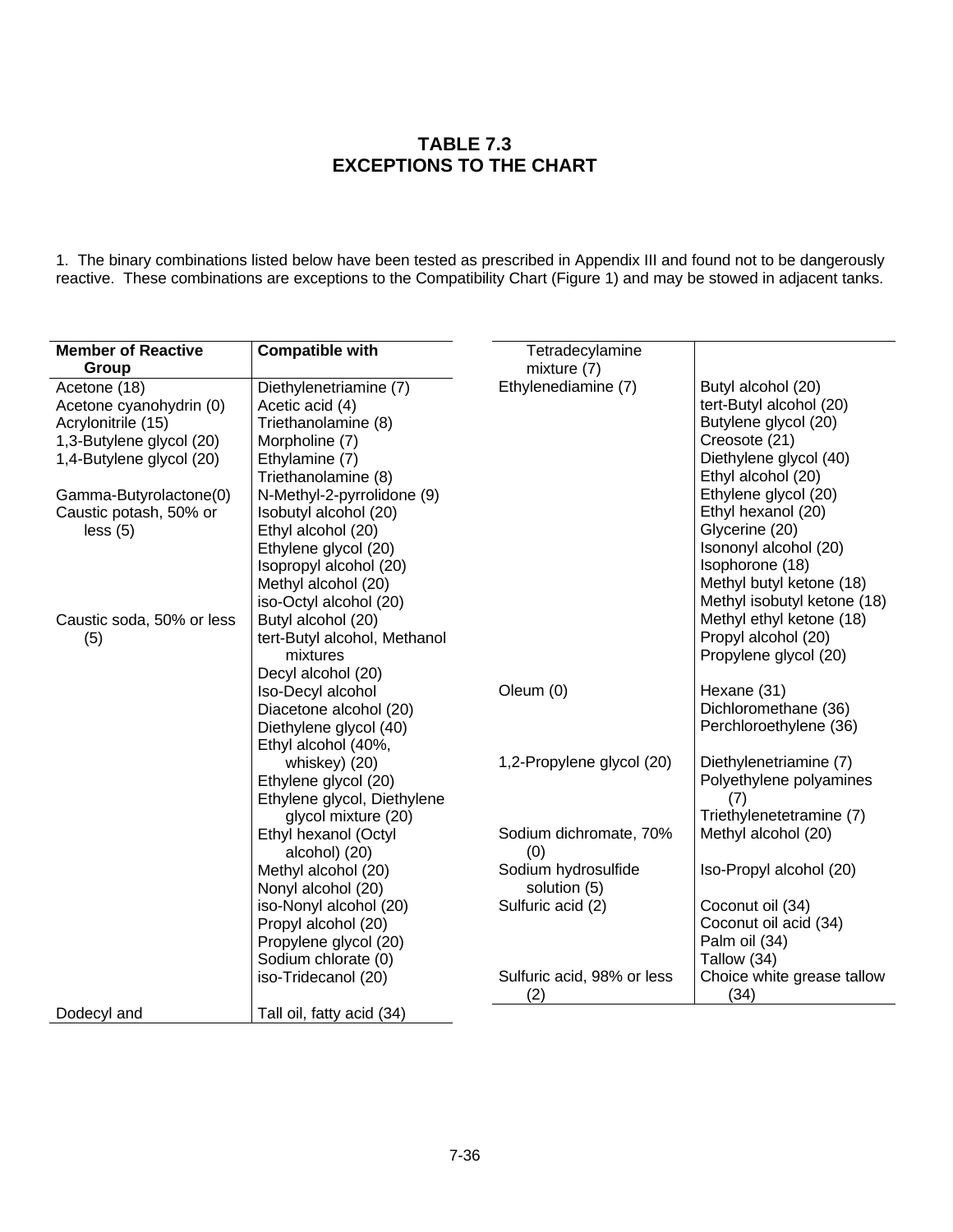2. The binary combinations listed below have been determined to be dangerously reactive, based on either data obtained in the literature or on laboratory testing which has been carried out in accordance with procedures prescribed in Appendix III. These combinations are exceptions to the Compatibility Chart (Figure 1) and may not be stowed in adjacent tanks.

Acetone cyanohydrin (0) is not compatible with Groups 1-12, 16, 17 and 22.

Acrolein (19) is not compatible with Group 1, Non-Oxidizing Mineral Acids.

Acrylic acid (4) is not compatible with Group 9, Aromatic Amines.

Acrylonitrile (15) is not compatible with Group 5 (Caustics)

Alkylbenzenesulfonic acid (0) is not compatible with Groups 1-3, 5-9, 15, 16, 18, 19, 30, 34, 37, and strong oxidizers.

Allyl alcohol (15) is not compatible with Group 12, Isocyanates.

Alkyl (C7-C9) nitrates (34) is not compatible with Group 1, Non-oxidizing Mineral Acids.

Aluminum sulfate solution (43) is not compatible with Groups 5-11.

Ammonium bisulfite solution (43) is not compatible with Groups 1, 3, 4, and 5.

Benzenesulfonyl chloride (0) is not compatible with Groups 5-7, and 43.

1,4-Butylene glycol (20) is not compatible with Groups 1-9.

gamma-Butyrolactone (0) is not compatible with Groups 1-9.

Caustic soda solution, 50% or less (5) is not compatible with 1,4-Butylene glycol (20).

Crotonaldehyde (19) is not compatible with Group 1, Non-Oxidizing Mineral Acids.

Cyclohexanone, Cyclohexanol mixture (18) is not compatible with Group 12, Isocyanates.

- 2,4-Dichlorophenoxyacetic acid, Triisopropanolamine salt solution (43) is not compatible with Group 3, Nitric acid.
- 2,4-Dichlorophenoxyacetic acid, Dimethylamine salt solution (0) is not compatible with Groups 1-5, 11, 12, and 16.

Dimethyl hydrogen phosphite (34) is not compatible with Groups 1 and 4.

- Dimethyl naphthalene sulfonic acid, sodium salt solution (34) is not compatible with Group 12, Formaldehyde, and strong oxidizing agents.
- Dodecylbenzenesulfonic acid (0) is not compatible with oxidizing agents and Groups 1, 2, 3, 5, 6, 7, 8, 9, 15, 16, 18, 19, 30, 34, and 37.

Ethylenediamine (7) is not compatible with Ethylene dichloride (36).

Ethylene dichloride (36) is not compatible with Ethylenediamine (7).

Ethylidene norbonene (30) is not compatible with Groups 1-3 and 5-8.

2-Ethyl-3-propylacrolein (19) is not compatible with Group 1, Non-Oxidizing Mineral Acids.

- Ferric hydroxyethyylethylenediamine triacetic acid, Sodium salt solution (43) is not compatible with Group 3, Nitric acid.
- Fish oil (34) is not compatible with Sulfuric acid (2).
- Formaldehyde (over 50%) in Methyl alcohol (over 30%) (19) is not compatible with Group 12, Isocyanates.

Formic acid (4) is not compatible with Furfural alcohol (20).

Furfuryl alcohol (20) is not compatible with Group 1, Non-Oxidizing Mineral Acids and Formic acid (4).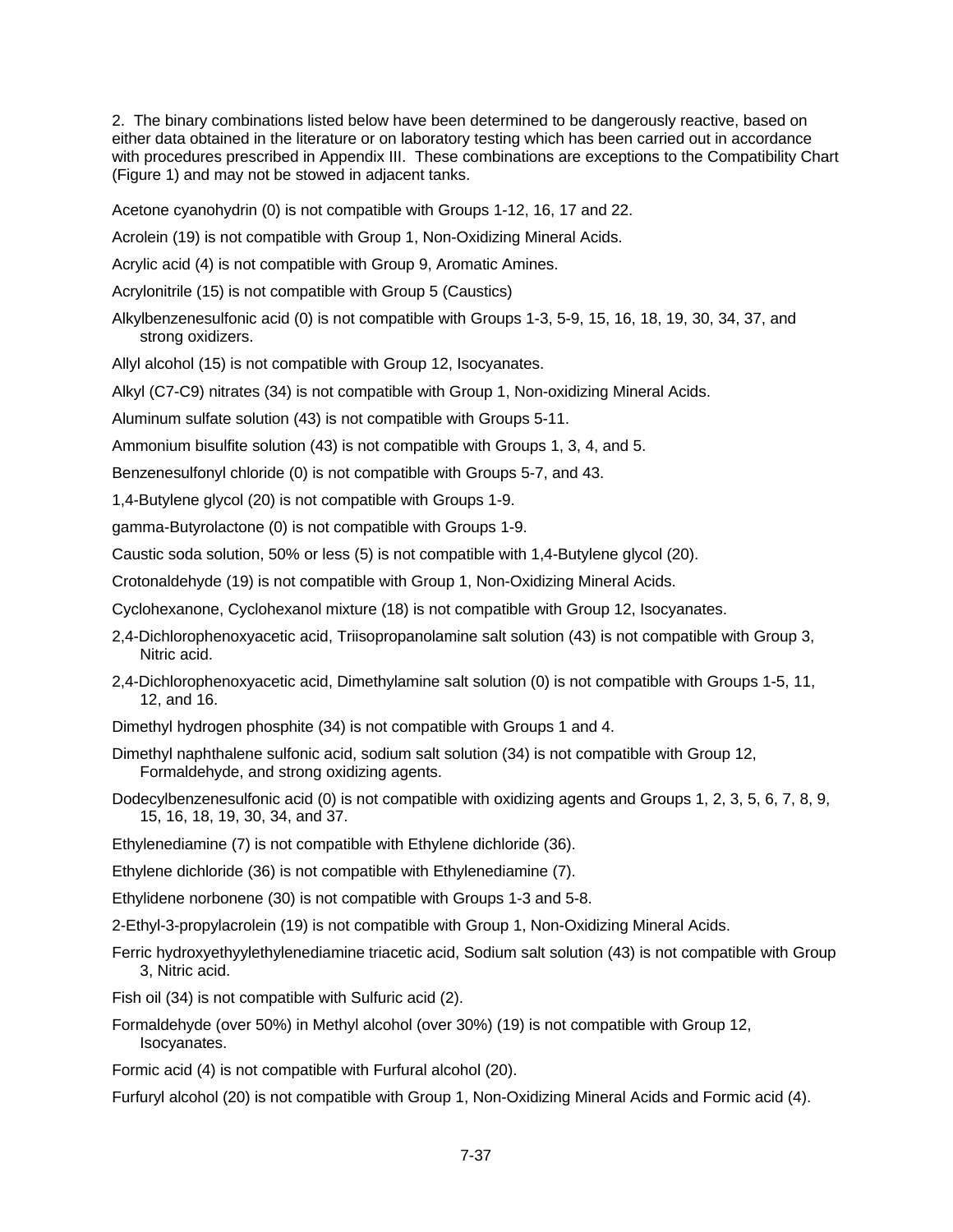2-Hydroxyethyl acrylate is not compatible with Groups 2, 3, 5-8 and 12.

Isophorone (18) is not compatible with Group 8, Alkanolamines.

Magnesium chloride solution (0) is not compatible with Groups 2, 3, 5, 6 and 12.

Mesityl oxide (18) is not compatible with Group 8, Alkanolamines.

Methacrylonitrile (15) is not compatible with Group 5 (Caustics).

Methyl tert-butyl ether (41) is not compatible with Group 1, Non-oxidizing Mineral Acids.

Naphtha, cracking fraction (33) is not compatible with strong acids, caustics or oxidizing agents.

o-Nitrophenol (0) is not compatible with Groups 2, 3, and 5-10.

Octyl nitrates (all isomers) *see* Alkyl (C7-C9) nitrates.

Oleum (0) is not compatible with Sulfuric acid (2) and 1,1,1-Trichloroethane (36).

Phthalate based polyester polyol (0) is not compatible with group 2, 3, 5, 7 and 12.

- Pentene, Miscellaneous hydrocarbon mixtures (30) are not compatible with strong acids or oxidizing agents.
- Polyglycerine, Sodium salts solution (20) is not compatible with Groups 1, 4, 11, 16, 17, 19, 21, and 22.
- Sodium acetate, Glycol, Water mixture (1% or less Sodium hydroxide) (34) is not compatible with Group 12 (Isocyanates).
- Sodium chlorate solution (50% or less) (0) is not compatible with Groups 1-3, 5, 7, 8, 10, 12, 13, 17, and 20.
- Sodium dichromate solution (70% or less) (0) is not compatible with Groups 1-3, 5, 7, 8, 10, 12, 13, 17, and 20.
- Sodium dimethyl naphthalene sulfonate solution (34) is not compatible with Group 12, Formaldehyde and strong oxidizing agents.
- Sodium hydrogen sulfide, Sodium carbonate solution (0) is not compatible with Groups 6 (Ammonia) and 7 (Aliphatic amines).
- Sodium hydrosulfide (5) is not compatible with Groups 6 (Ammonia) and 7 (Aliphatic amines).
- Sodium hydrosulfide, Ammonium sulfide solution (5) is not compatible with Groups 6 (Ammonia) and 7 (Aliphatic amines).

Sodium polyacrylate solution (43) is not compatible with Group 3, Nitric Acid.

Sodium salt of Ferric hydroxyethylethylenediamine triacetic acid solution (43) is not compatible with Group 3, Nitric acid.

Sodium silicate solution (43) is not compatible with Group 3, Nitric acid.

Sodium sulfide, hydrosulfide solution (0) is not compatible with Groups 6 (Ammonia) and 7 (Aliphatic amines).

Sodium thiocyanate (56% or less) (0) is not compatible with Groups 1-4.

Sulfonated polyacrylate solution (43) is not compatible with Group 5 (Caustics).

Sulfuric acid (2) is not compatible with Fish oil (34), or Oleum (0).

Tallow fatty acid (34) is not compatible with Group 5, Caustics.

1,1,1-Trichloroethane (36) is not compatible with Oleum (0).

Trichlorethylene (36) is not compatible with Group 5, Caustics.

Triethyl phosphite (34) is not compatible with Groups 1 and 4.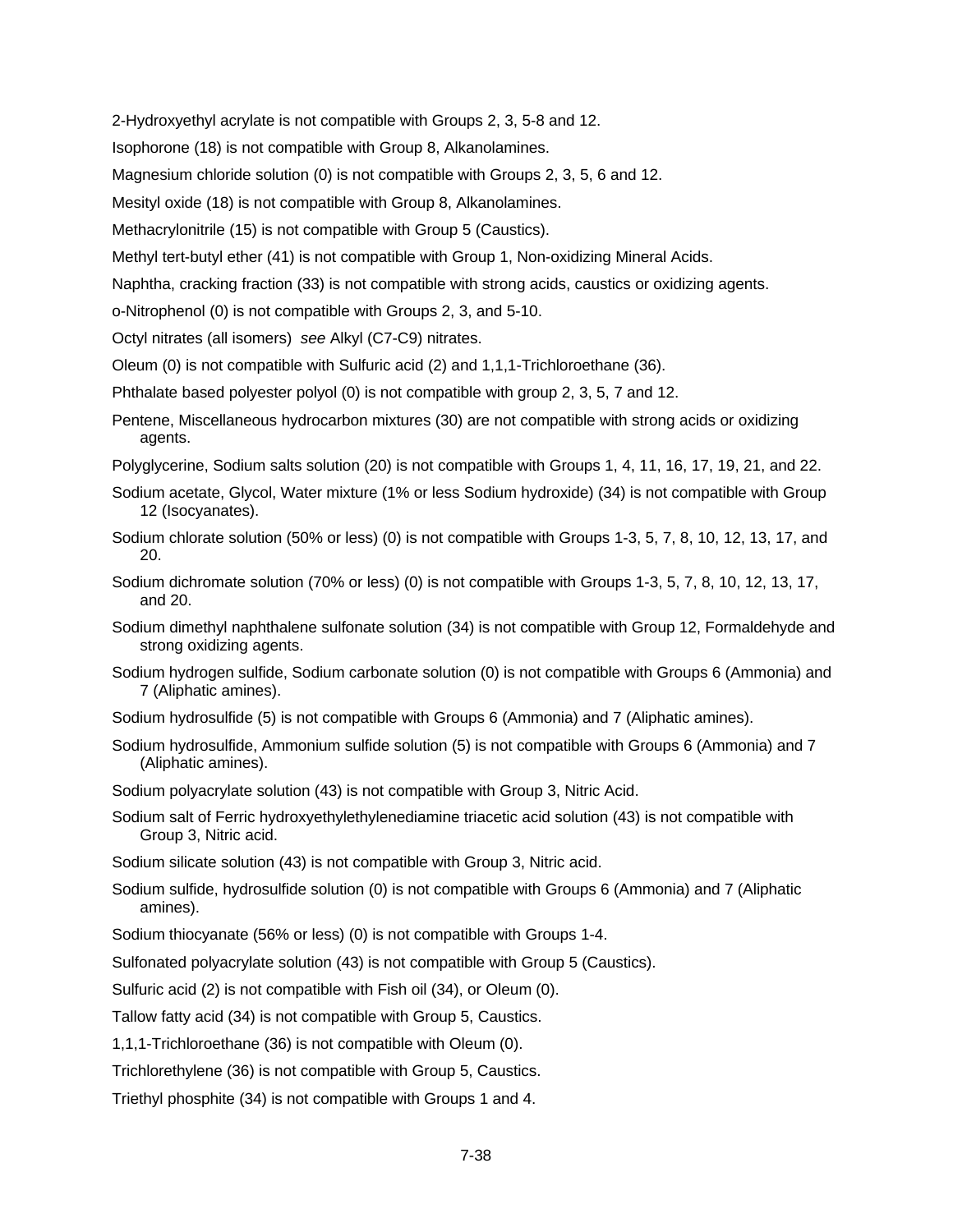Trimethyl phosphite (34) is not compatible with Groups 1 and 4.

1,3,5-Trioxane (41) is not compatible with Group 1 (Non-oxidizing mineral acids) and Group 4 (Organic acids).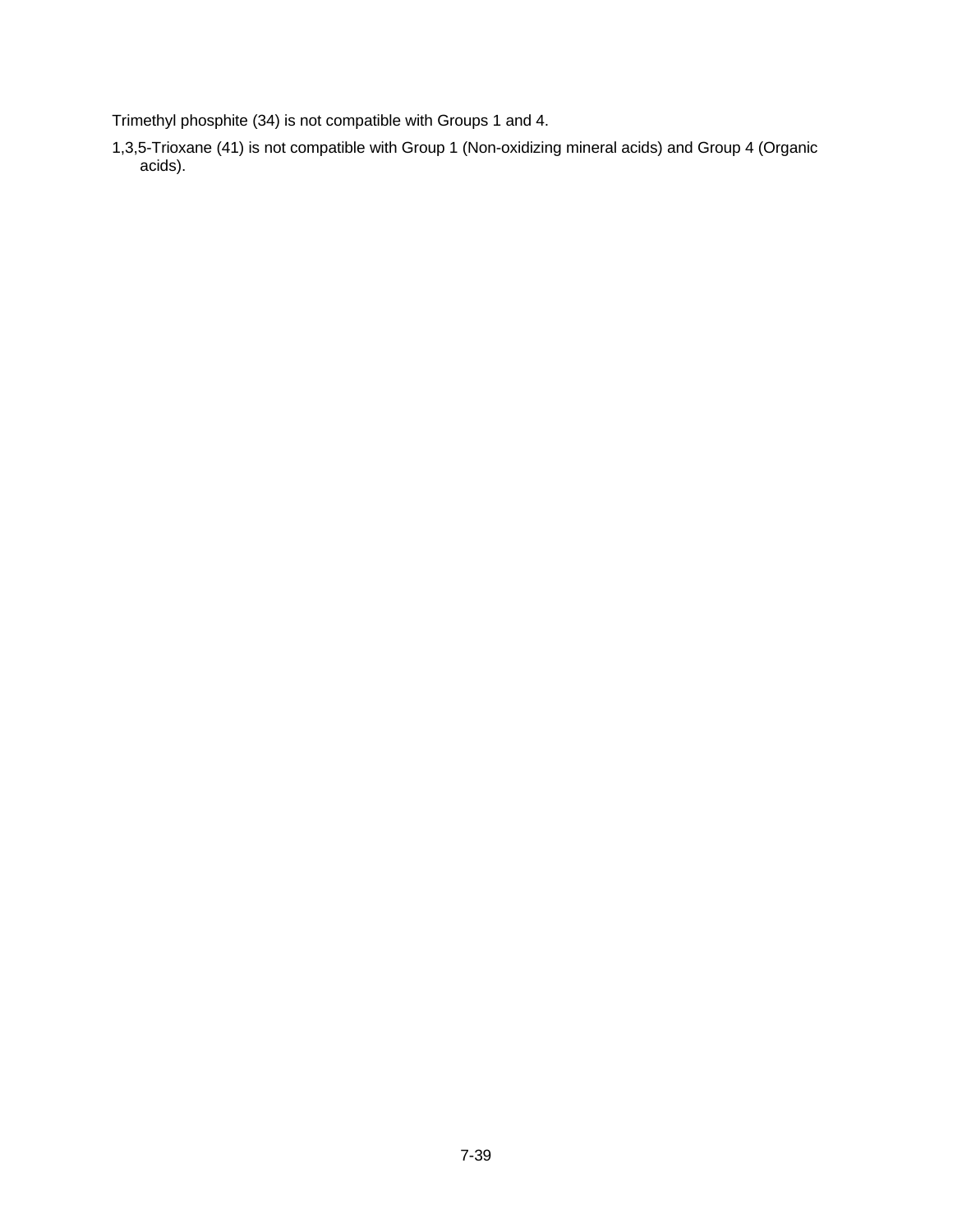## **8. INDEX OF SYNONYMS**

 $300^\circ$  oil

#### **SYNONYM COMPOUND NAMES**

- Oils, miscellaneous: mineral seal
- Aatrex herbicide  $=$  Atrazine
- Absorbent oil **Absorbent** oil **E** Oils, miscellaneous: absorption
- Accelerator HX = N-Ethylcyclohexylamine
- Acetal = Acetal
- Acetaldehyde diethylacetal = Acetal
- Acetaldehyde, chloro- = Chloroacetaldehyde
- Acetaldehyde, trichloro = Trichloroacetaldehyde
- Acetaldehyde = Acetaldehyde
- p-Acetaldehyde = Paraldehyde
- Acetate C-7 = Heptyl acetate
- Acetate C-9  $\qquad \qquad = \quad$  Nonyl acetate
- $Bis$  (Acetate) dioxouranium  $=$  Uranyl acetate
- (Acetato-o) phenyl mercury = Phenylmercuric acetate
- Acetatophenylmercury = Phenylmercuric acetate
- Acetic acid anhydride  $=$  Acetic anhydride
- $A$ cetic acid n-amyl ester  $=$  Amyl acetate (all isomers)
- Acetic acid, 3-methoxybutyl ester  $= 3$ -Methoxybutyl acetate
- Acetic acid, ammonium salt  $=$  Ammonium acetate
- Acetic acid, benzyl ester  $=$  Benzyl acetate
- Acetic acid, chromium salt  $=$  Chromic acetate
- Acetic acid, cupric salt  $\qquad \qquad = \qquad$  Copper acetate
	-
- Acetic acid, cyclohexyl ester = Cyclohexyl acetate<br>Acetic acid, dimethylamide = Dimethylacetamide
- Acetic acid, dimethylamide  $=$  Acetic acid, dimethylamide  $=$  $=$  N,N-Dimethyl acetamide solution (40% or less)
- Acetic acid, ethyl ester  $=$  Ethyl acetate
- Acetic acid, fluoro-, sodium salt  $=$  Sodium fluoroacetate
- Acetic acid, heptyl ester  $=$  Heptyl acetate
- Acetic acid, hexyl ester  $=$  Hexyl acetate
- $A$ cetic acid, isobutyl ester  $\qquad \qquad =$  Isobutyl acetate
- Acetic acid, isopropyl ester  $=$  Isopropyl acetate
	-
- Acetic acid, methyl ester  $\begin{aligned}\n &= \text{Methyl acetate} \\
 &= \text{n-Butyl acetate}\n \end{aligned}$ Acetic acid, n-butyl ester  $=$ 
	-
- Acetic acid, n-nonyl ester  $\begin{array}{rcl} = & \text{Nonyl acetate} \\ \text{Acetic acid, n-propyl ether} & = & n-Propyl acetate \end{array}$ 
	-
	-
	-
	-
	-
- Acetic acid, thallous salt  $=$  Thallium acetate
	-
- $Accetic acid$  =  $Accetic acid$
- Acetic aldehyde  $=$  Acetaldehyde
- Acetic anhydride  $\qquad \qquad = \qquad$  Acetic anhydride
- Acetic ester  $=$  Ethyl acetate
- $A$ cetic ether  $A$  = Ethyl acetate
	-
	-
- Acetoacetic ester  $=$  Ethyl acetoacetate
- Acetic acid, n-propyl ether  $=$ Acetic acid, nickel (II) salt  $=$  Nickel acetate Acetic acid, phenylmethyl ester  $=$  Benzyl acetate
- $A$ cetic acid, sec-butyl ester  $=$  sec-Butyl acetate Acetic acid, tert-butyl ester  $=$  tert-Butyl acetate
- Acetic acid, thallium (I) salt  $=$  Thallium acetate
	-
- Acetic acid, zinc salt  $\qquad \qquad = \qquad \text{Zinc acetate}$
- 
- 
- 
- 
- 
- Acetoacetic acid, ethyl ester  $=$  Ethyl acetoacetate
- $A$ cetoacetic acid, methyl ester  $=$  Methyl acetoacetate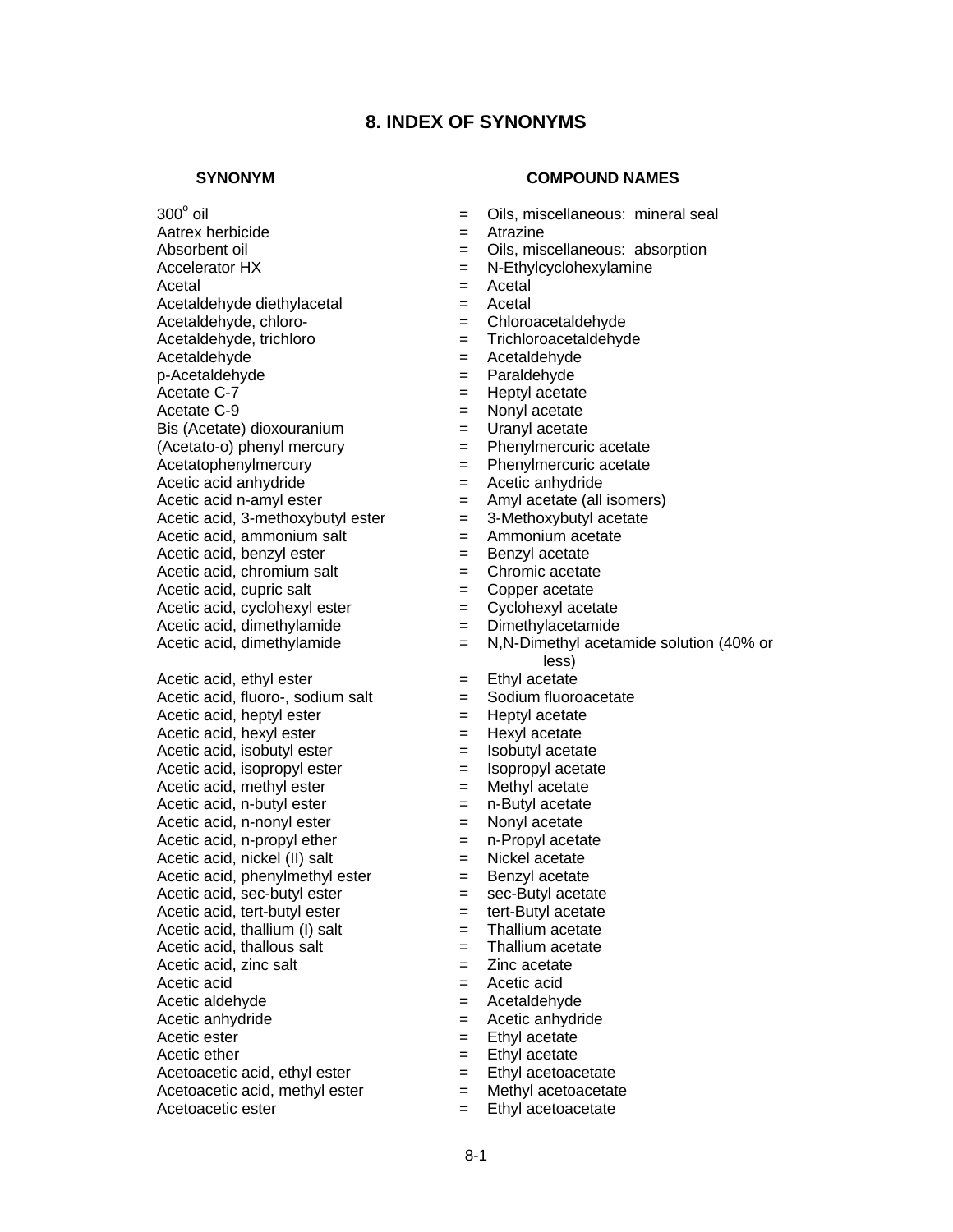$A$ cetyl hydroperoxide  $=$ 

Acetylacetone = Acetylacetone

Acetylbenzene = Acetophenone

Acetylene dichloride  $= 1,2$ -Dichloroethylene

 $A$ cetylmethyl bromide  $=$ 

Acid ammonium carbonate  $\qquad \qquad = \qquad$  Ammonium bicarbonate

Acraldehyde<br>Acridine

Acrolein  $=$  Acrolein

Acrylic acid, 2-ethylhexylester  $= 2$ -Ethylhexyl acrylate

Acrylic acid, decyl ester  $=$  n-Decyl acrylate

Acrylic acid, ethyl ester  $=$  Ethyl acrylate

Acrylic acid = Acrylic acid

Adipic acid, bis  $(2$ -ethylhexyl) ester  $=$ 

Alaninol = 2-Propanolamine<br>Albone = 2-Propanolamine

Albone = Hydrogen peroxide<br>Albus = Hydrogen peroxide<br>= Mercuric ammonium

Alcohol C-10 = n-Decyl alcohol

#### **SYNONYM COMPOUND NAMES**

- Acetocyanohydrin  $\qquad \qquad = \qquad$  Lactonitrile solution (80% or less)
- $A$ cetone cyanohydrin  $A$ cetone cyanohydrin
- Acetone = Acetone
- Acetonitrile  $\qquad \qquad = \qquad$ Acetonitrile
- Acetonyl bromide  $=$  Bromoacetone
- Acetophenone = Acetophenone
	-
- alpha-Acetoxytoluene = Benzyl acetate<br>Acetyl bromide = Acetyl bromide Acetyl bromide = Acetyl bromide
	-
- Acetyl chloride<br>
Acetyl hydroperoxide<br>  $\begin{array}{ccc} & \\ & \end{array}$  Peracetic acid
- Acetyl oxide  $\qquad \qquad = \qquad$  Acetic anhydride
- $A$ cetyl peroxide solution  $A$ cetyl peroxide solution
	-
	-
	-
- Acetylene tetrachloride  $=$  Tetrachloroethane
- Acetylene  $=$  Acetylene
	-
- Acetylenogen = Calcium carbide
	-
	-
- Acid ammonium fluoride = Ammonium bifluoride<br>Acraldehyde = Acrolein
	-
	- Acridine = Acridine
	-
- Acrylaldehyde = Acrolein
- Acrylamide solution  $\qquad \qquad = \qquad$  Acrylamide solution
- Acrylic acid amide (50%) = Acrylamide solution
	-
	-
	-
- $Acrvlic acid, isobutyl ester = iso-butyl acrylate$
- Acrylic acid, methyl ester  $=$  Methyl acrylate
- $Acrylic acid, n-butylester = n-Butyleacrylate$ 
	-
- Acrylic aldehyde = Acrolein
- Acrylic amide 50% = Acrylamide solution
- Acrylonitrile = Acrylonitrile
- Activated charcoal  $\qquad \qquad = \qquad$ Charcoal
- Adacene-12 = 1-Dodecene
- Adipic acid, bis (2-ethylhexyl) ester  $= Di-(2-ethylhexyl)$  adipate<br>Adipic acid, bis (2-ethylhexyl) ester  $= Dioctyl$  adipate
	-
- Adipic acid, dimethyl ester  $=$  Dimethyl adipate
- Adipic acid  $=$  Adipic acid
- Adipinic acid  $=$  Adipic acid
- Adipol 2EH = Dioctyl adipate
- Adiponitrile  $\qquad \qquad = \qquad$ Adiponitrile
- Adronal = Cyclohexanol
- Aerosol surfactant  $=$  Dioctyl sodium sulfosuccinate

 $=$  Mercuric ammonium chloride

Aerothene  $=$  Trichloroethane

8-2

AIP  $=$  Aluminum phosphide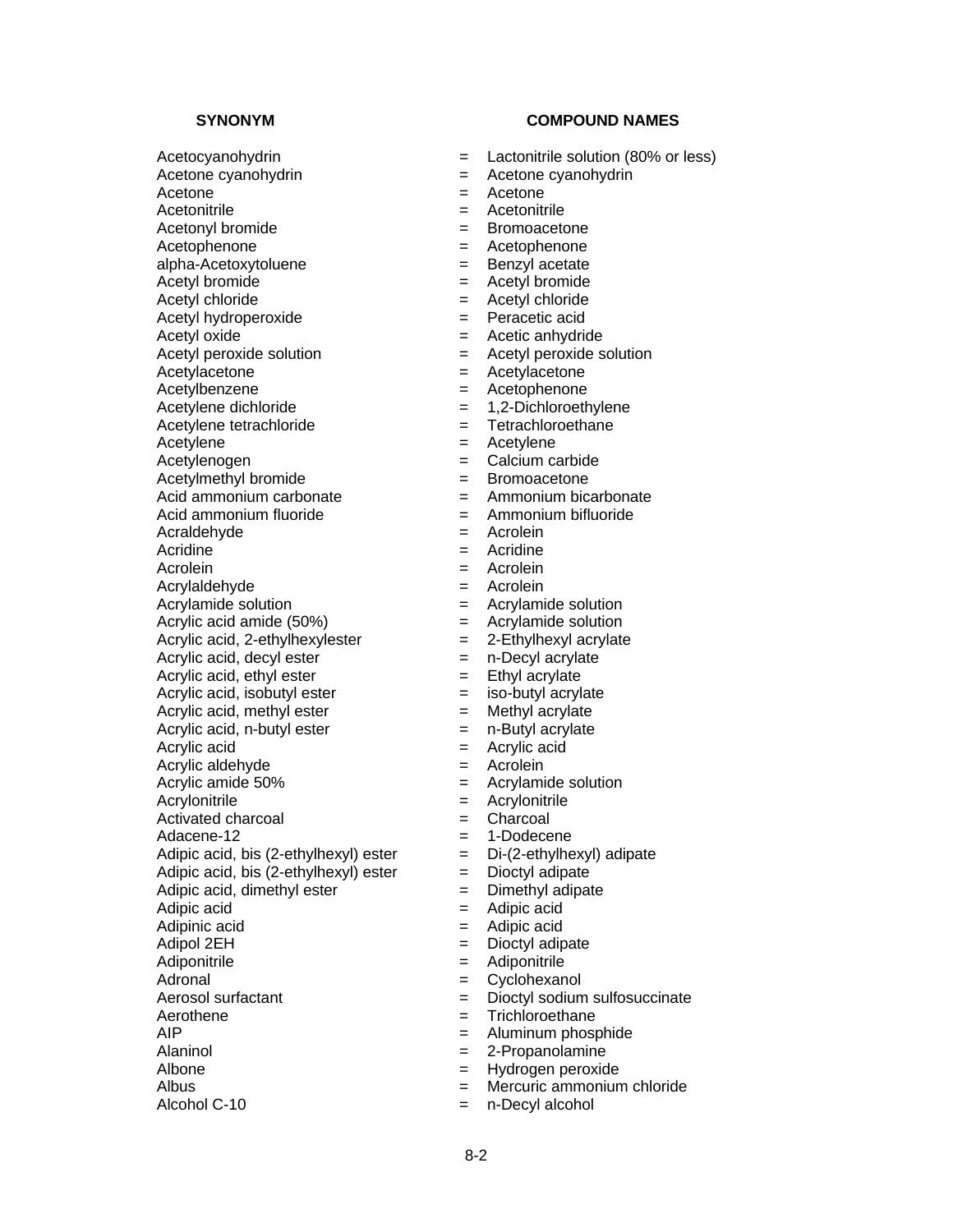Alcohol C-11 (undecylic) = Undecanol Alcohol C-8 = Octanol Alcohol = Ethyl alcohol Aldehyde-collidine  $=$  Methylethylpyridine Aldehyde C-10 = Decaldehyde Aldehydine = Methylethylpyridine Aldifen = 2,4-Dinitrophenol<br>Aldrin = 2,4-Dinitrophenol<br>= Aldrin Aldrin = Aldrin Alfa-tox = Diazinon Alimet = 2-Hydroxy-4-(methylthio)-butanoic acid<br>Alkaway liquid alkaline deruster = Boiler compound, liquid Alkaway liquid alkaline deruster  $=$ Alkron = Methyl parathion Alkyl $(C_{11} - C_{17})$ benzenesulfonic acid = Alkyl $(C_{11} \cdot C_{17})$ benzenesulfonic acid  $\Delta$ lkylbenzenesulfonic acid, sodium salt  $\equiv$  Sodium alkylbenzenesulfonates Allene-methylacetylene mixture  $=$  Methyl acetylene, propadiene mixture Allomaleic acid = Fumaric acid Allyl alcohol = Allyl alcohol Allyl aldehyde  $\begin{aligned}\n &= \quad \text{Acrolein} \\
 &= \quad \text{Allyl bromide} \\
 \end{aligned}$ Allyl bromide  $=$ Allyl chloride = Allyl chloride Allyl chlorocarbonate  $\qquad \qquad =$  Allyl chloroformate Allyl chloroformate  $\qquad \qquad = \qquad$ Allyl chloroformate Allyl trichloride  $= 1.2.3$ -Trichloropropane Allylethylene  $= 1,4$ -Pentadiene Allylsilicone trichloride = Allyltrichlorosilane Allyltrichlorosilane = Allyltrichlorosilane alpha,alpha,alpha-trifluoro-2,6-Dinitron,n-dipropyl-p-toluidine Alrowet D65  $\qquad \qquad = \qquad \text{Dioctyl sodium sulfosuccinate}$ Alum  $=$  Aluminum sulfate  $\Delta$ luminum chloride solution  $\Delta$  = Aluminum chloride solution Aluminum chloride = Aluminum chloride Aluminum ethyl dichloride = Ethylaluminum dichloride Aluminum fluoride  $\qquad \qquad = \qquad$ Aluminum fluoride Aluminum monophosphide  $\qquad \qquad = \qquad$ Aluminum phosphide Aluminum nitrate nonahydrate = Aluminum nitrate Aluminum nitrate  $\qquad \qquad = \qquad$ Aluminum nitrate Aluminum phosphide  $=$  Aluminum phosphide Aluminum sulfate solution = Aluminum sulfate solution Aluminum sulfate  $\qquad \qquad = \qquad$ Aluminum sulfate Aluminum triethyl = Triethylaluminum Aluminum triisobutyl = Triisobutylaluminum Amchlor = Ammonium chloride Amchloride = Ammonium chloride American palm kernel oil  $=$  Oils, edible: tucum 3-Amino-1-methylbenzene = m-Toluidine 2-Amino-1-methylbenzene = o-Toluidine 4-Amino-1-methylbenzene = p-Toluidine 2-Amino-1-propanol = 2-Propanolamine 3-Amino-1-propanol = n-Propanolamine 1-Amino-2-ethylhexane = 2-Ethylhexylamine<br>1-Amino-2-fluorobenzene = 2-Fluoroaniline 1-Amino-2-fluorobenzene = 2000 2-Amino-2-methyl-1-propanol (90% or less)

- 
- 
- 
- 
- 
- 
- 
- 
- 
- 
- 
- 
- 
- 
- 
- 
- -
- 
- 
- 
- 
- 
- 
- 
- 
- = Trifluralin
- 
- 
- 
- 
- 
- 
- 
- 
- 
- 
- 
- 
- 
- 
- 
- 
- 
- 
- 
- 
- 
- 
- 
- 
- = 2-Amino-2-methyl-1-propanol (90% or less)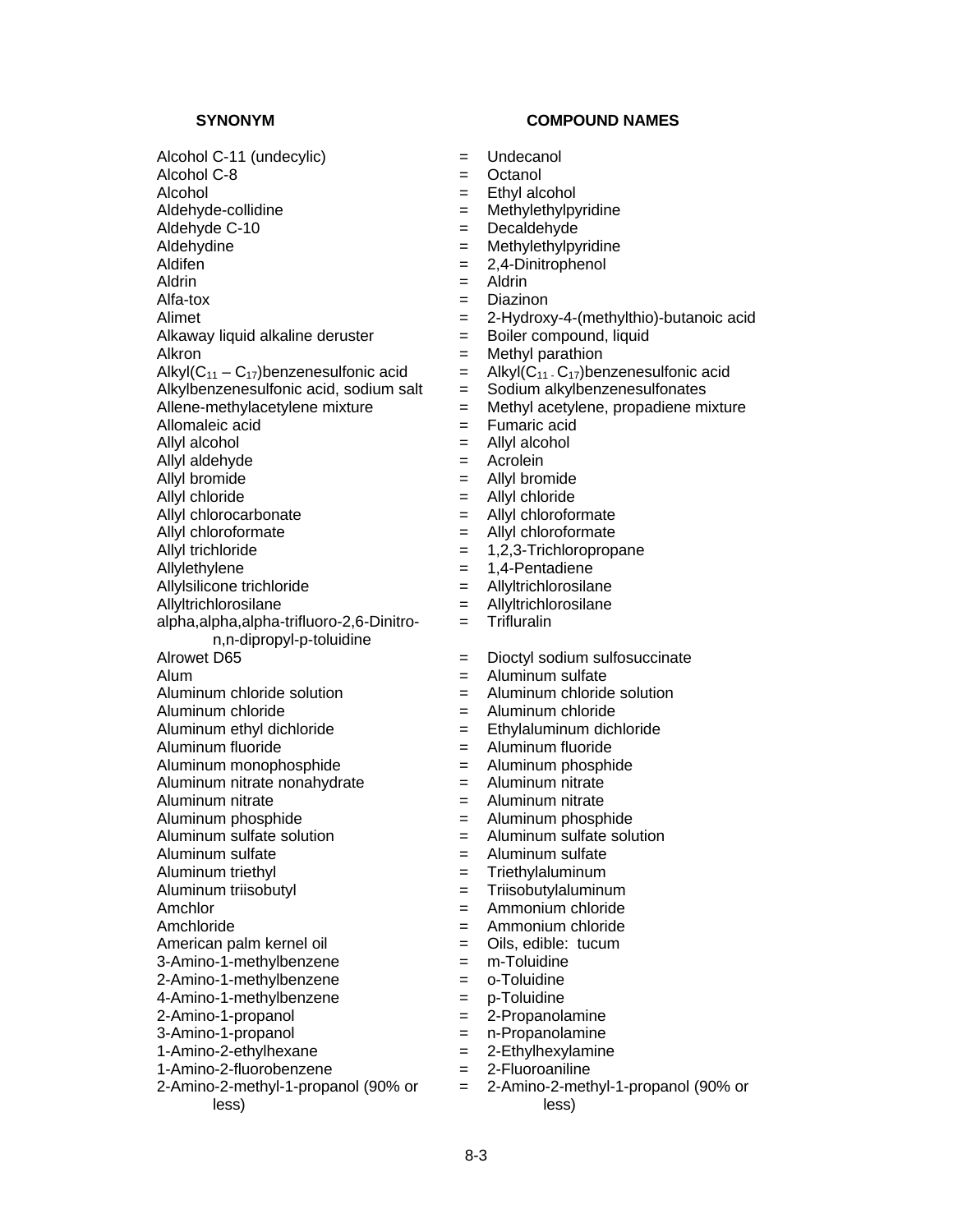1-Amino-2-methylpropane = Isobutylamine 2-Amino-2-methylpropane = tert-Butylamine 1-Amino-2-nitrobenzene = 2-Nitroaniline

- 1-Amino-4-chlorobenzene = p-chloroaniline
- 1-Amino-4-fluorobenzene = 4-Fluoroaniline
- 1-Amino-4-nitrobenzene = 1-Nitroaniline<br>2-Amino-5-chlorotoluene = 4-Chloro-o-toluidine
- 2-Amino-5-chlorotoluene =  $4-2$
- 
- 
- 
- 
- 
- Aminoethane  $=$  Ethylamine
- 2-Aminoethanol = Monoethanolamine beta-Aminoethyl alcohol  $\begin{aligned}\n &= \quad \text{Monoethanolamine} \\
 N\text{-Aminoethyl piperazine} \\
 &= \quad N\text{-Aminoethyl piperazine}\n \end{aligned}$  $N-Aminoethyl$  piperazine  $=$ Bis-(2-Aminoethyl) amine = Diethylenetriamine  $2-[2-Aminoethy])$  amino] ethanol  $=$  Aminoethylethanolamine<br>N-(2-Aminoethyl) ethanolamine  $=$  Aminoethylethanolamine  $N-(2-Aminoethyl)$  ethanolamine  $N-(2-Aminoethyl)$  potential in the  $N-(2-Aminoethyl)$  piperazine  $N-(2-Aminoethyl)$  $N-(2-Aminoethyl)$  piperazine  $N-(2-Aminoethyl)$  piperazine  $N-(2-Aminoethyl)$  piperazine  $N-Aminoethyl$  piperazine  $1-(2-Aminoethyl)$  piperazine  $=$  $N$ , $N$ '-bis-(2-Aminoethyl)ethylenediamine = Triethylenetetramine Aminoethylethanolamine = Aminoethylethanolamine Aminoform = Hexamethylenetetramine 2-Aminoisobutane = tert-Butylamine

- 
- 
- 3-Aminomethyl-3,5,5-
- trimethylcyclohexylamine
- 
- 
- 
- 
- p-Aminopyridine = 4-Aminopyridine = 4-Aminopyridine = 4-Aminopyridine
- $alpha$ -Aminotoluene  $\qquad \qquad \qquad =$
- 
- 
- 
- 
- 
- 

Ammonia, anhydrous = Ammonia, anhydrous

- **SYNONYM COMPOUND NAMES** 
	-
	-
	-
- 1-Amino-2-propanol = Monoisopropanolamine
	-
	-
	-
	-
- Aminobenzene  $=$  Aniline
- 1-Aminobutane = n-Butylamine
- Aminocaproic lactam  $=$  Caprolactam
- Aminocyclohexane  $=$  Cyclohexylamine
- Aminodimethylbenzene = 2,6-Dimethylaniline
- 2-Aminodimethylethanol = 2-Amino-2-methyl-1-propanol (90% or less)
	-
	-
	-
	-
	-
	-
	-
	-
	-
	-
	-
	-
	-
- beta-Aminoisobutanol = 2-Amino-2-methyl-1-propanol (90% or less)
- Aminomercuric chloride  $\qquad \qquad = \qquad$  Mercuric ammonium chloride
- Aminomethane  $=$  Methylamine
- Aminomethane  $=$  Methylamine solution
	- = Isophorone diamine
- 1-Aminonaphthalene = 1-Naphthylamine
- 2-Aminopropane = Isopropylamine
- 1-Aminopropane = n-Propylamine
- 4-Aminopyridine  $\qquad \qquad = \qquad 4$ -Aminopyridine
	-
	-
- 3-Aminotoluene = m-Toluidine
- 2-Aminotoluene = o-Toluidine
- 4-Aminotoluene = p-Toluidine
- Ammate **Ammonium** sulfamate
- Ammoneric = Ammonium chloride
- Ammonia soap extensive and the solution of the Ammonium oleate
- Ammonia solution  $=$  Ammonium hydroxide (<28% aqueous ammonia)
- Ammonia water  $=$  Ammonium hydroxide (<28% aqueous ammonia)<br>Ammonia, anhydrous
	-
- Ammoniated mercury example and the Mercuric ammonium chloride
- Ammonioformaldehyde = Hexamethylenetetramine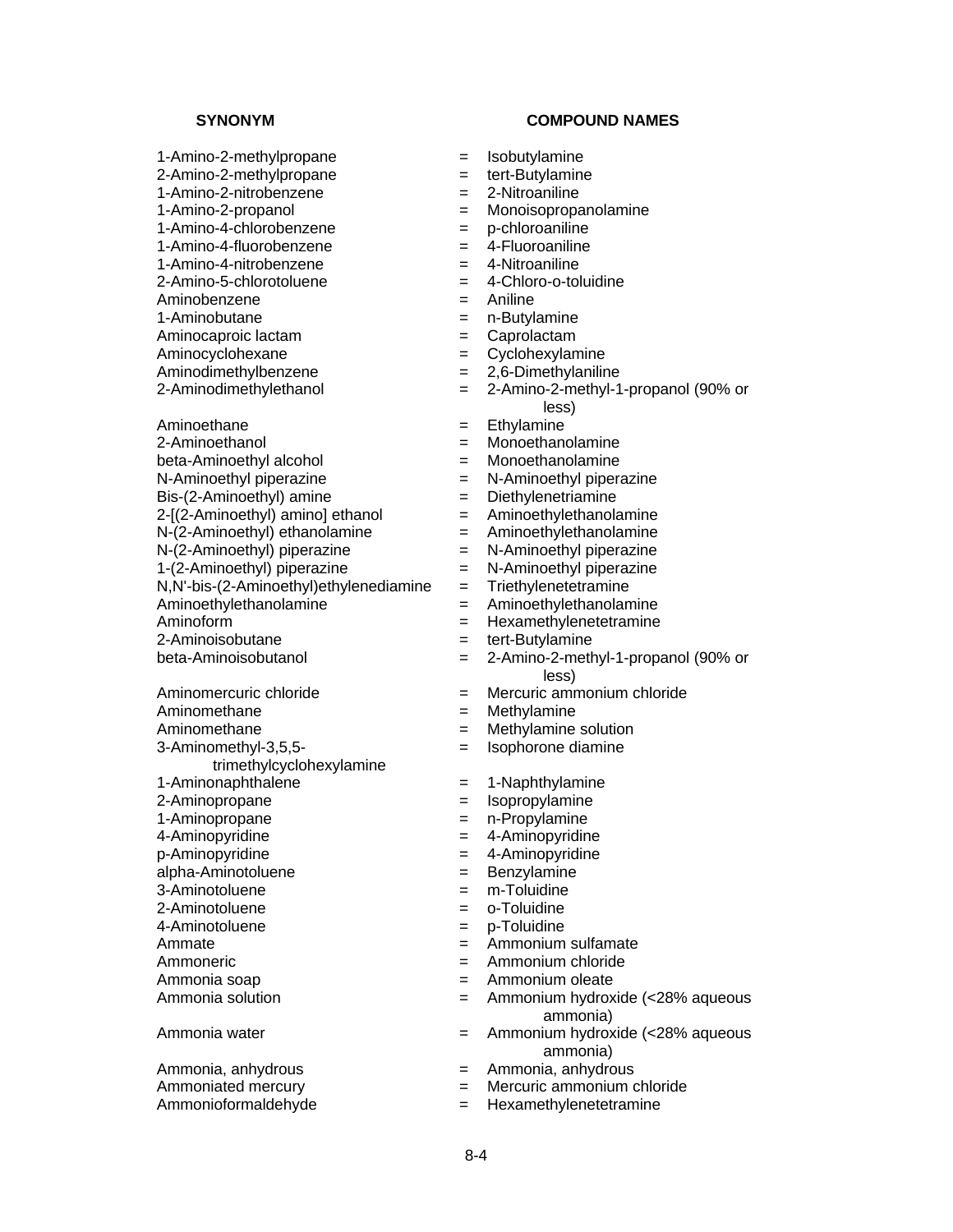Ammonium acetate  $\blacksquare$ Ammonium acid fluoride  $\qquad \qquad = \qquad$ Ammonium bifluoride Ammonium amidosulfonate  $\qquad \qquad = \qquad$ Ammonium sulfamate Ammonium amidosulphate  $\qquad \qquad = \qquad$ Ammonium sulfamate Ammonium aminoformate = Ammonium carbamate Ammonium benzoate  $=$  Ammonium benzoate Ammonium bicarbonate  $\begin{array}{rcl}\n & = & \text{Ammonium bicarbonate} \\
\text{Ammonium biohromate} & = & \text{Ammonium dichromate}\n\end{array}$ Ammonium bichromate =  $\blacksquare$ Ammonium bifluoride = Ammonium bifluoride Ammonium bisulfite<br>
Ammonium borofluoride<br>  $=$  Ammonium fluoborate<br>  $=$  Ammonium fluoborate Ammonium borofluoride  $=$ Ammonium bromide example = Ammonium bromide Ammonium carbamate = Ammonium carbamate Ammonium carbazoate  $\qquad \qquad = \qquad$ Ammonium picrate, wet Ammonium carbonate  $\qquad \qquad = \qquad$ Ammonium carbonate Ammonium chloride = Ammonium chloride Ammonium chromate  $=$  Ammonium chromate Ammonium citrate, dibasic  $\begin{aligned}\n &= \text{Ammonium citrate, dibasic} \\
 &= \text{Ammonium citrate, dibasic}\n \end{aligned}$ Ammonium citrate, dibasic =  $\blacksquare$ Ammonium citrate  $\qquad \qquad = \qquad \qquad$ Ammonium citrate, dibasic Ammonium cupric sulfate = Copper sulfate, ammoniated<br>Ammonium decaborate octahydrate = Ammonium pentaborate Ammonium decaborate octahydrate  $=$ Ammonium dichromate  $=$  Ammonium dichromate Ammonium disulfatonickelate (II) = Nickel ammonium sulfate Ammonium ferric citrate  $=$  Ferric ammonium citrate Ammonium ferric oxalate trihydrate  $=$  Ferric ammonium oxalate Ammonium ferrous sulfate  $\qquad \qquad = \qquad$  Ferrous ammonium sulfate Ammonium fluoborate  $\qquad \qquad = \qquad$ Ammonium fluoborate Ammonium fluoride  $=$  Ammonium fluoride Ammonium fluorosilicate = Ammonium silicofluoride Ammonium formate  $\qquad \qquad = \qquad$ Ammonium formate Ammonium gluconate = Ammonium gluconate Ammonium hydrogen carbonate  $\begin{array}{rcl} = & \text{Ammonium bicarbonate} \\ \text{Ammonium hydrogen diffuse} & = & \text{Ammonium bifluoride} \end{array}$  $Ammonium hvdrogen difluoride =  $+$$ Ammonium hydrogen fluoride  $\begin{array}{rcl} = & \text{Ammonium bifuoride} \\ \text{Ammonium hydrogen suitable solution} & = & \text{Ammonium sulfide} \end{array}$ Ammonium hydrogen sulfide solution  $=$ Ammonium hydrogen sulfite = Ammonium bisulfite Ammonium hydrosulfite = Ammonium bisulfite Ammonium hydroxide (<28% aqueous ammonia)<br>Ammonium hypo solution Ammonium hypophosphite = Ammonium hypophosphite<br>Ammonium hyposulfite solution = Ammonium thiosulfate solu Ammonium hyposulfite  $=$ 

- Ammonium iodide = Ammonium iodide
- Ammonium lactate syrup  $\qquad \qquad = \qquad$ Ammonium lactate
- Ammonium lactate  $=$  Ammonium lactate
- 
- 
- Ammonium monosulfite =  $\frac{1}{2}$  =  $\frac{1}{2}$  =  $\frac{1}{2}$
- 
- 

- 
- 
- 
- 
- 
- 
- 
- 
- 
- 
- 
- 
- 
- 
- 
- 
- 
- 
- 
- 
- 
- 
- 
- 
- 
- 
- 
- 
- 
- 
- 
- 
- 
- 
- 
- 
- 
- 
- = Ammonium hydroxide (<28% aqueous ammonia)
- $=$  Ammonium thiosulfate solution (60% or less)
- 
- $=$  Ammonium thiosulfate solution (60% or less)<br>Ammonium thiosulfate
- 
- 
- 
- 
- Ammonium lauryl sulfate = Ammonium lauryl sulfate = Ammonium lauryl sulfate
- Ammonium molybdate  $\begin{array}{rcl} \text{Ammonium molybdate} \\ \text{Ammonium bisydate} \\ \text{Bmm:} \end{array}$ 
	-
	- $=$  Ammonium chloride
- Ammonium nickel sulfate  $\qquad \qquad = \qquad$  Nickel ammonium sulfate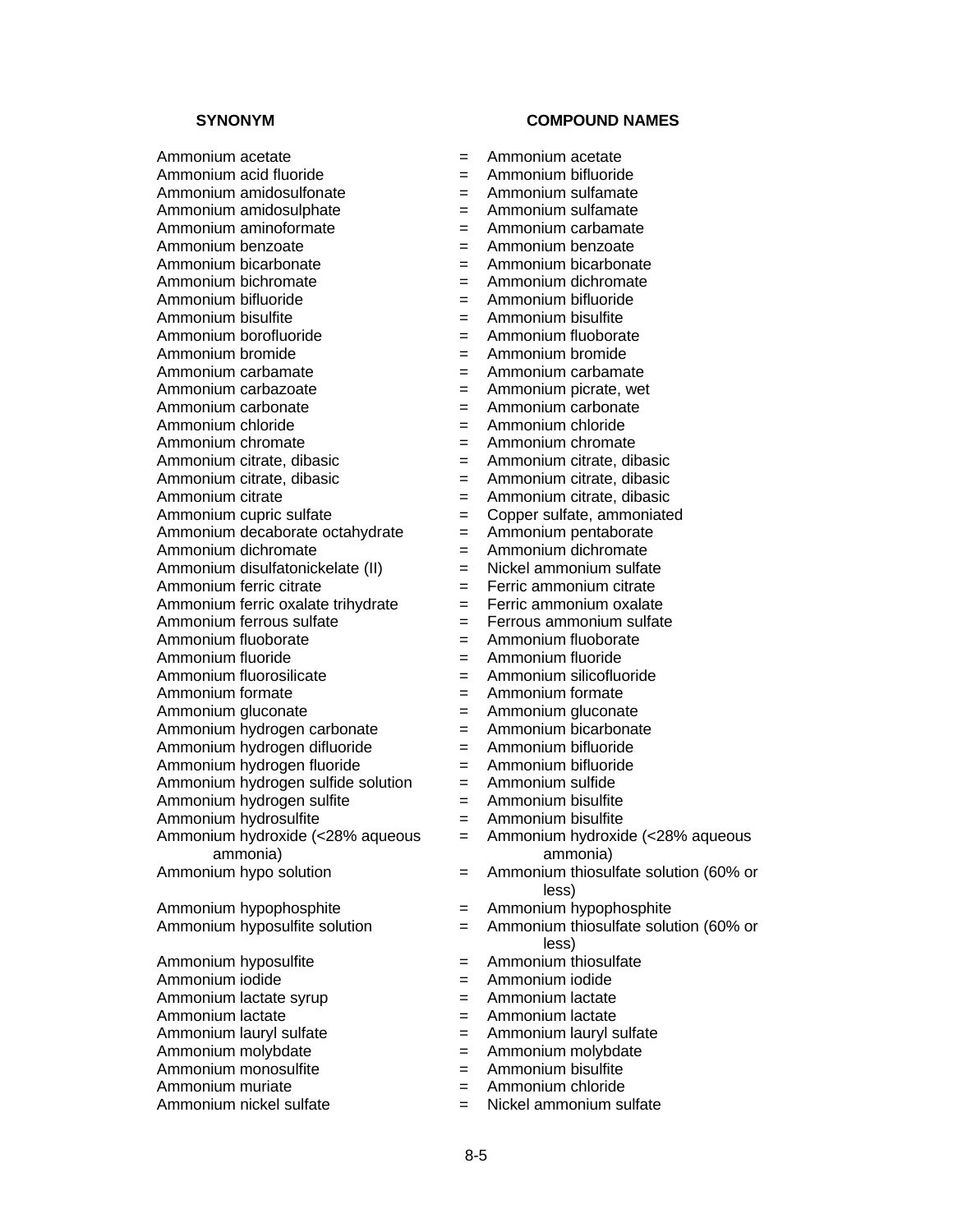- Ammonium nitrate-phosphate mixture = Ammonium nitrate-phosphate mixture Ammonium nitrate-sulfate mixture  $\qquad \qquad = \qquad$  Ammonium nitrate-sulfate mixture Ammonium nitrate-urea solution Ammonium nitrate-urea solution  $=$ Ammonium nitrate = Ammonium nitrate Ammonium oleate = Ammonium oleate Ammonium oxalate hydrate  $\qquad \qquad = \qquad$ Ammonium oxalate Ammonium oxalate  $\blacksquare$  Ammonium oxalate Ammonium pentaborate tetrahydrate  $=$  Ammonium pentaborate Ammonium pentaborate<br>
Ammonium pentachlorozincate<br>  $=$  Zinc ammonium chloride<br>  $=$  Zinc ammonium chloride Ammonium pentachlorozincate =  $\frac{1}{2}$  = Ammonium perchlorate = Ammonium perchlorate Ammonium peroxydisulfate  $\qquad \qquad = \qquad$ Ammonium persulfate Ammonium persulfate = Ammonium persulfate Ammonium phosphate, dibasic  $=$  Ammonium phosphate Ammonium phosphate  $=$  Ammonium phosphate Ammonium picrate (yellow) = Ammonium picrate, wet Ammonium picrate, wet = Ammonium picrate, wet Ammonium picronitrate  $\begin{array}{rcl}\n & = & \text{Ammonium picture} \\
\text{Ammonium rhodanate} & = & \text{Ammonium thiocyanate}\n\end{array}$ = Ammonium thiocyanate Ammonium rhodanide = Ammonium thiocyanate Ammonium silicofluoride = Ammonium silicofluoride = Ammonium silicofluoride = Ammonium stearate Ammonium stearate dispersion Ammonium stearate = Ammonium stearate Ammonium sulfamate = Ammonium sulfamate Ammonium sulfate  $\blacksquare$  Ammonium sulfate Ammonium sulfhydrate solution = Ammonium sulfide Ammonium sulfide solution = Ammonium sulfide Ammonium sulfide  $\blacksquare$ Ammonium sulfite = Ammonium sulfite Ammonium sulfocyanate  $\begin{array}{ccc} 1 & -1 \\ - & \end{array}$  Ammonium thiocyanate<br>Ammonium sulfocyanide  $\begin{array}{ccc} - & -1 \\ - & \end{array}$  Ammonium thiocyanate Ammonium sulfocyanide  $=$ Ammonium tartrate = Ammonium tartrate Ammonium tetrafluoborate  $\qquad \qquad = \qquad$ Ammonium fluoborate Ammonium thiocyanate  $\qquad \qquad = \qquad$ Ammonium thiocyanate Ammonium thiosulfate solution (60% or less) = Ammonium thiosulfate solution (60% or less) Ammonium thiosulfate  $\qquad \qquad = \qquad$ Ammonium thiosulfate Ammonium trioxalatoferrate(III) trihydrate  $=$  Ferric ammonium oxalate Ammonium zinc chloride  $\qquad \qquad = \qquad \text{Zinc } \text{ammonium } \text{chloride}$ Amorphous phosphorus  $\begin{array}{ccc} \hbox{A} & = & \hbox{Phosphorus, red} \\ \hbox{AMP-95} & = & 2-Amin-2-meth \end{array}$ = 2-Amino-2-methyl-1-propanol (90% or less) AMP  $= 2$ -Amino-2-methyl-1-propanol (90% or less) AMS = Ammonium sulfamate Amyl acetate (all isomers) = Amyl acetate (all isomers) Amyl acetate, mixed isomers  $=$  Amyl acetate (all isomers)
- sec-Amyl acetate  $=$  sec-Amyl acetate tert-Amyl acetate  $=$  tert-Amyl acetate 1-Amyl alcohol = n-Amyl alcohol n-Amyl alcohol = n-Amyl alcohol<br>Amyl aldehyde = n-Valeraldehyd Amyl aldehyde = Valeraldehyde n-Amyl chloride  $=$  n-Amyl chloride
	- = n-Valeraldehyde
	- -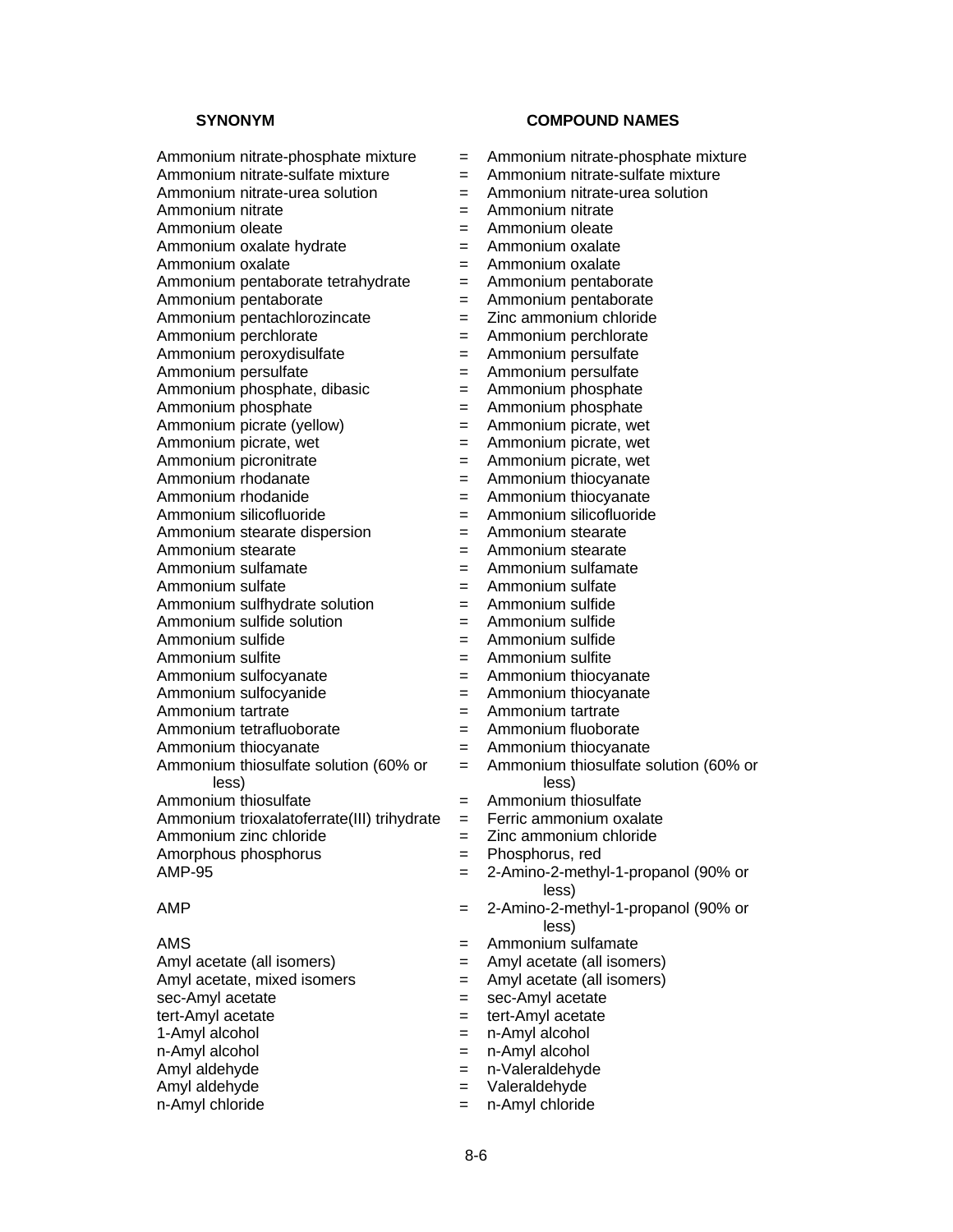Amyl chloride = n-Amyl chloride Amyl ethyl ketone  $=$  Ethyl amyl ketone Amyl hydrosulfide  $=$  n-Amyl mercaptan n-Amyl mercaptan = n-Amyl mercaptan  $n$ -Amyl methyl ketone  $n-1$  = n-Amyl methyl ketone n-Amyl nitrate  $=$  n-Amyl nitrate iso-Amyl nitrite  $\begin{aligned}\n &= \quad \text{iso-Amyl nitrite} \\
 &= \quad \text{iso-Amyl nitrite} \\
 &= \quad \text{iso-Amyl nitrite}\n\end{aligned}$ Amyl phthalate = Amyl phthalate = Amyl phthalate = amyl phthalate = amyl phthalate n-Amyl propionate  $\begin{array}{rcl}\n - & - & - \\
 - & - & - \\
 \end{array}$  and  $\begin{array}{rcl}\n - & - \\
 - & - \\
 \end{array}$  and  $\begin{array}{rcl}\n - & - \\
 - & - \\
 \end{array}$  and  $\begin{array}{rcl}\n - & - \\
 - & - \\
 \end{array}$  and  $\begin{array}{rcl}\n - & - \\
 - & - \\
 \end{array}$  and  $\begin{array}{rcl}\n - & - \\
 \end{array}$  and  $\begin{array}{rcl}\n - & - \\
 \end{array}$  and  $\begin{array$ Amyl thioalcohol  $=$  n-Amyl mercaptan n-Amylcarbinol = 1-Hexanol Amylcarbinol = 1-Hexanol alpha-n-Amylene = 1-Pentene n-Amyltrichlorosilane = n-Amyltrichlorosilane Anacardic acid  $=$  Oil, misc: cashew nut shell Anesthesia ether  $=$  Ethyl ether  $=$  Ethyl ether  $=$  Ethyl ether Anesthetic ether  $=$ Anglislite  $\qquad \qquad = \qquad$  Lead sulfate "Anhydride" of ammonium carbonate  $=$  Ammonium carbamate Anhydrone = Magnesium perchlorate Anhydrous aluminum chloride = Aluminum chloride<br>Anhydrous chloral = Trichloroacetaldeh Aniline oil **Aniline** oil **Aniline** Aniline, 2,6-diethyl = 2,6-Diethylaniline Aniline, 2,6-dimethyl = 2,6-Dimethylaniline Aniline = Aniline = Aniline Anilinobenzene = Diphenylamine Anilinomethane  $-$  N-Methylaniline Animal carbon  $=$  Charcoal o-Anisic acid  $\qquad \qquad = \qquad$  Methyl salicylate Anisovl chloride  $=$  Anisovl chloride p-Anisoyl chloride = Anisoyl chloride Anol = Cyclohexanol Anone  $=$  Cyclohexanone Ansar  $=$  Cacodylic acid Ansul ether  $12'$   $=$  Ethylene glycol dimethyl ether Ansul ether 121 **Ethylene** glycol dimethyl ether Anthon = Trichlorfon Anthracene  $=$ Anthracin  $=$  Anthracene Antimonous bromide  $=$  Antimony tribromide Antimony (III) chloride  $=$  Antimony trichloride  $Antimony (V) chloride$  = Antimony pentachloride Antimony pentachloride  $=$  Antimony pentachloride Antimony pentafluoride  $\qquad \qquad = \qquad$ Antimony pentafluoride Antimony perchloride = Antimony pentachloride Antimony potassium tartrate  $=$  Antimony potassium tartrate Antimony tribromide  $=$  Antimony tribromide Antimony trichloride<br>
Antimony trifluoride<br>  $\begin{array}{ccc} 4 & = & \text{Antimony trichloride} \\ - & \text{Antimony trifluoride} \end{array}$ Antimony trifluoride =  $\qquad \qquad =$ <br>Antimony trioxide =  $\qquad \qquad =$ 

- 
- 
- 
- 
- 
- 
- 
- $=$  iso-Amyl nitrite
- 
- 
- $=$  n-Amyl mercaptan
- 
- 
- 
- 
- 
- 
- 
- 
- 
- 
- 
- 
- $=$  Trichloroacetaldehyde
- 
- 
- 
- 
- 
- 
- 
- 
- 
- 
- 
- 
- 
- 
- 
- 
- 
- 
- 
- 
- 
- 
- 
- 
- 
- 
- 
- 
- Antimony trioxide = Antimony trioxide
- Aouara oil  $\qquad \qquad = \qquad$  Oils, edible: tucum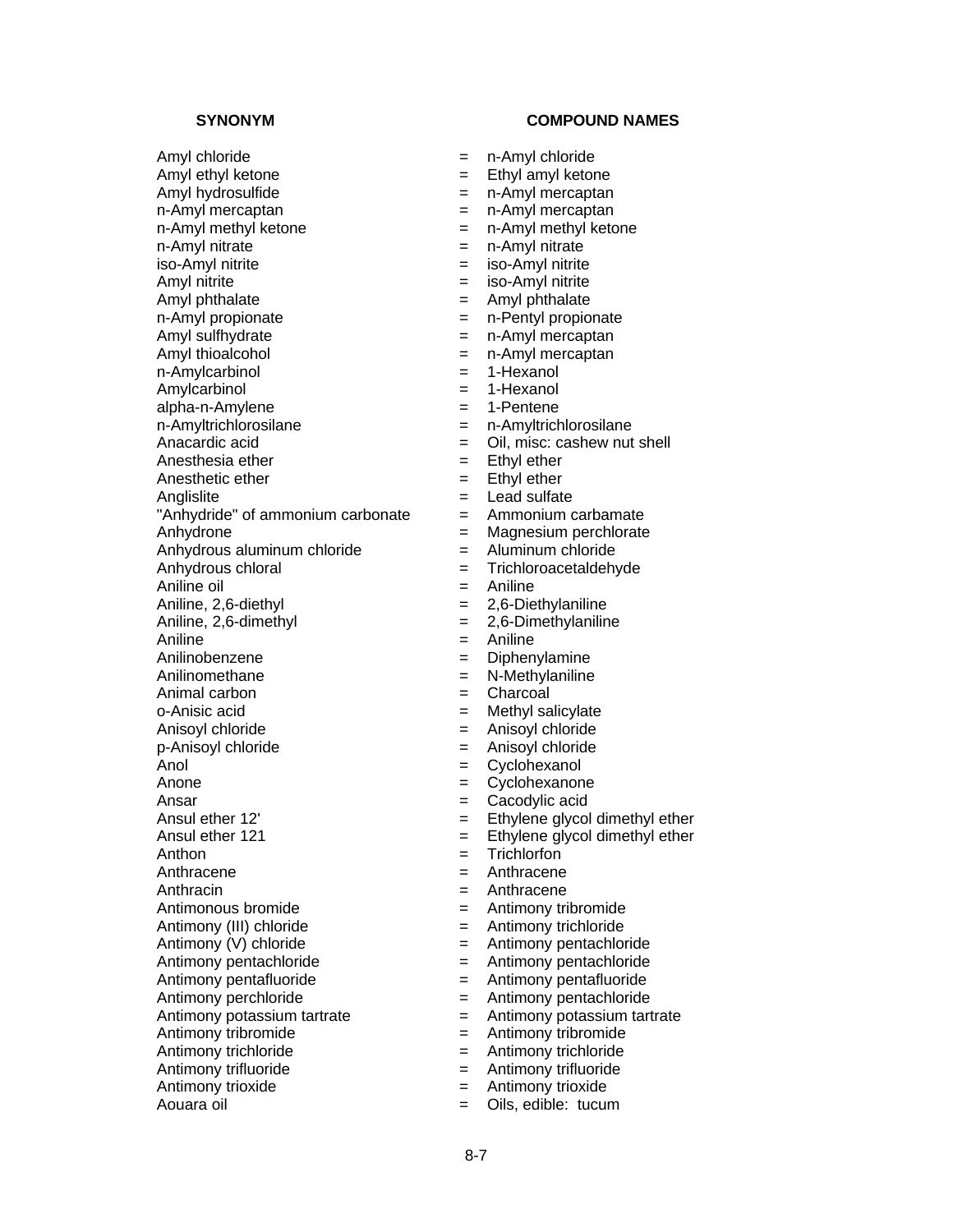Aquacide  $=$  Diquat

Arcosolv = Dipropylene glycol methyl ether<br>Arcton 6 = Dichlorodifluoromethane Arcton 9 = Trichlorofluoromethane<br>Argentous fluoride = Silver fluoride = Silver fluoride Argentous fluoride  $=$ Argentous oxide = Silver oxide Arizole  $\qquad \qquad = \qquad$  Oil, misc: pine Arochlor  $=$  Polychlorinated biphenyl Arosol **Ethylene** glycol phenyl ether Arsecodile  $\qquad \qquad = \qquad$  Sodium cacodylate Arsenic acid anhydride  $=$  Arsenic pentaoxide Arsenic acid = Arsenic acid Arsenic chloride<br>
Arsenic disulfide<br>
Arsenic disulfide<br>  $\begin{array}{ccc} - & - \\ - & - \end{array}$ <br>
Arsenic disulfide Arsenic oxide  $=$  Arsenic pentaoxide Arsenic pentaoxide<br>
Arsenic pentoxide<br>  $\begin{array}{ccc} - & \text{A} \text{resenic pentoxide} \\ - & \text{A} \text{resenic acid} \end{array}$ Arsenic pentoxide Arsenic pentoxide  $=$  Arsenic pentaoxide Arsenic sesquioxide  $=$  Arsenic trioxide Arsenic trichloride  $\qquad \qquad = \qquad$ Arsenic trichloride Arsenic trioxide  $=$  Arsenic trioxide Arsenic trisulfide  $=$  Arsenic trisulfide Arsenic yellow  $=$  Arsenic trisulfide Arsenic, metallic  $=$  Arsenic Arsenic, solid  $=$  Arsenic Arsenic  $=$  Arsenic Arsenious acid, potassium salt  $=$  Potassium arsenite Arsenious chloride  $=$  Arsenic trichloride Arsenous acid anhydride  $\qquad \qquad = \qquad$ Arsenic trioxide Arsenous acid, calcium salt  $=$  Calcium arsenite Arsenous acid<br>
Arsenous chloride<br>  $\begin{array}{ccc} 2 & -1 & -1 \\ - & -1 & -1 \end{array}$ <br>  $\begin{array}{ccc} 3 & -1 & -1 \\ - & -1 & -1 \end{array}$ <br>
Arsenic trichloride Arsenous oxide  $=$  Arsenic trioxide Arsicodile  $\qquad \qquad = \qquad$ Sodium cacodylate Arsycodile  $\qquad \qquad = \qquad$ Sodium cacodylate Arthodibrom = Naled Artic  $=$  Methyl chloride Artificial cinnabar<br>Asphalt blending stocks: roofers flux = Asphalt blending stocks: roofers flux Asphalt blending stocks: roofers flux  $=$ Asphalt blending stocks: straight run residue Asphalt cements = Asphalt Asphalt  $=$  Asphalt Asphaltic bitumen  $=$  Asphalt Asphaltum  $=$  Asphalt blending stocks: roofers flux<br>ATE  $=$  Triethylaluminum Atrazine  $\qquad \qquad = \qquad$ Atrazine

Australene  $=$  Pinene

- APO = Tris(Aziridinyl)phosphine oxide
- Aqua ammonia = Ammonium hydroxide (<28% aqueous ammonia)
	-
- Aqueous ammonia = Ammonium hydroxide (<28% aqueous ammonia)
	-
	- $=$  Dichlorodifluoromethane
	-
	-
	-
	-
	-
	-
	-
	-
	-
	-
	- Arsenic disulfide = Arsenic disulfide
	-
	-
	-
	-
	-
	-
	-
	-
	-
	-
	-
	-
	-
	-
	-
	-
	-
	- $=$  Arsenic trichloride
	-
	-
	-
	-
	-
	-
	-
	- = Asphalt blending stocks: straight run residue
	-
	-
	-
- Asphaltum oil **Example 2** Asphalt blending stocks: roofers flux
	-
	- = Triethylaluminum
	-
	-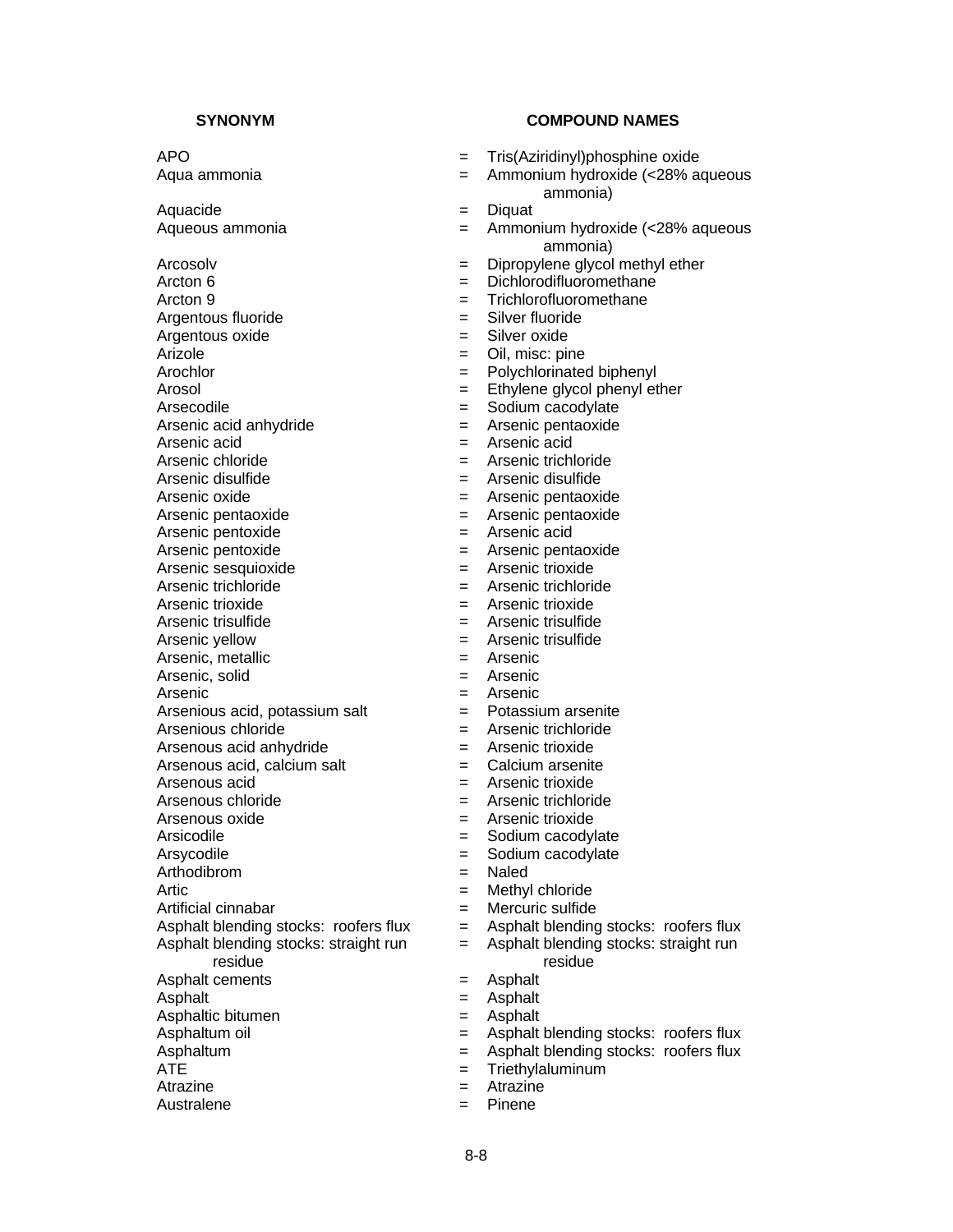Avitrol **Avitrol Example 2018 EXAMPLE 2018 EXAMPLE 2018 EXAMPLE 2018 EXAMPLE 2018 EXAMPLE 2019 EXAMPLE 2019 EXAMPLE 2019 EXAMPLE 2019 EXAMPLE 2019 EXAMPLE 2019 CONVICTI** Avlothane = Hexachloroethane Avolin **Avolin** = Dimethyl phthalate 10-Azaanthracene = Acridine Azacycloheptane  $\qquad \qquad = \qquad$  Hexamethylenimine 1-Azanaphthalene =  $\qquad \qquad$  = Quinoline Azinphos methyl  $\begin{array}{ccc} 1 & -1 & -1 \\ - & -1 & -1 \\ - & -1 & -1 \end{array}$  Azinphos methyl = Azinphos methyl Aziridine<br>Tris(1-Aziridinyl) phosphine oxide = Tris(Aziridinyl)phosphine oxide Tris(1-Aziridinyl) phosphine oxide  $=$  Tris(Aziridinyl)phosphine oxide  $=$  Tris(Aziridinyl)phosphine oxide  $=$  Tris(Aziridinyl)phosphine oxide  $Tris(Aziridinyl)phosphine oxide$  = Azoic diazo component  $37 = 4$ -Nitroaniline Azoic diazo component  $6 = 2-Nitroaniline$ Banana oil expression of the set of the Isoamylacetate Banana oil **Banana** oil **Exercise Exec-Amyl** acetate Banvel D  $=$  Dicamba Barium binoxide  $=$  Barium peroxide Barium carbonate = Barium carbonate  $Barium$  chlorate monohydrate  $=$ Barium chlorate  $=$  Barium chlorate Barium cyanide solid = Barium cyanide<br>Barium cyanide = Barium cyanide = Barium cyanide Barium cyanide = Barium cyanide Barium nitrate<br>Barium perchlorate trihydrate = = Barium perchlorate Barium perchlorate trihydrate  $=$ Barium perchlorate  $=$  Barium perchlorate Barium permanganate = Barium permanganate Barium peroxide  $=$  Barium peroxide Barium superoxide = Barium peroxide Basic bismuth choride  $=$  Bismuth oxychloride Basic copper acetate  $\qquad \qquad = \qquad \qquad$  Copper subacetate Basic zirconium chloride = Zirconium oxychloride Battery acid  $=$  Sulfuric acid  $Bav 37344$   $=$  Mercaptodimethur Bayer 13/59 = Trichlorfon Bearing oil **Example 2** Cils, miscellaneous: spindle Beet sugar  $=$  Sucrose Benzal chloride = Benzal chloride Benzaldehyde = Benzaldehyde 1-Benzazine  $\qquad \qquad = \qquad$  Quinoline Benzenamine = Aniline Benzene-1,3-dicarboxylic acid = Isophthalic acid Benzene chloride  $=$  Chlorobenzene 1,2-Benzene dicarboxylic acid, di-(2 methylpropyl)ester Benzene fluoride = Fluorobenzene gamma-Benzene hexachloride = gamma-Benzene hexachloride Benzene phosphorus dichloride = Benzene phosphorus dichloride Benzene phosphorus thiodichloride  $=$  Benzene phosphorus thiodichloride Benzene sulfochloride  $=$  Benzenesulfonyl chloride Benzene sulfonechloride = Benzenesulfonyl chloride<br>Benzene. 1-chloro-2-methyl = o-Chlorotoluene Benzene, 1-chloro-2-methyl  $=$ Benzene, 1,2,3-trichloro- = 1,2,3-Trichlorobenzene

- 
- 
- 
- 
- 
- 
- 
- $=$  Ethyleneimine
- 
- 
- 
- 
- 
- 
- 
- 
- 
- 
- 
- 
- 
- 
- $=$  Barium peroxide
- 
- 
- 
- 
- 
- 
- 
- 
- 
- 
- 
- 
- 
- 
- 
- 
- 
- 
- 
- 
- = Diisobutyl phthalate
- 
- 
- 
- 
- 
- 
- 
- 
- Benzene, 1,2,4-trichloro- = 1,2,4-Trichlorobenzene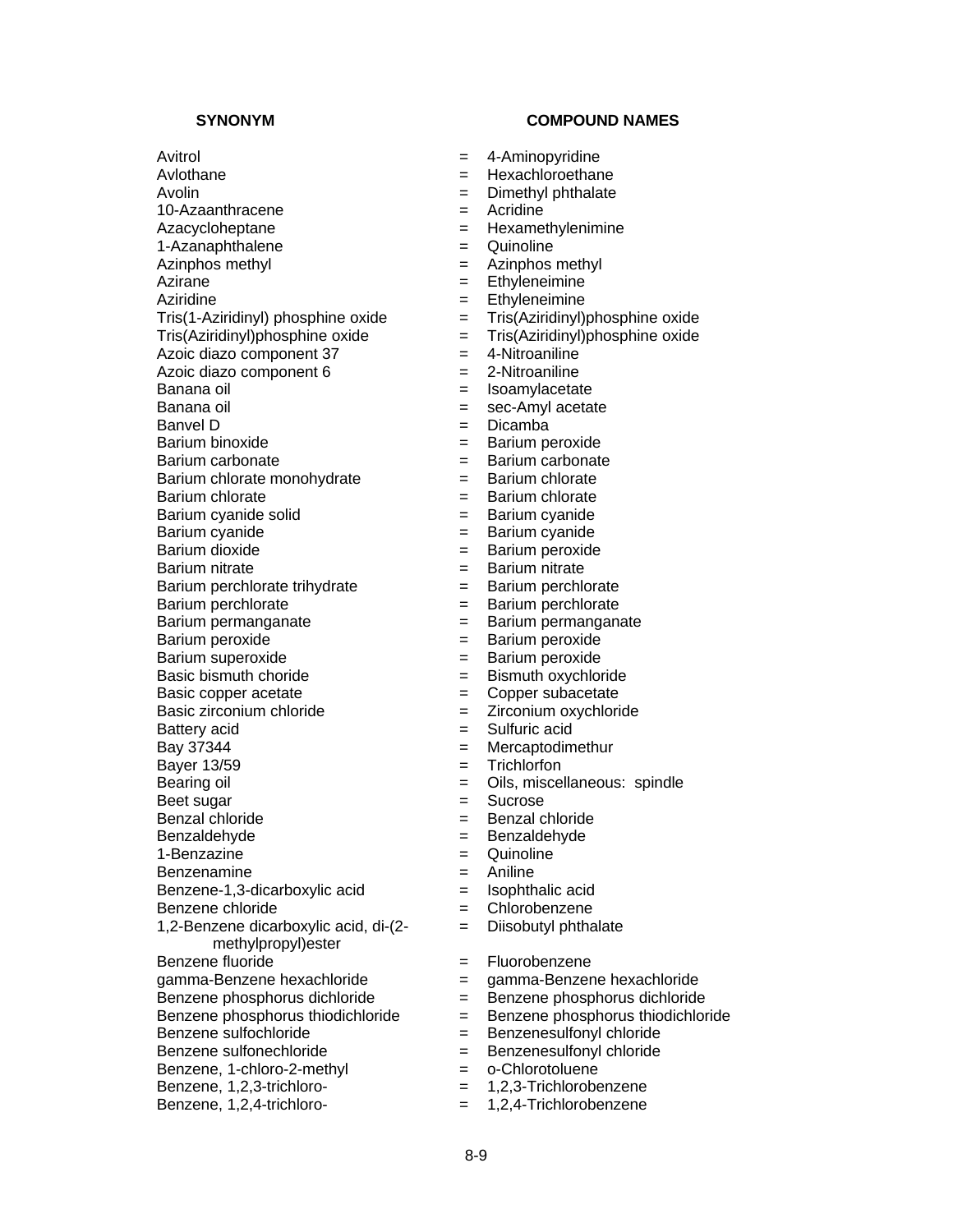- Benzene, diisopropyl = Diisopropylbenzene (all isomers) Benzene, hexachloro- <br> = Hexachlorobenzene Benzene, propyl and the set of the n-Propylbenzene Benzene = Benzene Benzeneamine, 2,6-diethyl- (9ci) = 2,6-Diethylaniline Benzenecarbinol = Benzyl alcohol Benzenecarbonyl chloride  $\begin{array}{ccc} \hline = & \hline = & \hline = & \hline \end{array}$ Benzoyl chloride  $\begin{array}{ccc} = & \hline = & \hline \end{array}$ Benzoic acid Benzenecarboxylic acid  $=$ 1,2-Benzenedicarboxylic acid anhydride  $=$  Phthalic anhydride 1,2-Benzenedicarboxylic acid, di-isononyl ester 1,2-Benzenedicarboxylic acid, di-undecyl ester 1,2-Benzenedicarboxylic acid, diethyl ester 1,2-Benzenedicarboxylic acid, dipentyl ester 1,2-Benzenediol = Catechol<br>1,4-Benzenediol = Hydroguinone 1.4-Benzenediol =  $\qquad \qquad =$ 1,3-Benzenediol = Resorcinol Benzenesulfochloride = Benzenesulfonyl chloride Benzenesulfonic (acid) chloride = Benzenesulfonyl chloride Benzenesulfonyl chloride = Benzenesulfonyl chloride Benzenethiol = Benzenethiol Benzenethiophosphonyl chloride = Benzene phosphorus thiodichloride 1,2,3-Benzenetriol = Pyrogallic acid Benzidine = Benzidine Benzinoform = Carbon tetrachloride Benzo (b) pyridine  $\begin{array}{ccc} \hline \text{Benzo} & \text{b} \\ \hline \end{array}$  = Quinoline  $\begin{array}{ccc} \hline \text{Benzo} & \text{c} \end{array}$ Benzo (b) quinoline =  $\qquad \qquad$  = Benzoflex 9-88 SG =  $\qquad \qquad$  = Benzoflex 9-88 = Dipropylene glycol dibenzoate Benzoflex 9-98 = Dipropylene glycol dibenzoate Benzoic acid nitrile  $\qquad \qquad = \qquad$  Benzonitrile Benzoic acid,  $2$ -methoxy-<br>  $=$  Methyl salicylate Benzoic acid, ammonium salt  $=$  Ammonium benzoate Benzoic acid, methyl ester  $=$  Methyl benzoate Benzoic acid = Benzoic acid Benzoic aldehyde  $=$  Benzaldehyde Benzol = Benzene Benzole = Benzene Benzonitrile **Exercise Exercise** Exercise **Benzonitrile** Benzophenone = Benzophenone p-Benzoquinone = p-Benzoquinone Benzoquinone = p-Benzoquinone 1,4-Benzoquinone = p-Benzoquinone 2-Benzothiazolethiol, sodium salt = Sodium 2-mercaptobenzothiazol solution 2-(3h)-Benzothiazolethione, sodium salt = Sodium 2-mercaptobenzothiazol solution Benzoyl benzene  $=$  Benzophenone Benzoyl chloride  $=$  Benzoyl chloride Benzoyl peroxide  $\begin{array}{ccc} \text{Benzoyl} & \text{peroxide} \\ \text{Benzoyl } & \text{superoxide} \end{array}$  = Dibenzoyl peroxide Benzoyl superoxide  $=$ Benzyl acetate  $\qquad \qquad = \qquad$  Benzyl acetate Benzyl alcohol  $=$  Benzyl alcohol
	-
	-
	-
	-
	-
	-
	-
	-
	-
	- = Diisononyl phthalate
	- = Diundecyl phthalate
	- = Diethyl phthalate
	- = Amyl phthalate
	-
	-
	-
	-
	-
	-
	-
	-
	-
	-
	-
	-
	-
	- $=$  Dipropylene glycol dibenzoate
	-
	-
	-
	-
	-
	-
	-
	-
	-
	-
	-
	-
	-
	-
	-
	-
	-
	-
	-
	-
	-
	-
	-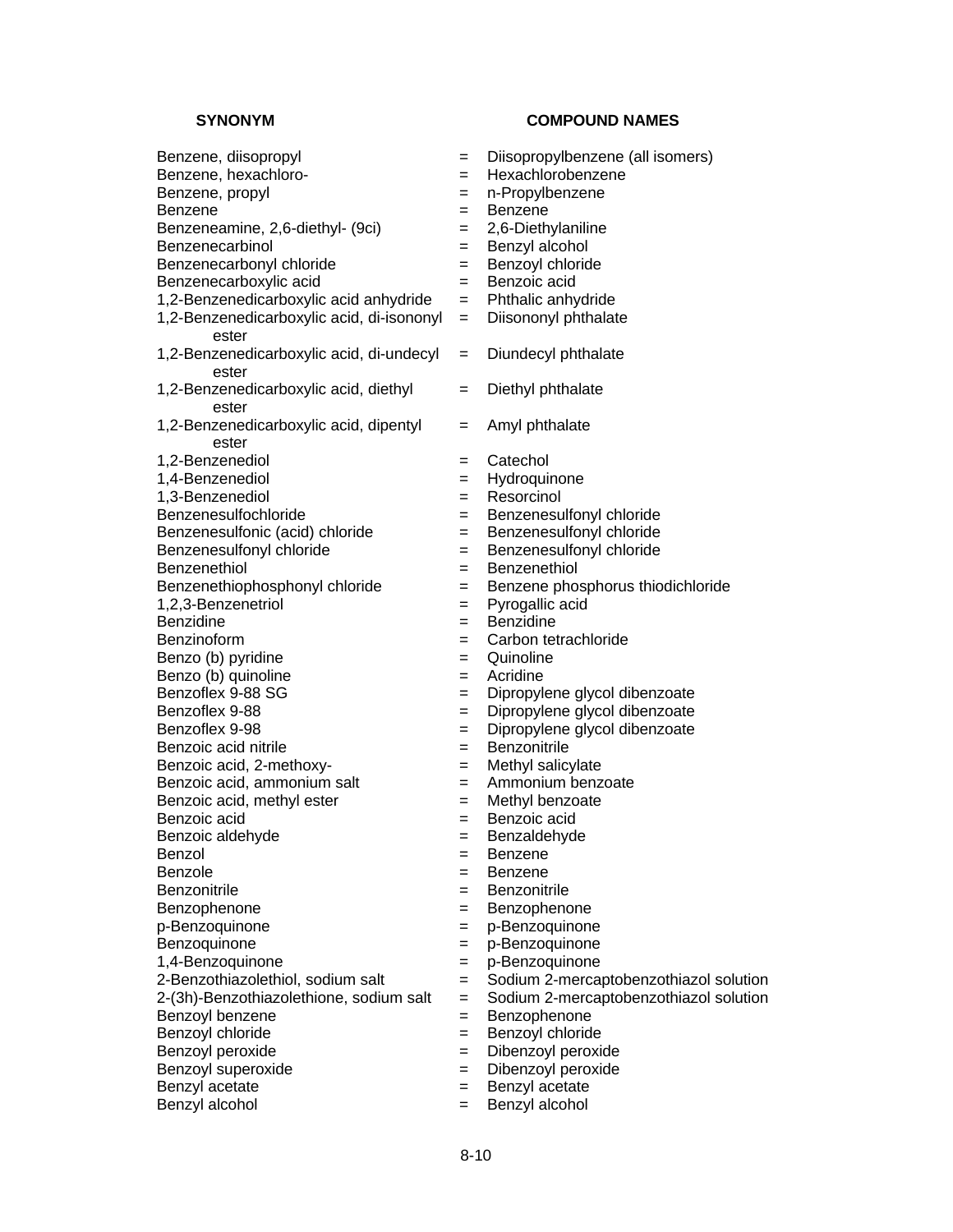Benzyl bromide = Benzyl bromide Benzyl chloride = Benzyl chloride Benzyl chlorocarbonate  $=$  Benzyl chloroformate Benzyl chloroformate  $=$  Benzyl chloroformate Benzyl dichloride = Benzal chloride Benzyl dimethylamine  $\qquad \qquad = \qquad$  Benzyl dimethylamine Benzyl ethanoate  $\begin{array}{ccc} \text{Benzyl acetate} \\ \text{Benzyl echer} \end{array}$  = Benzyl acetate Benzyl n-butyl phthalate  $=$  Butyl benzyl phthalate Benzylamine = Benzylamine Benzylcarbonyl chloride = Benzyl chloroformate Benzyldimethyloctadecylammonium chloride Benzyldimethylstearyl ammonium chloride Benzylene chloride = Benzal chloride Benzylidene chloride = Benzal chloride Benzyltrimethylammonium chloride = Benzyltrimethylammonium chloride Beryllia = Beryllium oxide Beryllium chloride = Beryllium chloride Beryllium fluoride = Beryllium fluoride Beryllium nitrate trihydrate = Beryllium nitrate Beryllium nitrate = Beryllium nitrate Beryllium oxide  $=$  Beryllium oxide Beryllium sulfate tetrahydrate  $=$  Beryllium sulfate Beryllium sulfate  $\qquad \qquad =$  Beryllium sulfate Beryllium = Beryllium = Beryllium  $beta-trichloroethane = 1,1,2-Trichloroethane$ Betraprone  $=$  beta-Propiolactone Betula or gaultheria oil  $=$  Methyl salicylate p,p'-Bianiline = Benzidine Bibenzene = Diphenyl Bichrome = Potassium dichromate Bieberite = Cobalt sulfate Biethylene = Butadiene Biformyl **Exercise Exercise Exercise Solution** and Exercise Exercise Exercise Allen Exercise Exercise Allen Exercise Bioflex 91 = Dinonyl phthalate  $(1,1'-Biphenyl)-4,4'-diamine$  = Benzidine Biphenyl = Diphenyl 1,1'-Biphenyl = Diphenyl  $Bis(2-ethylhexyl)$  adipate  $= Di-(2-ethylhexyl)$  adipate  $\text{Bis}(\text{glycinato})$  copper  $\qquad \qquad \text{Copper}$  glycinate Bis(methylcyclopentadiene) = Methylcyclopentadiene dimer  $B$ ismuth chloride oxide  $\qquad \qquad =$  Bismuth oxychloride Bismuth oxychloride = Bismuth oxychloride Bismuth subchloride = Bismuth oxychloride Bismuthyl chloride = Bismuth oxychloride Bisphenol A - epichlorohydrin condensate Bisphenol A diglycidyl ether = Bisphenol A diglycidyl ether<br>Bisphenol A diglycidyl ether = Bisphenol A  $B$ isphenol A  $=$ Bitumen = Asphalt

- **SYNONYM COMPOUND NAMES** 
	-
	-
	-
	-
	-
	-
	-
	- $=$  Dibenzyl ether
	-
	-
	-
	- = Benzyldimethyloctadecylammonium chloride
	- = Benzyldimethyloctadecylammonium chloride
	-
	-
	-
	-
	-
	-
	-
	-
	-
	-
	-
	-
	-
	-
	-
- BHC = gamma-Benzene hexachloride
	-
	-
	-
	-
	-
	-
	-
	-
	-
	-
	-
	-
	-
	-
	-
	-
	-
	- = Bisphenol A diglycidyl ether
	-
	-
	-
- Bivinyl **Biving Executive Executive Executive Executive Executive Executive Executive Executive Executive Executive**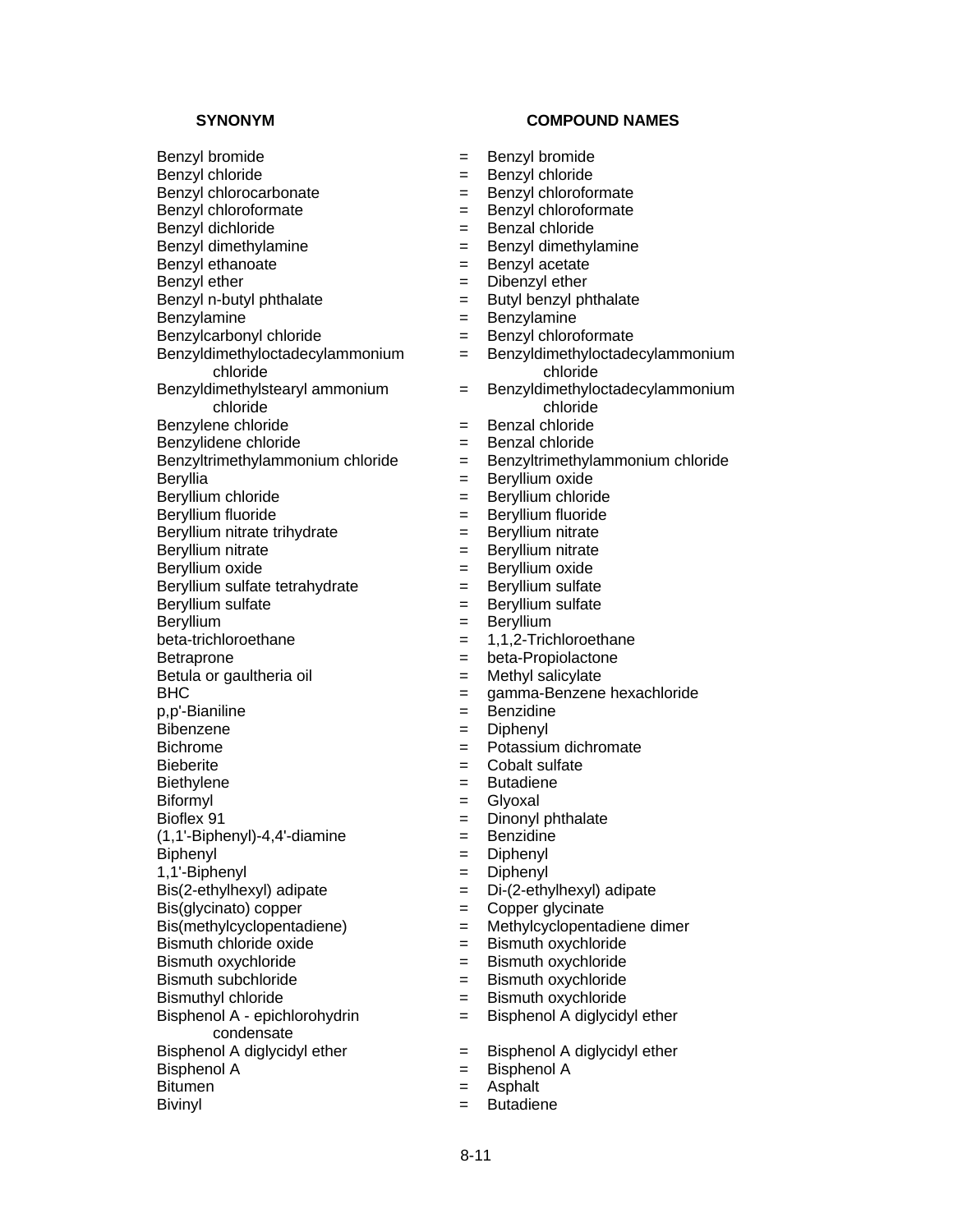Black leaf 40 (40% water solution)  $=$  Nicotine sulfate Bladan = Tetraethyl pyrophosphate Bleach = Sodium hypochlorite solution  $Blue\ oil$   $=$  Aniline Blue verdigris extension of the Copper subacetate Blue vitriol  $=$  Copper sulfate Boiler compound, liquid<br>Boletic acid<br>Boletic acid<br>Boletic acid Boracic acid<br>Borax, anhydrous<br>Borax, anhydrous<br> $=$  Sodium borate Borax, anhydrous =  $\qquad \qquad =$ Boric acid Boric acid  $=$  Boric acid Borohydride = Sodium borohydride Borohydride = Sodium hydroxide solution Boron chloride  $=$  Boron trichloride Boron tribromide = Boron tribromide Boron trichloride  $=$  Boron trichloride Bottled gas  $=$  Liquefied petroleum gas  $Box$  toe gum  $=$  Collodion BP = Dibenzoyl peroxide<br>BPO = Dibenzoyl peroxide<br>BPO = Dibenzoyl peroxide Brimstone  $=$  Sulfur Brocide  $=$  Ethylene dichloride Bromallylene = Allyl bromide Bromelite = Beryllium oxide Bromex = Naled Bromine pentafluoride  $\qquad \qquad = \qquad$ Bromine pentafluoride Bromine trifluoride = Bromine trifluoride Bromine = Bromine 1-Bromo-2-propanone = Bromoacetone Bromo-2-propanone = Bromoacetone Bromoacetone  $=$  Bromoacetone Bromoacetyl bromide = Bromoacetyl bromide Bromobenzene = Bromobenzene Bromobenzol = Bromobenzene 1-Bromobutane = 1-Bromobutane n-Bromobutane = 1-Bromobutane 2-Bromobutane = 2-Bromobutane Bromoethanoyl bromide = Bromoacetyl bromide Bromoform = Bromoform Bromofume  $=$  Ethylene dibromide Bromomethane = Methyl bromide Bromomethyl methyl ketone = Bromoacetone 2-Bromopentane = 2-Bromopentane 1-Bromopropane  $\qquad \qquad = \qquad 1$ -Bromopropane 3-Bromopropene = Allyl bromide 3-Bromopropylene = Allyl bromide Bromotoluene, alpha = Benzyl bromide omega-Bromotoluene = example = Benzyl bromide alpha-Bromotoluene = Benzyl bromide (-)Brucine dihydrate = Brucine Brucine = Brucine = Brucine = Brucine = Brucine = Brucine = Brucine = Brucine = Brucine = Brucine = Brucine = BTMAC = Benzyltrimethylammonium chloride<br>Bunker Coil = Cils. fuel: no. 6 1,3-Butadiene, 1,1,2,3,4,4-hexachloro- = Hexachlorobutadiene

- 
- 
- 
- 
- 
- 
- 
- $=$  Fumaric acid
- 
- 
- 
- 
- 
- 
- 
- 
- 
- 
- 
- = Dibenzoyl peroxide
	-
- 
- 
- 
- 
- 
- 
- 
- 
- 
- 
- 
- 
- 
- 
- 
- 
- 
- 
- 
- 
- 
- 
- 
- 
- 
- 
- 
- 
- 
- 
- 
- $=$  Oils, fuel: no. 6
-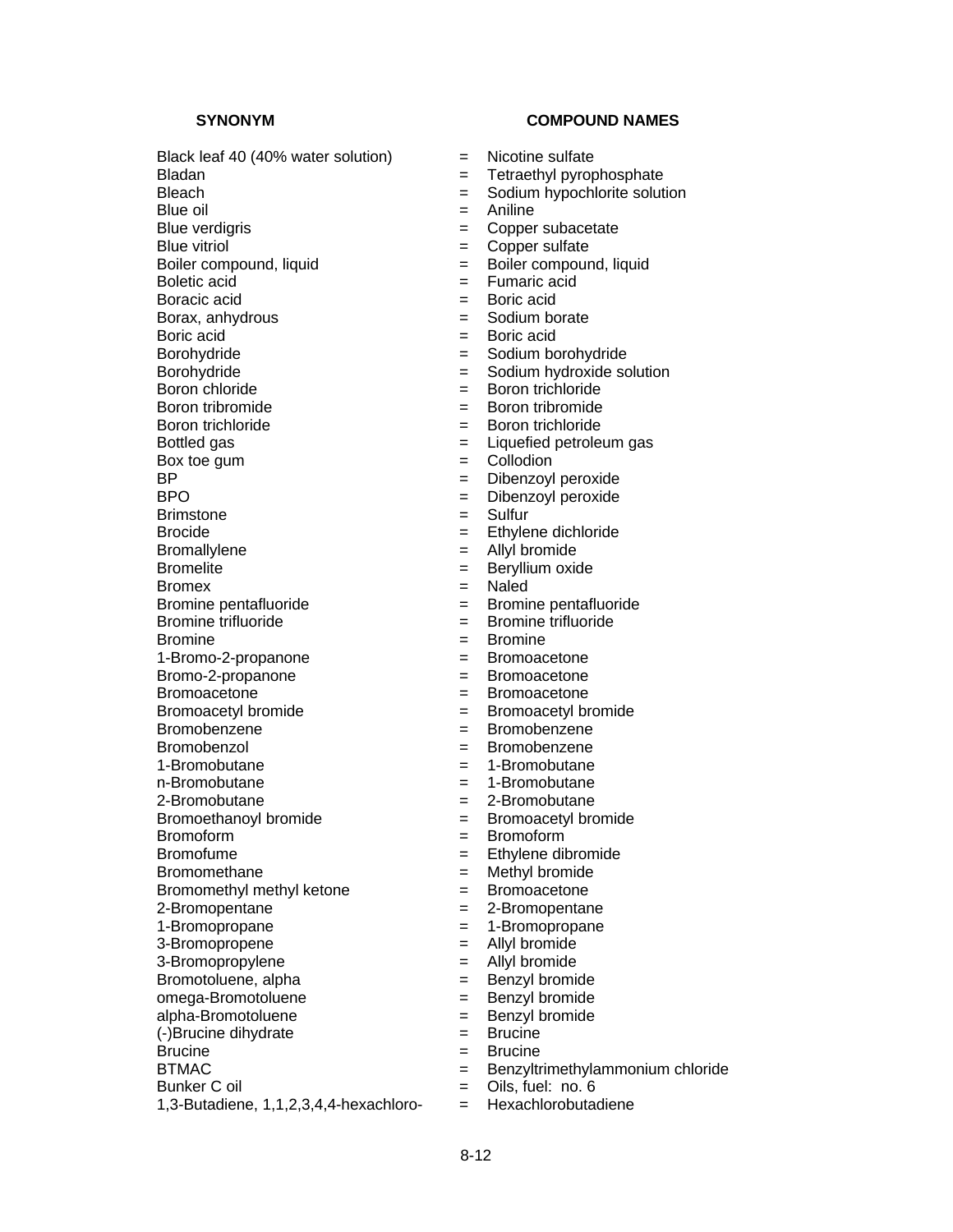Butadiene = Butadiene 1,3-Butadiene = Butadiene Butaldehyde = n-Butyraldehyde Butanal = n-Butyraldehyde 1-Butanamine, n-butyl = Di-n-butylamine Butane = Butane = Butane n-Butane = Butane 1,4-Butanedicarboxylic acid = Adipic acid 1,4-Butanediol = 1,4-Butanediol Butanediol  $=$  Butylene glycol Butanenitrile = Butyronitrile = Butyronitrile 1-Butanethiol **Exercise Exercise Exercise 2** m-Butyl mercaptan Butanic acid  $=$  n-Butyric acid Butanoic acid,  $3$ -oxo-methyl ester (9ci)  $=$  Methyl acetoacetate Butanoic acid, butyl ester  $=$  Butyl butyrate Butanoic acid, methyl ester  $=$  Methyl butyrate Butanoic acid  $\qquad \qquad = \qquad n$ -Butyric acid 1-Butanol, 3-methoxyacetate = 3-Methoxybutyl acetate Butanol = n-Butyl alcohol 1-Butanol = n-Butyl alcohol 2-Butanol = sec-Butyl alcohol 2-Butanone peroxide  $= 2$ -Butanone peroxide 2-Butanone, peroxide = 2-Butanone peroxide 2-Butanone = Methyl ethyl ketone Butanox M50, M105, LPT  $= 2$ -Butanone peroxide Butanoyl chloride  $=$  Butyryl chloride 3-Buten-2-one = Methyl vinyl ketone 1-Buten-3-ol, 3-methyl = Methyl butenol trans-2-Butenal = Crotonaldehyde  $cis-2-Butene-1$ , 4-diol  $= 1,4-Butene$ diol  $2-\text{Butene-1}$ ,  $4-\text{diol}$  = 1,  $4-\text{Butenediol}$ 1-Butene oxide  $= 1.2$ -Butylene oxide Butene resins = Polybutene 1-Butene = Butylene trans-Butenedioic acid = Fumaric acid cis-Butenedioic acid = Maleic acid  $cis$ -Butenedioic anhydride  $=$  Maleic anhydride 1,4-Butenediol = 1,4-Butenediol  $1-Butoxy-2,3-epoxypropane = n-Butyl glycidyl ether$ 1-Butoxy butane  $\qquad \qquad = \qquad$  Di-n-butyl ether Butoxydiethylene glycol  $=$  Diethylene glycol monobutyl ether Butoxydiglycol = Diethylene glycol monobutyl ether<br>
2-Butoxyethanol acetate = Ethylene glycol monobutyl ether a

 $\text{Bis}(2-\text{Butoxyethyl})$  ether  $\qquad \qquad = \qquad \text{Diethylene glycol dibuty}$  ether Butoxyl **Butoxyl Butoxyl E** 3-Methoxybutyl acetate Butoxypropyl trichlorophenoxyacetate  $= 2,4,5$ -T esters<br>Butryic acid, 2-hydroxy-4-methylthio- $= 2$ -Hydroxy-4-(r Butter of antimony  $\qquad \qquad = \qquad$  Antimony trichloride Butter of arsenic **EXACCLUSE EXACCLUSE EXACCLUSE** Arsenic trichloride

- 
- 
- 
- 
- 
- 
- 
- 
- 
- 
- 
- 
- 
- 
- 
- 
- 
- 
- 
- 
- 
- 
- 
- 
- 
- 
- 
- 
- 
- 
- 
- 
- 
- 
- 
- 
- 
- 
- 
- 
- 
- 
- $=$  Ethylene glycol monobutyl ether acetate
- 2-Butoxyethanol **Ethylene glycol monobutyl ether** = Ethylene glycol monobutyl ether
- $2-(2-Butoxyethoxy)$  ethanol acetate  $=$  Diethylene glycol monobutyl ether acetate
- $2-(2-Butoxyethoxy)$  ethanol  $=$  Diethylene glycol monobutyl ether
- 2-Butoxyethyl acetate = Ethylene glycol monobutyl ether acetate
	-
	-
	-
	- = 2-Hydroxy-4-(methylthio)-butanoic acid
	-
	-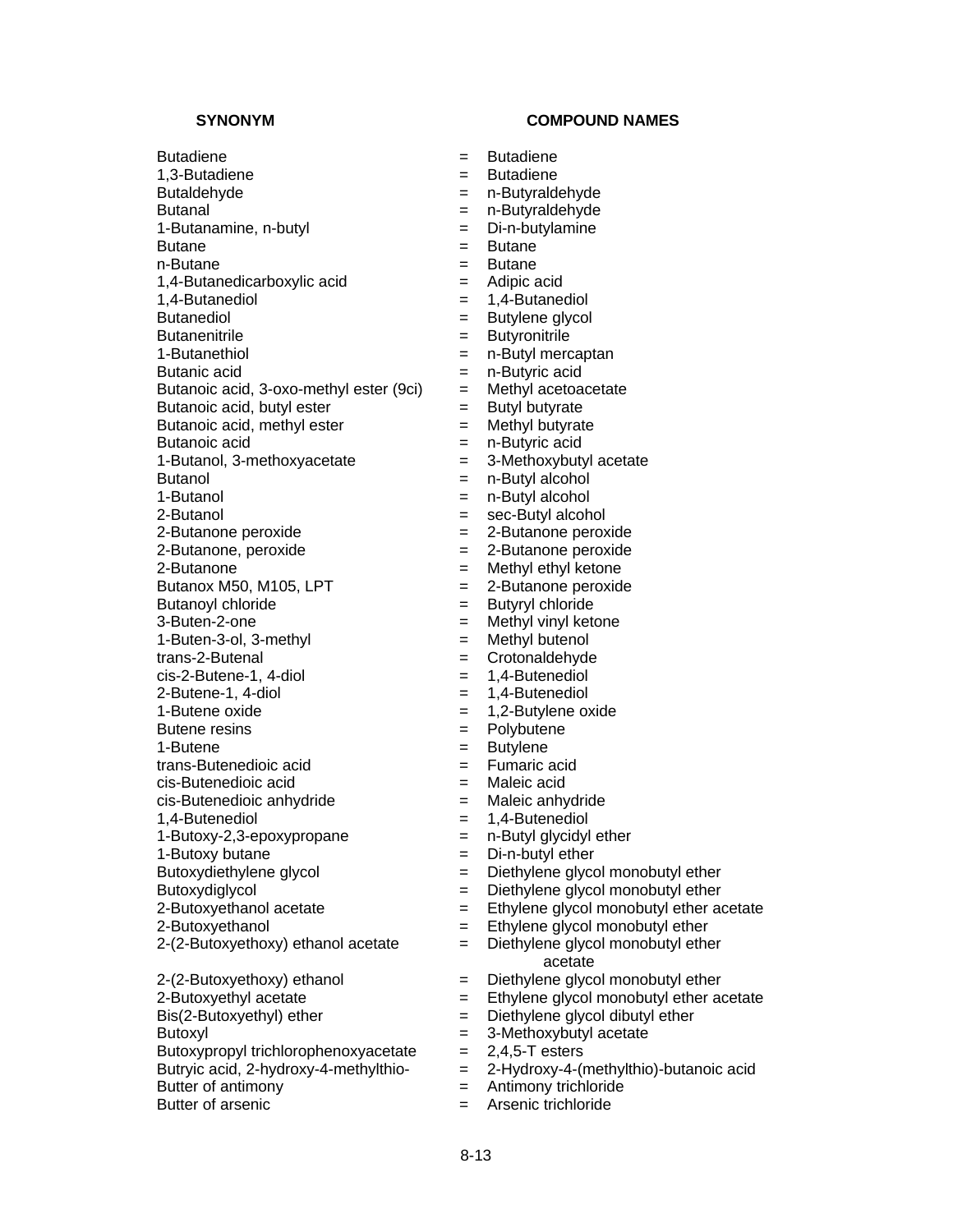Butyl "carbitol" acetate  $=$  Diethylene glycol monobutyl ether Butyl "carbitol" = Diethylene glycol monobutyl ether Butyl 2-methacrylate = n-Butyl methacrylate Butyl 2-methyl-2-propenoate = n-Butyl methacrylate  $n-Butyl 2-propenoate$  =  $n-Butyl 2-propenoate$ Butyl 2,4-dichlorophenoxyacetate  $= 2,4$ -D esters Butyl 2,4,5- trichlorophenoxyacetate  $= 2,4,5$ -T esters Butyl a-hydroxypropionate  $=$  Butyl lactate  $n-Butv1$  acetate  $n-Butv1$  acetate Butyl acetate  $=$  n-Butyl acetate sec-Butyl acetate  $=$  sec-Butyl acetate tert-Butyl acetate  $=$  tert-Butyl acetate iso-Butyl acrylate  $=$  iso-butyl acrylate n-Butyl acrylate  $\qquad \qquad = \qquad n$ -Butyl acrylate Butyl acrylate  $\begin{aligned}\n&= \quad n\text{-Butyl acrylate} \\
&= \quad n\text{-Butyl acrohol}\n\end{aligned}$ n-Butyl alcohol  $=$  n-Butyl alcohol sec-Butyl alcohol = sec-Butyl alcohol tert-Butyl alcohol  $=$  tert-Butyl alcohol Butyl aldehyde = n-Butyraldehyde  $n$ -Butyl alpha-methylacrylate  $n -$  n-Butyl methacrylate Butyl benzyl phthalate  $=$  Butyl benzyl phthalate n-Butyl bromide  $= 1$ -Bromobutane Butyl bromide  $= 1$ -Bromobutane sec-Butyl bromide  $= 2$ -Bromobutane Butyl butanoate  $=$  Butyl butyrate Butyl butyrate  $=$  Butyl butyrate Butyl cellosolve  $=$  Ethylene glycol monobutyl ether n-Butyl chloride  $=$  Butyl chloride Butyl chloride = Butyl chloride n-Butyl chlorocarbonate  $\qquad \qquad = \qquad n$ -Butyl chloroformate n-Butyl chloroformate<br>
Butyl diglyme<br>
Butyl diglyme<br>  $\begin{aligned}\n &= \quad n\text{-Butyl chloride} \\
 &= \quad \text{Diethylene glycol dibu}\n \end{aligned}$ Butyl ethanoate  $=$  n-Butyl acetate Butyl ether  $=$  Di-n-butyl ether n-Butyl ether  $=$  Di-n-butyl ether Butyl ethyl ketone = Ethyl butyl ketone n-Butyl formal example and the n-Valeraldehyde n-Butyl formate  $\qquad \qquad = \qquad n$ -Butyl formate n-Butyl glycidyl ether = n-Butyl glycidyl ether<br>tert-Butyl hydroperoxide = tert-Butyl hydroperoxide tert-Butyl hydroperoxide = tert-Butyl hydroperoxide Butyl lactate  $=$  Butyl lactate n-Butyl mercaptan = n-Butyl mercaptan = n-Butyl mercaptan  $n-Butv1$  methacrylate  $n-Butv1$  methacrylate Butyl methacrylate = n-Butyl methacrylate tert-Butyl methyl ether  $=$  Methyl tert-butyl ether n-Butyl methyl ketone = Methyl n-butyl ketone Butyl phthalate  $=$  Dibutyl phthalate n-Butyl propionate  $\qquad \qquad = \qquad n$ -Butyl propionate Butyl titanate monomer = Tetrabutyl titanate

- Buttercup yellow  $=$  Zinc chromate
	- acetate
	-
- Butyl "cellosolve" acetate  $=$  Ethylene glycol monobutyl ether acetate
	-
	-
	-
	-
	-
	-
	-
	-
	-
	-
	-
	-
	-
	- $=$  n-Butyl alcohol
	-
	-
	-
	-
	-
	-
	-
	-
	-
	-
	-
	-
	-
	-
	-
	-
	- $=$  Diethylene glycol dibutyl ether
	-
	-
	-
	-
	-
	-
	-
	-
	-
	-
	-
	-
	-
	-
	-
	-
	-
- Butyl titanate  $=$  Tetrabutyl titanate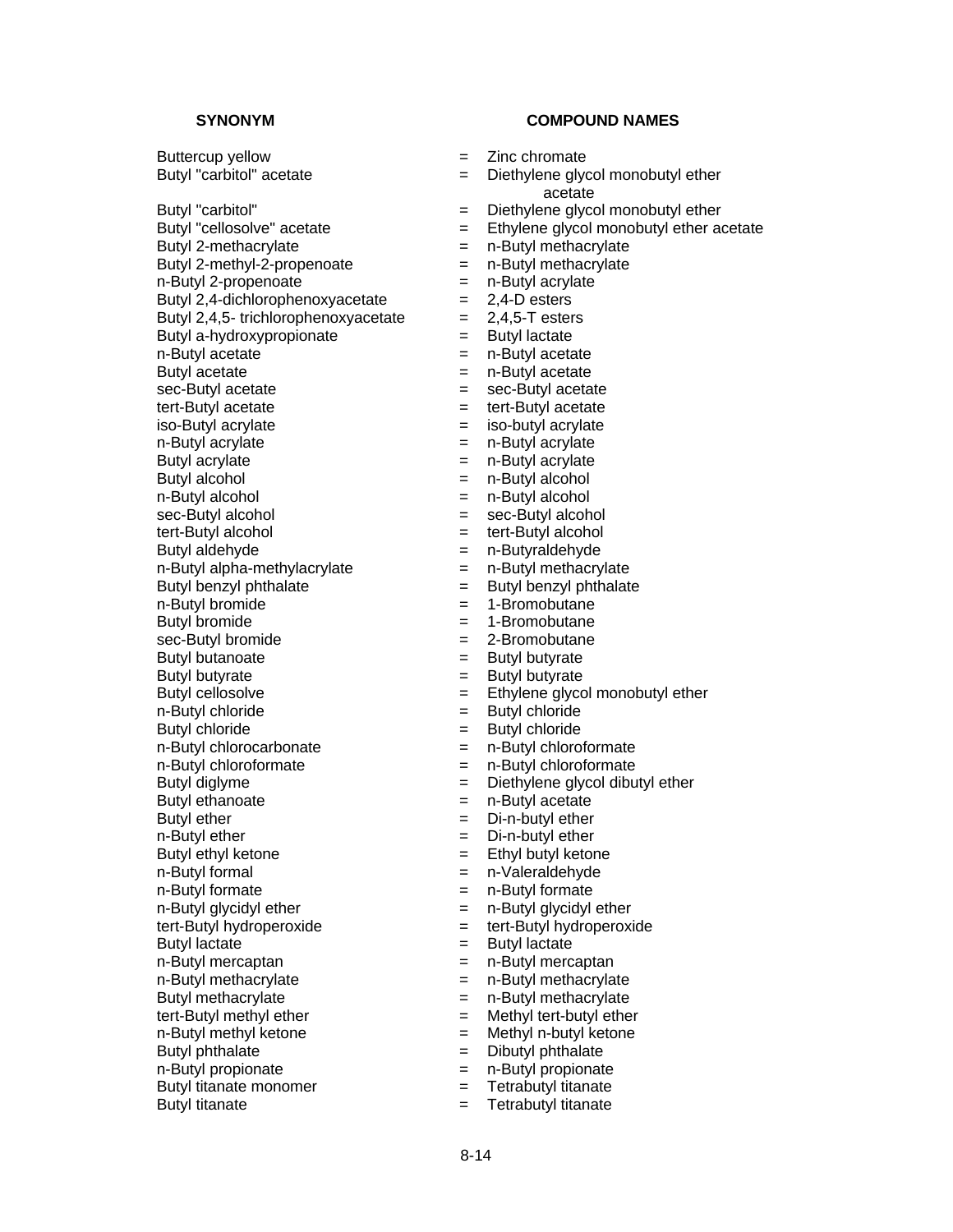Butyl, decyl, cetyl, eicosyl 2-methyl-2-

propenoate

n-Butylamine = n-Butylamine = n-Butylamine = n-Butylamine = n-Butylamine = n-Butylamine = n-Butylamine = n-Butylamine = n-Butylamine = n-Butylamine = n-Butylamine = n-Butylamine = n-Butylamine = n-Butylamine = n-Butylamine

Mono-n-Butylamine = n-Butylamine

- tert-Butylamine  $=$  tert-Butylamine
- n-Butylcarbinol = n-Amyl alcohol
- 
- 
- 
- 
- 
- 

Butylethylacetaldehyde = Ethylexaldehyde = Ethyl

Butylethylacetaldehyde = Ethylhexaldehyde

Butylethylamine = N-Ethyl-n-butylamine

p-tert-Butylphenol = p-tert-butylphenol

4-tert-Butyltoluene = Butyl toluene

n-Butyltrichlorosilane = Butyltrichlorosilane

1,4-Butynediol = 1,4-Butynediol

iso-Butyraldehyde = iso-butyraldehyde

n-Butyraldehyde = n-Butyraldehyde

Butyraldehyde = n-Butyraldehyde

Butyric acid nitrile  $\qquad \qquad = \qquad$  Butyronitrile

Butyric acid, ethyl ester  $=$  Ethyl butyrate

Butyric acid, methyl ester  $=$  Methyl butyrate

n-Butyric acid  $\qquad \qquad = \qquad n$ -Butyric acid

Butyric acid  $=$  n-Butyric acid

Butyric ether  $=$  Ethyl butyrate

Butyrol chloride = Butyryl chloride

- 
- 
- 

Cadmium bromide tetrahydrate = Cadmium bromide

# **SYNONYM COMPOUND NAMES**

- Butyl toluene  $\qquad \qquad = \qquad$  Butyl toluene
- Butyl, decyl, cetyl-eicosyl methacrylate  $=$  Butyl, decyl, cetyl-eicosyl methacrylate
	- = Butyl, decyl, cetyl-eicosyl methacrylate
- Butylacetic acid = Hexanoic acid
- Butylaldechyde = n-Butyraldehyde
	-
- iso-Butylamine = Isobutylamine = isobutylamine = Isobutylamine = Isobutylamine
- Butylamine = n-Butylamine
	-
	-
- sec-Butylamine = sec-Butylamine
	-
	-
- $n-Buty|c$ chloride  $n-Buty|c$ hloride  $n-Buty|c$ hloride
- 2-Butylene dichloride = Dichlorobutene
- 1,4-Butylene glycol = 1,4-Butanediol
- Butylene glycol  $=$  Butylene glycol
	-
- Butylene hydrate  $=$  sec-Butyl alcohol<br>Butylene oxide  $=$  1,2-Butylene oxide  $= 1,2$ -Butylene oxide
- Alpha-Butylene oxide = 1,2-Butylene oxide
- 1,2-Butylene oxide  $= 1,2$ -Butylene oxide
	-
- Butylene = Butylene = Butylene<br>Butylethylacetaldehyde = = Ethylhexaldehyde
	-
	-
- Butylethylacetic acid  $= 2$ -Ethylhexanoic acid
	-
- p-tert-Butyltoluene = Butyl toluene
	-
	-
- Butyltrichlorosilane = Butyltrichlorosilane
- $2$ -Butyne-1, 4-diol  $= 1,4$ -Butynediol
	-
	-
	-
	-
	-
	-
- Butyric acid, butyl ester  $=$  Butyl butyrate
	-
	-
	-
- Butyric aldehyde  $=$  n-Butyraldehyde
	-
	-
- Butyronitrile **Executes Butyronitrile Butyronitrile**
- n-Butyryl chloride  $=$  Butyryl chloride
- Butyryl chloride = Butyryl chloride
- $C-1297$   $=$  Lauric acid
- C-8 acid = Octanoic acid
- Cacodylic acid = Cacodylic acid

8-15

- Cadmium acetate dihydrate = cadmium acetate
- Cadmium acetate  $\qquad \qquad = \qquad$ Cadmium acetate
	-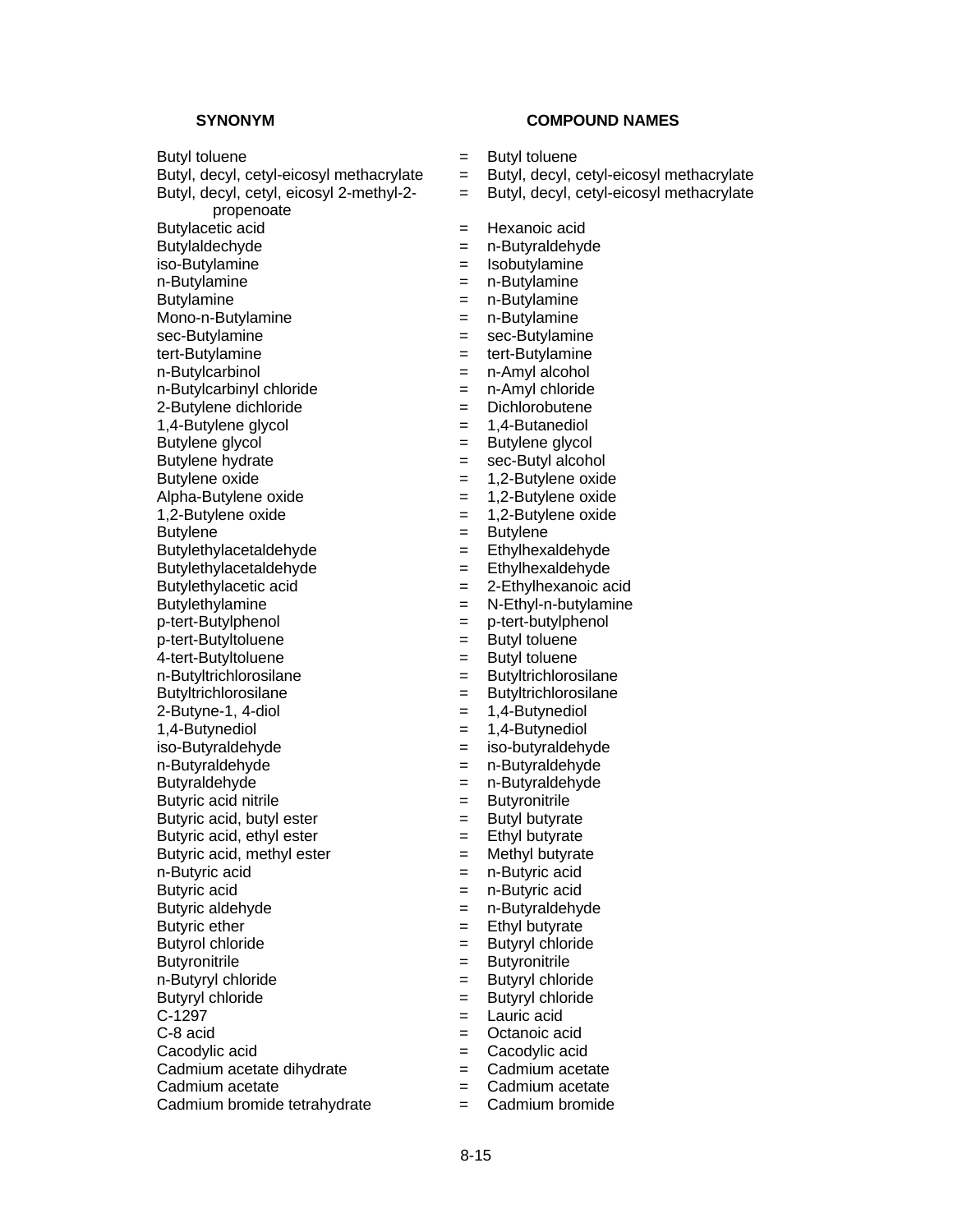- 
- 
- 
- 
- 
- 
- Cadmium nitrate tetrahydrate = Cadmium nitrate<br>Cadmium nitrate = Cadmium nitrate Cadmium nitrate = Cadmium nitrate
- 
- 
- 
- 
- 
- 
- 
- 
- 
- 
- 
- Calcium arsenate = Calcium arsenate
- 
- 
- 
- 
- 
- 
- 
- 
- Calcium chromate dihydrate  $=$  Calcium chromate
- 
- 
- 
- 
- 
- 
- Calcium nitrate tetrahydrate = Calcium nitrate
- Calcium nitrate  $\qquad \qquad = \qquad$ Calcium nitrate
- Calcium oxide = Calcium oxide
- 
- 
- Calcium phosphide  $\qquad \qquad = \qquad$ Calcium phosphide
- Calcium pyrophosphate  $=$  Calcium phosphate
- Calcium resinate, fused  $=$  Calcium resinate
- $Calcium resistance = Calcium resistance$
- Calcium rosin  $\qquad \qquad = \qquad$ Calcium resinate
- Calcium superphosphate  $\qquad \qquad = \qquad$ Calcium phosphate
- Calcium  $=$  Calcium
- Calochlor = Mercuric chloride
- Calomel = Mercurous chloride
- Camphene  $=$  Camphene
- Camphor oil  $\qquad \qquad = \qquad$  Camphor oil

# **SYNONYM COMPOUND NAMES**

- Cadmium bromide  $\qquad \qquad = \qquad$ Cadmium bromide
- Cadmium chloride  $=$  Cadmium chloride
- Cadmium fluoborate solution  $\qquad \qquad = \qquad$ Cadmium fluoroborate
- Cadmium fluoborate = Cadmium fluoroborate
- Cadmium fluoroborate = Cadmium fluoroborate
- Cadmium fume  $=$  Cadmium oxide
	-
	-
- Cadmium oxide  $=$  Cadmium oxide
	-
- Cadmium sulfate  $\begin{array}{ccc} \text{Cadmium sulfate} & = & \text{Cadmium sulfate} \\ \text{Cadox HDF} & = & \text{Cyclohexanone o} \end{array}$  $=$  Cyclohexanone peroxide
- Cadox PS = Di-(p-chlorobenzoyl) peroxide
- Cadox TBH  $=$  tert-Butyl hydroperoxide
- Cake aluminum  $\qquad \qquad = \qquad$  Aluminum sulfate
- Calamine  $\qquad \qquad = \qquad \text{Zinc}$  carbonate
- Calcium abietate  $\qquad \qquad = \qquad$ Calcium resinate
- Calcium abietate  $\qquad \qquad = \qquad$ Calcium resinate
- Calcium alkylaromatic sulfonate = Dodecylbenzenesulfonic acid, calcium salt
- Calcium alkylbenzenesulfonate = Dodecylbenzenesulfonic acid, calcium salt<br>Calcium arsenate
	-
- Calcium arsenite solid = Calcium arsenite
- Calcium arsenite  $\qquad \qquad = \qquad$ Calcium arsenite
- Calcium biphosphate  $\qquad \qquad = \qquad$ Calcium phosphate
- Calcium carbide  $=$  Calcium carbide
- Calcium chlorate  $\qquad \qquad = \qquad$ Calcium chlorate
- Calcium chloride hydrates = Calcium chloride
- Calcium chloride, anhydrous  $=$  Calcium chloride
- Calcium chloride  $=$  Calcium chloride
- Calcium chromate (vi)  $=$  Calcium chromate
	-
- Calcium chromate  $\qquad \qquad = \qquad$ Calcium chromate
- Calcium cyanide  $\qquad \qquad = \qquad$ Calcium cyanide
- Calcium dioxide  $=$  Calcium peroxide
- Calcium fluoride  $\qquad \qquad = \qquad$ Calcium fluoride
- Calcium hydroxide = Calcium hydroxide
	-
- Calcium hypochlorite  $\qquad \qquad = \qquad$ Calcium hypochlorite
	-
	-
	-
- Calcium peroxide  $=$  Calcium peroxide
- Calcium phosphate  $\qquad \qquad = \qquad$ Calcium phosphate
	-
	-
	-
	-
	-
	-

8-16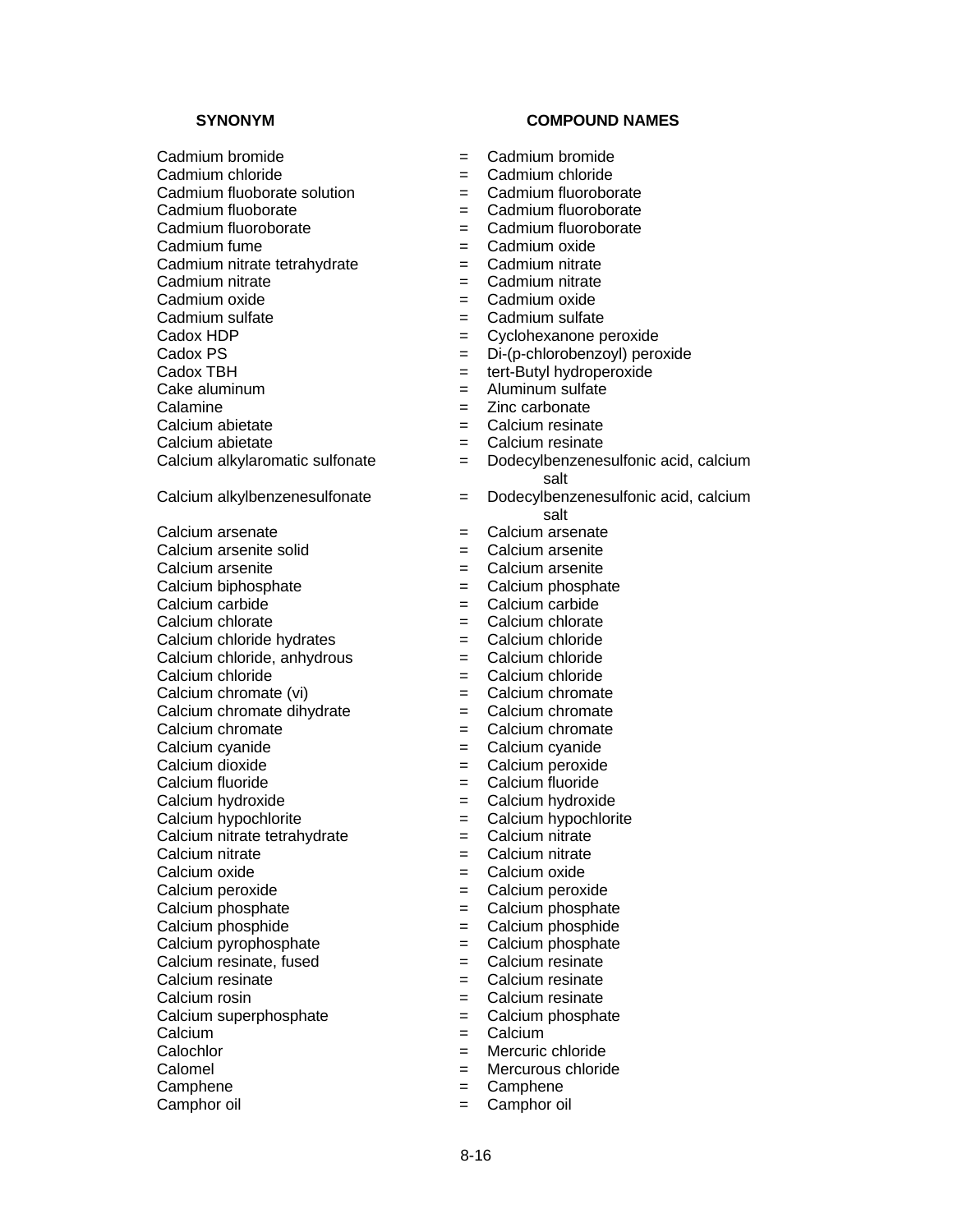Caprolactam  $\qquad \qquad =$  Caprolactam

Capronaldehyde = n-Hexaldehyde

Capronic acid = Hexanoic acid

Capronic aldehyde = n-Hexaldehyde

Captan = Captan = Captan

Carbamic acid, ammonium salt  $=$ 

Carbamide  $=$  Urea

Carbonic acid, thallium  $(1+)$  salt  $=$  Thallium carbonate

Carbonochloridic acid, butyl ester  $=$  n-Butyl chloroformate

Carbonyl chloride  $=$  Phosgene

Carbonyl diamine peroxide = Urea peroxide

Carpeting medium  $\qquad \qquad = \qquad$  Asphalt blending stocks: straight run

# **SYNONYM COMPOUND NAMES**

- Cane sugar  $=$  Sucrose
- Capraldehyde = Decaldehyde
- n-Capric acid = Decanoic acid
- Capric alcohol  $=$  n-Decyl alcohol
- Capric aldehyde = Decaldehyde
- Caprinic acid = Decanoic acid
- Caproaldehyde = n-Hexaldehyde
- n-Caproic acid  $=$  Hexanoic acid
- epsilon-Caprolactam = Caprolactam
	-
	-
	-
	-
	-
- n-Caproylaldehyde = n-Hexaldehyde
- Caprylene  $= 1$ -Octene
- n-Caprylic acid  $\qquad \qquad = \qquad$  Octanoic acid
	-
	-
- Carbamaldehyde = Formamide
- Carbamide peroxide  $=$  Urea peroxide
	-
- Carbaryl = Carbaryl
- Carbide = Calcium carbide
- Carbitol = Diethylene glycol monoethyl ether
- Carbobenzoxy chloride = Benzyl chloroformate
- Carbofuran = Carbofuran = Carbofuran = Carbofuran = Carbofuran = Carbofuran = Carbofuran = Carbofuran = Carbofuran = Carbofuran = Carbofuran = Carbofuran = Carbofuran = Carbofuran = Carbofuran = Carbofuran = Carbofuran = C
- Carbolic acid  $\qquad \qquad = \qquad$  Carbolic oil (mixture)
- Carbolic acid = Phenol
- Carbolic oil (mixture) = Carbolic oil (mixture)
- Carbon bisulfide  $=$  Carbon disulfide
- Carbon dioxide = Carbon dioxide
- $\Box$ Carbon disulfide  $\Box$  = Carbon disulfide
- Carbon monoxide = Carbon monoxide
- Carbon oxyfluoride = Carbon oxyfluoride
- Carbon tet  $\qquad \qquad = \qquad$ Carbon tetrachloride
- Carbon tetrachloride = Carbon tetrachloride
- Carbonic acid gas  $\qquad \qquad = \qquad$ Carbon dioxide
- Carbonic acid, diethyl ester = Diethyl carbonate
- Carbonic acid, monoammonium salt  $=$  Ammonium bicarbonate
	-
- Carbonic anhydride  $=$  Carbon dioxide
- Carbonic difluoride = Carbon oxyfluoride
	-
	-
	-
- Carbonyl difluoride = Carbon oxyfluoride
- Carbonyl fluoride  $=$  Carbon oxyfluoride

residue

- Carbonyldiamide = Urea
- Carboxylbenzene = Benzoic acid
- Carene  $=$  Carene
- 3-Carene  $=$  Carene

8-17

Carolid AL  $=$  Diphenyl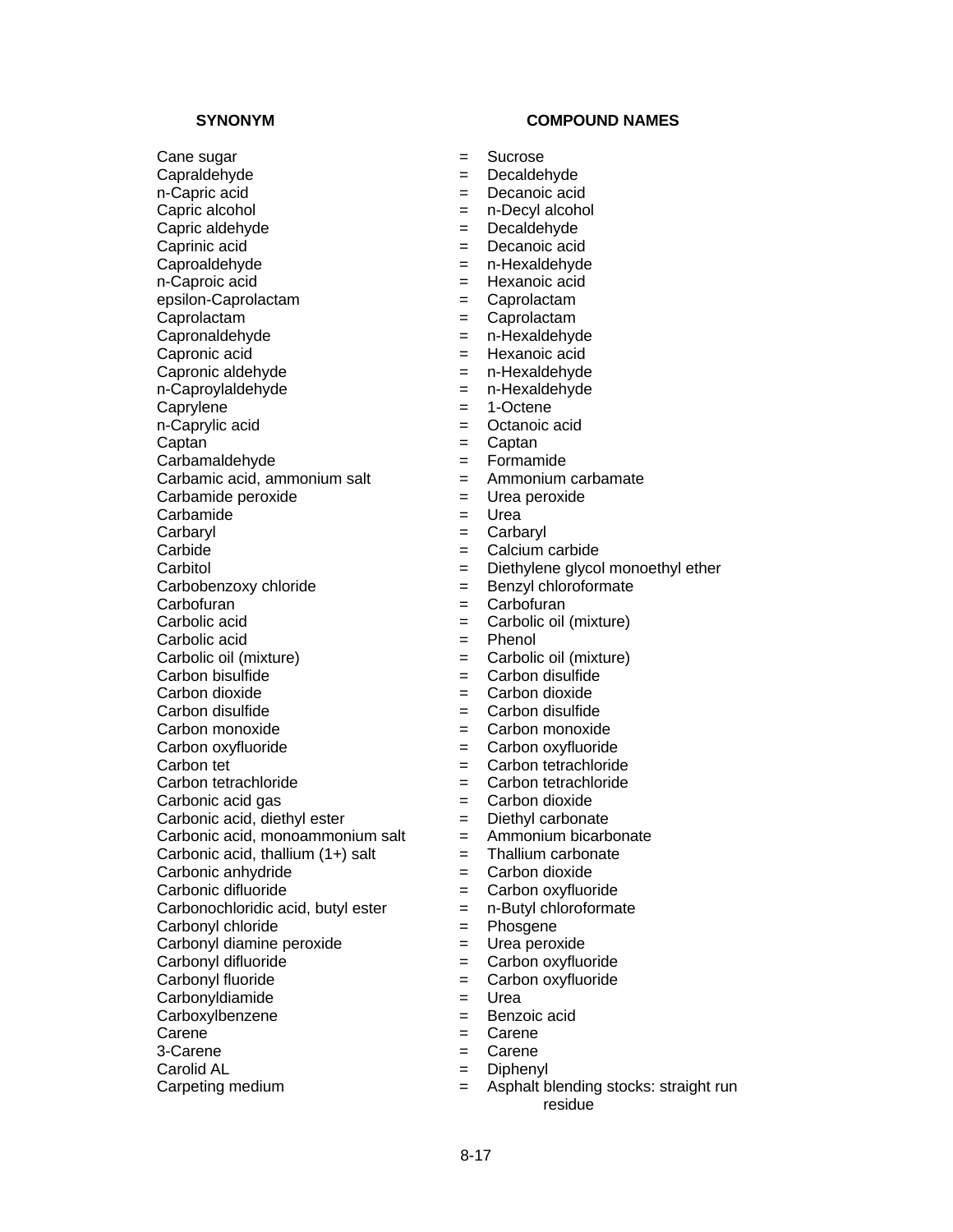$Carthamus$  tinctorius oil  $\qquad \qquad = \qquad \text{Oils.}$  edible: safflower Carwinate 125 M = Diphenylmethane diisocyanate Cashew nutshell oil  $=$  Oil, misc: cashew nut shell Casoron = Dichlobenil Catalyst 9915 = Benzyl dimethylamine Catechin = Catechol<br>Catechol = Catechol = Catechol Caustic arsenic chloride = Arsenic trichloride Caustic potash solution<br>
Caustic potash solution<br>  $=$  Potassium hydroxide<br>  $=$  Potassium hydroxide Caustic potash = Potassium hydroxide Caustic soda solution  $\qquad \qquad = \qquad$  Caustic soda solution Caustic soda = Sodium hydroxide Cellosolve acetate  $= 2$ -Ethoxyethyl acetate Cellosolve = 2-Ethoxyethanol Cellulose nitrate solution  $\begin{array}{rcl} \text{Cell} & = & \text{Coliodion} \\ \text{Cetyl sodium sulfate} & = & \text{Hexadecy} \end{array}$ Cetyltrimethylammonium chloride solution<br>CGA24705 Chaloxyd MEKP-ha 1, -la 1  $=$  2-Butanone peroxide Chamber acid = Sulfuric acid Charcoal = Charcoal Chem bam = Nabam Chile saltpeter  $=$  Sodium nitrate Chinese red  $=$  Mercuric sulfide Chinese tannin = Tannic acid Chinese tannin = Tannic acid Chinoline  $=$  Quinoline  $=$  Quinoline Chloracetic acid = Chloroacetic acid Chloracetic acid  $=$  Chloroacetic acid (80% or less) Chloracetyl chloride = Chloroacetyl chloride Chloral = Trichloroacetaldehyde<br>
Chlorate of potash = Potassium chlorate  $Chlorate of potash$   $=$ Chlorate of potassium = Potassium chlorate Chlorate of soda  $=$  Sodium chlorate Chlorate of soda = Sodium chlorate solution Chlorbenzal = Benzal chloride Chlordan = Chlordane Chlordane = Chlordane = Chlordane Chlordecone  $=$  Kepone 2-Chlorethanol = Ethylene chlorohydrin Chlorethylene = Vinyl chloride Chlorex = 2,2-Dichloroethyl ether Chloride of amyl  $=$  n-Amyl chloride Chlorinated biphenyl = Polychlorinated biphenyl Chlorinated hydrochloric ether  $= 1,1$ -Dichloroethane Chlorine trifluoride = Chlorine trifluoride Chlorine = Chlorine<br>
2-Chloro-1-ethanal = Chloroac

- 2-Chloro-1-hydroxybenzene = o-Chlorophenol
- 3-Chloro-1-methylbenzene = m-Chlorotoluene

- 
- 
- Cashew nutshell liquid  $=$  Oil, misc: cashew nut shell
	-
	-
	-
	-
	- Catechol = Catechol
	-
	-
	-
	-
	-
	-
- Cellosolve acetate  $=$  Ethylene glycol monoethyl ether acetate
	-
- Cellosolve = Ethylene glycol monoethyl ether
	-
	- $=$  Hexadecyl sulfate, sodium salt
	- = Hexadecyltrimethylammonium chloride
	- $=$  Metolachlor
	-
	-
	-
	-
	-
	-
	-
	-
	-
	-
	-
	-
	-
	-
	-
	-
	-
	-
	-
	-
	-
	-
	-
	-
	-
	-
	-
	-
	-
	- = Chloroacetaldehyde
	-
	-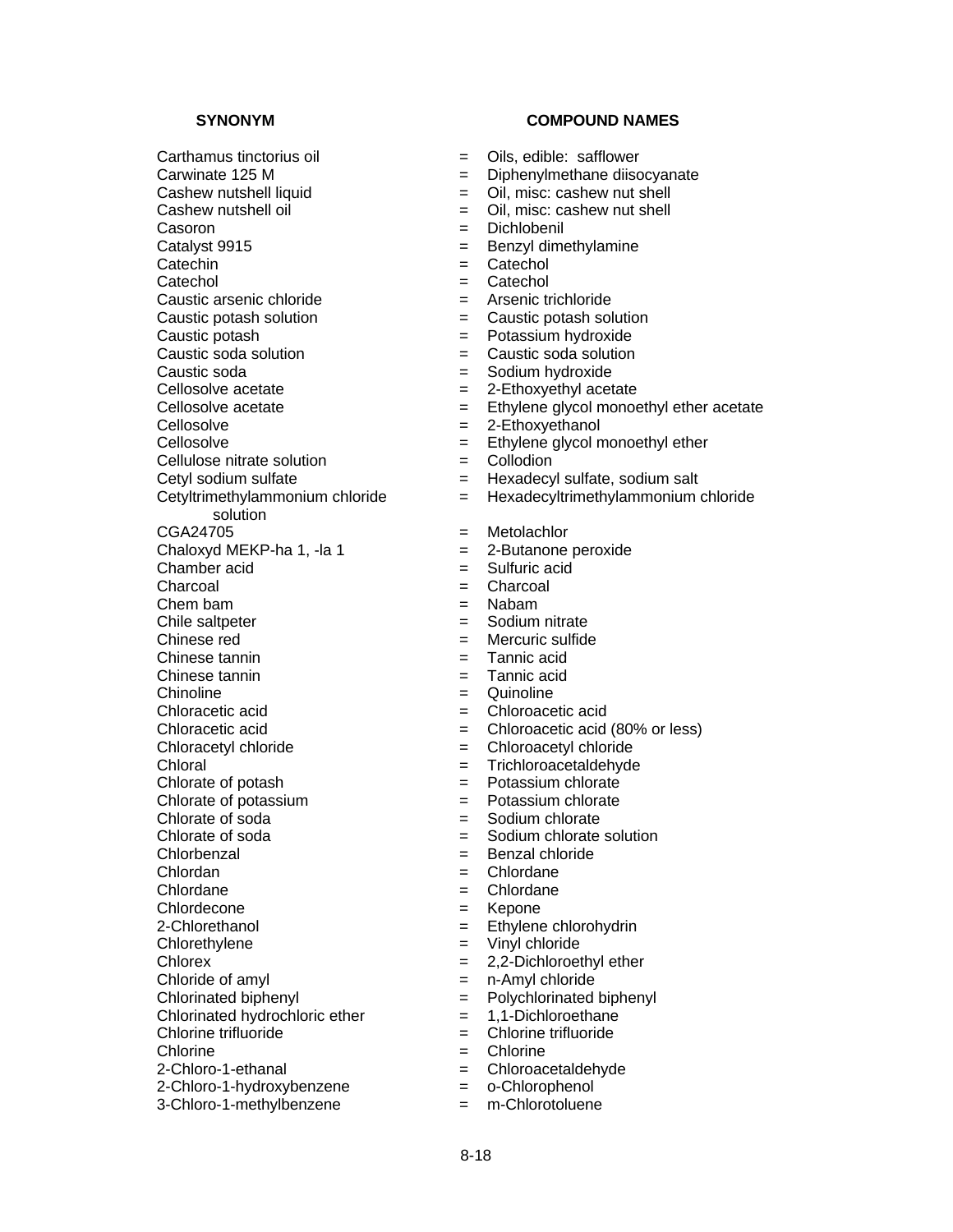2-Chloro-1-methylbenzene = o-Chlorotoluene 4-Chloro-1-methylbenzene = p-Chlorotoluene 1-Chloro-1-nitropropane = 1-Chloro-1-nitropropane  $3$ -Chloro-1, 2-propylene oxide  $=$  Epichlorohydrin 2-Chloro-1, 3-butadiene = Chloroprene 1-Chloro-1,1,2,2-tetrafluoroethane = Monochlorotetrafluoroethane 5-Chloro-2-aminotoluene = 4-Chloro-o-toluidine 4-Chloro-2-methylaniline = 4-Chloro-o-toluidine 3-Chloro-2-methylpropene = Methallyl chloride 1-Chloro-2-nitrobenzene = o-Chloronitrobenzene 1-Chloro-2,3-epoxypropane = Epichlorohydrin 1-Chloro-3-methylbenzene = m-Chlorotoluene 2-Chloro-4-ethylamino-6- = Atrazine 1-Chloro-4-methylbenzene = p-Chlorotoluene 4-Chloro-o-toluidine = 4-Chloro-o-toluidine Chloroacetaldehyde, monomer = Chloroacetaldehyde Chloroacetaldehyde = Chloroacetaldehyde Chloroacetic acid (80% or less)  $=$  Chloroacetic acid (80% or less)<br>Chloroacetic acid, ethyl ester  $=$  Ethyl chloroacetate  $Chloroacetic acid, ethyl ester =$ Chloroacetic acid, methyl ester  $=$  Methyl chloroacetate Chloroacetic acid = Chloroacetic acid Chloroacetophenone = Chloroacetophenone omega-Chloroacetophenone = Chloroacetophenone alpha-Chloroacetophenone = challengers = Chloroacetyl chloride = Chloroacetyl chloride 2-Chloroallyl chloride = 2,3-Dichloropropene p-Chloroaniline = p-chloroaniline 4-Chloroaniline = p-chloroaniline Chlorobenzene = Chlorobenzene  $\text{Bis-(p-Chlorobenzoy)}$  peroxide  $\qquad \qquad \text{Di-(p-chlorobenzoyl)}$  peroxide p-Chlorobenzoyl peroxide = Di-(p-chlorobenzoyl) peroxide p,p'-Chlorobenzoyl peroxide = Di-(p-chlorobenzoyl) peroxide  $2$ -Chlorobuta-1, 3-diene  $\qquad \qquad = \qquad$ Chloroprene 2-Chlorobutadiene = Chloroprene 1-Chlorobutane = Butyl chloride 4-Chlorobutyronitrile  $\qquad \qquad = \qquad$  4-Chlorobutyronitrile Chlorocarbonic acid, methyl ester  $=$  Methyl chloroformate Chlorocarbonic acid, n-butyl ester  $=$  n-Butyl chloroformate Chlorodifluoromethane = Chlorodifluoromethane Chloroethanal = Chloroacetaldehyde Chloroethane = Ethyl chloride Chloroethanoic acid = Chloroacetic acid (80% or less) 2-Chloroethanol = Ethylene chlorohydrin 2-Chloroethyl alcohol  $=$  Ethylene chlorohydrin Bis (2-Chloroethyl) ether  $= 2.2$ -Dichloroethyl ether Chloroform = Chloroform Chloroformic acid, benzyl ester  $=$  Benzyl chloroformate Chloroformic acid, benzyl ester  $=$  Benzyl chloroformate Chloroformic acid, ethyl ester  $=$  Ethyl chloroformate Chloroformic acid, methyl ester = Methyl chloroformate<br>Chloroformic acid, n-butyl ester = n-Butyl chloroformate Chloroformic acid, n-butyl ester  $=$ Chloroformyl chloride = Phosgene Chlorohydrins = Chlorohydrins

- 
- 
- 
- 
- 
- 
- 
- 
- 
- 
- 
- 
- 
- 
- 
- 
- 
- 
- 
- 
- 
- 
- 
- 
- 
- 
- 
- 
- 
- 
- 
- 
- 
- 
- 
- 
- 
- 
- 
- 
- 
- 
- 
- 
- 
- 
- Chloroformic acid dimethylamide  $\qquad \qquad = \qquad N.N-Dimethylcarbamovl$  chloride
	-
	-
	-
	-
	-
	-
	-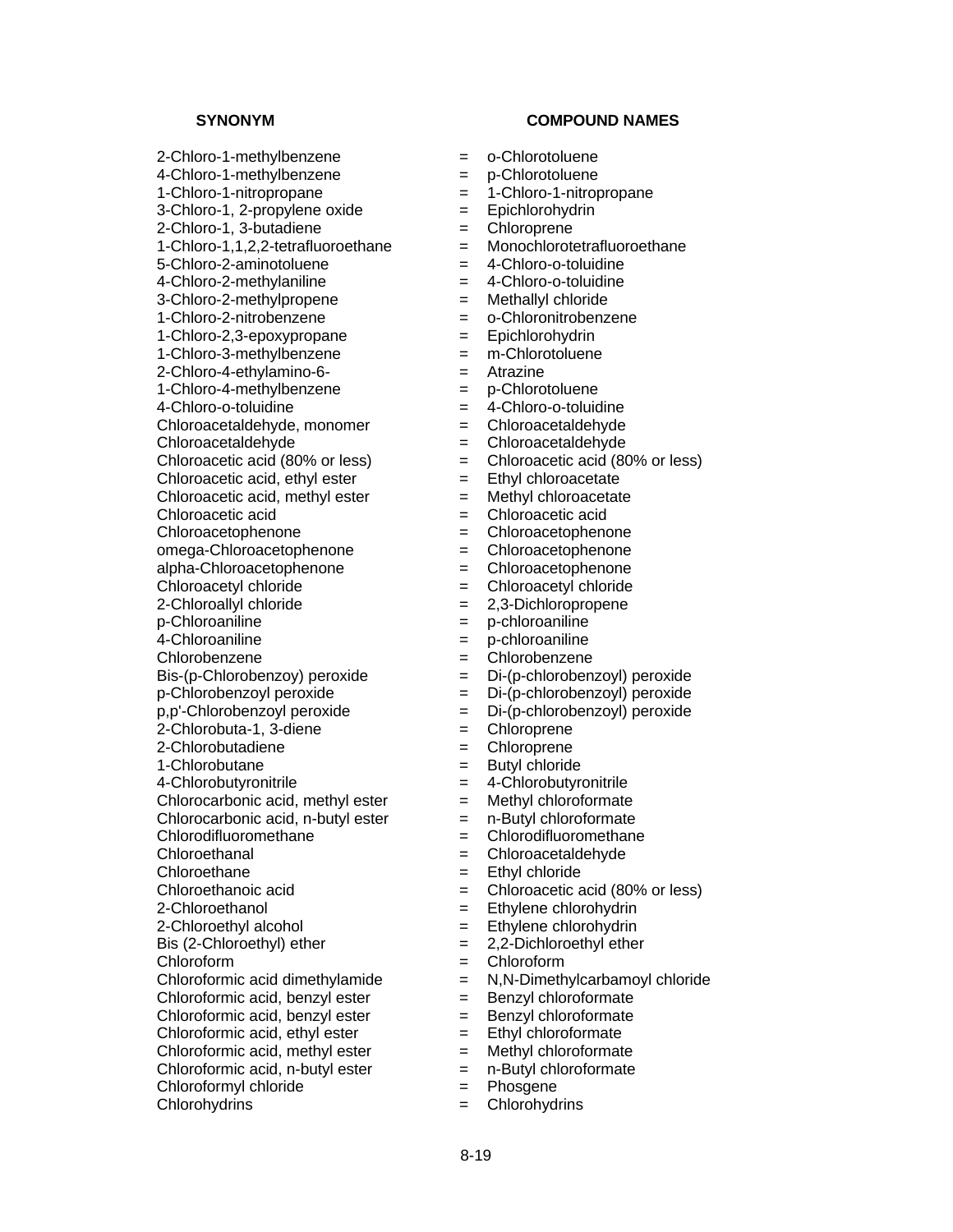gamma-Chloroisobutylene = Methallyl chloride Bis (2-Chloroisopropyl) ether  $= 2,2$ '-Dichloroisopropyl ether Chloromethane = Methyl chloride Chloromethyl methyl ether  $=$  Chloromethyl methyl ether Chloromethyl phenyl ketone = Chloroacetophenone Chloromethyloxirane = Epichlorohydrin o-Chloronitrobenzene = o-Chloronitrobenzene<br>
o-Chlorophenol = o-Chlorophenol<br>
= o-Chlorophenol 4-Chlorophenol = p-Chlorophenol p-Chlorophenol = p-Chlorophenol 1,1-Bis(p-Chlorophenyl)-2,2,2 trichloroethanol 4-Chlorophenylamine = p-chloroaniline Chlorophos = Trichlorfon Chloropicrin = Chloropicrin Chloroprene  $=$  Chloroprene beta-Chloroprene  $=$  Chloroprene 1-Chloropropane = n-Propyl chloride<br>3-Chloropropanoic acid = 3-Chloropropionic acid 3-Chloropropanoic acid = 3-Chloropropionic acid 3-Chloropropene = Allyl chloride 2-Chloropropionic acid<br>
alpha-Chloropropionic acid<br>  $=$  2-Chloropropionic acid<br>  $=$  2-Chloropropionic acid alpha-Chloropropionic acid = 2000 = 2000 = 2000 = 2000 = 2000 = 2000 = 2010 = 2010 = 2010 = 2010 = 2010 = 2010  $beta$ -Chloropropionic acid  $\qquad \qquad = \qquad 3$ -Chloropropionic acid 3-Chloropropionic acid  $=$  3-Chloropropionic acid gamma-Chloropropylene oxide = Epichlorohydrin 3-Chloropropylene = Allyl chloride Chlorosulfonic acid = Chlorosulfonic acid Chlorosulfuric acid = Chlorosulfonic acid Chlorotetrafluoroethane = Monochlorotetrafluoroethane Chlorothene  $=$  Trichloroethane omega-Chlorotoluene = Benzyl chloride alpha-Chlorotoluene = Benzyl chloride 3-Chlorotoluene = m-Chlorotoluene m-Chlorotoluene = m-Chlorotoluene 2-Chlorotoluene = o-Chlorotoluene o-Chlorotoluene = o-Chlorotoluene p-Chlorotoluene = p-Chlorotoluene 4-Chlorotoluene = p-Chlorotoluene<br>
Chlorotrifluoroethylene = Trifluorochloroet Chlorotrifluoromethane = Monochlorotrifluoromethane Chlorotrimethylsilane = Trimethylchlorosilane 1-Chlorpentane = n-Amyl chloride Chlorpyrifos = Dursban Chlorthepin = Endosulfan Chlorylen = Trichloroethylene = Trichloroethylene = Trichloroethylene = Trichloroethylene = Cumene hydronei Chromic (III) acetate  $\qquad \qquad = \qquad$ Chromic acetate Chromic acetate = Chromic acetate Chromic acid, dilithium salt  $=$  Lithium chromate Chromic acid, strontium salt  $(1:1)$  = Strontium chromate Chromic acid = Chromic anhydride Chromic anhydride  $\qquad \qquad = \qquad$ Chromic anhydride

- 
- 
- 
- 
- 
- 
- 
- o-Chlorophenol = o-Chlorophenol
- 
- 
- = 4,4'-dichloro-alpha-trichloromethyl
- benzhydrol
- 
- 
- 
- 
- 
- 
- 
- 
- 
- 
- 
- 
- 
- 
- 
- 
- 
- 
- 
- 
- 
- 
- 
- 
- 
- 
- = Trifluorochloroethylene
- 
- 
- 
- 
- $=$  Chlorosulfonic acid
- 
- 
- $=$  Cumene hydroperoxide
- 
- 
- 
- 
- 
- 
- Chromic oxide  $\qquad \qquad = \qquad$ Chromic anhydride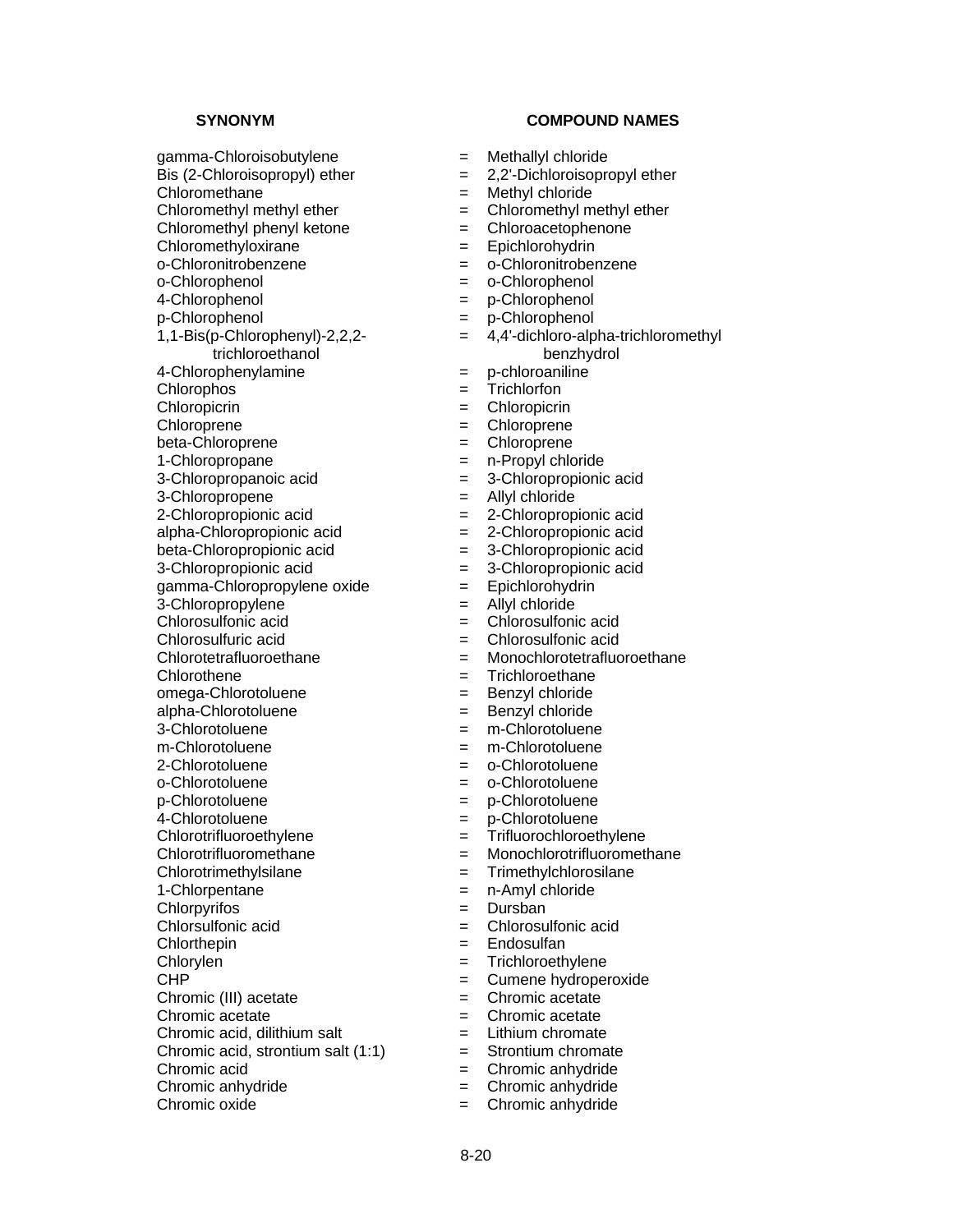Chromic sulfate  $\qquad \qquad = \qquad$ Chromic sulfate Chromium (VI) dioxychloride = Chromyl chloride Chromium acetate  $\qquad \qquad = \qquad$ Chromic acetate Chromium chloride = Chromous chloride Chromium dichloride = Chromous chloride Chromium III sulfate  $\qquad \qquad \qquad = \qquad$ Chromic sulfate Chromium lithium oxide  $=$  Lithium chromate Chromium oxychloride = Chromyl chloride  $Chromium$  sulfate  $=$  Chromic sulfate Chromium triacetate  $\qquad \qquad = \qquad$ Chromic acetate Chromium trioxide  $\qquad \qquad = \qquad$ Chromic anhydride Chromous chloride = Chromous chloride Chromyl chloride  $=$  Chromyl chloride Cianurina = Mercuric cyanide Citric acid, diammonium salt  $=$  Ammonium citrate, dibasic Citric acid = Citric acid Clorox = Sodium hypochlorite Clorox = Sodium hypochlorite solution Co-ral = Coumaphos  $Coal tar pitch$   $= Coal tar pitch$ Coalite NTP = Trixylenyl phosphate<br>
Cobalt (II) bromide = Cobalt bromide (ous) Cobalt (II) chloride = Cobalt chloride Cobalt (II) fluoride = Cobalt fluoride Cobalt acetate tetrahydrate = Cobalt acetate Cobalt acetate  $\qquad \qquad = \qquad$  Cobalt acetate Cobalt amino sulfonate  $\qquad \qquad = \qquad$  Cobalt sulfamate Cobalt bromide (ous) = Cobalt bromide (ous) Cobalt chloride = Cobalt chloride Cobalt dibromide = Cobalt bromide (ous) Cobalt difluoride = Cobalt fluoride Cobalt diformate  $\qquad \qquad = \qquad$ Cobalt formate Cobalt fluoride = Cobalt fluoride Cobalt formate  $\qquad \qquad = \qquad$  Cobalt formate Cobalt nitrate = Cobalt nitrate  $\text{Cobalt}\text{ sulfamate}$  =  $\text{Cobalt}\text{ sulfamate}$ Cobalt sulfate = Cobalt sulfate Cobalt(II) acetate  $=$  Cobalt acetate Cobalt(II) nitrate  $=$  Cobalt nitrate Cobalt(II) sulfate  $\qquad \qquad =$  Cobalt sulfate Cobaltous acetate  $\qquad \qquad = \qquad \text{Cobalt acetate}$ Cobaltous bromide = Cobalt bromide (ous) Cobaltous chloride dihydrate = Cobalt chloride Cobaltous chloride hexahydrate  $=$  Cobalt chloride Cobaltous chloride = Cobalt chloride  $\text{Cobaltous formate}$   $=$   $\text{Cobalt formate}$ Cobaltous nitrate hexahydrate  $\qquad \qquad = \qquad$ Cobalt nitrate Cobaltous nitrate  $\qquad \qquad = \qquad$ Cobalt nitrate  $Cobaltous sulfamate$   $=$   $Cobalt sulfamate$  $Cobaltous$  sulfate heptahydrate  $=$   $Cobalt$  sulfate Coconut butter  $\begin{array}{ccc} \text{Cocomut} & \text{Dius}, \text{edible: cocomut} \\ \text{Cocomut oil} & = & \text{Oils}, \text{edible: cocomut} \end{array}$ Coconut oil = Oils, edible: coconut Codal = Metolachlor

- 
- 
- 
- 
- 
- 
- 
- 
- 
- 
- 
- 
- 
- 
- 
- 
- 
- 
- 
- 
- 
- $=$  Cobalt bromide (ous)
- 
- 
- 
- 
- 
- 
- 
- 
- 
- 
- 
- 
- 
- 
- 
- 
- 
- 
- 
- 
- 
- 
- 
- 
- 
- 
- 
- 
- 
- 
- $=$  Phenylmercuric acetate
-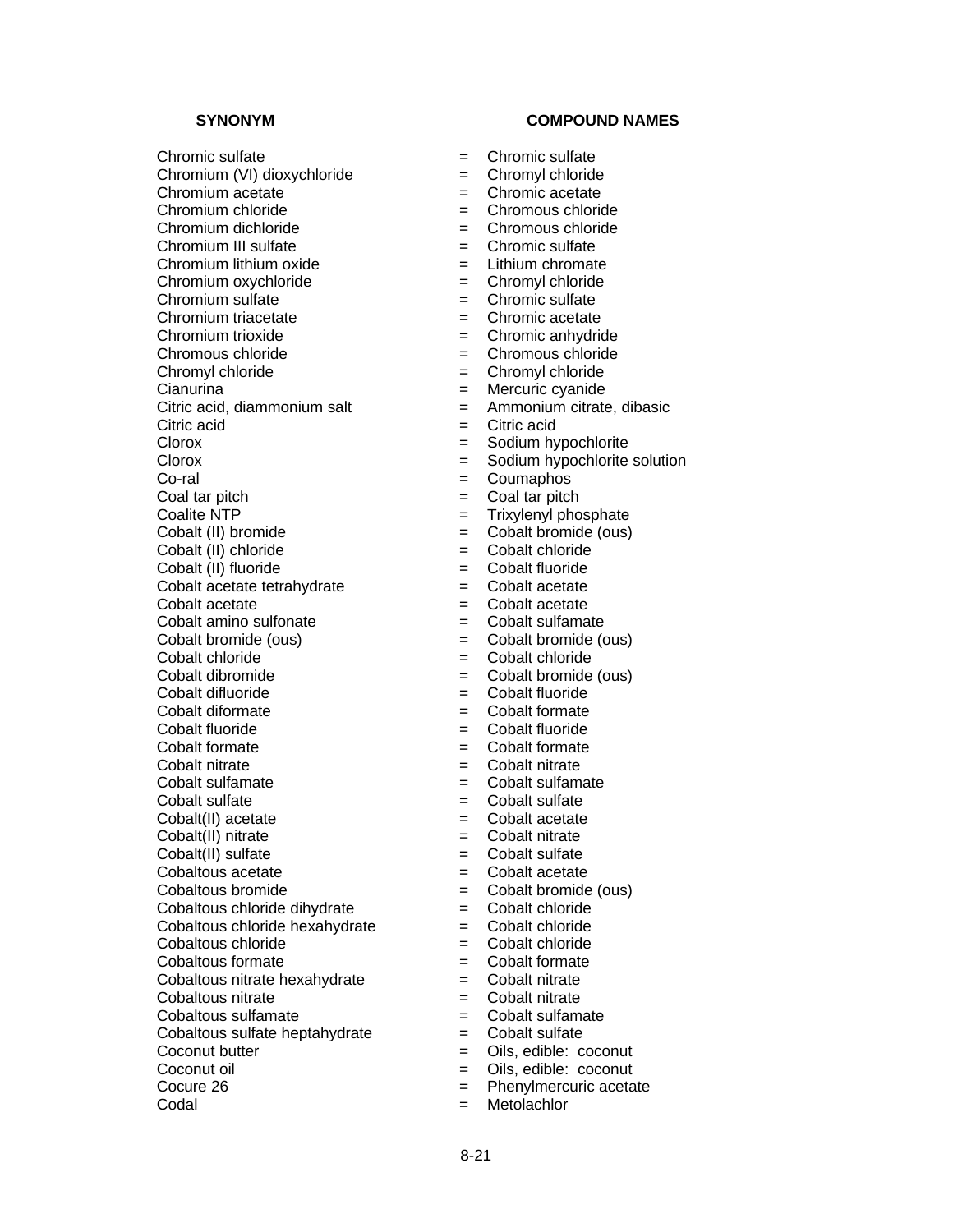$\text{Colonial spirit}$  = Methyl alcohol

Copper arsenite  $\qquad \qquad = \qquad \text{Copper}$ 

Copper fluoroborate = Copper fluoroborate

Copper formate  $\qquad \qquad = \qquad \qquad$  Copper formate

Copper glycinate  $\qquad \qquad = \qquad \qquad$  Copper glycinate

Copper iodide = Copper iodide

Copper lactate  $\qquad \qquad = \qquad \text{Copper lactate}$ 

Copper monobromide  $\qquad \qquad = \qquad \qquad$  Copper bromide (ous)

Copper orthoarsenite = Copper arsenite

Copper sulfate, ammoniated  $=$ 

Corrosive mercury chloride = Mercuric chloride<br>
Cosan PMA-100 = Phenvlmercuric a

Creosote  $=$  Creosote (wood)

 $C$ resol, epoxypropyl ether  $=$  Cresyl glycidyl ether

m-Cresol = m-Cresol

# **SYNONYM COMPOUND NAMES**

- Codoil = Oils, miscellaneous: resin
- Codoil = Oils, miscellaneous: rosin
- Collodion = Collodion
- Cologne spirit  $=$  Ethyl alcohol
	-
- $\text{Column}$  spirit  $\text{Column}$  = Methyl alcohol
- Combustion improver C-12 = Methylcyclopentadienylmanganese tricarbonyl
	-
- Common verdigris  $\begin{array}{ccc} \text{Common verdigris} & = & \text{Copper subacetate} \\ \text{Compound 1080} & = & \text{Sodium fluorocecta} \end{array}$ = Sodium fluoroacetate
- Condensed phosphoric acid  $=$  Polyphosphoric acid
- Conoco SA 597 = Dodecylbenzenesulfonic acid
- Copper acetate  $\qquad \qquad = \qquad \qquad$  Copper acetate
- Copper acetoarsenite = Copper acetoarsenite
- Copper ammonium sulfate  $\qquad \qquad = \qquad \qquad$  Copper sulfate, ammoniated
	-
- Copper borofluoride solution = Copper fluoroborate
- Copper bromide (ous) = Copper bromide (ous)
- Copper bromide  $\qquad \qquad = \qquad \text{Copper bromide}$
- Copper chloride = Copper chloride
	-
- Copper cyanide (ous)  $\begin{array}{rcl} \text{Copper cyanide (ous)} \\ \text{Copper fluoroborate} \end{array} = \begin{array}{rcl} \text{Copper gluoroborate} \end{array}$ 
	-
	-
	-
	-
	-
- Copper naphthenate  $\qquad \qquad = \qquad \qquad$  Copper naphthenate
- Copper nitrate  $\qquad \qquad = \qquad \qquad$  Copper nitrate
	-
- Copper oxalate  $\qquad \qquad =$  Copper oxalate
- Copper subacetate  $\qquad \qquad = \qquad \qquad$  Copper subacetate
	-
- Copper sulfate pentahydrate  $\begin{array}{rcl} \text{Copper sulfate} \\ \text{Copper sulfate.}\end{array}$
- Copper sulfate  $\qquad \qquad = \qquad \qquad$  Copper sulfate
- Copper tartrate  $\qquad \qquad = \qquad \text{Copper tartrate}$
- Copper(II) fluoborate solution = Copper fluoroborate
- Copperas = Ferrous sulfate
- Copra oil  $\qquad \qquad = \qquad$  Oils, edible: coconut
- Corflex 880 = Diisooctyl phthalate
- Corn sugar solution  $=$  Dextrose solution
- Corn syrup  $=$  Corn syrup
	-
	- $=$  Phenylmercuric acetate
- Cotoran multi = Metolachlor
- Coumaphos = Coumaphos
- Crankcase oil = Oils, miscellaneous: lubricating
- Crankcase oil **Exercise Serverse Communist Crankcase oil**  $=$  Oils, miscellaneous: motor
- Creosote (wood) = Creosote (wood)
- Creosote oil  $\qquad \qquad = \qquad$  Creosote, coal tar
- Creosote, coal tar  $=$  Creosote, coal tar

8-22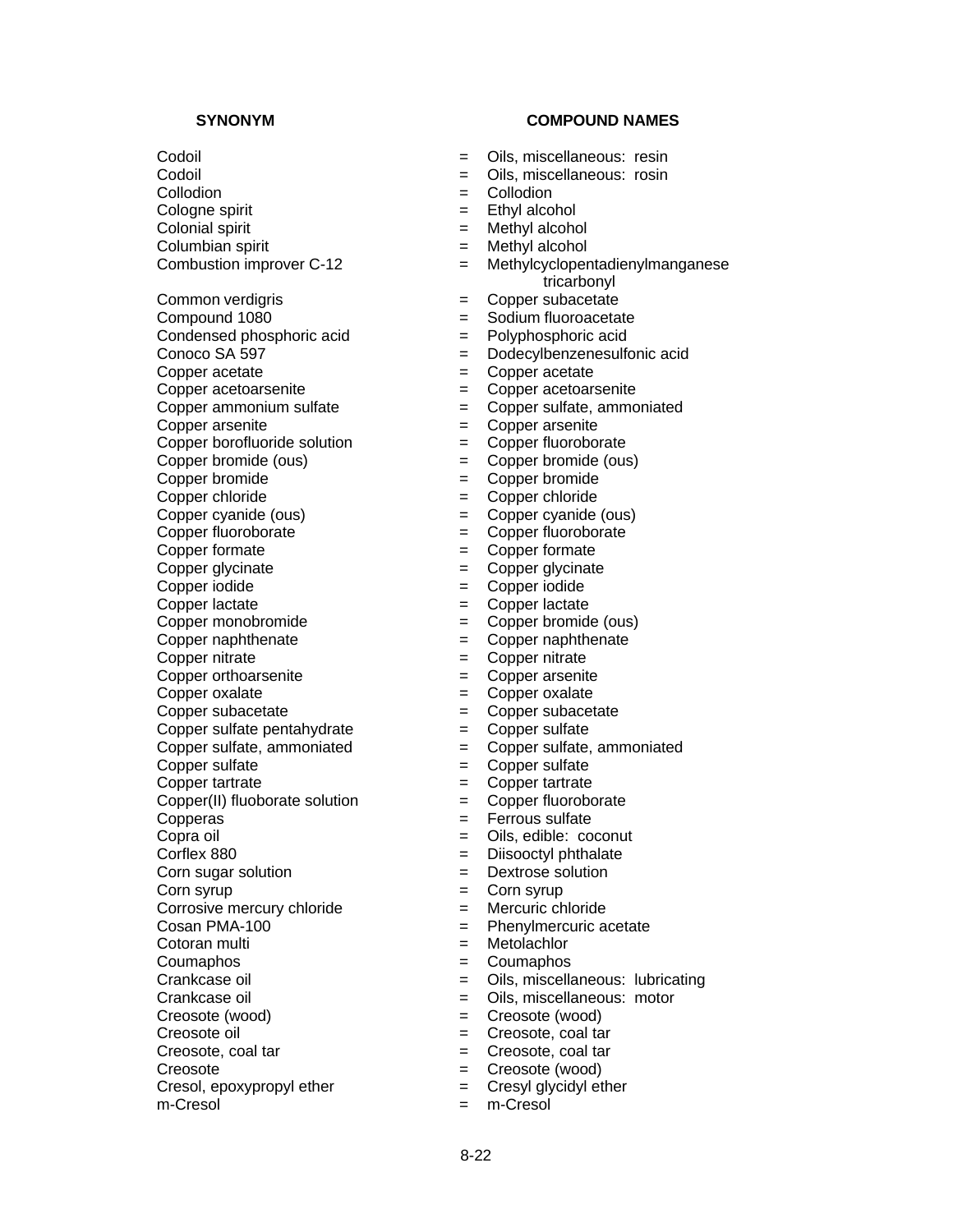m-Cresylic acid  $=$  m-Cresol

Cresylic acid = Xylenol

Crotenaldehyde = Crotonaldehyde

Crude epichlorohydrin = Chlorohydrins

Crystallized verdigris = Copper acetate

 $C$ upric acetate monohydrate  $=$ 

Cupric chloride dihydrate = Copper chloride

Cupric diformate  $\qquad \qquad = \qquad \qquad$  Copper formate

Cupric fluoborate solution = Copper fluoroborate

Cupric nitrate trihydrate  $\qquad \qquad = \qquad$  Copper nitrate

Cupric oxalate hemihydrate  $\qquad \qquad = \qquad$  Copper oxalate

Cyanide of calcium  $\qquad \qquad = \qquad$  Calcium cyanide

Cyanide of zinc  $=$  Zinc cyanide

Cyanide = Potassium cyanide

## **SYNONYM COMPOUND NAMES**

- 3-Cresol = m-Cresol
- o-Cresol = o-Cresol
- 2-Cresol = o-Cresol
- p-Cresol = p-Cresol
- Cresols = Cresols
- Cresyl glycidyl ether  $=$  Cresyl glycidyl ether
	-
- Cresylate spent caustic solution  $\begin{aligned} \text{C} \text{resylate spent caustic} \\ \text{C} \text{resylate spent caustic} \\ \text{S} \text{S} \text{S} \text{S} \end{aligned}$  $=$  Cresylate spent caustic solution
	-
	-
- Cresylic acids = Cresols
- o-Cresylphosphate = Tricresyl phosphate (>= 1% ortho isomer)
	-
- Croplas EH  $=$  Ethyl hexyl tallate<br>Crotenaldehyde  $=$  Crotonaldehyde
- Croton oil  $=$  Oils, miscellaneous: croton
- Croton tiglium oil **Exercise Exercise Servers** Croton = Oils, miscellaneous: croton
- Crotonaldehyde = Crotonaldehyde
- Crotonic aldehyde = Crotonaldehyde
- Crotonoel = Oils, miscellaneous: croton
	-
	-
- CTF = Chlorine trifluoride
- CTFE = Trifluorochloroethylene
- Cucumber dust  $\qquad \qquad = \qquad$  Calcium arsenate
- Cumene bottoms = Diisopropylbenzene (all isomers)
- Cumene hydroperoxide = Cumene hydroperoxide
- Cumene  $=$  Cumene
- Cumol = Cumene
- Cumyl hydroperoxide = Cumene hydroperoxide
- Cuprammonium sulfate<br>
Cupric acetate monohydrate<br>  $\begin{array}{rcl} = & \text{Copper} \text{ sulfate}, \text{ammoniated} \\ = & \text{Copper} \text{ acetate} \end{array}$ 
	-
- Cupric acetate, basic  $\overline{z}$  = Copper subacetate
- Cupric amino acetate  $\qquad \qquad = \qquad$  Copper glycinate
- Cupric ammine sulfate  $\qquad \qquad = \qquad \qquad$  Copper sulfate, ammoniated
- Cupric arsenite  $\qquad \qquad = \qquad \qquad \text{Copper}$  arsenite
- Cupric bromide, anhydrous = Copper bromide
	-
	-
	-
- Cupric green  $\qquad \qquad =$  Copper arsenite
	-
	-
- Cupric sulfate = Copper sulfate
- Cupricin = Copper cyanide (ous)
- Cupriethylenediamine hydroxide solution  $=$  Cupriethylenediamine solution
- Cupriethylenediamine solution = Cupriethylenediamine solution
- Cuprous cyanide = Copper cyanide (ous)
- Cuprous iodide = Copper iodide
- Curaterr = Carbofuran

8-23

Cyanacetic acid = Cyanoacetic acid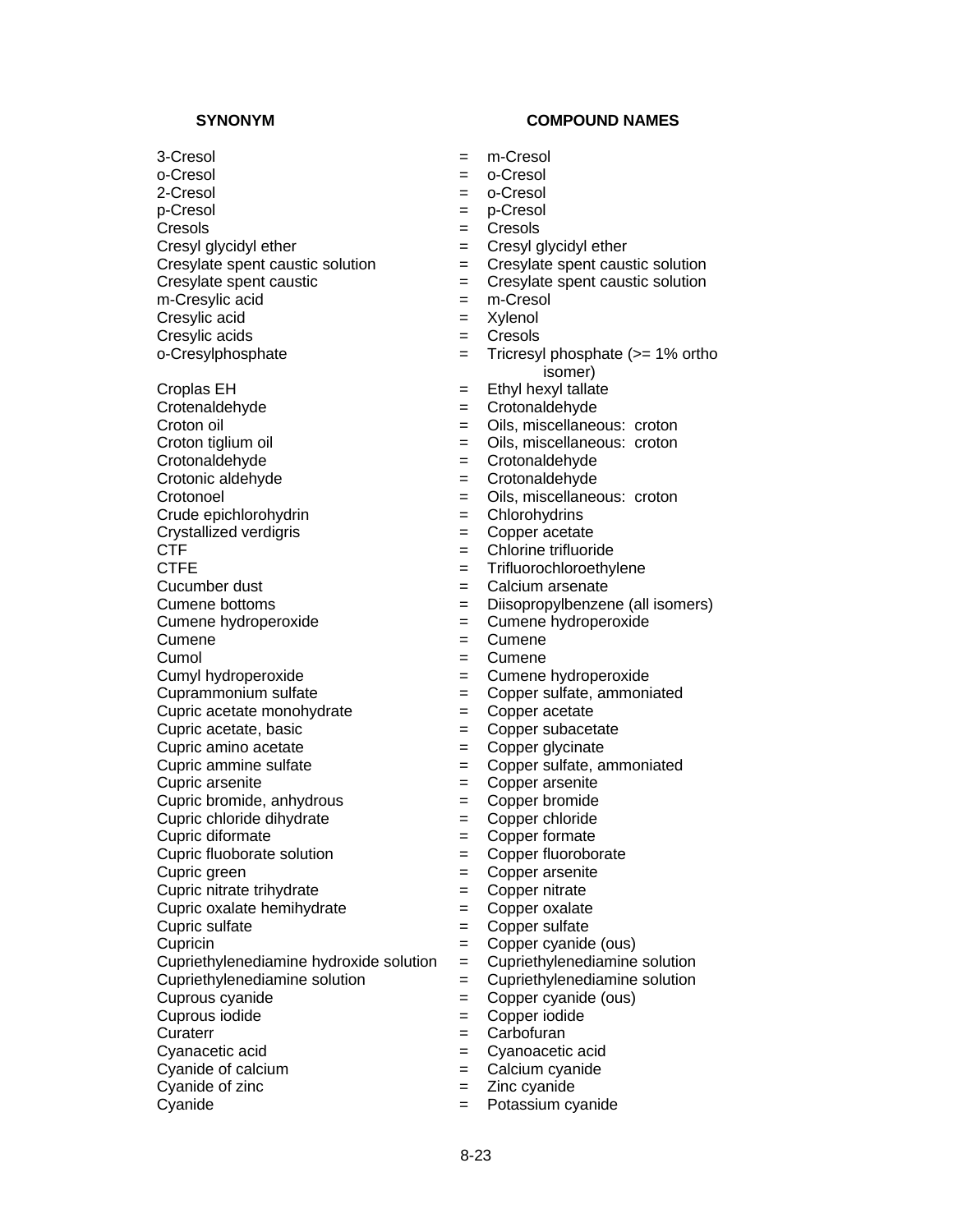**SYNONYM COMPOUND NAMES** Cyanoacetic acid = Cyanoacetic acid Cyanoacetonitrile  $\qquad \qquad \qquad = \qquad$ Propanedinitrile Cyanobenzene = Benzonitrile Cyanoethane = Propionitrile<br>2-Cyanoethanol = Ethylene cya Cyanoethylene = Acrylonitrile  $Cyanogas A-dust$   $=$   $Calcium cyanide$ Cyanogas G-fumigant = Calcium cyanide Cyanogen bromide  $\qquad \qquad = \qquad$ Cyanogen bromide Cyanogen chloride = Cyanogen chloride Cyanogen = Cyanogen = Cyanogen Cyanomethane = Acetonitrile Cyanopropane = Butyronitrile 2-Cyanopropene-1 = Methacrylonitrile Cyclodan = Endosulfan 1,5,9-Cyclododecatriene = 1,5,9-Cyclododecatriene Cycloheptane = Cycloheptane 2,5-Cyclohexadiene-1,4-dione = p-Benzoquinone<br>1,4-Cyclohexadienedione = p-Benzoquinone  $1,4$ -Cyclohexadienedione  $=$ Cyclohexane = Cyclohexane Cyclohexanol = Cyclohexanol<br>Cyclohexanone peroxide = cyclohexanone peroxide = cyclohexanone peroxide Cyclohexanone peroxide = Cyclohexanone peroxide Cyclohexanone = Cyclohexanone Cyclohexanyl acetate  $\qquad \qquad = \qquad \qquad$  Cyclohexyl acetate Cyclohexenyltrichlorosilane = Cyclohexenyltrichlorosilane Cyclohexyl acetate  $\qquad \qquad = \qquad \qquad$  Cyclohexyl acetate Cyclohexyl alcohol = Cyclohexanol Cyclohexyl ethane  $\qquad \qquad =$  Ethyl cyclohexane Cyclohexyl ketone = Cyclohexanone  $Cyclohexylamine, n-ethyl$   $=$  N-Ethylcyclohexylamine  $Cycloheylamine, n,n-dimethyl$  =  $N,N-Dimethylcyclohexylamine$ Cyclohexylamine = Cyclohexylamine N-Cyclohexylethylamine = N-Ethylcyclohexylamine Cyclohexylmethane = Methylcyclohexane  $Cyclopentane$ , methyl  $=$  Methyl cyclopentane Cyclopentane = Cyclopentane Cyclopentene = Cyclopentene Cyclopropane = Cyclopropane p-Cymene = p-Cymene Cymol = p-Cymene Cythion insecticide  $=$  Malathion

 $2.4-D$  esters  $= 2.4-D$  esters D.D. turpentine  $=$  Turpentine Dalmation-insect powder = Pyrethrins 2,6-DBN = Dichlobenil DBP = Dibutyl phthalate<br>DCEE = 2,2-Dichloroethyl DCEE = 2,2-Dichloroethyl ether<br>DCP = 2,2-Dichloroethyl ether<br>
= Calcium phosphate DDD = DDD

- 
- 
- 
- 
- $=$  Ethylene cyanohydrin
- 
- 
- 
- 
- 
- 
- 
- 
- 
- 
- 
- 
- 
- 
- 
- 
- 
- 
- 
- 
- 2-Cyclohexyl-4,6-dinitrophenol = 4,6-Dinitro-o-cyclohexyl phenol
	-
	-
	-
	-
	-
	-
	-
	-
	-
	-
	-
	-
	-
	-
	-
	-
- D-D soil fumigant  $=$  Dichloropropene, dichloropropane mixture
	-
	-
- 2,4-D = 2,4-Dichlorophenoxyacetic acid
- Dalapon = 2,2-Dichloropropanoic acid
	-
	-
	-
	-
	- $=$  Calcium phosphate
	-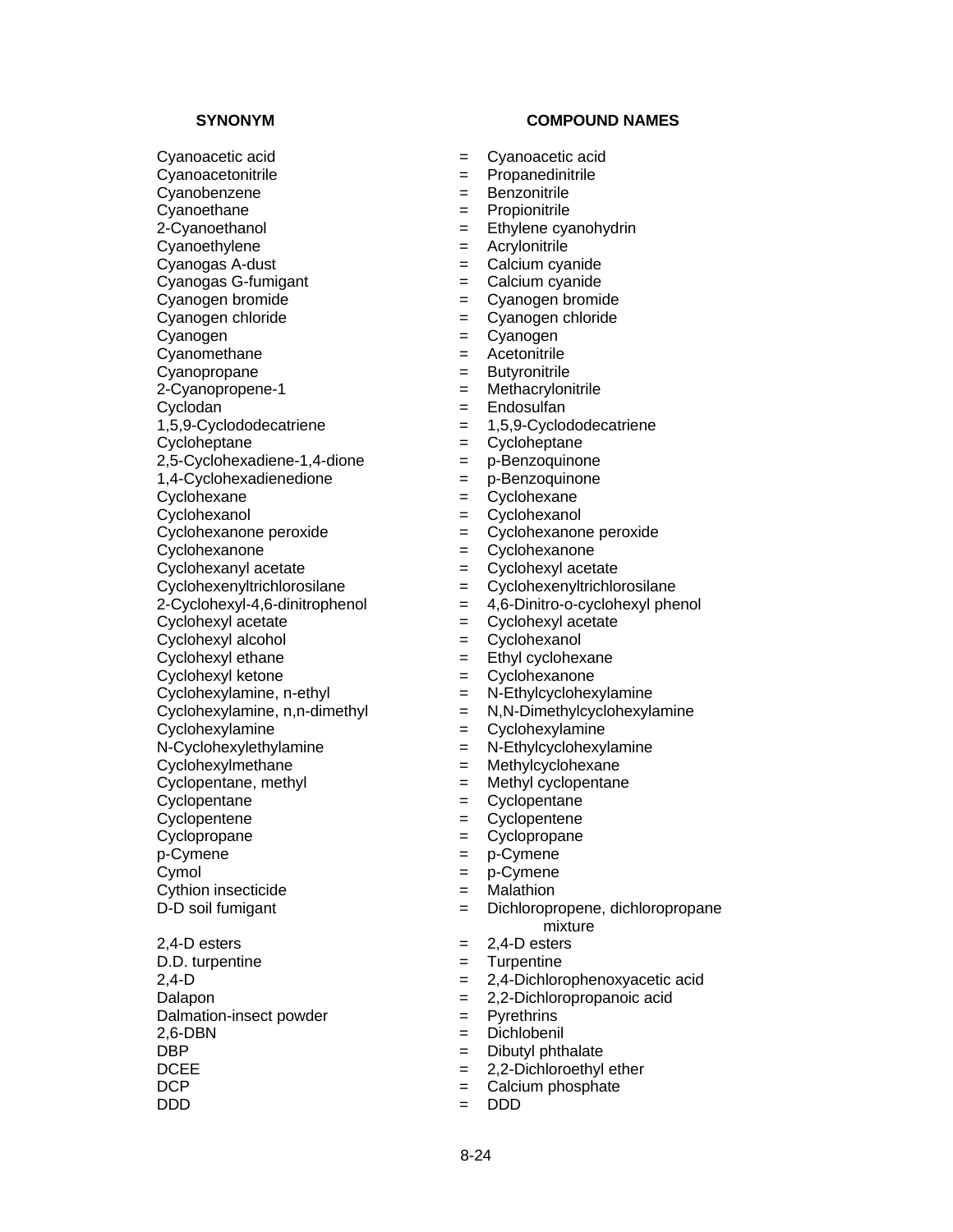$p, p'$ -DDT  $=$  DDT DDT = DDT DDVP = Dichlorvos DE Kalin = Decahydronaphthalene DEA = Diethanolamine Dead oil  $=$  Creosote, coal tar DEAE = N,N-Diethylethanolamine Deanol = Dimethylethanolamine DEC = Decahydronaphthalene Decaborane = Decaborane Decachloroketone = Kepone Decahydronaphthalene = Decahydronaphthalene Decaldehyde = Decaldehyde Decalin = Decahydronaphthalene Decanal = Decaldehyde Bicyclo[4.4.0]Decane = Decahydronaphthalene n-Decane  $=$  Decane Decane = Decane 1-Decanecarboxylic acid  $=$ n-Decanoic acid  $\qquad \qquad = \qquad$  Decanoic acid Decanoic acid = Decanoic acid 1-Decanol = n-Decyl alcohol alpha-Decene = 1-Decene  $1$ -Decene  $= 1$ -Decene Dechlorane = Mirex Decyl acrylate, inhibited  $=$  n-Decyl acrylate Decyl acrylate  $\qquad \qquad = \qquad n\text{-Decyl acrylate}$ n-Decyl acrylate  $\qquad \qquad = \qquad n$ -Decyl acrylate n-Decyl alcohol = n-Decyl alcohol n-Decyl aldehyde = Decaldehyde n-Decylbenzene = n-Decylbenzene Decylbenzene = n-Decylbenzene n-Decylic acid = Decanoic acid Deep lemon yellow  $=$  Strontium chromate DEG = Diethylene glycol DEHP = Di-(2-ethylhexyl)phthalate DEHPA = Di-(2-ethylhexyl)phosphoric acid Dehydrite  $\qquad \qquad = \qquad$ Magnesium perchlorate DEK = Diethyl ketone Demeton = Demeton DEN = Diethylamine Denatured alcohol  $=$  Ethyl alcohol Detergent alkylate  $#$   $=$  Dodecylbenzene Dexol stump remover  $=$  Potassium nitrate

Dextrone = Diquat Dextrose solution  $=$  Dextrose solution  $Di-(2-chloroethyl)$  ether  $= 2,2-Dichloroethyl$  ether Di-(2-ethylhexyl) adipate = Di-(2-ethylhexyl) adipate<br>Di-(2-ethylhexyl) phosphate = Di-(2-ethylhexyl)phospho Di-(2-ethylhexyl) sulfosuccinate, sodium salt

- 
- 
- 
- 
- 
- 
- 
- 
- 
- 
- 
- 
- 
- 
- 
- 
- 
- 
- 
- 
- 
- 
- 
- 
- 
- 
- 
- 
- 
- Decylbenzenesulfonic acid  $=$  Alkyl $(C_{11} \cdot C_{17})$ benzenesulfonic acid
	-
	-
	-
	-
	-
	-
	-
	-
	-
	-
	-
- Detergent HD-90 = Dodecyl benzene sulfonic acid, sodium salt
	-
	-
	-
	-
	-
	- = Di-(2-ethylhexyl) phosphoric acid
	- = Dioctyl sodium sulfosuccinate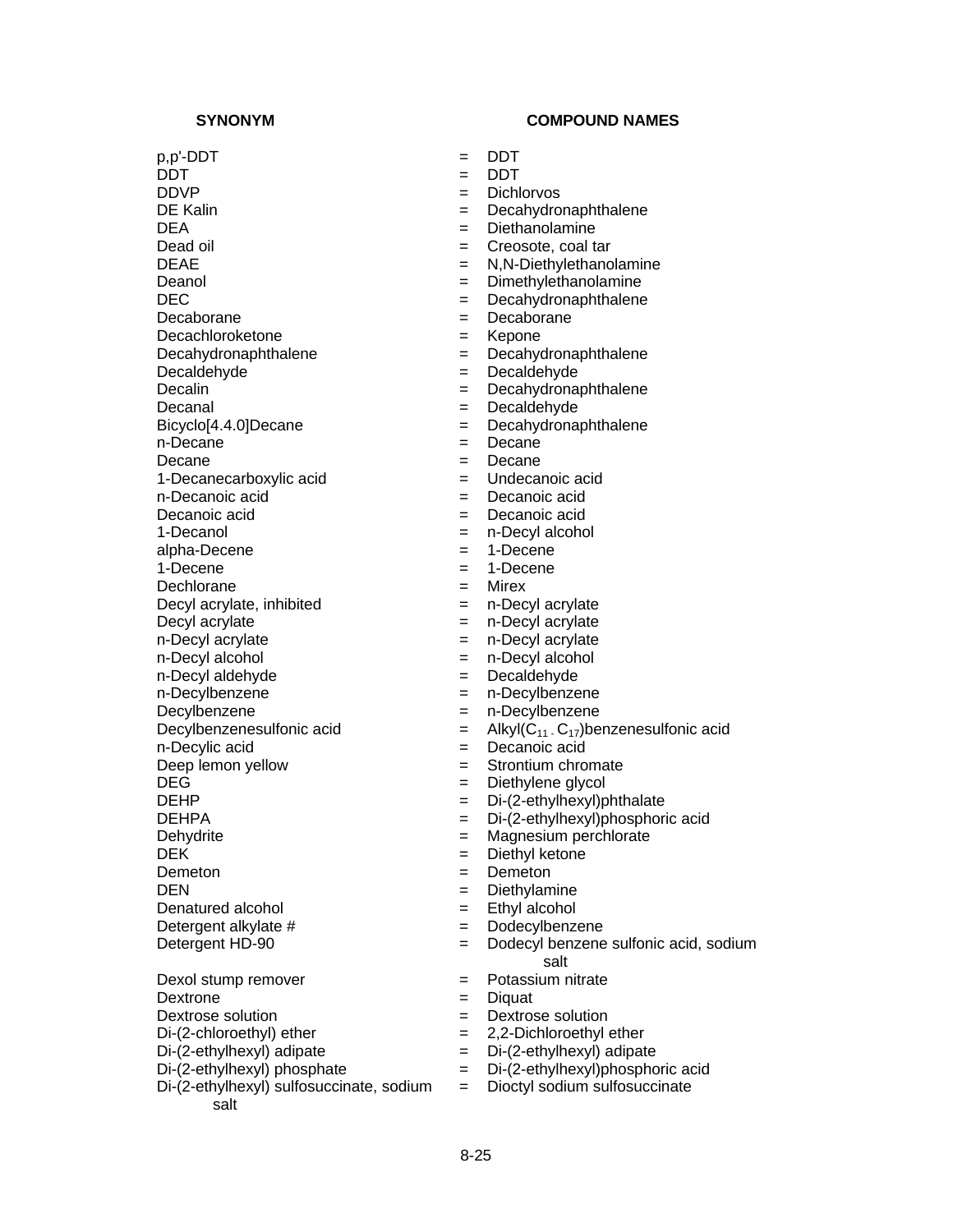Di-(2-ethylhexyl)phosphoric acid = Di-(2-ethylhexyl)phosphoric acid  $Di-(2-ethylhexyl)phthalate$  =  $Di-(2-ethylhexyl)phthalate$ Di-(4-chlorobenzoyl) peroxide = Di-(p-chlorobenzoyl) peroxide  $Di-(6-methylheptyl)$  phthalate  $\qquad \qquad = \qquad \text{Disocetyl}$  phthalate Di-(p-chlorobenzoyl) peroxide = Di-(p-chlorobenzoyl) peroxide Di-(p-chlorophenyl) trichloromethylcarbinol  $Di-beta-hydroxyethoxyethane$  = Di-n-amyl phthalate  $\begin{array}{rcl} \text{Di}-\text{n-amyl} \text{ phthalate} \\ \text{Di}-\text{n-butyl} \text{ ether} \end{array} = \begin{array}{rcl} \text{Di}-\text{n-amyl} \text{ phthalate} \\ = \text{Di}-\text{n-butyl} \text{ ether} \end{array}$ Di-n-butyl ketone  $=$  Di-n-butyl ketone Di-n-butylamine = Di-n-butylamine  $D_i$ -n-hexyl adipate  $D_i$ -n-hexyl adipate  $Di-n-nonyl$  phthalate  $I = Di nonvl$  phthalate  $Di-n$ -propyl ether  $\qquad \qquad = \qquad n$ -Propyl ether Di-n-propylamine  $\qquad \qquad = \qquad$ Di-n-propylamine  $D_i$ -on  $=$  Diuron  $Di-sec-octyl$  phthalate  $Di-(2-ethylhexyl)$ phthalate Di-syston = Disulfoton 2,6-Di-tert-butylphenol = Dibutylphenol Di (2-ethylhexyl) adipate = Dioctyl adipate  $Di (2-ethylhexyl)$  phthalate  $=$  $Di(2-hydroxyethyl)$  amine  $= Diethanolamine$  $Di(7-methylootyl)$  phthalate  $\qquad \qquad = \qquad \text{Disononyl}$  phthalate Di(ethylene oxide)  $= 1,4$ -Dioxane Diacetic ether  $=$  Ethyl acetoacetate Diacetone alcohol  $=$  Diacetone alcohol Diacetone  $\qquad \qquad = \qquad$ Diacetone alcohol Diacetyl peroxide solution = Acetyl peroxide solution Diacetylmethane = Acetylacetone 1,6-Diamino-2,2,4(or2,4,4) trimethylhexane  $1,11$ -Diamino-3,6,9-triazaundecane = Tetraethylenepentamine p,p'-Diaminobiphenyl = Benzidine 2,2'-Diaminodiethylamine = Diethylenetriamine p-Diaminodiphenyl = Benzidine 1,2-Diaminoethane = Ethylenediamine 1,2-Diaminoethane = Ethylenediamine 1,6-Diaminohexane = Hexamethylenediamine 2,4-Diaminotoluene = Toluenediamine Diammonium chromate  $=$  Ammonium chromate Diammonium citrate  $\qquad \qquad = \qquad$ Ammonium citrate, dibasic Diammonium hydrogen phosphate  $=$  Ammonium phosphate Diammonium orthophosphate  $=$  Ammonium phosphate Diammonium oxalate  $\qquad \qquad = \qquad \text{Ammonium oxalate}$ Diammonium salt of zinc  $EDTA$   $=$  Diammonium salt of zinc  $EDTA$ Diamyl phthalate  $\qquad \qquad = \qquad \text{Amyl}$  phthalate Diamyl phthalate  $\qquad \qquad \qquad = \qquad$  Di-n-amyl phthalate Diantimony trioxide  $=$  Antimony trioxide Diazinon = Diazinon Dibenzo [b,e] pyridine  $=$  Acridine Dibenzol dipropylene glycol ester = Dipropylene glycol dibenzoate Dibenzoyl peroxide  $=$  Dibenzoyl peroxide Dibenzyl ether  $=$  Dibenzyl ether

- 
- 
- -
	-
- = 4,4'-dichloro-alpha-trichloromethyl benzhydrol<br>Triethylene glycol
- 
- 
- $=$  Di-n-butyl ether
- 
- 
- 
- 
- 
- 
- 
- 
- 
- 
- 
- 
- 
- 
- 
- 
- 
- 
- 
- 
- = Trimethyl hexamethylene diamine
- 
- 
- 
- 
- 
- 
- 
- 
- 
- 
- 
- 
- 
- 
- 
- 
- 
- 
- 
- 
- 
-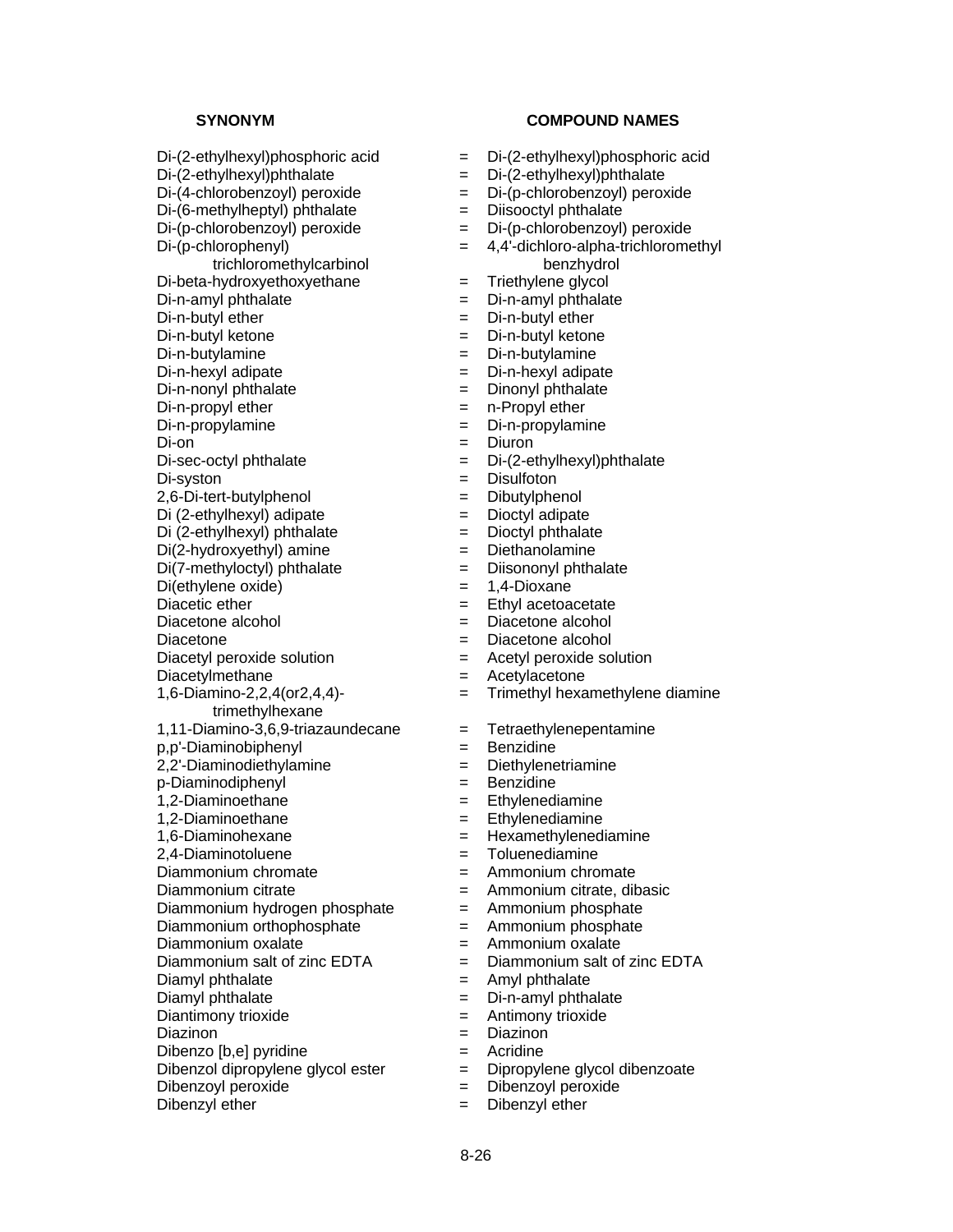phosphate

1,2-Dibromo-2,2-dichloroethyl dimethyl

# **SYNONYM COMPOUND NAMES**

- DIBK = Diisobutyl ketone
- Dibrom = Naled
	- = Naled
- 1,2-Dibromoethane = Ethylene dibromide
- sym-Dibromoethane = Ethylene dibromide
- Dibromomethane = Dibromomethane
- 1,2-Dibutoxyethane  $\qquad \qquad =$  Ethylene glycol dibutyl ether
- 2,2'-Dibutoxyethyl ether  $\qquad \qquad = \qquad$  Diethylene glycol dibutyl ether
	-
- Dibutyl carbitol  $\begin{aligned}\n&= \text{Diethylene glycol dibutyl ether} \\
&= \text{Ethylene glycol dibutyl ether} \\
&= \text{Ethylene glycol dibutyl ether}\n\end{aligned}$  $=$  Ethylene glycol dibutyl ether
- n-Dibutyl ether  $=$  Di-n-butyl ether
- Dibutyl ether  $=$  Di-n-butyl ether
- Dibutyl oxide = Di-n-butyl ether
- Dibutyl phthalate  $\qquad \qquad = \qquad$ Dibutyl phthalate
- Dibutylamine = Di-n-butylamine
	-
- Dibutylphenol = Dibutylphenol
- Dicalcium phosphate  $\begin{array}{ccc} \hline \end{array}$  = Calcium phosphate  $\begin{array}{ccc} \hline \end{array}$  = Dicamba
- Dicamba = Dicamba
- Dicarbomethoxyzinc = Zinc acetate
- Dichlobenil = Dichlobenil
	- Dichlone = Dichlone
- Dichlorfendism = Diuron
- Dichloricide = p-Dichlorobenzene
- 1,1-Dichloro-1-nitroethane = 1,1-Dichloro-1-nitroethane
- 2,3-Dichloro-1-propane = 2,3-Dichloropropene
- $2,3$ -Dichloro-1,4-naphthoquinone  $=$  Dichlone
- cis-1,4-Dichloro-2-butene = Dichlorobutene
- trans-1,4-Dichloro-2-butene = Dichlorobutene
- 1,4-Dichloro-2-butene = Dichlorobutene
- 1,4-Dichloro-2-butylene = Dichlorobutene
	- = DDD
	- = 4,4'-Dichloro-alpha-trichloromethyl benzhydrol
- 3,6-Dichloro-o-anisic acid = Dicamba
- Dichloroacetic acid, methyl ester  $=$  Methyl dichloroacetate
- meta-Dichlorobenzene = m-Dichlorobenzene
- m-Dichlorobenzene = m-Dichlorobenzene
- 1,3-Dichlorobenzene = m-Dichlorobenzene
- o-Dichlorobenzene = o-Dichlorobenzene
- ortho-Dichlorobenzene = o-Dichlorobenzene
- 1,2-Dichlorobenzene = o-Dichlorobenzene
- p-Dichlorobenzene = p-Dichlorobenzene
- 2,6-Dichlorobenzonitrile = Dichlobenil
- p,p'-Dichlorobenzoyl peroxide = Di-(p-chlorobenzoyl) peroxide
- Dichlorobutene = Dichlorobutene
- Dichlorodiethyl ether  $= 2.2$ -Dichloroethyl ether
- Dichlorodifluoromethane  $=$  Dichlorodifluoromethane
- Dichlorodiphenyldichloroethane = DDD
- Dichlorodiphenylsilane = Diphenyldichlorosilane<br>Dichlorodiphenylsilicane = Diphenyldichlorosilane
- Dichlorodiphenylsilicane = =
- Dichlorodiphenyltrichloroethane = DDT
- 1,1-Dichloroethane = 1,1-Dichloroethane

1,1-Dichloro-2,2-bis(p-chlorophenyl)

4,4'-Dichloro-alpha-trichloromethyl benzhydrol

ethane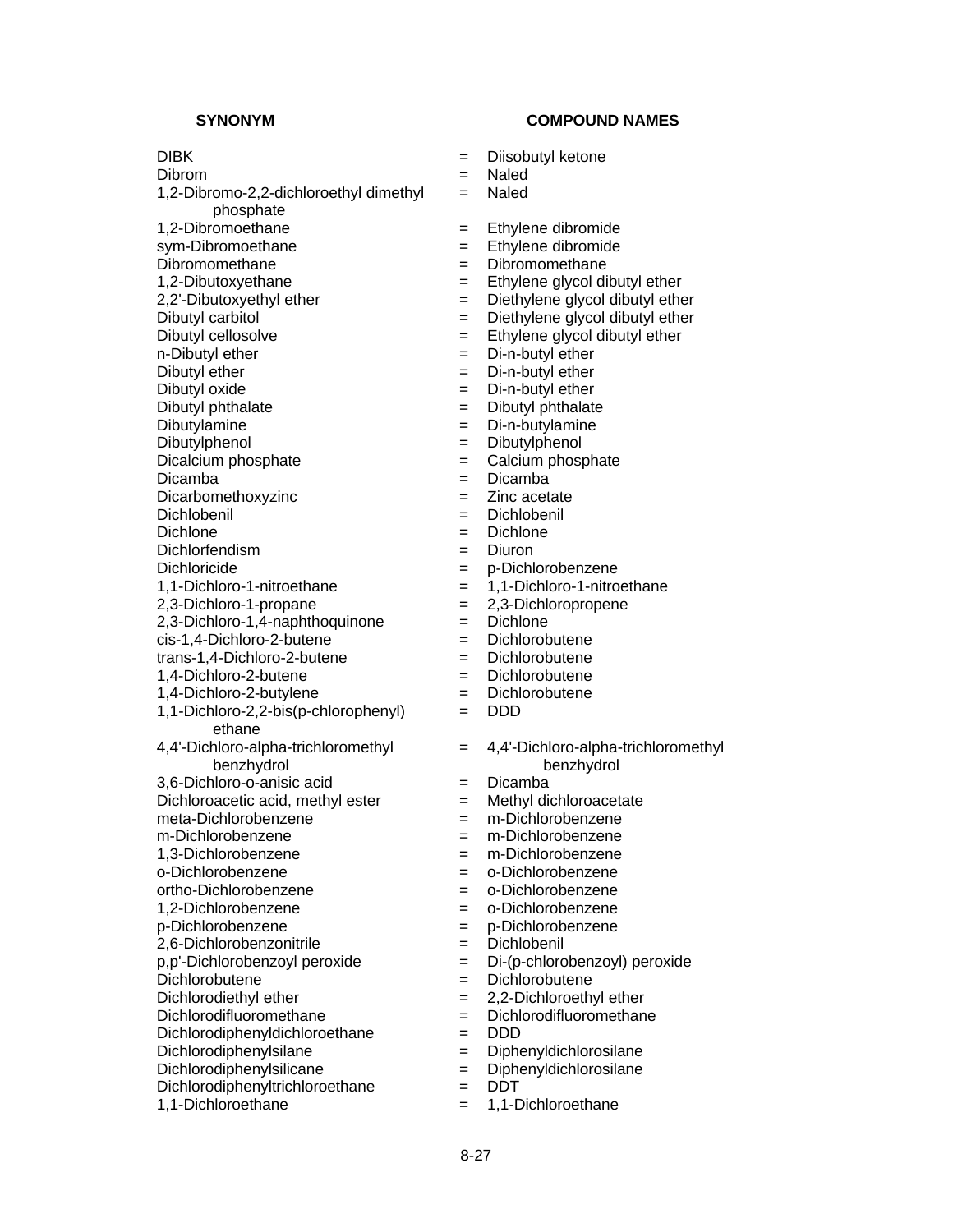unsym-Dichloroethylene = Vinylidene chloride<br>Dichlorofluoromethane = = Dichloromonofluoro

2,4-Dichlorophenoxyacetic acid,

butoxyethyl ester<br>2,4-Dichlorophenoxyacetic acid

1,3-Dichloropropene and 1,2-

Dichloropropane

Dichloropropene, dichloropropane mixture<br>1,3-Dichloropropene

2,2-Dichlorovinyl O,O-dimethyl phosphate

Dieldrin = Dieldrin = Dieldrin

- 1,2-Dichloroethane = Ethylene dichloride
- Dichloroether  $= 2,2$ -Dichloroethyl ether
- 2.2-Dichloroethyl ether  $= 2.2$ -Dichloroethyl ether
- trans-1,2-Dichloroethylene = 1,2-Dichloroethylene
- sym-Dichloroethylene = 1,2-Dichloroethylene
- cis-1,2-Dichloroethylene = 1,2-Dichloroethylene
- 1,2-Dichloroethylene = 1,2-Dichloroethylene
- 1,1-Dichloroethylene = Vinylidene chloride
	-
	- Dichlorofluoromethane = Dichloromonofluoromethane
- 1,6-Dichlorohexane = 1,6-Dichlorohexane
- $2.2'$ -Dichloroisopropyl ether  $= 2.2'$ -Dichloroisopropyl ether
- $2,2'$ -Dichloroisopropyl ether  $= 2,2'$ -Dichloroisopropyl ether
- Dichloromethane = Dichloromethane
- $Dichloromon of luorome thane$   $= Dichloromon ofluorome thane$
- 2,4-Dichlorophenol = 2,4-Dichlorophenol
	- = 2,4-D esters
	- $= 2,4$ -Dichlorophenoxyacetic acid
- Dichlorophenylphosphine = Benzene phosphorus dichloride
- Dichlorophos = Dichlorvos
- 1,1-Dichloropropane = 1,1-Dichloropropane
- 1,2-Dichloropropane = 1,2-Dichloropropane
- Dichloropropane = 1,2-Dichloropropane
- 1,3-Dichloropropane = 1,3-Dichloropropane
- 2,2-Dichloropropanoic acid = 2,2-Dichloropropanoic acid
	- = Dichloropropene, dichloropropane mixture
	- = Dichloropropene, dichloropropane mixture
	- 1,3-Dichloropropene = 1,3-Dichloropropene
- Dichloropropene = 1,3-Dichloropropene
- 2,3-Dichloropropene = 2,3-Dichloropropene
- 2,2-Dichloropropionic acid = 2,2-Dichloropropanoic acid
- 2,3-Dichloropropylene = 2,3-Dichloropropene
- Dichlorotetrafluoroethane = Dichlorotetrafluoroethane
- 1,2-Dichlorotetrafluoroethane = Dichlorotetrafluoroethane
	- = Dichlorvos
- Dichlorvos = Dichlorvos
- Dichromium sulfate  $\qquad \qquad = \qquad$ Chromic sulfate
- Dichromium trisulfate  $\qquad \qquad = \qquad$ Chromic sulfate
- Dicofol = 4,4'-Dichloro-alpha-trichloromethyl benzhydrol
- Dicy **Directle Example 2018** Encyclopentadiene
- Dicyan = Cyanogen = Cyanogen
- 1,4-Dicyanobutane = Adiponitrile
- Dicyanogen = Cyanogen = Cyanogen
- Dicyclohexanone diperoxide  $\qquad \qquad = \qquad \qquad$ Cyclohexanone peroxide
- Dicyclopentadiene = Dicyclopentadiene
	-
- Diesel ignition improver = n-Amyl nitrate
- Diesel oil (light)  $=$  Oils, fuel: 1-D
- Diesel oil, medium  $=$  Oils, fuel: 2-D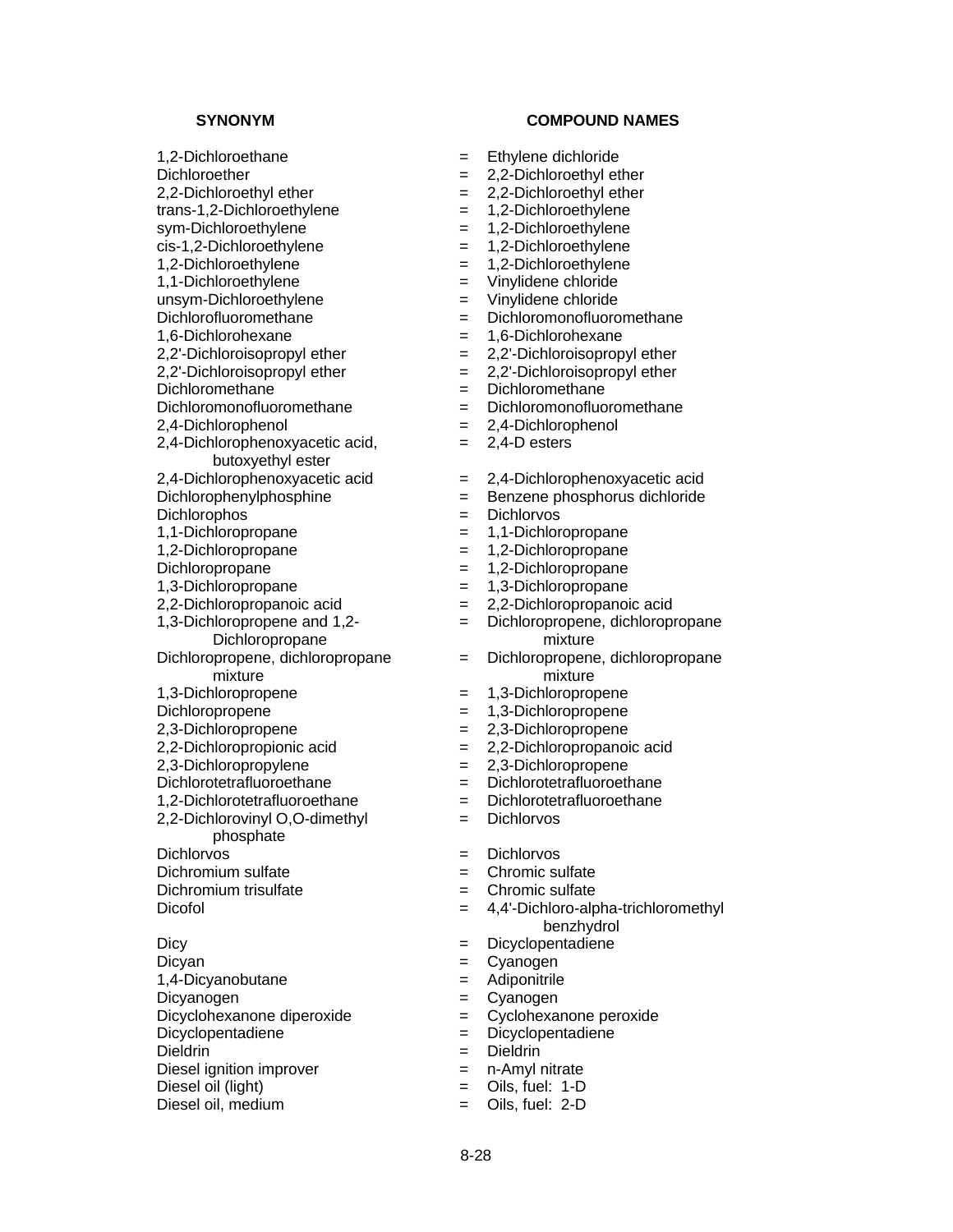Diethanolamine lauryl sulfate solution = Dodecyl sulfate, diethanolamine salt Diethanolamine = Diethanolamine Diethion = Ethion 1,1-Diethoxyethane = Acetal 1,2-Diethoxyethane  $\qquad \qquad =$  Ethylene glycol diethyl ether O,O-Diethyl-5-2-(ethylthio)ethyl phosphodithioate O,O-Diethyl-O-(3-chloro-4-methyl-2-oxo- (2h)-1-benzopyran-7-yl) phosphorothioate<br>Diethyl "cellosolve" Diethyl acetal  $=$  Acetal Diethyl carbonate  $=$  Diethyl carbonate Diethyl ether  $=$  Ethyl ether Diethyl ketone = Diethyl ketone O,O-Diethyl O-(2-isopropyl-6-methyl-4 pyrimidinyl)phosphorothioate Diethyl oxide  $\begin{aligned}\n&=$  Ethyl ether<br>  $\begin{aligned}\n&=$  Diethyl phthalate  $\end{aligned}$  = Diethyl phthalate Diethyl phthalate  $=$ Diethyl sulfate  $\qquad \qquad = \qquad$  Diethyl sulfate Diethyl sulphate  $\begin{array}{rcl}\n\text{Diethyl sulfate} \\
\text{Diethylamine} \\
\end{array}$ 2-N-Diethylaminoethanol = N,N-Diethylethanolamine Diethylaminoethanol = N,N-Diethylethanolamine 2,6-Diethylaniline = 2,6-Diethylaniline Diethylbenzene = Diethylbenzene Diethylene glycol di-n-butyl ether  $=$  Diethylene glycol dibutyl ether Diethylene glycol dibutyl ether  $=$  Diethylene glycol dibutyl ether Diethylene glycol dimethyl ether  $=$  Diethylene glycol dimethyl ether Diethylene glycol ethyl ether acetate  $=$  Diethylene glycol ethyl ether acetate  $D$ iethylene glycol ethyl ether  $=$  Diethylene glycol monoethyl ether Diethylene glycol methyl ether acetate  $\qquad = \qquad$  Diethylene glycol methyl ether acetate Diethylene glycol monomethyl ether Diethylene glycol monobutyl ether acetate Diethylene glycol monobutyl ether  $=$  Diethylene glycol monobutyl ether Diethylene glycol monoethyl ether  $=$  Diethylene glycol monoethyl ether Diethylene glycol monomethyl ether  $=$  Diethylene glycol monomethyl ether Diethylene glycol n-hexyl ether = Diethylene glycol n-hexyl ether Diethylene glycol phthalate = Diethylene glycol phthalate Diethylene glycol  $=$  Diethylene glycol Diethylene imidoxide  $=$  Morpholine Diethylene oxide  $=$  Tetrahydrofuran Diethylene oximide  $=$  Morpholine Diethylenediamine = Piperazine Diethyleneimide oxide = Morpholine Diethylenetriamine = Diethylenetriamine N,N-Diethylethanolamine = N,N-Diethylethanolamine Diethylzinc = Diethylzinc Dieyanomethane = Propanedinitrile 1,1-Difluoroethane = 1,1-Difluoroethane Difluorophosphoric acid  $=$  Difluorophosphoric acid Difluorophosphorus acid = Difluorophosphoric acid Diformyl = Glyoxal

- 
- 
- -
- 
- = Disulfoton
- = Coumaphos
- $=$  Ethylene glycol diethyl ether
- 
- 
- 
- 
- = Diazinon
- 
- 
- 
- 
- Diethylamine = Diethylamine
- 
- 
- 
- 
- 
- 
- 
- 
- 
- 
- $=$  Diethylene glycol monomethyl ether
- = Diethylene glycol monobutyl ether acetate
- 
- 
- 
- 
- 
- 
- 
- 
- 
- 
- 
- 
- 
- 
- 
- 
- 
- 
-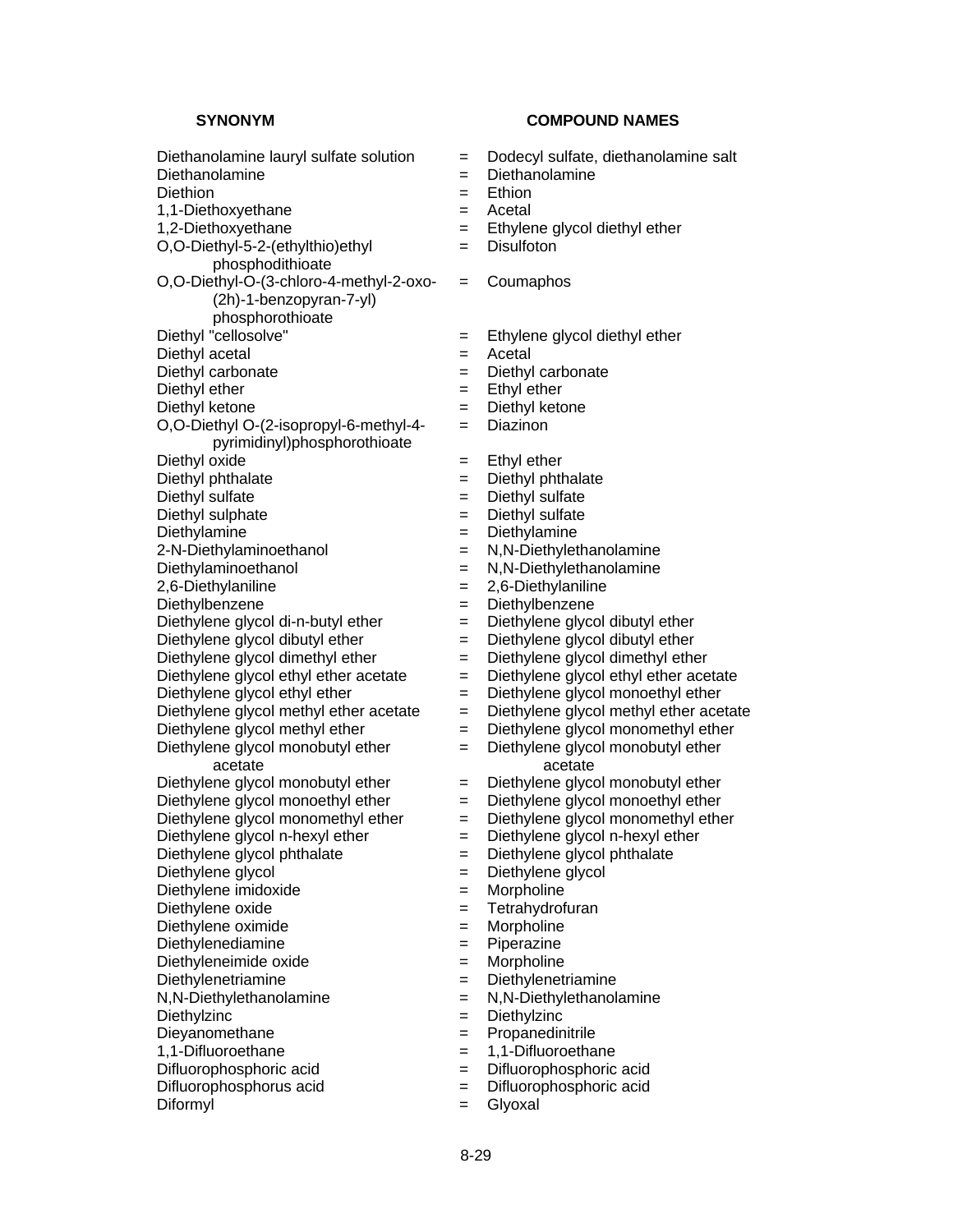Diglycidyl ether of Bisphenol A  $=$  Bisphenol A diglycidyl ether Diglycol monobutyl ether acetate  $\qquad \qquad = \qquad$  Diethylene glycol monobutyl ether Diglycol monobutyl ether  $=$  Diethylene glycol monobutyl ether Diglycol = Diethylene glycol Diglyme = Diethylene glycol dimethyl ether Diheptyl phthalate  $\qquad \qquad \qquad = \qquad$ Diheptyl phthalate  $1,2$ -Dihydro-3,6-pyridazinedione  $=$  Maleic hydrazide 2,5-Dihydroperoxy-2,5-dimethylhexane = Dimethylhexane dihydroperoxide  $1,4$ -Dihydroxy-2-butene  $= 1,4$ -Butenediol 1,4-Dihydroxy-2-butyne = 1,4-Butynediol 2,2-Dihydroxy-3,3,5,5,6,6 hexachlorodiphenylmethane 1,2-Dihydroxybenzene = Catechol p-Dihydroxybenzene = Hydroquinone 1,3-Dihydroxybenzene = Resorcing = m-Dihydroxybenzene = Resorcinol Dihydroxybenzol = Resorcinol 1,4-Dihydroxybutane = 1,4-Butanediol Dihydroxybutane = Butylene glycol  $2.2'$ -Dihydroxydiethyl amine  $=$  Diethanolamine p,p'-Dihydroxydiphenyldimethylmethane = Bisphenol A 2,2'-Dihydroxydipropylamine = Diisopropanolamine 1,2-Dihydroxyethane = Ethylene glycol 1,2-Dihydroxypropane = Propylene glycol Diisobutyl ketone = Diisobutyl ketone Diisobutyl phthalate  $\qquad \qquad = \qquad$  Diisobutyl phthalate Diisobutylamine = Diisobutylamine Diisobutylcarbinol = Diisobutylcarbinol Diisobutylene = Diisobutylene = Diisobutylene Diisodecyl phthalate  $=$  Diisodecyl phthalate Diisononyl adipate  $\qquad \qquad \qquad = \qquad$ Diisononyl adipate Diisononyl phthalate  $\qquad \qquad \qquad = \qquad$  Diisononyl phthalate Diisooctyl phthalate  $\qquad \qquad \qquad = \qquad$  Diisooctyl phthalate Diisopropanolamine = Diisopropanolamine Diisopropyl ether  $=$  Isopropyl ether Diisopropyl naphthalene =  $\qquad$  = Diisopropyl naphthalene  $2,6$ -Diisopropyl naphthalene  $\qquad \qquad = \qquad$ Diisopropyl naphthalene Diisopropyl oxide  $=$  Isopropyl ether Diisopropyl percarbonate  $\qquad \qquad = \qquad$  Isopropyl percarbonate Diisopropyl peroxydicarbonate = Isopropyl percarbonate 5-Diisopropylacetone = Diisobutyl ketone Diisopropylamine = Diisopropylamine Diisopropylbenzene (all isomers) = Diisopropylbenzene (all isomers) Diisopropylbenzene hydroperoxide = Diisopropylbenzene hydroperoxide Dilauroyl peroxide  $=$  Lauroyl peroxide Dilithium chromate  $=$  Lithium chromate Dilute sulfuric acid  $\qquad \qquad =$  Sulfuric acid, spent Dimazine  $= 1,1$ -Dimethylhydrazine 1,2-Dimethoxyethane = Ethylene glycol dimethyl ether  $Dimethoxymethane$  = Methyl formal 10,11-Dimethoxystrychnine = Brucine Dimethyl-1-hexanols = Isooctyl alcohol  $3,3$ -Dimethyl-2-methylene norcamphane  $=$  Camphene

- 
- acetate
- 
- 
- 
- 
- 
- 
- 
- 
- = Hexachlorophene
- 
- 
- 
- 
- 
- 
- 
- 
- 
- 
- 
- 
- 
- 
- 
- 
- 
- 
- 
- 
- 
- 
- 
- 
- 
- 
- 
- 
- 
- 
- 
- 
- 
- 
- 
- 
- 
- 
- -
	-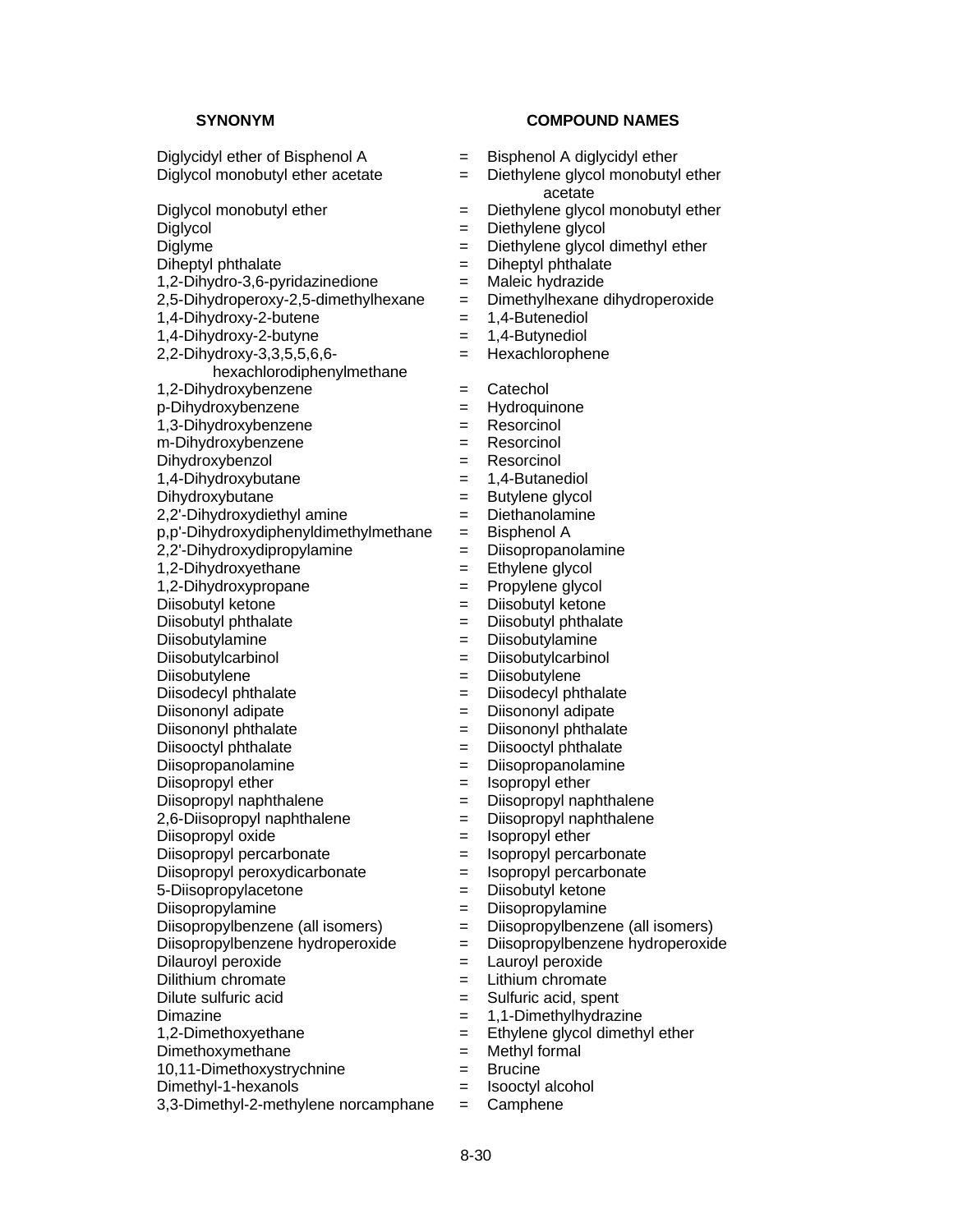$2,2$ -Dimethyl-3-methylene norborane  $=$  Camphene 2,6-Dimethyl-4-heptane = Diisobutyl ketone 2,6-Dimethyl-4-heptanol = Diisobutylcarbinol  $N,N$ -Dimethyl-n-(2-hydroxyethyl) amine  $=$  Dimethylethanolamine alpha, alpha-Dimethyl-propionic acid  $=$  Trimethylacetic acid N,N-Dimethyl acetamide solution (40% or less)  $Dimethyl$  acetone  $=$ Dimethyl adipate<br>N.N-Dimethyl benzene methanamine  $=$  Benzyl dimethylamine<br>N.N-Dimethyl benzene methanamine  $=$  Benzyl dimethylamine  $N$ ,  $N$ -Dimethyl benzene methanamine  $=$  $N.N$ -Dimethyl benzylamine  $\qquad \qquad = \qquad$ Benzyl dimethylamine Dimethyl carbamic chloride  $= N.N-Dimethylcarbamovl$  chloride Dimethyl cellosolve  $=$  Ethylene glycol dimethyl ether Dimethyl ether  $=$  Dimethyl ether Dimethyl formal  $=$  Methyl formal Dimethyl glutarate  $\qquad \qquad = \qquad$  Dimethyl glutarate Dimethyl hexanedioate  $=$  Dimethyl adipate Dimethyl hydrogen phosphite = Dimethyl hydrogen phosphite Dimethyl ketone = Acetone O,O-Dimethyl o-p-nitrophenyl thiophosphate 2,2-Dimethyl octanoic acid = Neodecanoic acid Dimethyl phosphite = Dimethyl hydrogen phosphite Dimethyl phthalate  $=$  Dimethyl phthalate O,O-Dimethyl s-[(4-oxo-1,2,3 benzotriazine-3-(4h) yl)methyl]phosphorodithioate Dimethyl silicone fluids = Dimethylpolysiloxane Dimethyl silicone oil  $=$  Dimethylpolysiloxane Dimethyl succinate  $\qquad \qquad = \qquad$  Dimethyl succinate Dimethyl sulfate  $\qquad \qquad = \qquad$  Dimethyl sulfate Dimethyl sulfide  $=$  Dimethyl sulfide Dimethyl sulfoxide = Dimethyl sulfoxide Dimethyl terephthalate  $\qquad \qquad = \qquad$  Dimethyl terephthalate  $N.N$ -(Dimethyl) a-tolueneamine  $\qquad \qquad = \qquad$  Benzyl dimethylamine N-N-Dimethylacetamide = Dimethylacetamide Dimethylacetamide = Dimethylacetamide Dimethylacetic acid  $=$  Isobutyric acid Dimethylacetylenecarbinol = 2-Methyl-2-hydroxy-3-butyne Dimethylamine = Dimethylamine<br>2-(Dimethylamino)ethanol = Dimethylethanolamine  $2$ -(Dimethylamino)ethanol  $=$ a-(Dimethylamino)toluene = Benzyl dimethylamine  $B$ -Dimethylaminoethyl alcohol  $\qquad \qquad = \qquad$ Dimethylethanolamine 2,6-Dimethylaniline = 2,6-Dimethylaniline Dimethylarsinic acid = Cacodylic acid alpha,alpha-Dimethylbenzene hydroperoxide 1,3-Dimethylbenzene = m-Xylene 1,2-Dimethylbenzene = o-Xylene

- 
- 
- $Dimethylbenzyl hydroperoxide =$
- 

- 
- 
- 
- 
- 
- = N,N-Dimethyl acetamide solution (40% or less)<br>Diethyl ketone
- 
- 
- 
- 
- 
- 
- 
- 
- 
- 
- 
- 
- = Methyl parathion
- 
- 
- 
- = Azinphos methyl
- 
- 
- 
- 
- 
- 
- 
- 
- 
- 
- Dimethylacetamide = N,N-Dimethyl acetamide solution (40% or less)
	-
	-
	-
	-
	-
	-
	-
	-
	- = Cumene hydroperoxide
	-
	-
	-
- 1,4-Dimethylbenzene = p-Xylene<br>Dimethylbenzyl hydroperoxide = Cumene hydroperoxide
- 2,2-Dimethylbutane = Neohexane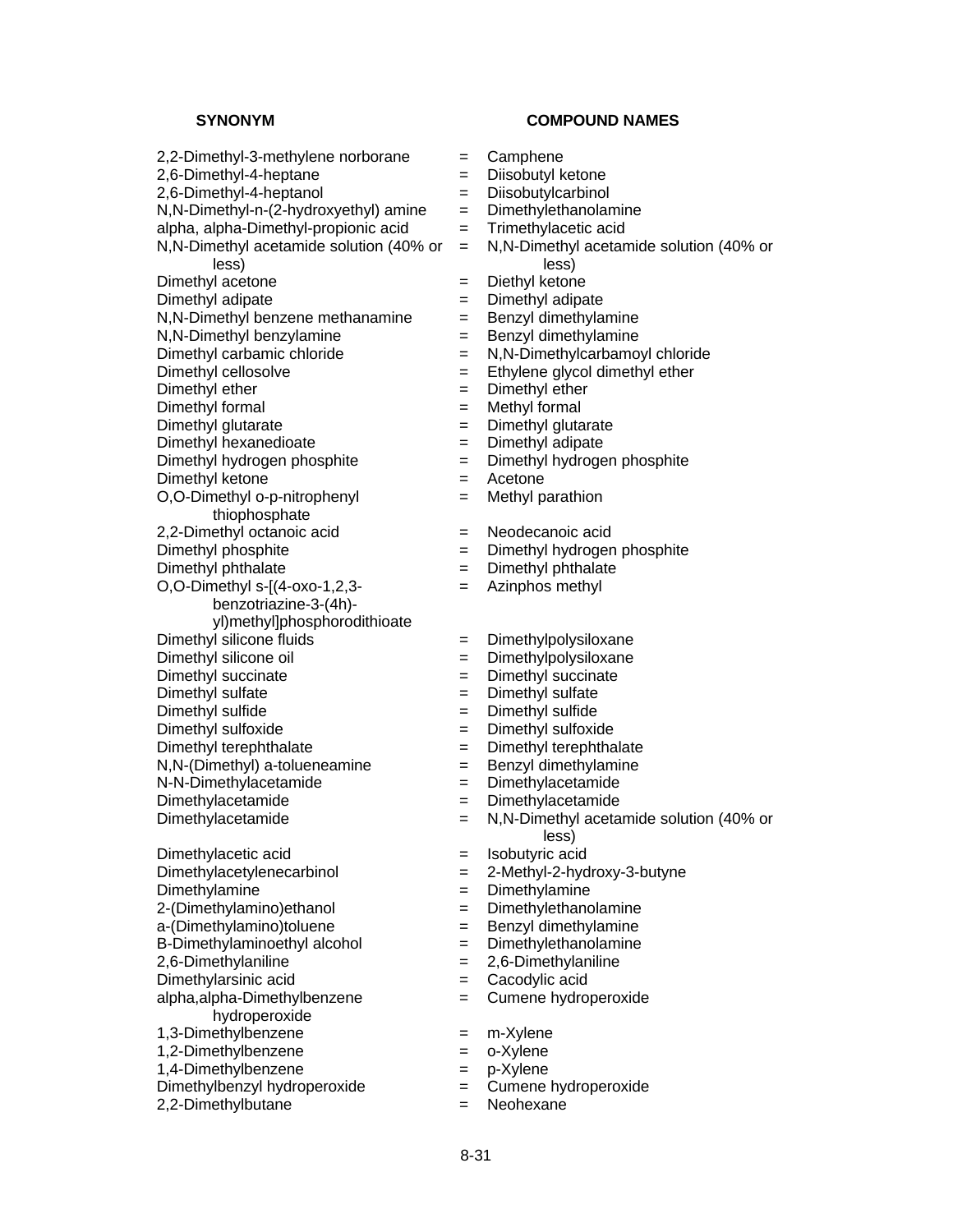2,2-Dimethylcaprylic acid = 2,2-Dimethyloctanoic acid  $N,N$ -Dimethylcarbamoyl chloride  $N,N$ -Dimethylcarbamoyl chloride Dimethylcarbamylchloride = N,N-Dimethylcarbamoyl chloride Dimethylcarbinol = Isopropyl alcohol N,N-Dimethylchloroformamide = N,N-Dimethylcarbamoyl chloride n-Dimethylcyclohexanamine = N,N-Dimethylcyclohexylamine N,N-Dimethylcyclohexylamine = N,N-Dimethylcyclohexylamine<br>Dimethyldichlorosilane = Dimethyldichlorosilane Dimethyldichlorosilane = Dimethyldichlorosilane Dimethylethanolamine = Dimethylethanolamine 1,1-Dimethylethylamine = tert-Butylamine Dimethylethynylcarbinol = 2-Methyl-2-hydroxy-3-butyne N,N-Dimethylformamide = Dimethylformamide Dimethylformamide  $=$  Dimethylformamide Dimethylhexanals = Isooctaldehyde 2,5-Dimethylhexane-2,5-dihydroperoxide = Dimethylhexane dihydroperoxide Dimethylhexane dihydroperoxide = Dimethylhexane dihydroperoxide 1,1-Dimethylhydrazine = 1,1-Dimethylhydrazine unsym-Dimethylhydrazine = 1,1-Dimethylhydrazine<br>sym-Dimethylhydrazine = 1,2-Dimethylhydrazine 1,2-Dimethylhydrazine = 1,2-Dimethylhydrazine Dimethylmethane  $=$  Propane 2,2-Dimethyloctanoic acid = 2,2-Dimethyloctanoic acid Dimethylol propane  $= 2.2$ -Dimethylpropane-1,3-diol Dimethylphenol phosphate (3:1) = Trixylenyl phosphate Dimethylphenol = Xylenol Dimethylphosphonate  $=$  Dimethyl hydrogen phosphite Dimethylpolysiloxane = Dimethylpolysiloxane 2,2-Dimethylpropane-1,3-diol = 2,2-Dimethylpropane-1,3-diol 1,1-Dimethylpropargyl alcohol  $= 2$ -Methyl-2-hydroxy-3-butyne Bis(Dimethylthiocarbamyl)disulfide = Thiram Dimethyltrimethylene glycol = 2,2-Dimethylpropane-1,3-diol Dimethylzinc = Dimethylzinc 2,4-Dinitraniline = 2,4-Dinitroaniline  $2,4$ -Dinitro-6-cyclohexylphenol  $= 4,6$ -Dinitro-o-cyclohexylphenol 2,6-Dinitro-n,n-dipropyl-4 trifluoromethylaniline 3,5-Dinitro-o-cresol = Dinitrocresol 2,6-Dinitro-o-cresol = Dinitrocresol 4,6-Dinitro-o-cresol = Dinitrocresol  $4,6$ -Dinitro-o-cyclohexyl phenol  $= 4,6$ -Dinitro-o-cyclohexyl phenol Dinitro-o-cyclohexylphenol = 4,6-Dinitro-o-cyclohexyl phenol 2,4-Dinitroaniline = 2,4-Dinitroaniline m-Dinitrobenzene = m-Dinitrobenzene 1,3-Dinitrobenzene = m-Dinitrobenzene meta-Dinitrobenzene = m-Dinitrobenzene o-Dinitrobenzene = o-Dinitrobenzene 1,2-Dinitrobenzene = o-Dinitrobenzene 1,4-Dinitrobenzene = p-Dinitrobenzene p-Dinitrobenzene = p-Dinitrobenzene 1,3-Dinitrobenzol = m-Dinitrobenzene Dinitrobenzol = m-Dinitrobenzene Dinitrocresol = Dinitrocresol

- 
- 
- -
	-
	-
	-
	-
	-
	-
	-
	-
	-
	-
	-
	-
	-
	-
	- sym-Dimethylhydrazine = 1,2-Dimethylhydrazine
	-
	-
	-
	-
	-
	-
	-
	-
	-
	-
	-
	-
	-
	-
	-
	- = Trifluralin
	-
- 
- 
- 
- 
- 
- 
- 
- 
- 
- 
- 
- 
- 
- 
- = o-Dinitrobenzene
- 
- Dinitrogen monoxide  $=$  Nitrous oxide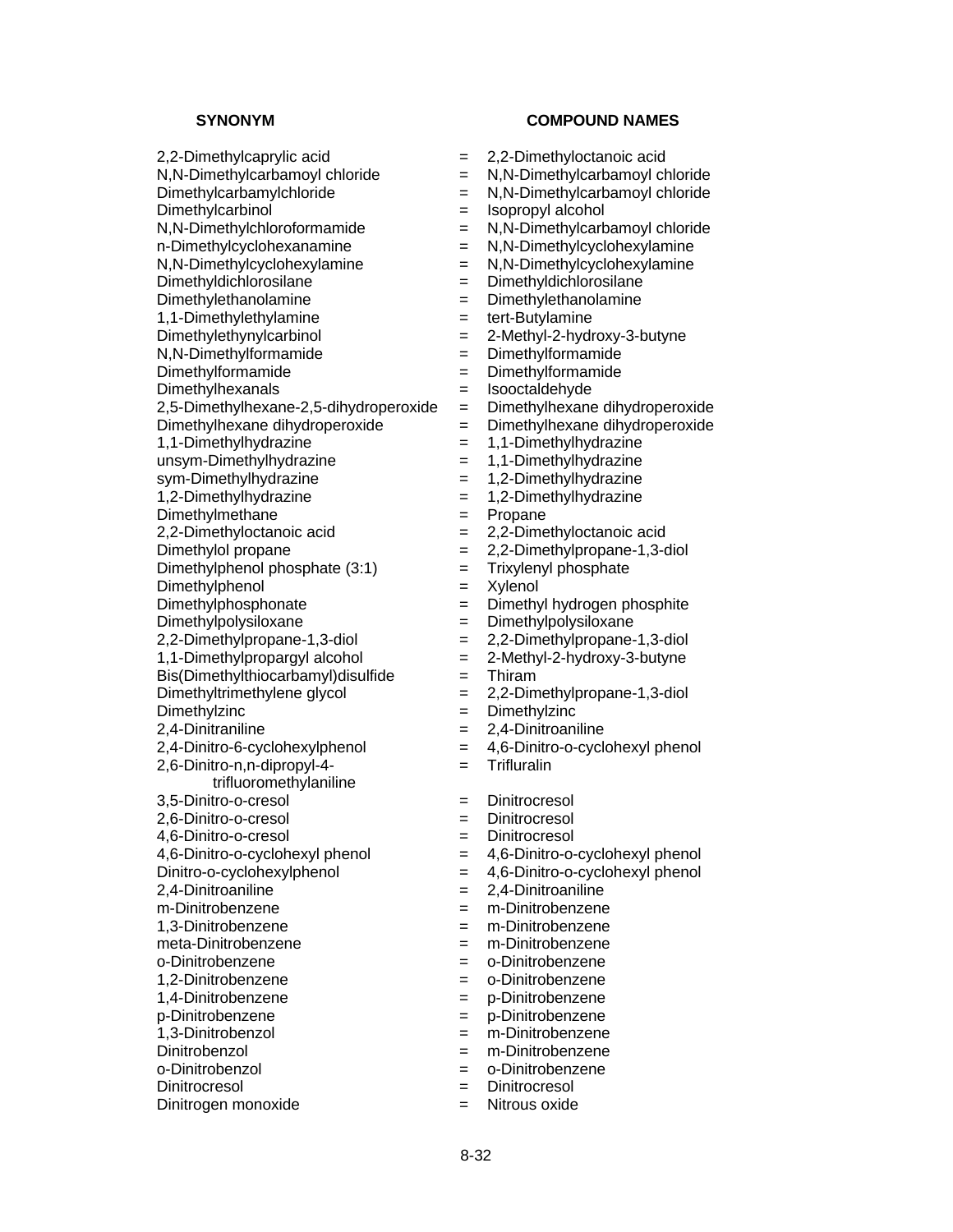**SYNONYM COMPOUND NAMES** 

Dinitrogen tetroxide = Nitrogen tetroxide

2,4-Dinitrophenol = 2,4-Dinitrophenol

- 
- 2,6-Dinitrophenol = 2,6-Dinitrophenol
- o-o-Dinitrophenol = 2,6-Dinitrophenol
- 2,4-Dinitrotoluene = 2,4-Dinitrotoluene
- 2,6-Dinitrotoluene = 2,6-Dinitrotoluene
- 3,4-Dinitrotoluene = 3,4-Dinitrotoluene
- 
- 
- 
- 
- 
- 
- 
- 
- 
- 
- 

Dioxonium perchlorate solution = Perchloric acid

- 
- 
- 
- 
- 
- $Diphenyl-diphenyl$  ether mixture  $\qquad \qquad = \quad Dowtherm$
- 
- 
- 
- 
- 
- 
- 
- Diphenylmethane-4,4'-diisocyanate = Diphenylmethane diisocyanate
- 
- 
- 
- 
- N,N-Dipropylaniline = Nitralin
- 
- 
- 
- 
- 
- Diquat dibromide  $=$  Diquat
- Diquat  $=$  Diquat
- Disodium arsenate heptahydrate  $=$  Sodium arsenate
- Disodium dihydrogen pyrophosphate = Sodium phosphate
- Disodium ethylenebis[dithiocarbamate] = Nabam
- 
- $Disodium$  methyl arsonate  $=$  Methanearsonic acid, sodium salt
- Disodium nitrilotriacetate  $=$  Nitrilotriacetic acid and salts
- alpha-Dinitrophenol = 2,4-Dinitrophenol 2,5-Dinitrophenol = 2,5-Dinitrophenol gamma-Dinitrophenol = 2,5-Dinitrophenol
- beta-Dinitrophenol  $= 2.6$ -Dinitrophenol
	-
	-
	-
	-
	-
	-
- 2,4-Dinitrotoluol = 2,4-Dinitrotoluene
- Dinonyl 1,2-benzenedicarboxylate = Dinonyl phthalate
- Dinonyl phthalate  $\qquad \qquad = \qquad$  Dinonyl phthalate
- Dioctyl adipate  $\qquad \qquad = \qquad \text{Dioctyl adipate}$
- Dioctyl phthalate  $\qquad \qquad = \qquad \text{Dioctyl}$  phthalate
- Dioctyl sodium sulfosuccinate = Dioctyl sodium sulfosuccinate
- Dioform = 1,2-Dichloroethylene
	- $= 1,4$ -Dioxane
- $p-Dioxane$  = 1,4-Dioxane
- 1,4-Dioxane = 1,4-Dioxane
	-
	-
- 1,3-Dioxophthalan = Phthalic anhydride<br>DIPB = Diisopropylbenzen = Diisopropylbenzene (all isomers)
- Dipentene = Dipentene
- Dipentyl phthalate  $\qquad \qquad =$  Amyl phthalate
- Dipentyl phthalate  $\qquad \qquad = \qquad$ Di-n-amyl phthalate
	-
- Diphenyl ether  $=$  Diphenyl ether
- Diphenyl ketone = Benzophenone
- Diphenyl methanone  $=$  Benzophenone
- Diphenyl oxide  $=$  Diphenyl ether
- Diphenyl = Diphenyl
- Diphenylamine = Diphenylamine
- Diphenyldichlorosilane = Diphenyldichlorosilane
	-
- Diphenylmethane diisocyanate = Diphenylmethane diisocyanate
- Diphenylsilicon dichloride  $=$  Diphenyldichlorosilane
- Dipropanediol dibenzoate  $\qquad \qquad = \qquad$ Dipropylene glycol dibenzoate
- Dipropyl ether  $=$  n-Propyl ether
	-
- Dipropylene glycol dibenzoate = Dipropylene glycol dibenzoate
- Dipropylene glycol methyl ether  $=$  Dipropylene glycol methyl ether
- Dipropylene glycol monomethyl ether  $=$  Dipropylene glycol methyl ether

= Methanearsonic acid, sodium salt

- Dipropylene glycol  $=$  Dipropylene glycol
- Dipterex = Trichlorfon
	-

8-33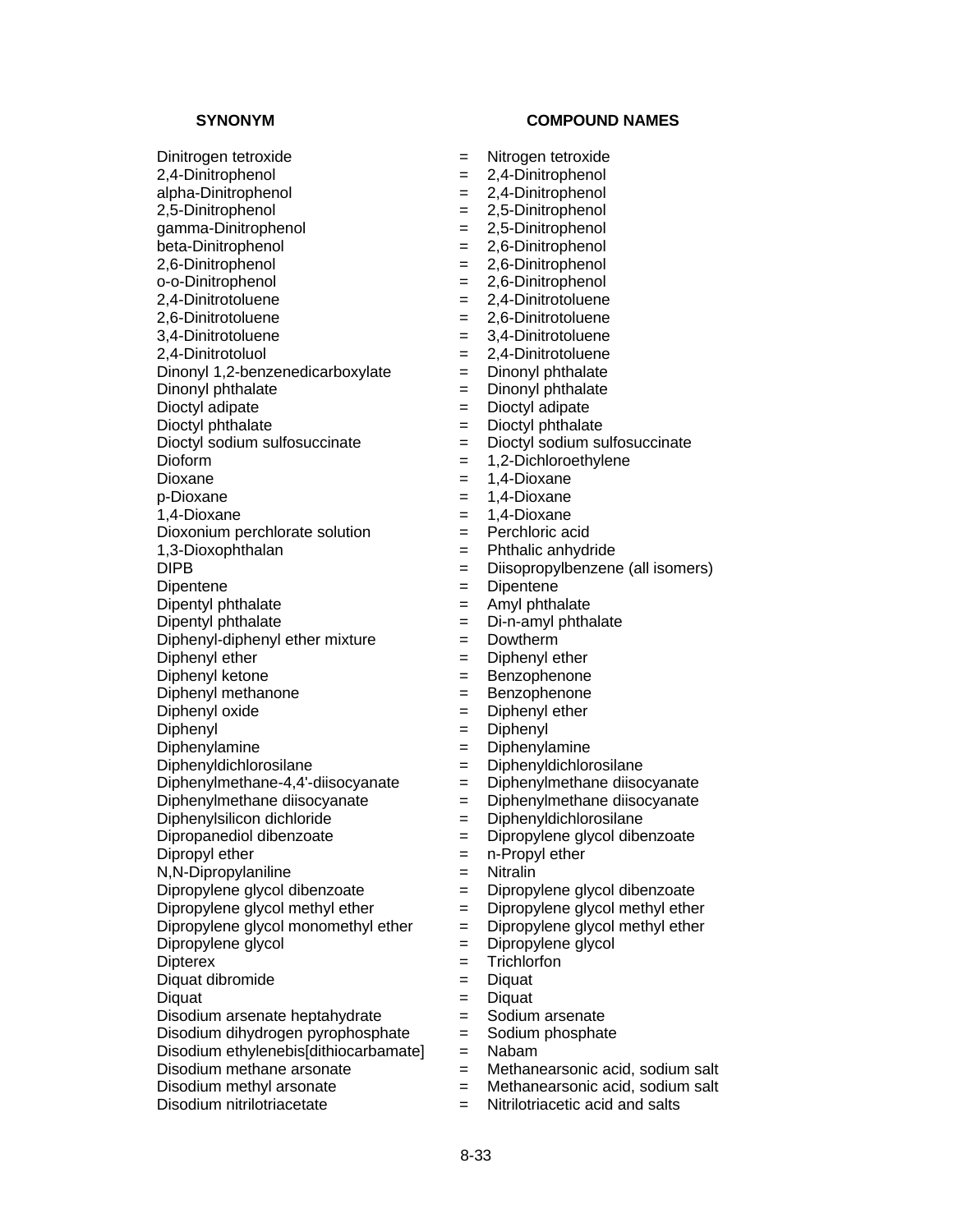Disodium selenite = Sodium selenite Distillates: flashed feed stocks = Thistillates: flashed feed stocks Distillates: straight run = Distillates: straight run Distokal = Hexachloroethane Distopan = Hexachloroethane Disulfatozirconic acid  $\qquad \qquad = \qquad \text{Zirconium sulfate}$ Disulfoton = Disulfoton<br>Dithallium carbonate = Thallium carbonate = Thallium carbonate Dithallium carbonate  $=$ Dithane = Nabam Dithiopyrophosphoric acid, O,O,O,Otetraethyl ester Dithiosystox = Disulfoton Ditridecyl phthalate  $=$  Ditridecyl phthalate Diundecyl phthalate  $\qquad \qquad = \qquad$ Diundecyl phthalate Diurex = Diuron Diuron = Diuron Divinyl **Diving the Contract Contract Contract Contract Contract Contract Contract Contract Contract Contract Contract Contract Contract Contract Contract Contract Contract Contract Contract Contract Contract Contract Cont** Divinylene oxide  $=$  Furan divinylmethane  $=$  1,4-Pe DMCC = N,N-Dimethylcarbamoyl chloride DMDT = Methoxychlor<br>DMF = Dimethylforma DMF = Dimethylformamide<br>
DMP = Dimethyl phthalate DMS = Dimethyl sulfide DMSO = Dimethyl sulfoxide m-DNB = m-Dinitrobenzene  $2,5-DNP$  = 2,5-Dinitrophenol DNP = 2,6-Dinitrophenol DNT = 2,4-Dinitrotoluene<br>
2.6-DNT = 2,6-Dinitrotoluene 3,4-DNT = 3,4-Dinitrotoluene  $DO 14$   $=$  Propargite DOA = Dioctyl adipate<br>1-Dodecanethiol = Lauryl mercapt n-Dodecanoic acid  $=$  Lauric acid Dodecanol = Dodecanol Dodecanol  $=$  Linear alcohols Dodecanoyl peroxide  $=$  Lauroyl peroxide Dodecene (non-linear) = Dodecene Dodecene (non-linear)  $=$  Propylene tetramer<br>1-Dodecene = 1-Dodecene Dodecene = Dodecene  $Dodecyl-2-methyl-2-propenoate$  =  $Dodecylmethacrylate$ Dodecyl alcohol  $=$  Dodecanol Dodecyl benzene sulfonic acid, sodium salt Dodecyl diphenyl ether disulfonate solution Dodecyl diphenyl ether sulfonate, disodium salt, aqueous solution Dodecyl mercaptan  $\begin{aligned}\n\text{Dodecyl} \text{hench} &= \text{Lauryl} \text{mercaptan} \\
\text{Dodecyl} \text{phenol} &= \text{Dodecyl} \text{phenol}\n\end{aligned}$ Dodecyl sulfate, ammonium salt  $=$  Ammonium lauryl sulfate

**SYNONYM COMPOUND NAMES** 

= Tetraethyl dithiopyrophosphate  $= 1,4$ -Pentadiene  $=$  Dimethyl phthalate  $= 2,6$ -Dinitrotoluene  $=$  Lauryl mercaptan  $=$  1-Dodecene = Dodecyl benzene sulfonic acid, sodium salt = Dodecyl diphenyl ether disulfonate solution = Dodecyl diphenyl ether disulfonate solution Dodecyl phenol = Dodecyl phenol

Dodecyl sulfate, diethanolamine salt = Dodecyl sulfate, diethanolamine salt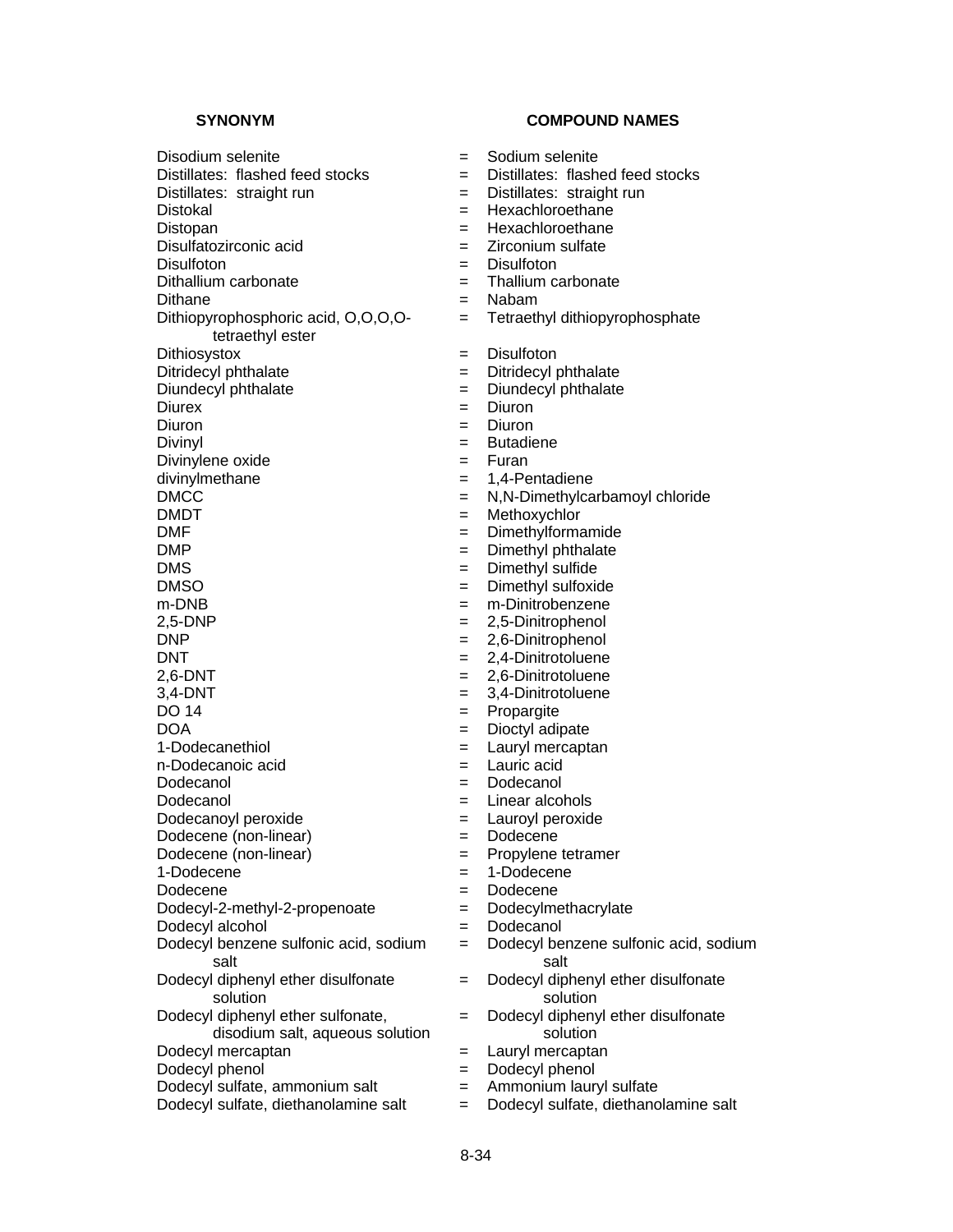**SYNONYM COMPOUND NAMES** Dodecyl sulfate, magnesium salt = Dodecyl sulfate, magnesium salt Dodecyl sulfate, sodium salt = Dodecyl sulfate, sodium salt Dodecyl/pentadecyl methacrylate  $=$  Dodecyl/pentadecyl methacrylate Dodecylbenzene = Dodecylbenzene n-Dodecylbenzene = Dodecylbenzene n-Dodecylbenzene = Dodecylbenzene<br>Dodecylbenzenesulfonate sodium salt = Dodecyl benzene Dodecylbenzenesulfonic acid, calcium salt Dodecylbenzenesulfonic acid, isopropylamine salt Dodecylbenzenesulfonic acid, triethanolamine salt Dodecylbenzenesulfonic acid = Dodecylbenzenesulfonic acid alpha-Dodecylene = 1-Dodecene Dodecylethylene = 1-Tetradecene Dodecylmethacrylate = Dodecylmethacrylate Dodecyltrichlorosilane = Dodecyltrichlorosilane DOP = Dioctyl phthalate<br>
Dormant oil = Oils, miscellaneo  $Down$ -fume 40  $=$  Ethylene dibromide Dowanol-50B = Dipropylene glycol methyl ether Dowanol 33B  $=$  Propylene glycol methyl ether Dowanol DE  $=$  Diethylene glycol monoethyl ether Dowanol DM  $=$  Diethylene glycol monomethyl ether Dowanol DPM  $=$  Dipropylene glycol methyl ether Dowanol EB = Ethylene glycol monobutyl ether Dowanol EE  $= 2$ -Ethoxyethanol Dowanol EE = Ethylene glycol monoethyl ether<br>Dowanol eipat = Ethylene glycol isopropyl ether Dowanol EM = Ethylene glycol monomethyl ether Dowanol  $EP$   $=$  Ethylene glycol phenyl ether Dowanol EPH  $=$  Ethylene glycol phenyl ether Dowanol PM  $=$  Propylene glycol methyl ether Dowanol TE = Ethoxy triglycol Dowanol TPM  $=$  Tripropylene glycol methyl ether Dowco 179 = Dursban Dowfax 2A1 = Dodecyl diphenyl ether disulfonate Dowicide 2 = Trichlorophenol Dowicide 7 = Pentachlorophenol  $Dowtherm A$   $=$   $Dowtherm A$ Dowtherm e  $=$   $o-Dichlorobenzene$ Dowtherm  $=$  Dowtherm Dracyclic acid  $=$  Benzoic acid

- 
- 
- Dodecyl sulfate, triethanolamine salt  $=$  Dodecyl sulfate, triethanolamine salt
	-
	-
	-
	-
	- $=$  Dodecyl benzene sulfonic acid, sodium salt
	- = Dodecylbenzenesulfonic acid, calcium salt
	- = Dodecylbenzenesulfonic acid, isopropylamine salt
	- = Dodecylbenzenesulfonic acid, triethanolamine salt
	-
	-
	-
	-
	-
	-
	- $=$  Oils, miscellaneous: spray
	-
	-
	-
- Dowanol DB  $=$  Diethylene glycol monobutyl ether
	-
	-
	-
	-
	-
	-
	- $=$  Ethylene glycol isopropyl ether
	-
	-
	-
	-
	-
	-
	-
	- solution
- Dowfume N  $=$  Dichloropropene, dichloropropane mixture
	-
	-
	-
	-
	-
	-
- Dri-tri = Sodium phosphate, tribasic
- Drycleaner naphtha = Naphtha: stoddard solvent
- Drying oil epoxides = Epoxidized vegetable oils
- DSMA  $=$  Methanearsonic acid, sodium salt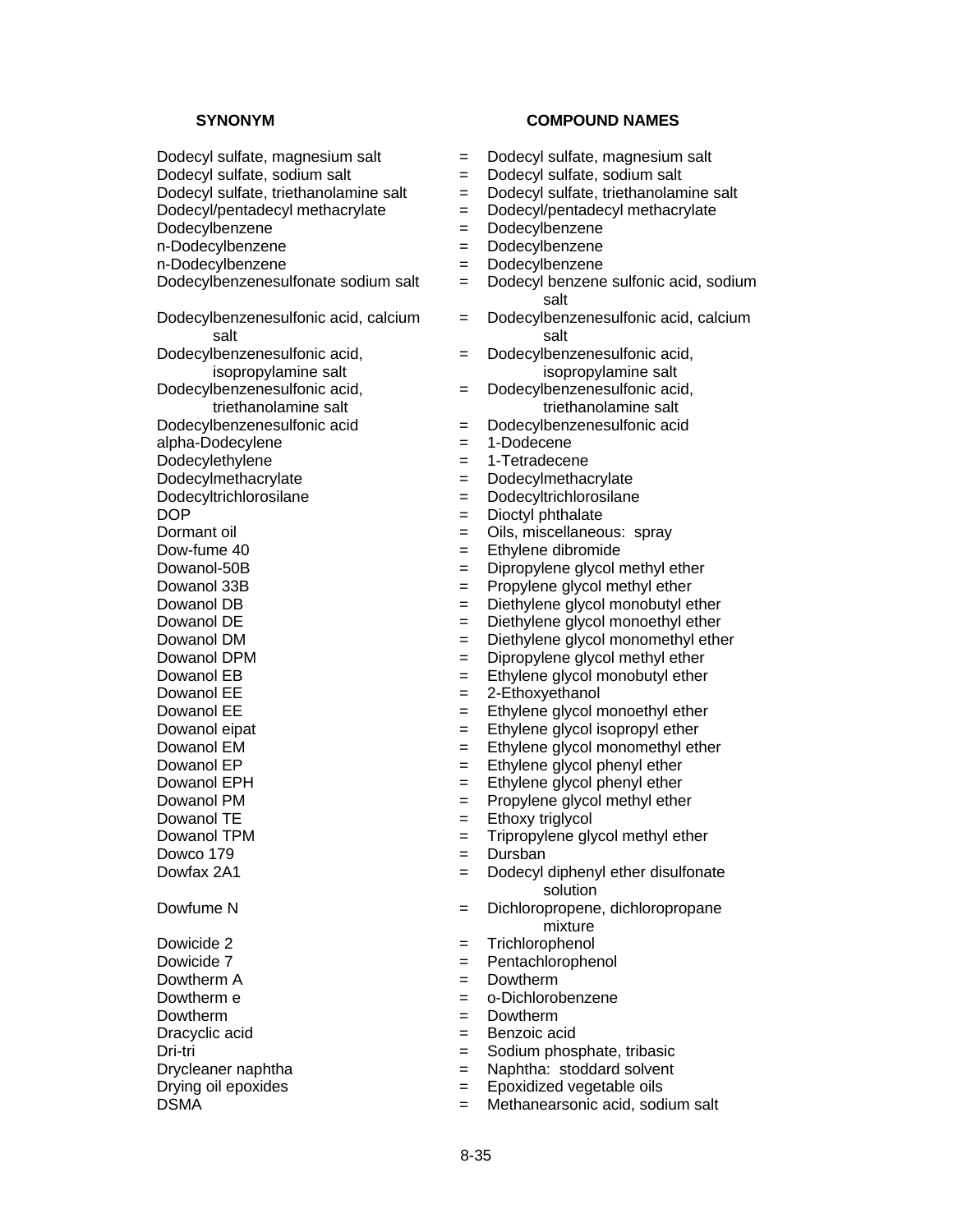$Dy$ tol S-91  $=$  n-Decyl alcohol<br>E3314  $=$  Heotachlor

EBDC, sodium salt = Nabam

 $E$ dible tallow  $=$ 

Embafume = Methyl bromide Emerald green  $\qquad \qquad =$  Copper acetoarsenite Emery 6705 = Ethylene glycol phenyl ether<br>Enanthic acid = Heptanoic acid Enanthic alcohol  $=$  Heptanol Endosulfan = Endosulfan Endrin = Endrin = Endrin ENT-16391 = Kepone  $ENT 25,719$   $=$  Mirex ENT 262 = Dimethyl phthalate ENT 27,311 = Dursban Epichlorohydrin = Epichlorohydrin Epoxidized tall oil, octyl ester  $=$  Octyl epoxy tallate Epoxidized vegetable oils<br>  $1,2$ -Epoxy-3-butoxy propane  $\qquad \qquad = \qquad$  n-Butyl glycidyl ether 1,2-Epoxy-3-butoxy propane  $=$ 1,2-Epoxybutane = 1,2-Butylene oxide 1,2-Epoxyethane = Ethylene oxide 1,2-Epoxypropane = Propylene oxide<br>2,3-Epoxypropyl butyl ether = n-Butyl glycidyl ether  $2,3$ -Epoxypropyl butyl ether  $=$ Eriocholcite (anhydrous) = Copper chloride

- DTDP = Ditridecyl phthalate
- Du-sprex = Dichlobenil
- Dual = Metolachlor
- Duodecylic acid  $=$  Lauric acid
- Duodex = Sodium 2-mercaptobenzothiazol solution
- Dursban = Dursban = Dursban
- Dust-laying oil  $=$  Asphalt blending stocks: roofers flux
- Dutch liquid  $=$  Ethylene dichloride
- Dylox = Trichlorfon
	-
	- = Heptachlor
- EAA  $=$  Ethyl acetoacetate
- EADC = Ethylaluminum dichloride
- EASC = Ethylaluminum sesquichloride
- EB = Ethylbenzene
	-
- Ecrinitrit  $=$  Sodium nitrite
- EDC = Ethylene dichloride<br>
Edible tallow = Tallow = Tallow
	-
- EDTA-zinc complex = Diammonium salt of zinc EDTA
	-
- EDTA-zinc = Diammonium salt of zinc EDTA<br>EDTA zinc salt = Diammonium salt of zinc EDTA  $=$  Diammonium salt of zinc EDTA
- EDTA = Ethylenediamine tetracetic acid
- Egitol = Hexachloroethane
- Ektasolve DB acetate  $=$  Diethylene glycol monobutyl ether acetate
- $Ektasolve EP$   $=$  Ethylene glycol propyl ether
- Electrical insulating oil  $=$  Oils, miscellaneous: transformer
	-
	-
- $Emersence 1160$   $=$  Ethylene glycol phenyl ether
	-
	- $=$  Heptanoic acid
	-
	-
- Endrate = Ethylenediamine tetracetic acid
	-
	-
	-
	-
	-
- Epichlorohydrin resin = Bisphenol A diglycidyl ether
	-
- $E$ poxidized drying oils  $\qquad \qquad = \qquad E$ poxidized vegetable oils
- Epoxidized oils = Epoxidized vegetable oils
	-
	-
	-
	-
	-
	-
	-
	-
- Eskimon-22 = Chlorodifluoromethane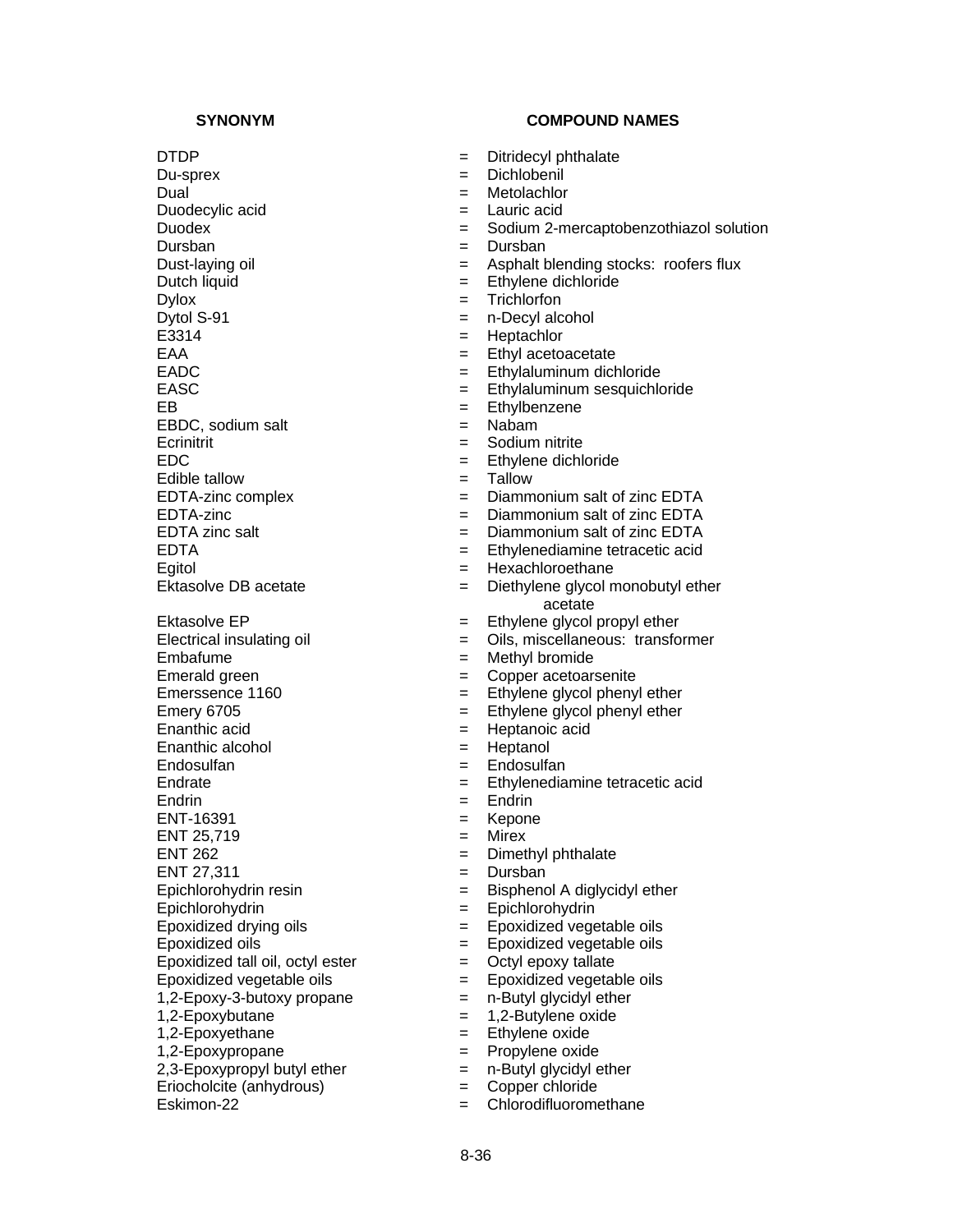# Eskimon 11 **Example 20** Frichlorofluoromethane Eskimon 12 **Example 2** = Dichlorodifluoromethane Essence of mirbane  $=$  Nitrobenzene Essence of Niobe  $=$  Methyl benzoate Ethanal, trichloro- <br>  $=$  Trichloroacetaldehyde Ethanal = Acetaldehyde Ethane dinitrile<br>
Ethane hexachloride<br>
Ethane hexachloride<br>  $=$  Hexachloroethane  $E$ thane hexachloride  $=$ Ethane pentachloride = Pentachloroethane<br>Ethane, 1,1,2-trichloro- 1,2,2-trifluoro- = 1,1,2-Trichloro-1,2, Ethane,  $1,1,2$ -trichloro-<br>=  $1,1,2$ -Trichloroethane Ethane, 1,2-dibutoxy  $\begin{array}{ccc} \text{Ethane} & = & \text{Ethylene glycol dibutyl ether} \\ \text{Ethane. pentachloroe,} & = & \text{Pentachloroe,} \\ \end{array}$ Ethane, pentachloro-  $=$ Ethane  $=$  Ethane Ethanecarboxylic acid  $=$  Propionic acid Ethanedial = Glyoxal  $1,2$ -Ethanediamine  $=$  Ethylenediamine 1,2-Ethanediamine = Ethylenediamine Ethanedioic acid, disodium salt  $=$ Ethanedioic acid = Oxalic acid 1,2-Ethanediol, monoacetate  $\begin{array}{rcl} 1,2-\text{Ethained} & = & \text{Ethylene glycol acetate} \\ 1.2-\text{Ethanediol} & = & \text{Ethylene alvcol} \end{array}$ Ethanenitrile = Acetonitrile Ethanethiol **Ethanethiol Ethanethiol Ethyl mercaptan** Ethanoic acid = Acetic acid Ethanoic anlydride  $=$  Acetic anhydride Ethanol, 2-isopropoxy = Ethylene glycol isopropyl ether Ethanol = Ethyl alcohol Ethanolamine = Monoethanolamine Ethanoyl chloride  $=$  Acetyl chloride Ethene  $=$  Ethylene Ether cyanatus = Propionitrile Ether ethylene glycol dibutyl  $=$  Ethylene glycol dibutyl ether Ether, bis(2-chloro-1-methylethyl)  $= 2,2$ '-Dichloroisopropyl ether Ether, hydrochloric  $=$  Ethyl chloride Ether, vinyl ethyl  $=$  Vinyl ethyl ether Ether  $=$  Ethyl ether Ethine  $=$  Acetylene Ethion  $=$  Ethion Ethiops mineral  $=$  Mercuric sulfide 1-Ethoxy-2-propanol = Propylene glycol ethyl ether  $2$ -Ethoxy-3,4-dihydro-2h-pyran  $=$  Ethoxydihydropyran Ethoxy diglycol  $=$  Diethylene glycol monoethyl ether Ethoxy propionic acid, ethyl ester  $=$  Ethyl-3-ethoxypropionate Ethoxy triglycol = Ethoxy triglycol Ethoxydihydropyran = Ethoxydihydropyran Ethoxyethane  $=$  Ethyl ether  $2$ -Ethoxyethanol  $=$   $2$ -Ethoxyethanol 2-Ethoxyethanol = Ethylene glycol monoethyl ether  $2-(2-Ethoxyethoxy)$  ethanol  $=$  Diethylene glycol monoethyl ether 2-Ethoxyethyl acetate  $=$  2-Ethoxyethyl acetate  $=$  2-Ethoxyethyl acetate  $=$  Ethylene glycol monoe Ethoxylated dodecanol = Ethoxylated dodecanol

Ethoxylated dodecyl alcohol = Ethoxylated dodecanol

- $= 1,1,2$ -Trichloro-1,2,2-trifluoroethane  $=$  Ethylene glycol
	-
	-
	-
	-
	-
	-
	-
- 
- 
- = Ethylene glycol monoethyl ether acetate
- 
-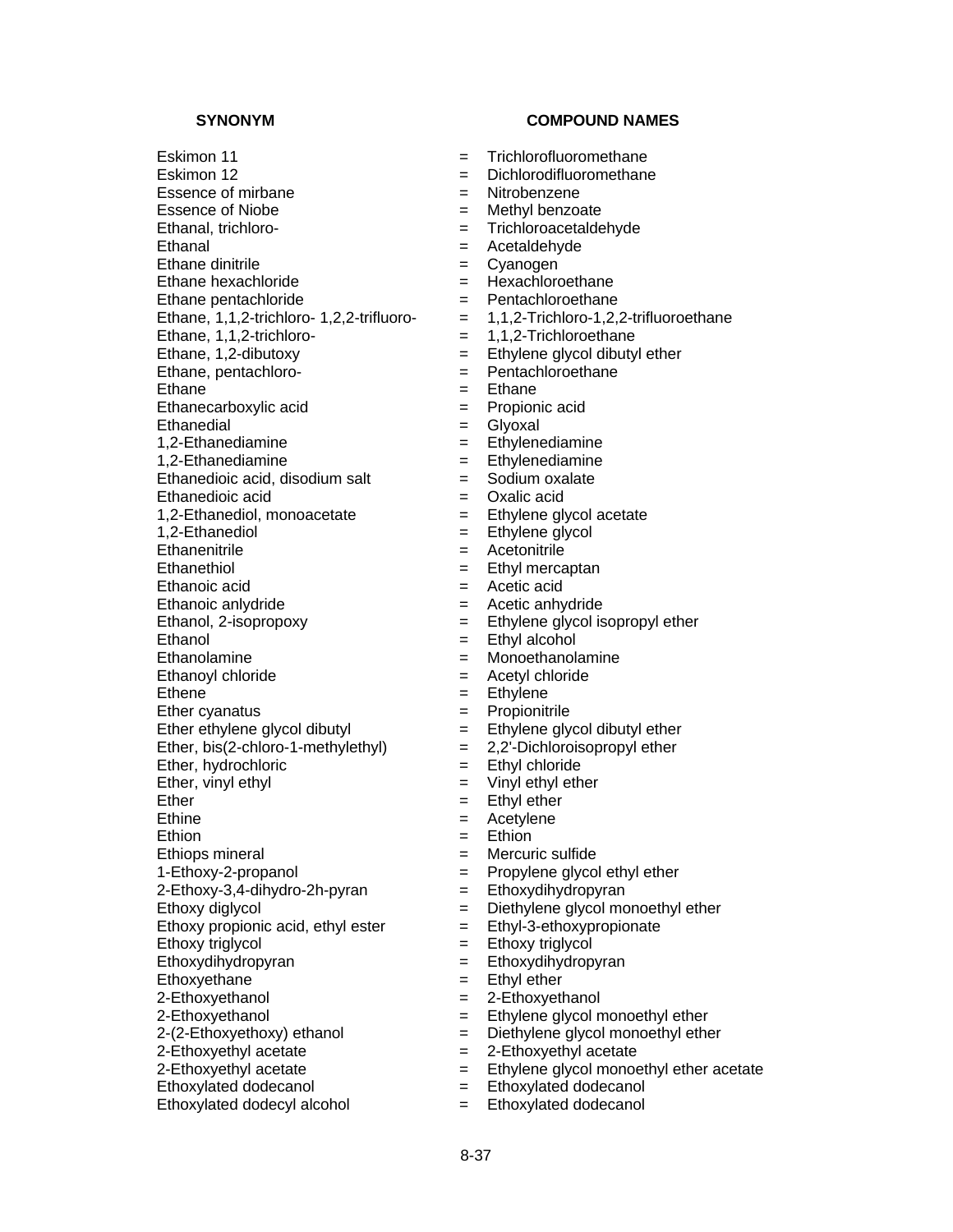Ethoxylated lauryl alcohol = Ethoxylated dodecanol  $Ethoxylated$  myristyl alcohol  $=$   $Ethoxylated$  tetradecanol  $Ethoxylated nonvlphenol = Ethoxvlated nonvlphenol$ Ethoxylated pentadecanol = Ethoxylated pentadecanol Ethoxylated pentadecylalcohol = Ethoxylated pentadecanol Ethoxylated tetradecanol = Ethoxylated tetradecanol Ethoxylated tetradecyl alcohol = Ethoxylated tetradecanol Ethoxylated tridecanol  $=$  Ethoxylated tridecanol  $Ethoxylated tridecyl alcohol$  =  $Ethoxylated tridecanol$  $Ethoxytriethylene glycol = Ethoxy triglycol$  $2$ -Ethyl-1-hexanol hydrogen phosphate  $=$  Di-(2-ethylhexyl)phosphoric acid  $2$ -Ethyl-1-hexanol  $=$  2-Ethyl hexanol  $2$ -Ethyl-1-hexylamine  $=$   $2$ -Ethylhexylamine  $2$ -Ethyl-2-hexenal  $=$   $2$ -Ethyl-3-propylacrolein 5-Ethyl-2-methyl pyridine  $=$  Methylethylpyridine  $6$ -Ethyl-2-methylaniline  $= 2$ -Methyl-6-ethyl aniline  $1-Ethyl-2-methylbenzene$  = 2-Ethyl toluene 5-Ethyl-2-picoline = Methylethylpyridine Ethyl-3-ethoxypropionate = Ethyl-3-ethoxypropionate  $2$ -Ethyl-3-propylacrolein  $=$   $2$ -Ethyl-3-propylacrolein  $2$ -Ethyl-3-propylacrylaldehyde  $= 2$ -Ethyl-3-propylacrolein  $2$ -Ethyl-l-butanol  $=$  Ethyl butanol  $N-Ethyl-n-butvlamine$  =  $N-Ethvl-n-butvlamine$  $6$ -Ethyl-o-toluidine  $\qquad \qquad = \qquad 2$ -Methyl-6-ethyl aniline Ethyl 2-hydroxypropanoate  $=$  Ethyl lactate Ethyl 2-hydroxypropionate  $=$  Ethyl lactate Ethyl 2-methacrylate  $=$  Ethyl methacrylate Ethyl 2-methyl-2-propenoate  $=$  Ethyl methacrylate Ethyl 2-propenoate  $=$  Ethyl acrylate  $E<sub>th</sub>$  and  $E<sub>th</sub>$  and  $E<sub>th</sub>$  are  $E<sub>th</sub>$  are  $E<sub>th</sub>$  are  $E<sub>th</sub>$  are  $E<sub>th</sub>$  are  $E<sub>th</sub>$  are  $E<sub>th</sub>$  are  $E<sub>th</sub>$  are  $E<sub>th</sub>$  are  $E<sub>th</sub>$  are  $E<sub>th</sub>$  are  $E<sub>th</sub>$  are  $E<sub>th</sub>$  Ethyl acetate = Ethyl acetate Ethyl acetoacetate  $=$  Ethyl acetoacetate Ethyl acetone  $= 2$ -Pentanone Ethyl acrylate = Ethyl acrylate  $E<sub>th</sub>$  alcohol  $=$   $E<sub>th</sub>$  alcohol Ethyl aldehyde = Acetaldehyde Ethyl alpha-hydroxypropionate  $=$  Ethyl lactate Ethyl alpha-methylmethacrylate  $=$  Ethyl methacrylate Ethyl amyl ketone  $=$  Ethyl amyl ketone Ethyl beta-ethoxypropionate = Ethyl-3-ethoxypropionate Ethyl butanoate = Ethyl butyrate  $E<sub>thy</sub>$  butanol  $=$  Ethyl butanol Ethyl butyl ketone  $=$  Ethyl butyl ketone Ethyl butyrate = Ethyl butyrate Ethyl carbonate = Diethyl carbonate Ethyl chloracetate = Ethyl chloroacetate Ethyl chloride = Ethyl chloride Ethyl chloroacetate = Ethyl chloroacetate Ethyl chlorocarbonate = Ethyl chloroformate Ethyl chloroethanoate = Ethyl chloroacetate Ethyl chloroformate = Ethyl chloroformate Ethyl chlorothioformate  $=$  Ethyl chlorothioformate Ethyl chlorothiolformate  $=$  Ethyl chlorothioformate

- 
- 
- 
- 
- 
- 
- 
- 
- 
- 
- 
- 
- 
- 
- 
- 
- 
- 
- 
- 
- 
- 
- 
- 
- 
- 
- 
- 
- 
- 
- 
- 
- 
- 
- 
- 
- 
- 
- 
- 
- 
- 
- 
- 
- 
- 
- 
- 
- 
- 
- 
- 
- 
- Ethyl cyclohexane  $=$  Ethyl cyclohexane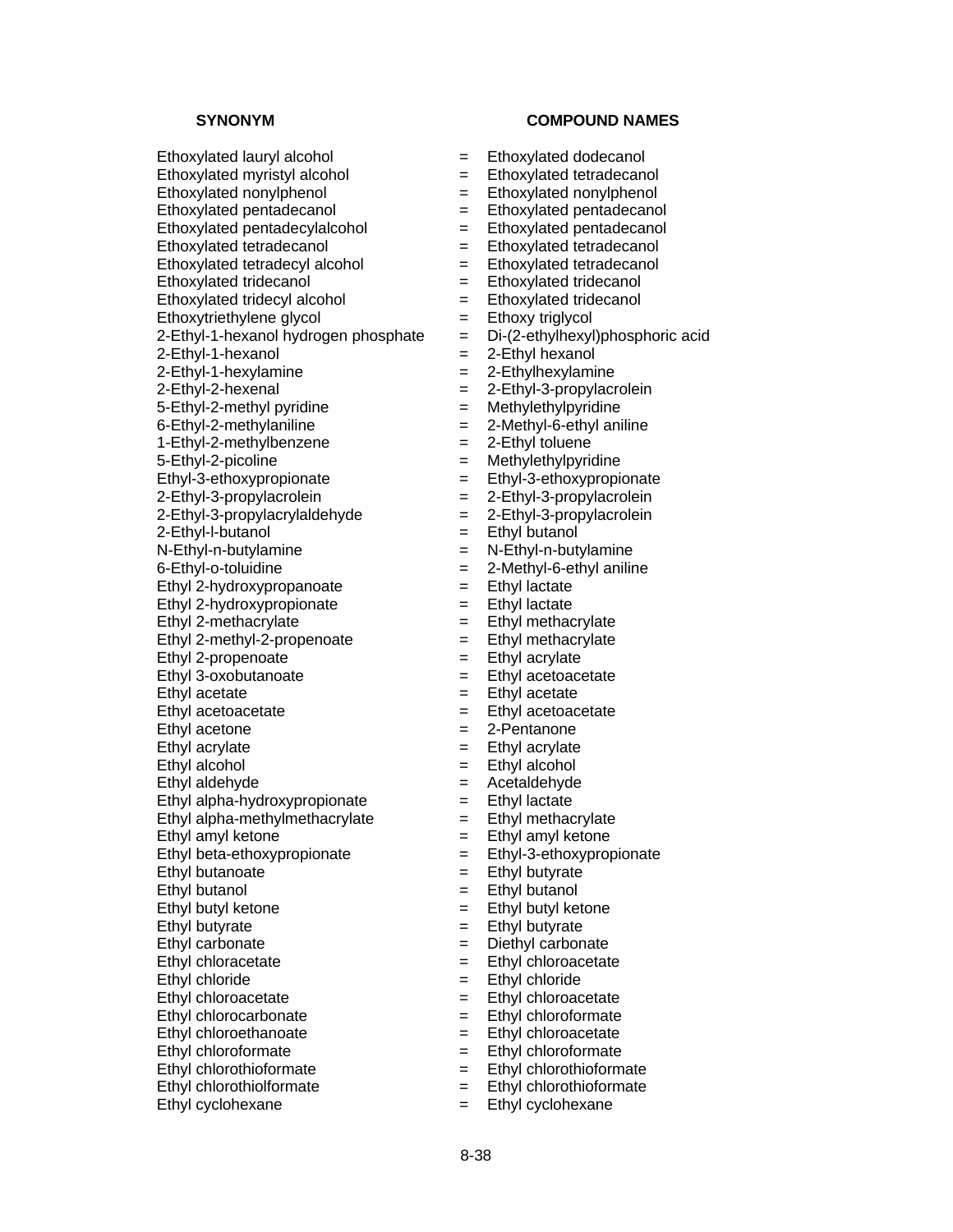Ethyl dl-lactate = Ethyl lactate Ethyl ethanoate = Ethyl acetate

2-Ethyl hexaldehyde = Ethyl hexaldehyde

 $2$ -Ethyl hexanol  $=$   $2$ -Ethyl hexanol

Ethyl methacrylate-inhibited  $=$  Ethyl methacrylate

Ethyl methacrylate = Ethyl methacrylate

Ethyl methanoate = Ethyl formate

Ethyl thionophosphoryl dichloride  $=$ 

Ethylacetic acid  $=$  n-Butyric acid

Ethylaluminum sesquichloride = Ethylaluminum sesquichloride

Ethylamine  $=$  Ethylamine

 $2$ -Ethylbutyl alcohol  $=$  Ethyl butanol

Ethyldichlorosilane = Ethyldichlorosilane

Ethylene acetate  $=$  Ethylene glycol diacetate

Ethylene aldehyde<br>
Ethylene bis (iminodiacetic acid)  $=$  Ethylenediamine tetracetic acid<br>  $=$  Ethylenediamine tetracetic acid Ethylene bis (iminodiacetic acid)  $=$ 

Ethylene bromide  $=$  Ethylene dibromide

### SYNONYM COMPOUND NAMES

- Ethyl dichlorophosphate = Ethyl phosphorodichloridate
	-
	-
- Ethyl ether  $=$  Ethyl ether  $=$  Ethyl ether
- Ethyl formate = Ethyl formate
	-
- Ethyl formic ester<br>
2-Ethyl hexaldehyde<br>  $=$  Ethylhexaldehyde<br>  $=$  Ethylhexaldehyde
	-
- Ethyl hexyl phthalate  $=$  Ethyl hexyl phthalate
- Ethyl hexyl tallate  $=$  Ethyl hexyl tallate
- Ethyl lactate = Ethyl lactate
- $E$ thyl mercaptan  $=$  Ethyl mercaptan
	-
	-
	-
	-
- Ethyl methyl ketone = Methyl ethyl ketone
- n-Ethyl morpholine  $=$  n-Ethyl morpholine
- Ethyl nitrile  $\begin{array}{rcl} \text{Ethy} & \text{interl} & = & \text{Acctonitrile} \\ \text{Ethy} & \text{interl} & = & \text{Ethy} & \text{interl} \\ \end{array}$ 
	- Ethyl nitrite = Ethyl nitrite
- Ethyl orthosilicate  $=$  Ethyl silicate
- Ethyl parathion  $=$  Parathion
- Ethyl phosphate  $=$  Triethyl phosphate
- $E$ thyl phosphonothioic dichloride  $=$   $E$ thyl phosphonothioic dichloride
- Ethyl phosphorodichloridate  $=$  Ethyl phosphorodichloridate
- Ethyl phosphorodichloridothionate  $=$  Ethyl phosphonothioic dichloride
- Ethyl phthalate  $=$  Diethyl phthalate
- Ethyl propionate  $=$  Ethyl propionate
- Ethyl propionyl = Diethyl ketone
- Ethyl silicate  $40$  = Ethyl silicate
- Ethyl silicate condensed  $=$  Ethyl silicate
- Ethyl silicate = Ethyl silicate
- Ethyl sulfate = Diethyl sulfate
	-
- Ethyl sulfhydrate<br>
Ethyl thionophosphoryl dichloride<br>  $E$ thyl phosphonothioic dichloride<br>  $E$ thyl phosphonothioic dichloride
- $2$ -Ethyl toluene  $=$   $2$ -Ethyl toluene
- Ethyl vinyl ether  $=$  Vinyl ethyl ether
	-
- Ethylaluminum dichloride = Ethylaluminum dichloride
	-
	-
- Ethylbenzene **Ethylbenzene** = Ethylbenzene
	-
- Ethylbutylamine = N-Ethyl-n-butylamine
- $2$ -Ethylcaproaldehyde  $=$  Ethylhexaldehyde
- alpha-Ethylcaproic acid = 2-Ethylhexanoic acid
- Ethylcarbinol = n-Propyl alcohol
- Ethylcyanide = Propionitrile

- N-Ethylcyclohexanamine = N-Ethylcyclohexylamine
- N-Ethylcyclohexylamine = N-Ethylcyclohexylamine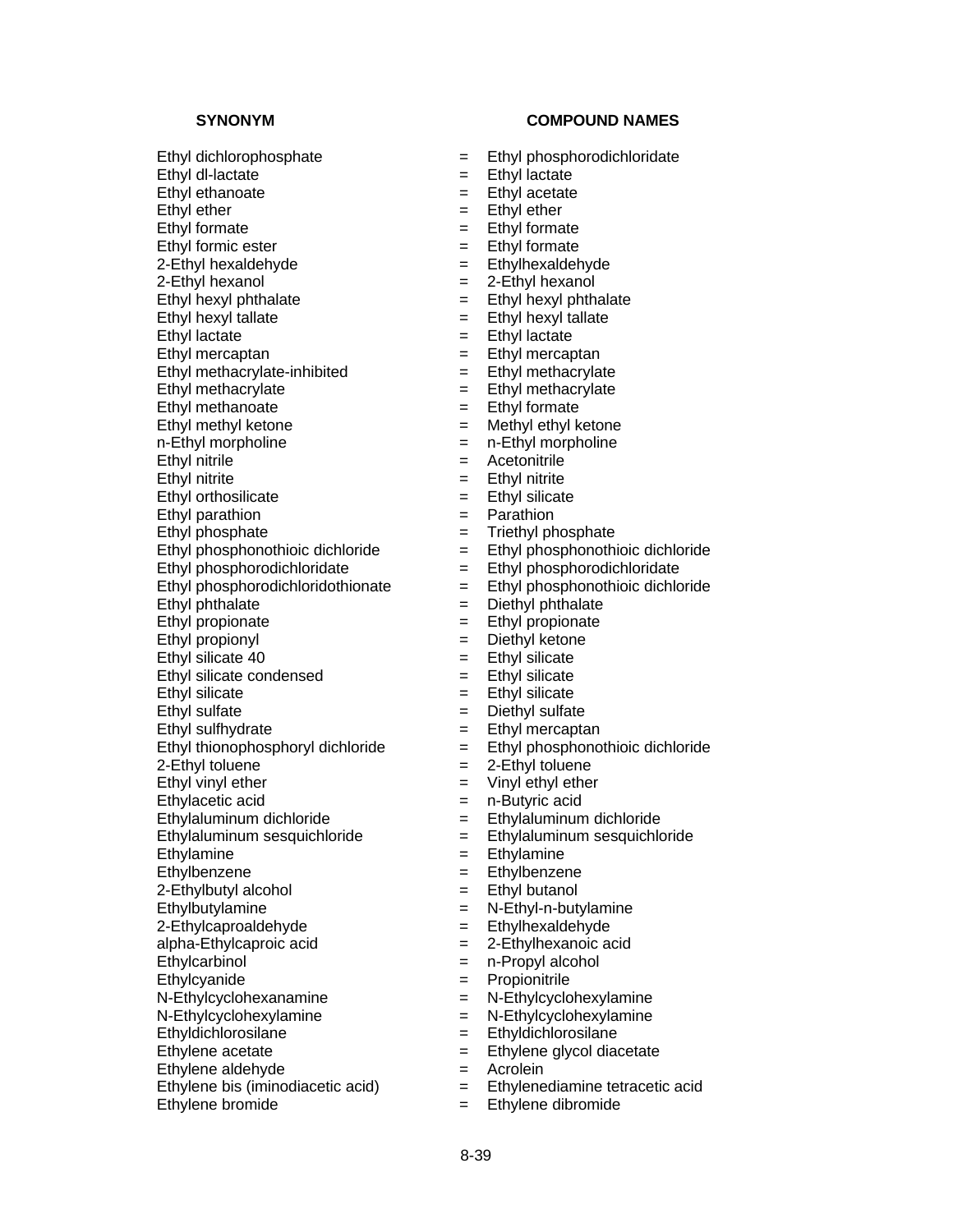$Eth$ ylene carboxylic acid  $=$  Acrylic acid

Ethylene glycol dihydroxydiethyl ether  $=$  Triethylene glycol

Ethylene glycol dimethyl ether  $=$  Ethylene glycol dimethyl ether

Ethylene glycol ethyl ether  $= 2$ -Ethoxyethanol

 $Eth$ ylene glycol methyl ether acetate  $=$ 

Ethylene glycol monoethyl ether acetate

Ethylene glycol monoethyl ether  $= 2$ -Ethoxyethanol

Ethylene glycol monomethyl ether acetate

Ethylene glycol, monoacetate  $=$  Ethylene glycol acetate

Ethylenebis [dithiocarbamic acid], disodium salt

trans-1,2-Ethylenedicarboxylic acid = Fumaric acid  $cis-1$ , 2-Ethylenedicarboxylic acid  $=$  Maleic acid

 $2.2'$ -Ethylenedioxydiethanol  $=$  Triethylene glycol

 $2$ -Ethylhexyl alcohol  $= 2$ -Ethyl hexanol

Bis-(2-Ethylhexyl) hydrogen phosphate  $=$  Di-(2-ethylhexyl)phosphoric acid

 $\text{Bis}(2-\text{Ethylhexyl})$  phthalate  $\qquad \qquad = \qquad \text{Di}-(2-\text{ethylhexyl})$ phthalate

## **SYNONYM COMPOUND NAMES**

- 
- Ethylene chlorhydrin = Ethylene chlorohydrin
- Ethylene chloride = Ethylene dichloride
- Ethylene chlorohydrin = Ethylene chlorohydrin
- $Eth$ ylene cyanohydrin  $=$  Ethylene cyanohydrin
- Ethylene diacetate = Ethylene glycol diacetate
- Ethylene dibromide = Ethylene dibromide
- Ethylene dichloride = Ethylene dichloride
- Ethylene dihydrate  $=$  Ethylene glycol
- Ethylene glycol acetate  $=$  Ethylene glycol acetate
- Ethylene glycol diacetate  $=$  Ethylene glycol diacetate
- Ethylene glycol dibutyl ether  $=$  Ethylene glycol dibutyl ether
- Ethylene glycol diethyl ether  $=$  Ethylene glycol diethyl ether
	-
	-
	-
- Ethylene glycol ethyl ether  $=$  Ethylene glycol monoethyl ether
	-
- Ethylene glycol isopropyl ether  $=$  Ethylene glycol isopropyl ether<br>Ethylene glycol methyl ether acetate  $=$  Ethylene glycol methyl ether acetate
	-
- Ethylene glycol monobutyl ether acetate  $=$  Ethylene glycol monobutyl ether acetate Ethylene glycol monobutyl ether  $=$  Ethylene glycol monobutyl ether
	- = Ethylene glycol monobutyl ether<br>= 2-Ethoxyethyl acetate
- Ethylene glycol monoethyl ether acetate  $= 2$ -Ethoxyethyl acetate<br>Ethylene glycol monoethyl ether acetate  $=$  Ethylene glycol monoethyl ether acetate
	-
- Ethylene glycol monoethyl ether  $=$  Ethylene glycol monoethyl ether
	- = Ethylene glycol methyl ether acetate
- Ethylene glycol monomethyl ether  $=$  Ethylene glycol monomethyl ether
- Ethylene glycol monopropyl ether  $=$  Ethylene glycol propyl ether
- Ethylene glycol phenyl ether  $=$  Ethylene glycol phenyl ether
- Ethylene glycol propyl ether  $=$  Ethylene glycol propyl ether
	-
- Ethylene glycol  $=$  Ethylene glycol
- Ethylene oxide = Ethylene oxide
- Ethylene  $=$  Ethylene
	- = Nabam
- Ethylenediamine tetracetic acid = Ethylenediamine tetracetic acid
- Ethylenediamine = Ethylenediamine
- Ethylenediamine = Ethylenediamine
	-
	-
- (Ethylenedinitrilo) tetraacetic acid = Ethylenediamine tetracetic acid
	-
- Ethyleneimine = Ethyleneimine
- Ethylhexaldehyde = Ethylhexaldehyde
- $2$ -Ethylhexanal  $=$  Ethylhexaldehyde
- $2$ -Ethylhexanoic acid  $=$   $2$ -Ethylhexanoic acid
- $2$ -Ethylhexoic acid  $= 2$ -Ethylhexanoic acid
- 2-Ethylhexyl acetate  $= 2$ -Ethylhexyl acetate
- 2-Ethylhexyl acrylate  $\qquad \qquad = \qquad$  2-Ethylhexyl acrylate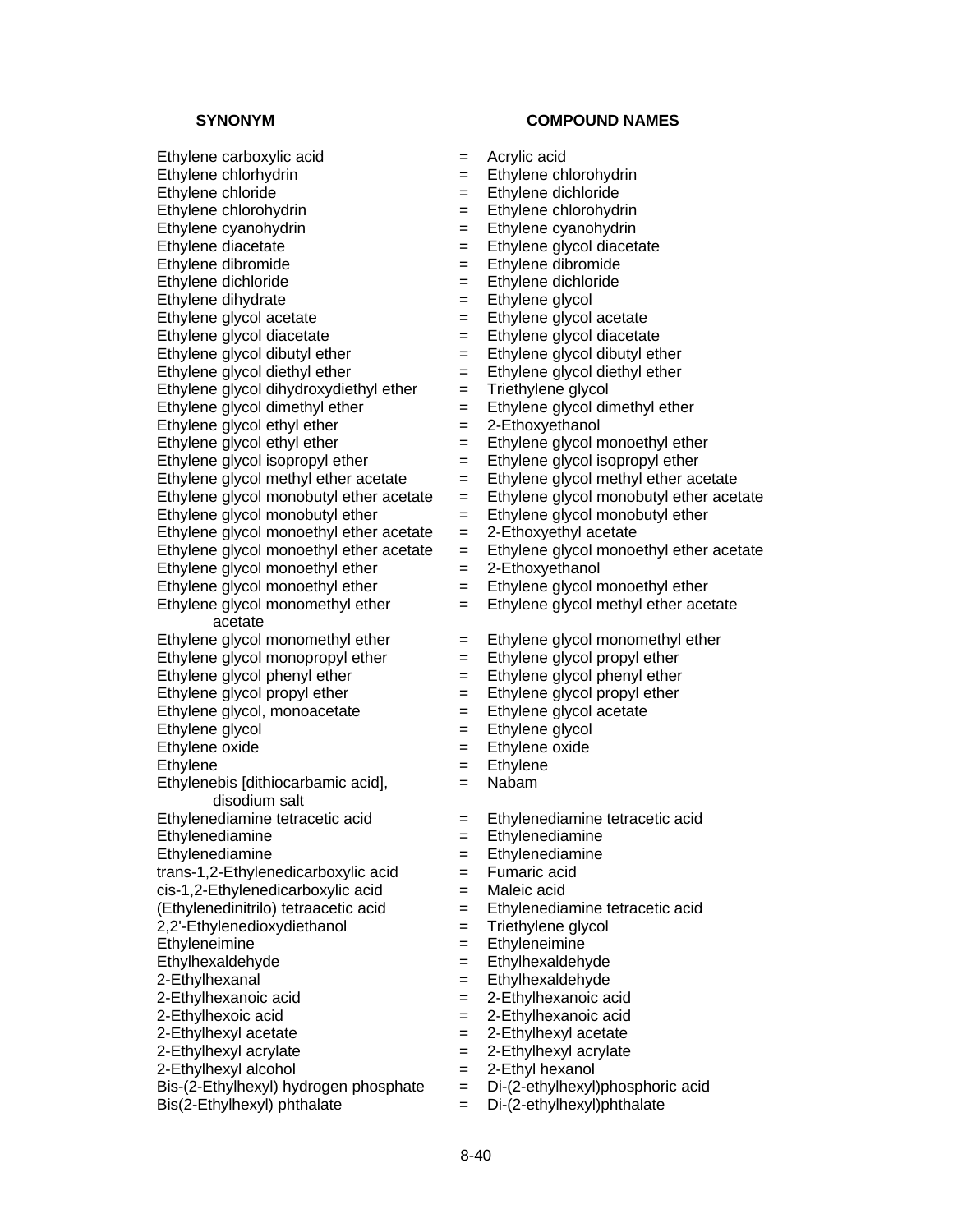- $bis-(2-Ethylhexyl)$  phthalate  $= Dioctyl$  phthalate
- $Bis-(2-Ethylhev)$  sodium sulfosuccinate  $=$  Dioctyl sodium sulfosuccinate
- 
- 
- 
- 
- 
- Ethylidene dichloride = 1,1-Dichloroethane
- 
- Ethylidene difluoride = 1,1-1-Difference = 1,1-Difference = 1,1-Difference = 1,1-Difference = 1,1-Difference = 1,1-Difference = 1,1-Difference = 1,1-Difference = 1,1-Difference = 1,1-Difference = 1,1-Difference = 1,1-Diffe
- 
- 
- 5-Ethylidenebicyclo  $(2, 2, 1)$ hept-2-ene = Ethylidene norbornene
- Ethylidenenorbornylene = Ethylidene norbornene
- Ethylidenenorcamphene = Ethylidene norbornene
- o-Ethylmethylbenzene = 2-Ethyl toluene
- $Ethylmethylketone peroxide = 2-Butanone peroxide$
- 
- 
- 
- 
- 
- o-Ethylphenol = Ethylphenol = Ethylphenol = Ethylphenol = Ethylphenol = Ethylphenol = Ethylphenol = Ethylphenol
- 
- 
- 
- 
- Ethylzinc = Diethylzinc
- 
- 
- 
- 
- 
- 
- 
- 
- 
- 
- 
- 
- 
- 
- 
- 
- 

Fermentation alcohol  $=$  Ethyl alcohol Fermentation amyl alcohol = Isoamyl alcohol Fermentation butyl alcohol = Isobutyl alcohol Fermine = Dimethyl phthalate Ferric ammonium citrate, brown  $=$  Ferric ammonium citrate Ferric ammonium citrate, green  $=$  Ferric ammonium citrate

- **SYNONYM COMPOUND NAMES** 
	-
	-
- $Bis-(2-Ethylhevl)$ phthalate  $=$  Ethyl hexyl phthalate
- $2$ -Ethylhexyl,  $2$ -propenoate  $= 2$ -Ethylhexyl acrylate
- $2$ -Ethylhexylamine  $= 2$ -Ethylhexylamine
- $beta$ -Ethylhexylamine  $=$  2-Ethylhexylamine
	-
- Ethylidene chloride  $= 1,1$ -Dichloroethane<br>Ethylidene dichloride  $= 1.1$ -Dichloroethane
	-
- Ethylidene diethylether  $=$  Acetal<br>Ethylidene difluoride  $=$  1.1-Difluoroethane
- Ethylidene fluoride = 1,1-Difluoroethane
- Ethylidene norbornene = Ethylidene norbornene
	-
	-
	-
	-
	-
	-
- n-Ethylmorpholine = n-Ethyl morpholine<br>4-Ethylmorpholine = n-Ethyl morpholine
	- 4-Ethylmorpholine = n-Ethyl morpholine
- 2-Ethylphenol = Ethylphenol
- Ethylphenol = Ethylphenol<br>
o-Ethylphenol = Ethylphenol<br>
= Ethylphenol
	-
- Ethylphenyldichlorosilane = Ethylphenyldichlorosilane
- Ethylpyrophosphate  $=$  Tetraethyl pyrophosphate
- Ethylsilicon trichloride = Ethyltrichlorosilane
- o-Ethyltoluene  $=$  2-Ethyl toluene
- Ethyltrichlorosilane = Ethyltrichlorosilane
	-
- Ethyne  $=$  Acetylene
- Ethynyl carbinol  $=$  Propargyl alcohol
- Ethynyl methanol  $=$  Propargyl alcohol
- Eufin = Diethyl carbonate
- Eunatrol = Oleic acid, sodium salt
- Exitelite  $\qquad \qquad = \qquad$  Antimony trioxide
- F-11 = Trichlorofluoromethane
- F-114 = Dichlorotetrafluoroethane
- F-12 = Dichlorodifluoromethane
	-
- F-124 = Monochlorotetrafluoroethane<br>F-13 = Monochlorotrifluoromethane  $=$  Monochlorotrifluoromethane
- F-21 = Dichloromonofluoromethane
- Falkitol **Example 1** Hexachloroethane
- Fasciolin = Hexachloroethane
- Fast red GG base  $=$  4-Nitroaniline
- $Fast red IG base$   $=$  4-Nitroaniline
- Fast red TR base  $=$  4-Chloro-o-toluidine
- $\begin{array}{ccc} \text{Fast white} \\ \text{Fast white} \end{array}$  = Lead sulfate
- Fenoprop = 2-(2,4,5-Trichlorophenoxy) propanoic
	- acid
	-
	-
	-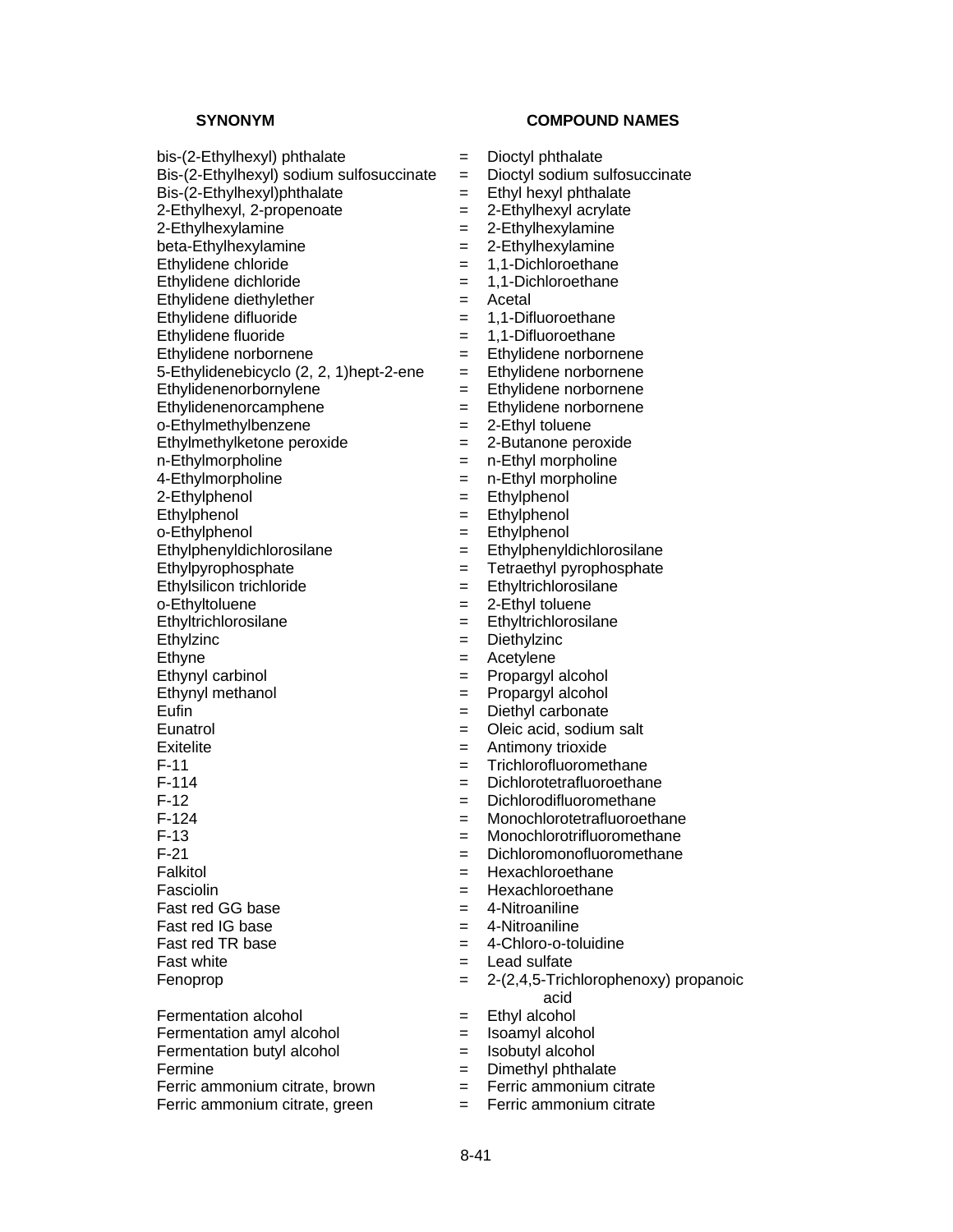$F$ erric nitrate nonahydrate  $=$ 

Ferrous ammonium sulfate hexahydrate  $=$  Ferrous ammonium sulfate

 $F$ errous oxalate dihydrate  $=$ 

2-Fluoro-1-methylbenzene = 2-Fluorotoluene

4-Fluoro-1-methylbenzene = 4-Fluorotoluene<br>1-Fluoro-2-methylbenzene = 2-Fluorotoluene

 $1-Fluoro-2-methvlbenzene$  =

1-Fluoro-3-methylbenzene = 3-Fluorotoluene

1-Fluoro-4-methylbenzene = 4-Fluorotoluene

 $p$ -Fluoroaniline  $=$ 

Fluoroethylene = Vinyl fluoride

Fluorophosgene  $=$  Carbon oxyfluoride

Fluorosilic acid<br>
Fluorosilic acid<br>
Fluorosilic acid<br>  $=$  Hydrofluorosilic

Fluorosulfonic acid = Fluorosulfonic acid Fluorosulfuric acid = Fluosulfonic acid

### **SYNONYM COMPOUND NAMES**

- Ferric ammonium citrate  $=$  Ferric ammonium citrate
- Ferric ammonium oxalate  $=$  Ferric ammonium oxalate
- Ferric chloride, anhydrous = Ferric chloride
- Ferric chloride, hexahydrate = Ferric chloride
- Ferric chloride = Ferric chloride
- Ferric fluoride = Ferric fluoride
- Ferric glycerophosphate<br>
Ferric nitrate nonahydrate<br>  $=$  Ferric nitrate<br>  $=$  Ferric nitrate
	-
- Ferric nitrate  $=$  Ferric nitrate
- Ferric sulfate  $=$  Ferric sulfate
- Ferrophosphorus = Ferrophosphorus
- Ferrosilicon = Ferrosilicon = Ferrosilicon
	-
- Ferrous ammonium sulfate  $=$  Ferrous ammonium sulfate
- Ferrous borofluoride = Ferrous fluoroborate
- Ferrous chloride tetrahydrate = Ferrous chloride
- Ferrous chloride  $=$  Ferrous chloride
- Ferrous fluoroborate<br>
Ferrous oxalate dihydrate<br>
Ferrous oxalate dihydrate<br>  $=$  Ferrous oxalate
	-
- Ferrous oxalate  $=$  Ferrous oxalate
	-
- Ferrous sulfate  $=$  Ferrous sulfate  $=$  Ferrous sulfate  $=$  Ferrous oxalate  $=$  Ferrous oxalate
- Fertilizer acid  $=$  Sulfuric acid
- Filmerine = Sodium nitrite
- Flaxseed oil **Example 2** = Oils, miscellaneous: linseed
	-
- Flexol plasticizer DIOP = = Diisooctyl phthalate<br>Flouristan = Stannous flouride  $=$  Stannous flouride
- Flowers of antimony **Example 2** and The Antimony trioxide
- Fluophosgene  $=$  Carbon oxyfluoride
- Fluorane 114 = Dichlorotetrafluoroethane
- Fluorine  $=$  Fluorine  $=$  Fluorine
	-
	-
	-
	-
	-
- $Fluoroacetic acid. sodium salt$   $=$  Sodium fluoroacetate
- o-Fluoroaniline = 2-Fluoroaniline
- 2-Fluoroaniline = 2-Fluoroaniline
- 4-Fluoroaniline = 4-Fluoroaniline = 4-Fluoroaniline = 4-Fluoroaniline
	-
- $2$ -Fluorobenzenamine  $= 2$ -Fluoroaniline
- $4$ -Fluorobenzenamine  $\qquad \qquad = \qquad 4$ -Fluoroaniline
- Fluorobenzene = Fluorobenzene
- Fluorodichloromethane = Dichloromonofluoromethane

 $=$  Hydrofluorosilicic acid (25% or less)<br>= Fluosulfonic acid

- 
- Fluoroformyl fluoride = Carbon oxyfluoride
- $2$ -Fluorophenylamine  $= 2$ -Fluoroaniline
- 4-Fluorophenylamine = 4-Fluoroaniline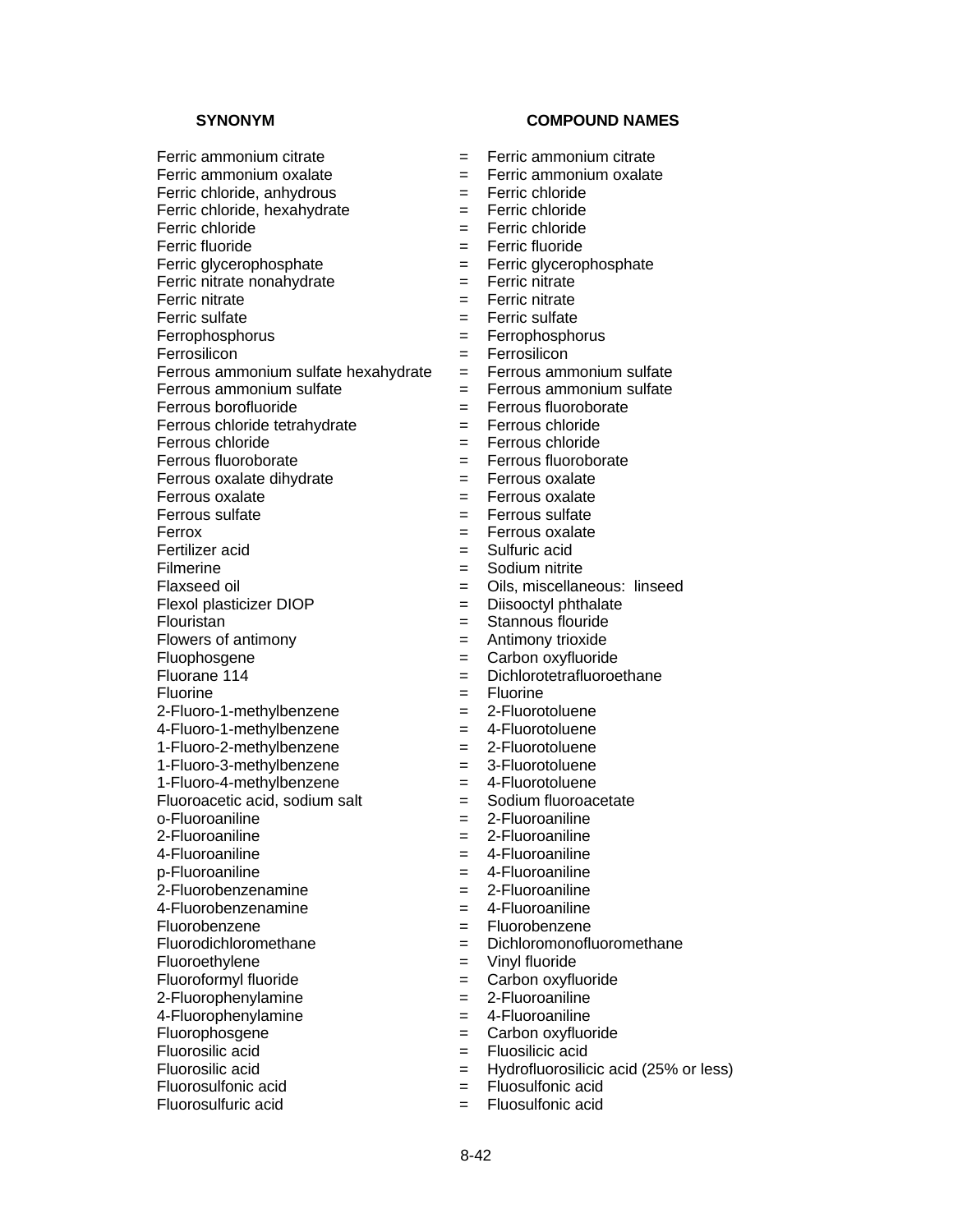2-Fluorotoluene = 2-Fluorotoluene o-Fluorotoluene = 2-Fluorotoluene  $m-F$ luorotoluene  $m-F$ luorotoluene 3-Fluorotoluene = 3-Fluorotoluene 4-Fluorotoluene = 4-Fluorotoluene p-Fluorotoluene  $= 4$ -Fluorotoluene Fluorspar = Calcium fluoride Fluosilicic acid = Fluosilicic acid Fluospar = Calcium fluoride Fluosulfonic acid  $=$  Fluosulfonic acid Formaldehyde dimethylacetol = Methyl formal Formaldehyde polymer = Paraformaldehyde Formaldehyde solution = Formaldehyde solution Formalin  $=$  Formaldehyde solution Formalith = Formaldehyde solution Formamide = Formamide  $\blacksquare$ Formic acid, amide  $\blacksquare$ Formic acid, ammonium salt  $=$  Ammonium formate Formic acid, ethyl ester  $=$  Ethyl formate<br>Formic acid, methyl ester  $=$  Methyl formate Formic acid, methyl ester  $=$ Formic acid, zinc salt  $=$  Zinc formate Formic acid = Formic acid Formic aldehyde solution = Formaldehyde solution Formic ether  $=$  Ethyl formate Formyl tribromide  $=$  Bromoform Formylformic acid  $=$  Glyoxylic acid (50% or less) Formylic acid = Formic acid 2-Formylphenol = Salicylaldehyde Freemans white lead  $=$  Lead sulfate French verdigris = Copper subacetate Freon-22 = Chlorodifluoromethane Freon 11 = Trichlorofluoromethane Freon 114 **Example 2** = Dichlorotetrafluoroethane Freon 12 **Example 2** = Dichlorodifluoromethane Frigen 11 **Example 2** = Trichlorofluoromethane Frigen 12 **Frigen 12** = Dichlorodifluoromethane<br>
Fuel oil 1-D = Cils: diesel Fuel oil 2-D = Oils: diesel Fuel oil no. 1  $=$  Jet fuels: JP-1 Fuel oil no. 1 = Kerosene Fumaric acid = Fumaric acid Fumigrain = Acrylonitrile Fuming liquid arsenic  $=$  Arsenic trichloride Fuming sulfuric acid  $=$  Oleum  $Furadan$   $=$   $Carbofuran$ Fural/pyromucic aldehyde = Furfural

- 
- 
- 
- 
- 
- 
- 
- 
- 
- 
- Fluxing oil **Example 2** = Asphalt blending stocks: roofers flux
- Foliage oil = Oils, miscellaneous: spray
	-
	-
	-
	-
	-
	-
	-
	-
	-
	-
	-
	-
	-
	-
	-
	-
	-
	-
	- $=$  Potassium arsenite
	-
	-
	-
	-
- Freon 113 = 1,1,2-Trichloro-1,2,2-trifluoroethane
	-
	-
- Freon 13 **Example 2** = Monochlorotrifluoromethane
- Freon 21 **Example 21** = Dichloromonofluoromethane
	-
- Frigen 113TR  $= 1,1,2$ -Trichloro-1,2,2-trifluoroethane
	-
	- $=$  Oils: diesel
	-
	-
	-
- Fuel oil no. 1 = Oils, miscellaneous: range
	-
	-
	-
	-
	-
	-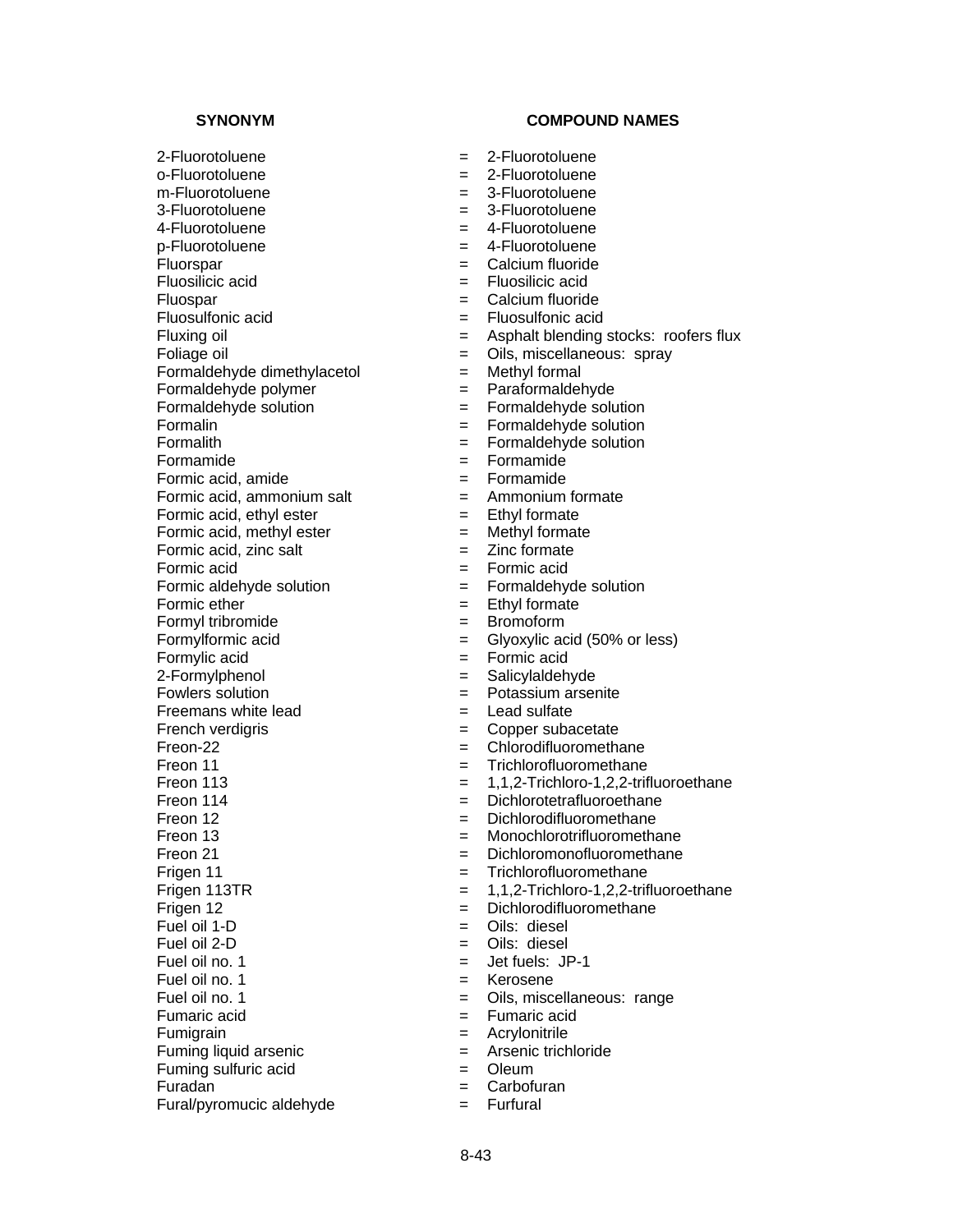Fural  $=$  Furfural  $=$  Furfural 2-Furaldehyde = Furfural Furan = Furan 2-Furancarbinol = Furfuryl alcohol 2,5-Furanedione = Maleic anhydride Furfural  $=$  Furfural  $=$  Furfural Furfuralcohol = Furfuryl alcohol **Furfuraldehyde** Furfuran = Furan = Furan = Furan = Furan = Furan = Furan = Furan = Furan = Furan = Furan = Furan = Furan = Furan = Furan = Furan = Furan = Furan = Furan = Furan = Furan = Furan = Furan = Furan = Furan = Furan = Furan = Fur Furfurole = Furfural = Furfural = Furfural = Furfural = Furfural = Furfural = Furfural = Furfural = Furfural = Furfural = Furfural = Furfural = Furfural = Furfural = Furfural = Furfural = Furfural = Furfural = Furfural = F Furfuryl alcohol = Furfuryl alcohol 2-Furylcarbinol = Furfuryl alcohol Fusel oil  $=$  Isoamyl alcohol Fyde = Formaldehyde solution Galena  $=$  Lead sulfide Gallic acid monohydrate = Gallic acid Gallic acid  $=$  Gallic acid Gallotannic acid = Tannic acid Gammexane et al. et al. et al. et al. et al. et al. et al. et al. et al. et al. et al. et al. et al. et al. et a Gasoline blending stocks: alkylates =  $=$ Gasolines: casinghead = Gasolines: casinghead Gasolines: polymer = Gasolines: polymer Gasolines: straight run = Gasolines: straight run GC-1189 = Kepone Gelbin yellow ultramarine  $\qquad \qquad = \qquad$ Calcium chromate Gemalgene  $=$  Trichloroethylene Genetron-22 = Chlorodifluoromethane Genetron 11 **6** = Trichlorofluoromethane Genetron 1113 **Example 20** Frifluorochloroethylene Genetron 12 = Dichlorodifluoromethane<br>Gerhardite = Copper nitrate Glacial acetic acid  $=$  Acetic acid D-Glucitol = Sorbitol Glucose solution  $=$  Dextrose solution Glutaraldehyde solution = Glutaraldehyde solution Glycerine  $=$  Glycerine Glycerite = Tannic acid<br>Glycerol trichlorhydrin = 1,2,3-Trichlo Glycerol = Glycerine Glyceryl trichlorhydrin  $= 1.2.3$ -Trichloropropane Glycidyl alpha-methyl acrylate  $=$  Glycidyl methacrylate Glycidyl isopropyl ether  $=$  Isopropyl glycidyl ether Glycidyl methacrylate  $\qquad \qquad = \qquad$  Glycidyl methacrylate Glycine copper complex  $=$  Copper glycinate Glycocoll-copper  $\qquad \qquad =$  Copper glycinate Glycol-monoacetin  $\begin{aligned}\n\text{Glycol monotone} &= \text{Ethylene glycol acetate} \\
\text{Glycol butyl ether} &= \text{Ethylene glycol monobu}\n\end{aligned}$ Glycol butyl ether  $\begin{aligned}\n&= \quad \text{Ethylene glycol monobutyl ether} \\
&= \quad \text{Ethylene glycol monobutyl ether}\n\end{aligned}$ 

- $=$  Tannic acid Gas oil: cracked = Gas oil: cracked<br>Gasoline blending stocks: alkylates = Gasoline blending stocks: alkylates Gasoline blending stocks: reformates = Gasoline blending stocks: reformates Gasolines: automotive  $\left\langle \langle 4.23g \rangle \right\rangle$  lead/gal) = Gasolines: automotive  $\left\langle \langle 4.23g \rangle \right\rangle$  lead/gal) Gasolines: aviation  $\left($  < 4.86g lead/gal)  $=$  Gasolines: aviation  $\left($  < 4.86g lead/gal)  $=$  Copper nitrate  $= 1,2,3$ -Trichloropropane
	-
	- = Ethylene chlorohydrin
- Glycol cyanohydrin = Ethylene cyanohydrin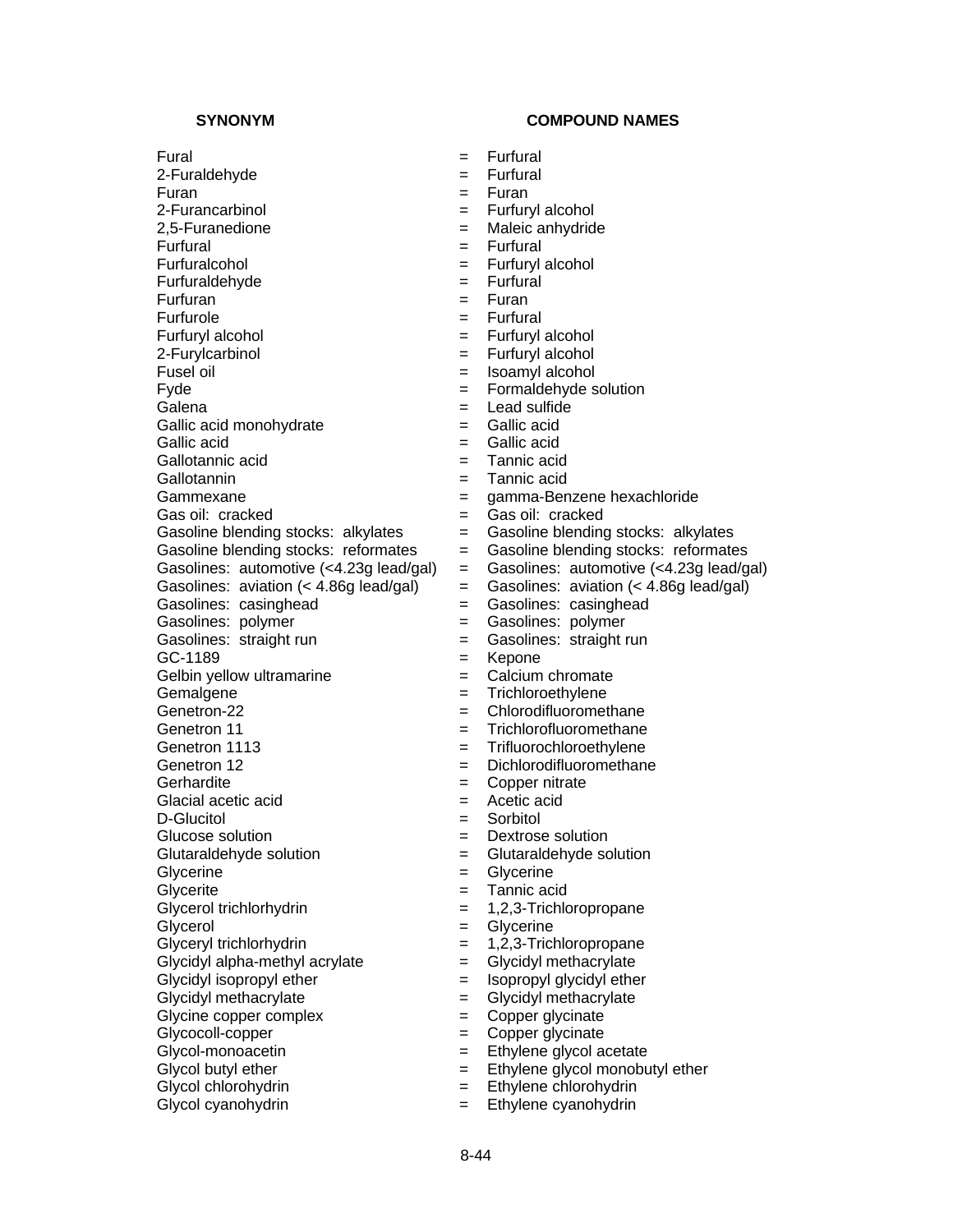Glycol diacetate  $=$  Ethylene glycol diacetate Glycol dibromide  $=$  Ethylene dibromide Glycol dichloride = Ethylene dichloride  $Glycol$  monoacetate  $=$  Ethylene glycol acetate Glycol monobutyl ether acetate  $=$  Ethylene glycol monobutyl ether acetate Glycol monoethyl ether acetate  $= 2$ -Ethoxyethyl acetate Glycol monoethyl ether acetate  $\begin{aligned}\n&= Eth$ ylene glycol monoethyl ether acetate<br>  $\begin{aligned}\n&= 2\text{-Eth} \times \text{Eth} \times \text{Eth} \times \text{Eth} \times \text{Eth} \times \text{Eth} \times \text{Eth} \times \text{Eth} \times \text{Eth} \times \text{Eth} \times \text{Eth} \times \text{Eth} \times \text{Eth} \times \text{Eth} \times \text{Eth} \times \text{Eth} \$  $Glycol$  monoethyl ether  $=$ Glycol monoethyl ether  $=$  Ethylene glycol monoethyl ether<br>Glycol monomethyl ether acetate  $=$  Ethylene glycol methyl ether ace  $G$  Glycol monomethylether  $=$  Ethylene glycol monomethyl ether Glycol  $=$  Ethylene glycol Glyoxal = Glyoxal Glyoxylic acid  $(50\% \text{ or less})$  = Glyoxylic acid  $(50\% \text{ or less})$ Grain alcohol  $=$  Ethyl alcohol Grape sugar solution  $=$  Dextrose solution Gray arsenic  $=$  Arsenic Green nickel oxide = Nickel hydroxide Green oil and the state of the state of the Series of the Series and the Series of the Series of the Series of the Series of the Series of the Series of the Series of the Series of the Series of the Series of the Series of Green verdigris entertainment and the Copper subacetate Green vitriol  $=$  Ferrous sulfate Gum turpentine  $=$  Turpentine Gusathion insecticide  $=$  Azinphos methyl Guthion insecticide  $=$  Azinphos methyl Halocarbon 21 = Dichloromonofluoromethane Halogenated waxes  $\qquad \qquad = \qquad$  Polychlorinated biphenyl Halon 112 = Dichloromonofluoromethane Halon 122 **Example 22** = Dichlorodifluoromethane Halon 241 **Example 241** = Monochlorotetrafluoroethane Halon 242 = Dichlorotetrafluoroethane Hartshorn = Ammonium carbonate  $Hatcol XPE$  = 1-Phenyl-1-xylyl ethane HCBD = Hexachlorobutadiene  $HEA$  = 2-Hydroxyethyl acrylate Hendecanoic acid  $=$  Undecanoic acid Hendecanoic alcohol  $=$  Undecanol 1-Hendecanol = Undecanol Heod = Dieldrin Heptachlor = Heptachlor 1,4,5,6,7,8,8a-Heptachlorodicyclopentadiene 1-Heptadecanecarboxylic acid = Stearic acid  $cis-8$ -Heptadecylenecarboxylic acid  $=$  Oleic acid Heptane  $=$  Heptane n-Heptane = Heptane = Heptane 1-Heptanecarboxylic acid = Octanoic acid Heptanoic acid  $=$  Heptanoic acid 1-Heptanol = Heptanol Heptanol = Heptanol 3-Heptanone = Ethyl butyl ketone 2-Heptanone = Methylamyl ketone 2-Heptanone = n-Amyl methyl ketone

- 
- 
- 
- 
- 
- 
- 
- 
- 
- $=$  Ethylene glycol methyl ether acetate
- 
- 
- 
- 
- 
- 
- 
- 
- 
- 
- 
- 
- 
- 
- 
- 
- 
- 
- 
- 
- 
- 
- 
- 
- 
- 
- 
- 
- 
- = Heptachlor
- 
- 
- 
- 
- 
- 
- 
- 
- 
- 
- 
- Heptanyl acetate  $=$  Heptyl acetate
- 1-Heptene  $=$  1-Heptene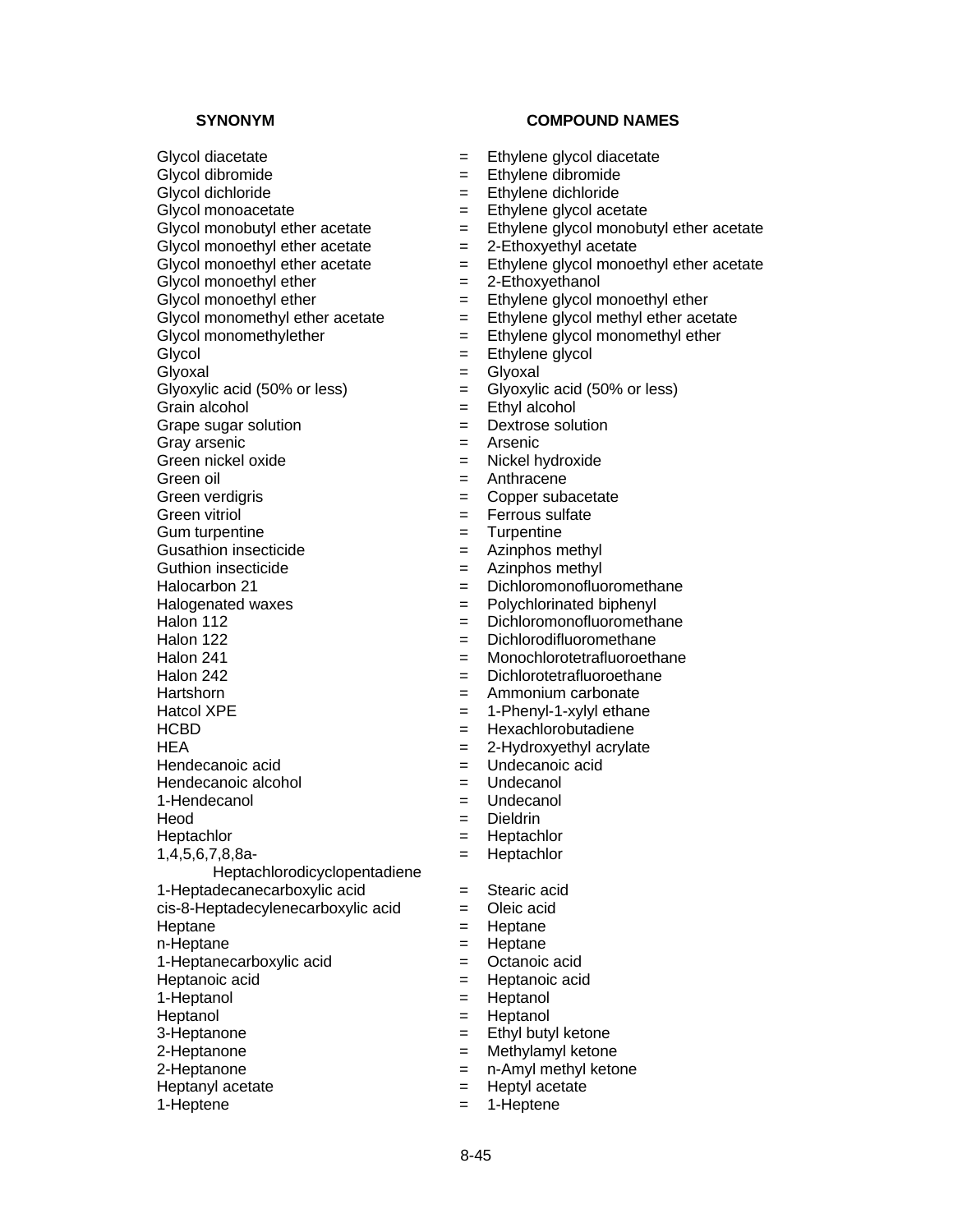### **SYNONYM COMPOUND NAMES**

Hepthlic acid = Heptanoic acid n-Heptoic acid  $=$  Heptanoic acid Heptyl acetate  $=$  Heptyl acetate n-Heptyl acetate  $=$  Heptyl acetate 1-Heptyl acetate  $=$  Heptyl acetate Heptyl alcohol  $=$  Heptanol Heptylcarbinol = Octanol<br>
Heptylene = 1-Heptene Heptylene  $=$ n-Heptylethylene = 1-Nonene<br>
n-Heptylic acid = Heptanoic  $Hexa$  = Hexamethylenetetramine Hexachloro-1,3-butadiene = Hexachlorobutadiene 1,2,3,4,10,10-Hexachloro-1,4,4a,5,8,8ahexahydro-1,4-endo-exo-5,8 dimethanonaphthalene. endo,exo-1,2,3,4,10,10-Hexachloro-6,7 expoxy-1,4,4a,5,6,7,8,8aoctahydro-1,4:5,8 dimethanonaphthalene Hexachlorobenzene = Hexachlorobenzene Hexachlorobutadiene = Hexachlorobutadiene 1,2,3,4,5,6-Hexachlorocyclohexane = gamma-Benzene hexachloride Hexachlorocyclopentadiene dimer = Mirex<br>Hexachlorocyclopentadiene = Hexac Hexachloroethane = Hexachloroethane Hexachlorophene = Hexachlorophene Hexacid 1095 = Decanoic acid Hexacid 698 = Hexanoic acid Hexacid 898 = Octanoic acid Hexadecyl sulfate, sodium salt  $=$  Hexadecyl sulfate, sodium salt Hexadecyltrimethylammonium chloride = Hexadecyltrimethylammonium chloride Hexadrin = Endrin = Endrin Hexafluosilicic acid = Fluosilicic acid Hexahydric alcohol  $=$  Sorbitol Hexahydro-1,4-diazine = Piperazine Hexahydro-2h-azepine-2-one = Caprolactam Hexahydroaniline  $-$  Cyclohexylamine Hexahydroazepine  $=$  Hexamethylenimine Hexahydrobenzene = Cyclohexane Hexahydrocresols = 2-Methylcyclohexanol Hexahydrocumene = Isopropyl cyclohexane Hexahydrophenol = Cyclohexanol Hexahydropyrazine = Piperazine Hexahydrotoluene = Methylcyclohexane n-Hexaldehyde = n-Hexaldehyde Hexalin = Cyclohexanol Hexamethylene  $=$  Cyclohexane Hexamethylenediamine = Hexamethylenediamine Hexamethylenetetramine = Hexamethylenetetramine Hexamethylenimine = Hexamethylenimine Hexamine = Hexamethylenetetramine Hexanal = n-Hexaldehyde Hexanaphthene  $=$  Cyclohexane Hexane carboxylic acid  $=$  Heptanoic acid

= Heptanoic acid  $=$  Aldrin = Dieldrin

- 
- 
- Hexachlorocyclopentadiene = Hexachlorocyclopentadiene
- 
- 
- 
- 
- 
- 
- 
- 
- 
- 
- 
- 
- 
- 
- 
- 
- 
- 
- 
- 
- 
- 
- 
- 
- 
- 
- 
- 
- 
-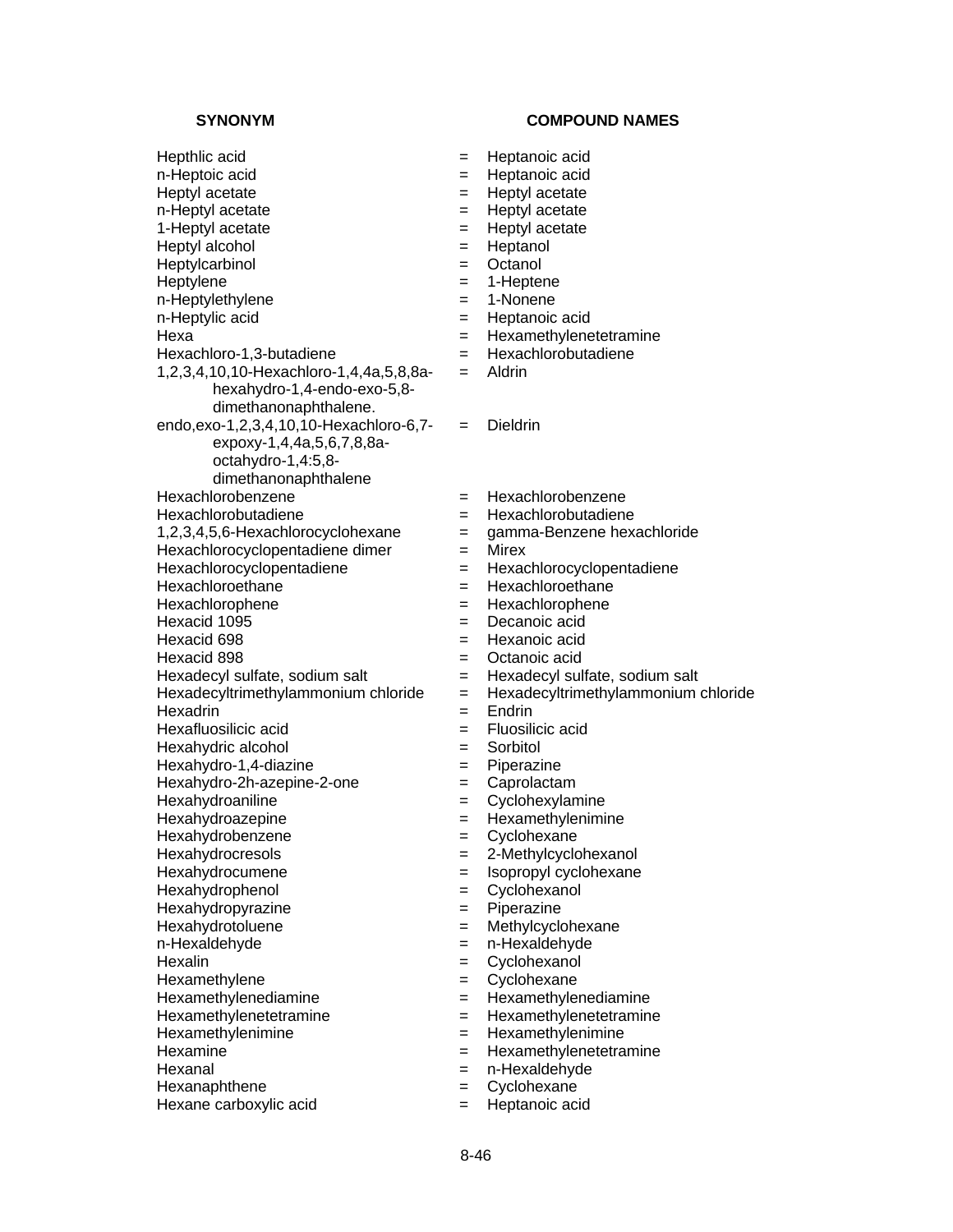Hexane, 1,6-diisocyanato- 2,2,4(2,4,4) trimethyl- Hexane  $=$  n-Hexane n-Hexane  $=$  n-Hexane 1,6-Hexanediamine, 2,2,4(or2,4,4) trimethyl- 1,6-Hexanediamine = Hexamethylenediamine<br>
Hexanedinitrile = Adiponitrile = Adiponitrile Hexanedinitrile = Adiponitrile = Adiponitrile = Adiponitrile = Adiponitrile = Adiponitrile = Adiponitride = Adiponitride = Adiponitride = Adiponitride = Adiponitride = Adiponitride = Adiponitride = Adiponitride = Adiponitr Hexanedioic acid, dimethyl ester  $=$  Dimethyl adipate Hexanedioic acid  $=$  Adipic acid 1,2,3,4,5,6-Hexannehexol = Sorbitol Hexanoic acid, 2-ethyl- = 2-Ethylhexanoic acid Hexanoic acid = Hexanoic acid n-Hexanol = 1-Hexanol 1-Hexanol = 1-Hexanol 2-Hexanone = Methyl n-butyl ketone Hexaplas M/1B = Diisobutyl phthalate Hexaplas M/O  $=$  Diisooctyl phthalate<br>alpha-Hexene  $=$  1-Hexene  $=$  1-Hexene alpha-Hexene = 1-Hexene = 1-Hexene = 1-Hexene = 1-Hexene = 1-Hexene = 1-Hexene = 1-Hexene = 1-Hexene = 1-Hexene = 1-Hexene = 1-Hexene = 1-Hexene = 1-Hexene = 1-Hexene = 1-Hexene = 1-Hexene = 1-Hexene = 1-Hexene = 1-Hexene  $1-Hexene$  = 1-Hexene iso-Hexene = 2-Methyl-1-pentene<br>
n-Hexoic acid = 2-Methyl-1-pentene<br>
= Hexanoic acid Hexone  $=$  Methyl isobutyl ketone n-Hexyl acetate  $=$  Hexyl acetate Hexyl acetate  $=$  Hexyl acetate 1-Hexyl acetate  $=$  Hexyl acetate Hexyl acetate  $=$  Methyl amyl acetate Hexyl alcohol, acetate  $=$  Hexyl acetate n-Hexyl alcohol  $= 1$ -Hexanol sec-Hexyl alcohol  $=$  Ethyl butanol Hexyl carbitol **Example 20** and  $\overline{a}$  Diethylene glycol n-hexyl ether Hexyl ethanoate  $=$  Hexyl acetate Hexylene glycol  $=$  Hexylene glycol Hexylene  $= 1$ -Hexene HFSA = Hydrofluorosilicic acid (25% or less) HHDN = Aldrin Hi-dry  $=$  Tetraethylene glycol High speed bearing oil **Exercise Series Exercise Series**  $\blacksquare$  Oils, miscellaneous: spindle Higher fatty alcohol  $=$  Tallow fatty alcohol HMDA = Hexamethylenediamine<br>
Home-heating oil = Oils, fuel: 2  $Home-heating oil$   $=$ Homopiperidine  $=$  Hexamethylenimine Household ammonia = Ammonium hydroxide (<28% aqueous HSDB 5700 = 2-Hydroxy-4-(methylthio)-butanoic acid  $HTH$  dry chlorine  $=$  Calcium hypochlorite HTH  $=$  Calcium hypochlorite Hydracrylic acid, beta-lactone = beta-Propiolactone Hydracrylonitrile = Ethylene cyanohydrin Hydrazine-benzene = Phenylhydrazine Hydrazine = Hydrazine = Hydrazine<br>Hydrazinobenzene = = = = = = = Phenylhydrazine Hydrazinobenzene = Phenylhydrazine Hydrazoic acid, sodium salt  $=$ Hydrobromic acid monoammoniate  $=$  Ammonium bromide

- = Trimethylhexamethylene diisocyanate
- 
- 
- $=$  Trimethyl hexamethylene diamine
- 
- 
- 
- 
- 
- 
- 
- 
- 
- 
- 
- 
- 
- 
- 
- $=$  Hexanoic acid
- 
- 
- 
- 
- 
- 
- 
- 
- 
- 
- 
- 
- 
- 
- 
- 
- 
- 
- 
- 
- ammonia)
- 
- 
- 
- 
- 
- 
- 
- 
- 
-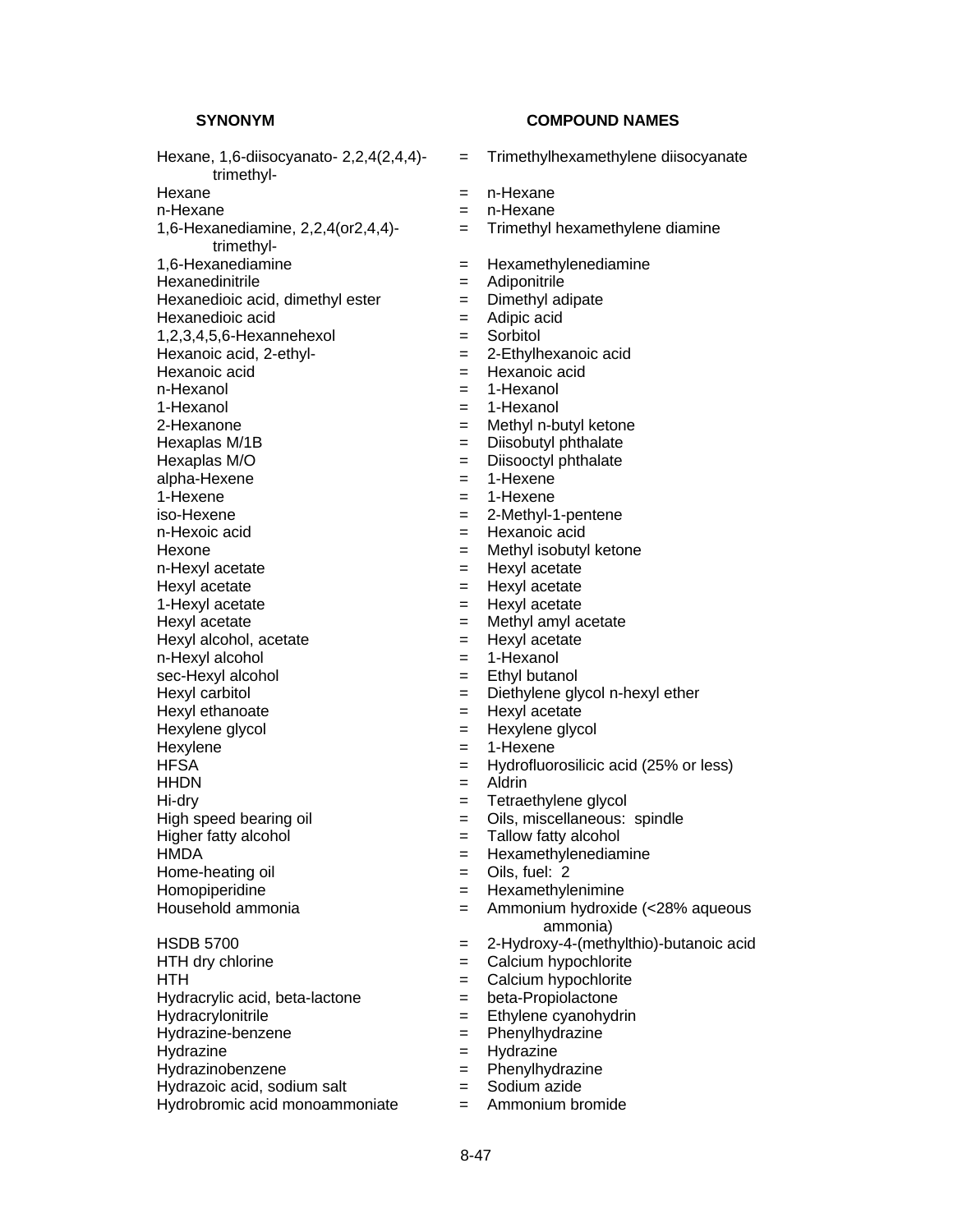Hydrobromic acid, anhydrous  $=$  Hydrogen bromide

Hydrofluorosilicic acid (25% or less)  $=$  Hydrofluorosilicic acid (25% or less)<br>Hydrofluosilic acid Hydrofluosilic acid

Hydrofol acid 1255 or 1295  $=$  Lauric acid

Hydrogen bromide, anhydrous  $=$  Hydrogen bromide

Hydrogen hexafluorosilicate = Fluosilicic acid

 $Hydrogen$  peroxide carbamide  $=$  Urea peroxide

para-Hydrogen =  $\qquad$  =

 $N-Hydroxethyl-1,2-ethanediamine$  = Aminoethylethanolamine

2-Hydroxy-1,2,3-propane-tricarboxylic acid

2-Hydroxy-2-methyl-3-butyne = Methyl butynol

 $2-Hydroxy-2-methylpropanenitrile$  = Acetone cyanohydrin

 $4-Hydroxy-4-methyl-2-pentanone$  = Diacetone alcohol

 $2-Hy$ droxy-m-xylene  $=$  Xylenol

 $beta-Hydroxy-tricarboxylic acid$  = Citric acid

 $Alpha-Hydroxy$  isobutronitrile  $\qquad \qquad = \qquad$  Acetone cyanohydrin

O-Hydroxybenzaldehyde = Salicylaldehyde

Hydroxybenzene = Phenol

o-Hydroxybenzoic acid = Salicylic acid

Hydroxydimethylarsine oxide  $=$  Cacodylic acid

Bis-[2-(2-Hydroxyethoxy) ethyl ether  $=$  Tetraethylene glycol 2-Hydroxyethyl 2-propenoate  $=$  2-Hydroxyethyl acryl 2-Hydroxyethyl 2-propenoate  $= 2$ -Hydroxyethyl acrylate

2-Hydroxyethyl acetate  $\begin{aligned} 2-\text{Hydroxyethy} &= -\text{Hydroxyethy} &= -\text{Hydroxyethy} &= -\text{Hydroxyethy} &= -\text{Hydroxyethy} &= -\text{Hydroxyethy} &= -\text{Hydroxyethy} &= -\text{lydroxyethy} &= -\text{lydroxyethy} &= -\text{lydroxyethy} &= -\text{lydroxyethy} &= -\text{lydroxyethy} &= -\text{lydroxyethy}$ 

beta-Hydroxyethyl acrylate  $= 2$ -Hydroxyethyl acrylate

 $b$ -Hydroxyethyl isopropyl ether  $=$  Ethylene glycol isopropyl ether

# **SYNONYM COMPOUND NAMES**

- 
- Hydrochloric acid, anhydrous = Hydrogen chloride
- Hydrochloric acid = Hydrochloric acid
- Hydrocyanic acid, sodium salt  $=$  Sodium cyanide
- Hydrocyanic acid = Hydrogen cyanide
- Hydrocyanic ether  $=$  Propionitrile
- Hydrofluoric acid, anhydrous = Hydrogen fluoride
- $Hydrofluoric acid = Hydrofluoric acid$ 
	-
	-
	-
	-
- Hydrogen bromide = Hydrogen bromide
- Hydrogen chloride = Hydrogen chloride
- Hydrogen cyanide  $=$  Hydrogen cyanide
- Hydrogen fluoride = Hydrogen fluoride
	-
	-
- Hydrogen peroxide  $=$  Hydrogen peroxide
- Hydrogen sulfide = Hydrogen sulfide
	-
- Hydrogen = Hydrogen<br>
para-Hydrogen = Hydrogen = Hydrogen
	-
- 1-Hydroperoxycyclohexyl = Cyclohexanone peroxide
- Hydroquinol = Hydroquinone
- Hydroquinone = Hydroquinone
	-
	- = Citric acid
- 1-Hydroxy-2-cyanoethane = Ethylene cyanohydrin
	-
	-
- 1-Hydroxy-2-phenoxyethane  $=$  Ethylene glycol phenyl ether
- 1-Hydroxy-2,4-dinitro-benzene = 2,4-Dinitrophenol
- 6-Hydroxy-3-(2h)-pyridazinone = Maleic hydrazide
- $2-Hy$ droxy-4-(methylthio)-butanoic acid  $= 2-Hy$ droxy-4-(methylthio)-butanoic acid
	-
	-
	-
	-
	-
	-
	-
- 1-Hydroxybutane = n-Butyl alcohol
- 2-Hydroxybutane = sec-Butyl alcohol
- 2-Hydroxychlorobenzene = o-Chlorophenol
- Hydroxycyclohexane = Cyclohexanol
- 1-Hydroxycyclohexyl peroxide = Cyclohexanone peroxide

 $= 2$ -Hydroxyethyl acrylate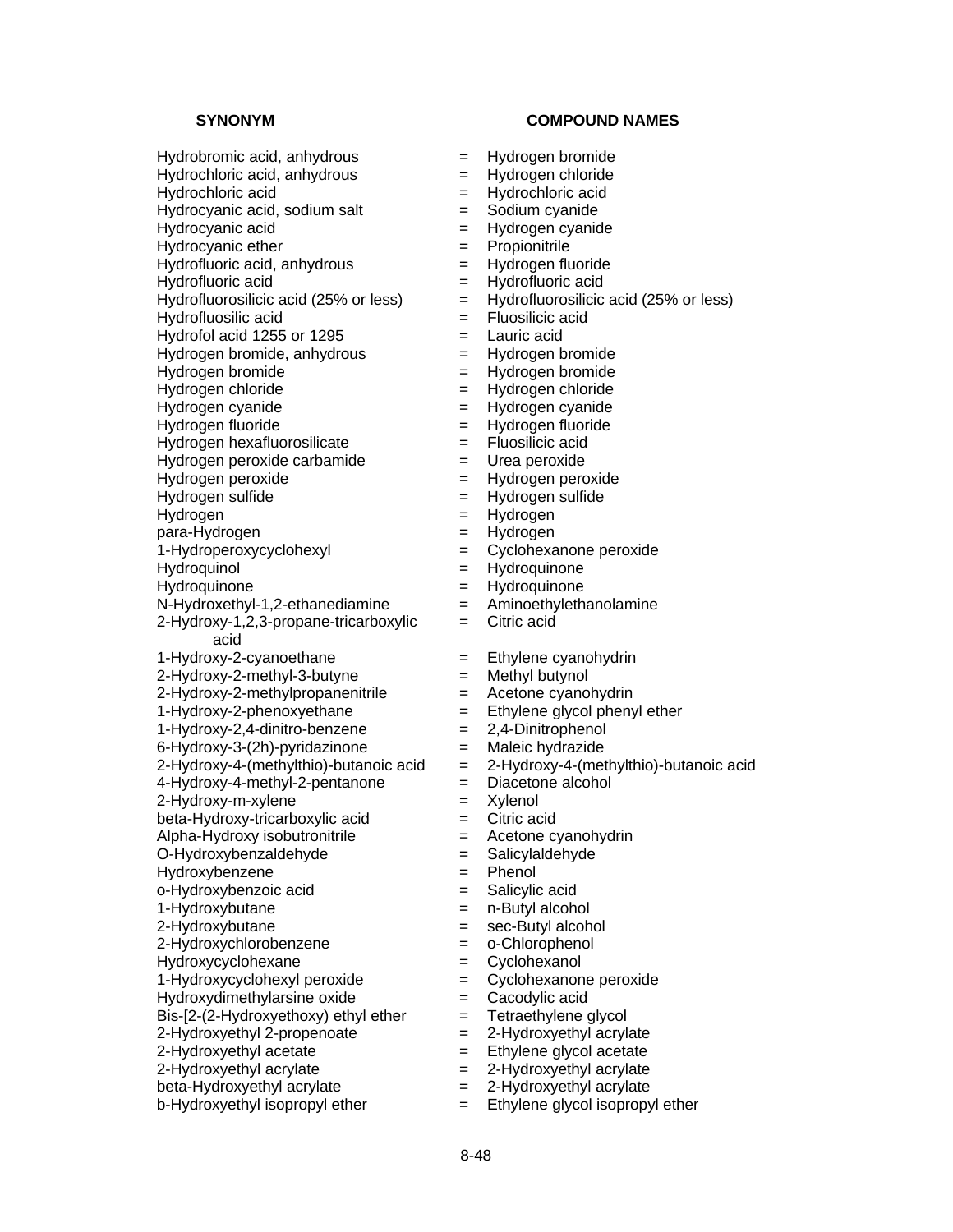$Bis-(2-Hydroxyethyl)$  amine  $=$  Diethanolamine  $Bis-(2-Hydroxyethyl)$  ether  $=$  Diethylene glycol Tris(Hydroxyethyl)amine = Triethanolamine 2-Hydroxyethylamine = Monoethanolamine N-Beta-Hydroxyethylethylenediamine = Aminoethylethanolamine 1-Hydroxyheptane = Heptanol 1-Hydroxyhexane = 1-Hexanol Hydroxylamine sulfate = Hydroxylamine sulfate Hydroxylamine = Hydroxylamine<br>2,2-bis(Hydroxymethyl)-1,3-propanediol = Pentaerythritol  $2,2-bis(Hydroxymethyl)-1,3-propanediol = Pentaerythritol  
2-Hydroxymethylfuran = Furtheryl alcohol$  $2$ -Hydroxymethylfuran  $=$ 2-Hydroxynitrobenzene = 2-Nitrophenol 3-Hydroxynitrobenzene = 3-Nitrophenol m-Hydroxynitrobenzene = 3-Nitrophenol 4-Hydroxynitrobenzene = 4-Nitrophenol  $2,2$ -Bis(4-Hydroxyphenyl)propane  $=$  Bisphenol A  $3-Hydroxypropanenitrile$   $=$  Ethylene cyanohydrin

- 2-Hydroxypropanoic acid = Lactic acid alpha-Hydroxypropionic acid
- Hydroxypropyl acrylate<br>
Hydroxypropyl methacrylate = Hydroxypropyl methacrylate<br>
= Hydroxypropyl methacrylate = Hydroxypropyl methacrylate  $Hydroxypropyl$  methacrylate  $=$
- $Tris(2-Hydroxypropyl)$  amine  $=$   $Trisopropanolamine$
- 
- Alpha-Hydroxytoluene = Benzyl alcohol
- 3-Hydroxytoluene = m-Cresol
- o-Hydroxytoluene = o-Cresol
- 4-Hydroxytoluene = p-Cresol
- Hydroxytoluenes = Cresols
- $beta$ -Hydroxytricarballylic acid  $=$  Citric acid
- 
- 
- 
- 
- 
- 
- 
- 
- 
- Inedible tallow = Tallow
- 
- 
- 
- $Iron (ous) sulfate = Ferrous sulfate$
- 
- 
- 
- 
- 
- 
- 
- 
- 
- **SYNONYM COMPOUND NAMES** 
	-
	-
	-
	-
	-
	-
	-
	-
	-
	-
	-
	-
	-
	-
	-
	-
	-
	-
	-
	-
- 2-Hydroxypropionitrile  $\qquad \qquad = \qquad$  Lactonitrile solution (80% or less)
	-
	-
	-
- 2-Hydroxypropylamine = Monoisopropanolamine
	-
	-
	-
	-
	-
	-
- 2-Hydroxytriethylamine = N,N-Diethylethanolamine
- Hylene M50 **Example 20** = Diphenylmethane diisocyanate
- Hylene T = Toluene 2,4-diisocyanate
- Hystrene 9512 = Lauric acid
- Hytrol O  $=$  Cyclohexanone
- IBN = Isobutyronitrile
- Illuminating oil  $=$  Kerosene
- 1,1'-Iminodi-2-propanol = Diisopropanolamine
- 2,2'-Iminodiethanol = Diethanolamine
- Imperial green  $\qquad \qquad = \qquad \qquad$  Copper acetoarsenite
	-
- Insulating oil **Exercise 2** Cils, miscellaneous: transformer
- Iodomethane = Methyl iodide
- IPDI = Isophorone diisocyanate
	-
- $Iron$  ammonium sulfate  $Iern$   $=$   $Fernous$  ammonium sulfate
- Iron dichloride = Ferrous chloride
- Iron fluoride = Ferric fluoride
- Iron III chloride = Ferric chloride
- Iron perchloride  $=$  Ferric chloride
- Iron protochloride = Ferrous chloride
- Iron protoxalate  $=$  Ferrous oxalate
- Iron sesquisulfate  $=$  Ferric sulfate
- Iron tersulfate  $=$  Ferric sulfate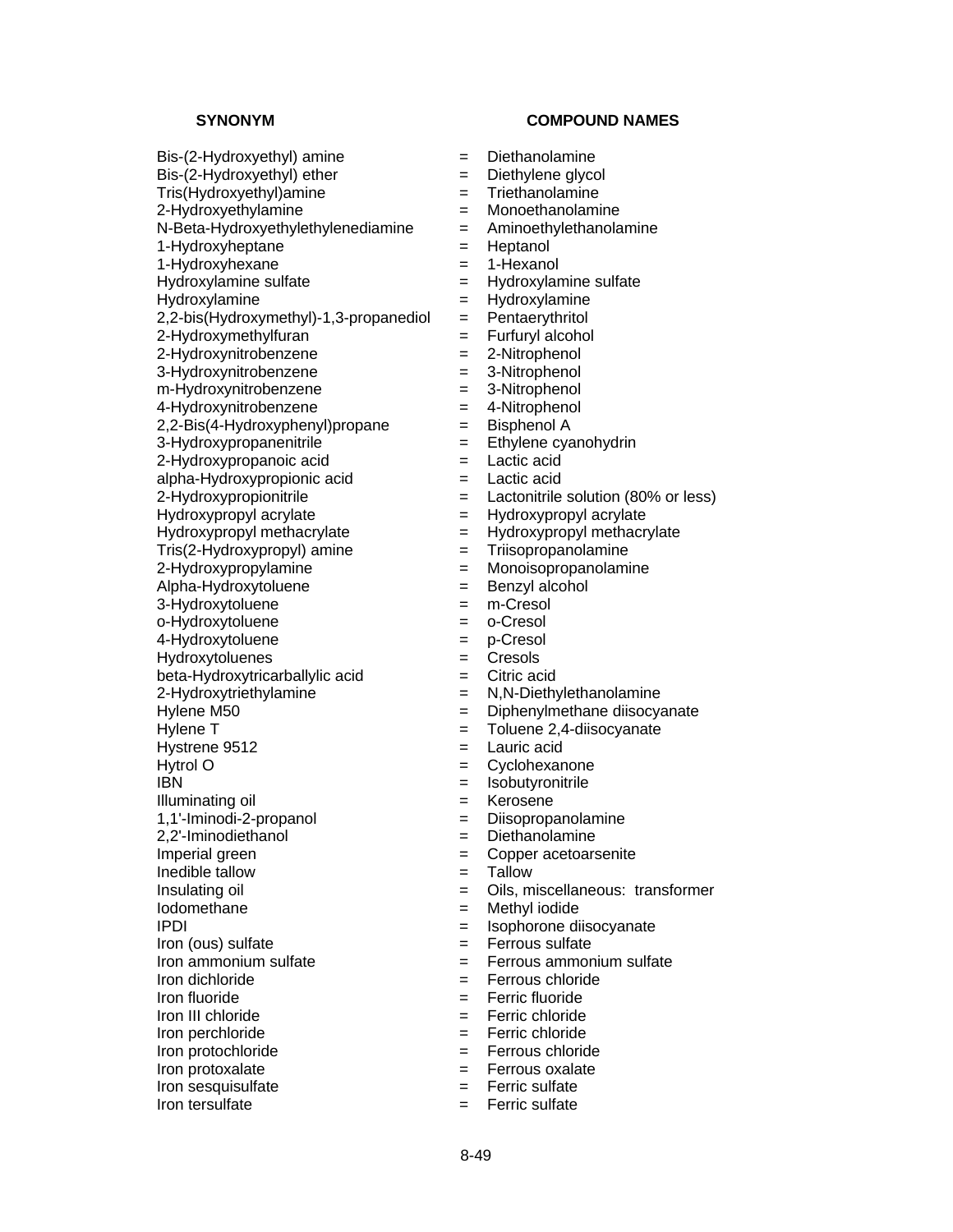Isobutanol = Isobutyl alcohol Isobutene trimer  $=$  Triisobutylene Isobutene = Isobutylene  $Isobutyl 2-methyl-2-propenoate = Isobutyl methacrylate$  $Isobutvl 2-propenoate = iso-butvl 2ervlate$ Isobutyl acetate<br>
Isobutyl alcohol = Isobutyl alcohol<br>
= Isobutyl alcohol  $Isobutyl$  alpha-methacrylate  $\qquad \qquad = \qquad Isobutvl$  methacrylate Isobutyl isobutyrate = Isobutyl isobutyrate Isobutyl methacrylate = Isobutyl methacrylate Isobutyl methyl ketone = Methyl isobutyl ketone Isobutyl methylmethanol = Methyl amyl alcohol Isobutyl phthalate = Diisobutyl phthalate Isobutylaldehyde = iso-butyraldehyde Isobutylamine = Isobutylamine Isobutylcarbinol = Isoamyl alcohol Isobutylene = Isobutylene Isobutylmethylcarbinol = Methyl amyl alcohol Isobutylmethylcarbinol = Methyl isobutyl carbinol Isobutyraldehyde = iso-butyraldehyde 1-Isobutyrate = 1-Isobutyrate Isobutyric acid = Isobutyric acid Isobutyric aldehyde = iso-butyraldehyde Isobutyronitrile  $=$  Isobutyronitrile  $IsoctyI trichlorophenoxyacetate =  $2,4,5$ -T esters$ Isocumene  $=$  n-Propylbenzene Isocyanatomethane = Methyl isocyanate  $Isocyanic acid, methyl ester = Methyl isocyanate$ Isodecaldehyde, mixed isomers = Isodecaldehyde Isodecaldehyde = Isodecaldehyde Isodecyl acrylate = Isodecyl acrylate Isodecyl alcohol = Isodecyl alcohol Isodiprene  $=$  Carene  $=$  1.2.3.5-Isohexane = Isohexane Isonitropropane = 2-Nitropropane Isooctaldehyde = Isooctaldehyde Isooctyl alcohol = Isooctyl alcohol Isooctyl ester = Isooctyl ester Isooctylaldehyde = Isooctaldehyde

- Iron trichloride = Ferric chloride
- Iron vitriol  $=$  Ferrous sulfate
- Iron(III) sulfate = Ferric sulfate
- Isceon 11 **Example 2** = Trichlorofluoromethane
- Isoamyl alcohol = Isoamyl alcohol
- Isoamyl ethanoate  $\qquad \qquad = \qquad$ Isoamylacetate
- Isoamylacetate = Isoamylacetate = Isoamylacetate = Isobutane = Isobutane = Isobutane = Isobutane = Isobutane = Isobutane = Isobutane = Isobutane = Isobutane = Isobutane = Isobutane = Isobutane = Isobutane = Isobutane = Iso
	- $=$  Isobutane
- Isobutanol-2-amine = 2-Amino-2-methyl-1-propanol (90% or less)
- Isobutanol amine = 2-Amino-2-methyl-1-propanol (90% or less)
	-
	-
	-
	-
	-
	-
	- Isobutyl alcohol = Isobutyl alcohol
	-
	-
	-
	-
	-
	-
	-
	-
	-
	-
	-
	-
	-
	-
	-
	-
	-
	-
	-
	-
	-
	-
	-
	-
	-
	-
	-
	- $= 1,2,3,5$ -Tetramethylbenzene
	-
	-
	-
	-
	-
	-
- Isopentane = Isopentane
- Isopentyl acetate  $=$  Isoamylacetate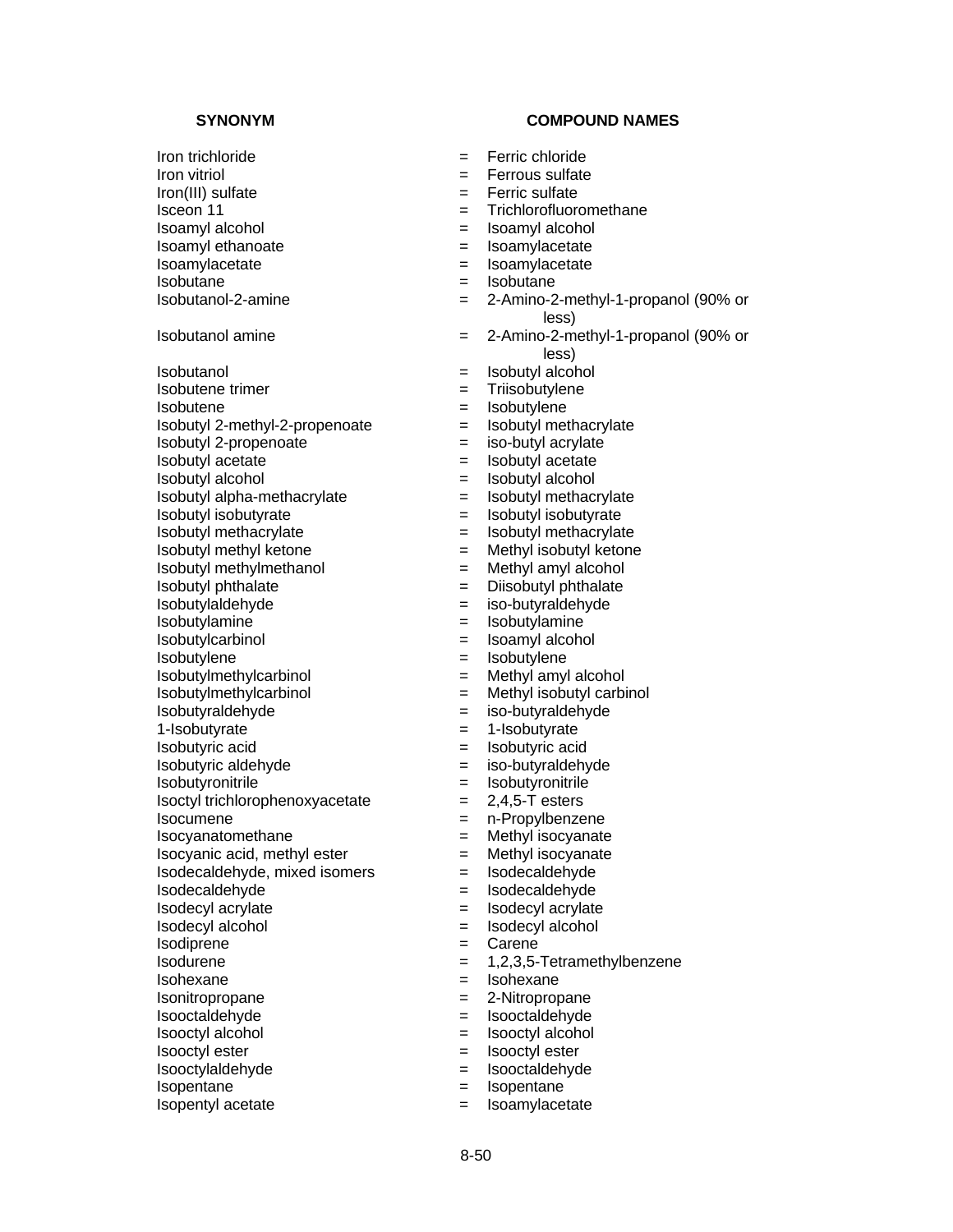2-Isopropoxy propane  $\qquad \qquad =$  Isopropyl ether

 $Isopropyl 2, 4-dichlorophenoxy acetate =  $2,4-D$  esters$ 

Isopropyl cellosolve = Ethylene glycol isopropyl ether

Isopropyl cyanide = Isobutyronitrile

Isopropyl cyclohexane = Isopropyl cyclohexane

 $Isopropyl$  epoxypropyl ether  $=$  Isopropyl glycidyl ether

Isopropyl ether  $=$  Isopropyl ether

Isopropyl glycidyl ether  $=$  Isopropyl glycidyl ether

Isopropylamine

dodecylbenzenesulfonate

Isopropylamino-s-triazine = Atrazine

Isopropylbenzene hydroperoxide = Cumene hydroperoxide

Isopropylbenzene = Cumene

Isopropylcarbinol = Isobutyl alcohol<br>Isopropylcumyl hydroperoxide = Diisopropylbenz

4,4'-Isopropylidendiphenol = Bisphenol A

Isothiocyanatomethane = Methyl isothiocyanate  $Isothiocyani$ c acid, methyl ester  $=$  Methyl isothiocyanate

Isothiourea = Thiocarbamide

Isotridecanol = Tridecanol

Isotridecyl alcohol = Tridecanol<br>Isotron-22 = Chlorodiflu

Isotron 11 = Trichlorofluoromethane

# **SYNONYM COMPOUND NAMES**

- Isopentyl alcohol = Isoamyl alcohol
- Isopentyl nitrite  $=$  iso-Amyl nitrite
- $Isophorone$  diamine diisocyanate  $\qquad \qquad = \qquad Isophorone$  diisocyanate
- Isophorone diamine  $\qquad \qquad = \qquad$  Isophorone diamine
- Isophorone diisocyanate  $\qquad \qquad = \qquad$ Isophorone diisocyanate
- Isophorone = Isophorone
- Isophthalic acid<br>Isoprene  $\qquad \qquad = \qquad$ Isoprene  $\qquad \qquad = \qquad$ Isoprene
	- Isoprene = Isoprene
- Isopropanol = Isopropyl alcohol
- Isopropanolamine = Monoisopropanolamine
- Isopropene cyanide = Methacrylonitrile
- Isopropenyl methyl ketone = Methyl isopropenyl ketone
- Isopropenylbenzene = alpha-Methylstyrene
- Isopropenylnitrile = Methacrylonitrile
	-
- $2$ -Isopropoxyethanol  $=$  Ethylene glycol isopropyl ether
	-
	-
- Isopropyl acetate  $\begin{array}{rcl} & = & \text{Isopropyl acetate} \\ \text{Isopropyl alcohol} & = & \text{Isopropyl alcohol} \end{array}$ Isopropyl alcohol = Isopropyl alcohol
	-
	-
	-
	-
	-
	-
- Isopropyl glycol = Ethylene glycol isopropyl ether
- Isopropyl mercaptan = Isopropyl mercaptan
- Isopropyl methyl ketone = 3-Methyl-2-butanone
- Isopropyl percarbonate  $\qquad \qquad = \qquad$  Isopropyl percarbonate
- Isopropyl peroxydicarbonate  $=$  Isopropyl percarbonate
- o-Isopropyl phenol  $\qquad \qquad = \qquad$ o-Isopropyl phenol
- 2-Isopropyl phenol  $=$  0-Isopropyl phenol
	-
- Isopropylacetone = Methyl isobutyl ketone
	- = Dodecylbenzenesulfonic acid, isopropylamine salt
- Isopropylamine  $=$  Isopropylamine
	-
	-
	-
	-
	- = Diisopropylbenzene hydroperoxide
- Isopropylformic acid  $=$  Isobutyric acid
	-
- Isopropylideneacetone = Mesityl oxide
- 4,4'-Isopropylidenediphenol- = Bisphenol A diglycidyl ether

 $=$  Chlorodifluoromethane

- p-Isopropyltoluene = p-Cymene
- Isopropyltoluol = p-Cymene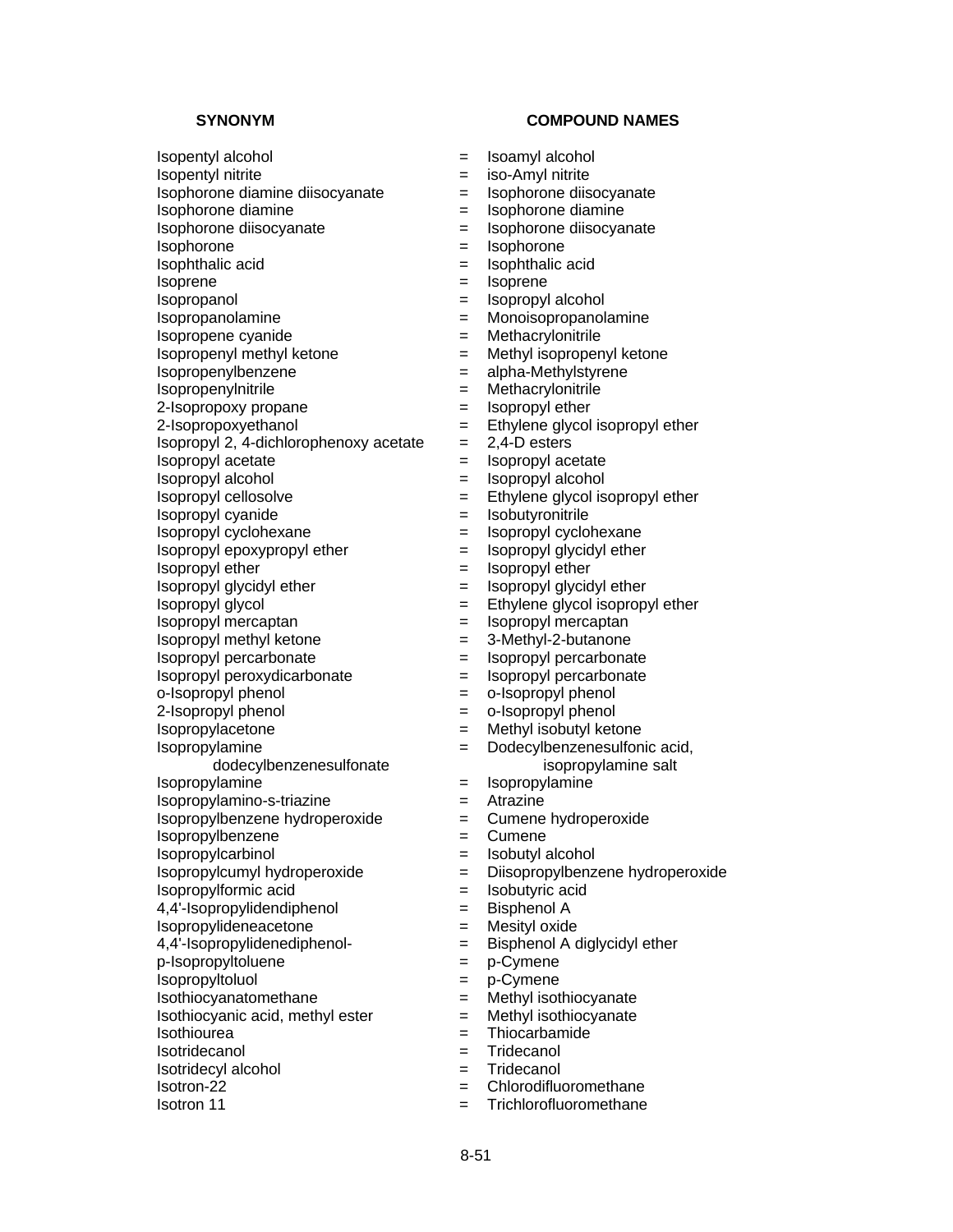Isovaleral = Isovaleraldehyde Isovaleraldehyde = Isovaleraldehyde Isovaleric aldehyde = Isovaleraldehyde Isovalerone = Diisobutyl ketone Jayflex DTDP  $\qquad \qquad = \qquad$  Ditridecyl phthalate<br>Jet fuel: JP-1  $\qquad \qquad = \qquad$  Kerosene  $\text{Jet fuel: } JP-1$   $=$  $J$ et fuels:  $J$ P-1  $=$  Jet fuels:  $J$ P-1 Jet fuels: JP-3 = Jet fuels: JP-3  $J$ et fuels:  $JP-5$   $=$  Jet fuels:  $JP-5$  $JP-1$  = Oils, fuel: no. 1 Karmex = Diuron  $Kepone$  =  $Kepone$ <br> $Keposene$  heavy =  $JP-5$ Kerosene, heavy  $=$  $K$ erosene  $=$  Jet fuels: JP-1 Kerosene  $=$  Kerosene Kerosene  $=$  Oils, fuel: no. 1  $Kerosine = Jet fuel. JP-1$ Kerosine = Kerosene Kerosine = Oils, fuel: no. 1 2-Ketoheptane = n-Amyl methyl ketone 2-Ketohexamethylenimine = Caprolactam Ketone, heptyl methyl  $=$  Methyl heptyl ketone Ketonox = 2-Butanone peroxide Kettle rendered lard  $=$  Oils, edible: lard Killax = Tetraethyl pyrophosphate<br>
Killmaster = Dursban<br>
= Dursban Killmaster = Dursban King's gold  $=$  Arsenic trisulfide King's green  $\qquad \qquad =$  Copper acetoarsenite King's yellow = Arsenic trisulfide Kwik-kil = Strychnine  $DL-Lactic acid$ , ammonium salt  $=$  Ammonium lactate Lactic acid, ethyl ester  $=$  Ethyl lactate Lactic acid = Lactic acid LAH  $=$  Lithium aluminum hydride

- 
- 
- 

- Isotron 12 **Exercise 2** = Dichlorodifluoromethane
	-
	-
	-
	-
- Javelle water  $\qquad \qquad = \qquad$  Sodium hypochlorite solution
	-
	-
	-
	-
	- $=$  Jet fuels: JP-4
	-
	-
- JP-1 = Oils, miscellaneous: range
- K-flex DP  $=$  Dipropylene glycol dibenzoate
	-
- Kel F monomer  $=$  Trifluorochloroethylene
- Kelthane  $= 4,4$ -Dichloro-alpha-trichloromethyl benzhydrol
- Kelthanethanol = 4,4'-Dichloro-alpha-trichloromethyl benzhydrol
	-
	-
- Kerosene, heavy  $=$  Oils, miscellaneous: spray
	-
	-
	-
- Kerosene = Oils, miscellaneous: range
	-
	-
	-
- Kerosine  $\qquad \qquad = \qquad$  Oils, miscellaneous: range
	-
	-
	-
	-
	-
	-
	-
	-
	-
	-
- Korax = 1-Chloro-1-nitropropane
- Kurosalg = 2-(2,4,5-Trichlorophenoxy) propanoic
	- acid
	-
	-
	-
	-
- Lactonitrile solution  $(80\% \text{ or } \text{less})$  = Lactonitrile solution  $(80\% \text{ or } \text{less})$ 
	-
- Lanarkite  $\qquad \qquad = \qquad$  Lead sulfate
- $Lard$   $=$  Oils, edible: lard
- Latex, liquid synthetic  $\qquad \qquad = \qquad$  Latex, liquid synthetic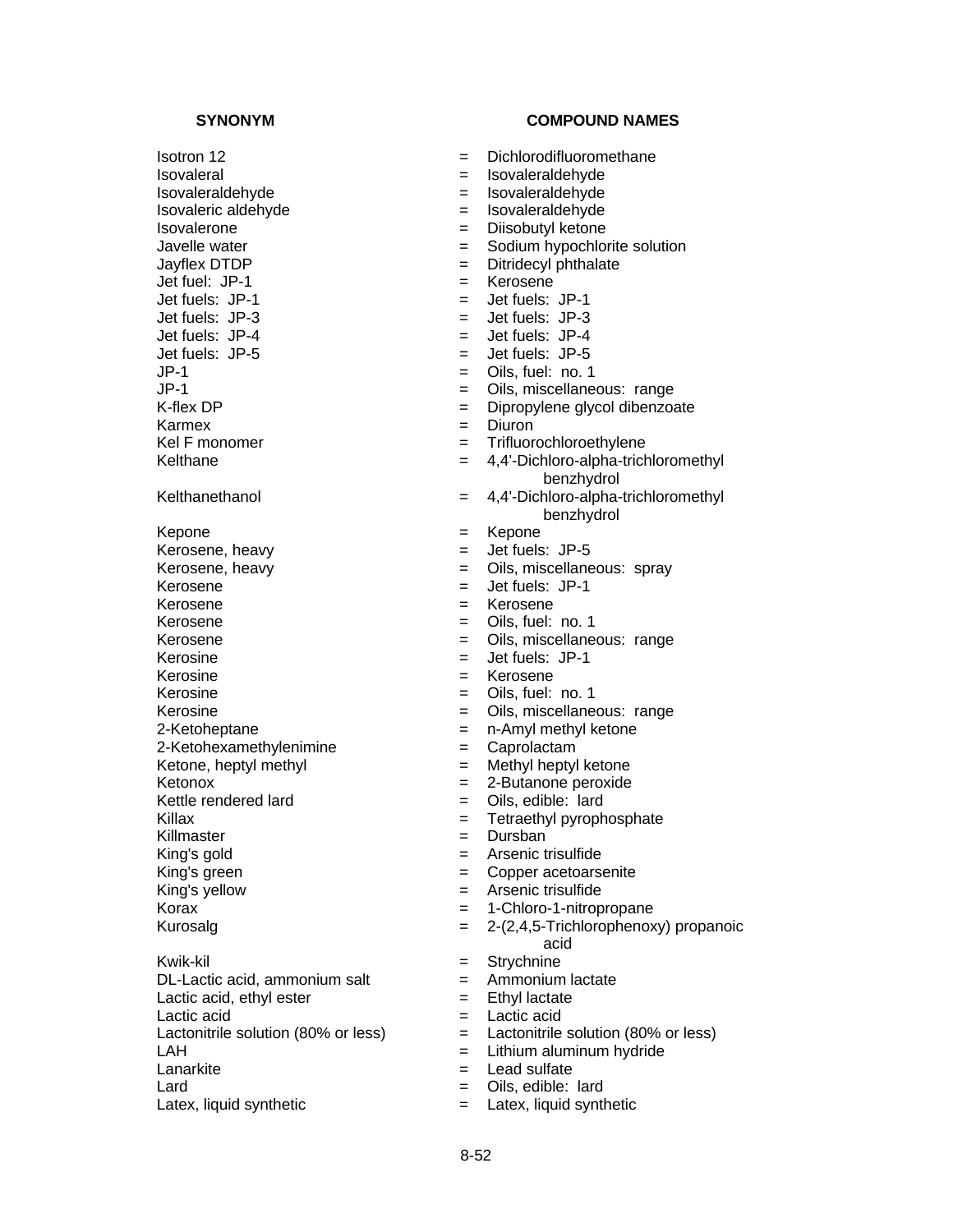Laughing gas  $=$  Nitrous oxide Lauric acid  $\qquad \qquad = \qquad$  Lauric acid Laurostearic acid  $=$  Lauric acid Lauroyl peroxide  $=$  Lauroyl peroxide Lauryl alcohol  $=$  Dodecanol Lauryl ammonium sulfate  $\qquad \qquad = \qquad$  Ammonium lauryl sulfate Lauryl magnesium sulfate  $\begin{array}{rcl} \text{Lauryl} & = & \text{Dodecyl} \text{ sulfate}, \text{magnesium salt} \\ \text{Lauryl} & = & \text{Lauryl} \text{mercaptan} \end{array}$ Lauryl methacrylate  $\begin{aligned} \text{Lauryl methacry} &= \text{Dodecylmethacry} \\ \text{Lauryl sodium sulfate} &= \text{Dodecyl sulfate} \end{aligned}$ Lauryl sulfate, diethanolamine salt solution Lauryl sulfate, sodium salt  $=$  Dodecyl sulfate, sodium salt Laurylbenzene = Dodecylbenzene Lead (II) chloride = Lead chloride Lead acetate trihydrate  $=$  $\text{Leader}$   $\qquad \qquad \text{Leader}$ Lead alkyls<br>
Lead arsenate, acid<br>
Lead arsenate, acid Lead arsenate,  $acid =$ Lead arsenate  $\qquad \qquad = \qquad$  Lead arsenate Lead bottoms  $\qquad \qquad = \qquad$  Lead sulfate Lead chloride  $=$  Lead chloride Lead dichloride = Lead chloride Lead difluoride  $=$  Lead fluoride Lead fluoborate  $\qquad \qquad = \qquad$  Lead fluoroborate Lead fluoride  $\qquad \qquad = \qquad$  Lead fluoride Lead fluoroborate solution<br>
Lead fluoroborate<br>  $=$  Lead fluoroborate<br>  $=$  Lead fluoroborate Lead fluoroborate  $=$ Lead hyposulfite  $\qquad \qquad = \qquad$  Lead thiosulfate Lead iodide<br>
Lead IV acetate<br>
Lead IV acetate<br>  $\begin{array}{ccc} \hline \text{Lend} & = & \text{Lead tetraac} \end{array}$ Lead monoxide  $=$  Litharge Lead nitrate  $\qquad \qquad = \qquad$  Lead nitrate Lead oxide yellow  $=$  Litharge Lead protoxide  $=$  Litharge Lead stearate  $\qquad \qquad = \qquad$  Lead stearate Lead sulfate  $\qquad \qquad = \qquad$  Lead sulfate Lead sulfide  $\qquad \qquad = \qquad$  Lead sulfide Lead sulfocyanate  $\qquad \qquad = \qquad$  Lead thiocyanate Lead tetraacetate  $\qquad \qquad = \qquad$  Lead tetraacetate Lead tetraethyl example and the Tetraethyl lead Lead tetramethyl  $=$  Tetramethyl lead Lead thiocyanate  $\qquad \qquad = \qquad$  Lead thiocyanate Lead thiosulfate  $\qquad \qquad = \qquad$  Lead thiosulfate Lead tungstate  $\qquad \qquad = \qquad$  Lead tungstate Lead wolframate  $\qquad \qquad = \qquad$  Lead tungstate Leaf lard  $=$  Oils, edible: lard Lemonene  $=$  Diphenyl Leucol = Quinoline Levepox hardener  $T3$  = Pentaethylenehexamine Lichenic acid = Fumaric acid

- 
- 
- 
- 
- 
- 
- 
- Lauryl mercaptan = Lauryl mercaptan
- 
- $=$  Dodecyl sulfate, sodium salt
- = Dodecyl sulfate, diethanolamine salt
- Lauryl sulfate, magnesium salt  $=$  Dodecyl sulfate, magnesium salt
	-
- Lauryl sulfate, triethanolamine salt  $=$  Dodecyl sulfate, triethanolamine salt
	-
- Laurylbenzenesulfonic acid = Dodecylbenzenesulfonic acid
	-
	-
	-
	-
	-
	-
	-
	-
	-
	-
	-
	-
	-
	-
	-
	-
	- $=$  Lead tetraacetate
	-
	-
	-
	-
	-
	-
	-
	-
	-
	-
	-
	-
	-
	-
	-
	-
	-
	-
	-
	-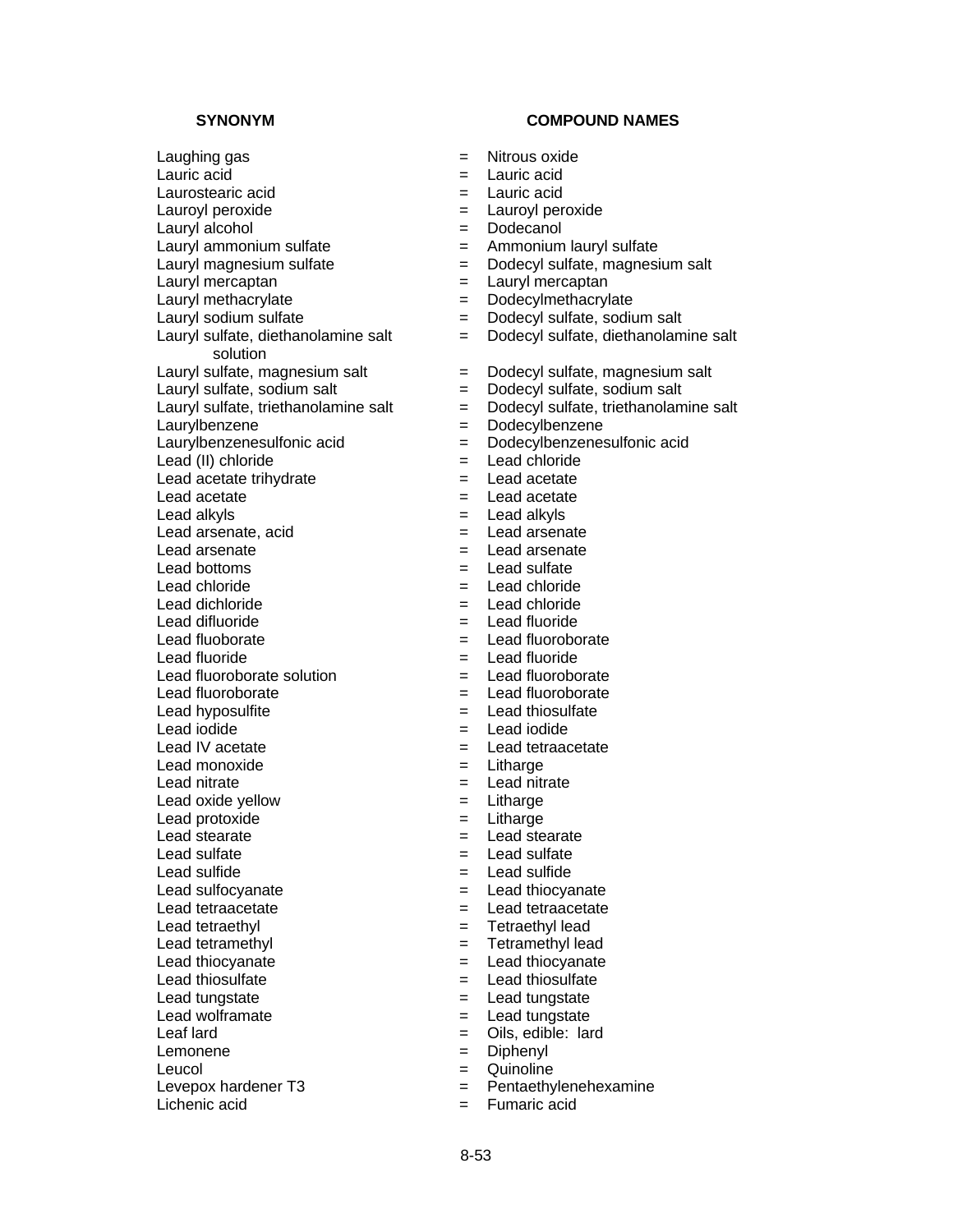Limonene  $\qquad \qquad = \qquad$ Dipentene

Liquefied natural gas  $\qquad \qquad = \qquad$  Liquefied natural gas

Liquid bleach  $=$  Sodium hypochlorite

Liquid camphor<br>
Liquid gum camphor<br>  $=$  Camphor  $=$  Camphor oil

Liquid gum camphor  $=$ 

Liquid hydrogen = Hydrogen Liquid impure camphor  $=$  Camphor oil

Liquid nitrogen = Nitrogen

Liquid oxygen = Oxygen

Lumbrical = Piperazine

- Light naphtha = Naphtha: solvent
- Light naphtha  $\qquad \qquad =$  Naphtha: VM & P
- Light oil = Oils, miscellaneous: coal tar
- Limed wood rosin  $=$  Calcium resinate
	-
- Lindane = gamma-Benzene hexachloride
- $Linear \, alcohols$   $=$  Linear alcohols
- Linseed oil **Linseed oil Example 2** Cils, miscellaneous: linseed
- Liquamon 28 **Example 28** = Urea, ammonium nitrate soln (w/aqua ammonia)
	-
- $Liauefied$  petroleum gas  $\qquad \qquad = \qquad Liauefied$  petroleum gas
- Liquefied phenol  $=$  Carbolic oil (mixture)
- Liquid ammonia = Ammonia, anhydrous
- Liquid asphalt  $=$  Asphalt blending stocks: roofers flux
- Liquid asphalt  $=$  Oils, miscellaneous: road
	-
	-
	-
	-
	-
	-
	-
	- = Oils, miscellaneous: mineral
- Litharge  $=$  Litharge  $=$  Litharge
- Lithium aluminum hydride  $=$  Lithium aluminum hydride
- Lithium bichromate dihydrate  $=$  Lithium bichromate
- Lithium bichromate  $=$  Lithium bichromate
- Lithium chromate  $=$  Lithium chromate
- Lithium dichromate  $=$  Lithium bichromate
- Lithium hydride  $=$  Lithium hydride
- Lithium = Lithium
- LNG  $=$  Liquefied natural gas
- Long-time burning oil  $\qquad \qquad = \qquad$  Oils, miscellaneous: mineral seal
- Lorol-22 = n-Decyl alcohol
- Lorsban = Dursban = Dursban
- LOX  $=$  Oxygen
- LPG  $\qquad \qquad = \qquad$  Liquefied petroleum gas
- Lubricating oil  $\qquad \qquad = \qquad$  Oils, miscellaneous: motor
- Lucidol = Dibenzoyl peroxide
	-
- Lunar caustic  $\qquad \qquad = \qquad$ Silver nitrate
- Luperco JDB-50-T = Cyclohexanone peroxide
- $Lye$   $=$   $Caustic$  potash solution
- Lye **Latter Caustic soda solution**
- Lye **Example 2** Potassium hydroxide
- Lye **Example 2018** Sodium hydroxide
- $M-B-C$  fumigant  $=$  Methyl bromide
- MAA = Methyl isobutyl carbinol
- $MAAC$   $=$  Methyl amyl acetate
	-
- Macquer's salt = Potassium arsenate = Dodecyl sulfate, magnesium salt
- Magnesium lauryl sulfate  $\qquad \qquad = \qquad$  Dodecyl sulfate, magnesium salt
- Magnesium nitrate hexahydrate  $=$  Magnesium nitrate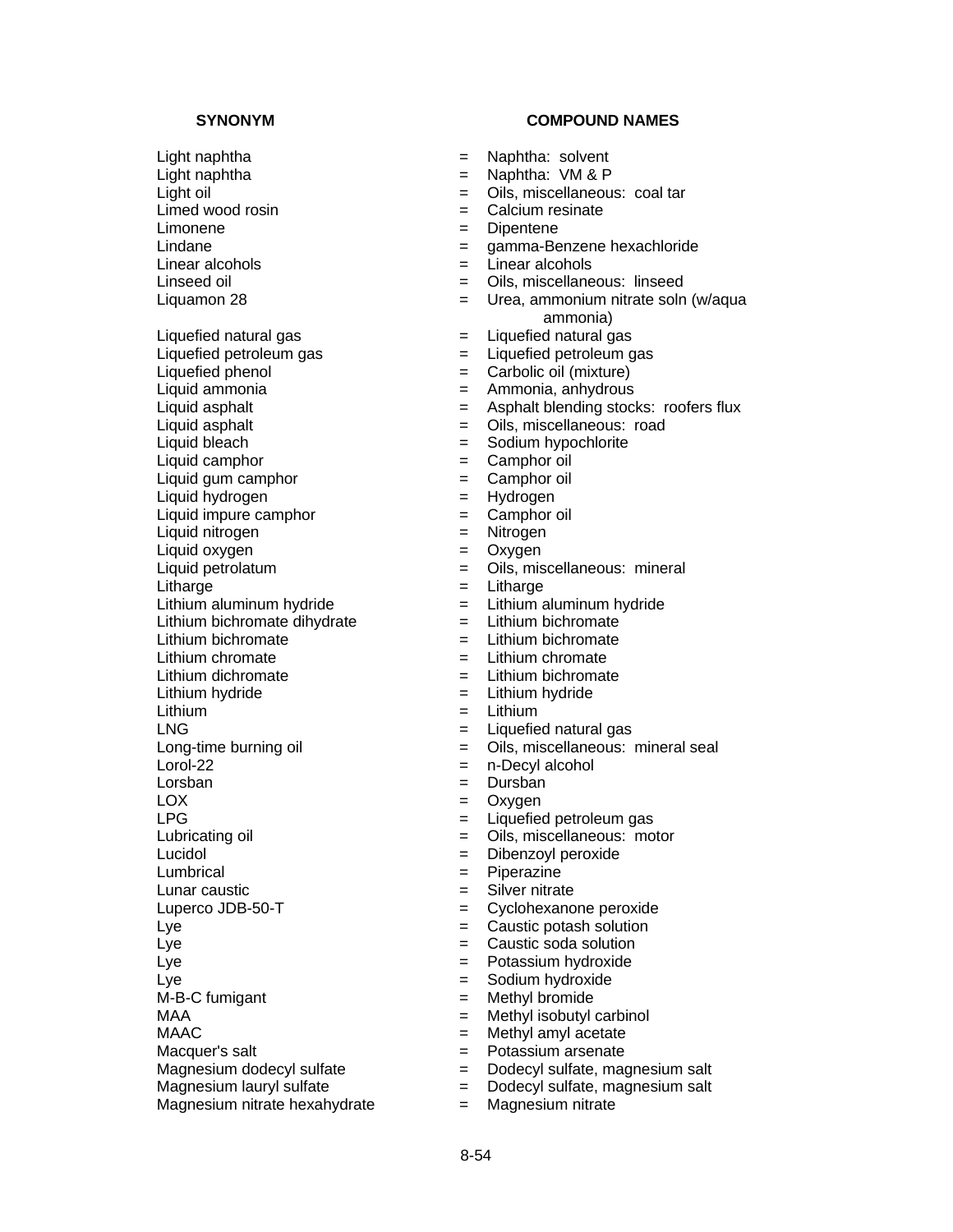Magnesium nitrate = Magnesium nitrate Magnesium perchlorate hexahydrate  $=$  Magnesium perchlorate Magnesium perchlorate, anhydrous  $\equiv$  Magnesium perchlorate Magnesium perchlorate = Magnesium perchlorate Magnesium  $\blacksquare$  Magnesium Malathion  $=$  Malathion Malazide = Maleic hydrazide = Maleic hydrazide = Maleic hydrazide = Maleic hydrazide Maleic acid hydrazide  $=$ Maleic acid  $=$  Maleic acid Maleic anhydride  $\begin{array}{ccc} \text{Maleic anhydride} \\ \text{Maleic hydrazide} \end{array}$  = Maleic hydrazide Maleic hydrazide  $=$ Maleinic acid  $=$  Maleic acid Malenic acid = Maleic acid

Malix  $=$  Endosulfan Malonic dinitrile  $\blacksquare$ Malonic mononitrile  $\qquad \qquad = \qquad$ Cyanoacetic acid Malononitrile  $\qquad \qquad \qquad = \qquad$ Propanedinitrile MAOH = Methyl amyl alcohol<br>MAOH = Methyl isobutyl carbi MAOH = Methyl isobutyl carbinol<br>MAPP gas = Methyl acetylene, propa MAPP gas<br>  $M =$ Methyl acetylene, propadiene mixture<br>  $M = M$ ethoxychlor  $M$ armer  $=$ Marsh gas  $=$  Methane Marshite = Copper iodide Massicot = Litharge MCB = Chlorobenzene  $MCP$   $=$  Calcium phosphate

Mediben = Dicamba MEK = Methyl ethyl ketone Mendrin = Endrin = Endrin

p-Mentha-1,8-diene = Dipentene

Mercuric iodide, red  $=$  Mercuric iodide

Mercuric oxide, red = Mercuric oxide

Mercuric oxide, yellow  $=$  Mercuric oxide

- 
- 
- 
- 
- 
- 
- 
- 
- 
- 
- 
- 
- 
- 
- 
- 
- 
- 
- 
- 
- 
- $=$  Methoxychlor<br> $=$  Diuron
- 
- 
- 
- 
- 
- MDEA = Methyl diethanolamine
- MDI = Diphenylmethane diisocyanate
- Meadow green  $\qquad \qquad = \qquad \text{Copper acceleration}$ 
	-
	-
- MEKP = 2-Butanone peroxide
	-
- Menite = Phosdrin
	-
- $MEP$  = Methylethylpyridine
- Mercaptobenzene = Benzenethiol
- Mercaptodimethur = Mercaptodimethur
	-
- Mercaptoethane = Ethyl mercaptan<br>
Mercaptomethane = Methyl mercapta  $=$  Methyl mercaptan
- Mercurialin = Methylamine
- Mercurialin = Methylamine solution
- Mercuric acetate  $=$  Mercuric acetate
- Mercuric ammonium chloride  $=$  Mercuric ammonium chloride
- Mercuric chloride, ammoniated  $\qquad \qquad = \qquad$  Mercuric ammonium chloride
- Mercuric chloride  $=$  Mercuric chloride
- Mercuric cyanide  $\qquad \qquad = \qquad$  Mercuric cyanide
	-
- Mercuric iodide = Mercuric iodide
- Mercuric nitrate  $\qquad \qquad = \qquad$  Mercuric nitrate
	-
	-
- Mercuric oxide  $=$  Mercuric oxide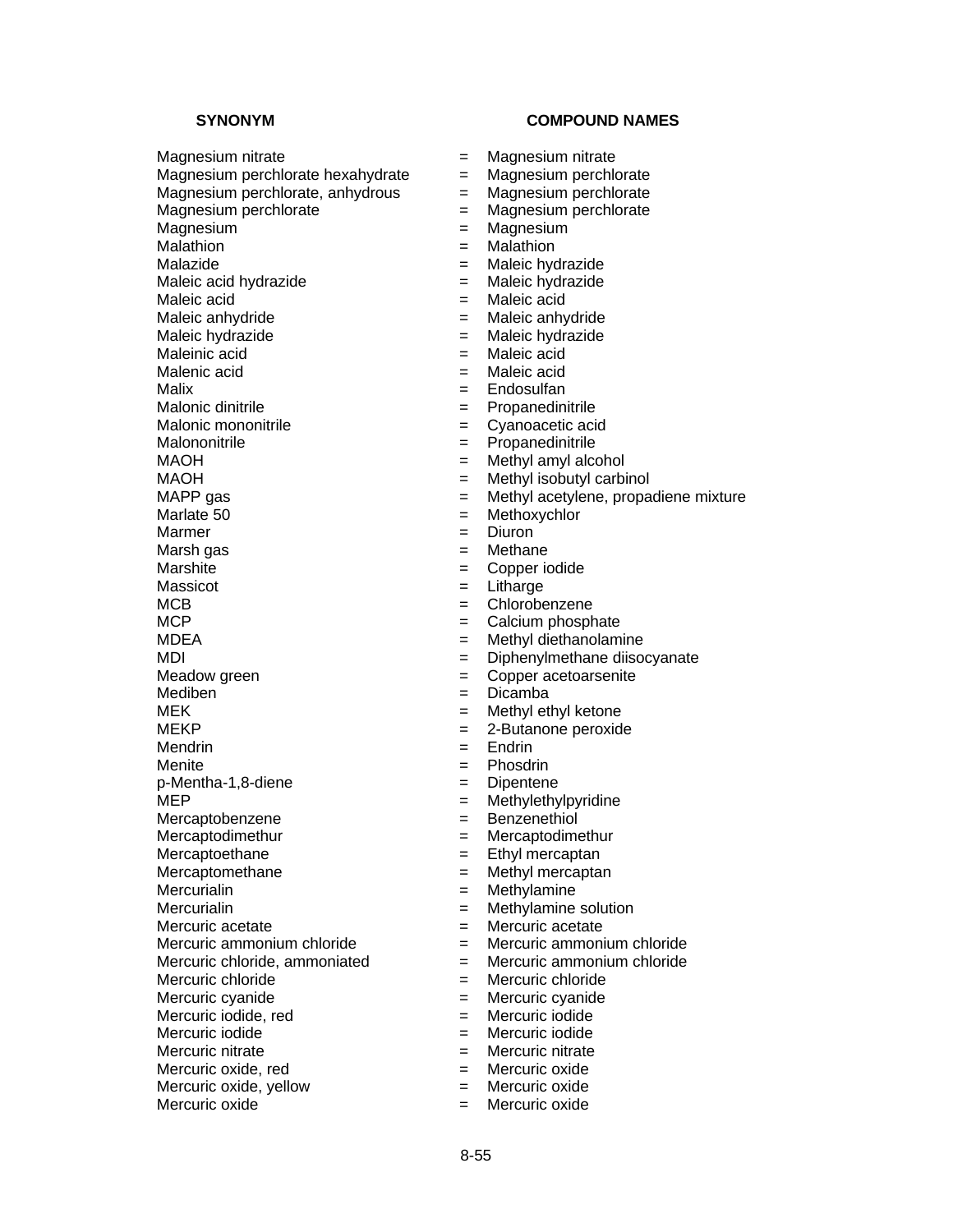| $=$ | Mercuric sulfate                                                                                                                                                                                                                                      |
|-----|-------------------------------------------------------------------------------------------------------------------------------------------------------------------------------------------------------------------------------------------------------|
| $=$ | Mercuric sulfide                                                                                                                                                                                                                                      |
| $=$ | Mercuric sulfide                                                                                                                                                                                                                                      |
| $=$ | Mercuric sulfide                                                                                                                                                                                                                                      |
| $=$ | Mercuric thiocyanate                                                                                                                                                                                                                                  |
|     | Mercuric thiocyanate                                                                                                                                                                                                                                  |
|     | Mercuric thiocyanate                                                                                                                                                                                                                                  |
|     | Mercurous chloride                                                                                                                                                                                                                                    |
|     | Mercurous nitrate                                                                                                                                                                                                                                     |
|     | Mercurous nitrate                                                                                                                                                                                                                                     |
|     | Mercuric chloride                                                                                                                                                                                                                                     |
|     | Mercuric cyanide                                                                                                                                                                                                                                      |
|     | Mercuric nitrate                                                                                                                                                                                                                                      |
|     | Mercuric sulfate                                                                                                                                                                                                                                      |
|     | Mercuric ammonium                                                                                                                                                                                                                                     |
|     | Mercuric ammonium                                                                                                                                                                                                                                     |
|     | Mercuric chloride                                                                                                                                                                                                                                     |
|     | Mercuric iodide                                                                                                                                                                                                                                       |
|     | Mercuric sulfate                                                                                                                                                                                                                                      |
|     | Mercuric cyanide                                                                                                                                                                                                                                      |
|     | Mercurous chloride                                                                                                                                                                                                                                    |
|     | Mercuric nitrate                                                                                                                                                                                                                                      |
|     | Mercuric oxide                                                                                                                                                                                                                                        |
|     | Mercuric chloride                                                                                                                                                                                                                                     |
|     | Mercuric nitrate                                                                                                                                                                                                                                      |
|     | Mercuric sulfate                                                                                                                                                                                                                                      |
|     | Mercurous chloride                                                                                                                                                                                                                                    |
|     | Mercurous nitrate                                                                                                                                                                                                                                     |
|     |                                                                                                                                                                                                                                                       |
|     | Mercuric thiocyanate<br>Mercurous chloride                                                                                                                                                                                                            |
|     |                                                                                                                                                                                                                                                       |
|     | Mercury                                                                                                                                                                                                                                               |
|     | Kepone                                                                                                                                                                                                                                                |
|     | Mesityl oxide                                                                                                                                                                                                                                         |
|     | Mercaptodimethur                                                                                                                                                                                                                                      |
|     | Diethyl ketone                                                                                                                                                                                                                                        |
|     | Calcium resinate                                                                                                                                                                                                                                      |
|     | Metolachlor                                                                                                                                                                                                                                           |
|     | Metolachlor                                                                                                                                                                                                                                           |
|     | Diethyl ketone                                                                                                                                                                                                                                        |
|     | Methyl methacrylate                                                                                                                                                                                                                                   |
|     | Glycidyl methacrylate                                                                                                                                                                                                                                 |
|     | n-Butyl methacrylate                                                                                                                                                                                                                                  |
|     | Butyl, decyl, cetyl-eic                                                                                                                                                                                                                               |
|     |                                                                                                                                                                                                                                                       |
| $=$ | Dodecyl/pentadecyl n                                                                                                                                                                                                                                  |
| $=$ | Dodecylmethacrylate                                                                                                                                                                                                                                   |
| Ξ   | Ethyl methacrylate                                                                                                                                                                                                                                    |
| $=$ | Isobutyl methacrylate                                                                                                                                                                                                                                 |
| $=$ | Dodecyl/pentadecyl n                                                                                                                                                                                                                                  |
|     |                                                                                                                                                                                                                                                       |
|     |                                                                                                                                                                                                                                                       |
| $=$ | Methyl methacrylate                                                                                                                                                                                                                                   |
| $=$ | Methacrylic acid                                                                                                                                                                                                                                      |
|     | $=$<br>$=$<br>=<br>$=$<br>$=$<br>$=$<br>$=$<br>$=$<br>$=$<br>$=$<br>$=$<br>$=$<br>$=$<br>$=$<br>Ξ<br>$=$<br>$=$<br>$=$<br>$=$<br>$=$<br>$=$<br>$=$<br>$=$<br>$=$<br>$=$<br>$=$<br>=<br>$=$<br>$=$<br>$=$<br>$=$<br>$=$<br>$=$<br>$=$<br>$=$<br>=<br>= |

- 
- 
- 
- 
- um chloride
- um chloride
- 
- 
- 
- 
- 
- 
- 
- 
- 
- eicosyl methacrylate
- cyl methacrylate
- 
- 
- 
- cyl methacrylate
- 
-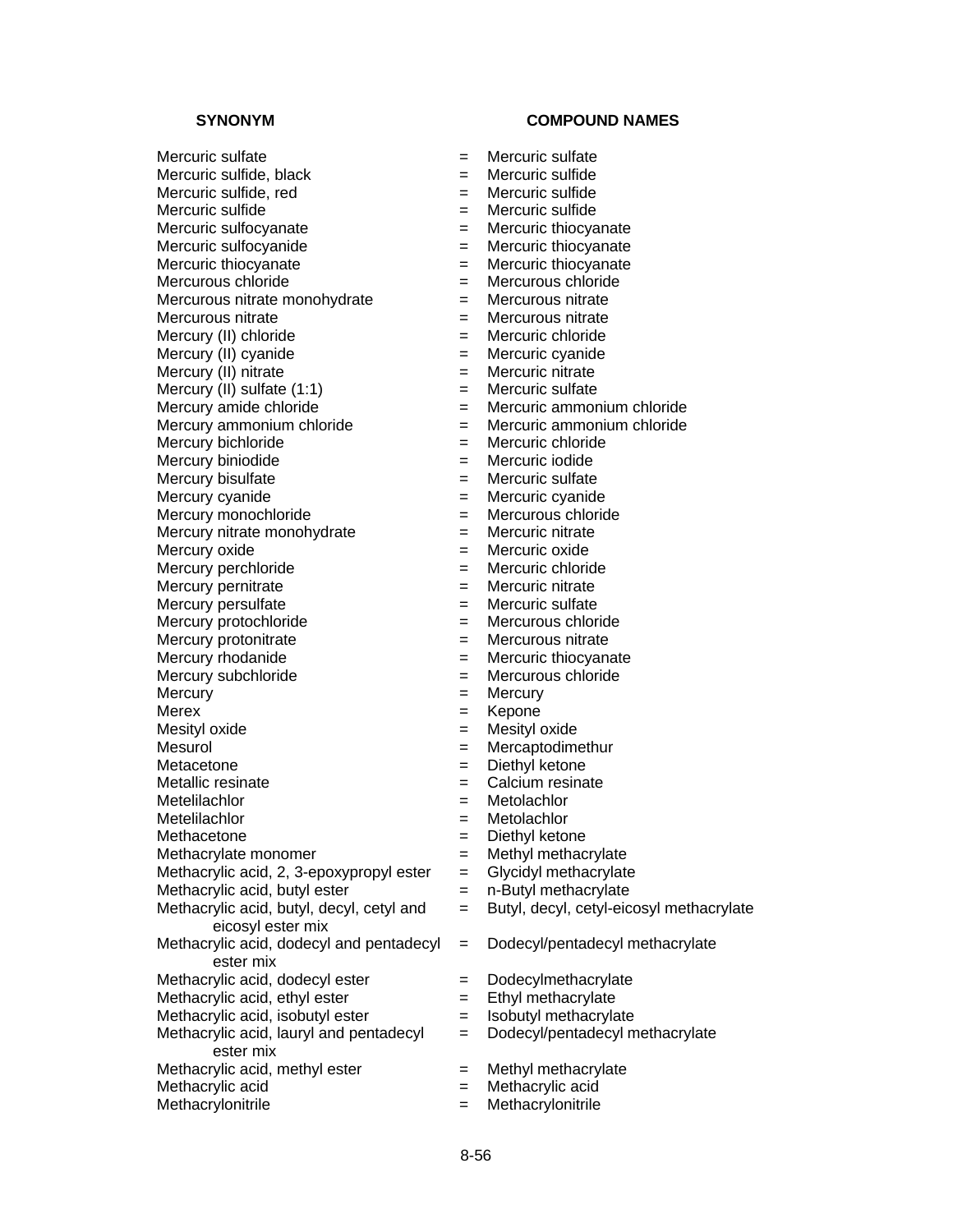beta-Methallyl chloride = Methallyl chloride

Methanamide  $=$  Formamide

Methane, isocyanato-<br>  $=$  Methyl isocyanate

Methane  $=$  Methane<br>Methanearsonic acid. sodium salt  $=$  Methanearsonic acid.

Methaneethiol = Methyl mercaptan<br>
Methanethiomethane = Dimethyl sulfide

Methanethiomethane  $\begin{array}{ccc} \text{Method 1:} & \text{Method 2:} \\ \text{Method 3:} & \text{Method 3:} \\ \text{Method 4:} & \text{Method 5:} \\ \end{array}$ 

Methanoic acid, amide

4,7-Methanoindene, 3a,4,7,7atetrahydrodimethyl

Methiocarb = Mercaptodimethur<br>Methionine hydroxy analog = 2-Hydroxy-4-(meth

Methmercapturon = Mercaptodimethur

2-Methoxy-2-methyl propane  $\begin{aligned}\n &= \text{Methyl tert}-\text{butyl ether} \\
 &= \text{Propylene glycol meth}\n\end{aligned}$ 

Methoxy DDT = Methoxychlor

2,2-bis-(p-Methoxyphenyl)-1,1,1-

trichloroethane

1-Methyl-1-phenylethylene = alpha-Methylstyrene

2-Methyl-1-propanol = Isobutyl alcohol

 $2-Methyl-1-propvl acetate$  = Isobutyl acetate

2-Methyl-1, 3-butadiene = Isoprene

Methyl-1,3-butylene glycol acetate  $=$ 

1-Methyl-2-(3-pyridyl)pyrrolidine = Nicotine

2-Methyl-2-hydroxy-3-butyne = 2-Methyl-2-hydroxy-3-butyne

1-Methyl-2-hydroxyethylamine  $= 2$ -Propanolamine

**SYNONYM COMPOUND NAMES** 

- 
- Methallyl chloride  $=$  Methallyl chloride
- Methanal solution  $=$  Formaldehyde solution

- 
- Methane, tribromo-<br>  $=$  Bromoform
	-
	- Methanearsonic acid, sodium salt = Methanearsonic acid, sodium salt
	-
	-
	-
- Methanoic acid  $=$  Formic acid
	- = Methylcyclopentadiene dimer
	-
- Methanol = Methyl alcohol<br>Metheneamine = Mexamethylene  $=$  Hexamethylenetetramine
- Methenyl tribromide  $=$  Bromoform
	-
	- $= 2-Hydroxy-4-(methylthio)-butanoic acid$
	-
	-
	- Propylene glycol methyl ether acetate
- 1-Methoxy-2-propanol = Propylene glycol methyl ether
	-
- $o$ -Methoxybenzoic acid  $\qquad \qquad = \qquad$  Methyl salicylate
- 3-Methoxybutyl acetate  $\qquad \qquad = \qquad 3$ -Methoxybutyl acetate
- Methoxychlor = Methoxychlor
- $2$ -Methoxyethanol  $=$  Ethylene glycol monomethyl ether
- $2-(2-Methoxyethoxy)-ethanol$  = Diethylene glycol monomethyl ether
- $2$ -Methoxyethyl acetate  $=$  Ethylene glycol methyl ether acetate
- Bis-(2-Methoxyethyl)-ether = Diethylene glycol dimethyl ether
- Methoxyethylene  $=$  Vinyl methyl ether
	- = Methoxychlor
- 3-Methyl-1-butanol = Isoamyl alcohol
- 3-Methyl-1-buten-3-ol = Methyl butenol
- 2-Methyl-1-butene-3-one = Methyl isopropenyl ketone
- 6-Methyl-1-heptanal = Isooctaldehyde
- 6-Methyl-1-heptanol = Isooctyl alcohol
- 2-Methyl-1-pentene = 2-Methyl-1-pentene<br>4-Methyl-1-pentene = 4-Methyl-1-pentene
	- 4-Methyl-1-pentene = 4-Methyl-1-pentene
	-
	-
	-
- $1-Methyl-1$  propylethylene  $= 2-Methyl-1-pentene$ 
	-
	-
	-

- 3-Methyl-2-butanone = 3-Methyl-2-butanone
- 2-Methyl-2-butynol = 2-Methyl-2-hydroxy-3-butyne
- 1-Methyl-2-chlorobenzene = o-Chlorotoluene
- 1-Methyl-2-fluorobenzene = 2-Fluorotoluene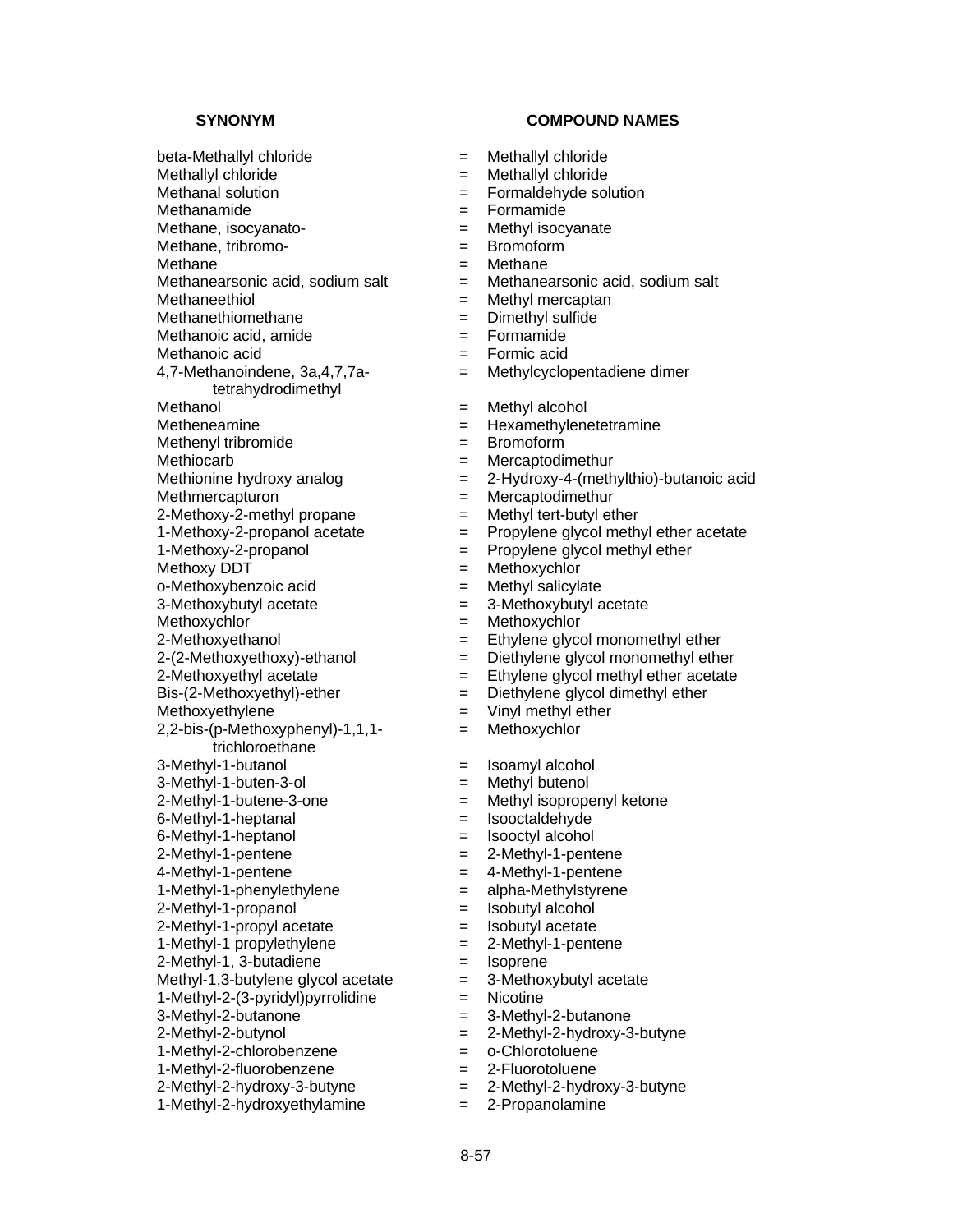$2$ -Methyl-2-methoxy propane  $=$  Methyl tert-butyl ether  $4$ -Methyl-2-pentanol acetate  $=$  Methyl amyl acetate 4-Methyl-2-pentanol = Methyl amyl alcohol 4-Methyl-2-pentanol = Methyl isobutyl carbinol 4-Methyl-2-pentanone = Methyl isobutyl ketone  $4-Methyl-2-pentyl acetate$  = Methyl amyl acetate 2-Methyl-2-propanol = tert-Butyl alcohol  $2$ -Methyl-2-propen-1-ol  $=$  Methyl allyl alcohol 1-Methyl-2-pyrrolidinone = 1-Methylpyrrolidone<br>3-(1-Methyl-2-pyrrolidyl)pyridine = = Nicotine  $3-(1-Methyl-2-pyrrolidyl)pyridine$  = Nicotine<br>1-Methvl-2, 4-dinitrobenzene = 2,4-Dinitrotoluene  $1-Methyl-2, 4-dinitrobenzene$  $2-Methyl-2,4-pentanediol$  = Hexylene glycol 2-Methyl-3-buten-2-ol = Methyl butenol 2-Methyl-3-butyn-2-ol = Methyl butynol 1-Methyl-3-fluorobenzene = 3-Fluorotoluene Methyl-3-oxo-butyrate  $=$  Methyl acetoacetate 4-Methyl-3-pentene-2-one = Mesityl oxide 1-Methyl-4-isopropylbenzene = p-Cymene<br>4-Methyl-4-pentene = 2-Methyl-1 1-Methyl-4-tert-butylbenzene = Butyl toluene 2-Methyl-6-ethyl aniline  $\begin{array}{rcl} 2\text{-Methyl-6-ethyl antline} \\ \text{-Methyl-6-ethylbenzeneamine} & = & 2\text{-Methyl-6-ethyl antline} \end{array}$  $2$ -Methyl-6-ethylbenzeneamine  $=$  $2-Methyl-6-methylene-2.7-octadiene = Myrcene$ N-Methyl-alpha-pyrrolidone = 1-Methylpyrrolidone 3-Methyl-buten-(1)-ol(3) = Methyl butenol  $Methyl-n-butanoate$  = Methyl butyrate  $M$ ethyl-n-butyrate  $M$  = Methyl butyrate p-Methyl-tert-butylbenzene = Butyl toluene Methyl 2-methyl-2-propenoate  $=$  Methyl methacrylate Methyl 2-propenoate  $=$  Methyl acrylate Methyl a-methylacrylate  $=$  Methyl methacrylate Methyl acetaldehyde = Propionaldehyde Methyl acetate  $=$  Methyl acetate Methyl acetoacetate  $\qquad \qquad = \qquad$  Methyl acetoacetate Methyl acetylacetonate  $=$  Methyl acetoacetate<br>Methyl acetylene, propadiene mixture  $=$  Methyl acetylene, propadiene mixture Methyl acetylene, propadiene mixture  $=$ Methyl acrylate  $=$  Methyl acrylate Methyl adipate  $=$  Dimethyl adipate Methyl alcohol  $=$  Methyl alcohol Methyl allyl alcohol  $=$  Methyl allyl alcohol Methyl amyl acetate  $=$  Methyl amyl acetate Methyl amyl alcohol  $=$  Methyl amyl alcohol Methyl amyl ketone  $=$  n-Amyl methyl ketone alpha-Methyl benzene methanol  $=$  a-Methylbenzyl alcohol Methyl benzenecarboxylate  $=$  Methyl benzoate Methyl benzoate  $=$  Methyl benzoate Methyl bromide  $=$  Methyl bromide 3-Methyl butan-2-one = 3-Methyl-2-butanone Methyl butenol  $=$  Methyl butenol Methyl butynol  $= 2$ -Methyl-2-hydroxy-3-butyne Methyl butynol = Methyl butynol Methyl butyrate  $=$  Methyl butyrate

- 
- 
- 
- 
- 
- 
- 
- 
- 
- 
- 
- 
- 
- 
- 
- 
- 
- 
- 4-Methyl-4-pentene = 2-Methyl-1-pentene
- 
- 
- 
- 
- 
- 
- 
- 
- 
- 
- 
- 
- 
- 
- 
- 
- 
- 
- 
- 
- 
- 
- 
- 
- 
- 
- 
- 
- 
- 
- 
- 
- 
- Methyl carbitol acetate  $=$  Diethylene glycol methyl ether acetate
- Methyl carbitol  $=$  Diethylene glycol monomethyl ether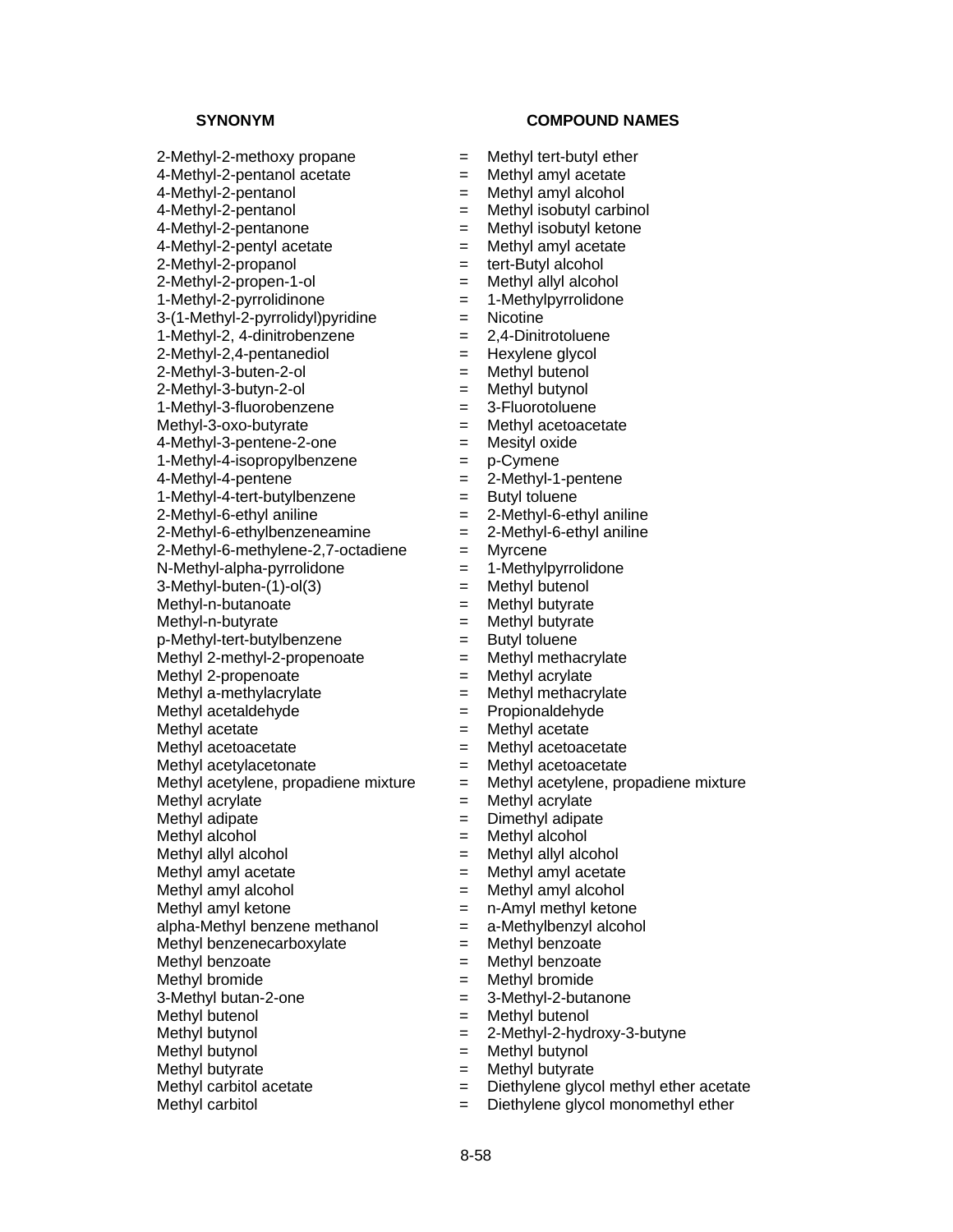- 
- 
- 
- 
- 
- 
- 
- 
- Methyl cyanide  $=$  Acetonitrile
- 
- 
- Methyl dichloroethanoate = Methyl dichloroacetate
- Methyl diethanolamine  $=$  Methyl diethanolamine
- N-Methyl ethanolamine = Monomethyl ethanolamine
- Methyl ether  $=$  Dimethyl ether
- Methyl ethyl bromo-methane  $= 2$ -Bromobutane
- Methyl ethyl ketone  $=$  Methyl ethyl ketone
- 
- 
- Methyl heptyl ketone = Methyl heptyl ketone
- Methyl iodide  $=$  Methyl iodide
- Methyl isobutenyl ketone  $\qquad \qquad = \qquad$  Mesityl oxide
- 
- 
- 
- 
- 
- 
- 
- 
- 
- 
- 
- 
- Methyl n-propyl ketone  $= 2$ -Pentanone
- 2-Methyl nitrobenzene = o-Nitrotoluene
- Methyl nitrobenzene  $\qquad \qquad = \qquad$  p-Nitrotoluene
- Methyl parathion  $=$  Methyl parathion
- 
- 
- 
- 
- 
- Methyl phthalate  $=$  Dimethyl phthalate
- 2-Methyl propenic acid = Methacrylic acid
- $M$ ethyl propyl ketone  $M$  = Methyl propyl ketone
- Methyl salicylate  $=$  Methyl salicylate
- Methyl sulfate  $\qquad \qquad = \qquad$  Dimethyl sulfate
- Methyl sulfhydrate  $=$  Methyl mercaptan
- Methyl sulfide = Dimethyl sulfide
- Methyl sulfoxide  $=$  Dimethyl sulfoxide
- Methyl tert-butyl ether  $=$  Methyl tert-butyl ether
- Methyl thiram  $=$  Thiram
- Methyl tribromide  $=$  Bromoform

# **SYNONYM COMPOUND NAMES**

- Methyl carbonimide  $=$  Methyl isocyanate
- Methyl cellosolve acetate  $=$  Ethylene glycol methyl ether acetate
- Methyl cellosolve  $=$  Ethylene glycol monomethyl ether
- Methyl chloride  $=$  Methyl chloride
- Methyl chloroacetate  $=$  Methyl chloroacetate
- Methyl chlorocarbonate  $=$  Methyl chloroformate
- Methyl chloroformate  $=$  Methyl chloroformate
- Methyl chloromethyl ether, anhydrous  $=$  Chloromethyl methyl ether
	-
- Methyl cyclopentane  $=$  Methyl cyclopentane
- Methyl dichloroacetate  $=$  Methyl dichloroacetate
	-
	-
	-
	-
	-
	-
	-
- Methyl formal  $=$  Methyl formal  $=$  Methyl formate  $=$  Methyl formate Methyl formate = Methyl formate
	-
	-
	-
	-
- Methyl isobutyl carbinol  $=$  Methyl isobutyl carbinol
- Methyl isobutyl ketone  $=$  Methyl isobutyl ketone
- Methyl isocyanate  $=$  Methyl isocyanate
- Methyl isopropenyl ketone  $=$  Methyl isopropenyl ketone
- Methyl isopropyl ketone  $=$  3-Methyl-2-butanone
- Methyl isothiocyanate  $=$  Methyl isothiocyanate
- Methyl mercaptan  $=$  Methyl mercaptan
- Methyl methacrylate  $=$  Methyl methacrylate
- Methyl monochloroacetate = Methyl chloroacetate
- Methyl mustard oil  $=$  Methyl isothiocyanate
- Methyl n-amyl ketone  $=$  Methylamyl ketone
- Methyl n-butyl ketone  $=$  Methyl n-butyl ketone
	-
	-
	-
	-
- 2-Methyl pentene-1 = 2-Methyl-1-pentene
- Methyl pentyl ketone  $\qquad \qquad = \qquad n$ -Amyl methyl ketone
- Methyl phenyl ketone = Acetophenone

- Methyl phosphite  $=$  Trimethyl phosphite
- Methyl phosphonothioic dichloride = Methyl phosphonothioic dichloride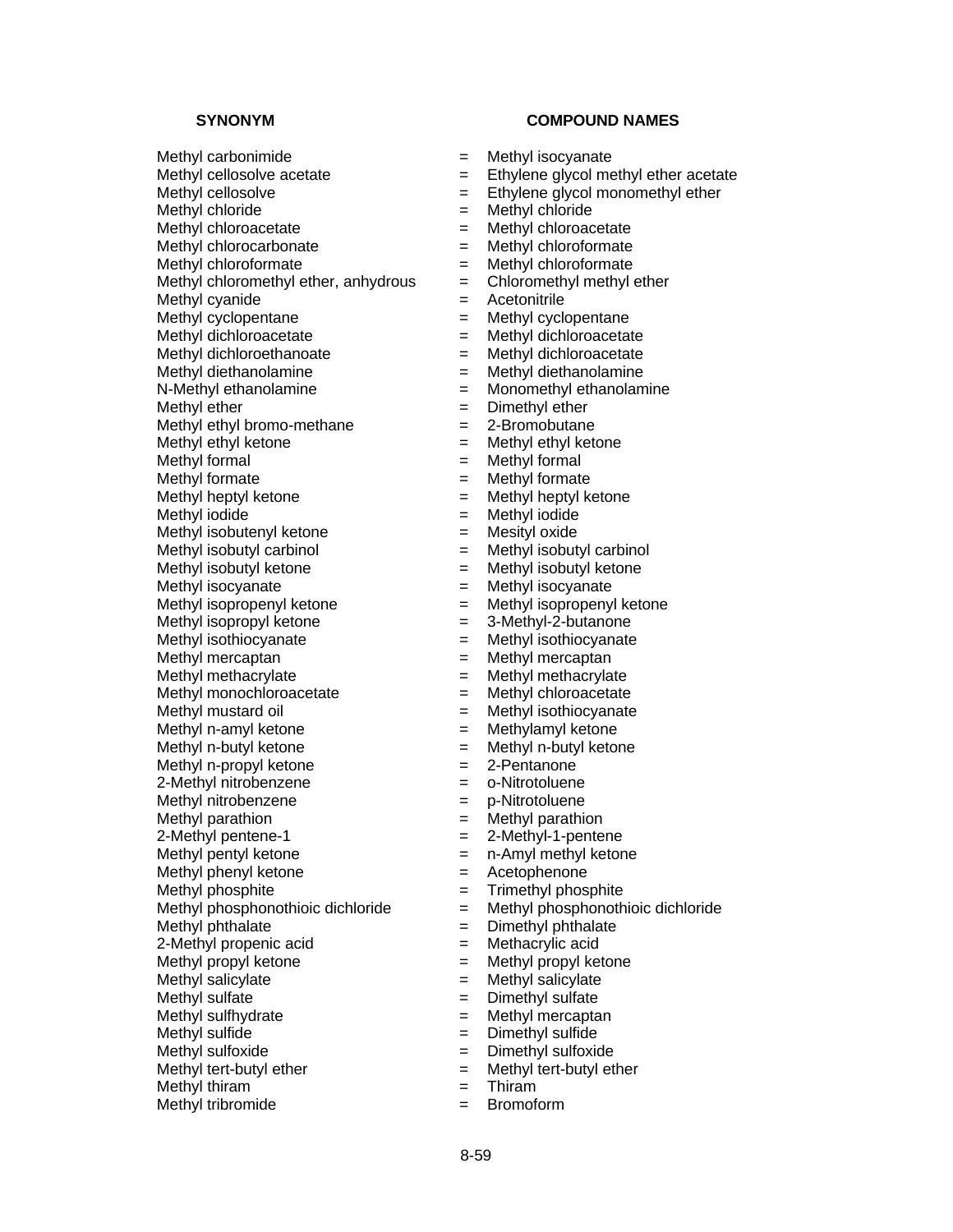Methylacetic acid  $=$  Propionic acid

beta-Methylallyl chloride = Methallyl chloride

N-Methylaminobenzene = N-Methylaniline

Methylaniline (mono) = N-Methylaniline =

 $m$ -Methylaniline  $m - M$ ethylaniline  $m - M$ ethylaniline

3-Methylaniline = m-Toluidine

N-Methylaniline = N-Methylaniline

2-Methylaniline = o-Toluidine

4-Methylaniline = p-Toluidine

2-Methylaziridine = Propyleneimine

Methylbenzene  $=$  Toluene

 $3-Methylbenzeneamine$  = m-Toluidine

4-Methylbenzeneamine = p-Toluidine

Methylbenzol = Toluene

alpha-Methylbivinyl = 1,3-Pentadiene

beta-Methylbivinyl = Isoprene

Methylcyclopentadienylmanganese tricarbonyl

3-Methylene-7-methyl 1,6-octadiene = Myrcene<br>Methylene bromide = Dibromomethane

Methylene bromide  $=$ 

# **SYNONYM COMPOUND NAMES**

Methyl tuads  $=$  Thiram

Methyl vinyl ether  $=$  Vinyl methyl ether

Methyl vinyl ketone = Methyl vinyl ketone

- Methylacetic anhydride  $=$  Propionic anhydride
- Methylacetylene-allene mixture  $=$  Methyl acetylene, propadiene mixture
- beta-Methylacrolein = Crotonaldehyde
- alpha-Methylacrylic acid = Methacrylic acid
- 2-Methylacrylic acid = Methacrylic acid
- 2-Methylactonitrile  $\qquad \qquad = \qquad$ Acetone cyanohydrin
- $M$ ethylal  $=$  Methyl formal
	-
- Methylamine solution  $=$  Methylamine solution
- Methylamine  $=$  Methylamine
- 2-(Methylamino)ethanol = Monomethyl ethanolamine
	-
- Methylamyl alcohol  $=$  Methyl isobutyl carbinol
	-
- Methylamyl ketone<br>
Methylaniline (mono)<br>  $\begin{aligned}\n&= \quad \text{Methylaniline} \\
&= \quad \text{N-Methylaniline}\n\end{aligned}$

- 
- 
- 
- o-Methylaniline  $-$  o-Toluidine
	-
- p-Methylaniline = p-Toluidine
	-
	-
	-
	-
	-
- Methylbenzenesulfonic acid  $=$  p-Toluenesulfonic acid
	-
- a-Methylbenzyl alcohol = a-Methylbenzyl alcohol
	-
	-
- 1-Methylbutadiene = 1,3-Pentadiene
- 3-Methylbutanal = Isovaleraldehyde
- 2-Methylbutane = Isopentane
- 3-Methylbutyl nitrite  $=$  iso-Amyl nitrite
- 3-Methylbutyraldehyde = Isovaleraldehyde
- Methylcarbamate = Carbofuran
- Methylchloroform  $=$  Trichloroethane
- Methylcyclohexane = Methylcyclohexane
- 2-Methylcyclohexanol = 2-Methylcyclohexanol
- o-Methylcyclohexanone = o-Methylcyclohexanone
- 2-Methylcyclohexanone = o-Methylcyclohexanone
- Methylcyclopentadiene dimer = Methylcyclopentadiene dimer
	- = Methylcyclopentadienylmanganese tricarbonyl
- Methyldichlorosilane = Methyldichlorosilane
	-

- 
- Methylene chloride  $=$  Dichloromethane
- Methylene cyanide  $=$  Propanedinitrile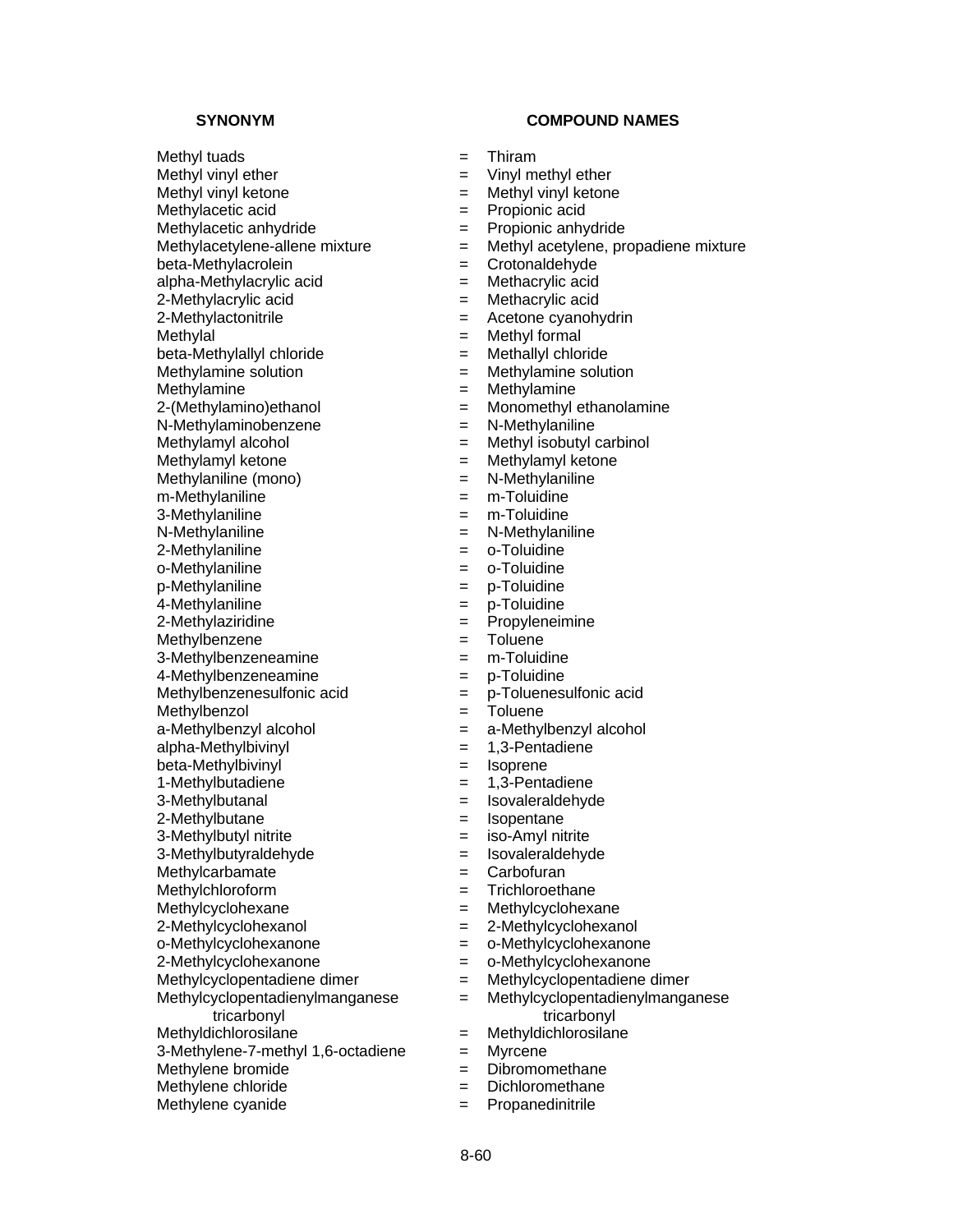Methylene tribromide  $=$  Bromoform

o-Methylethylbenzene = 2000 = 2000 = 2000 = 2000 = 2000 = 2010 = 2010 = 2010 = 2010 = 2010 = 2010 = 2010 = 201

Methylethylene = Propylene

2-Methylethyleneimine = Propyleneimine

Methylethylketone peroxide  $= 2$ -Butanone peroxide

Methylethylpyridine  $=$  Methylethylpyridine

 $Bis-(6-Methylheptyl)$  phthalate  $=$  Diisooctyl phthalate

- Methylhydrazine = Methylhydrazine
- p-Methylhydroxybenzene = p-Cresol

 $2,2'$ -Methyliminodiethanol  $=$ 

Methylisobutylcarbinol = Methyl amyl alcohol

Methylisobutylcarbinyl acetate  $=$  Methyl amyl acetate

Methylmethane  $=$  Ethane

Methylphenois = Cresols

m-Methylphenol = m-Cresol

2-Methylphenol = o-Cresol

p-Methylphenol = p-Cresol

2-Methylpropane  $=$  Isobutane

2-Methylpropene  $=$  Isobutylene

 $beta-Methylpropyl ethanoate$  = Isobutyl acetate

 $N,N-bis(2-Methylpropyl)$ amine  $= Diisobuty$ lamine

Methylpropylbenzene = p-Cymene

N-Methylpyrrolidinone = 1-Methylpyrrolidone N-Methylpyrrolidone = 1-Methylpyrrolidone

1-Methylpyrrolidone = 1-Methylpyrrolidone

alpha-Methylstyrene = alpha-Methylstyrene

p-Methylstyrene  $=$  Vinyl toluene

4-(Methylsulfonyl)-2,6-dinitro = Nitralin

# **SYNONYM COMPOUND NAMES**

Methylene dibromide  $\qquad \qquad \qquad = \qquad$  Dibromomethane

- Methylene dichloride  $=$  Dichloromethane
- Methylene dimethyl ether  $=$  Methyl formal

- 2,2-Methylene, bis[3,4,6-trichlorophenol] = Hexachlorophene
- bis-(1-Methylethyl)-benzene = Diisopropylbenzene (all isomers)
- bis-(1-Methylethyl) ester = Isopropyl percarbonate<br>
o-Methylethylbenzene = 2-Ethyl toluene
	-
- Methylethylcarbinol = sec-Butyl alcohol
- 1-Methylethylcyclohexane = Isopropyl cyclohexane
- Methylethylene glycol  $=$  Propylene glycol
	-
	-
	-
	-
	-
	-
	-
	-
	-
	-
	-
- $alpha-MethyInaphthalene$  = 1-Methylnaphthalene
- 1-Methylnaphthalene = 1-Methylnaphthalene
- 3-Methylnitrobenzene = m-Nitrotoluene
- 4-Methylnitrobenzene = p-Nitrotoluene
- Methyloxirane  $=$  Propylene oxide
- 2-Methylpentane  $=$  Isohexane
	-
	-
	-
	-
- Methylphenyl methanol  $=$  a-Methylbenzyl alcohol
- Methylphenylamine = N-Methylaniline
- 2-Methylpropanal = iso-butyraldehyde
	-
- 2-Methylpropanenitrile = sobutyronitrile = lsobutyronitrile
- 2-Methylpropanoic acid = Isobutyric acid
	-
- alpha-Methylpropionic acid = Isobutyric acid
- 2-Methylpropionitrile = sobutyronitrile = lsobutyronitrile
	-
	-
	-

- $2-Methv$  =  $2-Methv$  =  $2-Methv$
- alpha-Methylpyridine = 2-Methylpyridine
- $3-Methylpyridine$   $=$   $3-Methylpyridine$
- 4-Methylpyridine = 4-Methylpyridine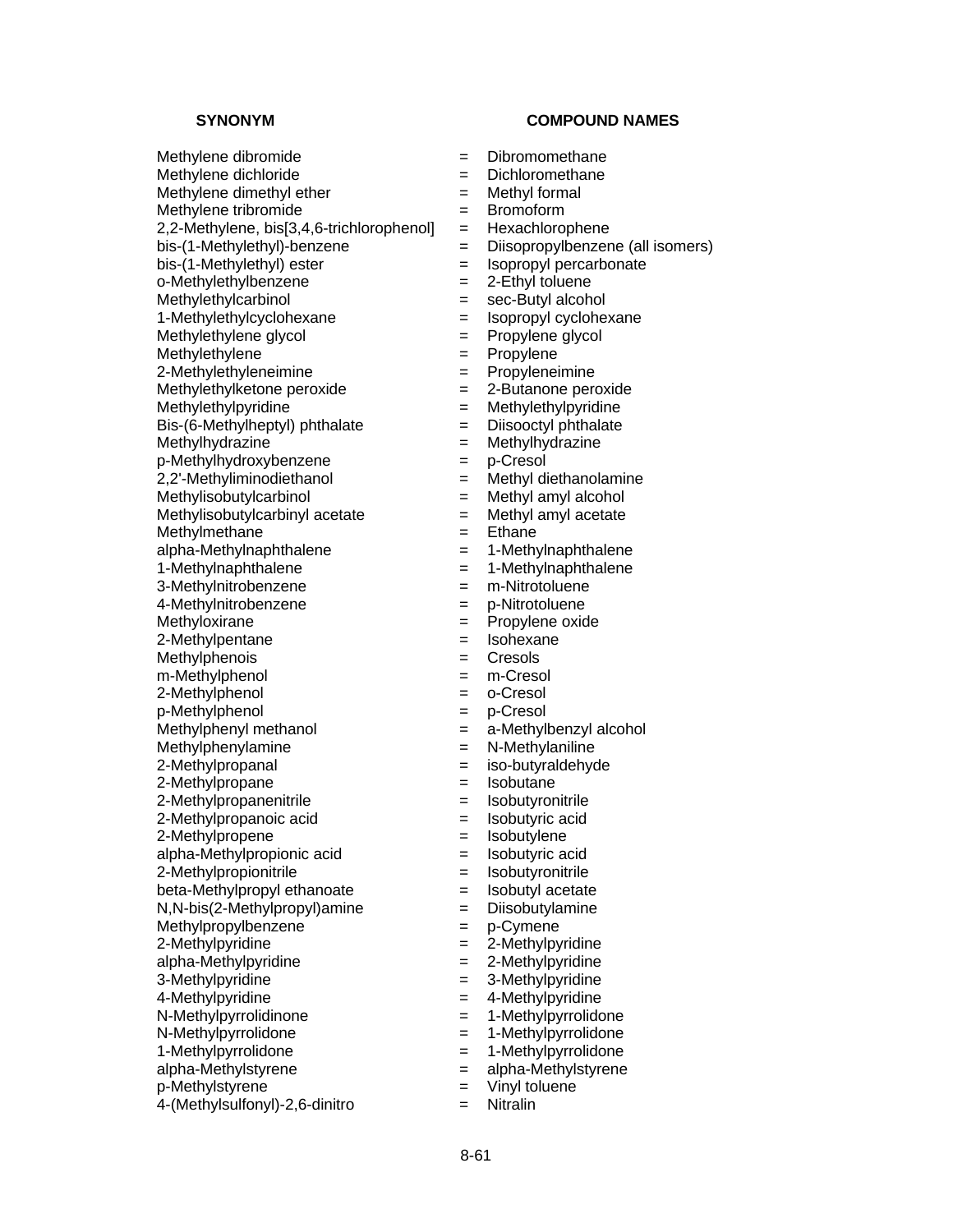Methyltrichlorosilane = Methyltrichlorosilane Methylzinc = Dimethylzinc Metolachlor = Metolachlor Metron = Methyl parathion Mevinphos = Phosdrin Mexacarbate  $=$  Zectran  $MFB$  = Fluorobenzene<br> $MHA-FA$  = 2-Hvdroxv-4-(m MIBC = Methyl isobutyl carbinol<br>
MIBK = Methyl isobutyl ketone  $MIC$  = Methyl amyl alcohol MIC = Methyl isobutyl carbinol MIC = Methyl isocyanate Middle oil  $=$  Carbolic oil (mixture) MIK = Methyl isobutyl ketone Mild mercury chloride  $=$  Mercurous chloride  $M$ ilk acid<br> $M$ ilk white  $M$  and  $M$  and  $M$  and  $M$  actic acid Milocep = Metolachlor Mineral carbon  $\blacksquare$  Charcoal  $\blacksquare$  Charcoal  $\blacksquare$  Oils. misc Mineral spirits  $\qquad \qquad \qquad = \qquad$ Mineral spirits Mipax = Dimethyl phthalate<br>Mirex = Mirex = Mirex Mirex = Mirex Mitis green  $\qquad \qquad = \qquad \qquad \text{Copper acetoarsenite}$ Mixed fertilizers  $=$  Ammonium nitrate-sulfate mixture Mixed primary amyl nitrates  $=$  n-Amyl nitrate Mixture of benzene, toluene, xylenes  $=$  Naphtha: coal tar MMH = Methylhydrazine Mohr's salt  $\qquad \qquad = \qquad$  Ferrous ammonium sulfate Molybdenum trioxide = Molybdic trioxide Molybdic acid  $(85%)$   $=$  Ammonium molybdate Molybdic anhydride  $=$  Molybdic trioxide Molybdic trioxide  $=$  Molybdic trioxide Mondur TDS  $=$  Toluene 2,4-diisocyanate Mono-n-propylamine  $\blacksquare$  n-Propylamine Mono PE = Pentaerythritol Monoammonium orthophosphate = Ammonium phosphate Monobromoacetone = Bromoacetone Monobromobenzene = Bromobenzene Monobromomethane = Methyl bromide Monocalcium phosphate monohydrate  $=$  Calcium phosphate Monochlorethane  $=$  Ethyl chloride Monochlorethanoic acid, ethyl ester  $=$  Ethyl chloroacetate Monochloroacetaldehyde = Chloroacetaldehyde Monochloroacetic acid, methyl ester  $=$  Methyl chloroacetate Monochloroacetic acid = Chloroacetic acid Monochloroacetic acid  $=$  Chloroacetic acid (80% or less) Monochlorobenzene = Chlorobenzene Monochlorodifluoromethane = Chlorodifluoromethane Monochloromethyl ether  $=$  Chloromethyl methyl ether beta-Monochloropropionic acid = 3-Chloropropionic acid Monochlorotetrafluoroethane = Monochlorotetrafluoroethane

- 
- 
- 
- 
- 
- 
- 
- $=$  2-Hydroxy-4-(methylthio)-butanoic acid
- MHA acid  $= 2$ -Hydroxy-4-(methylthio)-butanoic acid
	-
	- $=$  Methyl isobutyl ketone
	-
	-
	-
	-
	-
	-
	-
	- $=$  Lead sulfate
	-
	-
	- = Oils, miscellaneous: mineral seal
	-
	-
	-
	-
	-
	-
	-
	-
	-
	-
	-
	-
	-
	-
	-
	-
	-
	-
	-
	-
	-
	-
	-
	-
	-
	-
	-
	-
	-
	-
	-
	-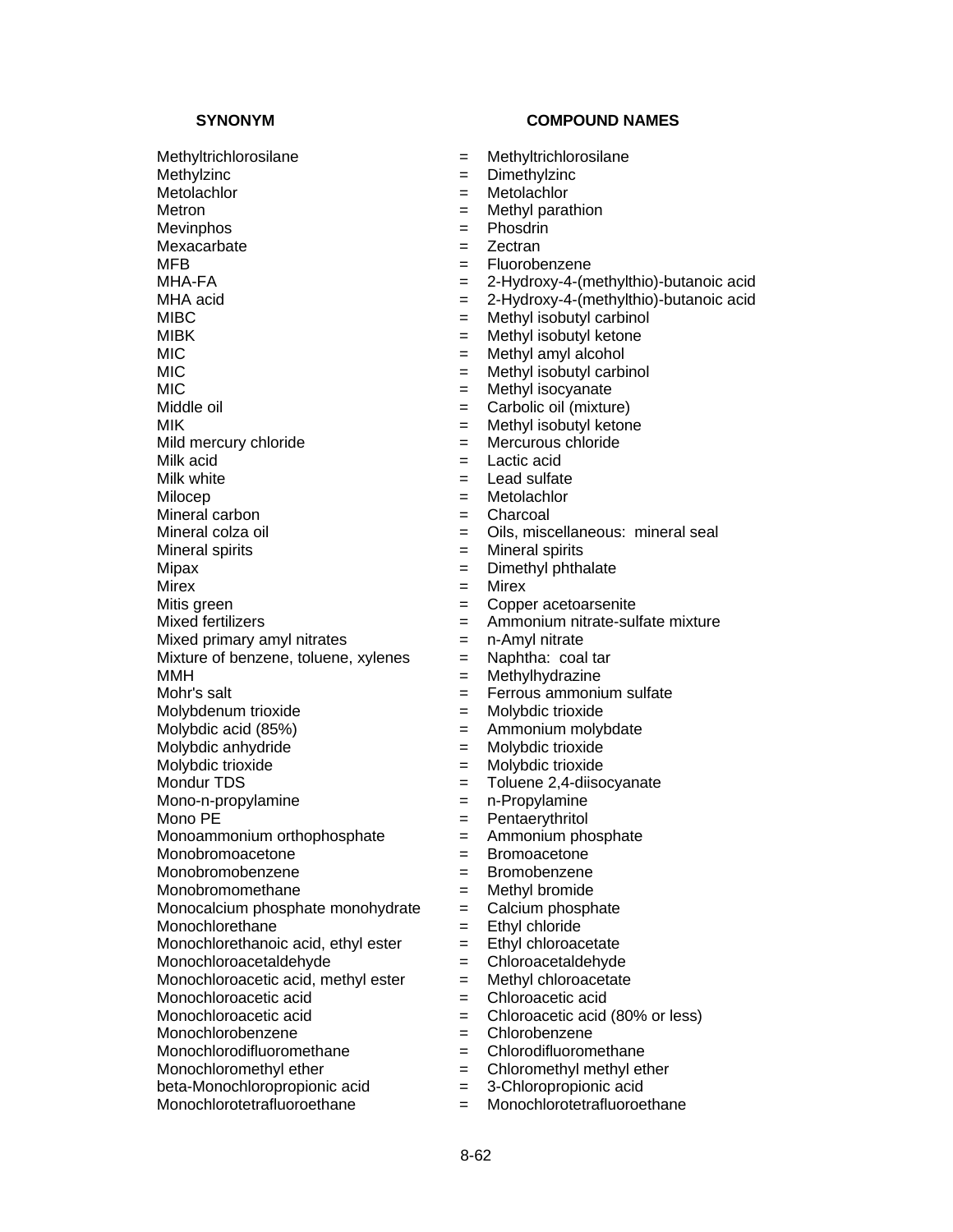Monoiodomethane =  $\blacksquare$ 

Monoisobutylamine  $\qquad \qquad \qquad = \qquad$ Isobutylamine

Monoisopropylamine = lsopropylamine

Mononitrogen monoxide = Nitric oxide

Nadone = Cyclohexanone

Naled = Naled

Naphthenic acids = Naphthenic acids = Naphthenic acids = Naphthenic acids = Naphthenic acids = Naphthenic acids = Naphthenic acids = Naphthenic acids = Naphthenic acids = Naphthenic acids = Naphthenic acids = Naphthenic ac

- Monochlorotrifluoromethane = Monochlorotrifluoromethane
- Monoethanolamine = Monoethanolamine
- Monoethylamine  $=$  Ethylamine
- Monoethylene glycol  $=$  Ethylene glycol
- Monofluorobenzene = Fluorobenzene
- Monofluoroethylene = Vinyl fluoride
- Monoglyme = Ethylene glycol dimethyl ether<br>
Monoiodomethane = ethyl iodide = Methyl iodide
	-
	-
- Monoisopropanolamine = Monoisopropanolamine
	-
- Monomethyl ethanolamine = Monomethyl ethanolamine
- Monomethylamine = Methylamine
- Monomethylamine = Methylamine solution
- Monomethylhydrazine = Methylhydrazine
	-
- Monosodium methane arsonate  $=$  Methanearsonic acid, sodium salt
- Monosodium methyl arsonate  $=$  Methanearsonic acid, sodium salt
- Monoxide  $=$  Carbon monoxide
- Morpholine = Morpholine
- Mortopal = Tetraethyl pyrophosphate
- $M$ oss green  $=$  Copper acetoarsenite
- Motor oil **Example 2** Oils, miscellaneous: lubricating
- Motor spirit  $=$  Gasolines: automotive  $\left\langle \langle 4.23g \rangle \right\rangle$  lead/gal)
- Mouse-tox = Strychnine
- $MPT$  = Methyl parathion
- MPTD  $=$  Methyl phosphonothioic dichloride
- MSMA = Methanearsonic acid, sodium salt
- Multrathane M = Diphenylmethane diisocyanate
- Muriatic acid  $=$  Hydrochloric acid
- Myrcene = Myrcene
- Myristic alcohol  $=$  Tetradecanol
- Myristyl alcohol  $=$  Tetradecanol
- NA 1760 (DOT) = Hexanoic acid
- Nabam = Nabam
- Nacap = Sodium 2-mercaptobenzothiazol solution
- Naccanol NR or SW  $=$  Dodecyl benzene sulfonic acid, sodium salt
- Nacconate 100 = Toluene 2,4-diisocyanate
- Nacconate 300 = Diphenylmethane diisocyanate
- Nacconol 988 A = Dodecylbenzenesulfonic acid
	-
	-
- Naphtha: coal tar  $=$  Naphtha: coal tar
- Naphtha: solvent  $=$  Naphtha: solvent
- Naphtha: stoddard solvent = Naphtha: stoddard solvent
- Naphtha:  $VM & P$  = Naphtha:  $VM & P$
- Naphtha  $=$  Mineral spirits
- Naphthalene = Naphthalene
- Naphthalin = Naphthalene
- Naphthane = Decahydronaphthalene<br>Naphthenic acids = Naphthenic acids
	-
- 1-Naphthyl n-methylcarbamate  $=$  Carbaryl
- alpha-Naphthylamine = 1-Naphthylamine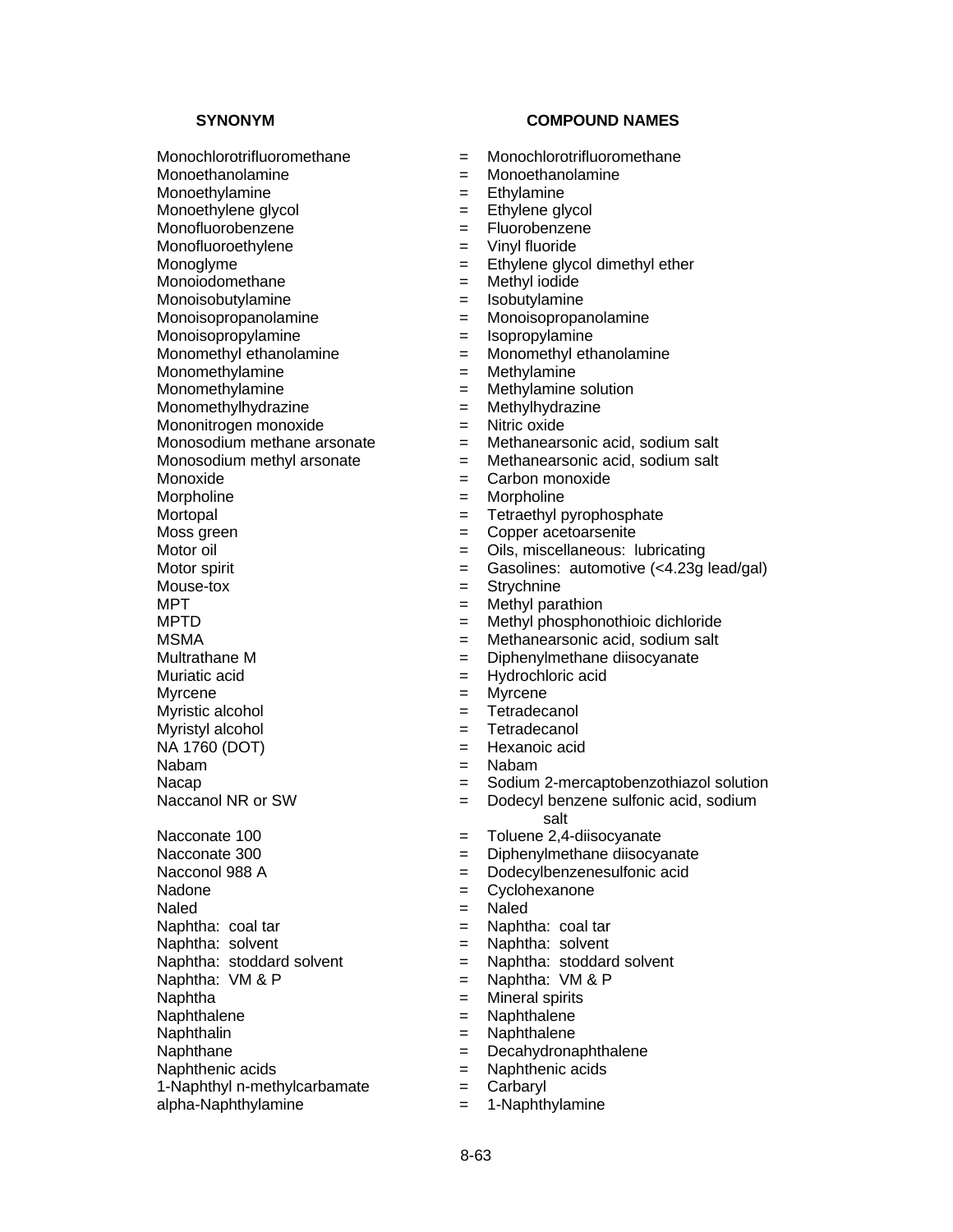- 1-Naphthylamine = 1-Naphthylamine Naphtol as-kg  $=$  p-Toluidine Napthalane  $=$  Decahydronaphthalene Natural gas  $=$  Methane Natural gasoline = Gasolines: casinghead Naugatuck DO 14 = Propargite NCI-C 54773 = Dimethyl hydrogen phosphite NCI-C06155 = Butyl chloride NCI-C06508 = Benzyl acetate NCI - C55947 = Tetranitromethane<br>NCL-C56188 = 2.6-Dimethylaniline Necatorina  $=$  Carbon tetrachloride  $N$ eo-fat 10  $N$ eo-fat 10  $N$  $N$ eo-fat 12-43  $\qquad \qquad = \qquad$  Lauric acid  $N$ eo-fat 8  $\qquad \qquad \qquad =$  Octanoic acid Neodecanoic acid, vinyl ester  $=$  Vinyl neodecanoate Neodecanoic acid  $\qquad \qquad = \qquad$  Neodecanoic acid Neofat 12  $=$  Lauric acid<br>Neohexane  $=$  Neohexane Neol = 2,2-Dimethylpropane-1,3-diol Neopentanoic acid  $=$  Trimethylacetic acid Neopentyl glycol  $= 2,2$ -Dimethylpropane-1,3-diol Neopentylene glycol  $= 2,2$ -Dimethylpropane-1,3-diol<br>Nerkol  $=$  Dichlorvos Neutral ammonium chromate  $=$ Neutral ammonium fluoride  $\qquad \qquad = \qquad$ Ammonium fluoride Neutral anhydrous calcium hypochlorite  $=$  Calcium hypochlorite Neutral lead acetate  $\qquad \qquad = \qquad$  Lead acetate Neutral lead stearate = Lead stearate Neutral nicotine sulfate  $\qquad \qquad = \qquad$  Nicotine sulfate Neutral potassium chromate = Potassium chromate Neutral sodium chromate anhydrous  $=$  Sodium chromate Neutral verdigris extension of the Copper acetate  $NIA$  12.40  $=$  Ethion  $NIA$  5996  $\qquad \qquad \qquad =$  Dichlobenil<br>Niagara 10242  $\qquad \qquad =$  Carbofuran Niagara 10242  $=$ Nialate  $=$  Ethion Nickel (II) fluoborate = Nickel fluoroborate<br>Nickel acetate tetrahydrate = Nickel acetate Nickel acetate tetrahydrate =  $=$ Nickel acetate  $=$  Nickel acetate<br>Nickel ammonium sulfate hexahydrate  $=$  Nickel ammonium sulfate Nickel ammonium sulfate hexahydrate  $=$ Nickel ammonium sulfate  $\qquad \qquad = \qquad$  Nickel ammonium sulfate Nickel bromide trihydrate = Nickel bromide Nickel bromide  $=$  Nickel bromide Nickel carbonyl  $=$  Nickel carbonyl Nickel chloride hexahydrate = Nickel chloride Nickel chloride  $=$  Nickel chloride Nickel cyanide  $=$  Nickel cyanide Nickel dihydroxide  $=$  Nickel hydroxide Nickel fluoroborate solution = Nickel fluoroborate Nickel fluoroborate<br>Nickel formate dihydrate<br>
= Nickel formate<br>
= Nickel formate Nickel formate dihydrate  $=$ Nickel formate  $\qquad \qquad = \qquad$  Nickel formate
- 
- 
- 
- 
- 
- 
- 
- 
- 
- 
- 
- $= 2.6$ -Dimethylaniline
- 
- 
- 
- 
- 
- 
- 
- Neohexane = Neohexane
- -
- 
- 
- 
- = Dichlorvos<br>= Ammonium chromate
- 
- 
- 
- 
- 
- 
- 
- 
- 
- 
- 
- 
- 
- 
- 
- 
- 
- 
- 
- 
- 
- 
- 
- 
- 
- 
- 
- 
- Nickel hydroxide  $=$  Nickel hydroxide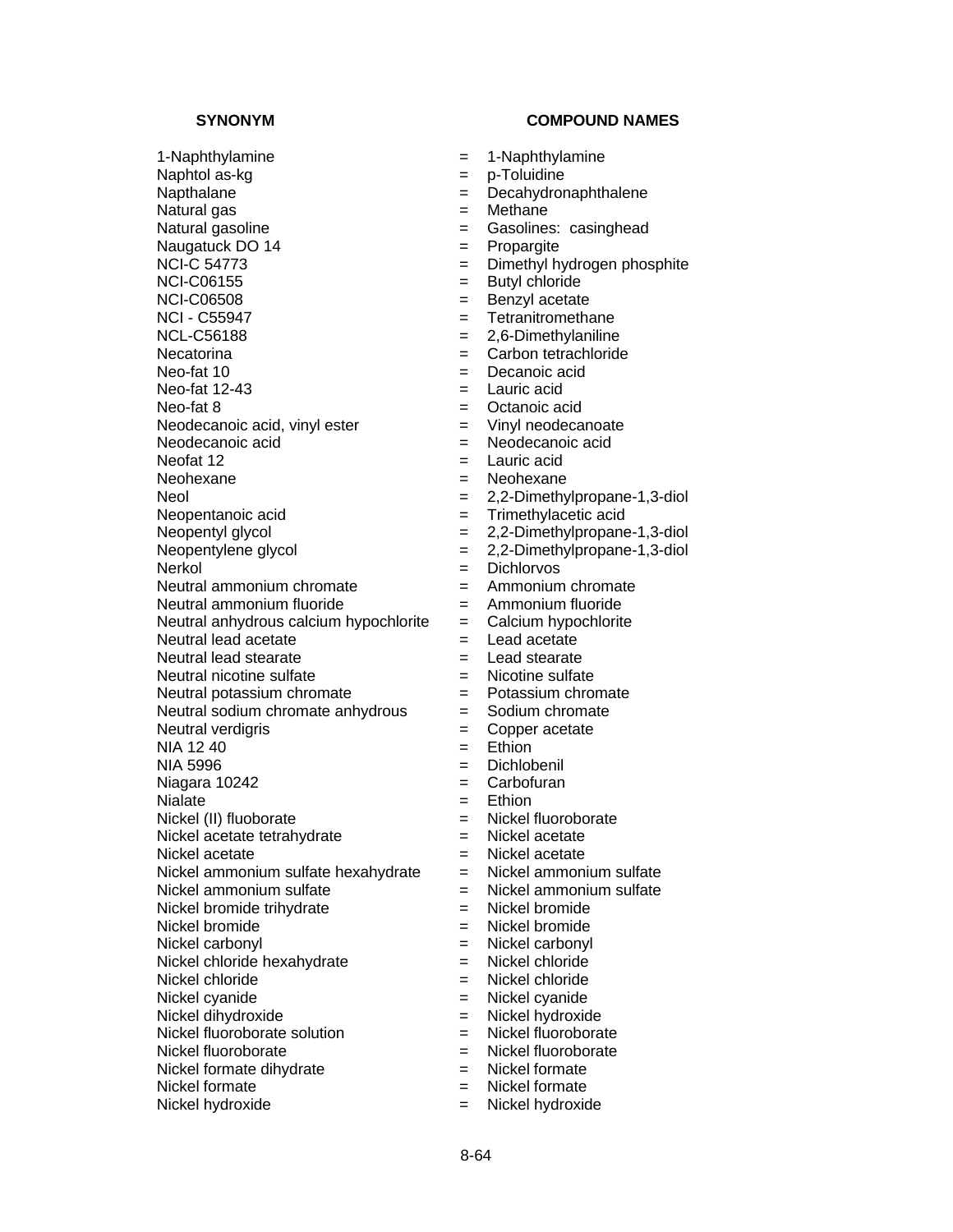Nickel nitrate hexahydrate = Nickel nitrate Nickel nitrate  $\qquad \qquad = \qquad$  Nickel nitrate Nickel sulfate  $\qquad \qquad = \qquad$  Nickel sulfate Nickel tetracarbonyl  $=$  Nickel carbonyl Nickelous acetate  $\qquad \qquad = \qquad$  Nickel acetate Nickelous hydroxide  $=$  Nickel hydroxide  $Nic$ kelous sulfate  $\begin{array}{ccc} \text{Nic} & = & \text{Nic} & \text{Nic} \\ \text{Nic} & \text{Nic} & = & \text{Nic} & \text{Nic} \\ \end{array}$  $Nicotine$ <br> $Niobe oil$   $=$   $Nethvl$ Niobe oil  $\begin{array}{ccc} \text{Niobe} & = & \text{Methyl benzoate} \\ \text{Nitos} & = & \text{Tetraethvl vyroob} \end{array}$ Nitralin = Nitralin = Nitralin Nitram  $=$  Ammonium nitrate Nitran = Methyl parathion o-Nitraniline = 2-Nitroaniline Nitratine = Sodium nitrate Nitrex nitrogen solutions (non-pressure) = Ammonium nitrate-urea solution Nitric acid, aluminum salt  $\begin{aligned}\n&= \text{Aluminum nitrate} \\
&= \text{Ferric nitrate}\n\end{aligned}$ Nitric acid, iron(III) salt  $=$ Nitric acid, lead II salt  $=$  Lead nitrate Nitric acid, thallium (I) salt  $=$  Thallium nitrate<br>Nitric acid. thallous salt  $=$  Thallium nitrate Nitric acid, thallous salt  $=$ Nitric acid  $=$  Nitric acid Nitric oxide<br>
Nitrilotriacetic acid and salts  $\begin{array}{ccc} \hline = & \hline \\ \hline \end{array}$ Nitrilotriacetic acid and salts  $\begin{array}{ccc} \hline \end{array}$ 2-Nitroaniline = 2-Nitroaniline o-Nitroaniline  $-$  2-Nitroaniline  $-$  2-Nitroaniline p-Nitroaniline = 4-Nitroaniline 4-Nitroaniline = 4-Nitroaniline Nitrobenzene = Nitrobenzene Nitrobenzol = Nitrobenzene Nitrocarbol = Nitromethane Nitrocellulose gum  $=$  Collodion  $Nitrocellulose solution$  = Collodion o-Nitrochlorobenzene = o-Chloronitrobenzene Nitrochloroform = Chloropicrin Nitroethane = Nitroethane Nitrogen dioxide  $=$  Nitrogen tetroxide Nitrogen monoxide  $=$  Nitric oxide Nitrogen peroxide  $\begin{aligned}\n&= \text{Nitrogen tetroxide} \\
&= \text{Nitrogen tetroxide}\n\end{aligned}$ Nitrogen = Nitrogen<br>Nitromagnesite = Magnesiu Nitromagnesite = Magnesium nitrate<br>Nitromethane = Nitromethane = Nitromethane o-Nitrophenol = 2-Nitrophenol 2-Nitrophenol = 2-Nitrophenol 3-Nitrophenol = 3-Nitrophenol m-Nitrophenol = 3-Nitrophenol p-Nitrophenol = 4-Nitrophenol 4-Nitrophenol = 4-Nitrophenol 1-Nitropropane = 1-Nitropropane<br>2-Nitropropane = 2-Nitropropane

- 
- 
- 
- 
- 
- 
- 
- $=$  Nicotine sulfate
- 
- 
- $=$  Tetraethyl pyrophosphate
- 
- 
- 
- 
- 
- 
- 
- 
- 
- 
- 
- 
- 
- $=$  Nitrilotriacetic acid and salts
- 
- 
- 
- 
- 
- 
- 
- 
- 
- 
- 
- 
- 
- 
- 
- Nitrogen tetroxide = Nitrogen tetroxide
- 
- 
- Nitromethane = Nitromethane
- 
- 
- 
- 
- 
- 
- 
- 2-Nitropropane = 2-Nitropropane
- sec-Nitropropane  $= 2$ -Nitropropane
- Nitrosyl chloride  $=$  Nitrosyl chloride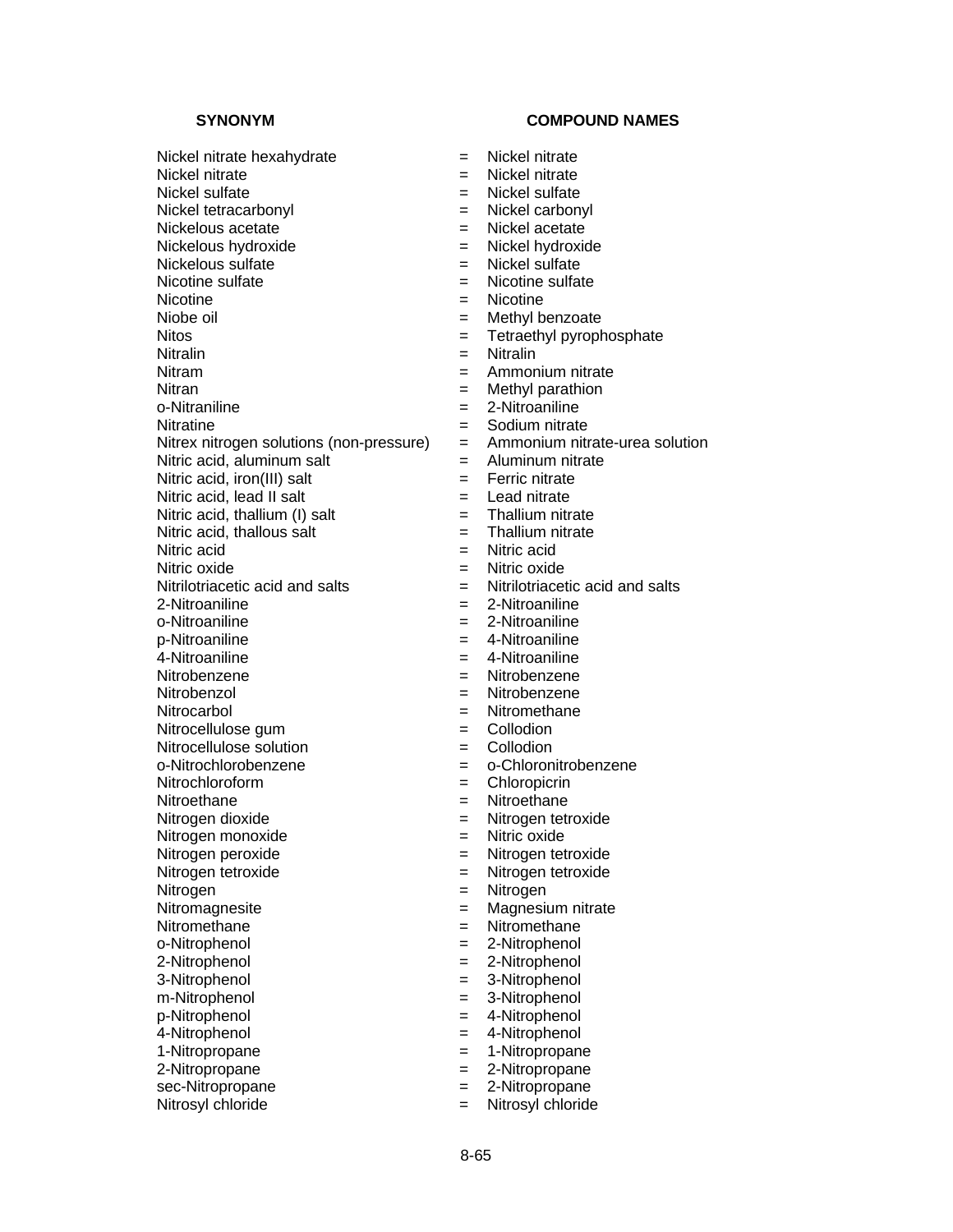3-Nitrotoluene = m-Nitrotoluene m-Nitrotoluene = m-Nitrotoluene o-Nitrotoluene = o-Nitrotoluene 2-Nitrotoluene = 0-Nitrotoluene p-Nitrotoluene = p-Nitrotoluene 3-Nitrotoluol = m-Nitrotoluene 4-Nitrotoluol = p-Nitrotoluene Nitrotrichloromethane = Chalorophical =  $N$ itrous ether  $=$  Ethyl nitrite Nitrous oxide  $=$  Nitrous oxide<br>
No. 4  $=$  Oils. fuel: 4  $\overline{a}$  No. 5  $\overline{b}$  No. 5  $\overline{b}$  No. 5  $\overline{b}$   $\overline{c}$  No. 5  $\overline{c}$  $N_o. 6$  = Oils, fuel: no. 6 Nonan-2-one  $\qquad \qquad = \qquad$  Methyl heptyl ketone Nonane = Nonane = Nonane n-Nonane = Nonane = Nonane Nonanol acetate  $\qquad \qquad = \qquad$  Nonyl acetate Nonanol = Nonanol 1-Nonanol = Nonanol 5-Nonanone = Di-n-butyl ketone 2-Nonanone = Methyl heptyl ketone Nonene (non-linear) = Nonene Nonene (nonlinear)  $=$  Propylene trimer 1-Nonene = 1-Nonene Nonene  $=$  Nonene Nonene  $=$  Propylene trimer Nonyl acetate  $\qquad \qquad = \qquad$  Nonyl acetate n-Nonyl acetate  $\qquad \qquad = \qquad$  Nonyl acetate Nonyl alcohol/pelargonic alcohol = Nonanol Nonyl alcohol = Nonanol Nonylcarbinol = n-Decyl alcohol 1-Nonylene = 1-Nonene n-Nonylethylene = 1-Undecene Nonylphenol = Nonylphenol S-Noranone = Di-n-butyl ketone Normal lead acetate  $\qquad \qquad = \qquad$  Lead acetate Normenthane  $=$  Isopropyl cyclohexane Norvalamine = n-Butylamine 2-NP = 2-Nitropropane NTA = Nitrilotriacetic acid and salts NTM = Dimethyl phthalate Nuoplaz = Ditridecyl phthalate Nux-vomica = Strychnine O,O-Diethyl O-(p-nitrophenyl) phosphorothioate O,O[diethyl-o(and 5)-]2- (ethylthio)ethyl[phosphorothioate s Octa-klor = Chlordane 1,2,4,5,6,7,8,8-Octachloro-2,3,3a,4,7,7ahexahydro-4,7-methanoindene Octachlorocamphene = Toxaphene<br>Octadecanoic acid = Stearic acid Octadecanoic acid = Stearing = Stearing action cis-9-Octadecenoic acid = Oleic acid

- $=$  Oils, fuel: 4  $=$  Parathion = Demeton = Chlordane
-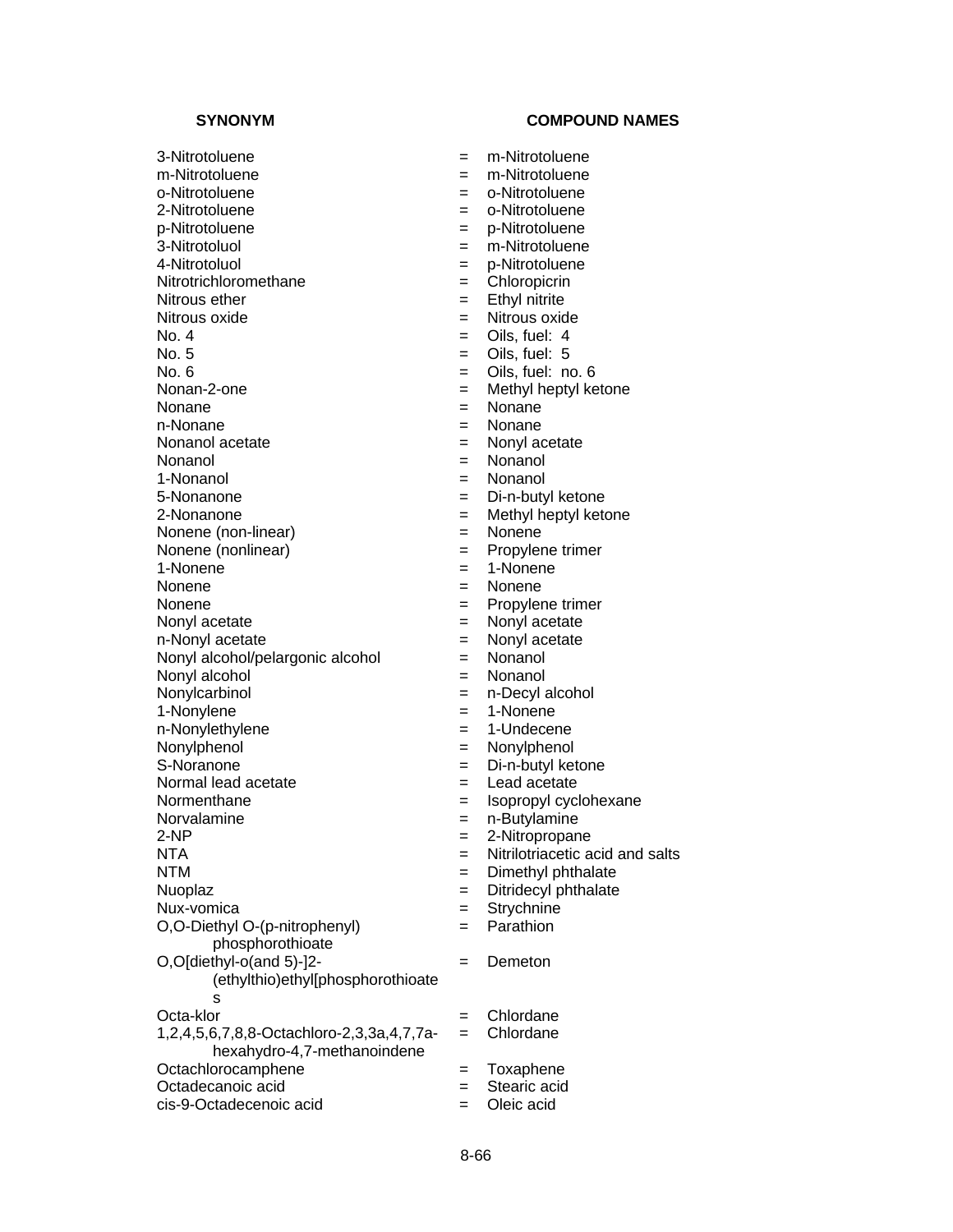### SYNONYM COMPOUND NAMES

n-Octadecylic acid = Stearic acid

1,6-Octadiene, 7-methyl-3-methylene = Myrcene

n-Octoic acid  $\qquad \qquad = \qquad$  Octanoic acid Octycarbinol = Nonanol

Octyl acetate  $= 2$ -Ethylhexyl acetate

Octyl aldehydes = Octyl aldehydes

alpha-Octylene = 1-Octene

Oil of bitter almond  $=$  Benzaldehyde

Oil of mirbane  $=$  Nitrobenzene Oil of Niobe  $=$  Methyl benzoate

Oils, edible: peanut = Oils, edible: peanut

 $Oils, edible:$  safflower  $=$   $Oils, edible:$  safflower

- 
- 
- 1-Octanal = Octyl aldehydes
- Octane  $=$  Octane
- n-Octane  $=$  Octane
- Octanoic acid  $\qquad \qquad = \qquad$  Octanoic acid
- Octanol = Octanol
- 1-Octanol = Octanol
- 3-Octanone  $=$  Ethyl amyl ketone
- 1-Octene  $=$  1-Octene
	-
- Octoil **Dioctyl** phthalate **Dioctyl** phthalate
	-
- $n$ -Octyl-n-decyl phthalate  $\qquad \qquad = \qquad$  Octyl decyl phthalate
	-
- Octyl alcohol = Octanol
- Octyl aldehyde = Ethylhexaldehyde
	-
- n-Octyl aldehyde<br>
Octyl aldehydes<br>
Octyl aldehydes<br>  $=$  Octyl aldehydes<br>  $=$  Octyl aldehydes
- $Octyl$  decyl phthalate  $=$   $Octyl$  decyl phthalate
- Octyl epoxy tallate  $=$  Octyl epoxy tallate
	-
	-
- $Oil$  of cashew nutshell  $=$   $Oil$ , misc: cashew nut shell
	-
	-
- Oil of vitriol = Sulfuric acid
- Oil, misc: cashew nut shell  $=$  Oil, misc: cashew nut shell
- Oil, misc: pine  $=$  Oil, misc: pine
- Oils, edible: castor = Oils, edible: castor
- Oils, edible: coconut = Oils, edible: coconut
- Oils, edible: cottonseed = Oils, edible: cottonseed
- $Oils.$  edible: fish  $=$   $Oils.$  edible: fish
- Oils, edible: lard = Oils, edible: lard
- $Oils.$  edible:  $olive$   $=$   $Oils.$  edible:  $olive$
- Oils, edible: palm  $=$  Oils, edible: palm
	-
	-
- Oils, edible: soya bean  $=$  Oils, edible: soya bean
- Oils, edible: tucum = Oils, edible: tucum
- Oils, edible: vegetable =  $\qquad \qquad$  = Oils, edible: vegetable
- $Oils, fuel: 1-D$   $= Oils, fuel: 1-D$
- $Oils, fuel: 2-D$   $= Oils, fuel: 2-D$
- Oils, fuel: 2 = Oils, fuel: 2
- $Oils.$  fuel:  $4$   $=$   $Oils.$  fuel:  $4$
- Oils, fuel: 5 = Oils, fuel: 5
- Oils, fuel:  $no. 1$  = Oils, fuel:  $no. 1$
- $Oils. fuel: no. 6 = Oils. fuel: no. 6$
- Oils, miscellaneous: absorption = Oils, miscellaneous: absorption
- Oils, miscellaneous: coal tar  $=$  Oils, miscellaneous: coal tar
- Oils, miscellaneous: croton = Oils, miscellaneous: croton
- Oils, miscellaneous: linseed = Oils, miscellaneous: linseed
- Oils, miscellaneous: lubricating = Oils, miscellaneous: lubricating
- Oils, miscellaneous: mineral seal = Oils, miscellaneous: mineral seal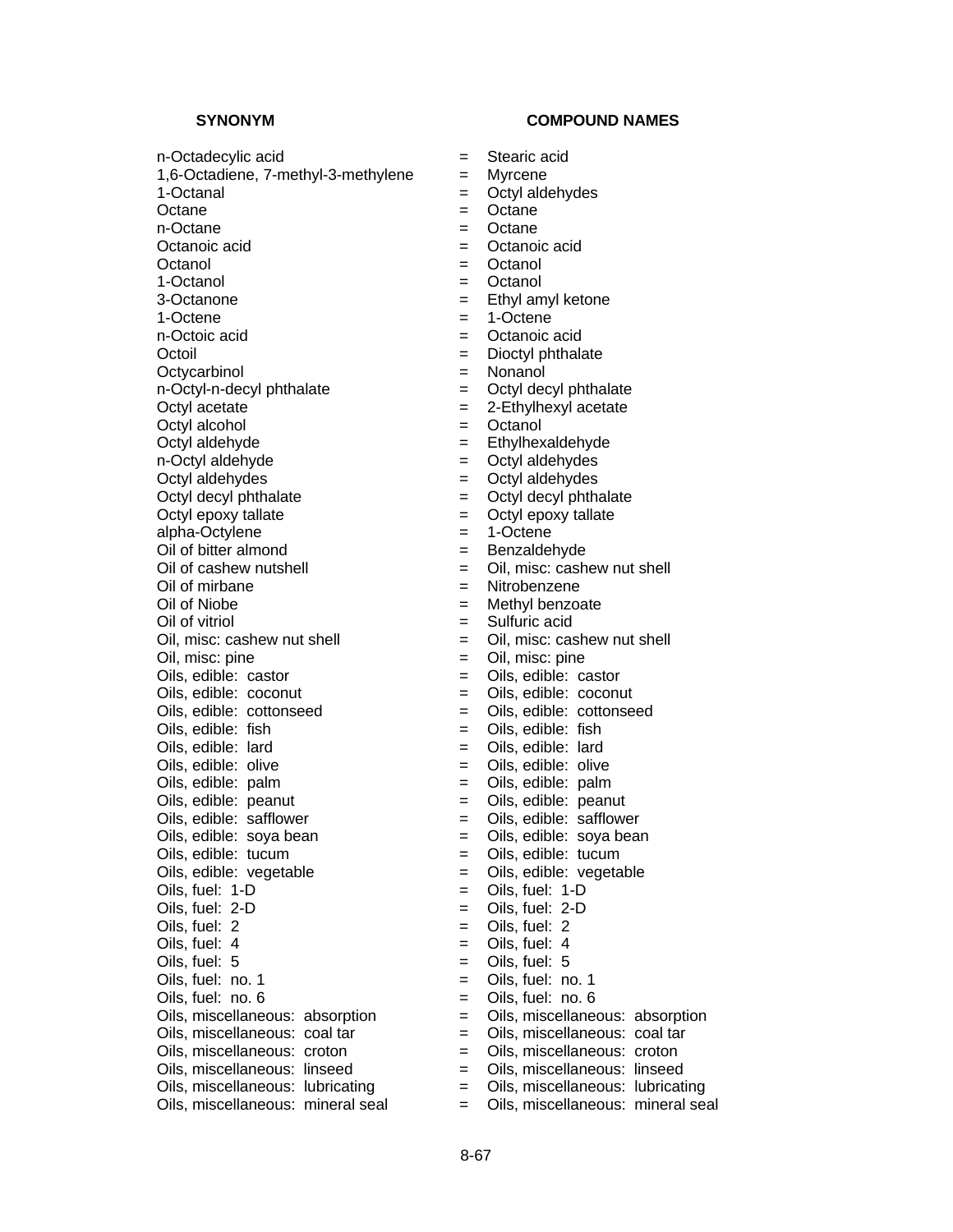Oils, miscellaneous: mineral Oils, miscellaneous: motor Oils, miscellaneous: neatsfoot Oils, miscellaneous: penetrating Oils, miscellaneous: range Oils, miscellaneous: resin Oils, miscellaneous: road Oils, miscellaneous: rosin Oils, miscellaneous: sperm Oils, miscellaneous: spindle Oils, miscellaneous: spray Oils, miscellaneous: tall Oils, miscellaneous: tanner's Oils, miscellaneous: transformer Oils, miscellaneous: turbine Oils: clarified Oils: crude Oils: diesel Olefiant gas Oleic acid, ammonium salt Oleic acid, potassium salt Oleic acid, sodium salt Oleic acid Oleum abietis Oleum Omal  $=$  Trichlorophenol Omite **Definition EXECUTE:** Propargite ONA = 2-Nitroaniline ONP = 2-Nitrophenol Ontrack 8e Orpiment Orthoarsenic acid Orthoboric acid Orthocide Orthophosphoric acid Orthotitanic acid, tetrabutyl ester 3-Oxa-1, 5-pentanediol Oxacetic acid Oxacyclopentadiene Oxal = Glyoxal Oxaldehyde Oxalic acid dinitrile Oxalic acid, diammonium salt Oxalic acid, ferrous salt Oxalic acid Oxalonitrile Oxammonium sulfate Oxammonium 2-Oxetanone Oxidate LE Oxides of nitrogen Oxirane = Ethylene oxide<br>
Oxo octaldehyde = lsooctaldehyde<br>
= lsooctaldehyde Oxo octaldehyde  $=$ 

| <b>SYNONYM</b>                 |         | <b>COMPOUND NAMES</b>            |  |  |
|--------------------------------|---------|----------------------------------|--|--|
| miscellaneous: mineral         | $=$     | Oils, miscellaneous: mineral     |  |  |
| miscellaneous: motor           | $=$     | Oils, miscellaneous: motor       |  |  |
| miscellaneous: neatsfoot       | $=$     | Oils, miscellaneous: neatsfoot   |  |  |
| miscellaneous: penetrating     | $=$     | Oils, miscellaneous: penetrating |  |  |
| miscellaneous: range           | $=$     | Oils, miscellaneous: range       |  |  |
| miscellaneous: resin           | $=$     | Oils, miscellaneous: resin       |  |  |
| miscellaneous: road            | $=$     | Oils, miscellaneous: road        |  |  |
| miscellaneous: rosin           | $=$     | Oils, miscellaneous: rosin       |  |  |
| miscellaneous: sperm           | $=$     | Oils, miscellaneous: sperm       |  |  |
| miscellaneous: spindle         | $=$     | Oils, miscellaneous: spindle     |  |  |
| miscellaneous: spray           | $=$     | Oils, miscellaneous: spray       |  |  |
| miscellaneous: tall            | $=$     | Oils, miscellaneous: tall        |  |  |
| miscellaneous: tanner's        | $=$     | Oils, miscellaneous: tanner's    |  |  |
| miscellaneous: transformer     | $=$     | Oils, miscellaneous: transformer |  |  |
| miscellaneous: turbine         | $=$     | Oils, miscellaneous: turbine     |  |  |
| clarified                      | $=$     | Oils: clarified                  |  |  |
| crude                          | $=$     | Oils: crude                      |  |  |
| diesel                         | $=$     | Oils: diesel                     |  |  |
| ant gas                        | $=$     | Ethylene                         |  |  |
| acid, ammonium salt            | $=$     | Ammonium oleate                  |  |  |
| acid, potassium salt           | $=$     | Oleic acid, potassium salt       |  |  |
| acid, sodium salt              | $=$     | Oleic acid, sodium salt          |  |  |
| acid                           | $=$     | Oleic acid                       |  |  |
| n abietis                      | $=$     | Oil, misc: pine                  |  |  |
| η                              | $=$     | Oleum                            |  |  |
|                                | $=$     | Trichlorophenol                  |  |  |
| э                              | $=$     | Propargite                       |  |  |
|                                | $=$     | 2-Nitroaniline                   |  |  |
|                                | $=$ $-$ | 2-Nitrophenol                    |  |  |
| ıck 8e                         | $=$     | Metolachlor                      |  |  |
| nent                           | $=$     | Arsenic trisulfide               |  |  |
| parsenic acid                  |         | $=$ Arsenic acid                 |  |  |
| boric acid                     | $=$     | Boric acid                       |  |  |
| ocide                          | $=$     | Captan                           |  |  |
| phosphoric acid                | $=$     | Phosphoric acid                  |  |  |
| titanic acid, tetrabutyl ester | $=$     | Tetrabutyl titanate              |  |  |
| a-1, 5-pentanediol             | $=$     | Diethylene glycol                |  |  |
| etic acid                      | =       | Glyoxylic acid (50% or less)     |  |  |
| yclopentadiene                 | $=$     | Furan                            |  |  |
|                                | $=$     | Glyoxal                          |  |  |
| dehyde                         | $=$     | Glyoxal                          |  |  |
| c acid dinitrile               | $=$     | Cyanogen                         |  |  |
| c acid, diammonium salt        | $=$     | Ammonium oxalate                 |  |  |
| c acid, ferrous salt           | $=$     | Ferrous oxalate                  |  |  |
| c acid                         | $=$     | Oxalic acid                      |  |  |
| onitrile                       | $=$     | Cyanogen                         |  |  |
| nmonium sulfate                | $=$     | Hydroxylamine sulfate            |  |  |
| nmonium                        | $=$     | Hydroxylamine                    |  |  |
| etanone                        | $=$     | beta-Propiolactone               |  |  |
| ate LE                         | $=$     | Methyl benzoate                  |  |  |
| es of nitrogen                 | $=$     | Nitrogen tetroxide               |  |  |
|                                |         |                                  |  |  |

- 
- 
- Oxo octyl alcohol = Isooctyl alcohol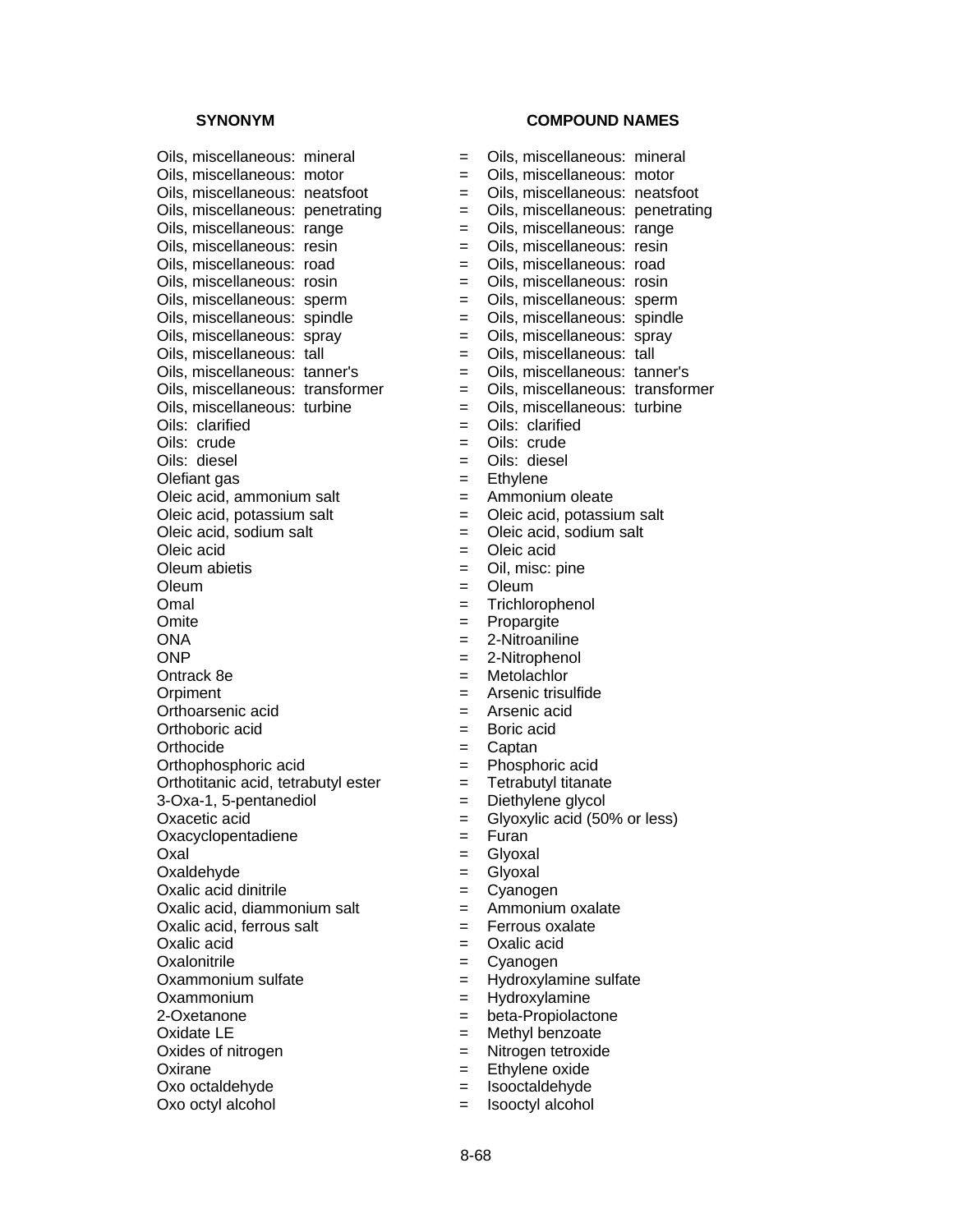$3$ -Oxobutanoic acid methyl ester  $=$  Methyl acetoacetate

alpha-Oxodiphenylmethane = Benzophenone

Oxole = Furan

1,1'- $[Oxybis(methylene)]$  bis benzene  $=$  Dibenzyl ether

Oxyphenic acid  $=$  Catechol

Oxytoluenes = Cresols

Paracetaldehyde = Paraldehyde

Pentachlorophenyl chloride = Hexachlorobenzene

1-Pentadecanol = Pentadecanol

Pentadecyl alcohol = Pentadecanol

trans-Pentadiene-1,3 = 1,3-Pentadiene

# **SYNONYM COMPOUND NAMES**

- 
- 
- alpha-Oxoditane = Benzophenone
- Oxoethanoic acid  $=$  Glyoxylic acid (50% or less)
- 2-Oxohexamethylenimine = Caprolactam
	-
- Oxotridecyl alcohol = Tridecanol
	-
- 2,2'-Oxybisethanol = Diethylene glycol
- Oxygen = Oxygen
- Oxylite = Dibenzoyl peroxide
	-
	-
- Paint drier = Copper naphthenate
- Painter's naphtha  $=$  Naphtha: VM & P
- Palm butter  $=$  Oils, edible: palm
- Palm fruit oil  $=$  Oils, edible: palm
	-
- Palm oil = Oils, edible: palm = Oils, edible: tucum
- PAN = Phthalic anhydride
	-
- Paper maker's alum  $\begin{array}{rcl}\n\text{PAPI} \\
\text{PAPI} \\
\text{PAPI} \\
\end{array}$  = Aluminum sulfate solution
	- $=$  Polymethylene polyphenyl isocyanate
	-
- Paradi = p-Dichlorobenzene
- Paradichlorobenzene = p-Dichlorobenzene
- Paradow  $=$  p-Dichlorobenzene
- Paraformaldehyde = Paraformaldehyde
- Paraldehyde = Paraldehyde
- Paramoth  $=$  p-Dichlorobenzene
- Paranaphthalene = Anthracene
- Parathion-methyl example and the Methyl parathion
- Parathion  $=$  Parathion
- Paridol **Example 2** Methyl parathion
- Paris green  $\qquad \qquad =$  Copper acetoarsenite
- Parrot green = Copper acetoarsenite
- Patent aluminum = Aluminum sulfate
- PCB  $=$  Polychlorinated biphenyl
	-
- PE = Pentaerythritol  $=$  Isoamylacetate
	-
- Pear oil  $=$  sec-Amyl acetate<br>Pearl white  $=$  Bismuth oxychlori  $=$  Bismuth oxychloride
- Penta-1,4-diene = 1,4-Pentadiene
- Penta = Pentachlorophenol
- Pentaborane = Pentaborane
- (9)-Pentaboron nonahydride = Pentaborane
- Pentachloroethane = Pentachloroethane
- Pentachlorophenol = Pentachlorophenol
	-
- o-Pentadecadienyl salicylic acid = Oil, misc: cashew nut shell
- Pentadecanol = Linear alcohols
- Pentadecanol **Exercise Exercise Exercise A** Pentadecanol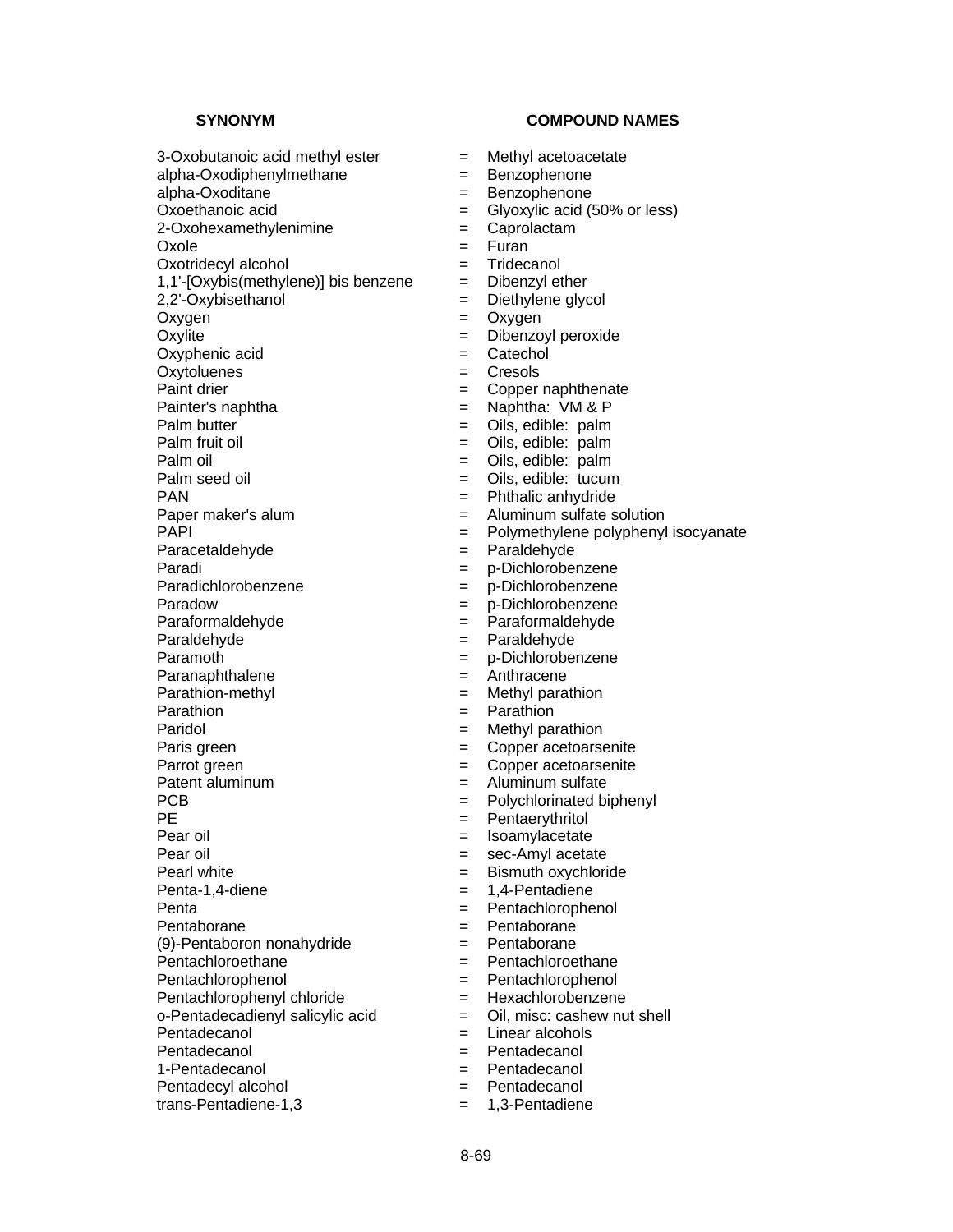$cis$ -Pentadiene-1,3  $=$  1,3-Pentadiene 1,3-Pentadiene = 1,3-Pentadiene 1,4-Pentadiene = 1,4-Pentadiene Pentaerythrite = Pentaerythritol Pentaerythritol **Exercise Exercise Exercise A** Pentaerythritol Pentaethylenehexamine = Pentaethylenehexamine<br>Pentalin<br>Pentachloroethane Pentamethylene = Cyclopentane<br>
Pentanal = n-Valeraldehv Pentanal = n-Valeraldehyde<br>
Pentanal = Valeraldehyde<br>
= Valeraldehyde Pentane = Pentane = Pentane 2,4-Pentanedione = Acetylacetone 1-Pentanethiol **Exercise Exercise Exercise 2** in-Amyl mercaptan Pentanoic acid = Pentanoic acid 1-Pentanol = n-Amyl alcohol 2-Pentanone = 2-Pentanone 2-Pentanone = Methyl propyl ketone Pentek = Pentaerythritol<br>1-Pentene = 1-Pentene = 1-Pentene 1-Pentene = 1-Pentene tert-Pentyl acetate  $=$  tert-Amyl acetate Pentyl alcohol = n-Amyl alcohol 1-Pentyl chloride  $=$  n-Amyl chloride n-Pentyl propionate  $\qquad \qquad = \qquad$ n-Pentyl propionate 2-Pentylacetate  $=$  sec-Amyl acetate 2-Pentylbromide = 2-Bromopentane<br>sec-Pentylcarbinol = Ethyl butanol sec-Pentylcarbinol = Ethyl butanol Pentylformic acid = Hexanoic acid Pentylsilicon trichloride = n-Amyltrichlorosilane Peracetic acid  $=$  Peracetic acid Percarbamide = Urea peroxide Perchloric acid solution = Perchloric acid solution Perchloric acid = Perchloric acid Perchlorodihomocubane = Mirex Perchloroethane = Hexachloroethane Perclene  $=$  Tetrachloroethylene Perk = Tetrachloroethylene Peroxide = Hydrogen peroxide Peroxyacetic acid  $=$  Peracetic acid

- 
- Peroxydicarbonic acid,<br>
Peroxydisulfuric acid, diammonium salt = Ammonium persulfate Peroxydisulfuric acid, diammonium salt  $=$
- Persian-insect powder = Pyrethrins
- 

- 
- 
- 
- 
- 
- Pentaethylene hexamine  $=$  Pentaethylenehexamine
	-
	- $=$  Pentachloroethane
	-
	-
	- $=$  Valeraldehyde
	-
- 1,5-Pentanedial = Glutaraldehyde solution
	-
	-
	-
	-
	-
	- = Diethyl ketone
	-
	-
	-
	-
- Pentyl acetates = Amyl acetate (all isomers)
	-
	-
- Pentyl methyl ketone = n-Amyl methyl ketone
	-
	-
	-
	-
	-
	-
	-
	-
	-
	-
- Perchlorobenzene =  $\qquad$  = Hexachlorobenzene
- Perchlorobutadiene = Hexachlorobutadiene
- Perchlorocyclopentadiene = Hexachlorocyclopentadiene
	-
	-
- Perchloroethylene = Tetrachloroethylene
- Perchloromethane = Carbon tetrachloride
- $Perchloromethvl$  mercaptan  $=$  Perchloromethyl mercaptan
	-
- Perhydronapthalene = Decahydronaphthalene
	-
	-
	-
	-
	-
	-
- Petrohol = Isopropyl alcohol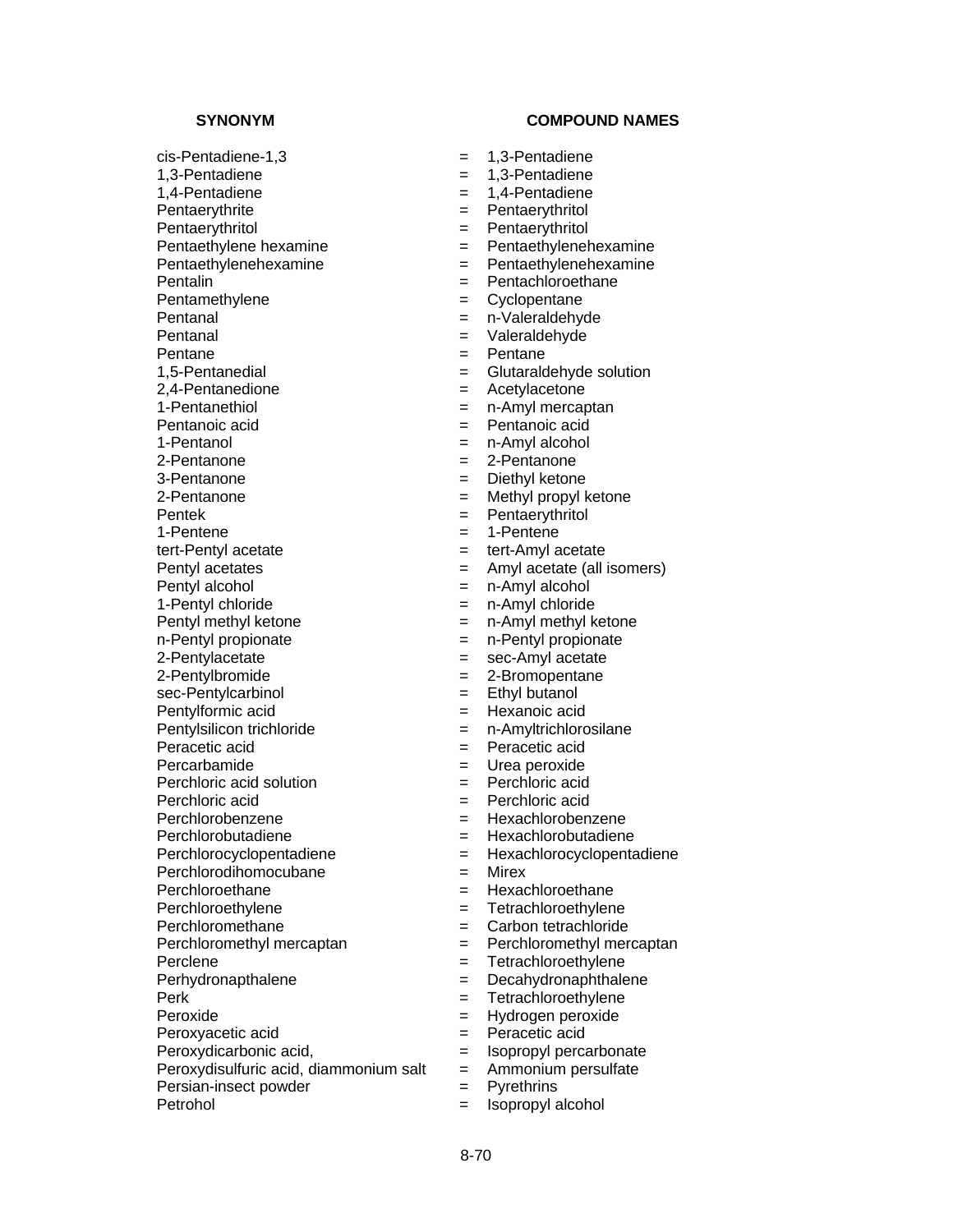Petrolatum jelly  $=$  Petrolatum Petrolatum = Petrolatum Petroleum asphalt  $=$  Asphalt Petroleum asphalt  $=$  Oils, miscellaneous: road Petroleum distillate  $\qquad \qquad = \qquad$  Distillates: flashed feed stocks Petroleum distillate  $=$  Distillates: straight run  $Pet$ roleum insulating oil  $\qquad \qquad = \qquad$  Oils, miscellaneous: transformer Petroleum jelly  $=$  Petrolatum Petroleum naphtha  $=$  Petroleum naphtha  $=$  Asphalt blending strategy  $=$  Asphalt blending strategy extending strategy and  $=$  Asphalt blending strategy and the extending strategy and the extending strategy and the extendi Petroleum residue = Asphalt blending stocks: straight run Petroleum solvent = Naphtha: solvent Petroleum solvent = Naphtha: stoddard solvent Petroleum solvent = Naphtha: VM & P Petroleum solvent = Petroleum naphtha<br>
Petroleum spirits = Mineral spirits<br>
= Mineral spirits Petroleum spirits  $=$ Petroleum wax  $\begin{array}{ccc} \text{Petroleum} & \text{max} \\ \text{Petroleum} & \text{max} \\ \text{Petroleum} & \text{max} \\ \end{array}$ Phellandrene  $=$  Dipentene Phenachlor  $=$  Trichlorophenol Phenacyl chloride  $=$  Chloroacetophenone Phenador-X = Diphenyl Phenic acid  $=$  Phenol Phenol,  $2,4,6$ -trinitro-, ammonium salt  $=$  Ammonium picrate, wet Phenol, o-chloro-  $=$  o-Chlorophenol Phenol, o-ethyl<br>
Phenol, pentachloro-, sodium salt = Sodium pentachlorophenate Phenol, pentachloro-, sodium salt  $=$  Phenol.2-chloro-Phenol = Phenol = Phenol Phenoxybenzene = Diphenyl ether 2-Phenoxyethanol  $=$  Ethylene glycol phenyl ether<br>1-Phenyl-1-xylyl ethane  $=$  1-Phenyl-1-xylyl ethane Phenyl bromide  $=$  Bromobenzene Phenyl cellosolve  $=$  Ethylene glycol phenyl ether Phenyl chloride  $=$  Chlorobenzene Phenyl chloromethylketone = Chloroacetophenone<br>
Phenyl ether = Diphenyl ether  $a-Phenyl$  ethyl alcohol  $a-Phenyl$  alcohol  $a-Phenyl$  alcohol Phenyl fluoride = Fluorobenzene<br>
Phenyl hydroxide = Fluorobenzene Phenyl hydroxide Phenyl mercaptan = Benzenethiol Phenyl perchloryl  $=$  Hexachlorobenzene Phenyl xylyl ethane  $= 1-P$ henyl-1-xylyl ethane Phenylamine  $=$  Aniline N-Phenylaniline = Diphenylamine Phenylarsenic dichloride  $=$  Phenyldichloroarsine Phenylbenzene = Diphenyl<br>Phenylcarbinol = Diphenyl = Benzyl alcohol  $Phenyl carbind$  =

- Petrol **Example 2018 EXECUTE:** Gasolines: automotive (<4.23g lead/gal)
	-
	-
	-
	-
	-
	-
	-
	-
	-
	- $=$  Asphalt blending stocks: straight run residue
	- residue
	-
	-
	-
	-
	-
- Petroleum tailings = Asphalt blending stocks: roofers flux
	-
	- Oils: crude
	-
	-
	-
	-
	-
	-
	-
	-
	-
	- = o-Chlorophenol
	-
	-
	-
	- $= 1$ -Phenyl-1-xylyl ethane
	-
	-
	-
	-
	- $=$  Diphenyl ether
	-
	-
	-
	-
	-
	-
	-
	-
	-
	-
	-
- Phenylcyanide = Benzonitrile
- 1-Phenyldecane = n-Decylbenzene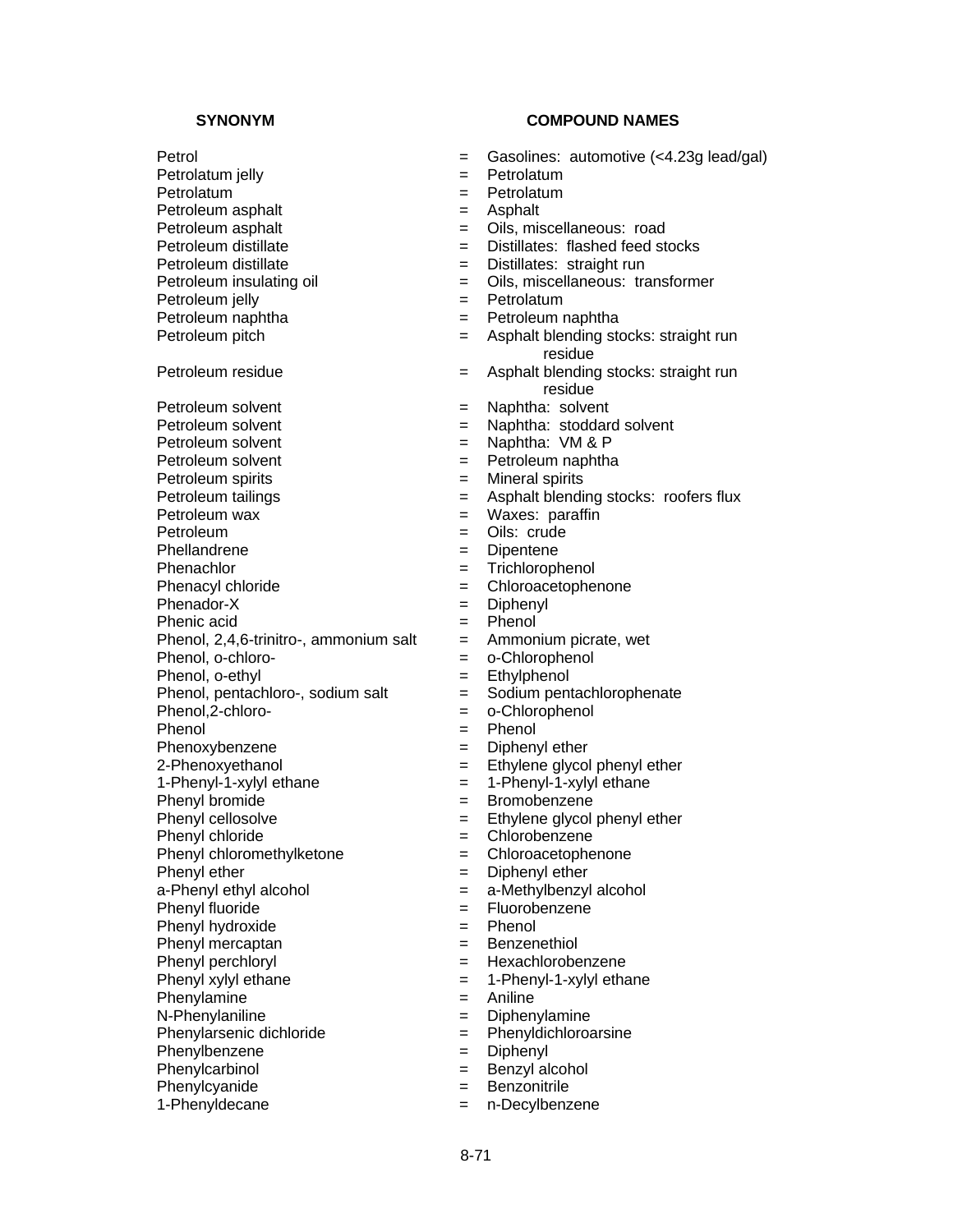Phenylhydrazine = Phenylhydrazine

Phenylmercuric acetate  $=$ 

Phenylmethyl acetate  $=$  Benzyl acetate

1-Phenyltetradecane = Tetradecylbenzene

1-Phenyltridecane = Tridecylbenzene

Phosdrin  $=$ 

Phosphinic acid, ammonium salt  $=$  Ammonium hypophosphite

Phosphonic acid, dimethyl ester  $=$  Dimethyl hydrogen phosphite

Phosphoric acid triethyleneimide  $=$  Tris(Aziridinyl)phosphine oxide

Phosphoric acid, tri-butyl ester  $=$  Tributyl phosphate

Phosphoric acid, triethyl ester  $=$  Triethyl phosphate

Phosphoric acid, tris(2-methylphenyl) ester

Phosphorodichloridic acid, ethyl ester  $=$  Ethyl phosphorodichloridate

Phosphorothioic acid, O,O-diethyl-O-p-

Nitrophenyl ester

Phosphorus, black = Phosphorus, black<br>Phosphorus, red = Phosphorus, red = Phosphorus, red

Phosphorus, white  $=$  Phosphorus, white

Phosphoryl chloride  $=$  Phosphorus oxychloride

# **SYNONYM COMPOUND NAMES**

- Phenyldichloroarsine = Phenyldichloroarsine
- 1-Phenyldodecane = Dodecylbenzene
- Phenylethane  $=$  Ethylbenzene
- 1-Phenylethanol = a-Methylbenzyl alcohol
- 1-Phenylethanone = Acetophenone
- Phenylethylene = Styrene
- Phenylhydrazine hydrochloride  $=$  Phenylhydrazine hydrochloride  $=$  Phenylhydrazine Phenylhydrazine
	-
- Phenylhydrazinium chloride  $=$  Phenylhydrazine hydrochloride<br>Phenylmercuric acetate  $=$  Phenylmercuric acetate
	-
- Phenylmethanol = Benzyl alcohol
	-
- Phenylmethyl alcohol = Benzyl alcohol
- Phenylmethyl amine  $=$  Benzylamine
- Phenylmethyl carbinol = a-Methylbenzyl alcohol
- Phenylphosphine dichloride = Benzene phosphorus dichloride
- Phenylphosphine thiodichloride = Benzene phosphorus thiodichloride
	-
- Phenylphosphonothioic dichloride = Benzene phosphorus thiodichloride<br>
Phenylphosphonous dichloride = Benzene phosphorus dichloride = Benzene phosphorus dichloride
- Phenylphosphorus dichloride = Benzene phosphorus dichloride
	-
- 1-Phenylpropane = n-Propylbenzene<br>
Phenylpropylene = alpha-Methylstyre  $=$  alpha-Methylstyrene
	-
- Phenylthiol **Example 2018 Example 2018 Example 2018 Example 2018 Example 2018 EXAMPLE 2018** 
	-
- 1-Phenylundecane = n-Undecylbenzene
	-
- Phlorol = Ethylphenol<br>Phosdrin = Phosdrin = Phosdrin
- Phosfene  $=$  Phosdrin
- Phosgene  $=$  Phosgene
	-
	-
	-
	-
	-
	-
	- = Tricresyl phosphate (>= 1% ortho isomer)
- Phosphoric acid<br>
Phosphoric sulfide<br>  $\begin{array}{ccc} 2 & & \\ & & \end{array}$  Phosphorus pen
	- = Phosphorus pentasulfide
	-
	- = Parathion

8-72

- Phosphorous acid, triethyl ester  $=$  Triethyl phosphite
- Phosphorous acid  $=$  Trimethyl phosphite
- Phosphorus bromide  $\qquad \qquad = \qquad$ Phosphorus tribromide
- Phosphorus oxychloride = Phosphorus oxychloride
- Phosphorus pentasulfide  $\qquad \qquad = \qquad$ Phosphorus pentasulfide
- Phosphorus persulfide = Phosphorus pentasulfide
- Phosphorus tribromide = Phosphorus tribromide
- Phosphorus trichloride  $=$  Phosphorus trichloride

Phosphorus, red = Phosphorus, red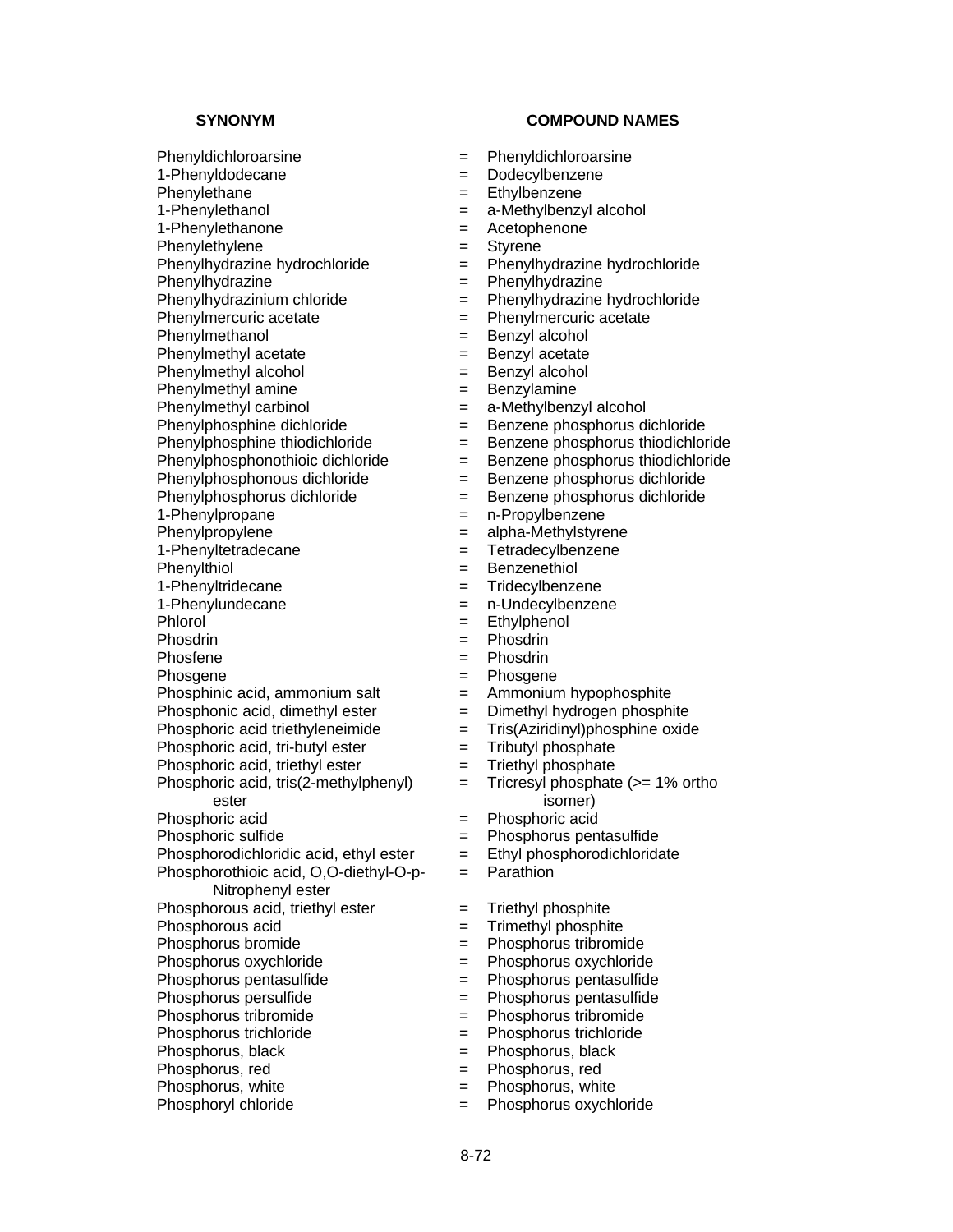# **SYNONYM COMPOUND NAMES**

Photophor  $=$  Calcium phosphide PHPH  $=$  Diphenyl Phthalandione = Phthalic anhydride Phthalic acid anhydride  $=$  Phthalic anhydride Phthalic acid, benzyl butyl ether  $=$  Butyl benzyl phthalate Phthalic acid, bis-(2-ethylhexyl ester)  $= Di-(2-ethylhexy1)$ phthalate Phthalic acid, bis-(7-methyloctyl) ester  $=$  Diisononyl phthalate<br>Phthalic acid, bis (2-ethylhexyl ester)  $=$  Dioctyl phthalate Phthalic acid, bis  $(2$ -ethylhexyl ester)  $=$ Phthalic acid, bis (8-methyl-nonyl) ester = Diisodecyl phthalate<br>Phthalic acid, di-isobutyl ester = Diisobutyl phthalate Phthalic acid, di-isobutyl ester  $\overline{\phantom{a}}$  = Phthalic acid, diamyl ester  $=$  Amyl phthalate Phthalic acid, diamyl ester  $=$  Di-n-amyl phthalate Phthalic acid, dibutyl ester  $=$  Dibutyl phthalate Phthalic acid, diethyl ester  $=$  Diethyl phthalate Phthalic acid, diheptyl ester  $=$  Diheptyl phthalate Phthalic acid, diisodecyl ester  $=$  Diisodecyl phthalate Phthalic acid, dinonyl ester  $=$  Dinonyl phthalate Phthalic acid, dipentyl ester  $=$  Amyl phthalate<br>Phthalic acid, dipentyl ester  $=$  Di-n-amyl phthalate Phthalic acid, dipentyl ester  $=$ Phthalic acid, ditridecyl ester  $=$  Ditridecyl phthalate Phthalic acid, diundecyl ester  $=$  Diundecyl phthalate m-Phthalic acid  $=$  Isophthalic acid Phthalic anhydride  $\begin{array}{rcl} \text{Phthalic anhydride} \\ \text{Phvann-XL} \end{array} = \begin{array}{rcl} \text{Phthalic anhydride} \\ \text{Phvenon-XL} \end{array}$  $Phygon-XL$   $=$ Phygon = Dichlone Phytar  $=$  Sodium cacodylate Picfume  $=$  Chloropicrin Picoline  $= 2$ -Methylpyridine  $2-Picoline$   $=$   $2-Methylpyridine$ alpha-Picoline = 2-Methylpyridine = 2-Methylpyridine = 2-Methylpyridine = 3-Methylpyridine m-Picoline  $-$  3-Methylpyridine b-Picoline  $\qquad \qquad = \qquad 3$ -Methylpyridine gamma-Picoline = 4-Methylpyridine  $p-Picoline$  = 4-Methylpyridine  $4$ -Picoline  $= 4$ -Methylpyridine Pigment white  $3 \qquad \qquad = \qquad$  Lead sulfate Pimelic ketone  $=$  Cyclohexanone alpha-Pinene = Pinene 2-Pinene = Pinene Pinene  $=$  Pinene Piperazidine  $=$  Piperazine 1-Piperazine ethanamine  $\qquad \qquad = \qquad N$ -Aminoethyl piperazine Piperazine  $=$  Piperazine Piperylene  $= 1,3$ -Pentadiene Pivalic acid = Trimethylacetic acid Planavin = Nitralin Plant spray oil  $\qquad \qquad = \qquad$  Oils, miscellaneous: spray Plastic latex  $=$  Latex, liquid synthetic Plasticized DDP = Diisodecyl phthalate Plumbous arsenate  $\begin{array}{ccc} \text{Plumbous} \\ \text{Plumbous chloride} \\ \text{Plumbous chloride} \end{array}$  = Lead chloride Plumbous chloride  $=$  Lead chloride  $=$  Lead fluoride  $=$  Lead fluoride  $Plumbous fluoride$   $=$ Plumbous oxide  $=$  Litharge

- 
- 
- 
- 
- 
- 
- 
- 
- 
- 
- 
- 
- 
- 
- 
- 
- 
- 
- 
- 
- $=$  Isophthalic acid
- 
- 
- 
- 
- 
- 
- 
- 
- $=$  3-Methylpyridine
- 
- 
- 
- 
- 
- 
- 
- 
- 
- 
- 
- 
- 
- 
- 
- 
- 
- 
- 
- 
- 
- 
-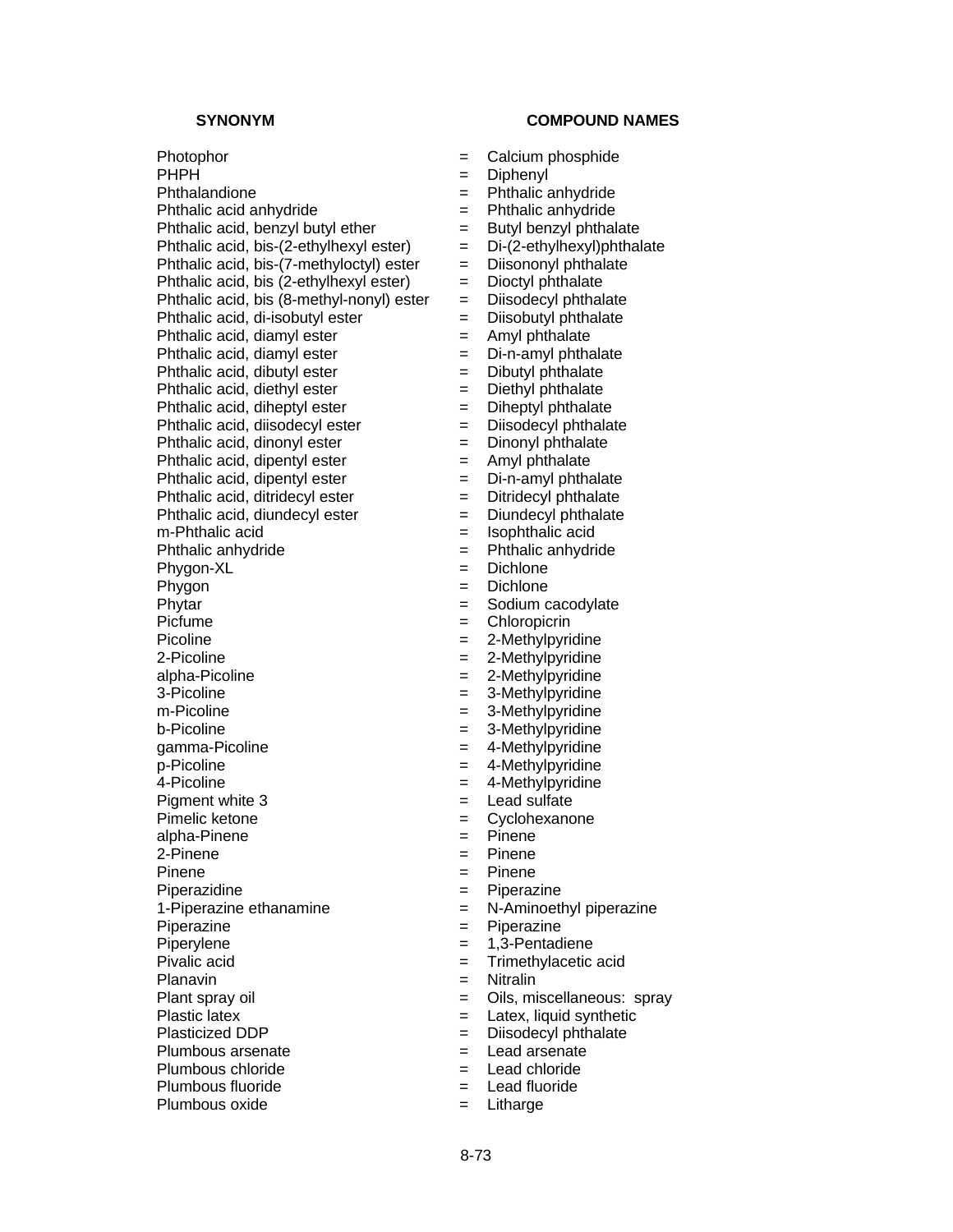Plumbous sulfide  $=$  Lead sulfide Pluracol polyol = Polypropylene glycol PNA = 4-Nitroaniline PNP = 4-Nitrophenol Poly-solv DB = Diethylene glycol monobutyl ether Poly-solv DE = Diethylene glycol monoethyl ether Poly-solv DM,  $=$  Diethylene glycol monomethyl ether<br>Poly-solv EB  $=$  Ethylene glycol monobutyl ether Poly-solv EE acetate  $= 2$ -Ethoxyethyl acetate Poly-solv  $EE$  = 2-Ethoxyethanol Poly-solv EE = Ethylene glycol monoethyl ether Poly-solv EM = Ethylene glycol monomethyl ether Poly (oxyethyl) dodecyl ether  $=$  Ethoxylated dodecanol Poly (oxyethyl) lauryl ether  $=$  Ethoxylated dodecanol Poly (propylene glycol) methyl ether  $=$  Polypropylene glycol methyl ether Poly(dimethylsiloxane) = Dimethylpolysiloxane<br>
Poly(ethyleneimine) = Polyethylene polyami  $Poly(oxyethyl)$  myristyl ether  $=$  Ethoxylated tetradecanol Poly(oxyethyl) pentadecyl ether  $=$  Ethoxylated pentadecanol<br>Poly(oxyethyl) tetradecyl ether  $=$  Ethoxylated tetradecanol  $Poly(oxyethyI)$  tetradecyl ether  $=$  $Poly(oxyethy)$  tridecyl ether  $=$  Ethoxylated tridecanol Polybutene  $=$  Polybutene Polychlorinated biphenyl = Polychlorinated biphenyl Polychloropolyphenyls = Polychlorinated biphenyl Polycizer 962-BPA = Ditridecyl phthalate Polyethylene polyamines = Polyethylene polyamines Polyethyleneimine  $\qquad \qquad = \qquad$  Polyethylene polyamines Polyformaldehyde = Paraformaldehyde Polyisobutylene plastics = Polybutene Polyisobutylene resins = Polybutene Polyisobutylene waxes  $\begin{array}{rcl} P \text{oly} \text{b} \text{u} \text{t} \text{c} \text{d} \text{u} \text{c} \text{d} \text{d} \text{d} \text{e} \text{d} \text{d} \text{e} \text{d} \text{d} \text{e} \text{d} \text{e} \text{d} \text{e} \text{d} \text{e} \text{d} \text{e} \text{d} \text{e} \text{d} \text{e} \text{d} \text{e} \text{d} \text{e} \text{d} \text{e} \text{d} \text{e$ Polyoxpropylene glycol = Polypropylene glycol Polyoxymethylene glycol  $=$  Paraformaldehyde Polyoxymethylene  $=$  Paraformaldehyde Polyoxypropylene glycol methyl ether  $=$  Polypropylene glycol methyl ether Polyoxypropylene glycol = Polypropylene glycol Polyphosphoric acid<br>
Polypropylene glycol methyl ether = Polypropylene glycol methyl ether<br>
= Polypropylene glycol methyl ether Polypropylene glycol methyl ether  $=$ Polypropylene glycol = Polypropylene glycol Polypropylene glycols P400 to P4000 = Polypropylene glycol Polypropylene  $=$  Polypropylene Potash nitrate  $=$  Potassium nitrate Potash soap = Potassium oleate Potassium acid arsenate = Potassium arsenate Potassium acid oxalate  $\qquad \qquad = \qquad$ Potassium binoxalate Potassium antimonyl tartrate = Antimony potassium tartrate Potassium arsenate = Potassium arsenate Potassium arsenite = Potassium arsenite Potassium bichromate  $=$  Potassium dichromate Potassium binoxalate  $=$  Potassium binoxalate Potassium chlorate  $=$  Potassium chlorate

- 
- 
- 
- 
- 
- 
- $=$  Ethylene glycol monobutyl ether
- 
- Poly-solv EE acetate  $=$  Ethylene glycol monoethyl ether acetate
	-
	-
	-
	-
	-
	-
- Poly solv = Diethylene glycol dimethyl ether
	-
	- = Polyethylene polyamines
	-
	-
	-
	-
	-
	-
	-
	-
	-
	-
	-
	-
	-
	-
	- Polymethylene polyphenyl isocyanate = Polymethylene polyphenyl isocyanate
	-
	-
	-
	-
	-
	-
	-
	-
	-
	-
	-
	-
	-
	-
	-
	-
	-
	-
	-
	-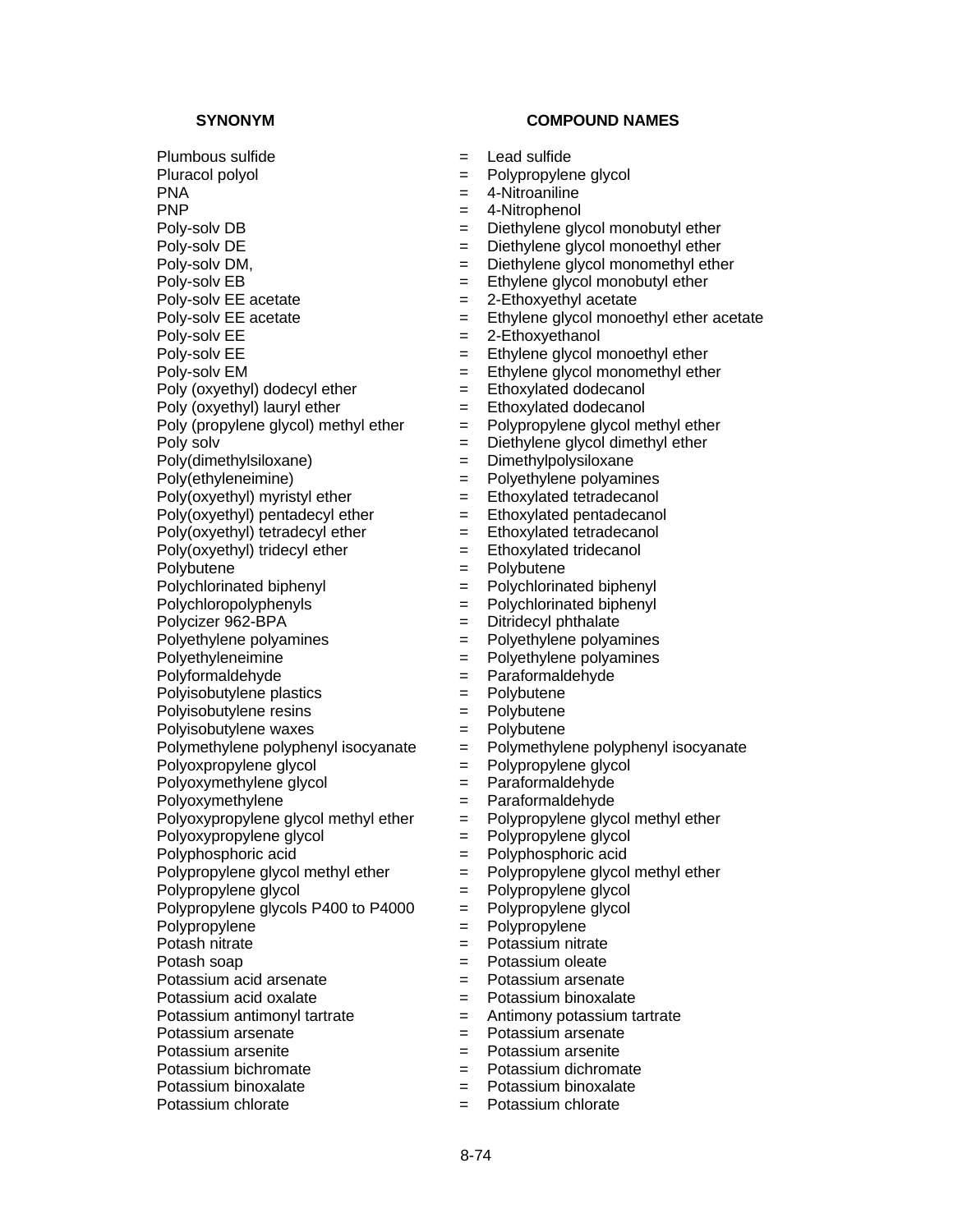Potassium dichromate<br>
Potassium dihydrogen arsenate = Potassium arsenate

Potassium dihydrogen arsenate<br>Potassium fluozirconate

Potassium oleate<br>
Potassium oxalate monohydrate  $=$  Potassium oxalate Potassium oxalate monohydrate

1-Propanamine, 2-methyl-N-(2-methyl

propyl)-

Propane-2-carboxylic acid = Isobutyric acid

Propanenitrile,  $2$ -hyrodxy- $2$ -methyl = Acetone cyanohydrin

Propanenitrile  $\qquad \qquad = \qquad$  Propionitrile

2-Propanethiol **Exercise Exercise Exercise 2-Propanethiol Exercise 2-Propanethiol** 

1-Propanethiol  $=$  n-Propyl mercaptan

# **SYNONYM COMPOUND NAMES**

Potassium chromate (VI)  $=$  Potassium chromate

Potassium chromate  $=$  Potassium chromate

Potassium cyanide = Potassium cyanide

- Potassium dichloro-s-triazinetrione = Potassium dichloro-s-triazinetrione
- Potassium dichloroisocyanurate  $=$  Potassium dichloro-s-triazinetrione
	-
	-
	- $=$  Zirconium potassium flouride
- Potassium hexaflourozirconate = Zirconium potassium flouride
- Potassium hydroxide solution  $=$  Caustic potash solution
- Potassium hydroxide = Potassium hydroxide
- Potassium iodide  $=$  Potassium iodide
- Potassium metaarsenite = Potassium arsenite
- Potassium nitrate  $=$  Potassium nitrate
- Potassium oleate =  $\qquad \qquad =$  Oleic acid, potassium salt
	-
	-
- Potassium oxalate  $=$  Potassium oxalate
- Potassium permanganate  $=$  Potassium permanganate
- Potassium peroxide = Potassium peroxide
- Potassium superoxide = Potassium peroxide
	-
- Potassium zinc chromate<br>
Potassium zirconium fluoride<br>  $=$  Zirconium potassium flour Potassium zirconium fluoride  $=$   $Zirconium$  potassium flouride
- Potassium  $=$  Potassium
- Potato spirit oil  $=$  Isoamyl alcohol
	-
- Potcrate = Potassium chlorate<br>Preservative oil = Oils, miscellaneous: = Oils, miscellaneous: penetrating
- Primagram = Metolachlor
- Prime steam lard  $=$  Oils, edible: lard
- Primextra  $=$  Metolachlor
- Prodox 131 = 0-Isopropyl phenol
- Propadiene-methylacetylene mixture = Methyl acetylene, propadiene mixture
- Propanal = Propionaldehyde
	- = Diisobutylamine
- Propane-1-thiol  $=$  n-Propyl mercaptan
	-
- Propane-2-thiol  $=$  Isopropyl mercaptan
- Propane-butane-(propylene) = Liquefied petroleum gas
- Propane, 1-nitro-<br>  $=$  1-Nitropropane
- Propane,  $1,2,3$ -trichloro  $= 1,2,3$ -Trichloropropane
- Propane, chloro-<br>  $=$  n-Propyl chloride
- Propane,1,1-dichloro- = 1,1-Dichloropropane
- Propane  $=$  Propane
- Propanecarboxylic acid = n-Butyric acid
- Propanedinitrile = Propanedinitrile
- 1,2-Propanediol-1-acrylate = Hydroxypropyl acrylate
- 1,2-Propanediol 1-methacrylate = Hydroxypropyl methacrylate
- 1,3-Propanediol, 2,2-dimethyl<br> $= 2,2$ -Dimethylpropane-1,3-diol
- 1,2-Propanediol = Propylene glycol

8-75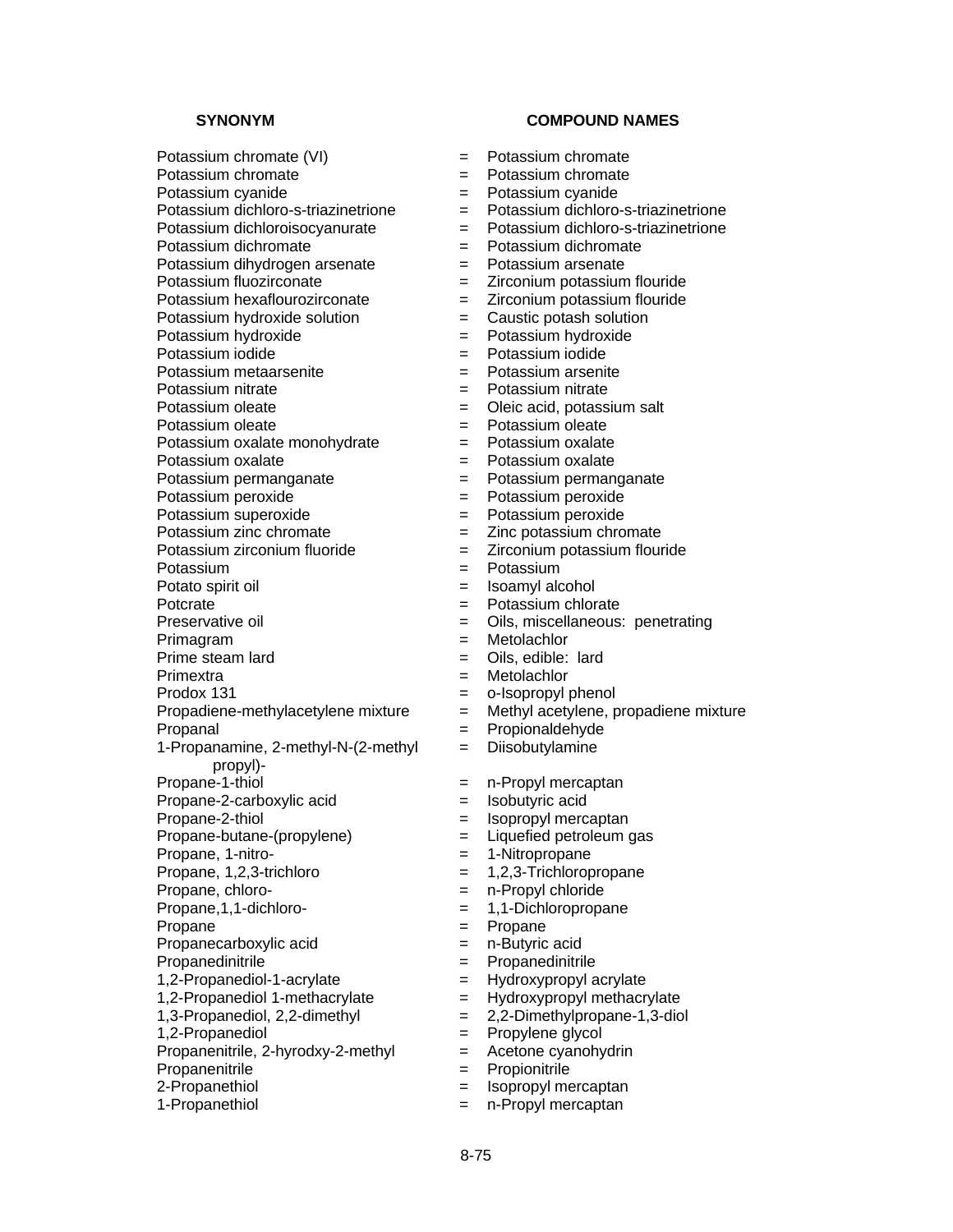Propanoic acid  $=$  Propionic acid Propanoic anhydride  $\qquad \qquad = \qquad$  Propionic anhydride 2-Propanol 1,1',1''-nitrilotri- = Triisopropanolamine 1-Propanol, 2-amino-<br>1-Propanol, 2-amino-2-methyl-<br>= 2-Amino-2-methyl<br>= 2-Amino-2-methyl Propanol, 3-(3-(3-methoxy propoxy)propoxy)- 1-Propanol, 3-amino = n-Propanolamine 2-Propanol = Isopropyl alcohol 1-Propanol = n-Propyl alcohol  $2$ -Propanolamine  $2 - P$ ropanolamine n-Propanolamine = n-Propanolamine 3-Propanolamine = n-Propanolamine Propanolide  $=$  beta-Propiolactone 2-Propanone = Acetone Propanone = Acetone Propargil  $=$  Propargite Propargite  $=$  Propargite Propargyl alcohol = Propargyl alcohol  $2-Propen-1-ol$   $=$  Allyl alcohol 2-Propenal = Acrolein Propenamide (50%) = Acrylamide solution Propene polymer = Polypropylene 1-Propene, 2-methyl trimer = Triisobutylene Propene, trimer = Propylene trimer Propene = Propylene<br>
2-Propenenitrile, 2-methyl = Methacrylonitrile  $2$ -Propenenitrile,  $2$ -methyl  $=$ Propeneoxide = Propylene oxide Propenionic acid,  $2$ -Methylene  $=$  Methacrylic acid  $2$ -Propenoic acid, decyl ester  $=$  n-Decyl acrylate Propenoic acid  $=$  Acrylic acid beta-Propiolactone = beta-Propiolactone Propiolic alcohol  $=$  Propargyl alcohol Propionaldehyde = Propionaldehyde Propione = Diethyl ketone Propionic acid butyl ester  $=$  n-Butyl propionate Propionic acid, 2-chloro-  $= 2$ -Chloropropionic acid Propionic acid, 3-chloro-<br>  $=$  3-Chloropropionic acid Propionic acid, 3-ethoxyethyl ester  $=$  Ethyl-3-ethoxypropionate Propionic acid = Propionic acid Propionic aldehyde = Propionaldehyde Propionic anhydride  $=$  Propionic anhydride Propionic nitrile  $\qquad \qquad = \qquad$  Propionitrile Propionitrile  $\qquad \qquad \qquad = \qquad$  Propionitrile beta-Propionolactone = beta-Propiolactone Propionyl oxide  $\qquad \qquad = \qquad$  Propionic anhydride n-Propoxypropanol = n-Propoxypropanol

- 1,2,3-Propanetriol = Glycerine
- Propanoic acid butyl ester  $=$  n-Butyl propionate
- Propanoic acid, 2-chloro- = 2-Chloropropionic acid
- Propanoic acid, 2,2-di-methyl- = Trimethylacetic acid
- Propanoic acid, ethyl ester  $=$  Ethyl propionate
	-
	-
	-
	-
	- $=$  2-Amino-2-methyl-1-propanol (90% or less)
	- = Tripropylene glycol methyl ether
	-
	-
	-
	-
	-
	-
	-
	-
	-
	-
	-
	-
	-
	-
	-
	-
	-
	-
	-
	-
	-
	-
	-
	-
	-
	-
	-
	-
	-
	-
	-
	-
	-
	-
	-
	-
	-
	-
	-
	-
- $N-$ Propyl-1-propanamine  $\qquad \qquad = \qquad$ Di-n-propylamine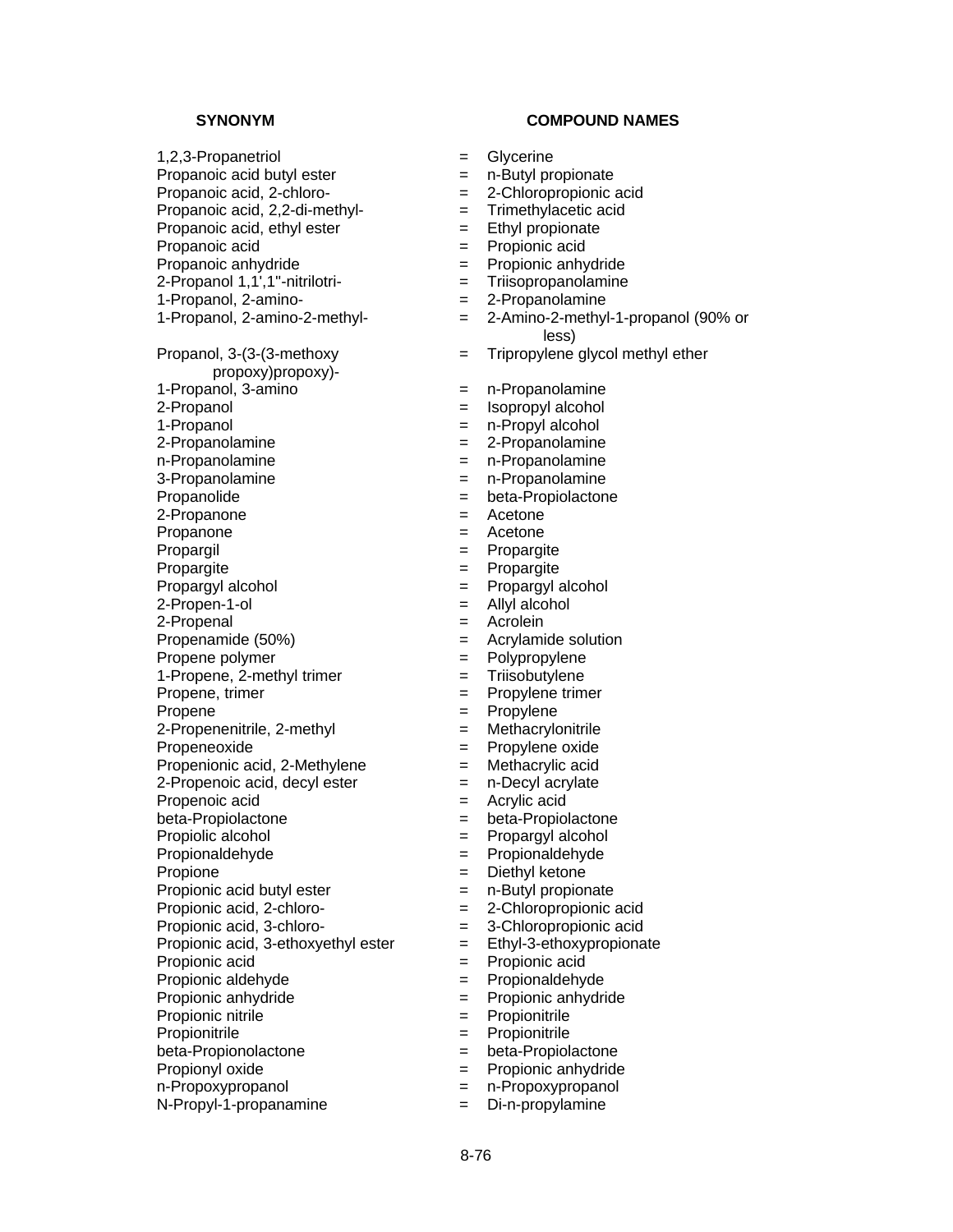2-Propyl acetate  $=$  Isopropyl acetate n-Propyl acetate  $\qquad \qquad = \qquad$ n-Propyl acetate sec-Propyl alcohol  $=$  Isopropyl alcohol  $n-Propyl$  alcohol  $n-Propyl$  alcohol Propyl alcohol = n-Propyl alcohol Propyl aldehyde = Propionaldehyde n-Propyl chloride = n-Propyl chloride<br>
Propyl cyanide = Heropyl chloride = Butyronitrile Propyl cyanide = Butyronic = Butyronic = Butyronic = Butyronic = Butyronic = Butyronic = Butyronic = Butyronic n-Propyl ether  $=$  n-Propyl ether n-Propyl mercaptan = n-Propyl mercaptan n-Propyl nitrate  $=$  n-Propyl nitrate iso-Propylamine  $=$  Isopropylamine 1-Propylamine = n-Propylamine n-Propylamine = n-Propylamine n-Propylbenzene  $-$  n-Propylbenzene Propylbromide  $= 1$ -Bromopropane n-Propylbromide  $= 1$ -Bromopropane n-Propylcarbinol = n-Butyl alcohol<br>
n-Propylcarbinyl chloride = Butyl chloride n-Propylcarbinyl chloride =  $\qquad \qquad =$ Propylene butylene polymer = Propylene butylene polymer Propylene dichloride  $= 1,2$ -Dichloropropane Propylene glycol ethyl ether  $=$  Propylene glycol ethyl ether Propylene glycol methyl ether  $=$  Propylene glycol methyl ether Propylene glycol monoacrylate  $=$  Hydroxypropyl acrylate Propylene glycol monomethacrylate  $=$  Hydroxypropyl methacrylate Propylene glycol  $=$  Propylene glycol Propylene oxide  $=$  Propylene oxide Propylene tetramer = Dodecene Propylene tetramer = Propylene tetramer Propylene trimer = Nonene Propylene trimer = Propylene trimer Propylene  $=$  Propylene Propyleneimine = Propyleneimine Propylethylene  $= 1$ -Pentene Propylic aldehyde  $=$  Propionaldehyde Propylidene chloride  $= 1,1$ -Dichloropropane 2-Propyn-1-ol = Propargyl alcohol 1-Propyne-3-ol = Propargyl alcohol Propynyl alcohol = Propargyl alcohol<br>Prussic acid = Hydrogen cyanide Pseudocumene  $= 1,2,4$ -Trimethylbenzene Pseudocumol = 1,2,4-Trimethylbenzene Pseudohexyl alcohol = Ethyl butanol Pseudothiourea = Thiocarbamide Psicumene  $= 1.2.4$ -Trimethylbenzene Pyranol 1478 = 1,2,3-Trichlorobenzene Pyrazine hexahydride  $=$  Piperazine Pyrethrins  $=$  Pyrethrins Pyrethrum flowers  $=$  Pyrethrins 4-Pyridinamine  $\qquad \qquad = \qquad 4$ -Aminopyridine Pyridine, 3-methyl  $=$  3-Methylpyridine Pyridine  $=$  Pyridine

- 
- 
- 
- 
- 
- 
- 
- 
- 
- 
- 
- 
- 
- 
- 
- 
- 
- 
- 
- 
- 
- 
- 
- Propylene glycol methyl ether acetate  $=$  Propylene glycol methyl ether acetate
	- -
	-
	-
	-
	-
	-
	-
	-
	-
	-
	-
	-
	-
	-
	-
	-
	- = Hydrogen cyanide
	-
	-
	-
	-
	-
	-
	-
	-
	-
	-
	-
	-
- 4-Pyridylamine = 4-Aminopyridine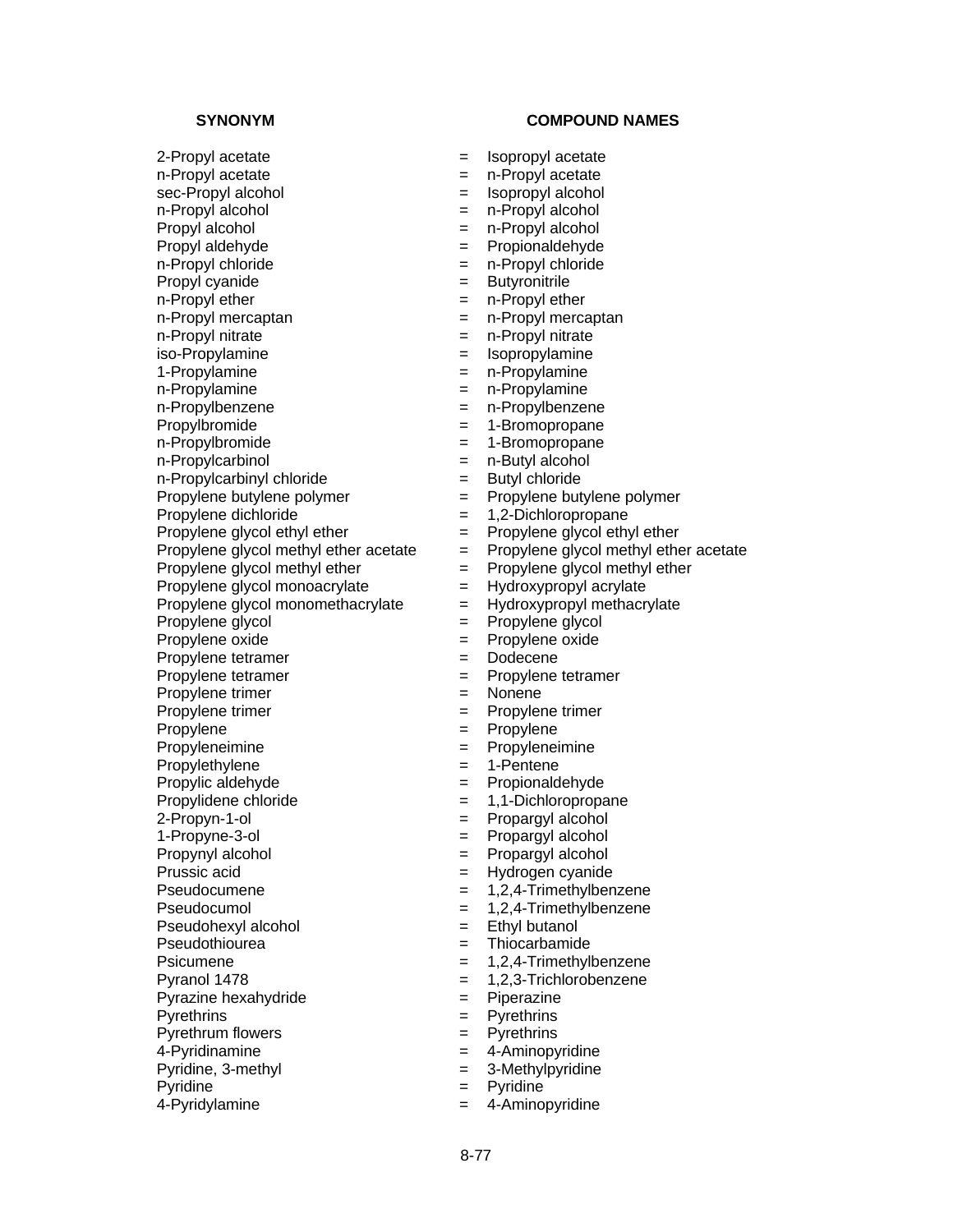Pyrocatechin  $=$  Catechol Pyrocatechinic acid  $=$  Catechol Pyrofax = Liquefied petroleum gas Pyrogallic acid = Pyrogallic acid Pyrogallol = Pyrogallic acid Pyrogentisic acid  $=$  Hydroquinone Pyromucic aldehyde  $\begin{array}{ccc} \text{Pyromucic} & \text{aldehyde} \\ \text{Pyroxulic} & \text{Spiri} \end{array}$  = Methyl alcohol  $Pyroxylic$  spirit  $=$ Pyroxylin solution = Collodion = Collodion = Collodion = Collodion = Collodion = Collodion = Collodion = Collo Quakeral = Furfural Quicksilver = Mercury Quinol = Hydroquinone Quinoline  $\qquad \qquad = \qquad$ Quinoline Quinone  $\qquad \qquad = \qquad p$ -Benzoquinone Racemic lactic acid = Lactic acid Range oil  $=$  Jet fuels: JP-1 Range oil and the set of the set of the Kerosene Range oil and the same of the Sange oil and the Sange of the Sange of the Sange of the Sange of the Sange of the S<br>  $\begin{array}{ccc} \hline \text{R} & = & \text{C} & \text{R} & \text{S} \\ \text{R} & = & \text{L} & \text{R} & \text{S} \\ \hline \end{array}$  $R$ atox  $=$  Thallium sulfate  $RC$  plasticizer DBP  $=$  Dibutyl phthalate RCRA waste number  $U152$  = Methacrylonitrile Realgar = Arsenic disulfide Red arsenic glass = Arsenic disulfide Red arsenic sulfide  $=$  Arsenic disulfide  $Red$  oil  $=$  Oleic acid Red orpiment  $=$  Arsenic disulfide Red oxide of nitrogen = Nitrogen tetroxide Red TR base  $=$  4-Chloro-o-toluidine Refrigerant 152A = 1,1-Difluoroethane Regalon = Diquat Regione = Diquat Regulox = Maleic hydrazide Reofos 95 = Trixylenyl phosphate  $Residual$  fuel oil  $S = \text{Oils}, \text{fuel}: 4$  $Residual$  fuel oil  $S = 0$ ils, fuel: 5 Residual fuel oil  $=$  Oils, fuel: no. 6 Resin oil  $\overline{ }$  = Oils, miscellaneous: rosin Resorcin  $=$  Resorcinol Resorcinol  $=$  Resorcinol Retarder W  $=$  Salicylic acid Retinol = Oils, miscellaneous: resin Retinol = Oils, miscellaneous: rosin<br>Rhodanate = The Sodium thiocyanate

- 
- 
- 
- 
- 
- 
- 
- 
- 
- 
- $=$  Calcium oxide
- 
- 
- 
- 
- R-124 = Monochlorotetrafluoroethane
- $R-21$   $=$  Dichloromonofluoromethane
	-
	-
	-
	-
	- $=$  Lead tungstate
	-
- Raw linseed oil **Example 2** Cils, miscellaneous: linseed
	-
	-
	-
	-
	-
	-
	-
	-
	-
- Refrigerant 114 **Exercise Exercise Exercise Following Exercise Properties** ED Dichlorotetrafluoroethane
	-
- Refrigerant 21 = Dichloromonofluoromethane
	-
	-
	-
	-
- Residual asphalt <br>= Asphalt blending stocks: straight run residue
	-
	-
	-
- Residual oil **Example 2** Asphalt blending stocks: roofers flux
	-
	-
	-
	-
	-
	-
	- = Sodium thiocyanate
- Rhodanate  $=$  Sodium thiocyanate solution (56% or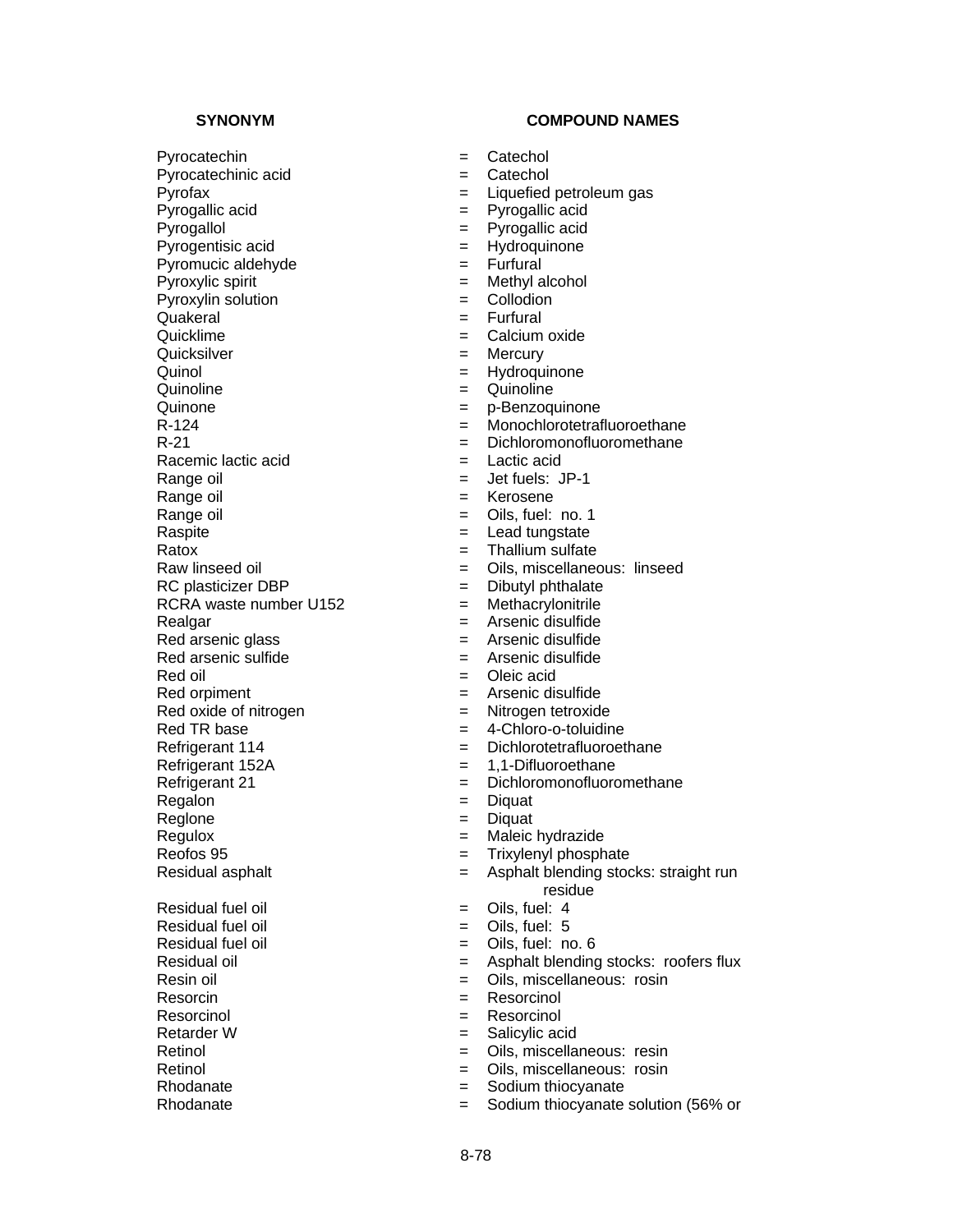Rosinol = Oils, miscellaneous: resin Rubbing alcohol  $\begin{array}{ccc} 1 & -1 & -1 \\ - & 1 & -1 \\ 0 & -1 & -1 \end{array}$  alcohol  $\begin{array}{ccc} 2 & -1 & -1 \\ - & -1 & -1 \end{array}$  and Ruby arsenic Saccharose =  $\blacksquare$ Saccharum = Sucrose Safflower oil **Safflower** oil **Safflower EXEC EXEC EXEC EXEC EXEC EXEC EXEC EXEC EXEC EXEC EXEC EXEC EXEC EXEC EXEC** Safflower seed oil **Safflower** = Oils, edible: safflower Sal acetosella = Potassium binoxalate Sal ammoniac  $=$  Ammonium chloride Sal volatile = Ammonium carbonate Salicylal = Salicylaldehyde = Salicylaldehyde = Salicylaldehyde<br>
Salicylaldehyde = Salicylaldehyde = Salicylaldehyde Salicylaldehyde = salicylaldehyde = salicylaldehyde = salicylaldehyde = salicylal Salicylic acid  $=$  Salicylic acid Salicylic aldehyde = Salicylaldehyde = Salicylaldehyde = Salicylaldehyde = Salicylaldehyde Salt of Saturn = Lead acetate Salt of sorrel example and the settlement of sorrel the Potassium binoxalate Saltpeter = Potassium nitrate Salufer = Sodium silicofluoride Sand acid  $=$  Fluosilicic acid Santicizer 711 = Diundecyl phthalate Santochlor = p-Dichlorobenzene Santophen 20 = Pentachlorophenol Saralex = Diazinon Scheele's green  $=$  Copper arsenite Scheelite<br>
Schweinfurth green<br>
Schweinfurth green<br>  $=$  Copper acetoar Selenic anhydride  $=$  Selenium trioxide Selenious acid, disodium salt  $=$  Sodium selenite Selenious anhydride  $=$  Selenium dioxide Selenium dioxide  $=$  Selenium dioxide Selenium oxide  $=$  Selenium dioxide Selenium trioxide = Selenium trioxide Senarmontite = Antimony trioxide Sentry = Calcium hypochlorite Sevin = Carbaryl Sextone B = Methylcyclohexane Sextone = Cyclohexanone<br>Shell charcoal = Charcoal = Charcoal Shell charcoal  $=$ 

- 
- 
- Silicochloroform = Trichlorosilane = Trichlorosilane = Trichlorosilane = Trichlorosilane = Trichlorosilane = T
- 

# **SYNONYM COMPOUND NAMES**

less)

- Road binder **Example 2** Conservative straight run and the Asphalt blending stocks: straight run residue
- Road oil **Example 2** Constant blending stocks: roofers flux
- Rose ether  $\qquad \qquad = \qquad$  Ethylene glycol phenyl ether
- Rosin oil **Example 2** Cils, miscellaneous: resin
	-
	- = Oils, miscellaneous: rosin
	-
	- $=$  Arsenic disulfide<br> $=$  Sucrose
	-
	-
	-
	-
	-
	-
	-
	-
	-
	-
	-
	- $=$  Ammonium chloride
	-
	-
	-
	-
	-
	-
	-
	-
	-
	-
	-
	- $=$  Copper acetoarsenite
- SDMH = 1,2-Dimethylhydrazine
- Seal-coating material  $=$  Asphalt blending stocks: straight run residue
- Secondary ammonium phosphate  $=$  Ammonium phosphate
	-
	-
	-
	-
	-
	-
	-
	-
	-
	-
	-
	-
- Signal oil  $\begin{array}{rcl} \text{Signal} & = & \text{Oils, miscellaneous: mineral seal} \\ \text{Silibond} & = & \text{Ethvl silicate} \end{array}$ 
	- $=$  Ethyl silicate<br> $=$  Trichlorosilane
	-
- Silicofluoric acid  $=$  Fluosilicic acid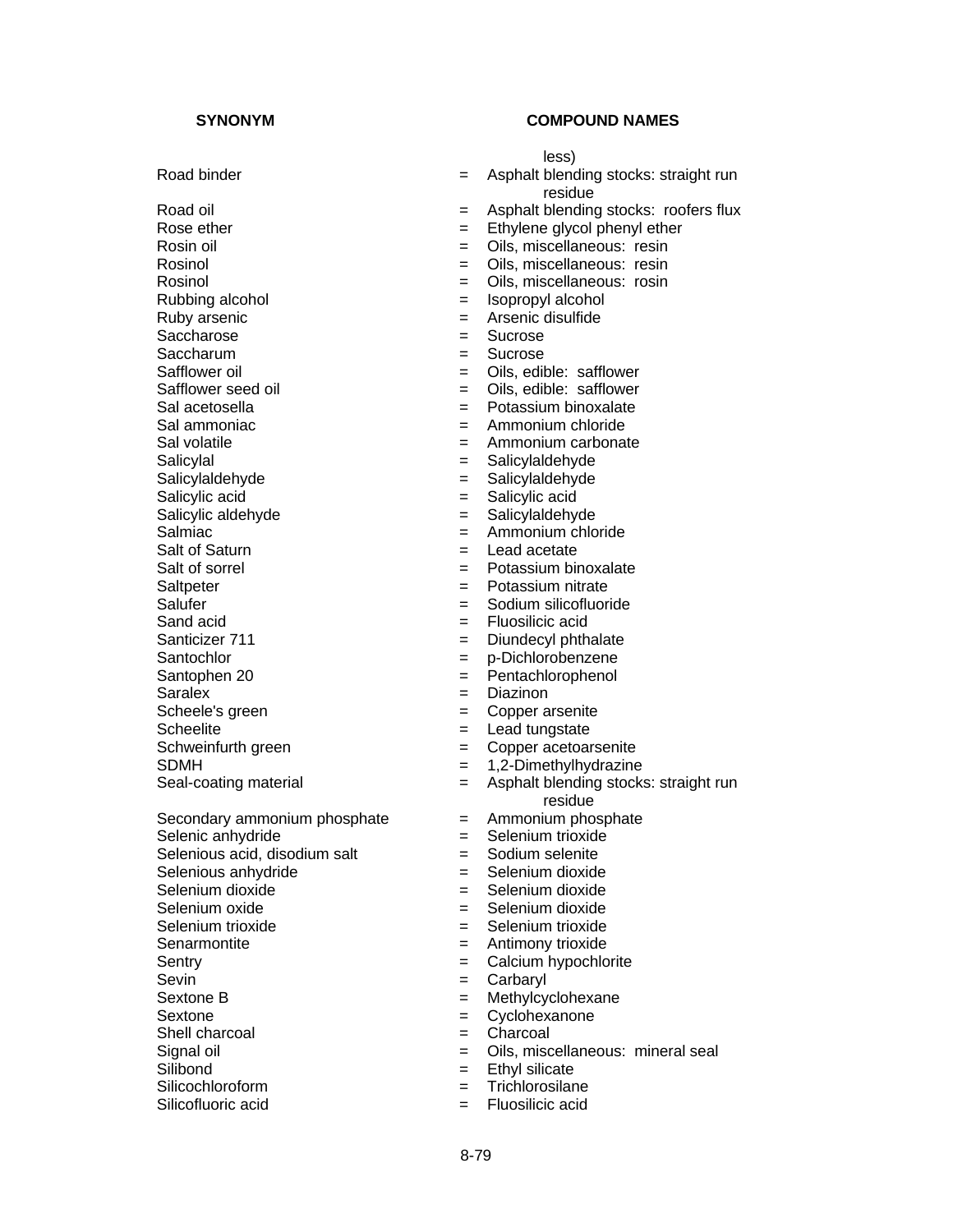Silicon chloride  $=$  Silicon tetrachloride Silicon tetrachloride  $=$  Silicon tetrachloride Silicone fluids  $\qquad \qquad = \qquad$ Dimethylpolysiloxane Silver acetate  $=$  Silver acetate Silver carbonate  $=$  Silver carbonate Silver fluoride  $=$  Silver fluoride Silver iodate<br>Silver monofluoride<br>Silver monofluoride<br> $=$  Silver fluoride Silver monofluoride  $=$ Silver nitrate  $=$  Silver nitrate Silver oxide = Silver oxide Silver sulfate  $\qquad \qquad \qquad =$  Silver sulfate Silvex, isooctyl ester  $=$  Isooctyl ester Silvisar 510 **Example 20** = Cacodylic acid SKDN = White spirit (low (15-20%) aromatic) Slaked lime  $=$  Calcium hydroxide Slow curing asphalt  $=$  Oils, miscellaneous: road<br>
Smithsonite  $=$  Zinc carbonate Soap = Ammonium stearate Soda chloric acid, sodium salt  $=$  Sodium chlorate solution<br>Soda niter  $=$  Sodium nitrate Sodamide  $=$  Sodium amide Sodium acid pyrophosphate  $=$  Sodium phosphate Sodium acid sulfite =  $\blacksquare$ Sodium alkyl sulfates<br>Sodium alkylbenzenesulfonates = sodium alkylbenzenesulfonates Sodium alkylbenzenesulfonates = Sodium alkylbenzenesulfonates Sodium aluminate solution (45% or less)  $=$  Sodium aluminate solution (45% or less)<br>Sodium amide  $=$  Sodium amide Sodium amide  $=$ Sodium arsenate, dibasic  $=$  Sodium arsenate Sodium arsenate  $=$  Sodium arsenate Sodium arsenite = Sodium arsenite Sodium azide = Sodium azide Sodium biborate  $=$  Sodium borate Sodium bichromate = Sodium dichromate Sodium bifluoride = Sodium bifluoride Sodium bisulfide  $=$  Sodium hydrosulfide solution Sodium bisulfite  $=$  Sodium bisulfite Sodium borate  $=$  Sodium borate Sodium borohydride  $=$  Sodium borohydride Sodium cacodylate  $=$  Sodium cacodylate Sodium cetyl sulfate solution  $=$  Hexadecyl sulfate, sodium salt Sodium chlorate solution  $=$  Sodium chlorate solution Sodium chlorate  $=$  Sodium chlorate Sodium chromate (VI)  $=$  Sodium chromate Sodium chromate  $=$  Sodium chromate

- 
- 
- Sodium dichloroisocyanurate =  $=$
- 

- 
- 
- 
- 
- 
- 
- 
- 
- 
- 
- 
- 
- Silvex  $= 2-(2,4,5-Trichlorophenoxy)$  propanoic acid
	-
	-
	-
	-
	- $=$  Zinc carbonate
	-
	-
	- $=$  Sodium nitrate
	-
- Sodium 2-benzothiazolethioate = Sodium 2-mercaptobenzothiazol solution
- Sodium 2-mercaptobenzothiazol solution = Sodium 2-mercaptobenzothiazol solution
	-
	-
	-
	-
	-
	-
	-
	-
	-
	-
	-
	-
	-
	-
- Sodium bisulfite solution  $=$  Sodium hydrogen sulfite solution (35% or less)
	-
	-
	-
	-
	-
	-
	-
	-
	-
	-
- Sodium cyanide = Sodium cyanide<br>Sodium dichloro-s-triazinetrione = Sodium dichloro-s-triazinetrione Sodium dichloro-s-triazinetrione  $\begin{array}{rcl} = & \text{Sodium dichloro-s-triazinetrione} \\ = & \text{Sodium dichloro-s-triazinetrione} \end{array}$ 
	-
- Sodium dichromate  $=$  Sodium dichromate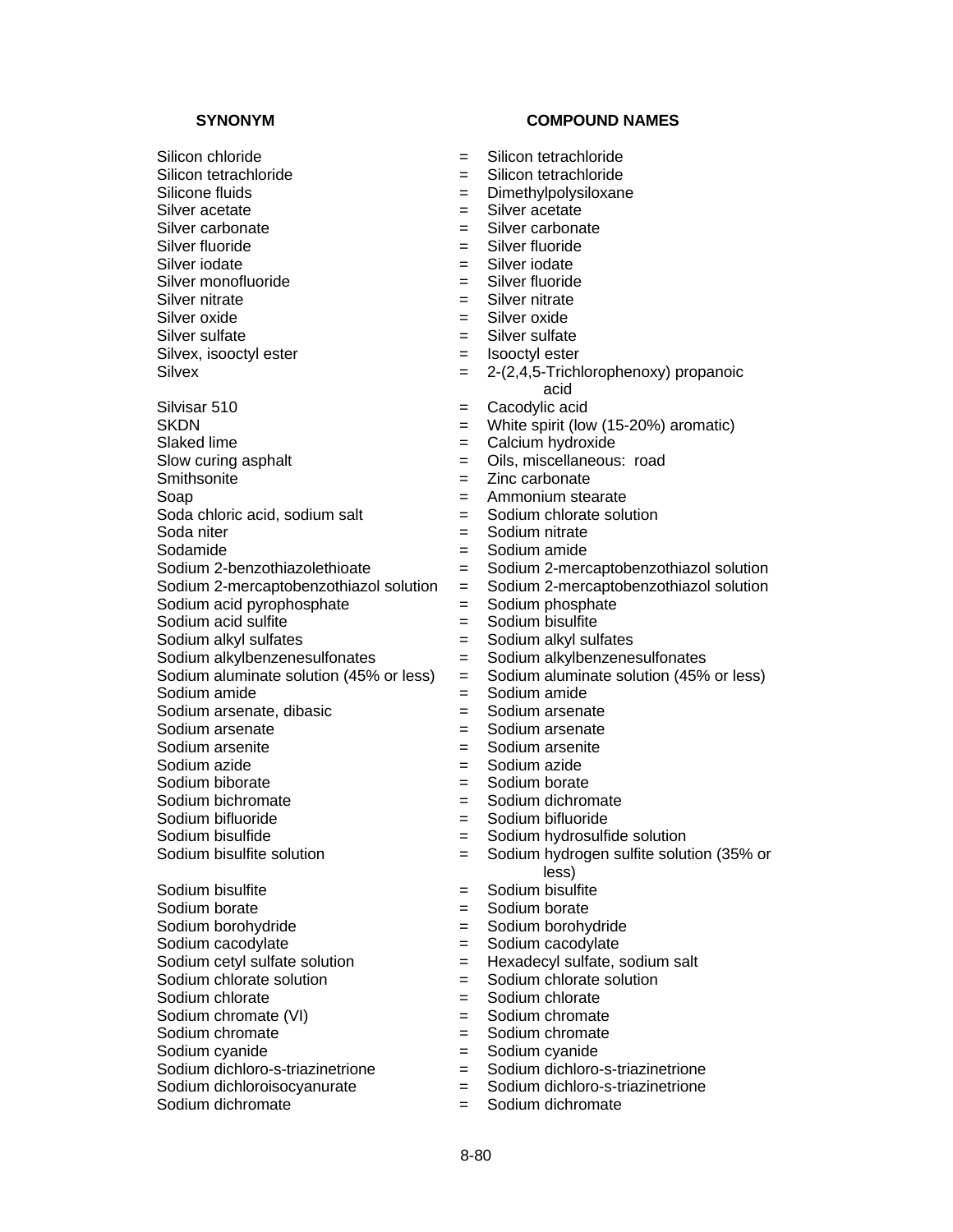Sodium difluoride = Sodium bifluoride Sodium dimethylarsenate = Sodium cacodylate Sodium dodecyl sulfate  $=$  Dodecyl sulfate, sodium salt Sodium ferrocyanide  $=$  Sodium ferrocyanide Sodium fluoride<br>
Sodium fluoroacetate<br>
Sodium fluoroacetate<br>  $=$  Sodium fluoroacetate Sodium fluoroacetate  $=$ Sodium fluosilicate  $=$  Sodium silicofluoride Sodium hexafluorosilicate = Sodium silicofluoride Sodium hydride  $=$  Sodium hydride Sodium hydrogen alkyl sulfate  $=$  Sodium alkyl sulfates<br>Sodium hydrogen difluoride  $=$  Sodium bifluoride  $S$ odium hydrogen difluoride  $=$ Sodium hydrogen fluoride = Sodium bifluoride Sodium hydrogen sulfide  $=$  Sodium hydrosulfide solution Sodium hydrogen sulfite solution (35% or less) Sodium hydrosulfide solution = Sodium hydrosulfide solution<br>Sodium hydroxide solution = Caustic soda solution  $S$ odium hydroxide solution  $=$ Sodium hydroxide solution  $=$  Sodium hydroxide solution Sodium hydroxide<br>
Sodium hypochlorite solution<br>  $=$  Sodium hypochlorite solution<br>  $=$  Sodium hypochlorite solution Sodium hypochlorite solution =  $=$ Sodium hypochlorite<br>
Sodium lauryl sulfate<br>  $=$  Dodecyl sulfate, sodi Sodium meta arsenite = Sodium arsenite Sodium metabisulfite  $=$  Sodium bisulfite Sodium methoxide  $=$  Sodium methylate Sodium methylate  $=$  Sodium methylate Sodium monofluoroacetate = Sodium fluoroacetate Sodium nitrate<br>
Sodium nitrite liquor<br>  $=$  Sodium nitrite liquor<br>  $=$  Sodium nitrite liquor Sodium nitrite solution = Sodium nitrite solution Sodium nitrite  $=$  Sodium nitrite Sodium oleate =  $\qquad \qquad$  = Oleic acid, sodium salt Sodium ortho arsenite = Sodium arsenite Sodium oxalate<br>Sodium pentachlorophenate<br>
= Sodium pentachlorophenate<br>
= Sodium pentachlorophenate Sodium pentachlorophenate =  $=$ Sodium phosphate dibasic  $=$  Sodium phosphate Sodium phosphate, monobasic = Sodium phosphate Sodium phosphate, tribasic  $=$  Sodium phosphate<br>Sodium phosphate, tribasic  $=$  Sodium phosphate, Sodium phosphate  $=$  Sodium phosphate Sodium pyroborate  $=$  Sodium borate Sodium pyrosulfite  $=$  Sodium bisulfite Sodium rhodanide = Sodium thiocyanate Sodium rhodanide  $=$  Sodium thiocyanate solution (56% or Sodium selenite = Sodium selenite Sodium silicate  $=$  Sodium silicate Sodium silicofluoride = Sodium silicofluoride

- 
- Sodium sulfite  $=$

- 
- 
- 
- Sodium dodecylbenzene sulfonate = Dodecyl benzene sulfonic acid, sodium salt
	-
	-
	-
	-
	- -
	-
	-
	-
	-
	- = Sodium hydrogen sulfite solution (35% or less)
	-
	-
	-
	-
	-
	-
	- = Dodecyl sulfate, sodium salt
	-
	-
	-
	-
	-
	-
	- $=$  Sodium nitrite solution
	-
	-
	-
	-
	-
	-
	-
	-
	-
	- Sodium phosphate, tribasic = Sodium phosphate, tribasic
	-
	-
	-
	-
	- less)
	-
	-
	-
- Sodium sulfhydrate  $=$  Sodium hydrosulfide solution<br>Sodium sulfide  $=$  Sodium sulfide
	- Sodium sulfide = Sodium sulfide
	-
- Sodium sulfocyanate  $=$  Sodium thiocyanate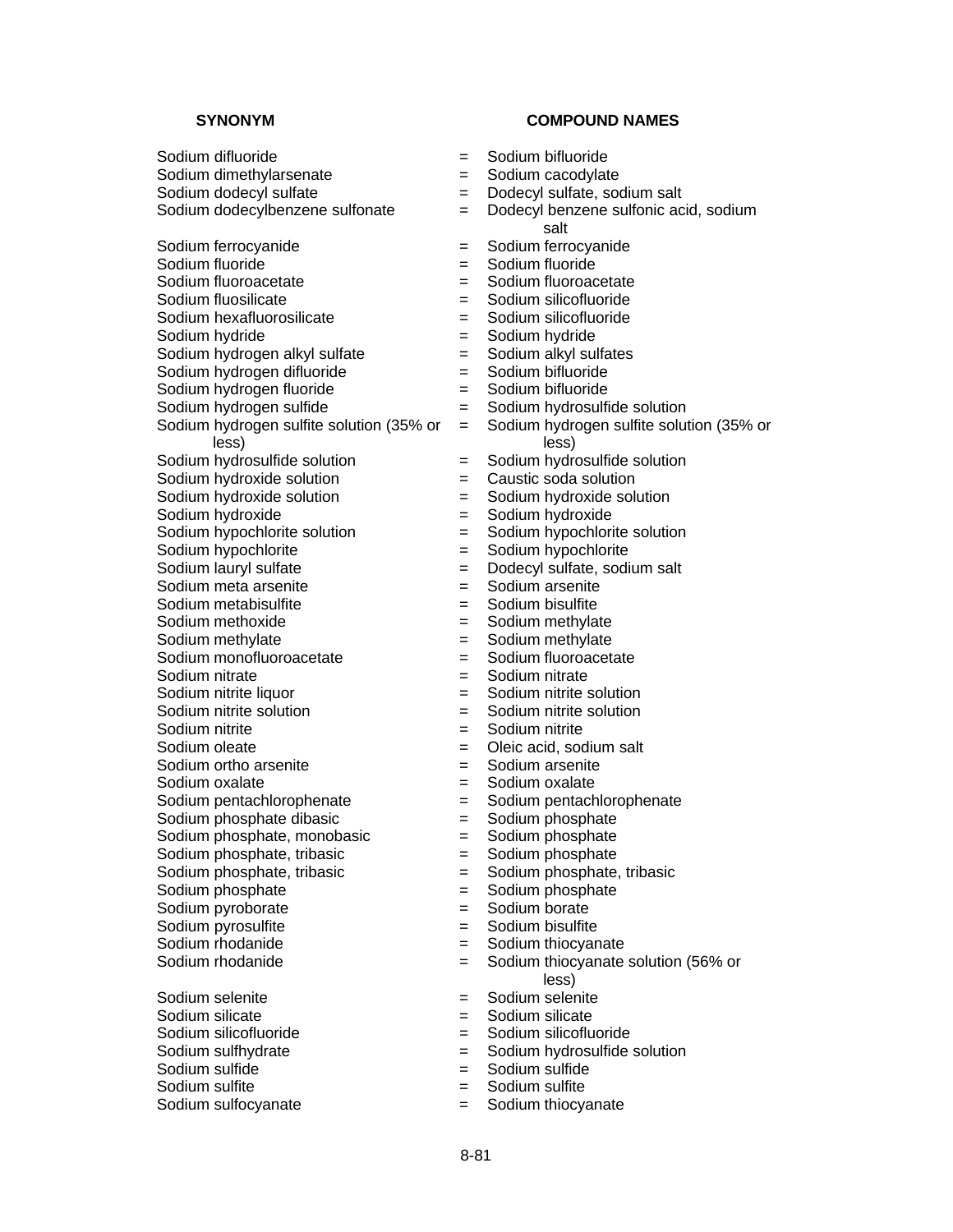Sodium tetraborate, anhydrous = Sodium borate Sodium thiocyanate solution (56% or less) Sodium thiocyanate  $=$  Sodium thiocyanate Sodium  $=$  Sodium Solar nitrogen solutions = Ammonium nitrate-urea solution Soluble glass  $=$  Sodium silicate<br>Solvarone  $=$  Dimethyl phthal Solvarone = Dimethyl phthalate<br>
Sorbit<br>
= Sorbitol<br>
= Sorbitol Sorbitol = Sorbitol Sorbol  $=$  Sorbitol Soybean oil **Southern Communist Example 2** Oils, edible: soya bean Spectracide  $=$  Diazinon Spirit of ether nitrite  $=$  Ethyl nitrite Spirit of turpentine  $=$  Turpentine Spotting naphtha  $=$  Naphtha: stoddard solvent<br>Staflex DTDP  $=$  Ditridecyl phthalate Stannous flouride = Stannous flouride Steam turbine lube oil  $\begin{array}{ccc} \text{Steam turbine} \\ \text{Steam turbine oil} \\ \text{Steam turbine oil} \end{array}$  = Oils, miscellaneous: turbine Stearic acid, ammonium salt  $=$  Ammonium stearate Stearic acid, lead salt  $\qquad \qquad = \qquad$  Lead stearate Stearic acid  $=$  Stearic acid Stearophanic acid = Stearic acid Stearyl alcohol, crude  $=$  Tallow fatty alcohol Stearyldimethylbenzylammonium chloride Steinbuhl yellow  $=$  Calcium chromate Stolzite = Lead tungstate Straight run gasoline  $=$  Distillates: straight run Strontium chromate  $\qquad \qquad = \qquad$ Strontium chromate Strontium nitrate  $=$  Strontium nitrate Strontium yellow  $=$  Strontium chromate Strychnine = Strychnine Styrallyl alcohol = a-Methylbenzyl alcohol Styrene = Styrene = Styrene = Styrene = Styrene = Styrene = Styrene = Styrene = Styrene = Styrene = Styrene = Styrene = Styrene = Styrene = Styrene = Styrene = Styrene = Styrene = Styrene = Styrene = Styrene = Styrene = St Styrolene = Styrene Sucrose = Sucrose = Sucrose Sugar of lead  $=$  Lead acetate Sugar = Sucrose Sulfamic acid, cobalt salt  $=$ Sulfamic acid, monoammonium salt  $=$  Ammonium sulfamate Sulfate of copper  $=$  Copper sulfate Sulfate turpentine  $=$  Turpentine Sulfated neatsfoot oil  $\qquad \qquad = \qquad$  Oils, miscellaneous: tanner's Sulfolane-W = Sulfolane Sulfolane = Sulfolane = Sulfolane Sulfonated alkylbenzene, sodium salt  $=$  Sodium alkylbenzenesulfonates Sulfotep = Tetraethyl dithiopyrophosphate<br>Sulfur dioxide = Sulfur dioxide = Sulfur dioxide Sulfur dioxide  $=$ Sulfur monochloride = Sulfur monochloride

- Sodium sulfocyanate  $=$  Sodium thiocyanate solution (56% or less)
	-
	- = Sodium thiocyanate solution (56% or less)
	-
	-
	-
	-
	-
	- $=$  Sorbitol<br> $=$  Sorbitol
	-
	-
	-
	-
	-
	-
	-
	- $=$  Ditridecyl phthalate
	-
	-
	- = Oils, miscellaneous: turbine
	-
	-
	-
	-
	-
	- = Benzyldimethyloctadecylammonium chloride
	-
	-
	-
	-
	-
	-
	-
	-
	-
	- = Styrene
	-
	-
	-
	-
	-
	-
	-
	-
	-
	-
	-
	-
	- -
		-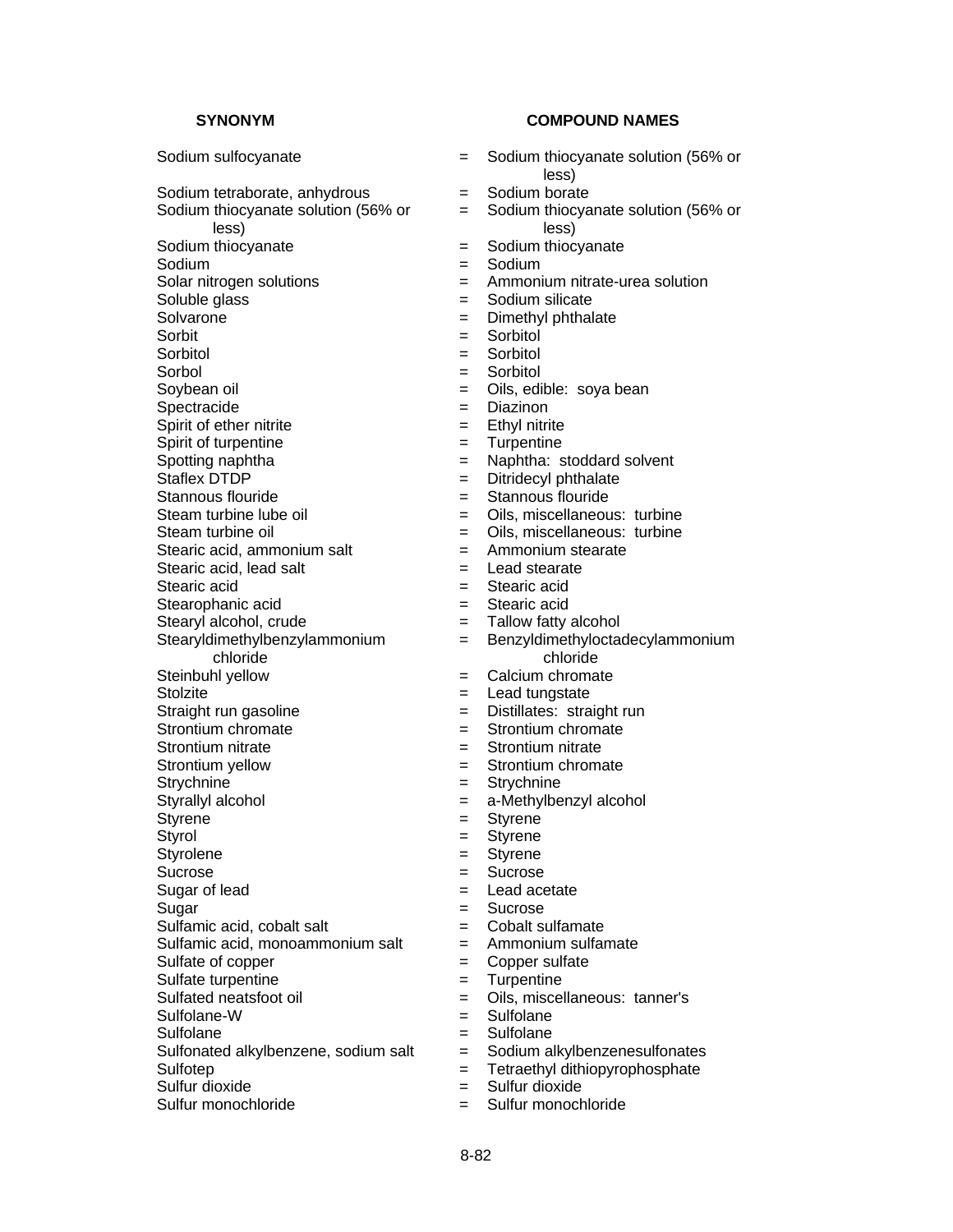Sulfuretted hydrogen = Hydrogen sulfide

Sulfuric acid, chromium  $(3#H+)$  salt  $(3-2)$  = Chromic sulfate

 $Systox$  and isosystox mixture  $=$  Demeton

2,4,5-T esters = 2,4,5-T esters<br>
2,4,5-T sodium salt = 2,4,5-Trichloro

Tall oil fatty oil  $=$  Tall oil, fatty acid Tall oil, fatty acid = Tall oil, fatty acid Tallow benzyl dimethyl ammonium chloride Tallow fatty alcohol  $=$  Tallow fatty alcohol Tallow oil  $=$  Tallow Tallow  $=$  Tallow

 $T$ artaric acid, copper salt  $\qquad \qquad =$  Copper tartrate

Teaberry or wintergreen oil  $=$  Methyl salicylate

- 
- 

- Sulfur = Sulfur
	-
	-
- Sulfuric acid, diethyl ester = Diethyl sulfate
- Sulfuric acid, spent  $=$  Sulfuric acid, spent
- Sulfuric acid, thallium salt  $=$  Thallium sulfate
- Sulfuric acid = Sulfuric acid
- Sulfuric chlorhydrin = Chlorosulfonic acid
- Sulfuryl chloride  $=$  Sulfuryl chloride
- Sulourea = Thiocarbamide<br>Sulphuretted hydrogen = = Hvdrogen = Hvdrogen = Hvdrogen
- Sulphuretted hydrogen = Hydrogen sulfide
- Superoxol = Hydrogen peroxide
- Swedish green  $\qquad \qquad = \qquad$  Copper arsenite
- Sweet birch oil  $=$  Methyl salicylate
- Sweet spirit of nitre  $=$  Ethyl nitrite
- Synthetic rubber latex  $=$  Latex, liquid synthetic
	-
	-
	-
	- $= 2,4,5$ -Trichlorophenoxyacetic acid, sodium salt
- T.E.P. = Tetraethyl pyrophosphate
	- $=$  Tetraethyl pyrophosphate
- 2,4,5-T = 2,4,5-Trichlorophenoxyacetic acid
	-
	-
	- = Benzyldimethyloctadecylammonium chloride
	-
	-
	-
- Tannic acid = Tannic acid
- Tannin = Tannic acid
- Tar acids  $=$  Cresols
- Tar camphor  $=$  Naphthalene
- Tartar emetic **EXALC EXALC EXACTLE EXAMPLE 2** Antimony potassium tartrate
- 1-Tartaric acid, ammonium salt  $=$  Ammonium tartrate
	-
- Tartarized antimony **Exercise 2** and  $\overline{a}$  and  $\overline{b}$  and  $\overline{c}$  and  $\overline{c}$  and  $\overline{a}$  and  $\overline{b}$  and  $\overline{a}$  and  $\overline{a}$  and  $\overline{a}$  and  $\overline{a}$  and  $\overline{a}$  and  $\overline{a}$  and  $\overline{a}$  and  $\overline{a}$  and  $\over$
- Tartrated antimony **Exercise 2** and the Antimony potassium tartrate
	-
- TBA = tert-Butylamine<br>
TBP = Tributyl phosph  $=$  Tributyl phosphate
- TBT  $=$  Butyl toluene
- TCP  $=$  Tricresyl phosphate (<1% ortho isomer)
- $\mathsf{TDE}$  = DDD
- TDI = Toluene 2,4-diisocyanate
- TEA = Triethylaluminum
	-
- Tear gas  $=$  Chloroacetophenone
- Teflon monomer = Tetrafluoroethylene
- TEG = Triethylene glycol
- TEL **TEL Example 2** Tetraethyl lead
- Telone  $= 1,3$ -Dichloropropene
- Telone = Dichloropropene, dichloropropane mixture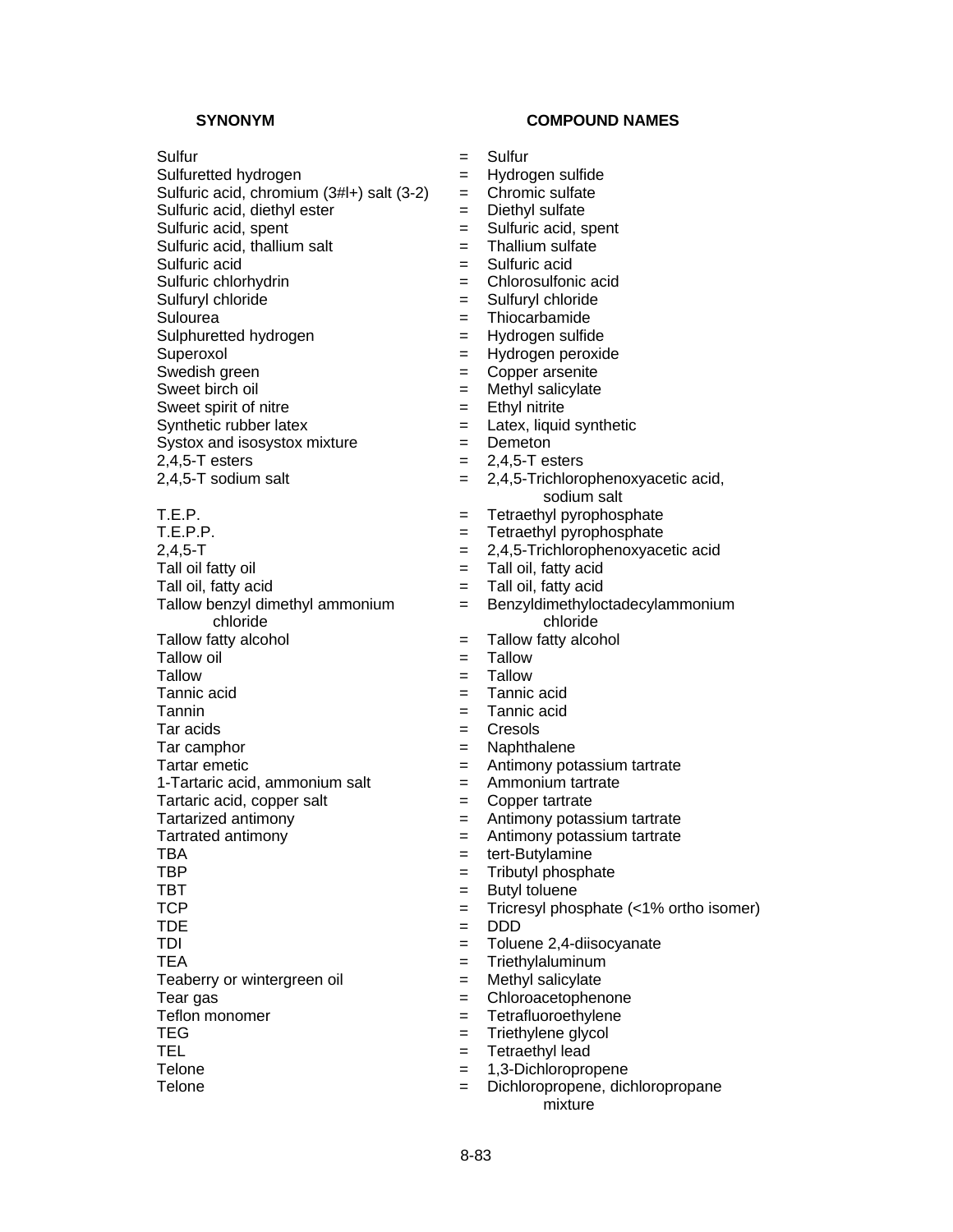TEP = Triethyl phosphate Terephthalic acid, dimethyl ester  $=$  Dimethyl terephthalate Tergitol nonionic 3-A-6 = Ethoxylated tridecanol Tergitol nonionic  $45-S-10$  = Ethoxylated pentadecanol Tergitol nonionic 45-S-10 = Ethoxylated tetradecanol Tergitol nonionic TMN = Ethoxylated dodecanol delta-1,8-Terpodiene = Dipentene TETA = Triethylenetetramine  $Tetan$   $=$   $Tetranitromethane$ Tetraammine copper sulfate = Copper sulfate, ammoniated 3,6,9,12-Tetraazatetradecane-1,14 diamine Tetrabutyl titanate  $=$  Tetrabutyl titanate Tetracap  $=$  Tetrachloroethylene Tetrachloroethane  $=$  Tetrachloroethane 1,1,2,2-Tetrachloroethane = Tetrachloroethane<br>Tetrachloroethylene = Tetrachloroethylen Tetrachloromethane = Carbon tetrachloride Tetrachlorozirconium = Zirconium = Zirconium tetrachloride<br>Tetradecanol = Linear alcohols 1-Tetradecanol = Tetradecanol Tetradecanol = Tetradecanol 1-Tetradecene = 1-Tetradecene n-Tetradecyl alcohol = Tetradecanol Tetradecylbenzene = Tetradecylbenzene Tetraethyl dithionopyrophosphate = Tetraethyl dithiopyrophosphate Tetraethyl dithiopyrophosphate = Tetraethyl dithiopyrophosphate Tetraethyl lead = Tetraethyl lead Tetraethyl orthosilicate  $=$  Ethyl silicate Tetraethyl pyrophosphate  $=$  Tetraethyl pyrophosphate  $Tetraethvl silicate$   $=$   $Ethvl silicate$ Tetraethylene glycol and the state of the Tetraethylene glycol Tetraethylenepentamine = Tetraethylenepentamine Tetrafluoroethylene = Tetrafluoroethylene Tetrahydro-2h-1, 4-oxazine = Morpholine 3a,4,7,7a-Tetrahydro-4,7-Methanoindene = Dicyclopentadiene Tetrahydro-p-oxazine = Morpholine 3a,4,7,7a-Tetrahydrodimethyl-4,7 methanoindene Tetrahydrofuran = Tetrahydrofuran = Tetrahydrofuran Tetrahydronaphthalene = Tetrahydronaphthalene  $1,2,3,4$ -Tetrahydronaphthalene  $=$  Tetrahydronaphthalene Tetrahydrothiophene-1,1-Dioxide = Sulfolane Tetrahydroxymethylmethane = Pentaerythritol Tetralin **Tetralin** = Tetrahydronaphthalene Tetramethyl lead  $=$  Tetramethyl lead Tetramethyl thiuram disulfide  $=$  Thiram  $1,2,3,5$ -Tetramethylbenzene  $= 1,2,3,5$ -Tetramethylbenzene Tetramethylene glycol  $= 1,4$ -Butanediol<br>Tetramethylene oxide  $= 1,4$ -Butanediol  $Tetramethylene oxide =$ Tetramethylene sulfone  $=$  Sulfolane

- TEN = Triethylamine
	-
	-
	-
	-
	-
	-
	- = Dipentene
	-
	-
	-
	-
	- = Pentaethylenehexamine
	-
	-
	-
	-
	- Tetrachloroethylene = Tetrachloroethylene
	-
	-
	- $=$  Linear alcohols
	-
	-
	-
	-
	-
	-
	-
	-
	-
	-
	-
	-
	-
	-
	-
	-
	- - = Methylcyclopentadiene dimer
		-
		-
		-
		-
		-
		-
		-
		-
		-
		-
		-
		-
- Tetramp  $=$  Tetrahydronaphthalene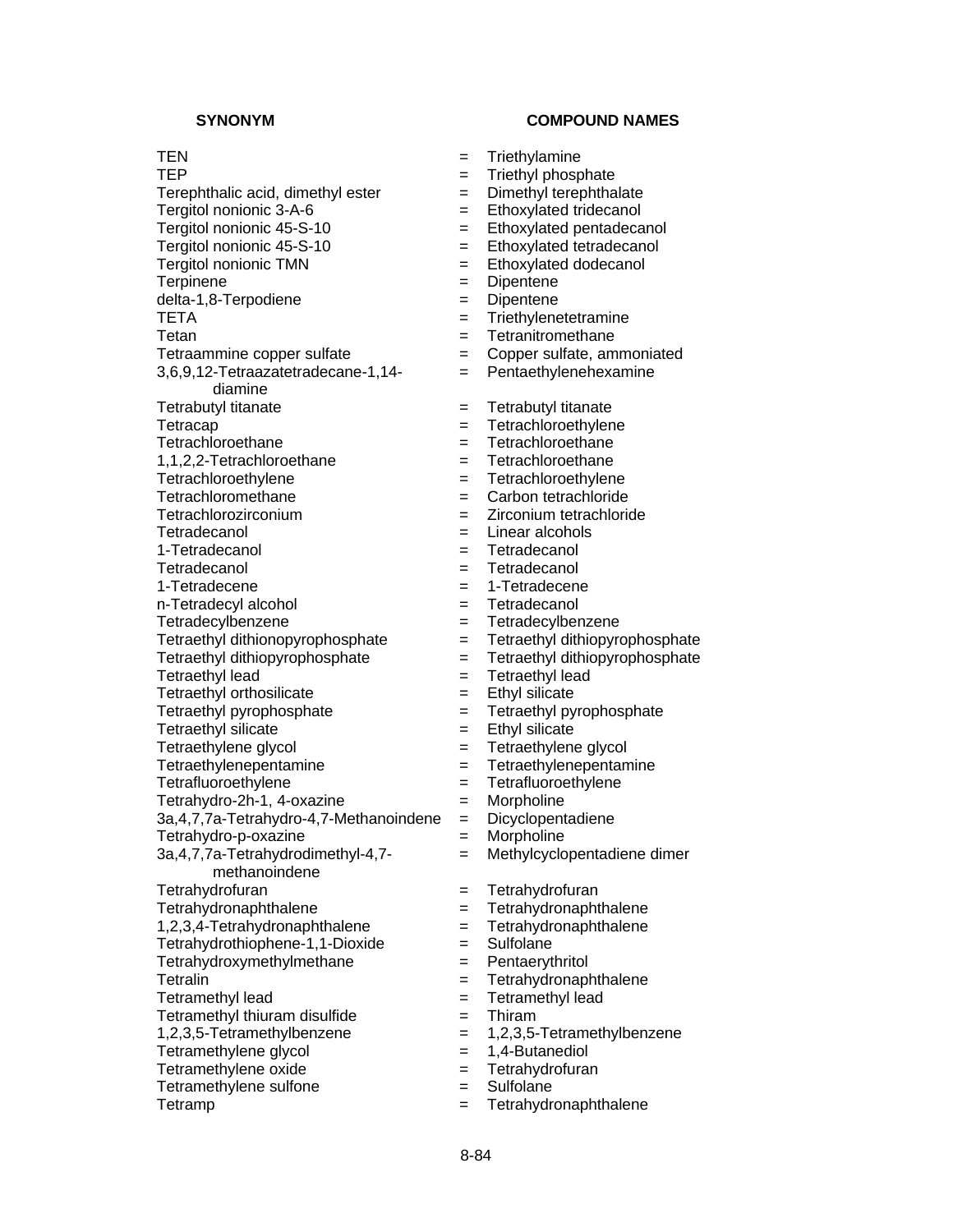Tetranap **Example 2018** Tetrahydronaphthalene Tetranitromethane = Tetranitromethane Tetrapropylene = Dodecene Tetrapropylene  $=$  Propylene tetramer Tetrole  $=$  Furan Tetron = Tetraethyl pyrophosphate Tetrosin LY = Diphenyl Texanol = 1-Isobutyrate<br>Thallium (I) acetate = 1 = 1-Isobutyrate = 1-Isobutyrate Thallium (I) acetate  $\begin{array}{rcl} \hline \end{array}$  = Thallium acetate  $\begin{array}{rcl} \hline \end{array}$  = Thallium nitrate  $\begin{array}{rcl} \hline \end{array}$  = Thallium nitrate Thallium  $(1)$  nitrate  $=$ Thallium acetate  $=$  Thallium acetate Thallium carbonate  $=$  Thallium carbonate Thallium monoacetate  $=$  Thallium acetate Thallium mononitrate  $=$  Thallium nitrate Thallium nitrate  $=$  Thallium nitrate Thallium sulfate  $=$  Thallium sulfate Thallous acetate  $\begin{array}{rcl} \text{Thall} & = & \text{Thallium acetate} \\ \text{Thallous carbonate} & = & \text{Thallium carbona} \end{array}$ Thallous nitrate  $=$  Thallium nitrate Thallous sulfate  $\begin{array}{ccc} \text{Thal} & = & \text{Thal} \\ \text{Thanol PPG} & = & \text{Polypropylene g} \end{array}$ Thanol PPG  $\begin{array}{ccc} \text{1} & \text{2} & \text{2} \\ \text{2} & \text{3} & \text{4} \\ \text{3} & \text{4} & \text{5} \\ \text{4} & \text{5} & \text{6} \\ \text{5} & \text{6} & \text{7} \\ \text{7} & \text{8} & \text{8} \\ \text{8} & \text{9} & \text{9} \\ \text{10} & \text{11} & \text{10} \\ \text{11} & \text{12} & \text{13} \\ \text{13} & \text{14} & \text{15} \\ \text{14} & \text{16} &$ 2-Thiapropane  $\qquad \qquad = \qquad$  Dimethyl sulfide Thiobutyl alcohol  $=$  n-Butyl mercaptan Thiocarbamide  $=$  Thiocarbamide Thiocarbonyl chloride  $=$  Thiophosgene Thiocarbonyl tetrachloride  $=$  Perchloromethyl mercaptan Thiocyanic acid, ammonium salt  $=$  Ammonium thiocyanate Thiodan = Endosulfan Thiodemeton = Disulfoton Thioethyl alcohol  $=$  Ethyl mercaptan Thiomethyl alcohol  $=$  Methyl mercaptan Thiophenol **Example 2** and the Benzenethiol Thiophosgene  $=$  Thiophosgene Thiophosphoric anhydride = Phosphorus pentasulfide Thiosulfuric acid, lead salt  $=$  Lead thiosulfate Thiourea = Thiocarbamide 2-Thiourea = Thiocarbamide Thiram = Thiram Thiuram = Thiram Thorium nitrate tetrahydrate = Thorium nitrate Thorium nitrate  $\begin{array}{ccc} \n\text{The equation} & \text{The equation} \\
\text{The equation} & \text{The equation} \\
\text{The equation} & \text{The equation} \\
\text{The equation} & \text{The equation} \\
\text{The equation} & \text{The equation} \\
\text{The equation} & \text{The equation} \\
\text{The equation} & \text{The equation} \\
\text{The equation} & \text{The equation} \\
\text{The equation} & \text{The equation} \\
\text{The equation} & \text{The equation} \\
\text{The equation} & \text{The equation} \\
\text{The equation} & \text{The equation} \\
\text{The$ Tibal = Triisobutylaluminum Tin diflouride = Stannous flouride Titanium butoxide = Tetrabutyl titanate Titanium tetrabutoxide  $=$  Tetrabutyl titanate Titanium tetrachloride  $=$  Titanium tetrachloride TMP = Trimethyl phosphite TNM = Tetranitromethane 2,4-Tolamine = Toluenediamine Toluene 2,4-diisocyanate = Toluene 2,4-diisocyanate m-Toluene diamine  $\blacksquare$ 

- 
- 
- 
- 
- Tetrine acid  $=$  Ethylenediamine tetracetic acid
	-
	-
	-
	-
	-
	-
	-
	-
	-
	-
	-
	-
	-
	- $=$  Thallium carbonate
	-
	-
	-
	- $=$  Tetrahydrofuran
	-
	-
	-
	-
	-
	-
	-
	-
	-
	-
	-
	-
	-
	-
	-
	-
	-
	-
	-
	-
	- $=$  Triisobutylaluminum
	-
	-
	-
	-
	-
	-
	-
	-
	-
	-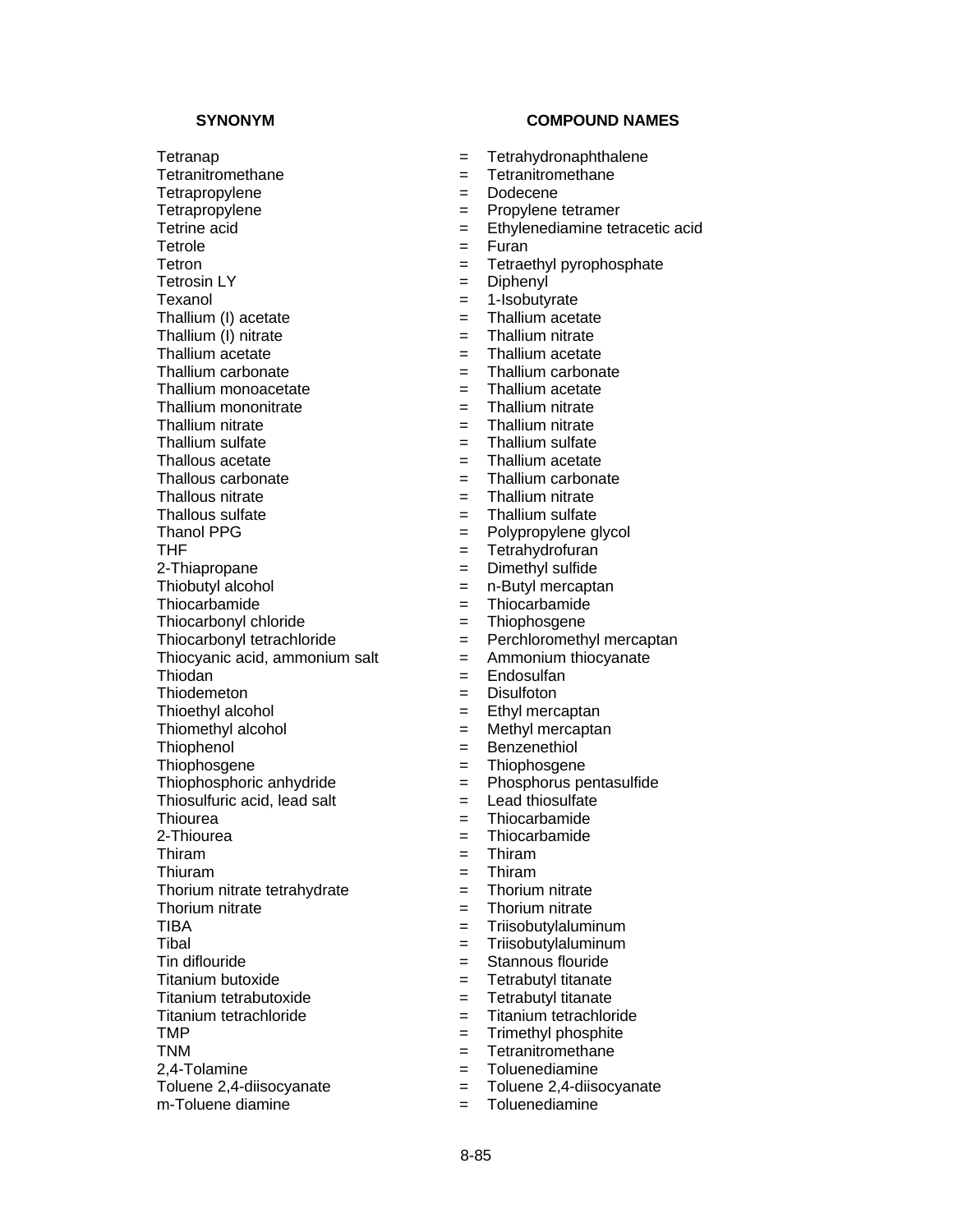Toluene = Toluene<br>Toluenediamine = Toluene

meta-Toluylenediamine = The Tolumber = Tolu

 $o-Tolyl$  fluoride  $=$ 

Tosic acid<br>
Toxaphene<br>
Toxaphene<br>  $=$  Toxaphene<br>
Toxaphene Toxichlor  $=$  Chlordane Toxilic acid = Maleic acid  $2,4,5$ -TP acid esters  $=$  Isooctyl ester

Treflan = Trifluralin = Trifluralin Trethylene  $=$  Trichloroethylene Tri-iso-propanolamine = Triisopropanolamine  $Tri-n-butvl$  phosphate  $=$ Tri-n-propylamine = Tripropylamine

Tributyl phosphate  $=$  Tributyl phosphate Tricalcium arsenate  $=$  Calcium arsenate Tricalcium ortho arsenate  $=$  Calcium arsenate  $=$  Trichloran  $=$  Trichloroethylene Trichlorfon = Trichlorfon

- Toluene, 2,6-dinitro- = 2,6-Dinitrotoluene
- Toluene, 3,4-dinitro-<br>  $= 3,4$ -Dinitrotoluene
- Toluene, hexahydro = Methylcyclohexane
- Toluene, o-nitro e e e e co-Nitrotoluene
- Toluene, p-nitro-<br>  $=$  p-Nitrotoluene
- Toluene, p-tert-butyl  $=$  Butyl toluene
	-
	- Toluenediamine = Toluenediamine
- 2,4-Toluenediamine = Toluenediamine
- p-Toluenesulfonic acid<br>
m-Toluidine<br>  $=$  m-Toluidine<br>  $=$  m-Toluidine
	- m-Toluidine = m-Toluidine
- o-Toluidine = o-Toluidine
- p-Toluidine = p-Toluidine
- o-Toluol = o-Cresol
- p-Toluol = p-Cresol
	-
- Toluol = Toluene<br>meta-Toluvlenediamine = = Toluenediamine
	-
- m-Tolyl chloride  $\begin{array}{ccc} m\text{-}T$ olyl chloride  $\end{array}$  = m-Chlorotoluene  $\begin{array}{ccc} & m\text{-}Chlorotoluene \\ & \text{-}Chlorotoluene \end{array}$ = o-Chlorotoluene
- p-Tolyl chloride = p-Chlorotoluene
	-
- Tolyl epoxypropyl ether  $\rho$  = Cresyl glycidyl ether = Cresyl glycidyl ether<br>
o-Tolyl fluoride = 2-Fluorotoluene
- m-Tolyl fluoride  $=$  3-Fluorotoluene
- p-Tolyl fluoride = 4-Fluorotoluene
- Tolyl glycidyl ether  $=$  Cresyl glycidyl ether
- $2,4$ -Tolylene diisocyanate  $\qquad \qquad = \qquad$ Toluene 2,4-diisocyanate
- 4-m-Tolylenediamine = Toluenediamine
- o-Tolylphosphate phosphoric acid = Tricresyl phosphate (>= 1% ortho isomer)
	-
	- Toxaphene = Toxaphene
	-
	-
- Toxilic anhydride = Maleic anhydride
	-
- $2,4,5$ -TP  $=$   $2-(2,4,5$ -Trichlorophenoxy) propanoic acid
- Transmission oil **Exercise Servers** 2015, miscellaneous: lubricating
- Transmission oil **Exercise Exercise Serverse Constructs** = Oils, miscellaneous: motor
	-
	-
- Tri-6 = gamma-Benzene hexachloride
	-
	-
	-
- Tri-o-cresyl ester  $\qquad \qquad \qquad = \qquad$  Tricresyl phosphate (>= 1% ortho isomer)
- Tri-p-cresyl phosphate  $\qquad \qquad = \qquad$  Tricresyl phosphate (<1% ortho isomer)
- Tri-p-tolyl phosphate = Tricresyl phosphate (<1% ortho isomer)
	-
	-
	-
	- = Trichloroethylene
	-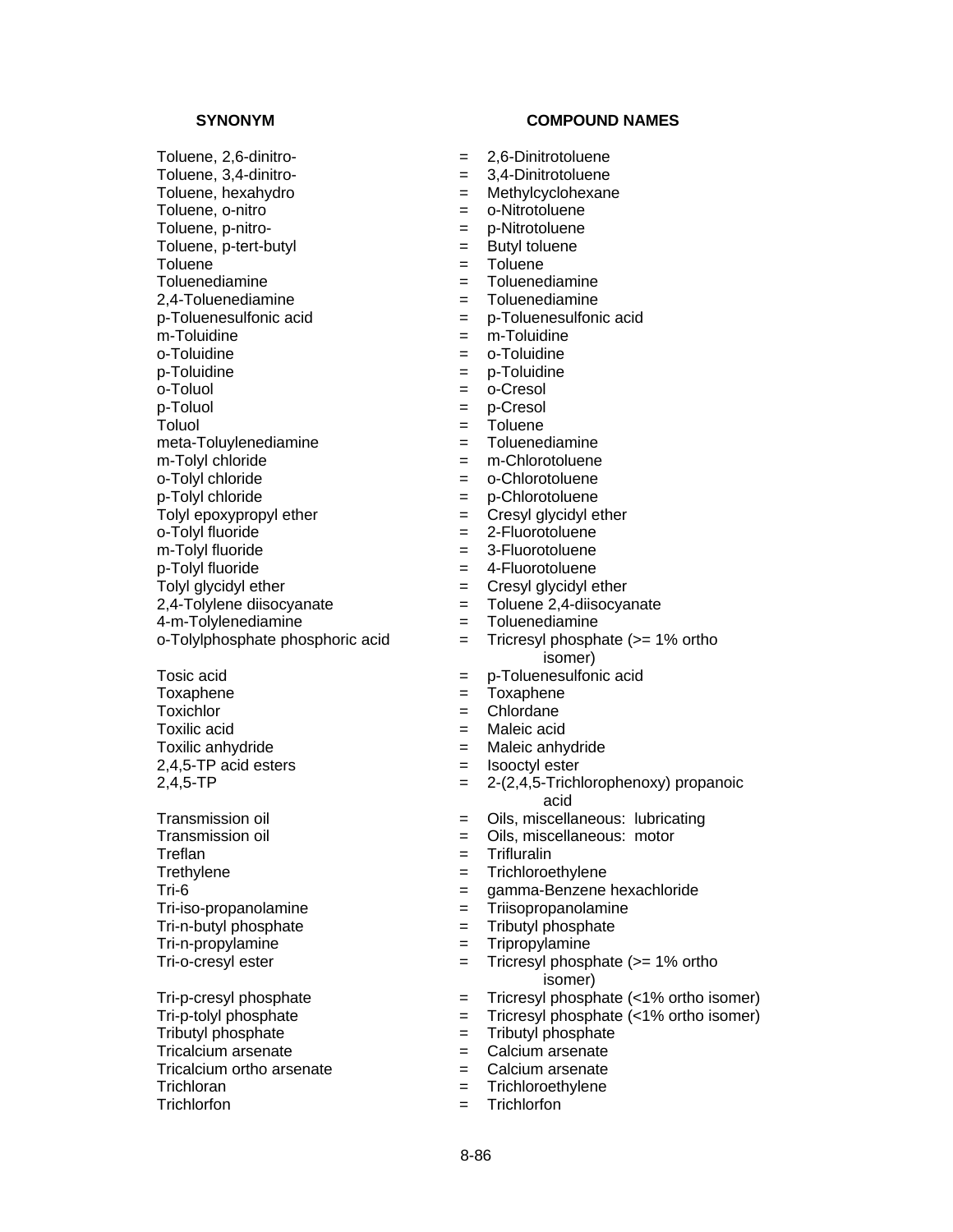Trichlormethyl sulfur chloride  $=$  Perchloromethyl mercaptan 1,1,2-Trichloro-1,2,2-trifluoroethane = 1,1,2-Trichloro-1,2,2-trifluoroethane 1,1,1-Trichloro-2,2-bis(p-chlorophenyl) ethane Trichloro-s-triazine-2,4,6-(1h, 3h, 5h) trione Trichloro-s-triazinetrione = Trichloro-s-triazinetrione Trichloroacetaldehyde = Trichloroacetaldehyde Trichloroamylsilane = n-Amyltrichlorosilane<br>V-Trichlorobenzene = 1.2.3-Trichlorobenzer 1,2,3-Trichlorobenzene = 1,2,3-Trichlorobenzene Vic-Trichlorobenzene = 1,2,3-Trichlorobenzene 1,2,4-Trichlorobenzene = 1,2,4-Trichlorobenzene unsym-Trichlorobenzene = 1,2,4-Trichlorobenzene 1,2,4-Trichlorobenzol = 1,2,4-Trichlorobenzene  $1,1,2$ -Trichloroethane  $= 1,1,2$ -Trichloroethane 1,1,1-Trichloroethane = Trichloroethane Trichloroethane = Trichloroethane<br>Trichloroethyl silane = Trichloroethane = Ethyltrichlorosilane  $Trichloroethyl$  silane  $=$ Trichloroethyl silicone = Ethyltrichlorosilane Trichloroethylene = Trichloroethylene = Trichloroethylene = Trichloroethylene = Trichloroethylene Trichloroethylene = Trichloroethylene Trichlorofluoromethane = Trichlorofluoromethane Trichlorohydrin = 1,2,3-Trichloropropane Trichloroiminoisocyanuric acid = Trichloro-s-triazinetrione Trichloroisocyanuric acid  $=$  Trichloro-s-triazinetrione Trichloromethane sulfuryl chloride = Perchloromethyl mercaptan Trichloromethane  $=$  Chloroform Trichloromethanesulfenyl chloride = Perchloromethyl mercaptan Trichloromethyl sulfochloride = Perchloromethyl mercaptan N-[(Trichloromethyl)thio]-4-cyclohexene-1,2,-dicarbodimide Trichloromethylsilane = Methyltrichlorosilane Trichloromonosilane = Trichlorosilane Trichloronitromethane = Chloropicrin Trichlorooxovanadium = Vanadium oxytrichloride Trichloropentylsilane = n-Amyltrichlorosilane 2,4,5-Trichlorophenol = Trichlorophenol Trichlorophenol = Trichlorophenol 2-(2,4,5-Trichlorophenoxy) propanoic acid 2,4,5-Trichlorophenoxyacetic acid, sodium salt 2,4,5-Trichlorophenoxyacetic acid = 2,4,5-Trichlorophenoxyacetic acid 1,2,3-Trichloropropane = 1,2,3-Trichloropropane<br>Trichlorosilane = Trichlorosilane Trichlorotriazinetrione = Trichloro-s-triazinetrione 1,1,2-Trichlorotrifluoroethane = 1,1,2-Trichloro-1,2,2-trifluoroethane Trichlorovinyl silicane  $\qquad \qquad = \qquad$  Vinyltrichlorosilane Trichlorovinylsilane = Vinyltrichlorosilane Triclene; algylen = Trichloroethylene<br>Tricresyl phosphate (<1% ortho isomer) = Tricresyl phospha Tricresyl phosphate (<1% ortho isomer) = Tricresyl phosphate (<1% ortho isomer)<br>Tricresyl phosphate (>  $\qquad = 1\%$  ortho isomer)=Tricresyl phosphate

### **SYNONYM COMPOUND NAMES**

- 
- 

 $=$  DDT

- = Trichloro-s-triazinetrione
- 
- 
- 
- $= 1,2,3$ -Trichlorobenzene
- 
- 
- 
- 
- 
- 
- 
- 
- 
- 
- 
- 
- 
- 
- 
- 
- 
- 
- 
- 
- = Captan
- 
- 
- 
- 
- 
- 
- 
- = 2-(2,4,5-Trichlorophenoxy) propanoic acid
- = 2,4,5-Trichlorophenoxyacetic acid, sodium salt
	-
- 
- $=$  Trichlorosilane
- 
- 
- 
- 
- 
- 
- $=$  1% ortho isomer)=Tricresyl phosphate (>= 1% ortho isomer)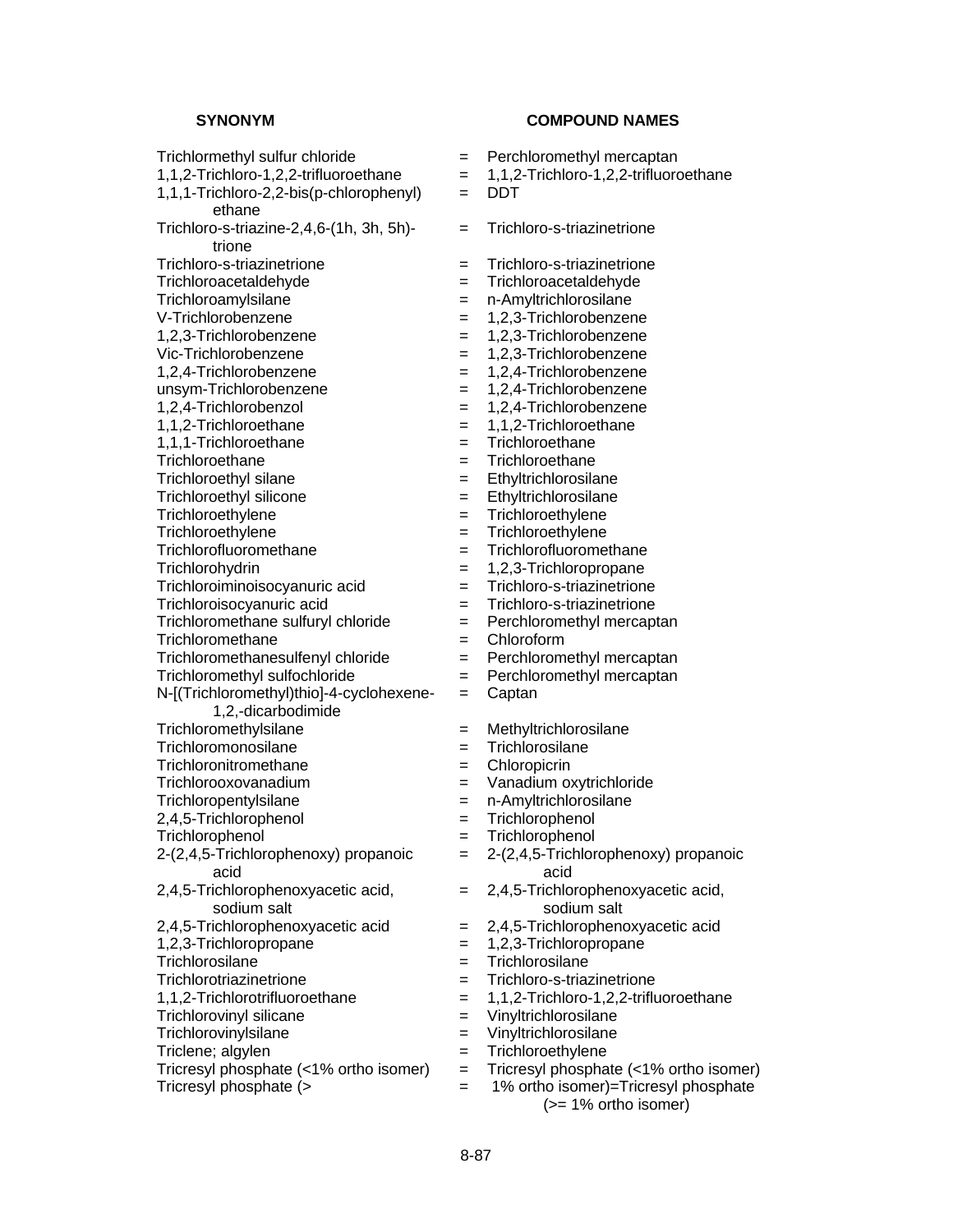- 
- n-Tridecane = Tridecane Tridecane  $=$  Tridecane 1-Tridecanol, phthalate  $\qquad \qquad = \qquad$  Ditridecyl phthalate Tridecanol **Exercise Exercise Exercise Exercise Construction**  $=$  Linear alcohols Tridecanol = Tridecanol 1-Tridecanol = Tridecanol 1-Tridecene = 1-Tridecene Tridecylbenzene = Tridecylbenzene Tridimethylphenyl phosphate = Trixylenyl phosphate Trien = Triethylenetetramine **Triethanolamine** dodeceylbenzenesulfonate Triethanolamine = Triethanolamine Triethyl phosphate  $=$  Triethyl phosphate Triethyl phosphite  $=$  Triethyl phosphite Triethylaluminum = Triethylaluminum Triethylamine = Triethylamine<br>Triethylbenzene = Triethylbenzene = Triethylbenzene 1,3,5-Triethylbenzene = Triethylbenzene sym-Triethylbenzene = Triethylbenzene<br>Triethylene glycol di-(2-ethylbutyrate) = Triethylene glyco Triethylene glycol ethyl ether  $=$  Triethylene glycol ethyl ether Triethylene glycol monoethyl ether  $=$  Ethoxy triglycol Triethylene glycol monoethyl ether  $=$  Triethylene glycol ethyl ether Triethylene glycol  $=$  Triethylene glycol Triethylenephosphoramide = Tris(Aziridinyl)phosphine oxide Triethylenetetramine = Triethylenetetramine Triethylolamine = Triethanolamine Trifluorochloroethylene = Trifluorochloroethylene Trifluorochloromethane = Monochlorotrifluoromethane Trifluoromethyl chloride = Monochlorotrifluoromethane Trifluoromonochloroethylene = Trifluorochloroethylene Trifluorovinyl chloride  $=$  Trifluorochloroethylene Trifluralin = Trifluralin Triglycine  $\qquad \qquad \qquad = \qquad$  Nitrilotriacetic acid and salts  $Triglycol$  methyl ether  $=$  Triethylene glycol methyl ether Triglycol monoethyl ether = Ethoxy triglycol Triglycol monoethyl ether  $=$  Triethylene glycol ethyl ether Triglycol = Triethylene glycol 1,2,3-Trihydroxybenzene = Pyrogallic acid  $3.4.5$ -Trihydroxybenzoic acid  $=$  Gallic acid 1,2,3-Trihydroxypropane = Glycerine Trihydroxytriethylamine = Triethanolamine Triisobutene = Triisobutylene Triisobutylaluminum = Triisobutylaluminum Triisobutylene = Triisobutylene
	-
- 
- 2,4,4-Trimethyl-1-pentene = Diisobutylene
- 
- 
- 
- 
- 
- 
- 
- 
- 
- 
- = Dodecylbenzenesulfonic acid, triethanolamine salt
- Triethanolamine lauryl sulfate = Dodecyl sulfate, triethanolamine salt
	-
	-
	-
	-
	-
	- Triethylbenzene = Triethylbenzene
	-
	-
	- Triethylene glycol di-(2-ethylbutyrate) = Triethylene glycol di-(2-ethylbutyrate)
	-
- Triethylene glycol methyl ether = Triethylene glycol methyl ether
	-
	-
- Triethylene glycol monomethyl ether  $=$  Triethylene glycol methyl ether
	-
	-
	-
	-
	-
	-
	-
	-
	-
	-
	-
- Triglycol dicaproate = Triethylene glycol di-(2-ethylbutyrate)
- Triglycol dihexoate = Triethylene glycol di-(2-ethylbutyrate)
	-
	-
	-
	-
	-
	-
	-
	-
	-
	-
	-
- Triisopropanolamine = Triisopropanolamine
- Trilene  $=$  Trichloroethylene
	-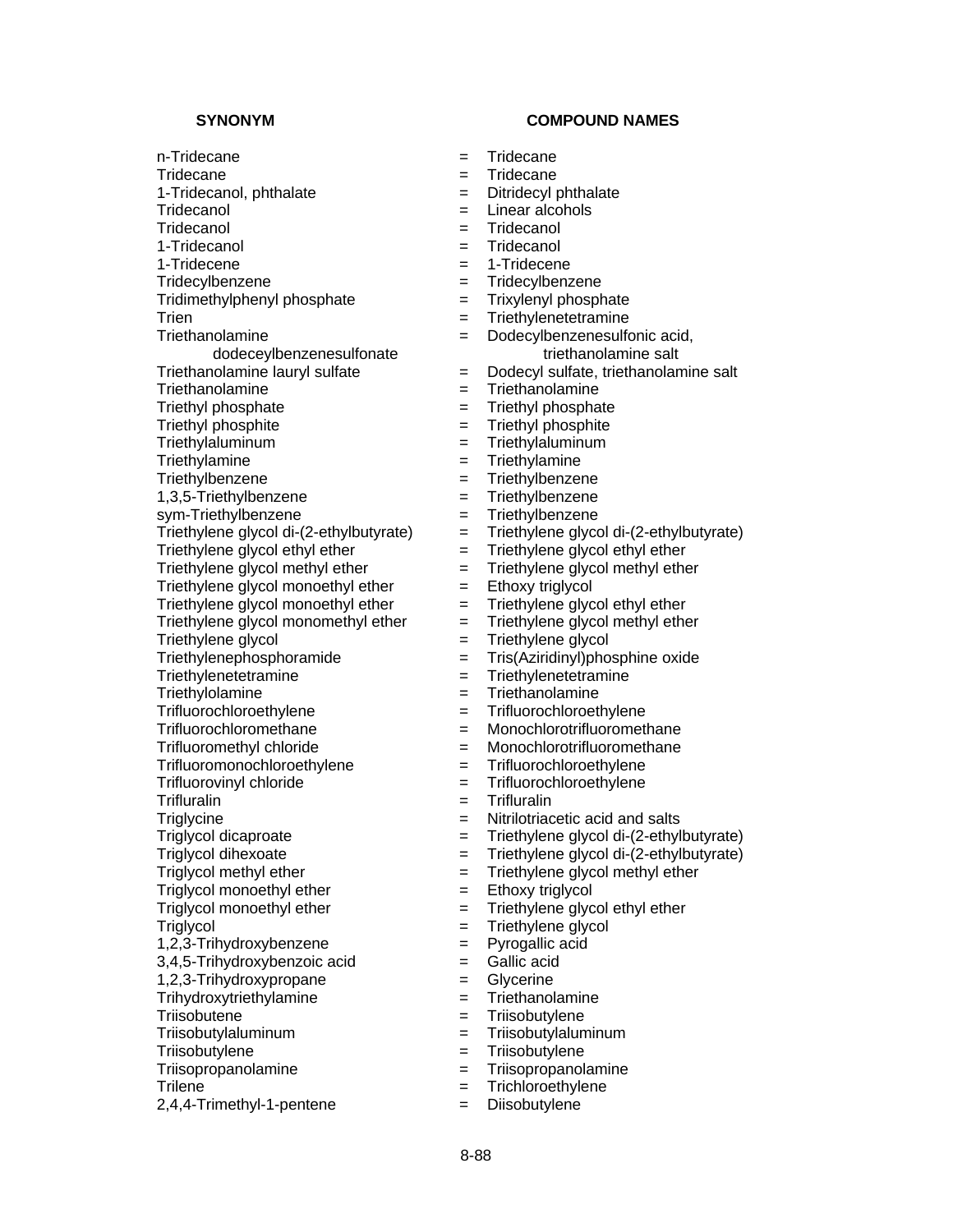$2.4.6$ -Trimethyl-1,3,5-trioxane  $=$  Paraldehyde  $3,5,5$ -Trimethyl-2-cyclohexane-1-one  $=$  Isophorone 4,7,7-Trimethyl-3-norcarene = Carene Trimethyl ester  $=$  Trimethyl phosphite Trimethyl hexamethylene diamine  $=$  Trimethyl hexamethylene diamine Trimethyl phosphite = Trimethyl phosphite Trimethylacetic acid<br>
Trimethylamine<br>  $=$  Trimethylamine<br>  $=$  Trimethylamine Trimethylaminomethane = tert-Butylamine<br>Asymmetrical Trimethylbenzene = 1,2,4-Trimethylbenzene Asymmetrical Trimethylbenzene =  $1,2,3,4$  $1,2,4$ -Trimethylbenzene  $1,2,4$ -Trimethylbenzene Trimethylbenzylammonium chloride = Benzyltrimethylammonium chloride 2,6,6-Trimethylbicyclo [3.1.1]hept-2-ene, 9cl  $3,7,7$ -Trimethylbicyclo $[0, 1, 4]$ hept-3-ene = Carene Trimethylcarbinol = tert-Butyl alcohol Trimethylchlorosilane = Trimethylchlorosilane Trimethylene chloride<br>
Trimethylene dichloride<br>
Trimethylene dichloride<br>  $= 1,3$ -Dichloropropane<br>  $= 1,3$ -Dichloropropane Trimethylene dichloride = 1,3-Dichloropropane = 1,3-Dichloropropane = 1,3-Dichloropropane = 1,3-Dichloropropane = 1,3-Dichloropropane = 1,3-Dichloropropane = 1,3-Dichloropropane = 1,3-Dichloropropane = 1,3-Dichloropropane Trimethylene  $=$  Cyclopropane Trimethylheptanals<br>
Trimethylhexamethylene diisocyanate = Trimethylhexamethylene diisocyanate = Trimethylhexam Trimethylsilyl chloride = Trimethylchlorosilane 5,8,11-Trioxapentadecane = Diethylene glycol dibutyl ether  $3,6,9$ -Trioxaundecan-1, 11-diol  $=$  Tetraethylene glycol Tripropylamine = Tripropylamine Tripropylene glycol methyl ether  $=$  Tripropylene glycol methyl ether Tripropylene glycol = Tripropylene glycol Tripropylene = Nonene Tripropylene  $\qquad \qquad \qquad = \qquad$  Propylene trimer Trisodium nitrilotriacetate  $=$  Nitrilotriacetic acid and salts Trisodium orthophosphate  $=$  Sodium phosphate, tribasic Trisodium phosphate  $=$  Sodium phosphate, tribasic Trixylenyl phosphate = Trixylenyl phosphate Trixylyl phosphate = Trixylenyl phosphate p-TSA = p-Toluenesulfonic acid Tubercuprose = Copper formate Tucum oil  $=$  Oils, edible: tucum Turbine oil  $=$  Oils, miscellaneous: turbine Turpentine  $=$  Turpentine Turps = Turpentine Tyranton = Diacetone alcohol Ucane alkylate 12 = Dodecylbenzene Ucar bisphenol  $HP$   $=$  Bisphenol A Ucar solvent  $2IM$   $=$  Dipropylene glycol methyl ether  $U_{\rm con}$  11  $=$  Trichlorofluoromethane Ucon 12  $\qquad \qquad = \qquad$  Dichlorodifluoromethane Uconn-22 = Chlorodifluoromethane UDMH = 1,1-Dimethylhydrazine UF oxylignin  $=$  Vanillan black liquor UN 1272 (DOT)  $=$  Oil, misc: pine UN 2057 (DOT) = Propylene trimer UN 2243 (DOT) = Cyclohexyl acetate UN 2271 (DOTt)  $=$  Ethyl amyl ketone

- 
- 
- 
- 
- 
- 
- 
- Trimethylamine = Trimethylamine
- 
- 
- 
- 
- = Pinene
- 
- 
- 
- 
- 
- 
- 
- Trimethylhexamethylene diisocyanate = Trimethylhexamethylene diisocyanate
- 
- 
- 
- 
- 
- 
- 
- 
- 
- 
- 
- 
- 
- 
- 
- 
- 
- 
- 
- 
- 
- 
- 
- 
- 
- 
- 
- 
- 
- 
- 
-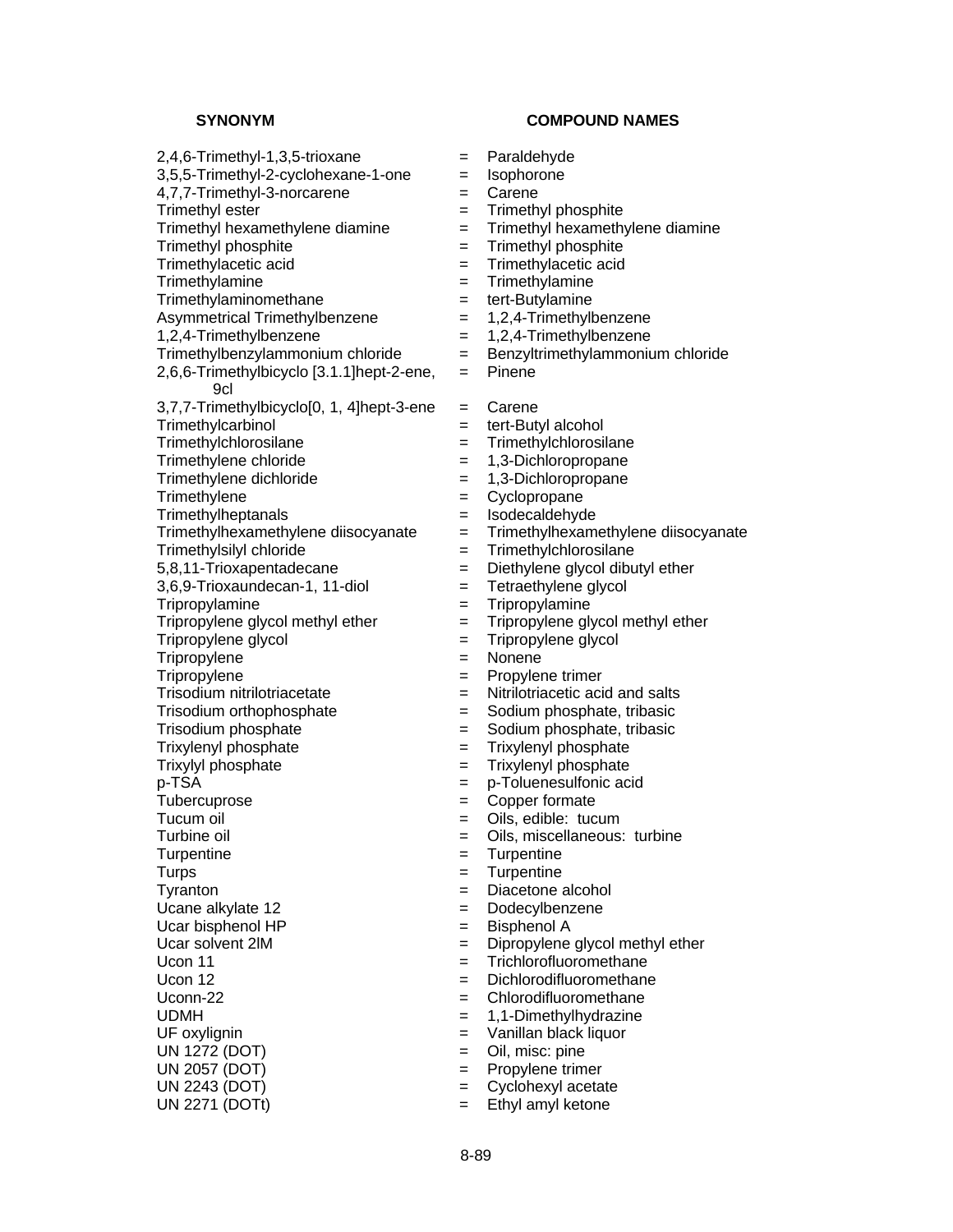UN 2296 (DOT) = Methylcyclohexane UN 2323 (DOT) = Triethyl phosphite UN 2324 (DOT) = Triisobutylene UN 2364 (DOT) = n-Propylbenzene UN 2708 (DOT)  $=$  3-Methoxybutyl acetate Un; do; tri; tetra; penta; or Hexa benzenesulfonic acid UN2241 (DOT) = Cycloheptane UN2246 (DOT) = Cyclopentene<br>UN2313 (DOT) = 3-Methylpyridi UN2313 (DOT) = 3-Methylpyridine<br>UN2313 (DOT) = 4-Methylpyridine n-Undecanoic acid  $\qquad \qquad = \qquad$ Undecanoic acid Undecanoic acid = Undecanoic acid Undecanol  $\qquad \qquad = \qquad$ Undecanol 1-Undecanol = Undecanol 1-Undecene = 1-Undecene n-Undecoic acid  $\qquad \qquad = \qquad$ Undecanoic acid Undecyl alcohol = Undecanol n-Undecylbenzene = n-Undecylbenzene Undecylethylene  $= 1$ -Tridecene n-Undecylic acid  $\qquad \qquad = \qquad$  Undecanoic acid Unipine  $=$  Oil, misc: pine Unslaked lime = Calcium oxide Uranium acetate dihydrate = Uranyl acetate Uranium acetate  $\qquad \qquad = \qquad$  Uranyl acetate Uranium nitrate  $=$  Uranyl nitrate Uranium oxide (UO#m4) = Uranium peroxide Uranium oxide peroxide (UO#m2[O#m2]) = Uranium peroxide Uranium oxyacetate dihydrate = Uranyl acetate Uranium peroxide  $\qquad \qquad = \qquad$ Uranium peroxide Uranium sulfate trihydrate  $\qquad \qquad = \qquad$ Uranyl sulfate Uranium sulfate  $\qquad \qquad = \qquad$ Uranyl sulfate Uranyl acetate dihydrate  $\qquad \qquad = \qquad$ Uranyl acetate Uranyl acetate  $\qquad \qquad = \qquad$  Uranyl acetate Uranyl nitrate  $=$  Uranyl nitrate Uranyl sulfate trihydrate  $\qquad \qquad = \qquad$ Uranyl sulfate Uranyl sulfate  $\qquad \qquad = \qquad$  Uranyl sulfate Urea hydrogen peroxide = Urea peroxide Urea peroxide  $=$  Urea peroxide Urea, ammonium nitrate soln (w/aqua ammonia) Urea, hydrogen peroxide salt  $=$  Urea peroxide Urea, thio- Thiocarbamide Urea = Urea Urotropin = Hexamethylenetetramine USAF DO-45  $=$  Acetal USAF DO-46 = N-Aminoethyl piperazine USAF ST40 = Methacrylonitrile Valentinite  $\qquad \qquad = \qquad$  Antimony trioxide Valeral = Valeraldehyde n-Valeraldehyde = n-Valeraldehyde

- 
- 
- 
- 
- 
- $=$  Alkyl(C<sub>11</sub>  $\cdot$  C<sub>17</sub>)benzenesulfonic acid
- 
- 
- 
- $=$  4-Methylpyridine
- 
- 
- 
- 
- 
- 
- 
- 
- 
- 
- 
- 
- Uran, rustica = Urea, ammonium nitrate soln (w/aqua ammonia)
	-
	-
	-
	-
	-
	-
	-
	-
	-
	-
	-
	-
	-
	-
	-
	-
	-
	- = Urea, ammonium nitrate soln (w/aqua ammonia)
	-
	-
	-
	-
	-
	-
	-
	-
	-
	-
- Valeraldehyde = Valeraldehyde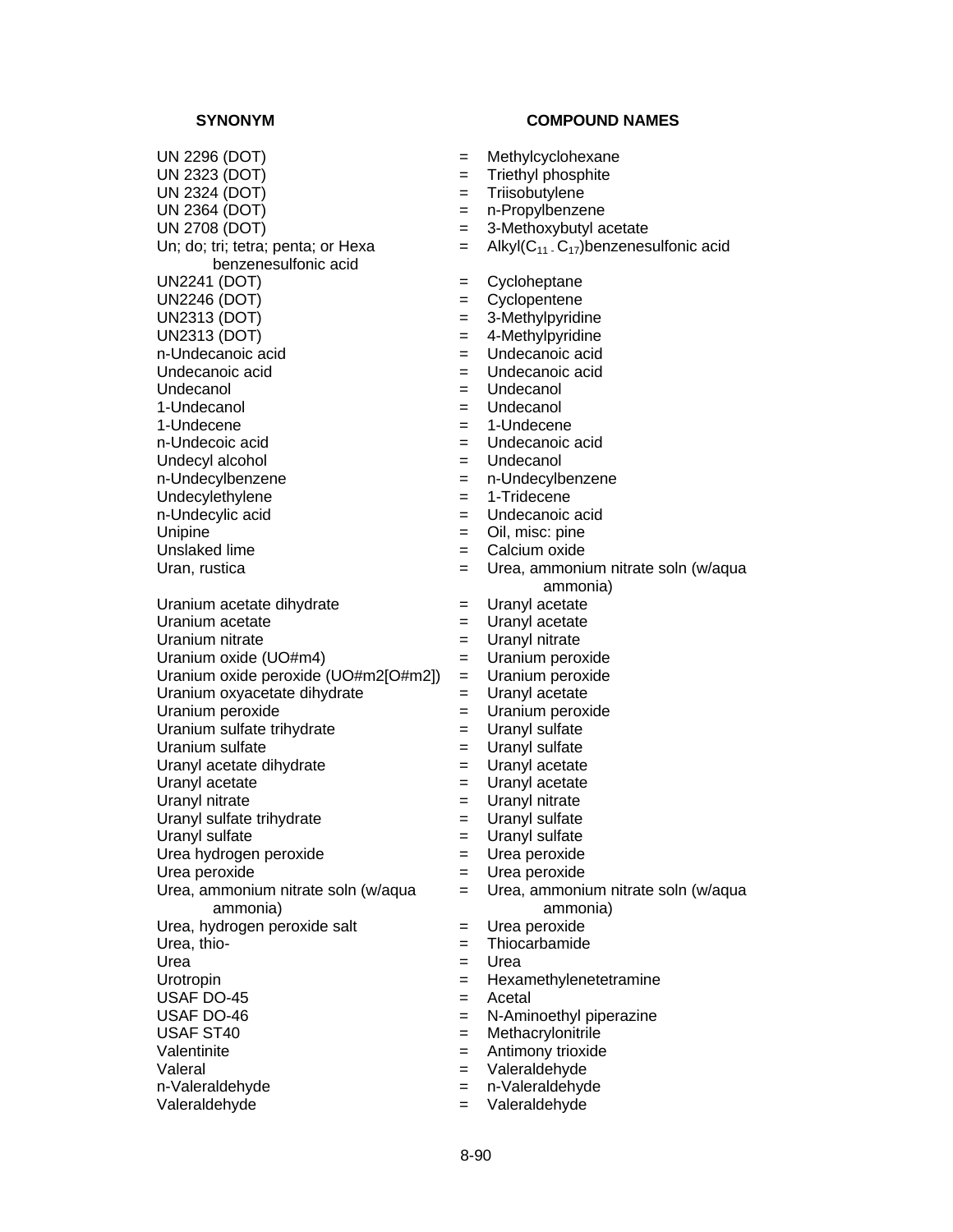Valeric acid  $=$  Pentanoic acid Valeric aldehyde  $=$  n-Valeraldehyde Valeric aldehyde  $=$  Valeraldehyde VAM  $=$  Vinyl acetate Vanadic anhydride  $=$  Vanadium pentoxide Vanadium oxide  $\blacksquare$ Vanadium oxysulfate<br>
Vanadium oxytrichloride<br>
Vanadium oxytrichloride<br>  $=$  Vanadium oxytrichloride<br>  $=$  Vanadium oxytri Vanadium pentaoxide = Vanadium pentoxide Vanadium pentoxide<br>
Vanadium pentoxide<br>
Vanadium pentoxide<br>  $=$  Vanadium pentoxide Vanadium pentoxide = Vanadium pentoxide Vanadium(V) oxide  $=$  Vanadium oxide Vanadyl sulfate dihydrate = Vanadyl sulfate Vanadyl sulfate  $=$  Vanadyl sulfate Vanicide  $\qquad \qquad = \qquad$ Captan Vanillan black liquor  $=$  Vanillan black liquor Vapona = Dichlorvos<br>Vapotone = Tetraethyl Vaseline = Petrolatum = Petrolatum = Petrolatum = Petrolatum = Petrolatum = Petrolatum = Petrolatum = Petrolatum = Petrolatum = Petrolatum = Petrolatum = Petrolatum = Petrolatum = Petrolatum = Petrolatum = Petrolatum = Pet VCM = Vinyl chloride<br>Vegetable carbon = Charcoal = Charcoal  $Vegetable carbon$  = Velsicol 1068 = Chlordane Velsicol = Heptachlor Ventox = Acrylonitrile Vermilion = Mercuric sulfide Vinamar  $=$  Vinyl ethyl ether Vinegar acid  $=$  Acetic acid Vinegar naphtha  $=$  Ethyl acetate 4-Vinyl-1-cyclohexene = Vinylcyclohexene Vinyl A monomer  $=$  Vinyl acetate Vinyl acetate  $\qquad \qquad \qquad = \qquad$  Vinyl acetate Vinyl C monomer  $=$  Vinyl chloride Vinyl carbinol = Allyl alcohol Vinyl chloride = Vinyl chloride Vinyl cyanide = Acrylonitrile Vinyl ethyl ether  $=$  Vinyl ethyl ether Vinyl fluoride = Vinyl fluoride Vinyl formic acid  $=$  Acrylic acid Vinyl methyl ether = Vinyl methyl ether Vinyl toluene = Vinyl toluene Vinyl trichloride = 1,1,2-Trichloroethane Vinylbenzene<br>
Vinylcyclohexene<br>
Vinylcyclohexene<br>
= Vinylcyclohexene<br>
= Vinylcyclohexene Vinylcyclohexene = Vinylcyclohexene

Vinylethylene = Butadiene = Butadiene = Butadiene = Butadiene = Butadiene = Butadiene = Butadiene = Butadiene

- 
- 
- 
- 
- 
- 
- 
- Vanadium oxytrichloride = Vanadium oxytrichloride
- 
- 
- 
- 
- Vanadyl chloride  $=$  Vanadium oxytrichloride
	-
	-
- Vanadyl trichloride = Vanadium oxytrichloride
	-
	-
	-
	- $=$  Tetraethyl pyrophosphate
	-
	- $=$  Vinyl chloride
	-
	-
	-
	-
	-
	-
- Versene acid  $=$  Ethylenediamine tetracetic acid
- Vidden D = Dichloropropene, dichloropropane mixture
- Vienna green entitle vienna green entitle vienna vienna vienna vienna vienna vienna vienna vienna vienna vienn
- Vilrathane 4300 = Diphenylmethane diisocyanate
	-
	-
	-
	-
	-
	-
	-
	-
	-
	-
	-
	-
	-
	-
	- Vinyl neodecanoate = Vinyl neodecanoate
	-
	-
	-
	-
	-
- Vinylidene chloride = Vinylidene chloride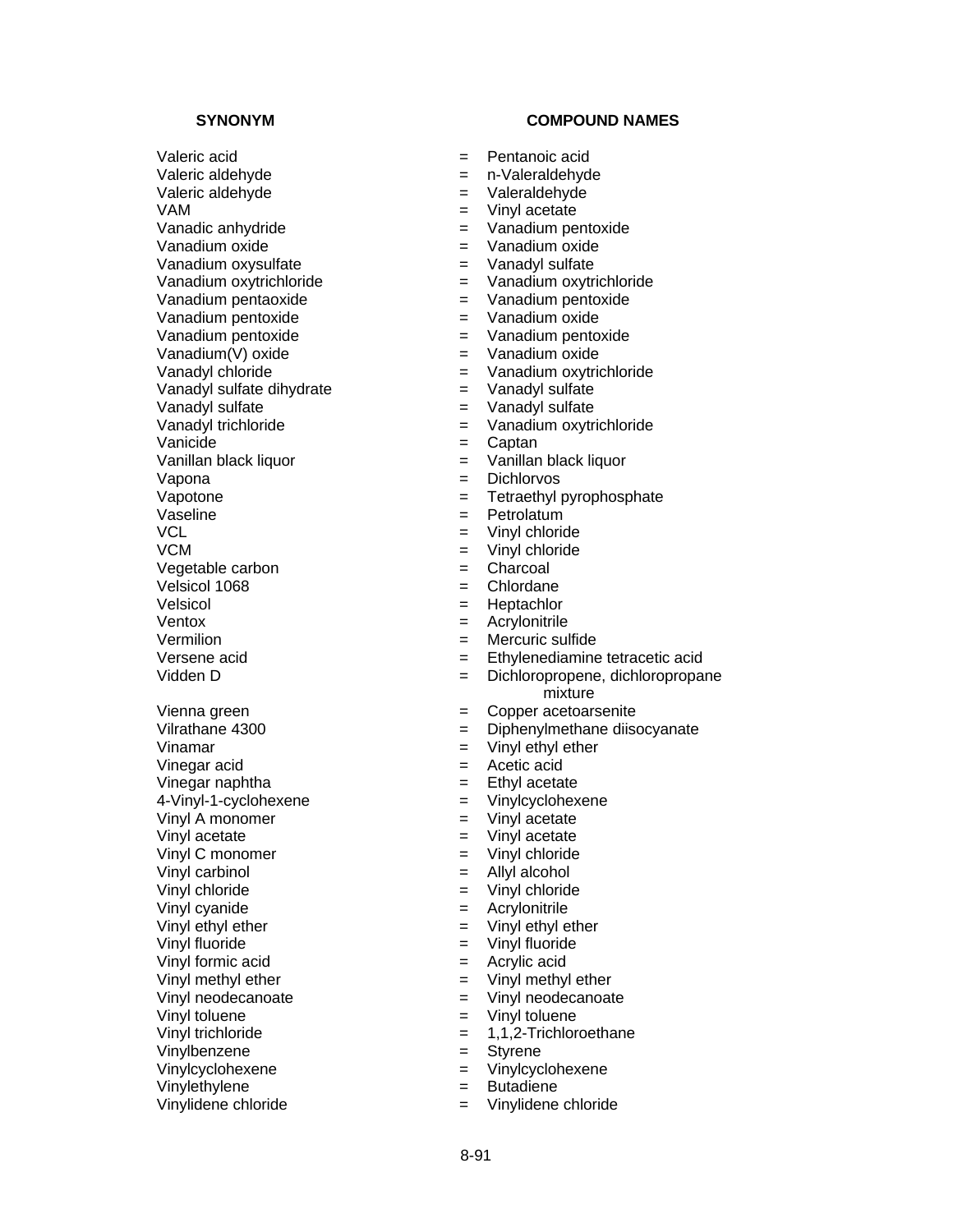# Vinylsilicon trichloride = Vinyltrichlorosilane Vinyltrichlorosilane = Vinyltrichlorosilane Vulkacit HX  $=$  N-Ethylcyclohexylamine VV 10 vinyl monomer  $=$  Vinyl neodecanoate Vyac  $V = V$ inyl acetate  $W-10$   $=$  Ethylene dibromide  $W-15$   $=$  Ethylene dibromide<br> $W-40$   $=$  Ethylene dibromide Water displacing oil **Water displacing oil**  $=$  Oils, miscellaneous: penetrating Water glass  $\overline{\phantom{a}}$  = Sodium silicate<br>Waxes: carnauba = Waxes: carnau Waxes: paraffin  $W$ axes: paraffin Weisspiessglanz = Antimony trioxide White arsenic  $\blacksquare$ White oil **Example 2** Cils, miscellaneous: mineral White spirit (low  $(15-20%)$  aromatic)  $=$  White spirit (low  $(15-20%)$  aromatic) White vitriol  $\qquad \qquad = \qquad \text{Zinc}\text{ sulfate}$ Witicizer 300  $\qquad \qquad =$  Dibutyl phthalate<br>Wolfatox  $\qquad \qquad =$  Methyl parathion Wood alcohol = Methyl alcohol Wood charcoal  $\qquad \qquad = \qquad$ Charcoal Wood ether  $=$  Dimethyl ether  $Wood$  spirit  $Wood$  = Methyl alcohol Wood turpentine  $\qquad \qquad = \qquad$  Turpentine Xenene = Diphenyl m-Xylene = m-Xylene o-Xylene = 0-Xylene  $p-X$ ylene  $= p-X$ ylene  $X$ ylenol, phosphate  $(3:1)$   $=$  Trixylenyl phosphate  $Xy$ lenol  $=$   $Xy$ lenol  $=$   $Xy$ lenol 2,6-Xylenol = Xylenol  $o-Xy$ lidine  $= 2,6-D$ imethylaniline 2,6-Xylidine = 2,6-Dimethylaniline Xylol = m-Xylene  $Xy$ lol  $=$  0-Xylene  $Xy$ lol  $= p-Xy$ lene Xylyl phosphate  $=$  Trixylenyl phosphate 2,6-Xylylamine = 2,6-Dimethylaniline Yarmor pine oil  $=$  Oil, misc: pine Yarmor = Oil, misc: pine  $Y$ ellow arsenic sulfide  $=$ Yellow petrolatum  $=$  Petrolatum Yellow phosphorus  $=$  Phosphorus, white Zactran  $=$  Zectran  $=$  Zectran Zectane  $=$  Zectran Zectran  $=$  Zectran  $=$  Zectran Zelio = Thallium sulfate Zextran = Zectran  $Zinc$  acetate dihydrate  $=$   $Zinc$  acetate Zinc acetate = Zinc acetate  $Zinc$  ammonium chloride  $Zinc$  ammonium chloride Zinc arsenate = Zinc arsenate  $\sum$ inc bichromate  $\sum$   $\sum$ inc bichromate

- 
- 
- 
- 
- 
- 
- 
- 
- 
- 
- 
- 
- 
- 
- 
- 
- 
- 
- 
- 
- 
- 
- 
- 
- 
- 
- 
- 
- 
- 
- 
- 
- 
- 
- 
- 
- 

- 
- 
- 
- 
- 
- 
- 
- $=$  Ethylene dibromide
- 
- 
- Waxes: carnauba
- 
- -
	-
	-
	-
- 
- 
- $=$  Methyl parathion
- 
- 
- 
- 
- 
- 
- 
- 
- 
- 
- 
- 
- 
- 
- 
- 
- 
- 
- 
- 
- 
- 
- 
- 
- 
- 
- 
- 
- 
- 
- 
- 
- 
- 
- Zinc borate = Zinc borate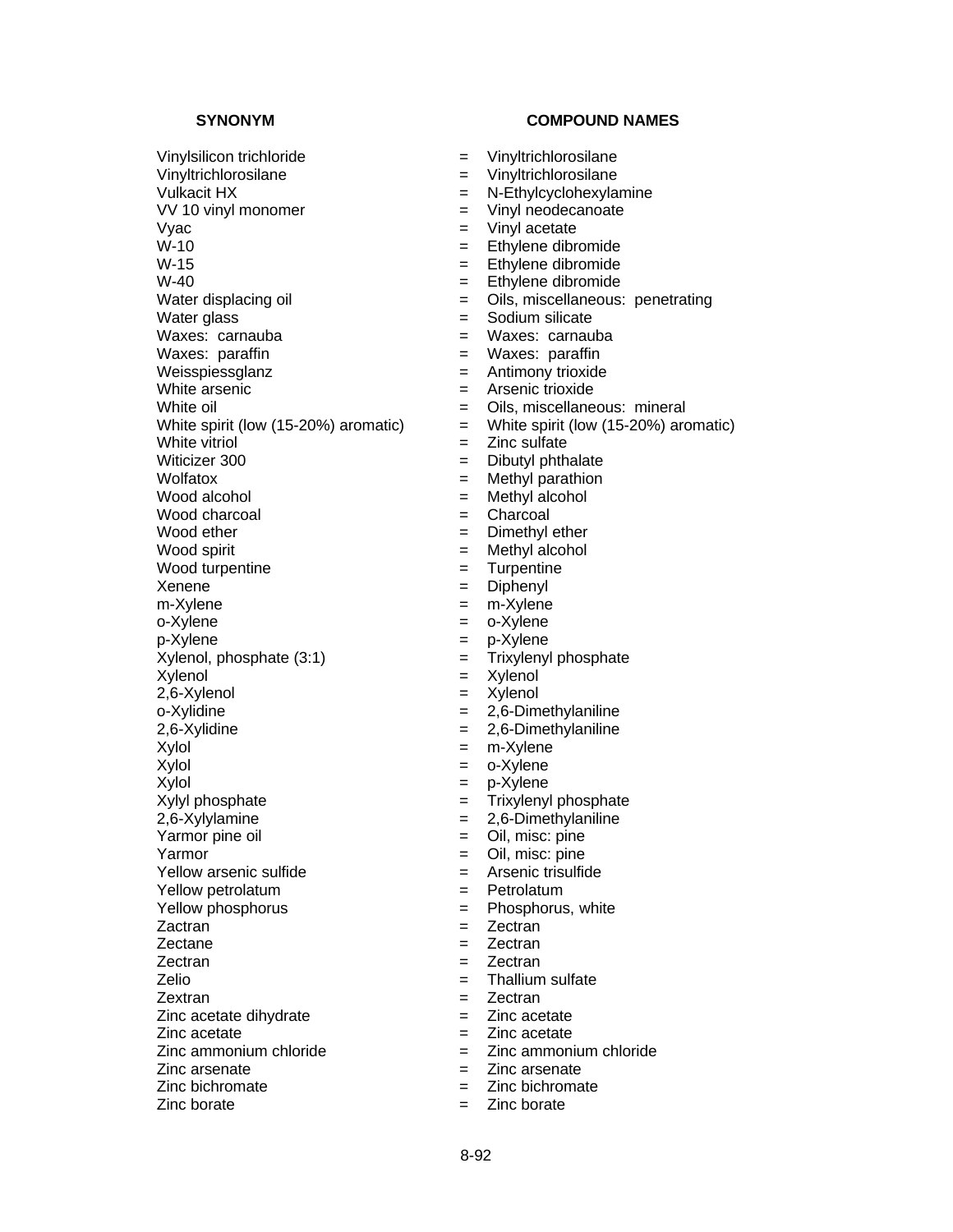Zinc diacetate = Zinc acetate<br>Zinc dialkyldithiophosphate = Zinc dialkyldi

Zinc diethyl

Zinc difluoride = Zinc fluoride

 $Zinc$  dihexylphosphorodithioate  $Zinc$  dialkyldithiophosphate

Zinc dimethyl = Dimethylzinc

Zinc ethylenediaminetetraacetate  $\begin{array}{rcl} \n\text{Z} \text{inc} & \text{Diammonium} \text{ salt} \text{ of} \text{ zinc} \text{ EDTA} \\
\text{Z} \text{inc} & \text{fluoroborate}\n\end{array}$ 

 $Zinc$  fluoborate solution  $=$ 

 $Zinc$  nitrate hexahydrate  $\qquad \qquad = \qquad Zinc$  nitrate

Zinc nitrate = Zinc nitrate

Zinc O,O-di-n-butylphosphorodithioate  $=$  Zinc dialkyldithiophosphate

 $Zinc$  phenolsulfonate octahydrate  $=$   $Zinc$  phenolsulfonate

 $Zinc$  potassium chromate  $=$ 

Zinc silicofluoride hexahydrate = Zinc silicofluoride

Zinc silicofluoride = Zinc silicofluoride

 $Zinc$  suflate heptahydrate  $\qquad \qquad = \qquad Zinc$  sulfate

 $Zircoinum acetate solution$  =  $Zircoinum acetate$ 

 $Zircoinum nitrate pentahydrate = Zirconium nitrate$ 

Zirconium nitrate = Zirconium nitrate

Zirconium oxide chloride  $=$  Zirconium oxychloride

Zirconium oxychloride hydrate = Zirconium oxychloride

Zirconium oxychloride = Zirconium oxychloride

Zirconium potassium flouride  $\begin{array}{rcl} \n\text{Zirconium potassium} & = & \text{Zirconium potassium} \\
\text{Zirconium sulfate} & = & \text{Zirconium sulfate}\n\end{array}$ 

 $Zirconium$  sulfate tetrahydrate  $=$ 

Zirconium sulfate  $\qquad \qquad \qquad = \qquad$ Zirconium sulfate

**SYNONYM COMPOUND NAMES** 

- Zinc bromide = Zinc bromide
- Zinc carbonate = Zinc carbonate
- Zinc chloride = Zinc chloride
- Zinc chromate  $(VI)$  hydroxide  $=$  Zinc chromate
- $Zinc$  chromate  $Zinc$  chromate  $Zinc$
- Zinc cyanide = Zinc cyanide
	-
	- Zinc dialkyldithiophosphate = Zinc dialkyldithiophosphate
- $\sum$ inc dichromate  $\sum$  =  $\sum$ inc bichromate
	-
- Zinc dicyanide  $\begin{array}{rcl} \text{Zinc} & = & \text{Zinc} & \text{cyanide} \\ \text{Zinc} & \text{diethvl} & = & \text{Diethvlzinc} \end{array}$ 
	-
	- = Zinc dialkyldithiophosphate
	-
	-
- Zinc dithionite = Zinc hydrosulfite
- Zinc ethyl = Diethylzinc
	-
	-
- Zinc fluoride = Zinc fluoride
	-
- Zinc fluoroborate<br>
Zinc fluosilicate<br>
Zinc fluosilicate<br>  $\frac{1}{2}$  Zinc silicofluoride  $=$  Zinc silicofluoride
- Zinc formate = Zinc formate
- Zinc hexafluorosilicate = Zinc silicofluoride
- Zinc hydrosulfite = Zinc hydrosulfite
- Zinc methyl = Dimethylzinc
	-
	-
	-
- $Zinc p$ -phenolsulfonate  $Zinc p$ -phenolsulfonate
	-
- Zinc phenolsulfonate  $\qquad \qquad = \qquad$ Zinc phenolsulfonate
	-
- Zinc phosphide<br>
Zinc potassium chromate<br>
Zinc potassium chromate<br>  $\frac{1}{2}$  Zinc potassium chromate
	-
	-
	-
- $\sum$ inc sulfate  $\sum$   $\sum$ inc sulfate  $\sum$
- Zinc sulfocarbolate = Zinc phenolsulfonate
- Zinc sulfophenate  $\qquad \qquad = \qquad \text{Z}$ inc phenolsulfonate
- Zinc vitriol = Zinc sulfate
- $Zinc$  yellow Y-539-D  $=$   $Zinc$  potassium chromate
- Zinc yellow = Zinc chromate
	-
- Zirconium acetate  $\qquad \qquad = \qquad$ Zirconium acetate
- Zirconium chloride = Zirconium tetrachloride
	-

8-93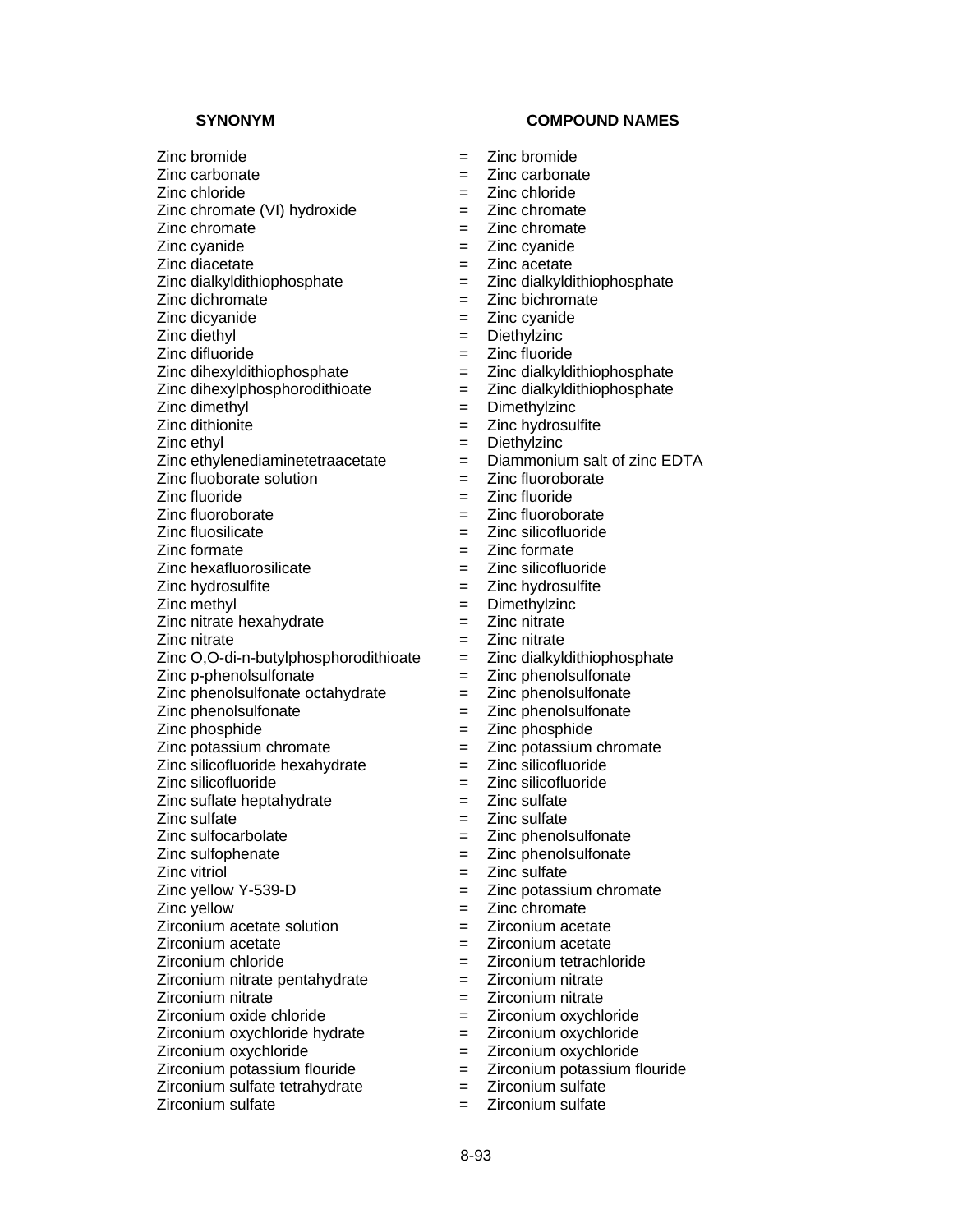# SYNONYM COMPOUND NAMES

Zirconium tetrachloride solid (DOT) = Zirconium tetrachloride<br>Zirconium tetrachloride = Zirconium tetrachloride Zirconium tetrachloride = Zirconium tetrachloride = Zirconium tetrachloride = Zirconium oxychlori

- 
- 
- = Zirconium oxychloride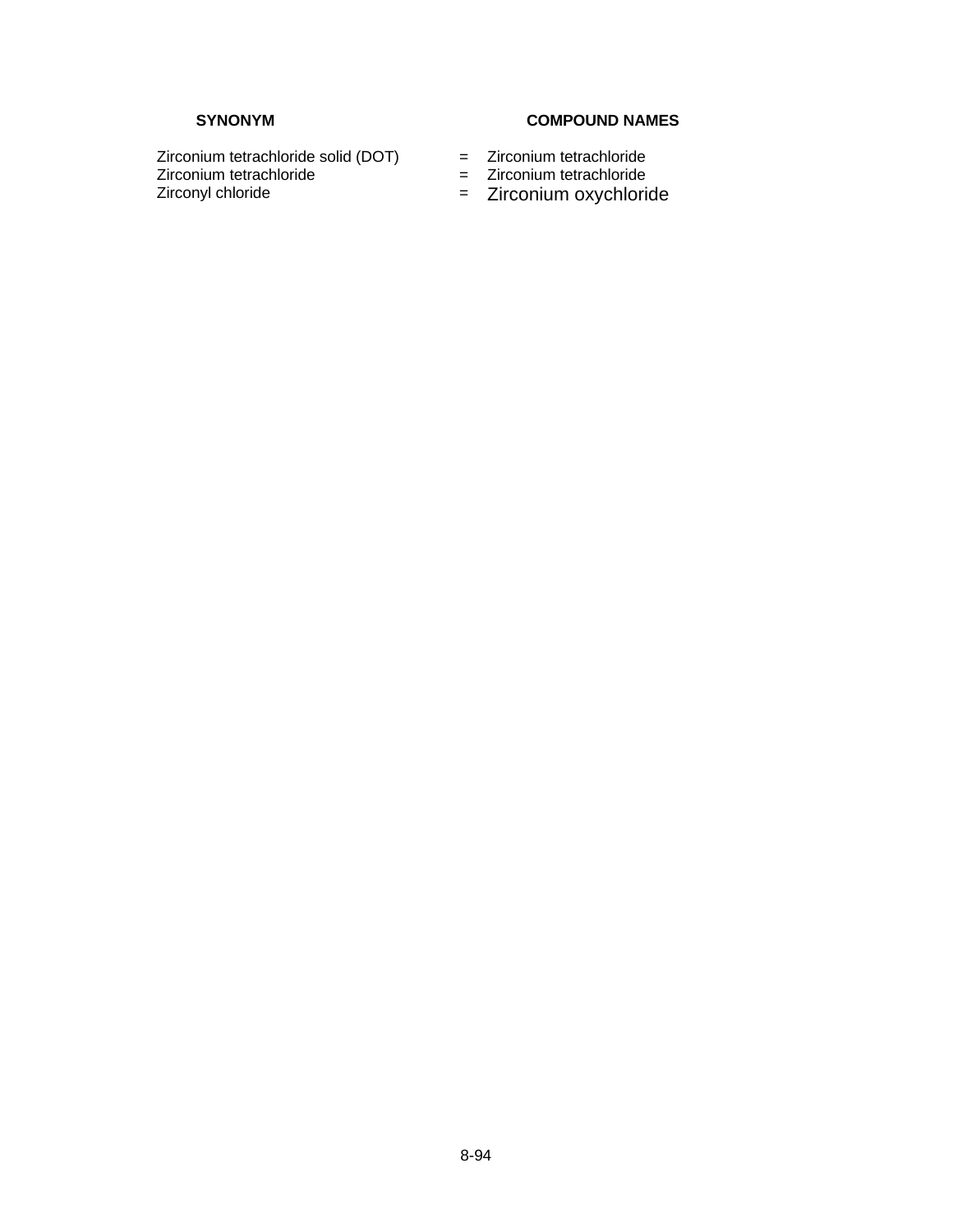# **9. INDEX OF CODES**

| AAC        | Acetic acid                                  | AN |
|------------|----------------------------------------------|----|
| AAD        | Acetaldehyde                                 |    |
| AAM        | Acrylamide solution                          | AN |
| AAN        | n-Amyl alcohol                               | AN |
| AAS        | sec-Amyl acetate                             | AN |
| AAT        | Ammonium acetate                             | AN |
| ABC        | Ammonium bicarbonate                         | AN |
| ABF        | Ammonium bifluoride                          | AN |
| ABM        | Acetyl bromide                               | AN |
| ABN        | Alkyl $(C_{11}-C_{17})$ benzenesulfonic acid | AN |
| ABR        | Allyl bromide                                | ΑN |
| ABZ        | Ammonium benzoate                            | ΑN |
| <b>ACA</b> |                                              | ΑN |
|            | Acetic anhydride                             |    |
| ACB        | Ammonium carbonate                           | AN |
| ACC        | Acetyl chloride                              | AN |
| ACD        | Acridine                                     | ΑN |
| <b>ACE</b> | Acetylene                                    | ΑN |
| <b>ACF</b> | Allyl chloroformate                          | AC |
| ACH        | Ammonium chromate                            | AC |
| ACI        | Ammonium citrate, dibasic                    | ΑP |
| ACL        | Aluminum chloride                            | ΑP |
| ACM        | Ammonium carbamate                           | ΑP |
| ACN        | Acrylonitrile                                | AP |
| ACO        | Aluminum chloride solution                   | AP |
| <b>ACP</b> | Acetophenone                                 | AP |
| <b>ACR</b> | Acrylic acid                                 | AP |
| ACT        | Acetone                                      | ΑP |
| <b>ACY</b> | Acetone cyanohydrin                          | AP |
| ADA        | Adipic acid                                  |    |
| ADN        | Adiponitrile                                 | ΑP |
| <b>AEC</b> | Amyl acetate (all isomers)                   | ΑP |
| AEE        | Aminoethylethanolamine                       | AP |
| AEL        | Acetal                                       | ΑR |
| <b>AEP</b> | N-Aminoethyl piperazine                      | ΑR |
| AFB        | Ammonium fluoborate                          | ΑR |
| AFM        | Ammonium formate                             | ΑR |
| <b>AFR</b> | Ammonium fluoride                            | ΑR |
| AGC        | Ammonium gluconate                           | AS |
| AHP        | Ammonium hypophosphite                       | AS |
| <b>AID</b> | Ammonium iodide                              | AS |
| ALA        | Allyl alcohol                                | AS |
| <b>ALC</b> | Allyl chloride                               | AS |
| <b>ALD</b> | Aldrin                                       | AS |
| <b>ALF</b> | Aluminum fluoride                            | AS |
|            |                                              |    |
| <b>ALM</b> | Aluminum sulfate                             |    |
| ALN        | Aluminum nitrate                             | AS |
| <b>ALS</b> | Ammonium lauryl sulfate                      | AS |
| <b>ALT</b> | Ammonium lactate                             | AS |
| AMA        | Ammonia, anhydrous                           | ΑT |
| AMB        | Ammonium molybdate                           | ΑT |
| <b>AMC</b> | Ammonium chloride                            | AT |
| AMD        | Ammonium dichromate                          | AT |
| AMF        | Ammonium sulfite                             | ΑT |

| AMH        | Ammonium hydroxide (<28% aqueous      |
|------------|---------------------------------------|
|            | ammonia)                              |
| AMK        | n-Amyl methyl ketone                  |
| AMM        | n-Amyl mercaptan                      |
| AMN        | Ammonium nitrate                      |
|            |                                       |
| AMP        | Ammonium perchlorate                  |
| <b>AMR</b> | Ammonium stearate                     |
| AMS        | Ammonium sulfate                      |
| AMT        | Ammonium thiocyanate                  |
| AMY        | n-Amyl chloride                       |
| ANB        | Ammonium bromide                      |
| ANI        | iso-Amyl nitrite                      |
| <b>ANL</b> | Aniline                               |
| ANP        | Ammonium nitrate-phosphate mixture    |
| ANS        | Ammonium nitrate-sulfate mixture      |
|            |                                       |
| ANT        | n-Amyl nitrate                        |
| ANU        | Ammonium nitrate-urea solution        |
| AOL        | Ammonium oleate                       |
| <b>AOX</b> | Ammonium oxalate                      |
| APB        | Ammonium pentaborate                  |
| <b>APC</b> | Antimony pentachloride                |
| <b>APE</b> | Ammonium persulfate                   |
| APF        | Antimony pentafluoride                |
| <b>APH</b> | Aluminum phosphide                    |
| API        | Ammonium picrate, wet                 |
| APO        | Arsenic pentaoxide                    |
|            |                                       |
| APP        | Ammonium phosphate                    |
| <b>APR</b> | 2-Amino-2-methyl-1-propanol (90% or   |
|            | less)                                 |
| <b>APS</b> | Acetyl peroxide solution              |
| APT        | Antimony potassium tartrate           |
| APY        | 4-Aminopyridine                       |
| ARD        | Arsenic disulfide                     |
| ARF        | Asphalt blending stocks: roofers flux |
| ARL        | Acrolein                              |
| <b>ART</b> | Arsenic trisulfide                    |
| ARX        | Arsenic                               |
|            |                                       |
| ASA        | Arsenic acid                          |
| ASC        | Anisoyl chloride                      |
| ASF        | Ammonium sulfide                      |
| ASL        | Ammonium silicofluoride               |
| ASM        | Ammonium sulfamate                    |
| ASP        | Asphalt                               |
| <b>ASR</b> | Asphalt blending stocks: straight run |
|            | residue                               |
| AST        | Arsenic trichloride                   |
| ASU        | Ammonium bisulfite                    |
| <b>ASX</b> | Aluminum sulfate solution             |
|            |                                       |
| ATA        | Acetylacetone                         |
| ATB        | Antimony tribromide                   |
| <b>ATC</b> | Allyltrichlorosilane                  |
| ATF        | Ammonium thiosulfate                  |
| ATH        | Anthracene                            |
|            |                                       |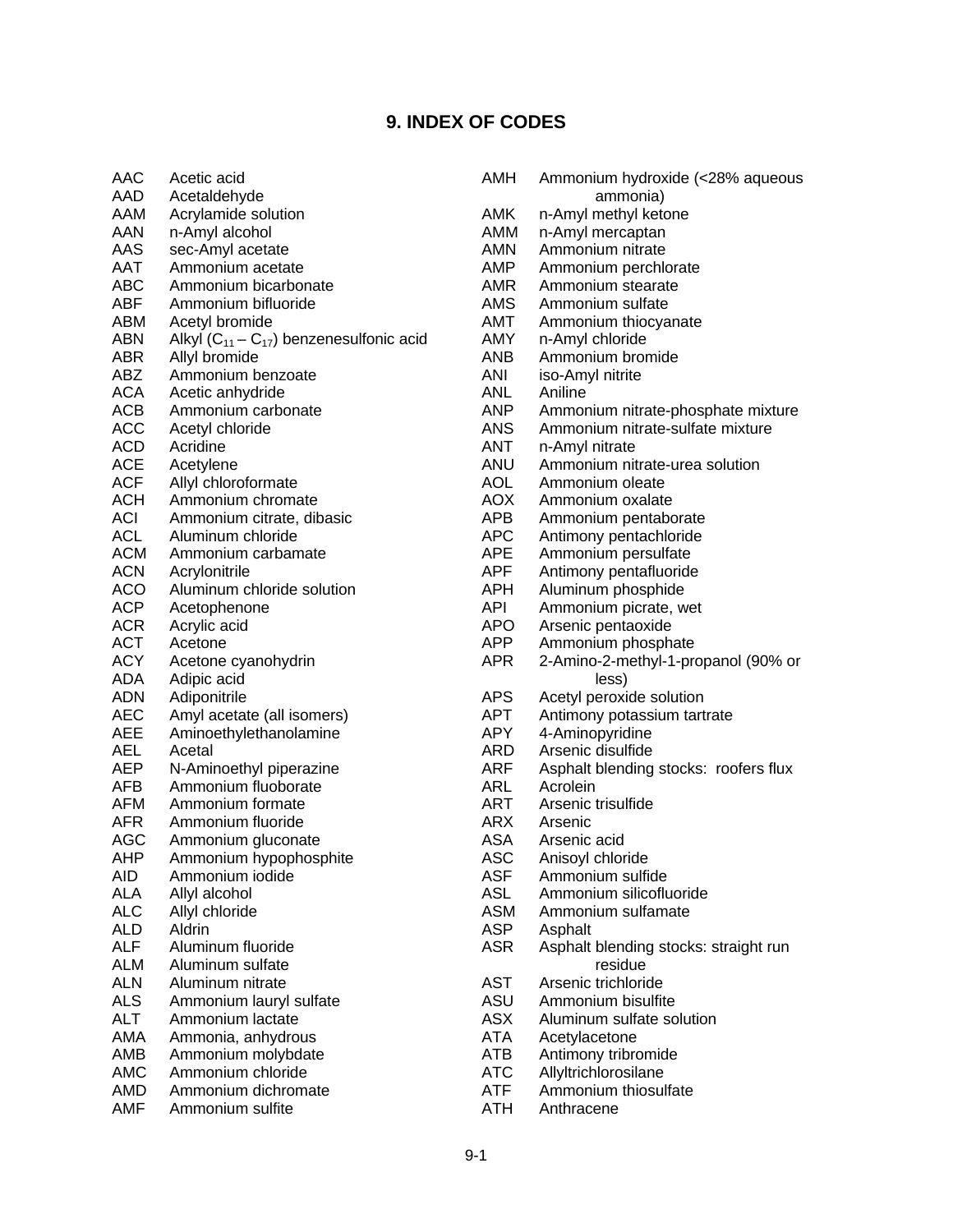| ATL        | Amyl phthalate                        |
|------------|---------------------------------------|
| <b>ATM</b> | Antimony trichloride                  |
| <b>ATN</b> | Acetonitrile                          |
| ATO        | Arsenic trioxide                      |
| ATR        | Ammonium tartrate                     |
| <b>ATS</b> | n-Amyltrichlorosilane                 |
| ATT        | Antimony trifluoride                  |
| ATV        | Ammonium thiosulfate solution (60% or |
|            | less)                                 |
| ATX        | Antimony trioxide                     |
| ATZ        | Atrazine                              |
| AYA        | tert-Amyl acetate                     |
| <b>AZM</b> | Azinphos methyl                       |
| <b>BAB</b> | <b>Bromoacetyl bromide</b>            |
| <b>BAC</b> | Boric acid                            |
| BAD        | iso-Butyraldehyde                     |
| BAI        | iso-Butyl acrylate                    |
| BAL        | Benzyl alcohol                        |
| <b>BAM</b> | n-Butylamine                          |
| BAN        | n-Butyl alcohol                       |
| <b>BAS</b> | sec-Butyl alcohol                     |
| <b>BAT</b> | tert-Butyl alcohol                    |
| BBR        | Benzyl bromide                        |
| BBT        | 2-Bromobutane                         |
| <b>BBU</b> | 1-Bromobutane                         |
| <b>BBZ</b> | Bromobenzene                          |
| <b>BCF</b> | Benzyl chloroformate                  |
| <b>BCL</b> | Benzyl chloride                       |
| <b>BCN</b> | n-Butyl acetate                       |
| <b>BCP</b> | Boiler compound, liquid               |
| <b>BCR</b> | Barium chlorate                       |
| <b>BCS</b> | Butyltrichlorosilane                  |
| <b>BCY</b> | Barium cyanide                        |
| <b>BDE</b> | Bisphenol a diglycidyl ether          |
| BDI        | <b>Butadiene</b>                      |
| BDM        | Benzyl dimethylamine                  |
| <b>BDO</b> | 1,4-Butanediol                        |
| <b>BEC</b> | Beryllium chloride                    |
| <b>BEF</b> | Beryllium fluoride                    |
| <b>BEM</b> | Beryllium                             |
| <b>BEN</b> | Beryllium nitrate                     |
| <b>BEO</b> | Beryllium oxide                       |
| <b>BES</b> | Beryllium sulfate                     |
| <b>BFN</b> | n-Butyl formate                       |
| <b>BFO</b> | n-Butyl chloroformate                 |
| <b>BGE</b> | n-Butyl glycidyl ether                |
| <b>BHC</b> | gamma Benzene hexachloride            |
| BHP        | tert-Butyl hydroperoxide              |
| BIB        | Isobutyl isobutyrate                  |
| <b>BLE</b> | <b>Butyl lactate</b>                  |
| <b>BMA</b> | Benzyltrimethylammonium chloride      |
| <b>BMI</b> | Isobutyl methacrylate                 |
| <b>BMN</b> | n-butyl methacrylate                  |
| BNI        | <b>Butyronitrile</b>                  |
| <b>BNP</b> | 2-Butanone peroxide                   |
| <b>BNT</b> | Barium nitrate                        |

| BNZ          | Benzene                           |
|--------------|-----------------------------------|
| BOC          | Bismuth oxychloride               |
| BPA          | <b>Bisphenol A</b>                |
| BPC          | Barium perchlorate                |
| BPD          | Benzene phosphorus dichloride     |
| BPE          | 2-Bromopentane                    |
| BPF          | Bromine pentafluoride             |
| BPH          | Butyl benzyl phthalate            |
| BPM          | Barium permanganate               |
| BPN          | n-Butyl propionate                |
| BPO          | Barium peroxide                   |
| BPR          | 1-Bromopropane                    |
| BPT          | Benzene phosphorus thiodichloride |
| BRA          | n-Butyric acid                    |
| BRC          | Barium carbonate                  |
| BRE          | <b>Bromoacetone</b>               |
| BRO          | <b>Bromoform</b>                  |
| BRT          | Boron trichloride                 |
| BRU          | <b>Brucine</b>                    |
| BRX          | <b>Bromine</b>                    |
| BSC          | Benzenesulfonyl chloride          |
| BTA          | sec-Butyl acetate                 |
| BTB          | Boron tribromide                  |
| BTC          | n-butyl acrylate                  |
| BTD          | 1,4-Butynediol                    |
| BTF          | <b>Bromine trifluoride</b>        |
| BTL          | sec-Butylamine                    |
| BTM          | n-Butyl mercaptan                 |
| $_{\rm BTN}$ | <b>Butylene</b>                   |
| BTO          | 1,2-Butylene oxide                |
| BTP          | p-tert-Butylphenol                |
| BTR          | n-Butyraldehyde                   |
| BUA          | tert-Butylamine                   |
| BUB          | <b>Butyl butyrate</b>             |
| BUC          | <b>Butyryl chloride</b>           |
| BUD          | 1,4-Butenediol                    |
| BUE          | <b>Butyl toluene</b>              |
| BUF          | n-Valeraldehyde                   |
| BUG          | Butylene glycol                   |
| BUT          | <b>Butane</b>                     |
| BYA          | tert-Butyl acetate                |
| BYC          | <b>Butyl chloride</b>             |
| BZA          | Benzoic acid                      |
| BZC          | Benzoyl chloride                  |
| BZD          | Benzaldehyde                      |
| BZE          | Benzyl acetate                    |
| BZI          | Benzidine                         |
| BZL          | Benzal chloride                   |
| BZM          | Benzylamine                       |
| BZN          | Benzonitrile                      |
| BZO          | Benzyldimethyloctadecylammonium   |
|              | chloride                          |
| BZP          | Benzophenone                      |
| BZQ          | p-Benzoquinone                    |
| BZT          | Benzenethiol                      |
| CAA          | Copper acetoarsenite              |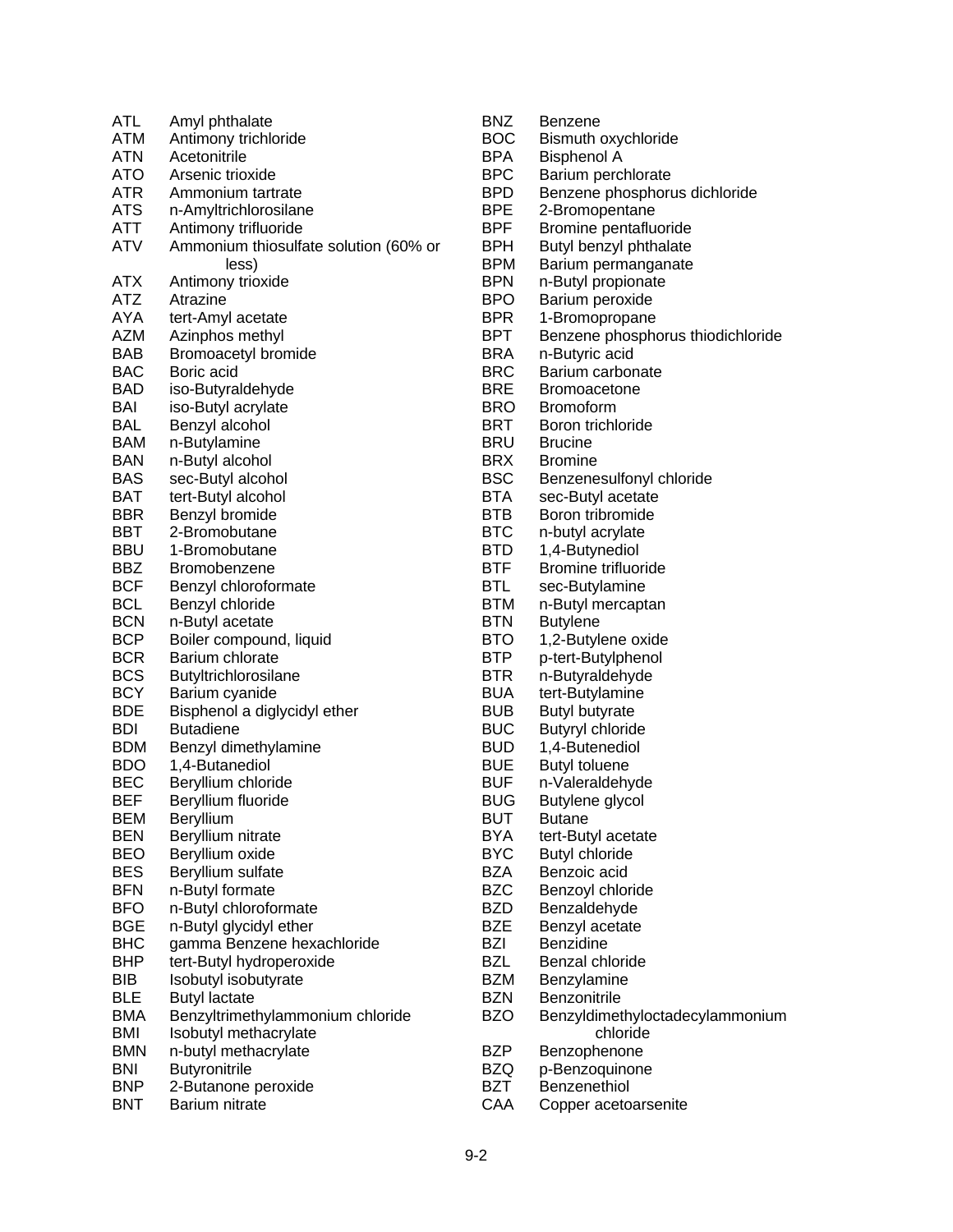CAC Chloroacetyl chloride CAF Calcium fluoride CAH Calcium hydroxide CAL Calcium phosphate CAM Calcium CAO Calcium oxide CAP p-Chloroaniline CAR Carene CAS Calcium arsenite<br>CAT Cadmium acetate Cadmium acetate CBA Cobalt acetate CBB Carbon disulfide CBC Cobalt chloride CBD Copper bromide (ous) CBF Carbofuran CBN 4-Chlorobutyronitrile CBO Carbolic oil (mixture) CBR Cyanogen bromide CBS Cobalt sulfate CBT Carbon tetrachloride<br>CBY Carbarvl Carbaryl CCA Calcium arsenate CCB Calcium carbide<br>CCC Calcium chlorate Calcium chlorate CCH Cyclohexanone CCL Cyanogen chloride CCN Calcium cyanide CCO Cobalt nitrate CCP Calcium peroxide CCR Calcium chromate CCT Creosote, coal tar CCY Copper cyanide (ous) CDA Cacodylic acid CDC Cadmium chloride CDN Chlordane CDO Carbon dioxide CES Cupriethylenediamine solution CFB Cadmium fluoroborate CFM Cobalt formate CGE Cresyl glycidyl ether CHA Cyclohexylamine CHC Charcoal<br>CHD Chlorohve Chlorohydrins CHM Chloroacetic acid (80% or less) CHN Cyclohexanol<br>CHO Chloroacetald Chloroacetaldehyde CHP Cyclohexanone peroxide CHS Chromic sulfate CHT Cyclohexenyltrichlorosilane CHX Cyclohexane CHY Calcium hypochlorite CID Copper iodide CIT Citric acid CLA 2-Chloropropionic acid<br>CLC Calcium chloride Calcium chloride CLD Collodion

CLP 3-Chloropropionic acid CLS Caprolactam CLT Copper lactate CLX Chlorine CMA Chromic anhydride CMB Cadmium bromide CMC Chromyl chloride CME Chloromethyl methyl ether CMH Cumene hydroperoxide CMN Cadmium nitrate CMO Carbon monoxide CMP p-Cymene CMS Cadmium sulfate CNE 1-Chloro-1-nitropropane CNI Copper nitrate CNN Copper naphthenate CNO o-Chloronitrobenzene CNT Calcium nitrate COB Cobalt bromide (ous) COF Cobalt fluoride COL Copper oxalate COP Copper acetate COS Cobalt sulfamate COU Coumaphos COX Cadmium oxide CPA Copper arsenite CPB Copper bromide CPC Copper chloride CPE Cyclopentene CPF Copper fluoroborate CPG Copper glycinate CPH Camphene<br>CPL Chloropicrin Chloropicrin CPN p-Chlorophenol CPO Camphor oil<br>CPP Calcium pho Calcium phosphide CPR Cyclopropane CPS Caustic potash solution CPT Captan CRA Chloroacetophenone CRB Chlorobenzene CRC Chromous chloride CRE Calcium resinate CRF Chloroform CRH o-Chlorophenol CRL m-Cresol CRN p-Chlorotoluene CRO o-Cresol CRP Chloroprene CRS Cresols CRT Chromic acetate CSA Chlorosulfonic acid CSC Cresylate spent caustic solution CSF Copper sulfate CSN Copper sulfate, ammoniated CSO p-Cresol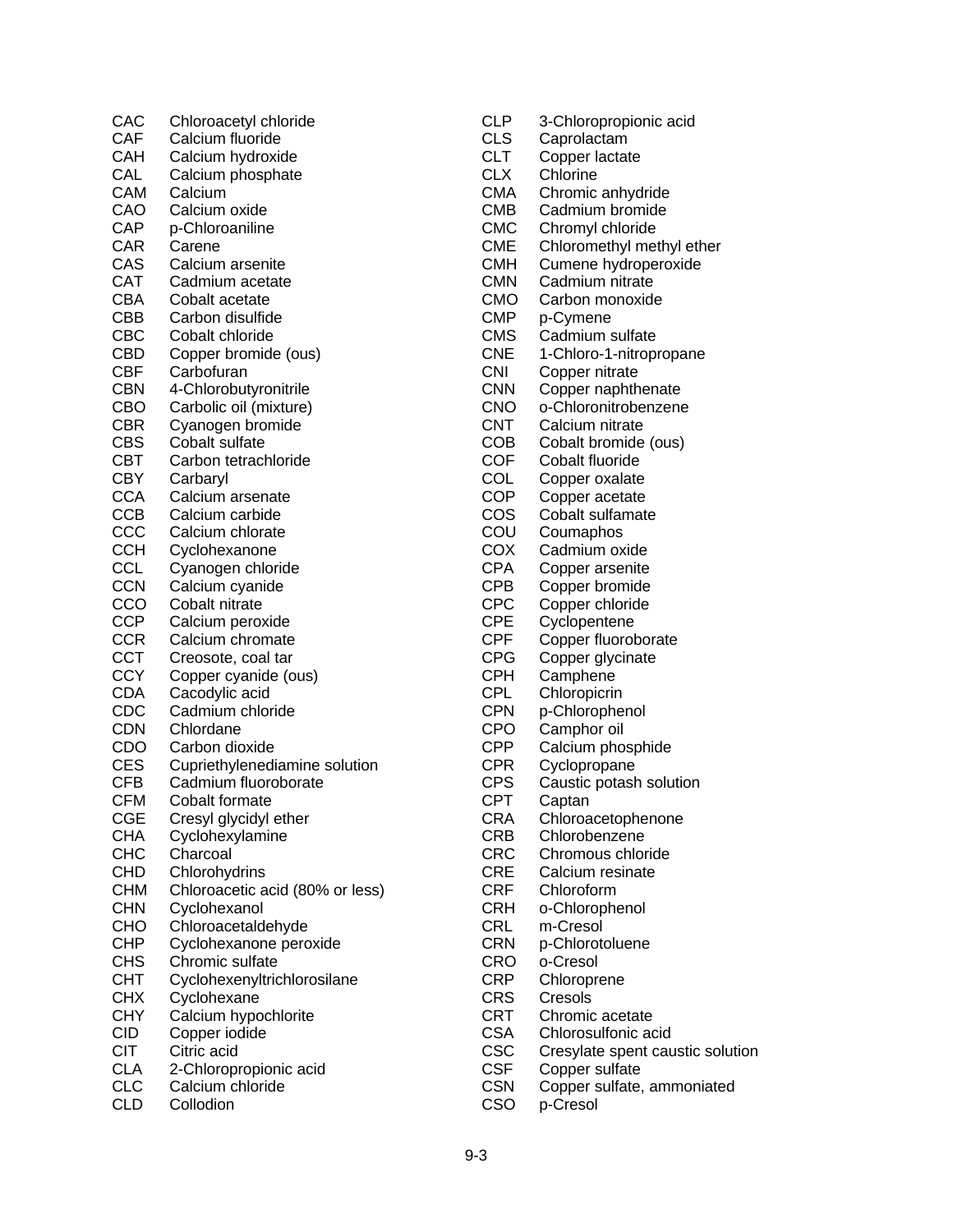| <b>CSS</b>               | Caustic soda solution                      | <b>DCM</b>               | Dichloromethane                               |
|--------------------------|--------------------------------------------|--------------------------|-----------------------------------------------|
| <b>CST</b>               | Copper subacetate                          | <b>DCO</b>               | Decanoic acid                                 |
| <b>CSY</b>               | Corn syrup                                 | <b>DCP</b>               | 2,4-Dichlorophenol                            |
| <b>CTA</b>               | Crotonaldehyde                             | <b>DCR</b>               | N,N-Dimethylcarbamoyl chloride                |
| <b>CTC</b>               | Catechol                                   | <b>DCS</b>               | Dodecylbenzenesulfonic acid, calcium salt     |
| <b>CTD</b>               | 4-Chloro-o-toluidine                       | <b>DCT</b>               | 1,1-Dichloro-1-nitroethane                    |
| <b>CTF</b>               | Chlorine trifluoride                       | <b>DCV</b>               | Dichlorvos                                    |
| <b>CTM</b>               | m-Chlorotoluene                            | <b>DCY</b>               | 4,6-Dinitro-o-cyclohexyl phenol               |
| <b>CTO</b>               | o-Chlorotoluene                            | <b>DDB</b>               | Dodecylbenzene                                |
| <b>CTP</b>               | Coal tar pitch                             | <b>DDC</b>               | 1-Dodecene                                    |
| <b>CTT</b>               | Copper tartrate                            | <b>DDD</b>               | <b>DDD</b>                                    |
| <b>CUF</b>               | Copper formate                             | DDI                      | 2,2-Dimethylpropane-1,3-diol                  |
| <b>CUM</b>               | Cumene                                     | <b>DDM</b>               | Dodecylmethacrylate                           |
| <b>CWD</b>               | Creosote (wood)                            | <b>DDN</b>               | Dodecanol                                     |
| <b>CXY</b>               | Carbon oxyfluoride                         | <b>DDP</b>               | Dodecyl/pentadecyl methacrylate               |
| <b>CYA</b>               | Cyanoacetic acid                           | <b>DDS</b>               | Dodecyl sulfate, sodium salt                  |
| <b>CYC</b>               | Cyclohexyl acetate                         | <b>DDT</b>               | <b>DDT</b>                                    |
| <b>CYE</b>               | Cycloheptane                               | <b>DDW</b>               | Dimethylhexane dihydroperoxide                |
| <b>CYG</b>               | Cyanogen                                   | <b>DEA</b>               | Diethanolamine                                |
| <b>CYP</b>               | Cyclopentane                               | <b>DEB</b>               | Diethylbenzene                                |
| <b>CYT</b>               | 1,5,9-Cyclododecatriene                    | <b>DEC</b>               | Diethyl carbonate                             |
| <b>DAA</b>               | Diacetone alcohol                          | <b>DED</b>               | Dieldrin                                      |
| <b>DAC</b>               | Dimethylacetamide                          | <b>DEE</b>               | 2,2-Dichloroethyl ether                       |
| <b>DAE</b>               | N,N-Diethylethanolamine                    | <b>DEG</b>               | Diethylene glycol                             |
| DAI                      | Dodecylbenzenesulfonic acid,               | <b>DEH</b>               | Di-(2-ethylhexyl) adipate                     |
|                          |                                            | <b>DEK</b>               |                                               |
| DAL                      | isopropylamine salt                        | <b>DEL</b>               | Diethyl ketone                                |
| <b>DAM</b>               | Decaldehyde                                | <b>DEM</b>               | 1,2-Dichloroethylene                          |
|                          | Diphenylamine                              |                          | Diethylene glycol monobutyl ether acetate     |
| <b>DAN</b>               | n-Decyl alcohol                            | <b>DEN</b>               | Diethylamine                                  |
| <b>DAP</b>               | Di-n-amyl phthalate                        | <b>DEP</b>               | Di-(2-ethylhexyl)phosphoric acid              |
| <b>DAR</b><br><b>DAS</b> | n-Decyl acrylate                           | <b>DER</b><br><b>DES</b> | Butyl, decyl, cetyl-eicosyl methacrylate      |
| <b>DBA</b>               | Dodecyl benzene sulfonic acid, sodium salt | <b>DET</b>               | 2,4-D esters                                  |
| <b>DBC</b>               | Di-n-butylamine                            | <b>DEZ</b>               | Diethylenetriamine<br>Diethylzinc             |
| <b>DBE</b>               | Diisobutylcarbinol                         | <b>DFA</b>               |                                               |
| <b>DBH</b>               | Di-n-butyl ether<br>Dibromomethane         | <b>DFE</b>               | Difluorophosphoric acid<br>1,1-Difluoroethane |
| <b>DBK</b>               |                                            | <b>DFF</b>               | Distillates: flashed feed stocks              |
| <b>DBL</b>               | Di-n-butyl ketone                          | <b>DFM</b>               | Dichloromonofluoromethane                     |
|                          | Diisobutylene                              |                          |                                               |
| <b>DBM</b>               | m-Dichlorobenzene                          | <b>DGA</b>               | Diethylene glycol ethyl ether acetate         |
| <b>DBN</b><br><b>DBO</b> | Dibenzyl ether                             | <b>DGD</b><br><b>DGE</b> | Diethylene glycol dimethyl ether              |
|                          | o-Dichlorobenzene                          |                          | Diethylene glycol monoethyl ether             |
| <b>DBP</b>               | p-Dichlorobenzene                          | <b>DGL</b>               | Diethylene glycol phthalate                   |
| <b>DBR</b>               | Decaborane                                 | <b>DGM</b>               | Diethylene glycol monomethyl ether            |
| <b>DBS</b>               | Dodecylbenzenesulfonic acid,               | <b>DGR</b>               | Diethylene glycol methyl ether acetate        |
|                          | triethanolamine salt                       | <b>DGT</b>               | Dimethyl glutarate                            |
| <b>DBT</b>               | Dibutylphenol                              | <b>DGY</b>               | Dipropylene glycol dibenzoate                 |
| <b>DBU</b>               | Diisobutylamine                            | <b>DHA</b>               | Di-n-hexyl adipate                            |
| <b>DBZ</b>               | n-Decylbenzene                             | <b>DHE</b>               | Diethylene glycol n-hexyl ether               |
| <b>DCA</b>               | 2,4-Dichlorophenoxyacetic acid             | <b>DHN</b>               | Decahydronaphthalene                          |
| <b>DCB</b>               | Dichlorobutene                             | <b>DHP</b>               | Diheptyl phthalate                            |
| <b>DCC</b>               | Decane                                     | <b>DHX</b>               | 1,6-Dichlorohexane                            |
| <b>DCE</b>               | 1-Decene                                   | DIA                      | Diisopropylamine                              |
| <b>DCF</b>               | Dichlorodifluoromethane                    | <b>DIB</b>               | Dichlobenil                                   |
| <b>DCH</b>               | 1,1-Dichloroethane                         | <b>DIC</b>               | Dicamba                                       |
| <b>DCI</b>               | 2,2'-Dichloroisopropyl ether               | <b>DID</b>               | Diisodecyl phthalate                          |
| <b>DCL</b>               | Dichlone                                   | <b>DIE</b>               | Di-(2-ethylhexyl)phthalate                    |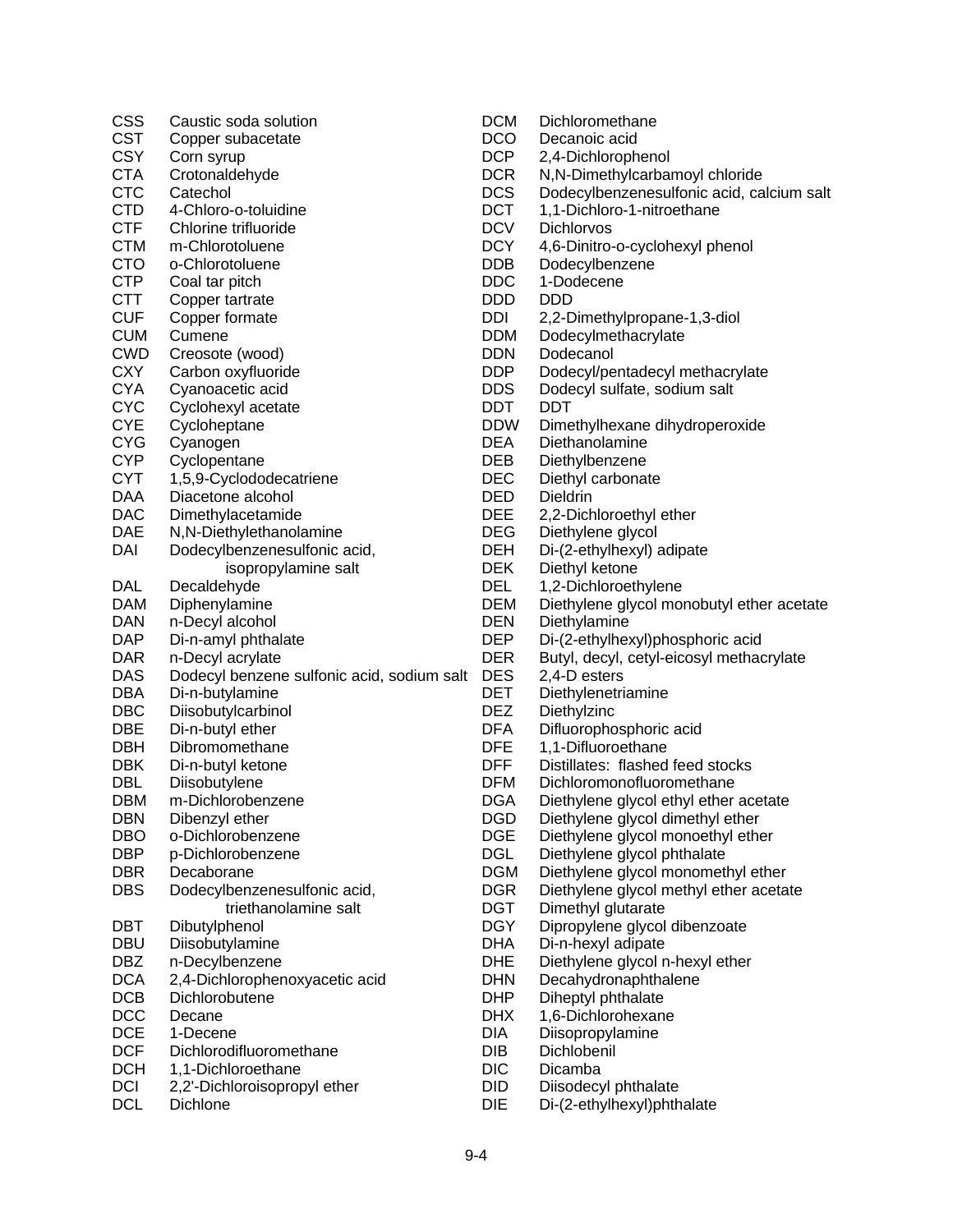| DIF                      | Dinonyl phthalate                           |
|--------------------------|---------------------------------------------|
| <b>DIG</b>               | Diethylene glycol dibutyl ether             |
| DIH                      | Diisopropylbenzene hydroperoxide            |
| DII                      | Diisopropyl naphthalene                     |
| DIK                      | Diisobutyl ketone                           |
| <b>DIL</b>               | Diphenyl                                    |
| <b>DIM</b>               | Dimethyl ether                              |
| <b>DIN</b>               | Diisononyl phthalate                        |
| <b>DIO</b>               | Diisooctyl phthalate                        |
| <b>DIP</b>               | Diisopropanolamine                          |
| <b>DIQ</b>               | Diquat                                      |
| <b>DIS</b>               | Disulfoton                                  |
| <b>DIT</b>               | Diisobutyl phthalate                        |
| <b>DIU</b>               | Diuron                                      |
| <b>DIX</b>               | Diisopropylbenzene (all isomers)            |
| <b>DLA</b>               | Dimethyl adipate                            |
| <b>DLP</b>               | 2,2-Dichloropropanoic acid                  |
| <b>DLS</b>               | N, N-Dimethyl acetamide solution (40% or    |
|                          | less)                                       |
| DMA                      | Dimethylamine                               |
| DMB                      | Dimethylethanolamine                        |
| <b>DMD</b>               | Dimethyldichlorosilane                      |
| DME                      | Diethylene glycol monobutyl ether           |
| DMF                      | Dimethylformamide                           |
| <b>DMH</b>               | 1,1-Dimethylhydrazine                       |
| DML                      | 1,2-Dimethylhydrazine                       |
| DMM                      | 2,6-Dimethylaniline                         |
| DMN                      | 2,6-Diethylaniline                          |
| <b>DMO</b>               | 2,2-Dimethyloctanoic acid                   |
| <b>DMP</b>               | Dimethylpolysiloxane                        |
| <b>DMS</b>               | Dimethyl sulfoxide                          |
| DMT                      | Dimethyl terephthalate                      |
| <b>DMX</b>               | Dichloropropene, dichloropropane mixture    |
| <b>DMZ</b>               | Dimethylzinc                                |
| <b>DNA</b><br><b>DNB</b> | Di-n-propylamine<br>m-Dinitrobenzene        |
|                          |                                             |
| <b>DNC</b><br><b>DNE</b> | Dinitrocresol                               |
| DNH                      | 2,5-Dinitrophenol                           |
| <b>DNL</b>               | 2,6-Dinitrophenol<br>2,6-Dinitrotoluene     |
| <b>DNO</b>               | o-Dinitrobenzene                            |
| <b>DNP</b>               | 2,4-Dinitrophenol                           |
| <b>DNT</b>               | 2,4-Dinitroaniline                          |
| <b>DNU</b>               | 3,4-Dinitrotoluene                          |
| <b>DNY</b>               | Diisononyl adipate                          |
| <b>DNZ</b>               | p-Dinitrobenzene                            |
| <b>DOA</b>               | Dioctyl adipate                             |
| <b>DOD</b>               | Dodecene                                    |
| DOL                      | Dodecyl phenol                              |
| <b>DOP</b>               | Dioctyl phthalate                           |
| <b>DOS</b>               | Dodecyl diphenyl ether disulfonate solution |
| <b>DOX</b>               | 1,4-Dioxane                                 |
| <b>DPA</b>               | Dibutyl phthalate                           |
| DPB                      | 1,1-Dichloropropane                         |
| <b>DPC</b>               | 1,3-Dichloropropane                         |
| <b>DPD</b>               | Diphenyldichlorosilane                      |
|                          |                                             |

| <b>DPE</b><br>DPF<br>DPG<br>DPH | Diphenyl ether<br>2,3-Dichloropropene<br>Dipropylene glycol<br>Diethyl phthalate |
|---------------------------------|----------------------------------------------------------------------------------|
|                                 |                                                                                  |
| DPI                             | Dimethyl hydrogen phosphite                                                      |
| <b>DPM</b>                      | Diphenylmethane diisocyanate                                                     |
| <b>DPN</b>                      | Dipentene                                                                        |
| DPO                             | Dibenzoyl peroxide                                                               |
| DPP                             | 1,2-Dichloropropane                                                              |
| DPT                             | Dicyclopentadiene                                                                |
| <b>DPU</b>                      | 1,3-Dichloropropene                                                              |
| <b>DPY</b>                      | Dipropylene glycol methyl ether                                                  |
| <b>DSA</b>                      | Dodecylbenzenesulfonic acid                                                      |
| <b>DSD</b>                      | Dodecyl sulfate, diethanolamine salt                                             |
| DSE                             | Dimethyl succinate                                                               |
| <b>DSF</b>                      | Dimethyl sulfate                                                                 |
| <b>DSL</b>                      | Dimethyl sulfide                                                                 |
| <b>DSM</b>                      | Dodecyl sulfate, magnesium salt                                                  |
| <b>DSR</b>                      | Distillates: straight run                                                        |
| <b>DSS</b>                      | Dioctyl sodium sulfosuccinate                                                    |
| DST                             | Dodecyl sulfate, triethanolamine salt                                            |
| DSU                             | Diethyl sulfate                                                                  |
| <b>DSZ</b>                      | Diammonium salt of zinc edta                                                     |
| <b>DTC</b>                      | Dodecyltrichlorosilane                                                           |
| <b>DTE</b>                      | Dichlorotetrafluoroethane                                                        |
| <b>DTH</b>                      | Dowtherm                                                                         |
| <b>DTL</b>                      |                                                                                  |
|                                 | Dimethyl phthalate                                                               |
| <b>DTM</b>                      | 4,4'-Dichloro-alpha-trichloromethyl                                              |
|                                 | benzhydrol                                                                       |
| <b>DTN</b>                      | Demeton                                                                          |
| DTP                             | Ditridecyl phthalate                                                             |
| <b>DTS</b>                      | Dextrose solution                                                                |
| DTT                             | 2,4-Dinitrotoluene                                                               |
| DUP                             | Diundecyl phthalate                                                              |
| <b>DUR</b>                      | Dursban                                                                          |
| <b>DXN</b>                      | N,n-Dimethylcyclohexylamine                                                      |
| <b>DZN</b>                      | Diazinon                                                                         |
| DZP                             | Di-(p-chlorobenzoyl) peroxide                                                    |
| EAA                             | Ethyl acetoacetate                                                               |
| EAC                             | Ethyl acrylate                                                                   |
| EAD                             | Ethylaluminum dichloride                                                         |
| EAI                             | 2-Ethylhexyl acrylate                                                            |
| EAK                             | Ethyl amyl ketone                                                                |
| EAL                             | Ethyl alcohol                                                                    |
| EAM                             | Ethylamine                                                                       |
| EAS                             | Ethylaluminum sesquichloride                                                     |
| EBA                             | N-Ethyl-n-butylamine                                                             |
| EBK                             | Ethyl butyl ketone                                                               |
| EBR                             | Ethyl butyrate                                                                   |
| EBT                             | Ethyl butanol                                                                    |
| <b>ECA</b>                      | Ethyl chloroacetate                                                              |
| ECC                             | N-Ethylcyclohexylamine                                                           |
| <b>ECF</b>                      | Ethyl chloroformate                                                              |
| <b>ECH</b>                      | Ethylene chlorohydrin                                                            |
|                                 |                                                                                  |

- ECL Ethyl chloride
- ECS Ethyldichlorosilane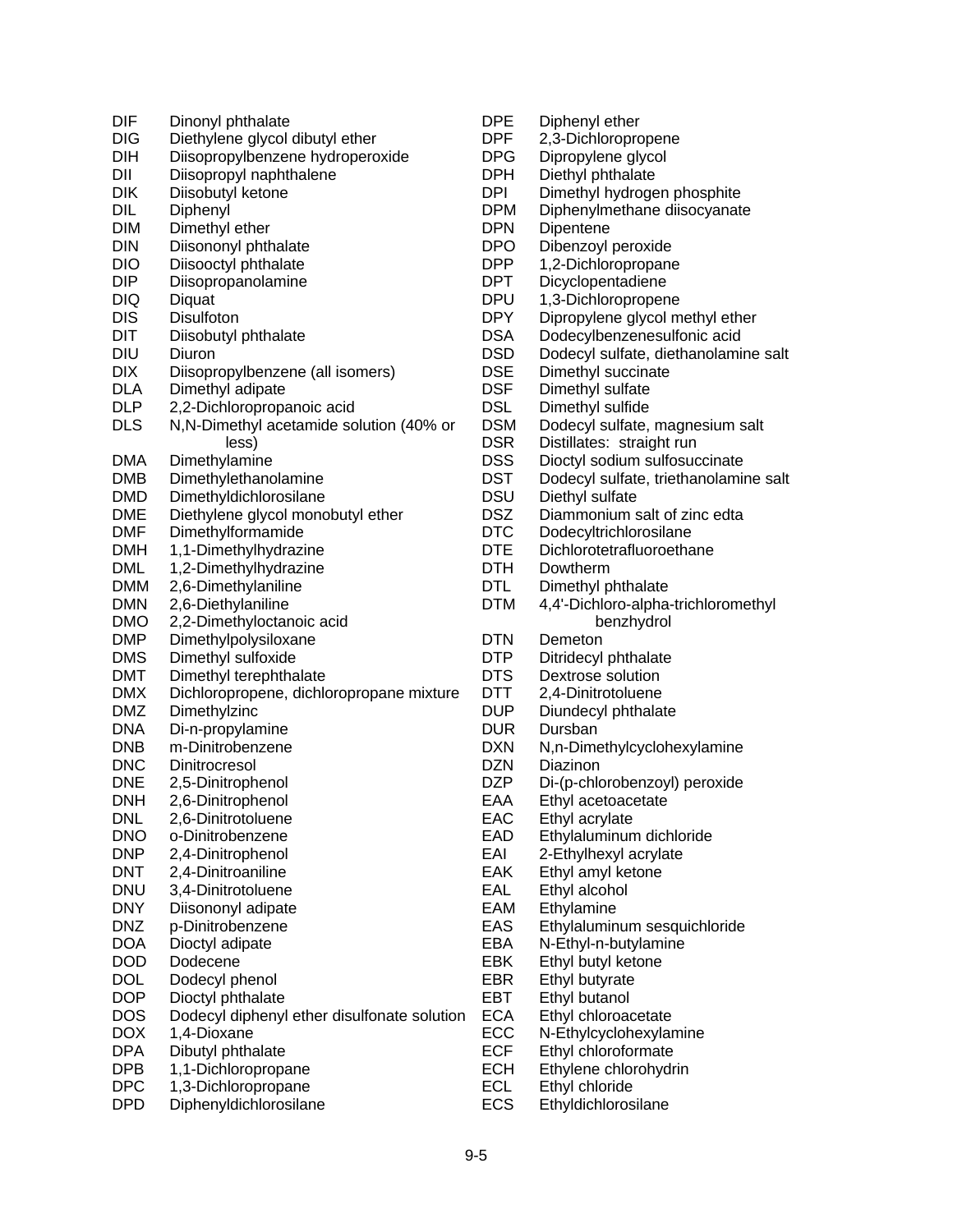ECT Ethyl chlorothioformate<br>ECY Ethyl cyclohexane Ethyl cyclohexane EDA Ethylenediamine EDB Ethylene dibromide EDC Ethylene dichloride EDR Endrin EDT Ethylenediamine tetracetic acid EEA 2-Ethoxyethyl acetate EEE Ethylene glycol diethyl ether<br>EEO 2-Ethoxyethanol 2-Ethoxyethanol EEP Ethyl-3-ethoxypropionate EET Ethyl ether EFM Ethyl formate EGA Ethylene glycol monoethyl ether acetate EGB Ethylene glycol dibutyl ether EGD Ethylene glycol dimethyl ether EGE Ethylene glycol monoethyl ether EGI Ethylene glycol isopropyl ether EGL Ethylene glycol EGM Ethylene glycol monobutyl ether<br>EGO Ethylene glycol acetate Ethylene glycol acetate EGP Ethylene glycol propyl ether EGT Ethylene glycol methyl ether acetate<br>EGY Ethylene glycol diacetate Ethylene glycol diacetate EHA Ethylhexaldehyde EHC 2-Ethylhexyl acetate EHE Ethyl hexyl phthalate EHM 2-Ethylhexylamine EHO 2-Ethylhexanoic acid EHP Ethoxydihydropyran EHT Ethyl hexyl tallate EHX 2-Ethyl hexanol ELT Ethyl lactate EMA Ethylene glycol monobutyl ether acetate EMC Ethyl mercaptan EME Ethylene glycol monomethyl ether EMN n-Ethyl morpholine EMX Ethylenediamine ENB Ethylidene norbornene ENP Ethoxylated nonylphenol EOD Ethoxylated dodecanol EOP Ethoxylated pentadecanol<br>EOT Ethoxylated tetradecanol Ethoxylated tetradecanol EOX Ethylene oxide EPA 2-Ethyl-3-propylacrolein EPC Epichlorohydrin EPD Ethyl phosphonothioic dichloride EPE Ethylene glycol phenyl ether EPL Ethylphenol EPP Ethyl phosphorodichloridate EPR Ethyl propionate EPS Ethylphenyldichlorosilane ESC Ethyl silicate<br>ESF Endosulfan Endosulfan ETA Ethyl acetate ETB Ethylbenzene

ETC Ethylene cyanohydrin ETD Ethoxylated tridecanol ETE 2-Ethyl toluene ETG Ethoxy triglycol ETH Ethane ETI Ethyleneimine ETL Ethylene ETM Ethyl methacrylate ETN Ethyl nitrite ETO Ethion ETS Ethyltrichlorosilane EVO Epoxidized vegetable oils FAC Ferric ammonium citrate FAL Furfuryl alcohol FAM Formamide FAN 2-Fluoroaniline FAO Ferric ammonium oxalate FAS Ferrous ammonium sulfate FCL Ferric chloride FCP Ferric glycerophosphate FEC Ferrous chloride FFA Furfural FFB Ferrous fluoroborate<br>FFX Ferric fluoride Ferric fluoride FLA 4-Fluoroaniline FLB Fluorobenzene FLT 2-Fluorotoluene FMA Formic acid FMS Formaldehyde solution FNT Ferric nitrate FOX Ferrous oxalate FPS Ferrophosphorus FRS Ferrous sulfate FSA Fluosulfonic acid FSF Ferric sulfate FSL Fluosilicic acid FSN Ferrosilicon FTO 3-Fluorotoluene FTU 4-Fluorotoluene FUM Fumaric acid FUR Furan FXX Fluorine GAC Glyoxylic acid (50% or less) GAK Gasoline blending stocks: alkylates GAT Gasolines: automotive (<4.23g lead/gal) GAV Gasolines: aviation (< 4.86g lead/gal) GCM Glycidyl methacrylate GCR Glycerine GCS Gasolines: casinghead GLA Gallic acid GOC Gas oil: cracked GOS Glyoxal GPL Gasolines: polymer

- GRF Gasoline blending stocks: reformates
- GSR Gasolines: straight run
- GTA Glutaraldehyde solution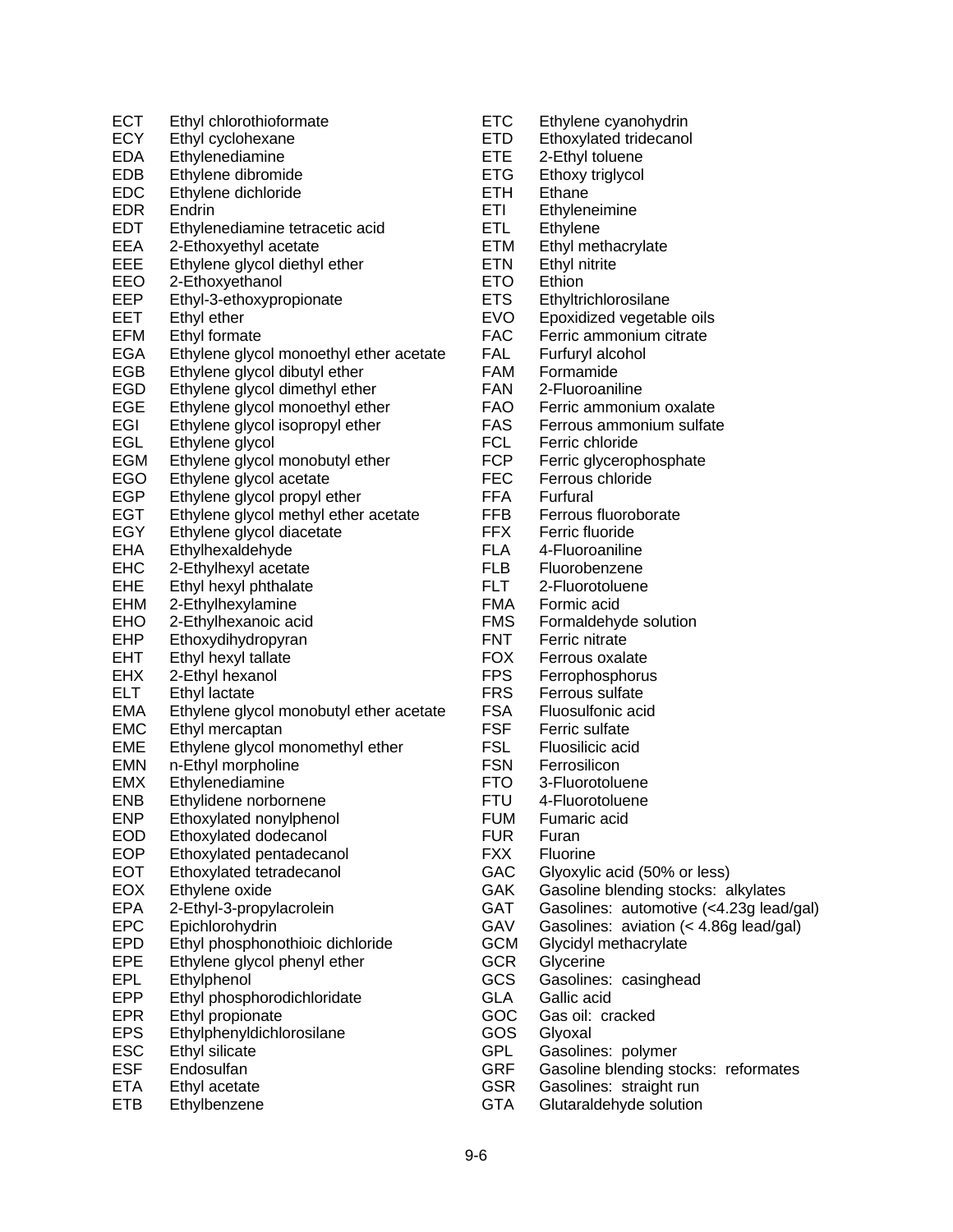| HAC        | Hexadecyltrimethylammonium chloride    |
|------------|----------------------------------------|
| HAE        | Hexyl acetate                          |
| HAI        | 2-Hydroxyethyl acrylate                |
| <b>HAL</b> | n-Hexaldehyde                          |
| <b>HAS</b> | Hydroxylamine sulfate                  |
| HBA        | 2-Hydroxy-4-(methylthio)-butanoic acid |
| HBR        | Hydrogen bromide                       |
| HCB        | Hexachlorobutadiene                    |
| HCC        | Hexachlorocyclopentadiene              |
| <b>HCE</b> | Hexachloroethane                       |
| <b>HCL</b> | Hydrochloric acid                      |
| <b>HCN</b> | Hydrogen cyanide                       |
| <b>HCP</b> | Hexachlorophene                        |
| HCZ        | Hexachlorobenzene                      |
| <b>HDA</b> | Hydroxylamine                          |
| <b>HDC</b> | Hydrogen chloride                      |
| <b>HDQ</b> | Hydroquinone                           |
| <b>HDS</b> | Hydrogen sulfide                       |
| HDZ        | Hydrazine                              |
| HEP        | Heptanoic acid                         |
| HFA        | Hydrofluoric acid                      |
| <b>HFS</b> | Hydrofluorosilicic acid (25% or less)  |
| <b>HFX</b> | Hydrogen fluoride                      |
| HMD        | Hexamethylenediamine                   |
| HMI        | Hexamethylenimine                      |
| HMT        | Hexamethylenetetramine                 |
| HPA        | Hydroxypropyl acrylate                 |
| HPE        | Heptyl acetate                         |
| <b>HPM</b> | Hydroxypropyl methacrylate             |
| <b>HPO</b> | Hydrogen peroxide                      |
| HPT        | Heptane                                |
| <b>HSS</b> | Hexadecyl sulfate, sodium salt         |
| HTC        | Heptachlor                             |
| HTE        | 1-Heptene                              |
| <b>HTN</b> | Heptanol                               |
| HXA        | n-Hexane                               |
| <b>HXE</b> | 1-Hexene                               |
| <b>HXG</b> | Hexylene glycol                        |
| <b>HXN</b> | 1-Hexanol                              |
| <b>HXO</b> | Hexanoic acid                          |
| <b>HXX</b> | Hydrogen                               |
| IAA        | Isoamyl alcohol                        |
| IAC        | Isopropyl acetate                      |
| IAI        | Isodecyl acrylate                      |
| <b>IAL</b> | Isobutyl alcohol                       |
| <b>IAM</b> | Isobutylamine                          |
| IAT        | Isoamylacetate                         |
| IBA        | Isobutyl acetate                       |
| <b>IBL</b> | Isobutylene                            |
| <b>IBN</b> | Isobutyronitrile                       |
| <b>IBR</b> | Isobutyric acid                        |
| IBT        | Isobutane                              |
| <b>IDA</b> | Isodecaldehyde                         |
| <b>IGE</b> | Isopropyl glycidyl ether               |
| IHA        | Isohexane                              |
| IOA        | Isooctyl alcohol                       |

**IOC** Isooctaldehyde<br>IPA Isopropylalcoh IPA Isopropyl alcohol<br>IPC Isopropyl percarb Isopropyl percarbonate IPD Isophorone diisocyanate IPE Isopropyl ether IPH Isophorone IPI Isophorone diamine IPL Isophthalic acid IPM Isopropyl mercaptan<br>IPP Isopropylamine Isopropylamine **IPR** Isoprene IPT Isopentane<br>IPX Isopropyl cy Isopropyl cyclohexane ISA Isodecyl alcohol ISP o-Isopropyl phenol IVA Isovaleraldehyde JPF Jet fuels: JP-4 Jet fuels: JP-1 JPT Jet fuels: JP-3 JPV Jet fuels: JP-5<br>KPE Kepone KPE Kepone<br>KRS Kerosen Kerosene LAC Lead acetate<br>LAH Lithium alumi Lithium aluminum hydride LAL Linear alcohols LAR Lead arsenate LBC Lithium bichromate LCL Lead chloride LCR Lithium chromate LFB Lead fluoroborate LFR Lead fluoride LHD Lithium hydride LID Lead iodide LLS Latex, liquid synthetic LNG Liquefied natural gas LNI Lactonitrile solution (80% or less) LNT Lead nitrate<br>LPG Liquefied pe Liquefied petroleum gas LPO Lauroyl peroxide LRA Lauric acid LRM Lauryl mercaptan LSA Lead stearate<br>LSF Lead sulfate Lead sulfate LSU Lead sulfide LTA Lactic acid<br>LTC Lead thiocy Lead thiocyanate LTH Litharge LTM Lithium LTS Lead thiosulfate LTT Lead tetraacetate LTU Lead tungstate MAA Methyl amyl alcohol MAC Methyl amyl acetate<br>MAD Methacrylic acid MAD Methacrylic acid<br>MAE Methyl acetoace Methyl acetoacetate

MAK Methylamyl ketone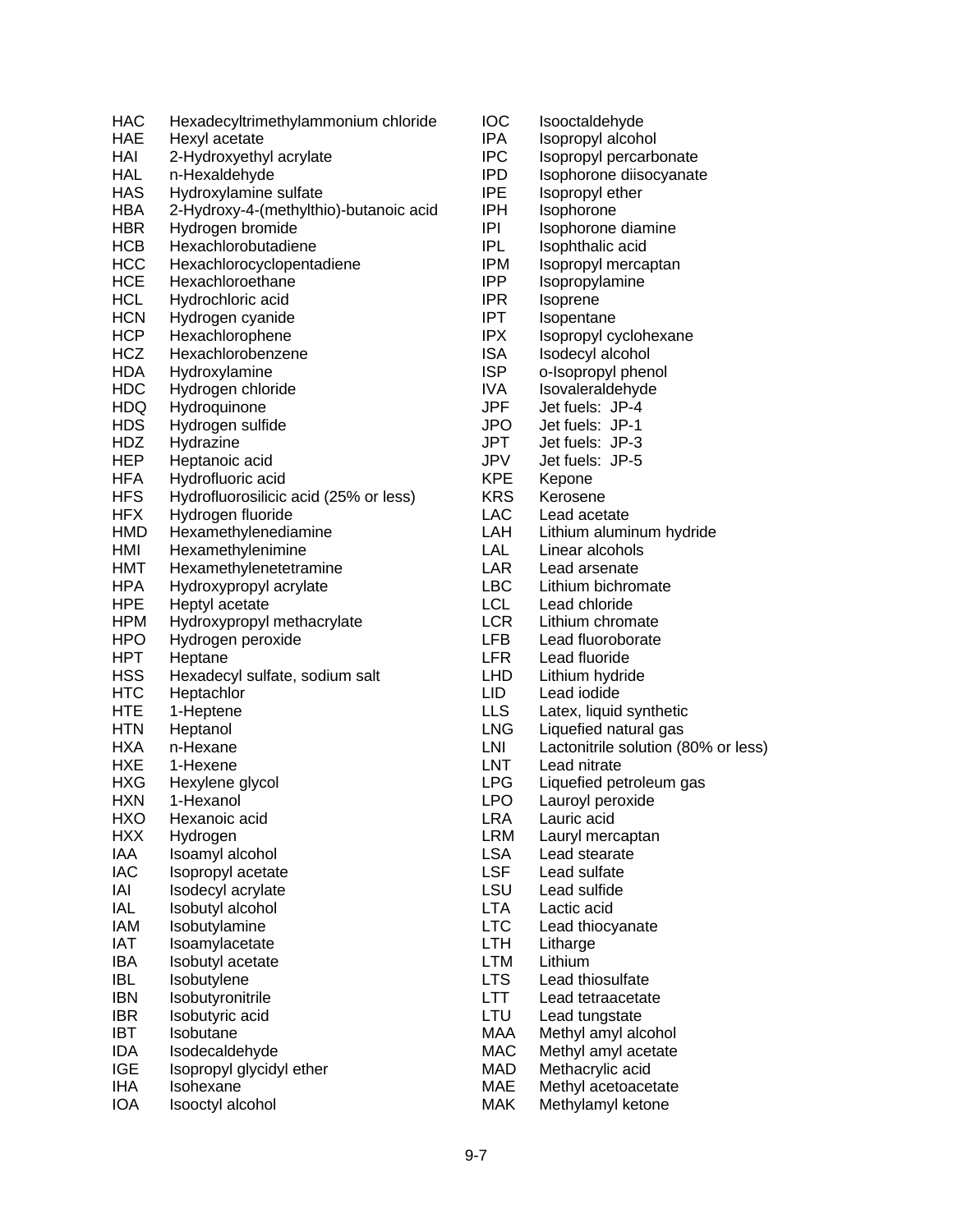| MAL        | Methyl alcohol                       |
|------------|--------------------------------------|
| MAM        | Methyl acrylate                      |
|            |                                      |
| <b>MAN</b> | N-methylaniline                      |
| MAP        | Methyl acetylene, propadiene mixture |
| MAT        | Mercuric acetate                     |
| MBA        | a-Methylbenzyl alcohol               |
| MBE        | Methyl tert-butyl ether              |
| MBK        | Methyl n-butyl ketone                |
| <b>MBL</b> | Methyl butenol                       |
| <b>MBO</b> | 3-Methyl-2-butanone                  |
| <b>MBU</b> | Methyl butyrate                      |
| MBY        | Methyl butynol                       |
| <b>MBZ</b> | Methyl benzoate                      |
|            |                                      |
| <b>MCA</b> | Chloroacetic acid                    |
| <b>MCC</b> | Mercuric ammonium chloride           |
| <b>MCD</b> | Mercaptodimethur                     |
| <b>MCF</b> | Chlorodifluoromethane                |
| <b>MCK</b> | Methylcyclopentadiene dimer          |
| <b>MCL</b> | Methallyl chloride                   |
| <b>MCM</b> | Monochlorotrifluoromethane           |
| <b>MCN</b> | Mercuric cyanide                     |
| <b>MCO</b> | Metolachlor                          |
| <b>MCP</b> | Methyl cyclopentane                  |
| <b>MCR</b> | Mercury                              |
| <b>MCS</b> | Methyldichlorosilane                 |
|            |                                      |
| <b>MCT</b> | Methylcyclopentadienylmanganese      |
|            | tricarbonyl                          |
| <b>MCX</b> | o-Methylcyclohexanone                |
| <b>MCY</b> | Methylcyclohexane                    |
| MDC        | Methyl dichloroacetate               |
| <b>MDE</b> | Methyl diethanolamine                |
| MEA        | Monoethanolamine                     |
| MED        | Methyl chloroacetate                 |
| MEK        | Methyl ethyl ketone                  |
| <b>MEN</b> | 2-Methyl-6-ethyl aniline             |
| <b>MEP</b> | Methylethylpyridine                  |
| <b>MES</b> | Methyl salicylate                    |
| MET        | Methacrylonitrile                    |
| MFA        | Lead alkyls                          |
|            |                                      |
| <b>MFM</b> | Methyl formate                       |
| MGN        | Magnesium nitrate                    |
| MGX        | Magnesium                            |
| МНВ        | 2-Methyl-2-hydroxy-3-butyne          |
| МНС        | Methyl chloroformate                 |
| <b>MHK</b> | Methyl heptyl ketone                 |
| <b>MHX</b> | 2-Methylcyclohexanol                 |
| <b>MHZ</b> | Methylhydrazine                      |
| <b>MIC</b> | Methyl isobutyl carbinol             |
| MID        | Mercuric iodide                      |
| MIK        | Methyl isobutyl ketone               |
| <b>MIO</b> | Methyl iodide                        |
| <b>MIS</b> |                                      |
|            | Methyl isocyanate                    |
| MIT        | Methyl isothiocyanate                |
| <b>MKE</b> | Methyl propyl ketone                 |
| MLA        | Maleic anhydride                     |
| <b>MLH</b> | Maleic hydrazide                     |
|            |                                      |

| Monomethyl ethanolamine           |
|-----------------------------------|
|                                   |
|                                   |
|                                   |
|                                   |
|                                   |
|                                   |
|                                   |
| Monoisopropanolamine              |
| Magnesium perchlorate             |
| Methyl phosphonothioic dichloride |
|                                   |
|                                   |
| Methyl isopropenyl ketone         |
|                                   |
|                                   |
|                                   |
|                                   |
|                                   |
|                                   |
|                                   |
|                                   |
|                                   |
|                                   |
|                                   |
| Methanearsonic acid, sodium salt  |
|                                   |
|                                   |
|                                   |
|                                   |
|                                   |
|                                   |
|                                   |
|                                   |
| Monochlorotetrafluoroethane       |
|                                   |
|                                   |
|                                   |
|                                   |
|                                   |
|                                   |
|                                   |
| Nitrilotriacetic acid and salts   |
|                                   |
|                                   |
|                                   |
|                                   |
|                                   |
|                                   |
|                                   |
| Nickel ammonium sulfate           |
|                                   |
| 3-Methoxybutyl acetate            |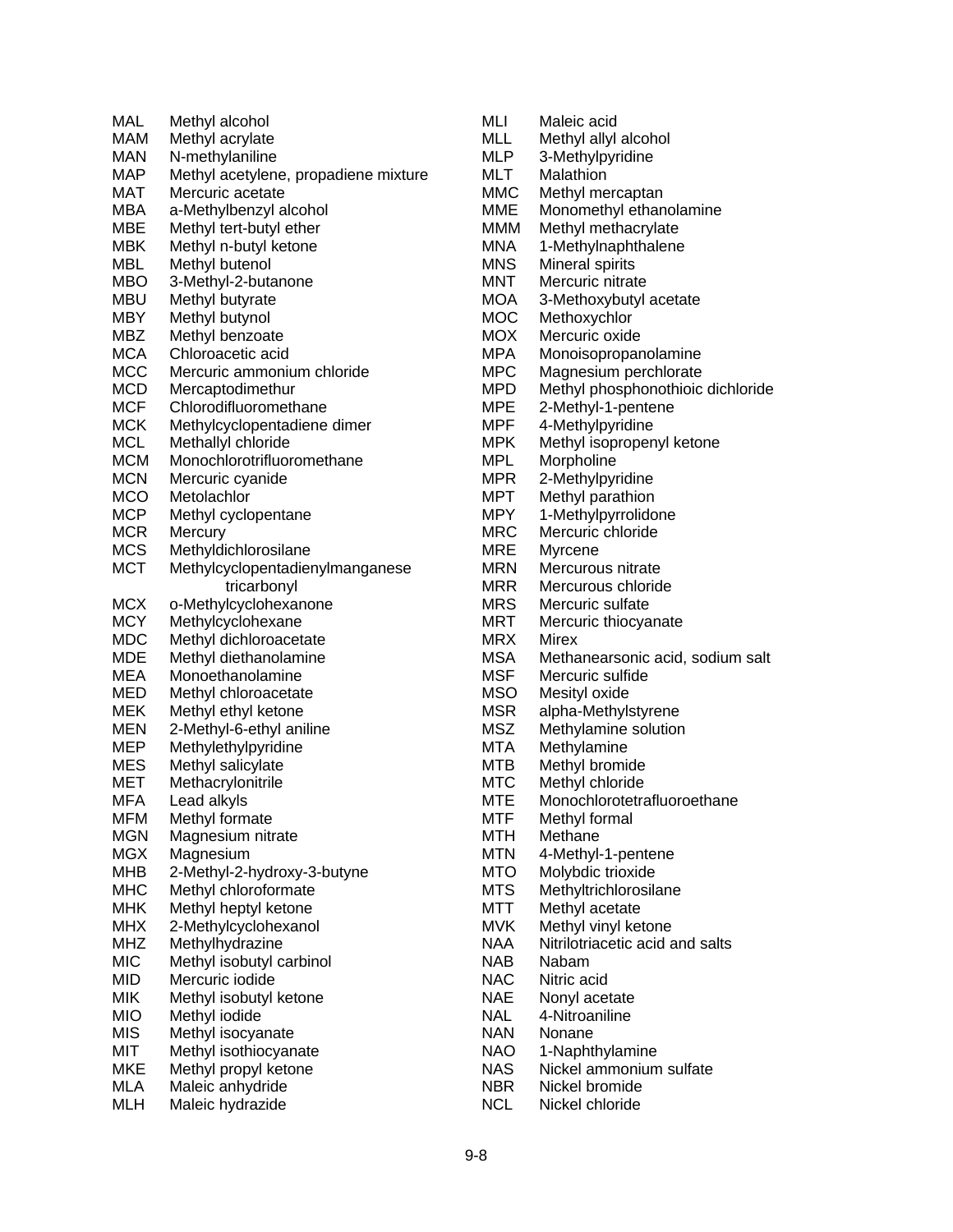| <b>NCN</b> | Nickel cyanide                  |
|------------|---------------------------------|
| <b>NCS</b> | Nicotine sulfate                |
| <b>NCT</b> | Naphtha: coal tar               |
| NEA        | Neodecanoic acid                |
| NFB        | Nickel fluoroborate             |
| NFM        | Nickel formate                  |
| NHX        | Neohexane                       |
| NIC        | Nicotine                        |
| NIE        | o-Nitrotoluene                  |
| NIP        | 3-Nitrophenol                   |
| NKA        | Nickel acetate                  |
| NKC        | Nickel carbonyl                 |
| NKH        | Nickel hydroxide                |
| NKS        | Nickel sulfate                  |
| NLD        | Naled                           |
| NMT        | Nitromethane                    |
| NNE        | 1-Nonene                        |
| <b>NNN</b> | Nonanol                         |
| NNP        | Nonylphenol                     |
| NNT        | Nickel nitrate                  |
| NON        | Nonene                          |
| NOX        | Nitrogen tetroxide              |
| NPH        | 4-Nitrophenol                   |
| <b>NPN</b> | 1-Nitropropane                  |
| <b>NPP</b> | 2-Nitropropane                  |
| <b>NSS</b> | Naphtha: stoddard solvent       |
| <b>NSV</b> | Naphtha: solvent                |
| <b>NTA</b> | 2-Nitroaniline                  |
| NTB        | Nitrobenzene                    |
| <b>NTC</b> | Nitrosyl chloride               |
| <b>NTE</b> | Nitroethane                     |
| NTI        | Naphthenic acids                |
| <b>NTL</b> | Nitralin                        |
| <b>NTM</b> | Naphthalene                     |
| <b>NTO</b> | Nitrous oxide                   |
| NTP        | 2-Nitrophenol                   |
| NTR        | m-Nitrotoluene                  |
| NTT        | p-Nitrotoluene                  |
| NTX        | Nitric oxide                    |
| <b>NVM</b> | Naphtha: VM & P                 |
| <b>NXX</b> | Nitrogen                        |
| OAA        | Octanoic acid                   |
| OAC        | Oleic acid, sodium salt         |
| OAL        | Octyl aldehydes                 |
| OAN        | Octane                          |
| <b>OAP</b> | Oleic acid, potassium salt      |
| OAS        | Oils, miscellaneous: absorption |
| <b>OCA</b> | Oils, edible: castor            |
| осс        | Oils, edible: coconut           |
| <b>OCF</b> | Oils:<br>clarified              |
| OCN        | Oil, misc: cashew nut shell     |
| OCR        | Oils, miscellaneous: croton     |
| OCS        | Oils, edible: cottonseed        |
| OCT        | Oils, miscellaneous: coal tar   |
| ODP        | Octyl decyl phthalate           |
| ODS        | Oils: diesel                    |

| OET        | Octyl epoxy tallate               |
|------------|-----------------------------------|
| <b>OFR</b> | Oils, fuel: 4                     |
| <b>OFS</b> | Oils, edible: fish                |
| <b>OFV</b> | Oils, fuel: 5                     |
| OIL        | Oils: crude                       |
| OLA        | Oleic acid                        |
| OLB        | Oils, miscellaneous: lubricating  |
| OLD        | Oils, edible: lard                |
| <b>OLM</b> | Oleum                             |
| <b>OLS</b> | Oils, miscellaneous: linseed      |
| <b>OMN</b> | Oils, miscellaneous: mineral      |
| OMS        | Oils, miscellaneous: mineral seal |
| ОМТ        | Oils, miscellaneous: motor        |
| ONF        | Oils, miscellaneous: neatsfoot    |
| OOD        | Oils, fuel: 1-D                   |
| OOL        | Oils, edible: olive               |
| OON        | Oils, fuel: no. 1                 |
| OPI        | Oil, misc: pine                   |
| <b>OPM</b> | Oils, edible: palm                |
| <b>OPN</b> | Oils, edible: peanut              |
| <b>OPT</b> | Oils, miscellaneous: penetrating  |
| ORD        | Oils, miscellaneous: road         |
| <b>ORG</b> | Oils, miscellaneous: range        |
| <b>ORN</b> | Oils, miscellaneous: rosin        |
| ORS        | Oils, miscellaneous: resin        |
| <b>OSB</b> | Oils, edible: soya bean           |
| OSD        | Oils, miscellaneous:<br>spindle   |
| OSF        | Oils, edible: safflower           |
| OSP        | Oils, miscellaneous: sperm        |
| OSX        | Oils, fuel: no. 6                 |
| OSY        | Oils, miscellaneous: spray        |
| <b>OTA</b> | Octanol                           |
| OTB        | Oils, miscellaneous: turbine      |
| <b>OTC</b> | Oils, edible: tucum               |
| <b>OTD</b> | Oils, fuel: 2-D                   |
| <b>OTE</b> | 1-Octene                          |
| <b>OTF</b> | Oils, miscellaneous: transformer  |
| OTL        | Oils, miscellaneous: tall         |
| <b>OTN</b> | Oils, miscellaneous: tanner's     |
| <b>OTW</b> | Oils, fuel: 2                     |
| OVG        | Oils, edible: vegetable           |
| OXA        | Oxalic acid                       |
| <b>OXY</b> | Oxygen                            |
| PAA        | Peracetic acid                    |
| PAC        | Phosphoric acid                   |
| PAD        | Propionaldehyde                   |
| <b>PAH</b> | Propionic anhydride               |
| PAL        | n-Propyl alcohol                  |
| <b>PAM</b> | 2-Propanolamine                   |
| <b>PAN</b> | Phthalic anhydride                |
| PAS        | Potassium arsenate                |
| <b>PAT</b> | n-Propyl acetate                  |
| PBO        | Potassium binoxalate              |
| PBP        | Propylene butylene polymer        |
| PBR        | Phosphorus tribromide             |
| PBZ        | n-Propylbenzene                   |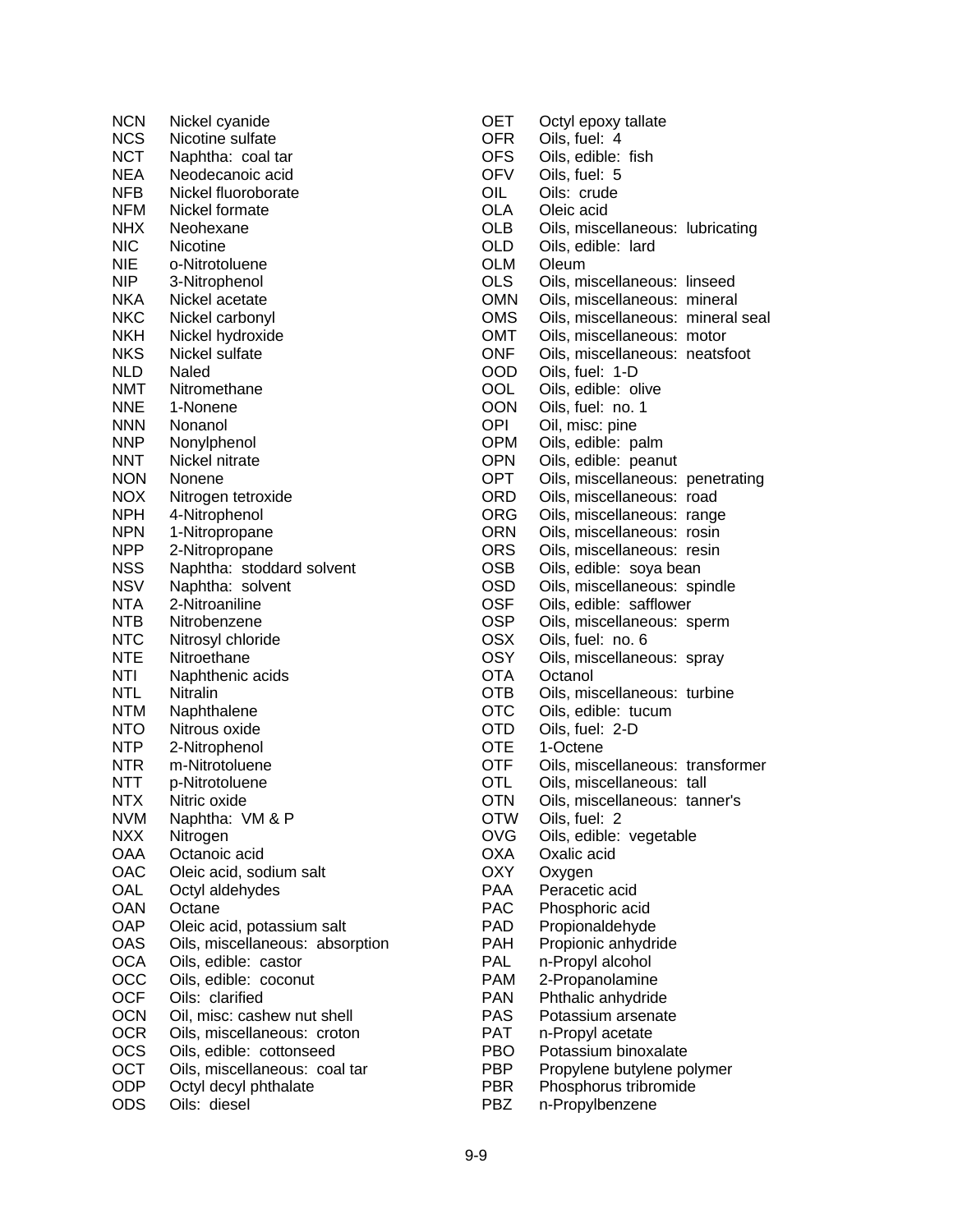| <b>PCB</b>        | Polychlorinated biphenyl              |
|-------------------|---------------------------------------|
| <b>PCE</b>        | Pentachloroethane                     |
| <b>PCH</b>        | Potassium chromate                    |
| <b>PCL</b>        | Perchloric acid                       |
| <b>PCM</b>        | Perchloromethyl mercaptan             |
| <b>PCN</b>        | Propionitrile                         |
| <b>PCP</b>        | Pentachlorophenol                     |
| <b>PCR</b>        | Potassium chlorate                    |
| PDC               | Pentadecanol                          |
| <b>PDE</b>        | 1,3-Pentadiene                        |
| PDH               | Paraldehyde                           |
| PDL               | Phenyldichloroarsine                  |
| <b>PDN</b>        | 1,4-Pentadiene                        |
| PDT               | Potassium dichloro-s-triazinetrione   |
| PEB               | Polyethylene polyamines               |
| <b>PEN</b>        | Pentaethylenehexamine                 |
| <b>PET</b>        | Pentaerythritol                       |
| PFA               | Paraformaldehyde                      |
| <b>PGA</b>        | Pyrogallic acid                       |
| <b>PGC</b>        | Polypropylene glycol                  |
| <b>PGM</b>        | Polypropylene glycol methyl ether     |
| <b>PGN</b>        | Propylene glycol methyl ether acetate |
| PGY               | Propylene glycol ethyl ether          |
| <b>PHD</b>        | Phosdrin                              |
| PHE               | Phenylhydrazine                       |
| <b>PHG</b>        | Phosgene                              |
| PHH               | Phenylhydrazine hydrochloride         |
| <b>PHN</b>        | Phenol                                |
| PII               | Propyleneimine                        |
| <b>PIN</b>        | Pinene                                |
| PLA               | n-Propanolamine                       |
| PLB               | Polybutene                            |
| <b>PLP</b>        | Polypropylene                         |
| PLT               | beta-Propiolactone                    |
| <b>PMA</b>        | Phenylmercuric acetate                |
| <b>PME</b>        | Propylene glycol methyl ether         |
| <b>PMN</b>        | n-Propyl mercaptan                    |
| <b>PNA</b>        | Propionic acid                        |
| PNE               | 2-Pentanone                           |
| PNI               | n-Propyl nitrate                      |
| <b>PNR</b>        | Potassium nitrate                     |
| <b>POA</b>        | Potassium arsenite                    |
|                   |                                       |
| POC<br><b>POE</b> | Pentanoic acid<br>Potassium oleate    |
| <b>POP</b>        |                                       |
|                   | Potassium peroxide                    |
| POX               | Propylene oxide                       |
| <b>PPA</b>        | Polyphosphoric acid                   |
| <b>PPB</b>        | Phosphorus, black                     |
| PPD               | Propanedinitrile                      |
| <b>PPE</b>        | n-Pentyl propionate                   |
| <b>PPG</b>        | Propylene glycol                      |
| PPI               | Polymethylene polyphenyl isocyanate   |
| <b>PPL</b>        | Propylene                             |
| <b>PPO</b>        | Phosphorus oxychloride                |
| <b>PPP</b>        | Phosphorus pentasulfide               |
| <b>PPR</b>        | Phosphorus, red                       |

| PPT                      | Phosphorus trichloride                  |
|--------------------------|-----------------------------------------|
| <b>PPW</b>               | Phosphorus, white                       |
| PPZ                      | Piperazine                              |
| PRA                      | n-Propylamine                           |
| <b>PRC</b>               | n-Propyl chloride                       |
| PRD.                     | Pyridine                                |
| PRE                      | n-Propyl ether                          |
| PRG                      | Propargite                              |
| <b>PRO</b>               | Propargyl alcohol                       |
| <b>PRP</b>               | Propane                                 |
| <b>PRR</b>               | Pyrethrins                              |
| PTA                      | Pentane                                 |
| PTB                      | Pentaborane                             |
| PTC                      | Potassium cyanide                       |
| PTD.                     | Potassium dichromate                    |
| PTE                      | 1-Pentene                               |
| PTH                      | Potassium hydroxide                     |
| PTI                      | Potassium iodide                        |
| PTL                      | Petrolatum                              |
| PTM                      | Potassium                               |
| PTN                      | Petroleum naphtha                       |
| <b>PTO</b>               | Parathion                               |
| <b>PTP</b>               | Potassium permanganate                  |
| PTR                      | Propylene trimer                        |
| <b>PTS</b>               | Potassium oxalate                       |
| PTT                      | Propylene tetramer                      |
| PXE                      | 1-Phenyl-1-xylyl ethane                 |
| <b>PXP</b>               | n-Propoxypropanol                       |
| QNL                      | Quinoline                               |
| RSC                      | Resorcinol                              |
| SAB                      | Sodium alkylbenzenesulfonates           |
| <b>SAC</b>               | Sulfuric acid, spent                    |
| SAL                      | Salicylaldehyde                         |
| SAM                      | Sodium amide                            |
| <b>SAR</b>               | Sodium arsenite                         |
| SAS                      | Sodium alkyl sulfates                   |
| SAT                      | Sodium fluoroacetate                    |
| SAU                      | Sodium aluminate solution (45% or less) |
| SAZ                      | Sodium azide                            |
| <b>SBF</b>               | Sodium bifluoride                       |
| SBH                      | Sodium borohydride                      |
| SBS                      | Sodium bisulfite                        |
| <b>SBT</b><br><b>SBX</b> | Sorbitol                                |
| SCD                      | Sodium hydroxide solution               |
|                          | Sodium cacodylate<br>Sodium chromate    |
| SCH<br><b>SCL</b>        |                                         |
| SCM                      | Sulfuryl chloride<br>Strontium chromate |
| <b>SCN</b>               | Sodium cyanide                          |
| <b>SCR</b>               | Sodium dichromate                       |
| SCY                      | Sodium thiocyanate                      |
| SDA                      | Sodium arsenate                         |
| SDB                      | Sodium borate                           |
| SDC                      | Sodium chlorate                         |
| <b>SDD</b>               | Sodium chlorate solution                |
|                          |                                         |

SDF Sodium fluoride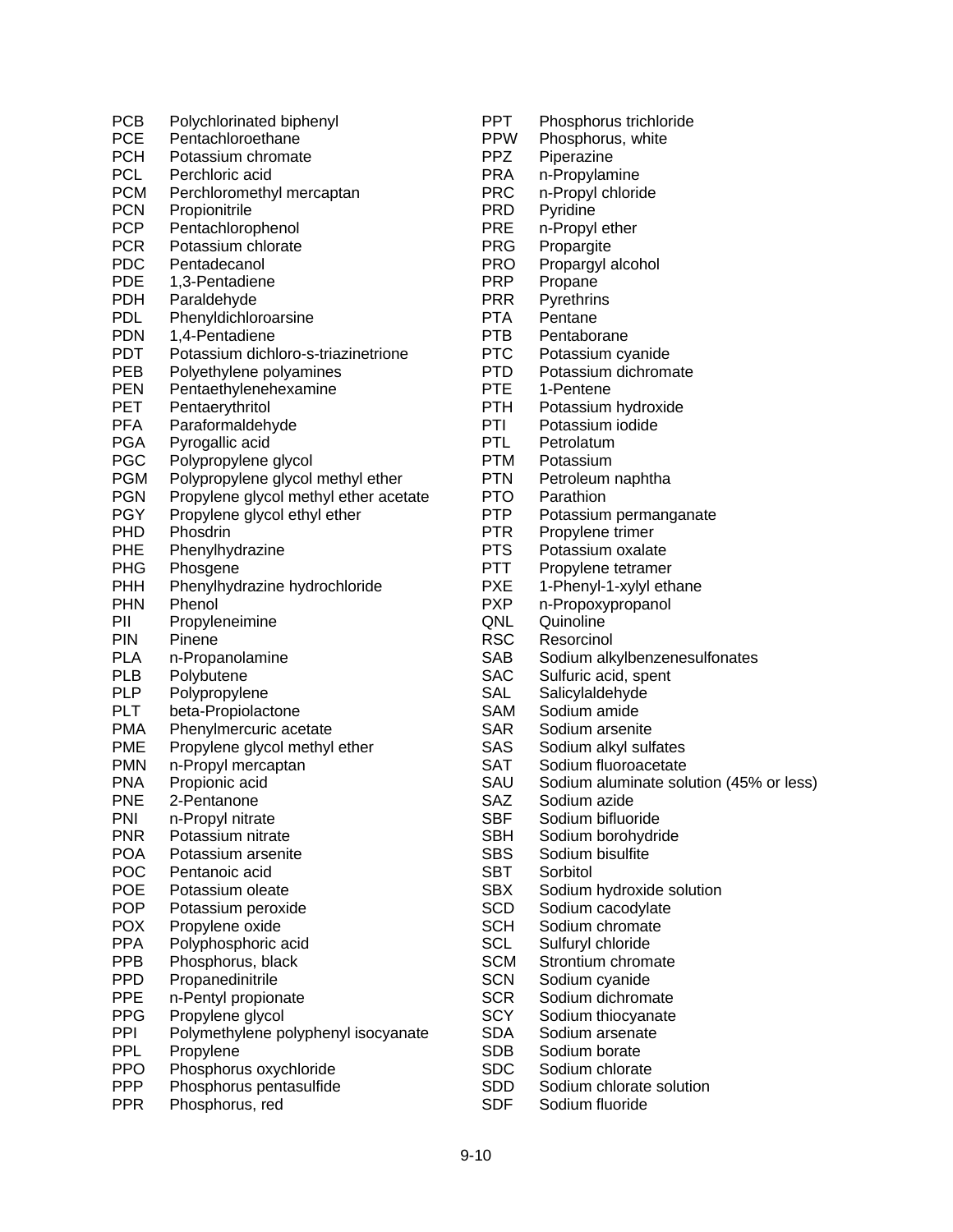| SDH        | Sodium hydride                                    | <b>TCB</b>               | 1,2,4-Trichlorob        |
|------------|---------------------------------------------------|--------------------------|-------------------------|
| <b>SDN</b> | Sodium nitrate                                    | <b>TCE</b>               | Trichloroethane         |
| <b>SDS</b> | Sodium sulfide                                    | <b>TCF</b>               | Trichlorofluorom        |
| SDT        | Sodium dichloro-s-triazinetrione                  | <b>TCH</b>               | Trichloroacetald        |
| SDU        | Sodium                                            | <b>TCL</b>               | Trichloroethylen        |
| <b>SFA</b> | Sulfuric acid                                     | <b>TCM</b>               | 1,1,2-Trichloroe        |
| <b>SFC</b> | Sodium ferrocyanide                               | <b>TCN</b>               | 1,2,3-Trichlorop        |
| <b>SFD</b> | Sulfur dioxide                                    | <b>TCO</b>               | <b>Tricresyl phospl</b> |
| <b>SFL</b> | Sulfolane                                         | <b>TCP</b>               | <b>Tricresyl phospl</b> |
| <b>SFM</b> | Sulfur monochloride                               | <b>TCS</b>               | Trichlorosilane         |
| <b>SFR</b> | Sodium silicofluoride                             | <b>TCT</b>               | Trichloro-s-triaz       |
| <b>SHC</b> | Sodium hypochlorite                               | <b>TDA</b>               | Toluenediamine          |
| <b>SHD</b> | Sodium hydroxide                                  | <b>TDB</b>               | Tetradecylbenze         |
| <b>SHP</b> | Sodium hypochlorite solution                      | <b>TDC</b>               | 1-Tridecene             |
| <b>SHR</b> | Sodium hydrosulfide solution                      | TDI                      | Toluene 2,4-diis        |
| <b>SHX</b> | Sodium hydrogen sulfite solution (35% or          | <b>TDN</b>               | Tridecanol              |
|            | less)                                             | <b>TEA</b>               | Triethanolamine         |
| <b>SLA</b> | Salicylic acid                                    | TEB                      | Triethylbenzene         |
| <b>SLD</b> | Selenium dioxide                                  | <b>TEC</b>               | Tetrachloroetha         |
| <b>SMB</b> | Sodium 2-mercaptobenzothiazol solution            | <b>TED</b>               | Tetraethyl dithio       |
| <b>SML</b> | Sodium methylate                                  | <b>TEG</b>               | Triethylene glyc        |
| SNI        | Sodium nitrite solution                           | <b>TEL</b>               | Tetraethyl lead         |
| <b>SNT</b> | Sodium nitrite                                    | <b>TEN</b>               | Triethylamine           |
| SOX        | Sodium oxalate                                    | <b>TEP</b>               | Tetraethyl pyrop        |
| <b>SPC</b> | Sodium pentachlorophenate                         | <b>TES</b>               | $2,4,5$ -T esters       |
| <b>SPH</b> | Sodium phosphate, tribasic                        | <b>TET</b>               | Triethylenetetra        |
| <b>SPP</b> | Sodium phosphate                                  | <b>TFA</b>               | Tallow fatty alco       |
| <b>SRA</b> | Stearic acid                                      | <b>TFC</b>               | <b>Trifluorochloroe</b> |
| <b>SRS</b> | Sucrose                                           | <b>TFE</b>               | Tetrafluoroethyl        |
| <b>SSC</b> | Sodium silicate                                   | <b>TFR</b>               | <b>Trifluralin</b>      |
| <b>SSE</b> | Sodium selenite                                   | <b>TGC</b>               | Tripropylene gly        |
| <b>SSF</b> | Sodium sulfite                                    | <b>TGD</b>               | Triethylene glyc        |
| <b>STC</b> | Silicon tetrachloride                             | <b>TGE</b>               | Triethylene glyc        |
| <b>STF</b> | Stannous flouride                                 | <b>TGM</b>               | Tripropylene gly        |
| <b>STN</b> | Strontium nitrate                                 | <b>TGY</b>               | Triethylene glyc        |
| <b>STO</b> | Selenium trioxide                                 | <b>THA</b>               | <b>Trimethyl hexan</b>  |
| <b>STR</b> | Strychnine                                        | <b>THB</b>               | Thallium carbon         |
| <b>STS</b> | Sodium thiocyanate solution (56% or less)         | THC                      | Thiocarbamide           |
| <b>STY</b> | <b>Styrene</b>                                    | <b>THF</b>               | Tetrahydrofuran         |
| <b>SVA</b> | Silver acetate                                    | THI                      | Trimethylhexam          |
| <b>SVC</b> | Silver carbonate                                  | <b>THN</b>               | Tetrahydronaph          |
| <b>SVF</b> | Silver fluoride                                   | <b>THR</b>               | Thiram                  |
| SVI        | Silver iodate                                     | <b>TIA</b>               | Triisobutylalumi        |
| <b>SVN</b> | Silver nitrate                                    | TIB                      | Triisobutylene          |
| SVO        | Silver oxide                                      | <b>TIP</b>               | Triisopropanola         |
| SVS        | Silver sulfate                                    | <b>TLA</b>               | Thallium acetate        |
| <b>SXX</b> | Sulfur                                            | TLI                      | o-Toluidine             |
| <b>TAA</b> | Trimethylacetic acid                              | <b>TLO</b>               | <b>Tallow</b>           |
| <b>TAL</b> | Triethylaluminum                                  | <b>TMA</b>               |                         |
| <b>TAP</b> |                                                   | <b>TMC</b>               | Trimethylamine          |
|            | p-Toluenesulfonic acid                            |                          | <b>Trimethylchloros</b> |
| <b>TAS</b> | 2,4,5-Trichlorophenoxyacetic acid, sodium<br>salt | <b>TME</b><br><b>TML</b> | 1,2,4-Trimethylb        |
|            |                                                   | <b>TMP</b>               | Tetramethyl lea         |
| TBP        | Tributyl phosphate                                |                          | 1-Isobutyrate           |
| TBT        | Tetrabutyl titanate                               | <b>TNA</b>               | Tannic acid             |
| <b>TBZ</b> | 1,2,3-Trichlorobenzene                            | <b>TNI</b>               | Thallium nitrate        |
| <b>TCA</b> | 2,4,5-Trichlorophenoxyacetic acid                 | <b>TNM</b>               | Tetranitrometha         |

| <b>TCB</b> | 1,2,4-Trichlorobenzene                   |
|------------|------------------------------------------|
| <b>TCE</b> | Trichloroethane                          |
| TCF        | Trichlorofluoromethane                   |
|            |                                          |
| <b>TCH</b> | Trichloroacetaldehyde                    |
| <b>TCL</b> | Trichloroethylene                        |
| тсм        | 1,1,2-Trichloroethane                    |
| <b>TCN</b> | 1,2,3-Trichloropropane                   |
| TCO        | Tricresyl phosphate (>= 1% ortho isomer) |
| <b>TCP</b> | Tricresyl phosphate (<1% ortho isomer)   |
| <b>TCS</b> | Trichlorosilane                          |
|            |                                          |
| <b>TCT</b> | Trichloro-s-triazinetrione               |
| <b>TDA</b> | Toluenediamine                           |
| <b>TDB</b> | Tetradecylbenzene                        |
| <b>TDC</b> | 1-Tridecene                              |
| TDI        | Toluene 2,4-diisocyanate                 |
| <b>TDN</b> | Tridecanol                               |
| <b>TEA</b> | Triethanolamine                          |
| TEB        |                                          |
|            | Triethylbenzene                          |
| <b>TEC</b> | Tetrachloroethane                        |
| <b>TED</b> | Tetraethyl dithiopyrophosphate           |
| <b>TEG</b> | Triethylene glycol                       |
| <b>TEL</b> | <b>Tetraethyl lead</b>                   |
| <b>TEN</b> | Triethylamine                            |
| <b>TEP</b> | Tetraethyl pyrophosphate                 |
| <b>TES</b> | $2,4,5$ -T esters                        |
|            |                                          |
| <b>TET</b> | Triethylenetetramine                     |
| <b>TFA</b> | Tallow fatty alcohol                     |
| <b>TFC</b> | Trifluorochloroethylene                  |
| TFE        | Tetrafluoroethylene                      |
| <b>TFR</b> | Trifluralin                              |
| <b>TGC</b> | Tripropylene glycol                      |
| TGD        | Triethylene glycol di-(2-ethylbutyrate)  |
| <b>TGE</b> | Triethylene glycol ethyl ether           |
| <b>TGM</b> | Tripropylene glycol methyl ether         |
|            |                                          |
| TGY        | Triethylene glycol methyl ether          |
| <b>THA</b> | Trimethyl hexamethylene diamine          |
| THB        | Thallium carbonate                       |
| <b>THC</b> | Thiocarbamide                            |
| THF        | Tetrahydrofuran                          |
| THI        | Trimethylhexamethylene diisocyanate      |
| THN        | Tetrahydronaphthalene                    |
| THR        | Thiram                                   |
| TIA        |                                          |
| TIB        | Triisobutylaluminum                      |
|            | Triisobutylene                           |
| <b>TIP</b> | Triisopropanolamine                      |
| <b>TLA</b> | Thallium acetate                         |
| TLI        | o-Toluidine                              |
| <b>TLO</b> | Tallow                                   |
| <b>TMA</b> | Trimethylamine                           |
| <b>TMC</b> | Trimethylchlorosilane                    |
| <b>TME</b> | 1,2,4-Trimethylbenzene                   |
| TML        |                                          |
|            | Tetramethyl lead                         |
| <b>TMP</b> | 1-Isobutyrate                            |
| TNA        | Tannic acid                              |

Tetranitromethane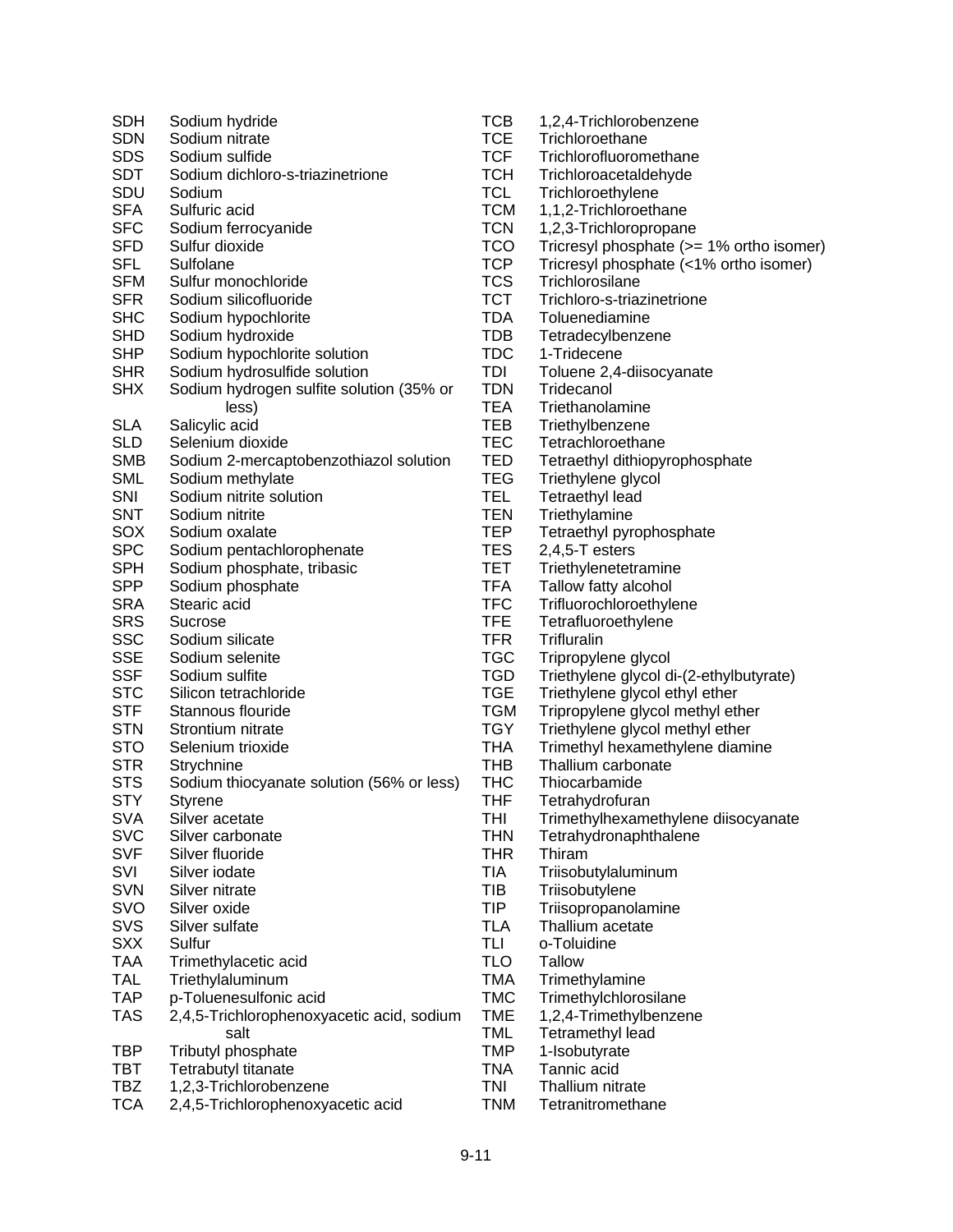| TOD<br><b>TOF</b><br>TOI | p-Toluidine<br>Tall oil, fatty acid<br>m-Toluidine |
|--------------------------|----------------------------------------------------|
| <b>TOL</b>               | Toluene                                            |
| TPA                      | 2-(2,4,5-Trichlorophenoxy) propanoic acid          |
| <b>TPE</b>               | <b>Isooctyl ester</b>                              |
| TPG                      | Thiophosgene                                       |
| TPH                      | Trichlorophenol                                    |
| TPI                      | Triethyl phosphite                                 |
| TPO                      | Tris(Aziridinyl)phosphine oxide                    |
| <b>TPP</b>               | Trimethyl phosphite                                |
| <b>TPS</b>               | Triethyl phosphate                                 |
| <b>TPT</b>               | Turpentine                                         |
| TRB                      | Tridecylbenzene                                    |
| <b>TRC</b>               | Trichlorfon                                        |
| TRD                      | Tridecane                                          |
| TRL                      | Tripropylamine                                     |
| <b>TRN</b>               | Thorium nitrate                                    |
| TRP                      | Trixylenyl phosphate                               |
| TSU                      | Thallium sulfate                                   |
| TTB                      | 1,2,3,5-Tetramethylbenzene                         |
| TTD                      | 1-Tetradecene                                      |
| TTE                      | Tetrachloroethylene                                |
| <b>TTF</b>               | 1,1,2-Trichloro-1,2,2-trifluoroethane              |
| <b>TTG</b>               | Tetraethylene glycol                               |
| TTN                      | Tetradecanol                                       |
|                          |                                                    |
| TTP                      | Tetraethylenepentamine                             |
| TTT                      | Titanium tetrachloride                             |
| TXP                      | Toxaphene                                          |
| <b>UAN</b>               | Uranyl nitrate                                     |
| <b>UAS</b>               | Urea, ammonium nitrate soln (w/aqua                |
|                          | ammonia)                                           |
| UDA                      | Undecanoic acid                                    |
| <b>UDB</b>               | n-Undecylbenzene                                   |
| <b>UDC</b>               | 1-Undecene                                         |
| UND                      | Undecanol                                          |
| <b>UPO</b>               | Urea peroxide                                      |
| <b>URA</b>               | Uranyl acetate                                     |
| <b>URE</b>               | Urea                                               |
| URP                      | Uranium peroxide                                   |
| <b>URS</b>               | Uranyl sulfate                                     |
| <b>VAL</b>               | Valeraldehyde                                      |
| VAM                      | Vinyl acetate                                      |
| <b>VBL</b>               | Vanillan black liquor                              |
| <b>VCH</b>               | Vinylcyclohexene                                   |
| <b>VCI</b>               | Vinylidene chloride                                |
| <b>VCM</b>               | Vinyl chloride                                     |
| VEE                      | Vinyl ethyl ether                                  |
| VFI                      | Vinyl fluoride                                     |
| <b>VME</b>               | Vinyl methyl ether                                 |
| VND                      | Vinyl neodecanoate                                 |
| VNO                      | Vanadium oxide                                     |
| VNT                      | Vinyl toluene                                      |
| VOT                      | Vanadium oxytrichloride                            |
| VOX                      | Vanadium pentoxide                                 |
| <b>VSF</b>               | Vanadyl sulfate                                    |

- VTS Vinyltrichlorosilane<br>WCA Waxes: carnauba
- WCA Waxes: carnauba<br>WPF Waxes: paraffin
- Waxes: paraffin
- WSL White spirit (low (15-20%) aromatic)
- XLM m-Xylene
- XLO o-Xylene<br>XLP p-Xylene
- p-Xylene
- XYL Xylenol
- ZAC Zinc ammonium chloride<br>ZAR Zinc arsenate
- Zinc arsenate
- ZBC Zinc bichromate<br>ZBO Zinc borate
- ZBO Zinc borate<br>ZBR Zinc bromid
- Zinc bromide
- ZCA Zirconium acetate<br>ZCB Zinc carbonate
- Zinc carbonate
- ZCL Zinc chloride
- ZCN Zinc cyanide<br>ZCO Zirconium ox
- Zirconium oxychloride
- ZCR Zinc chromate
- 
- ZCS Zirconium sulfate<br>ZCT Zirconium tetrachl
- ZCT Zirconium tetrachloride Zinc dialkyldithiophosphate
- ZEC Zectran<br>ZFB Zinc fluc
- ZFB Zinc fluoroborate<br>ZFM Zinc formate
- ZFM Zinc formate<br>ZFX Zinc fluoride
- ZFX Zinc fluoride<br>ZHS Zinc hydrosu
- Zinc hydrosulfite
- ZIR Zirconium nitrate
- ZNA Zinc acetate
- ZNT Zinc nitrate
- ZPC Zinc potassium chromate
- ZPF Zirconium potassium flouride<br>ZPP Zinc phosphide
- ZPP Zinc phosphide
- ZPS Zinc phenolsulfonate
- ZSF Zinc sulfate<br>ZSL Zinc silicoflu
- Zinc silicofluoride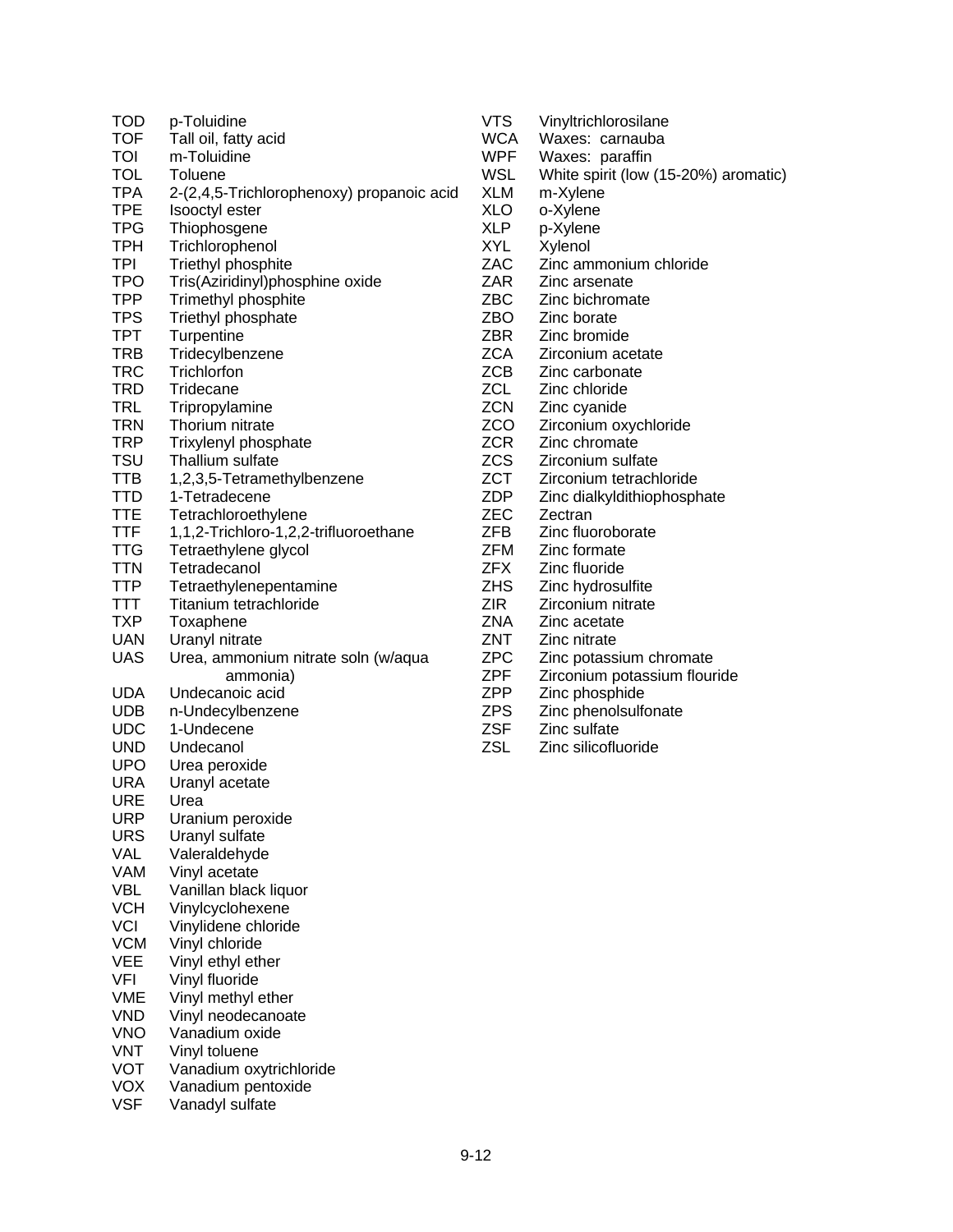# **10. DATA SOURCES**

The source of every item of data contained in section 11 is recorded in master data files and is available on request. The principal sources are listed below. Many other sources were consulted, but most of them provided only a few items and are not given here. In a few cases the information given is based on an analogy with that for a closely related chemical; the analogy was drawn by an expert in the field, whose identity appears in the master data files.

Where a source was used for a single category of data, the source is given in Section 3 ("Explanation of Terms") and is not repeated here.

### **10.1 GENERAL SOURCES**

The following sources contained data for many of the 13 data categories used:

1. Manufacturers' Technical Bulletins - This is usually the best single source of general information about the chemical. The bulletins contain the most recent data. Bulletins were not available for a few chemicals that are not items of commerce but are intermediates shipped from one manufacturing site to another.

2. Material Safety Data Sheets - These were provided by the manufacturer using the U.S.Department of Labor Form OSHA-20 or an approved modification.

3. Code of Federal Regulations - Office of the Federal Register, Archives and Record Service, Washington, D.C.,1972. Titles 46 (Shipping) and 49 (Transportation) were used in the most recent revision available, October 1, 1996.

4. Chemical Safety Data Sheets - Chemical Manufacturers Association, Washington,  $D.C.$ 

5. Industrial Safety Sheets - National Safety Council, Chicago, Illinois.

6. International Maritime Dangerous Goods Code - International Maritime Organization (IMO), London, January 1, 1990.

7. Petroleum Products Handbook - V.B. Guthrie (ed.), McGraw-Hill, New York, 1960.

8. Glossary of Terms Used in Petroleum Refining - 2nd edition, American Petroleum Institute, New York, 1962.

9. The Handling and Storage of Liquid Propellants - Office of Defense Research and Engineering, U.S. Government Printing Office, Washington, D. C., 1963.

10. Industrial Chemicals - W.L. Faith, D.B. Keyes, and R.L. Clark, 3rd edition, Wiley, New York, 1965.

11. Chemical Technology of Petroleum - W.A. Gruse and D.R. Stevens, 3rd edition, McGraw-Hill, New York, 1960.

12. Chemical Rocket/Propellant Hazards - CPIA Publication No. 194, Vol. III, 1970.

13. Organic Solvents - J.A. Riddick and W.B. Bunger, 3rd edition, Wiley-Interscience, New York, 1970.

14. Transport of Dangerous Goods - (4 vols) United Nations, New York, 1981.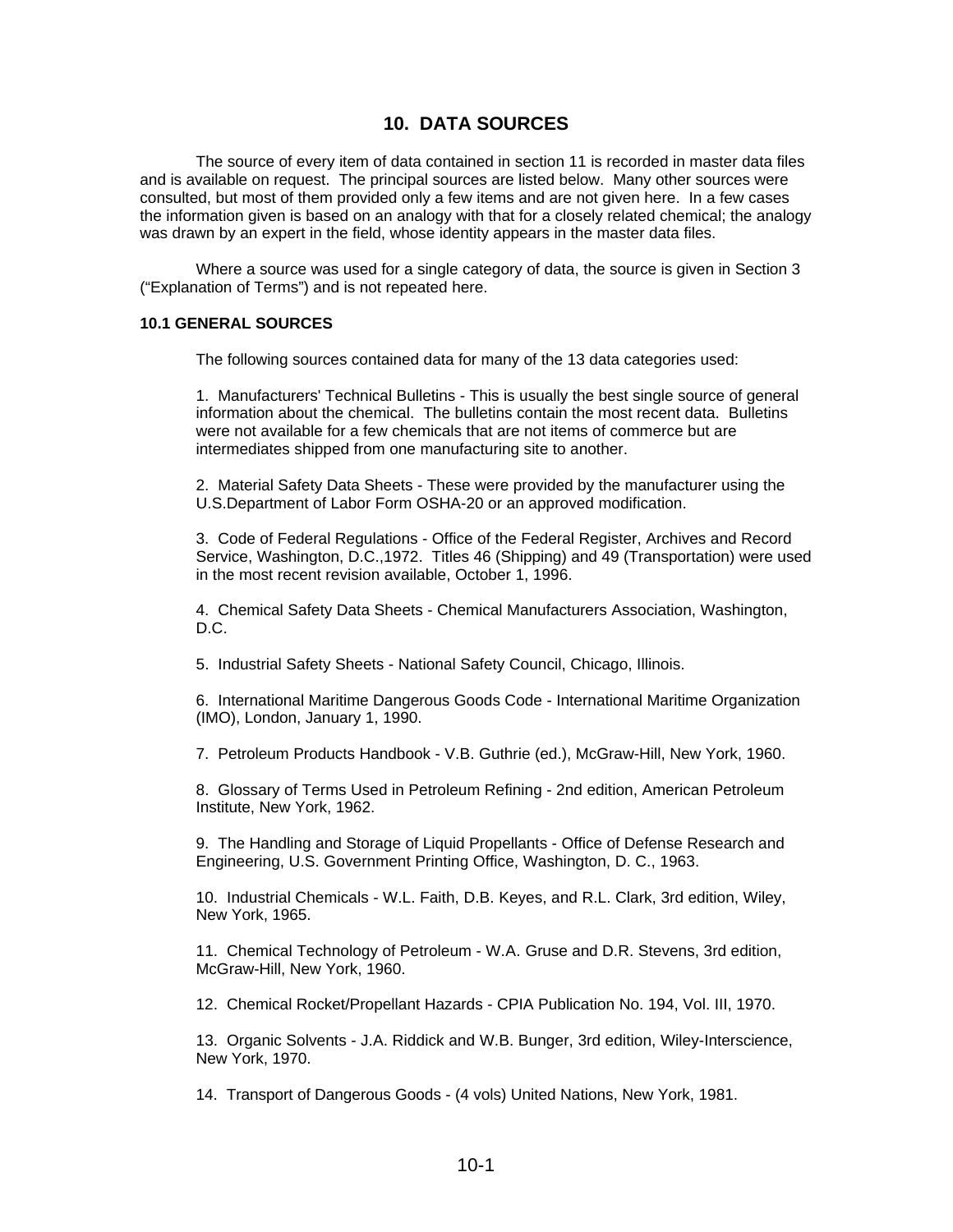15. Kirk-Othmer Encyclopedia of Chemical Technology - 1st edition (1947 - 1960) and 2nd edition (1963 - 1970), Interscience-Wiley, New York.

16. Matheson Gas Data Book - 5th edition, Matheson Gas Products, East Rutherford, New Jersey, 1971.

17. Explosive and Toxic Hazardous Material - J.H. Meidl, Glencoe Press, Beverly Hills, California, 1969.

18. Dangerous Properties of Industrial Materials, 7th edition, N.I. Sax, Van Nostrand Reinhold Company, New York, 1989.

19. Organic Phosphorus Compounds - G.M. Kosolapoff and L. Maier (6 Vols.), Wiley-Interscience, New York.

20. The Chemistry of Organo-Phosphorus Pesticides - C. Fest and K.J. Schmidt, Springer-Verlag, New York, 1973.

### **10.2 CHEMICAL DESIGNATIONS**

1. Commercial Organic Chemical Names - Compiled by the Synthetic Organic Chemical Manufacturers Association (SOCMA), Chemical Abstracts Service, Columbus, Ohio, 1965.

2. Chemical Synonyms and Trade Names - W. Gardner and E.I. Cooke, 7th edition, CRC Press, Cleveland, Ohio, 1971.

3. The Merck Index of Chemical and Drugs - 11th edition, Merck and Co., Rahway, New Jersey, 1989.

### **10.3 HEALTH HAZARDS**

1. Industrial Hygiene and Toxicology - F.A. Patty, 3rd edition, Vol. II, Interscience, New York, 1981.

2. Toxicity and Metabolism of Industrial Solvents - E. Browning, Elsevier, New York, 1965.

3. Practical Toxicology of Plastics - R. Lefaux, CRC Press, Cleveland, Ohio, 1968.

4. Industrial Toxicology - L.T. Fairhall, Williams and Wilkins, 2nd edition, Baltimore, Maryland, 1957.

5. Toxicology of Drugs Chemicals - W.B. Deichman and H.W. Girarde, Academic Press, New York, 1969.

6. Clinical Toxicology of Commercial Products - M.N. Gleason, et al., 4th edition, Williams and Wilkins, Baltimore, Maryland, 1981.

7. Handbook of Toxicology: Acute Toxicities of Solids, Liquids and Gases to Laboratory Animals - W.S. Spector, Saunders, Philadelphia, Pa., 1956.

8. Occupational Diseases: A Guide to their Recognition - U.S. Department of Health, Education, and Welfare. Public Health Service Publication No. 1097. Superintendent of Documents, Washington, D.C., 1964.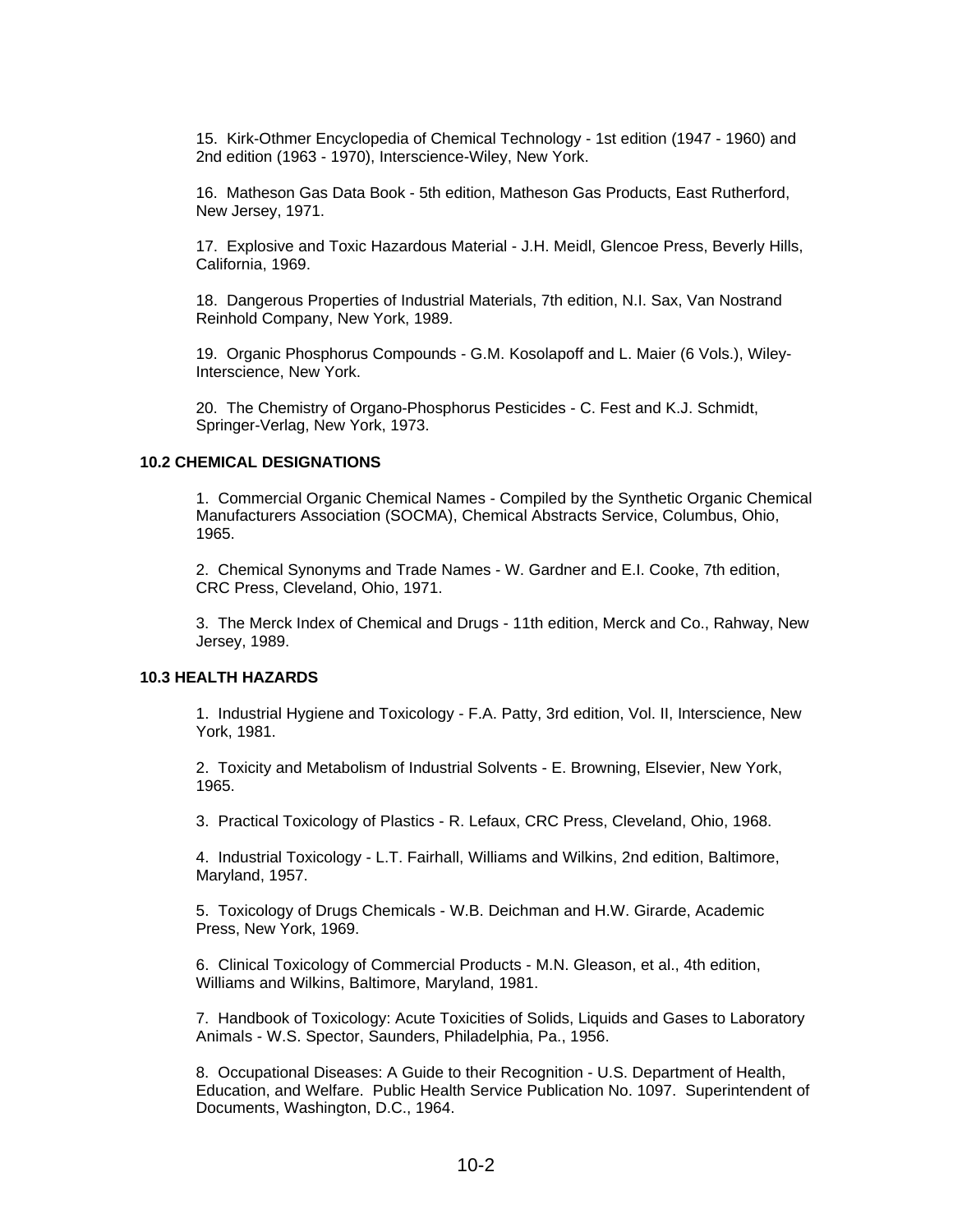9. First Aid Textbook - American National Red Cross, Washington, D.C., 1972.

10. Electrical Safety Practice: Odor Warning for Safety - Monograph 113 Instrument Society of America (ISA), Pittsburgh, Pa., 1972.

11. Toxic Substances - Annual List 1971 - H.E. Christensen, U.S. Department of Health, Education, and Welfare, Superintendent of Documents, Washington, D.C., 1971.

12. Hygienic Guide Series - American Industrial Hygiene Association, Detroit, Michigan, 48227.

13. Toxicity of Industrial Metals - E. Browning, 2nd Edition, Appleton-Century-Crofts, New York, 1969.

### **10.4 FIRE HAZARDS**

1. The Fire and Explosion Hazards of Commercial Oils - W. Vlachos and C.A. Vlachos, Vlachos and Co., Philadelphia, Pa., 1921.

2. 1972 Annual Book of ASTM Standards - American Society for Testing and Materials, Philadelphia, Pa., 1972.

3. Fire Protection Guide on Hazardous Materials - 10th edition, Nos. 325A, 325M, 49, 491M, and 704M, National Fire Protection Association (NFPA), Boston, Mass., 1991.

4. Fire Protection Handbook - A. E. Cote (ed.), 17th edition, National Fire Protection Association (NFPA), Boston, Mass., 1991.

5. Handbook of Industrial Loss Prevention - 2nd edition, Factory Mutual Engineering Corp., McGraw-Hill, New York, 1967.

### **10.5 WATER POLLUTION**

1. Water Quality Criteria Data Book - Vol. 1 - Organic Chemicals (1970) and Vol. 2 - Inorganic Chemicals (1971), United States Environmental Protection Administration, Superintendent of Documents, Washington, D.C.

2. Engineering Management of Water Quality - P.H. McGauhey, McGraw-Hill, New York, 1968.

3. The BOD of Textile Chemicals - Proceedings of the American Association of Textile Chemists and Colorists, American Dyestuff Reporter, August 29, 1966, p. 39.

4. Biodegradable Surfactants for the Textile Industry - American Dyestuff Reporter, January 30, 1967.

5. Water Quality Criteria - J.E. McKee and M.W. Wolf, 2nd edition, California State Water Quality Control Board, Sacramento, California, 1963.

6. Water Quality Criteria - National Technical Advisory Committee, Federal Water Pollution Control Administration, Washington, D.C. 1968.

7. Water Quality Characteristics of Hazards Materials - R.W. Hann, Jr., and P.A. Jensen, Environmental Engineering Division, Texas A and M University, College Station, Texas, 1974.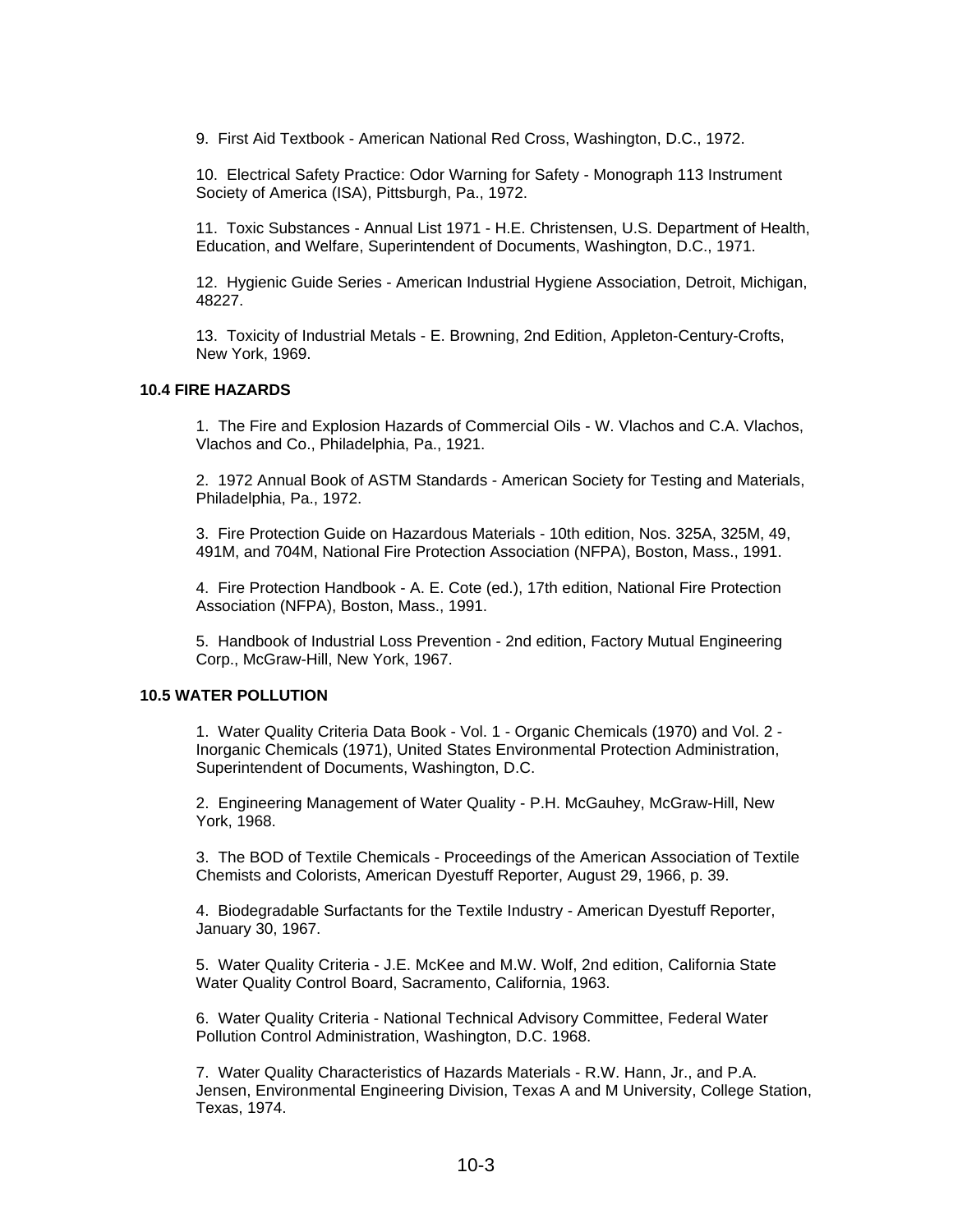### **10.6 PHYSICAL AND CHEMICAL PROPERTIES**

1. Solubilities of Inorganic and Organic Compounds - H. Stephen and T. Stephen, Macmillan, New York, 1963, Vol. 1, Part 1.

2. The Critical Constants of Organic Compounds - A.P. Kudchadker, G.H. Alani and B.J. Zwolinski, Chemical Reviews, 68,659 (1968).

3. Physical Properties of Hydrocarbons - Vol. 1 (1968) and Vol. 2 (1970), R.W. Gallant, Gulf Publishing Co., Houston, Texas.

4. International Critical Tables - McGraw-Hill, New York, 1926.

5. Handbook of Chemistry and Physics - R.C. Weast (ed.), 62nd edition, CRC Publishing Co., Cleveland, Ohio, 1982.

6. The Properties of Gases and Liquids - R.C. Reid and T.K. Sherwood, 2nd edition, McGraw-Hill, New York, 1966.

7. Thermal Conductivity of Gases and Liquids - N.V. Tsederburg, MIT Press, Cambridge, Mass., 1965.

8. Lange's Handbook of Chemistry - N.A. Lange, 12th edition, McGraw-Hill, New York, 1979.

9. The Chemical Thermodynamics of Organic Compounds - D.R. Stull, et al., Wiley, New York, 1969.

10. Matheson Gas Data Book - 4th edition, Matheson Co., Inc., 1966.

11. Physical Properties of Chemical Compounds - Vol. 1 (1955), Vol. 2 (1959), and Vol. 3 (1961), R.R. Dreisbach, American Chemical Society, Washington, D.C.

12. Beilsteins Handbuch der Organischen Chemie - Springer, Berlin, Germany.

13. Gmelins Handbuch der Anorganischen Chemie - Verlag Chemie, Weinheim, Germany.

14. Solubilities of Inorganic and Organic Compounds - 3rd edition and supplement, A. Seidell and W.F. Linke, Van Nostrant, New York, 1941 - 1952.

15. Selected Values of Physical and Thermodynamics Properties of Hydrocarbons and Related Compounds - F.D. Rossini, et.al., American Petroleum Institute Project 44, American Petroleum Institute, Pittsburgh, Pa., 1953.

16. Heat of Combustion and Formation of Organic Compounds - E.S. Domalski, Journal of Physical and Chemical Reference Data, 1,221 (1972).

17. Surface Tension of Pure Liquid Compounds - J.L. Jasper, J. Phys. Chem. Ref. Data, 1,841 (1972).

18. JANAF Thermochemical Tables - NSRDS - NBS - 37 (1970); 1974 Supplement and complete index, J. Phys. Chem. Ref. Data, 3,311 (1974).